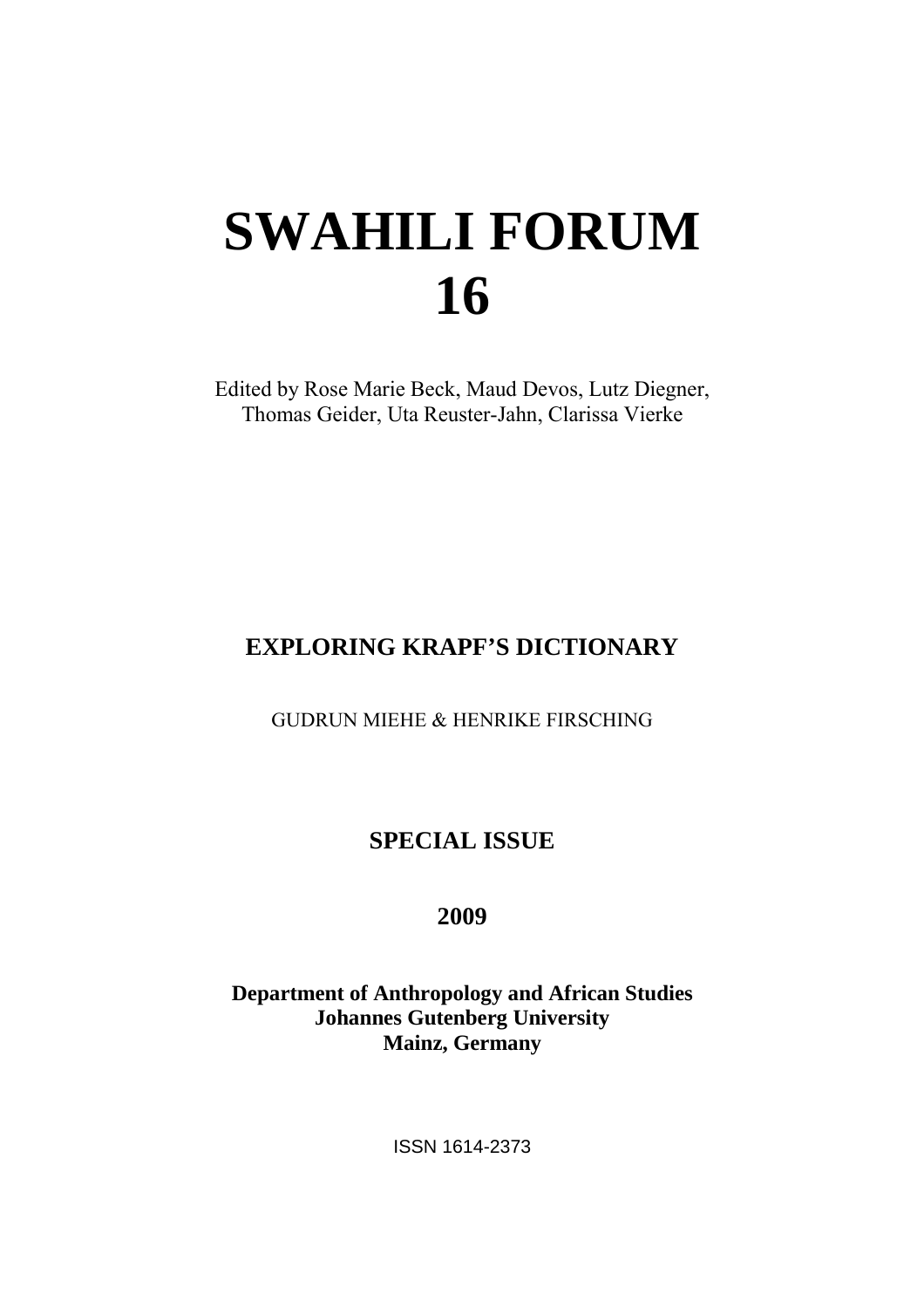*SWAHILI FORUM 16 (2009): SPECIAL ISSUE "EXPLORING KRAPF'S DICTIONARY"*

#### **Content**

| 1. Introduction                                                            | $\mathbf{1}$   |
|----------------------------------------------------------------------------|----------------|
| 1.1 Krapf's spelling conventions                                           | $\overline{2}$ |
| 2. The inventory                                                           | $\tau$         |
| 2.1 Society, law                                                           | 8              |
| 2.2 References to stories and historical events                            | 37             |
| 2.3 Language, pronunciation, etymologies, different use according to sexes | 41             |
| 2.4 Religion, superstition                                                 | 44             |
| 2.5 Attitudes towards neighbouring peoples                                 | 54             |
| 2.6 Geographical and ethnic terms                                          | 55             |
| 2.7 The body (body parts, diseases, body care)                             | 62             |
| 2.8 Sickness, handicaps, medical treatment and medicine                    | 67             |
| 2.9 Agriculture, food (plants, trees, products)                            | 73             |
| 2.10 Animals                                                               | 97             |
| 2.11 Season, times, environment                                            | 111            |
| 2.12 Material culture                                                      | 117            |
| 2.13 Measures                                                              | 141            |
| 2.14 Comparison of meanings                                                | 143            |
| 2.15 Critical statements and prejudices                                    | 151            |
| 3. Proverbs and songs quoted in Johann Ludwig Krapf's Dictionary           | 153            |
| 3.1 Proverbs                                                               | 153            |
| 3.2 Songs                                                                  | 158            |
| 4. Indices                                                                 | 165            |
| 4.1 Index Swahili – English                                                | 165            |
| 4.2 Index English - Swahili                                                | 189            |
| Sources                                                                    | 203            |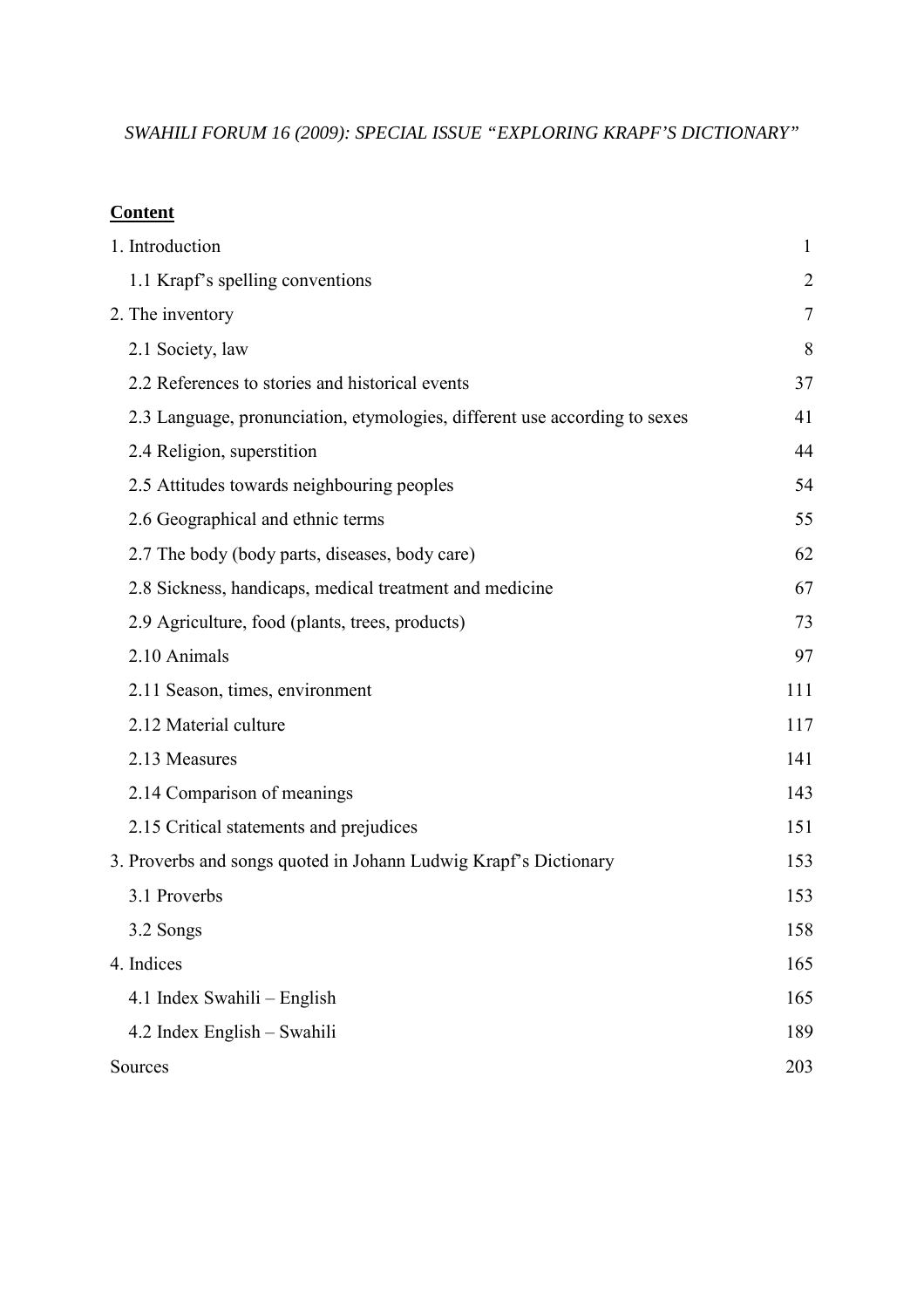*SWAHILI FORUM 16 (2009): SPECIAL ISSUE "EXPLORING KRAPF'S DICTIONARY"*

## **EXPLORING KRAPF'S DICTIONARY**

## GUDRUN MIEHE & HENRIKE FIRSCHING

#### **1. Introduction**

This collection summarizes the items on society, history and culture from Krapf's famous dictionary which may be of some interest to today's audience. The idea of arranging the sometimes idiosyncratic Swahili for modern use came up during preparations for the Krapf Workshop held on 11 September 2007 at Fort Jesus in Mombasa.<sup>1</sup> The lemmas found in this first comprehensive Swahili dictionary were checked against Frederick Johnson's Standard dictionary of 1939. In addition, the dictionary by Charles Sacleux of 1939 and the revised version of Krapf's dictionary by Harry Kerr Binns (1925) served as sources of information. With the exception of those entries which Krapf had already marked with a question mark, all others were selected, which are not found in Johnson or which are described differently or in less depth than in Krapf's work. They make up an inventory that is roughly classified into the following categories:

- 1. Society, law
- 2. References to stories and historical events
- 3. Language, pronunciation, etymologies, different use according to gender
- 4. Religion, superstition
- 5. Attitudes towards neighbouring peoples
- 6. Geographical and ethnic terms
- 7. The body (body parts, diseases, body care)
- 8. Sickness, handicaps, medical treatment and medicine
- 9. Agriculture, food (plants, trees, products)
- 10. Animals
- 11. Seasons, times
- 12. Material culture
- 13. Measures

 $\overline{a}$ 

- 14. Comparison of meanings
- 15. Critical statements and prejudices

Depending on the more or less informative details of Krapf's explanations, the inventory of all the entries that can be classified into the semantic categories set out above refers to additional information, for instance on superstitious ideas connected with the item in question, the number of species mentioned by him to exemplify a generic term, or its value on the market. Such additional information is also classified: a cross  $(X')$  marks the type of information given in the entry.

<sup>&</sup>lt;sup>1</sup> Most of the papers presented at this workshop have been published recently: "Johann Ludwig Krapf: The Life and Work of a Missionary and Scholar-Traveller in Nineteenth-Century East Africa" edited by Clarissa Vierke, Nairobi. - We thank Clarissa Vierke, Said Khamis and Rose Marie Beck for their hints and corrections of an earlier version, as well as Ruth Schubert for her final English proof reading.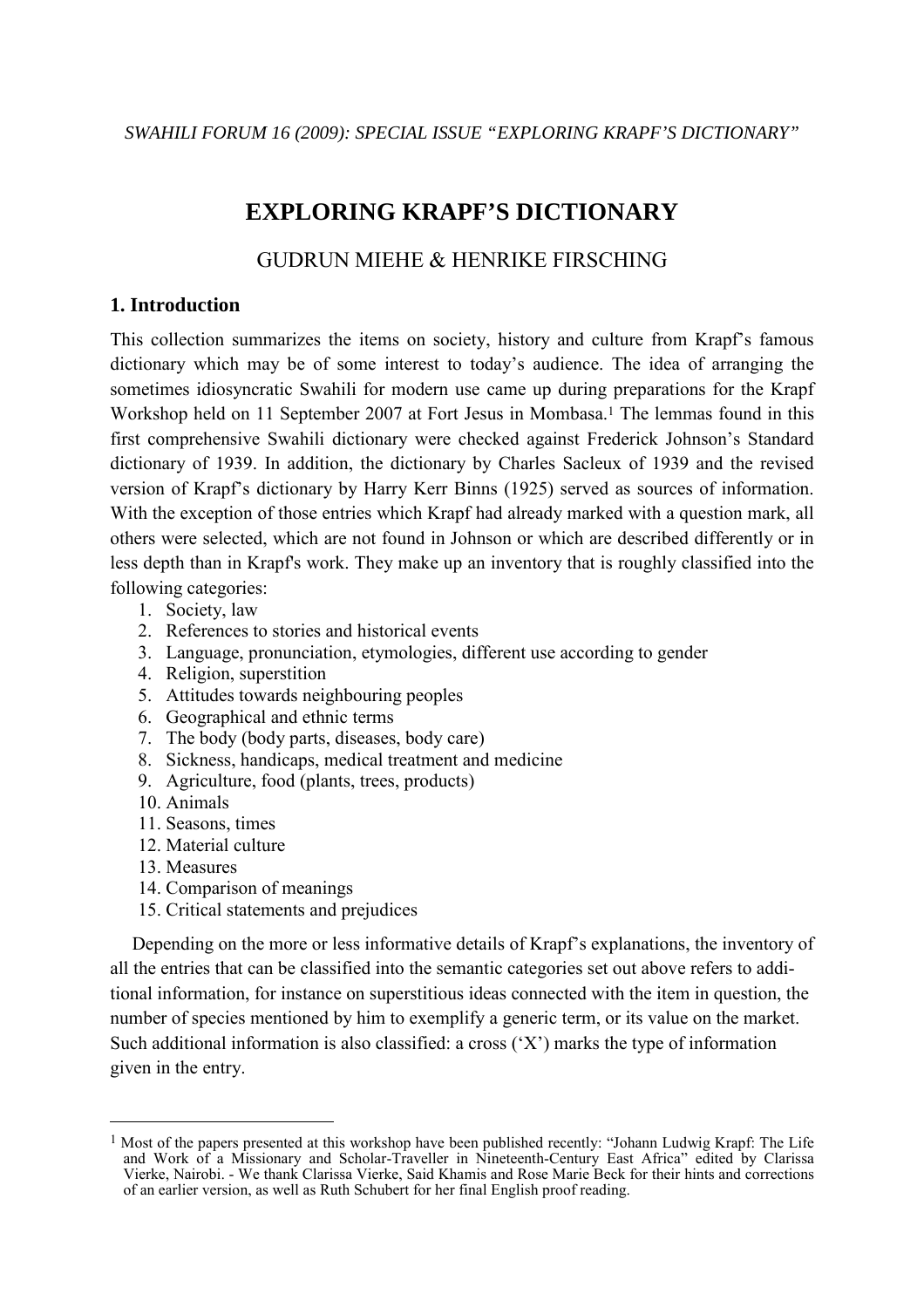The categories 'Comparison of meaning' and 'Critical statements, prejudices, peculiarities', are added in order to complete the inventory. Within the categories, the lexemes are arranged alphabetically according to Krapf's spelling, together with his English translation, and all his references to Swahili dialects or other Bantu languages are retained. At the end of the inventory, all the proverbs or songs inserted by Krapf into the dictionary to illustrate the use of an item, are quoted under the respective lexeme.

#### **1.1 Krapf's spelling conventions**

#### *1.1.1 Accent*

Krapf consistently marks the accent on the key word.

 As far as Arabic loans are concerned, he emphasises that, "Words derived from Arabic and other foreign languages, retain their original accent…" (1882: xv), e.g.:

| hítimu v. $(p.102)$            | to finish                                             |
|--------------------------------|-------------------------------------------------------|
| kárămu $(p.129)$               | a feast (non-syllabic status is marked by $\degree$ ) |
| fálăkí <i>or</i> félăkí (p.61) | the science of heavenly matters                       |

If a verb starts with an initial vowel or if a monosyllabic noun stem has a nasal prefix, the accent is placed after this vowel or nasal respectively:

| $i'ba = iba$ | to steal |
|--------------|----------|
| $m'ti = mti$ | tree     |

The same goes for Arabic loans:

 $a'm\ddot{a}l = \dot{a}m\dot{a}l$  conduct, action

In placing the accent on Bantu stems, Krapf defines the rules for pronouncing vowel sequences by setting out the syllabic structure (see below).

#### *1.1.2 Long vowels*

 With the exception of a very few cases, long vowels are marked either by an accent or by a length marker  $\overline{\phantom{a}}$  on the vowel:

 $k\acute{u} \sim k\bar{u} = kuu$  $big, but:$  $h_i = h_{ii}$  this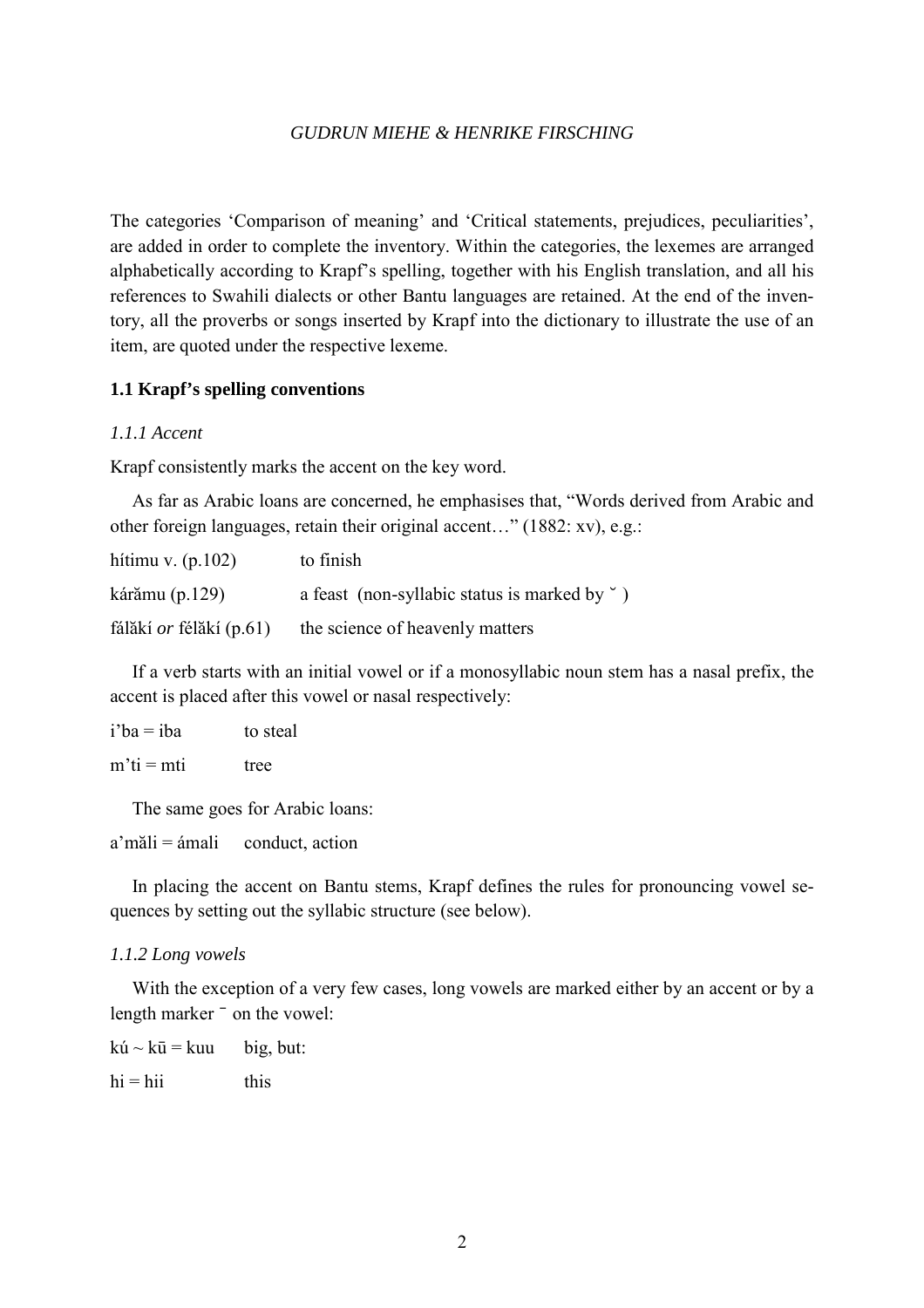#### *1.1.3 Sequences with two different vowels*

There are two ways of marking glides:

a) If they are unmarked, e.g. without diacritics, the first vowel represents a non-syllabic glide:

| kua ~ kŭa = kwa                                    | with               |  |  |
|----------------------------------------------------|--------------------|--|--|
| $sui = swi$                                        | we                 |  |  |
| fánia $=$ -fanya                                   | to do              |  |  |
| nioka = nyoka                                      | a serpent          |  |  |
| $shindoa = -shindwa$                               | a kind of play     |  |  |
| b) The same applies if the second vowel is marked: |                    |  |  |
| niáma = nyama                                      | animal             |  |  |
| nióka = nyoka                                      | to be straight     |  |  |
| muána = mwana                                      | the young mistress |  |  |
| $mu\_{0} = m\n$                                    | a liar             |  |  |

 Marking on the first vowel indicates syllabic weight so that the second vowel constitutes the second syllable of the expression:

| kúa = kuwa      | to be |
|-----------------|-------|
| $nia = nia$     | mind  |
| or a diphthong: |       |

 $túi = chui$  leopard

Sometimes the non-syllabic vowel is marked by the curved diacritic on the vowel  $\degree$ :

poa = pwani dry land, coast, shore, beach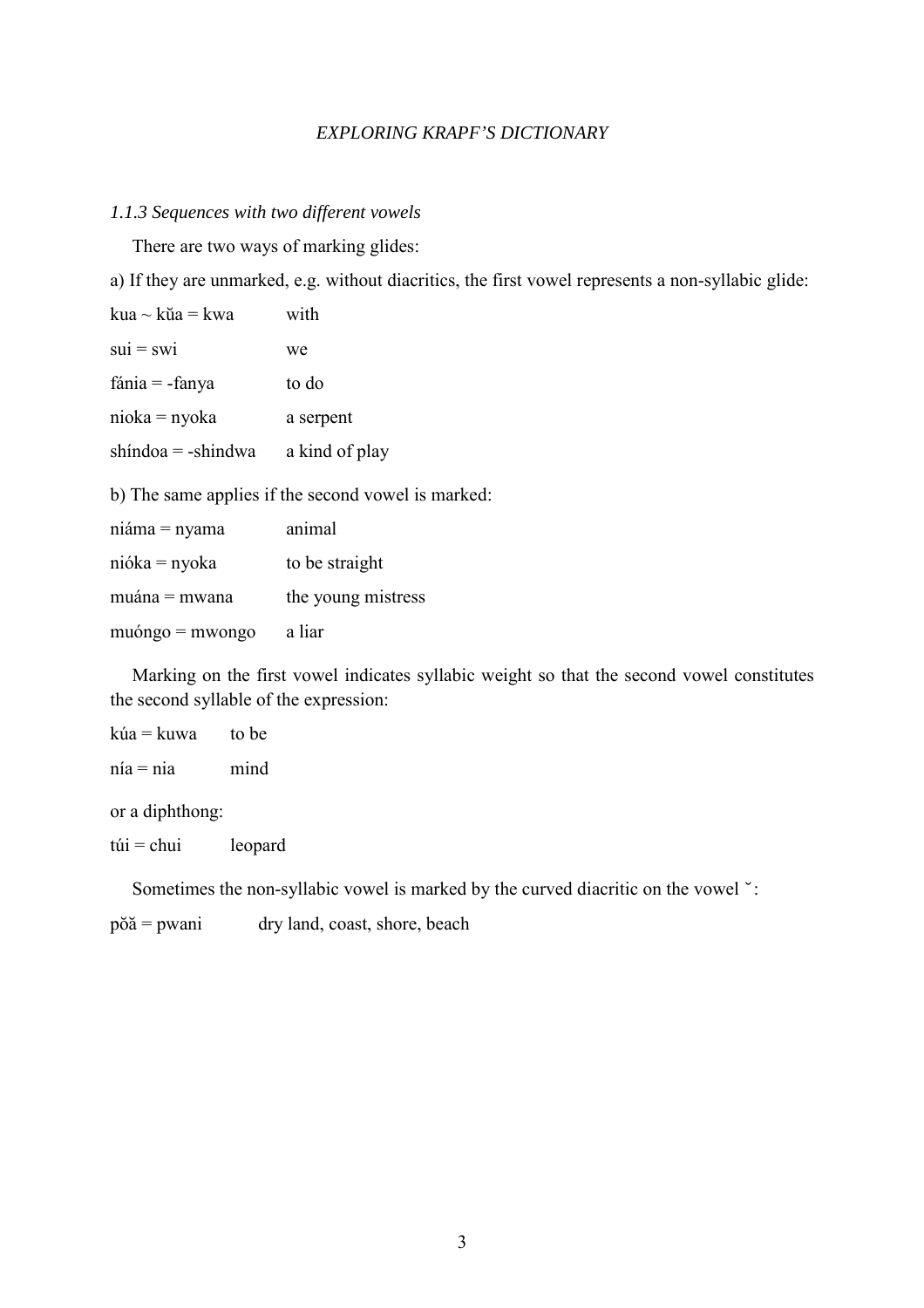#### *1.1.4 Stops*

Not only are the Kimvita dental stops (which partly correspond to Standard affricates) heard and noted as voiced alveolar, but also many other initial unvoiced alveolar stops which do not correspond to Kimvita dental stops. This holds for Arabic loans as well. In most cases, they are entered twice, under the voiced as well as the unvoiced 'letter':

| dapa (vid. tapa) = tapa [Kimv.] <sup>2</sup> = -tapa                | to tremble                                                                                              |
|---------------------------------------------------------------------|---------------------------------------------------------------------------------------------------------|
| dáka (ku taka <i>in Kiung</i> .) = taka [Kimv.] = -taka             | to want                                                                                                 |
| detéa = $[Kimv.$ acc. to Sacleux 1939:167]<br>$=$ -chechea [Kiung.] | to limp, to halt [Southern dialects acc. to<br>Sacleux, not mentioned in Johnson                        |
| $\text{timfi} = \text{chimvi}$                                      | a child who from various evil signs is<br>supposed to be the precursor of a calam-<br>ity to the family |
| mtáwi $[Kimv.]$ = mchawi                                            | a magician, sorcerer                                                                                    |
| ndía ( <i>Kiung</i> . nchia) = njia                                 | a way                                                                                                   |
| kiatúnu ~ jiatúnu = chatunu                                         | a dessert of sweet pastry                                                                               |
| hedáji $\sim$ hidaji $\sim$ -hitáji                                 | to desire                                                                                               |

#### *1.1.5 Fricatives*

 $\overline{a}$ 

a) The Arabic loans vary with regard to the feature 'voice' or 'place of articulation':

| tháifu $=$ dhaifu                          | weak        |                     |
|--------------------------------------------|-------------|---------------------|
| $s$ ábiti = thabiti                        | close, fast |                     |
| $dámiri \sim thámiri = dhamiri$            | thought     |                     |
| b) The same is true for Bantu roots:       |             |                     |
| wita $\sim$ vita                           |             | war                 |
| $f$ úli = vuli                             |             | right [hand]        |
| $mfi = mvi$                                |             | white [hair]        |
| fía ~ viáa = vyaa [ $Kimv.$ ] = -zaa       |             | to give birth       |
| mfiási ~ mviázi = mvyazi $[Kimv.]$ = mzazi |             | one who gives birth |
| $fi$ ázi ~ viazi                           |             | sweet potatoes      |

<sup>2</sup> Square brackets are used to mark additions by G.M. & H.F.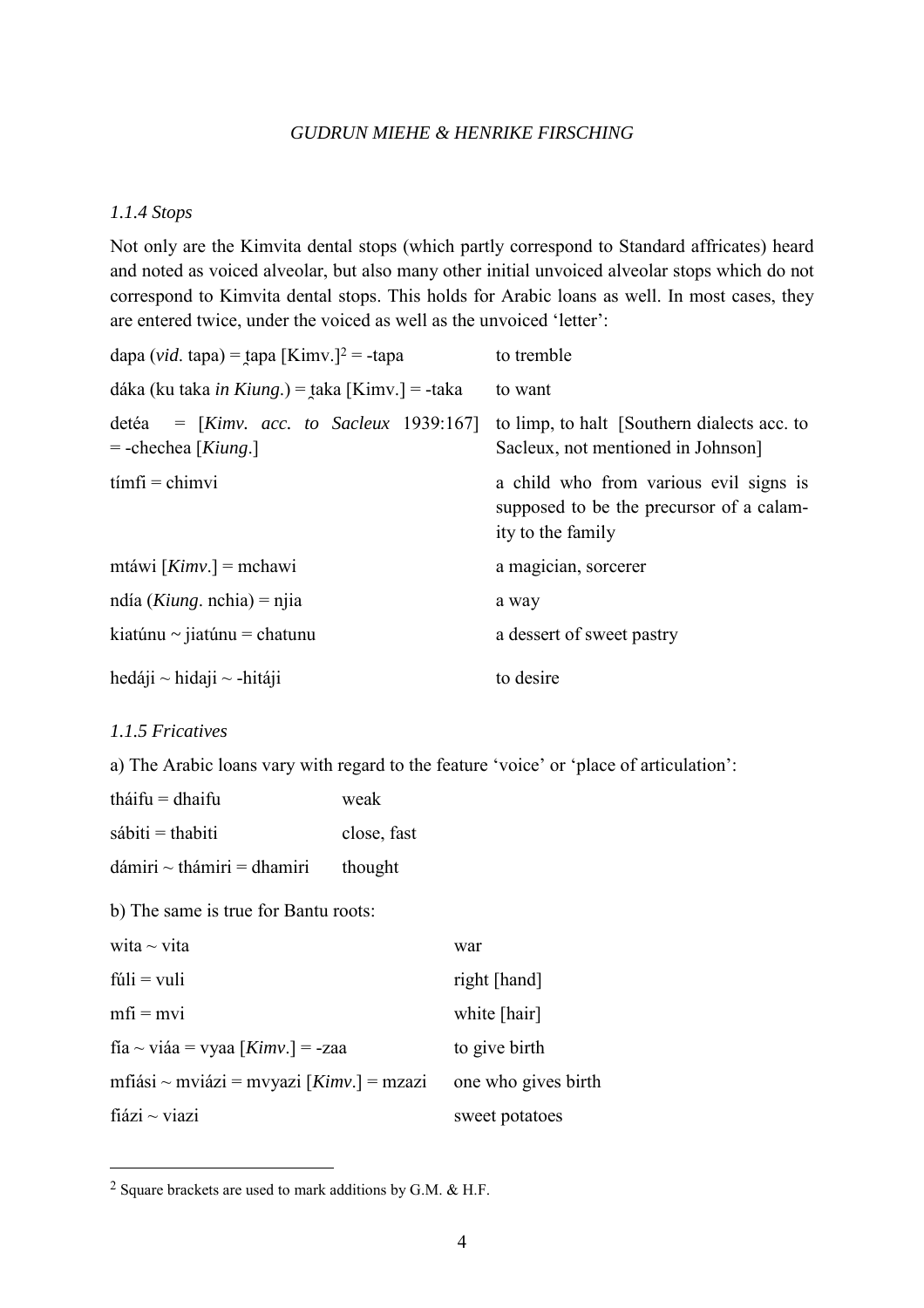| $ms\acute{e} \sim mz\acute{e} \equiv mzee$ | a person of old age |
|--------------------------------------------|---------------------|
| sungúmza $\sim$ zungumza                   | to chat             |
| kuánsa $\sim$ kuánza = kwanza              | to begin, at first  |
| sháwi [ $Kimv.$ ] ~ táwi                   | branch              |

#### *1.1.6 Affricates*

| $ja \sim kia \sim cha$     | genitive particle          |
|----------------------------|----------------------------|
| channi $\sim$ janni = jani | leaf                       |
| $manajuóni = mwanachuoni$  | a child or son of the book |

#### *1.1.7 Nasals*

| $muegni'eji = mwenyeji$ | a native             |
|-------------------------|----------------------|
| $gni$ ánni = nyani      | a kind of monkey     |
| $gnámba = ng'amba$      | a kind of sea turtle |

#### *1.1.8 Doubling of consonants*

indicates stress on the preceding syllable:  $thanni = -dhani$  to think motto (also m'ŏtŏ, properly mŭoto) = moto fire  $burre, \text{bulle} = \text{bure}$  in vain uelle, uwelle  $=$  uele pains of sickness fisi ~ fissi hyena  $akapasua = akapaswa$  and (s)he ought ...  $saffari \sim s$ áfari = safari a journey  $chappa \sim jappa = chapa$  a stamp, mark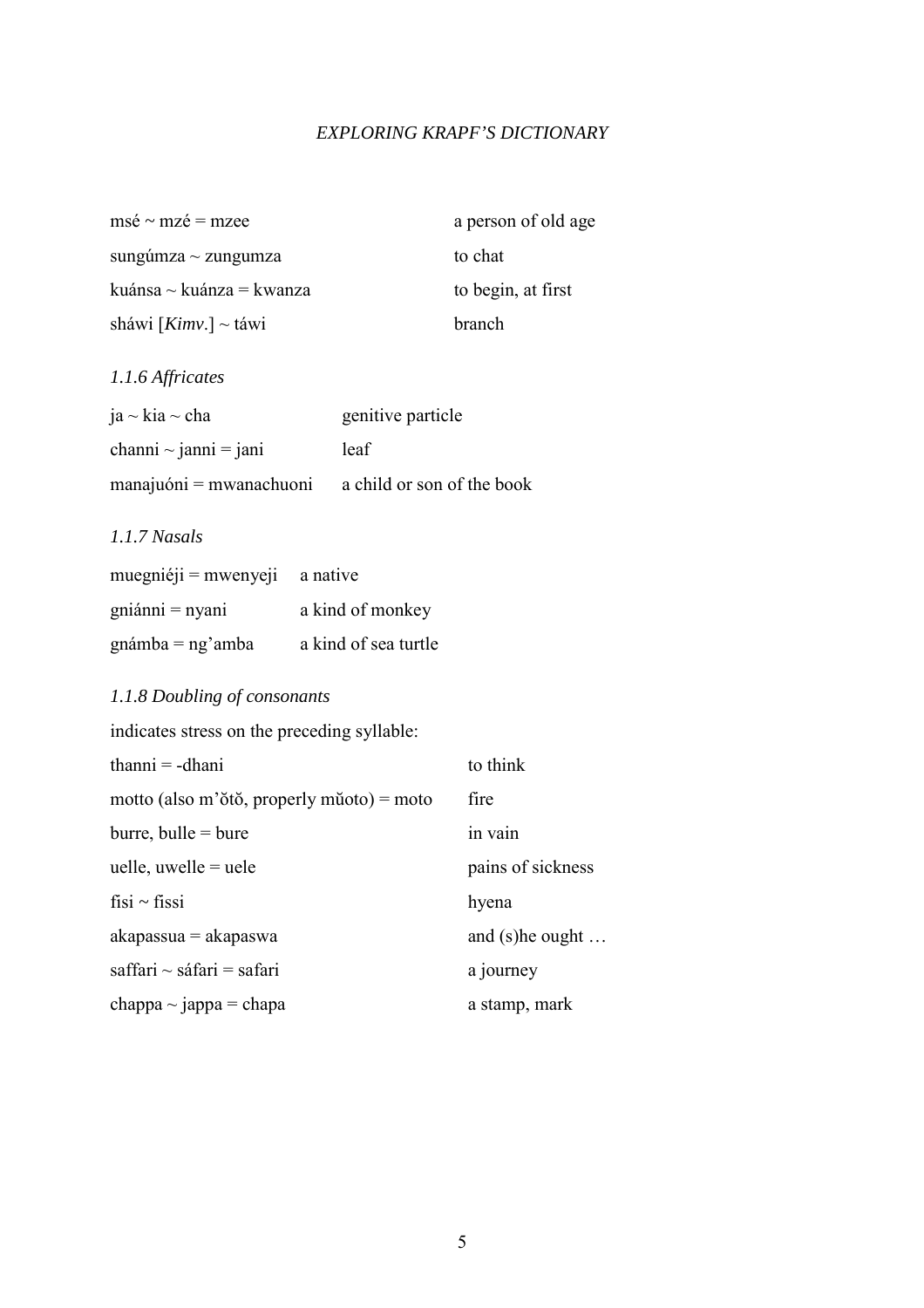#### *1.1.9 Conjoint/disjoint spelling*

Krapf prefers a disjoint spelling with infinitives, e.g. *ku fanía*, while he always writes nouns with their possessive pronouns conjointly. He consistently uses the Kimvita form -*kwe*:

moyonimuakwe = moyoni mwake in one's heart

mimi nafsiyangu I myself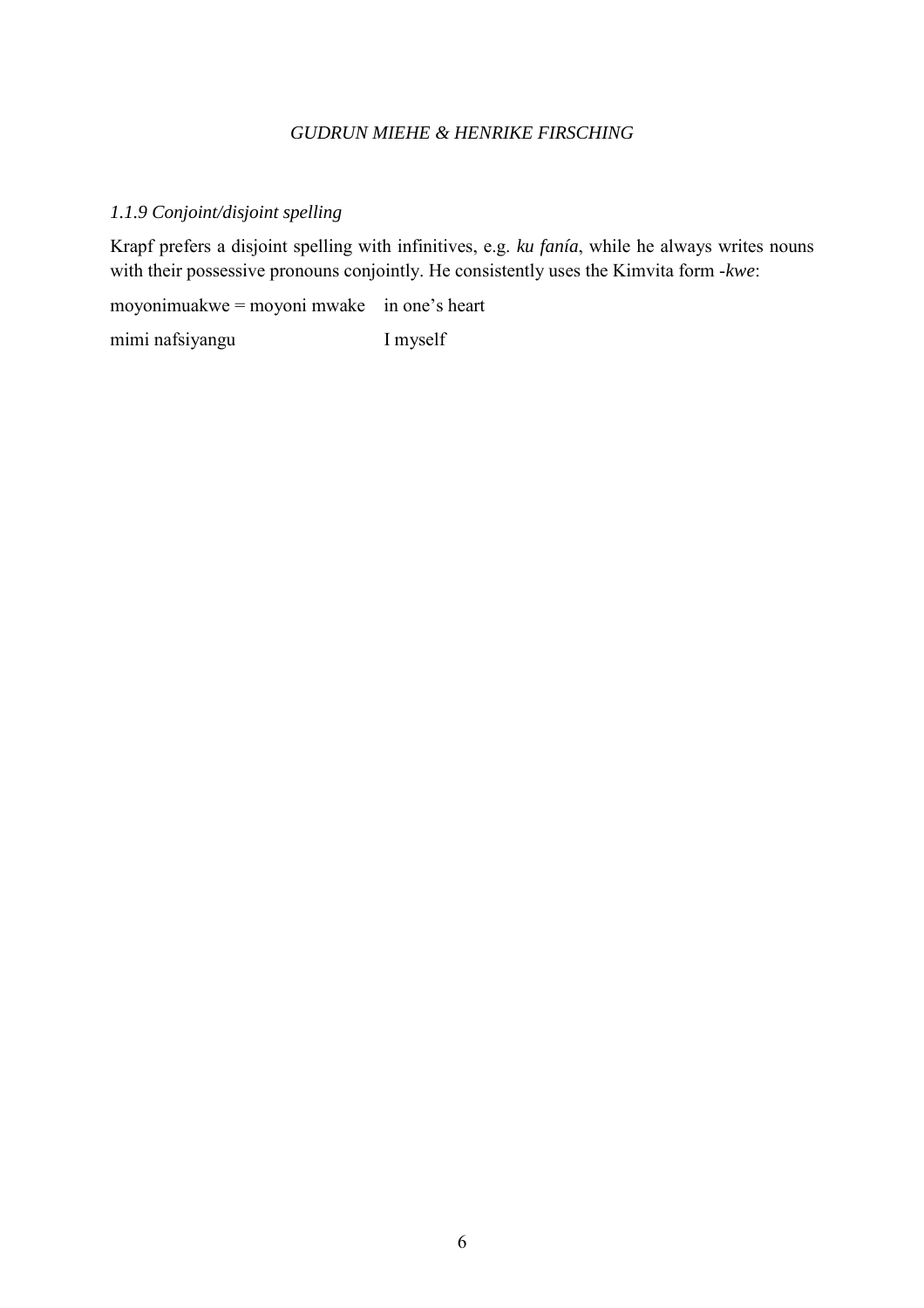#### **2. The inventory**

When Krapf's spelling is too different from Standard, square brackets indicate either as it is found in Johnson (1939) and Sacleux (1939), or in Binns' correction of 1925. If one of Krapf's different spellings is identical to Standard, nothing is marked. Question marks in square brackets ([?]) mean that the Standard equivalent is not known. If helpful, dialect information from Sacleux (1939) is added.

Abbreviations:

| Am         | Kiamu             | <b>Ngw</b>     | Kingwana                        |
|------------|-------------------|----------------|---------------------------------|
| B          | <b>Binns</b>      | N <sub>y</sub> | <b>Nyasa</b>                    |
| DN         | Northern dialects | $\mathbf{P}$   | Kipemba                         |
| DS         | Southern dialects | Pa             | Kipate                          |
| Dy         | Kijomvu           | R/Reb          | Rebmann                         |
| $E$ ./Erh. | Erhardt           | S              | Sacleux                         |
| G          | Kigunya           | Si             | Kisiu                           |
| H          | Kihadimu          | Sp             | Sparshott                       |
| inus.      | unusual           | St.            | <b>Steere</b>                   |
| Mr         | Kimrima           | trop.          | trope, figurative use of a word |
| Mv         | Kimvita           | Va             | Kivanga, Kuvumba                |
| Ng         | Kingozi           | Ζ              | Kiunguja                        |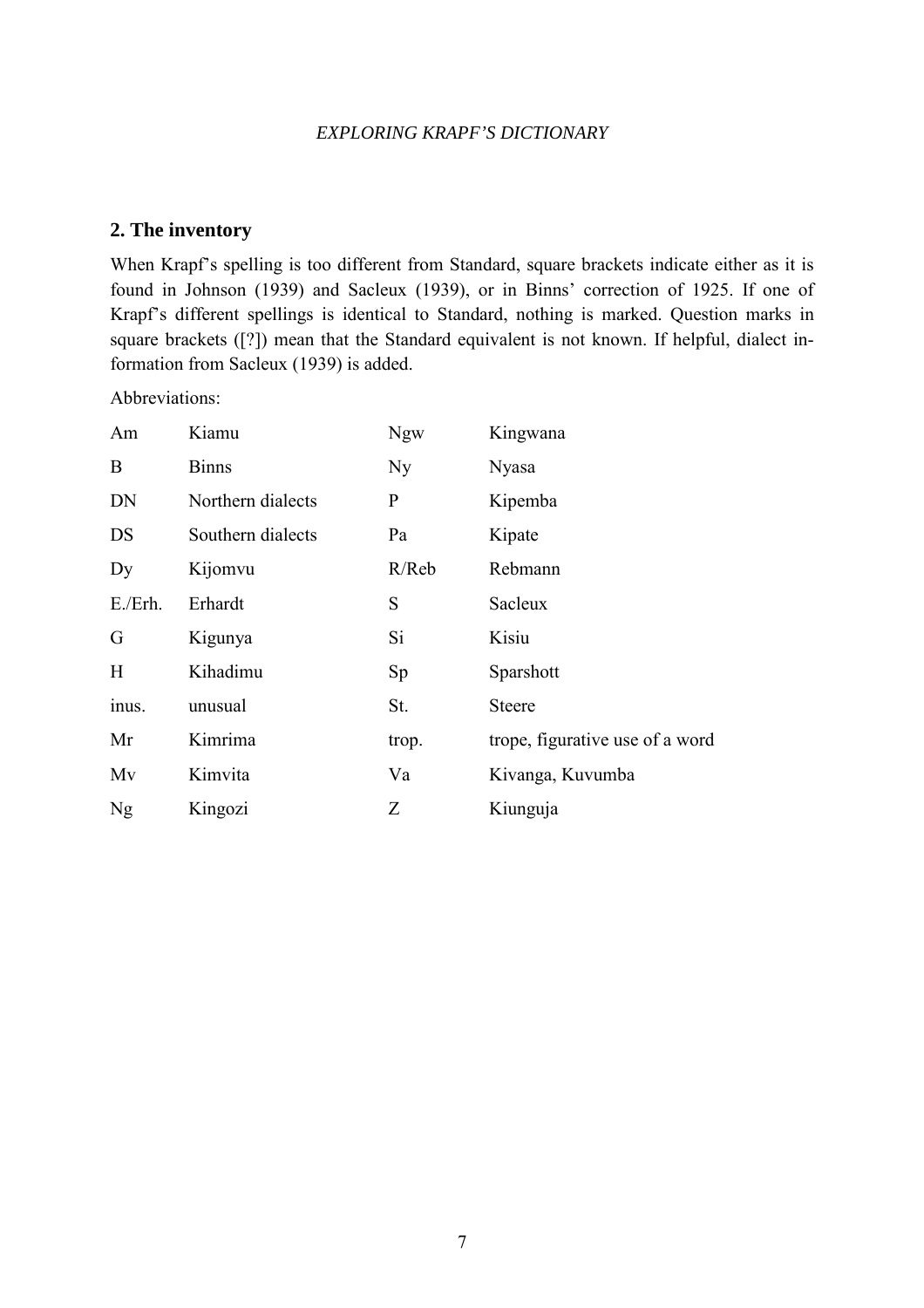## **2.1 Society, law**

- A Description by example
- B Further items, also in other languages
- C Comments

|    |                                                                                                          | $\mathbf{A}$ | $\overline{B}$ | $\mathcal{C}$                                                                                                                                                                                                                                              |
|----|----------------------------------------------------------------------------------------------------------|--------------|----------------|------------------------------------------------------------------------------------------------------------------------------------------------------------------------------------------------------------------------------------------------------------|
| 1. | adinassi $(p.3)$<br>a free man of unmingled blood,<br>whose parents have not been<br>slaves<br>[adinasi] | X            | X              | "The word is no doubt a corruption of<br>the Arabic expression, wald-el-nās, a<br>free-born person."                                                                                                                                                       |
| 2. | $a'$ jali (p.5)<br>death, fate                                                                           | X            |                | burial of people who died on sea                                                                                                                                                                                                                           |
| 3. | akina $(p.7)$<br>you                                                                                     | X            |                | "addressed to young or inferior per-<br>sons"                                                                                                                                                                                                              |
| 4. | amkía, v. a. (p.10)<br>to pay one's respects, to greet or<br>salute in the morning.                      | X            | X              | "Any one who omits to run and salute<br>his relations and friends in the morning,<br>is considered to be a disrespectful and<br>unmannerly person, and children are<br>frequently beaten for neglecting a duty<br>which in reality only creates idleness." |
| 5. | $a$ 'si v. (p.14)<br>to rebel                                                                            | X            |                | "mume ame-mu-ási mkéwe<br><i>the hus-</i><br>band neglected his duty to his wife, e.g.<br>by not supplying her with food and rai-<br>ment. This is, however, not a formal<br>divorcement, though it may often lead to<br>$it.$ "                           |
| 6. | barábara (p.22)<br>$(1)$ = saua saua; (2) <i>a whorish</i><br>woman, a prostitute<br>$\lceil ? \rceil$   | X            |                | $=$ mtalaleshi                                                                                                                                                                                                                                             |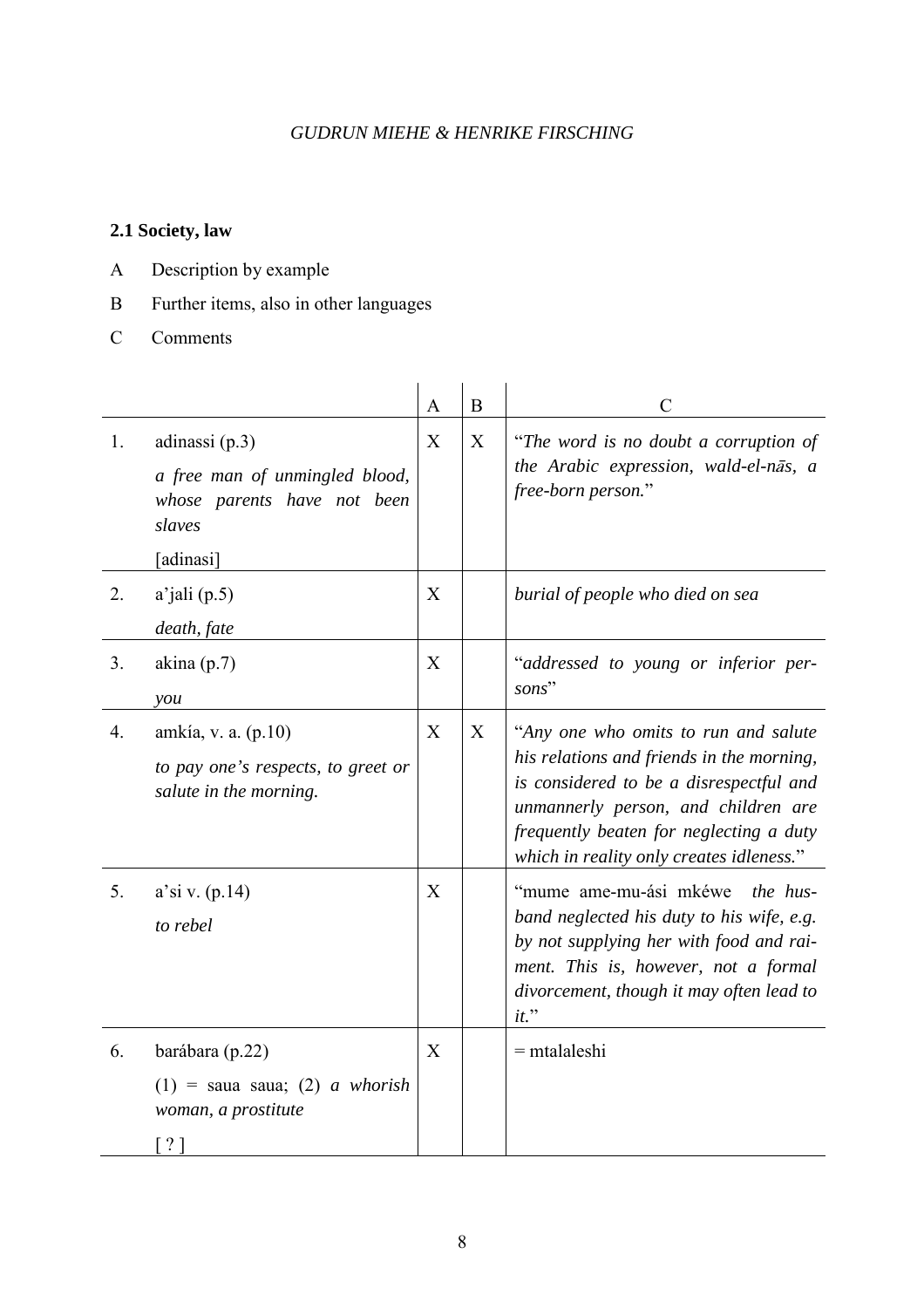|     |                                                                                                                                                   | A | B | C                                                                                                                                                                                                                                                                                                    |
|-----|---------------------------------------------------------------------------------------------------------------------------------------------------|---|---|------------------------------------------------------------------------------------------------------------------------------------------------------------------------------------------------------------------------------------------------------------------------------------------------------|
| 7.  | bisha v. $(p.26)$<br>to knock                                                                                                                     | X | X | details how to enter a house                                                                                                                                                                                                                                                                         |
| 8.  | busu v. $(p.31)$<br>to kiss                                                                                                                       | X |   | how to show respect to authorities                                                                                                                                                                                                                                                                   |
| 9.  | chandála (p.34), jandála (p.112),<br>a seperate portion or a remnant<br>of food<br>[B: chandala; $?$ ]                                            | X |   | "ku-m-wekéa mume jandála, to pre-<br>serve for the husband (separately and<br>purposely) a remnant of food, which the<br>wife gives him after the guests are gone.<br>She does it from the tender considera-<br>tion, that her husband might not have<br>eaten enough, the guests consuming<br>all." |
| 10. | chápa <i>or</i> chapára (p.35), jápa ( <i>or</i><br>japára) $(p.113)$<br>excessively or perfectly drunk<br>$\left[ =B; \text{ not in } S \right]$ | X |   |                                                                                                                                                                                                                                                                                                      |
| 11. | cháro (p.35), járo (p.113)<br>a band or company of travellors                                                                                     | X | X | "Charo is originally a Kinika word for<br>which the Suahili use 'safari', but the<br>Kinika expression 'charo' has been fully<br>adopted by the Suahili."                                                                                                                                            |
| 12. | chéo (p.37), jéo (p.115)<br>$(1)$ measure; $(2)$ position, station<br>in the world, sense of honour                                               | X |   | "muana huyu hana cheo, haondóki mtu<br>mzima akija, this boy has no sense of<br>honour (or has no manners), because he<br>does not rise when an older person<br>comes."                                                                                                                              |
| 13. | eftári (p.56)<br>dish of rice<br>[ ? ]                                                                                                            | X |   | on traditions during Ramadan                                                                                                                                                                                                                                                                         |
| 14. | e'nzi<br>kiti cha ézi (p.59)<br>the chair of state of a chief or<br>king                                                                          | X |   | "Formerly all the independent chiefs of<br>the Suahili coast had a kiti cha ézi until<br>the power of the Imam of Mascat swept<br>them away."                                                                                                                                                        |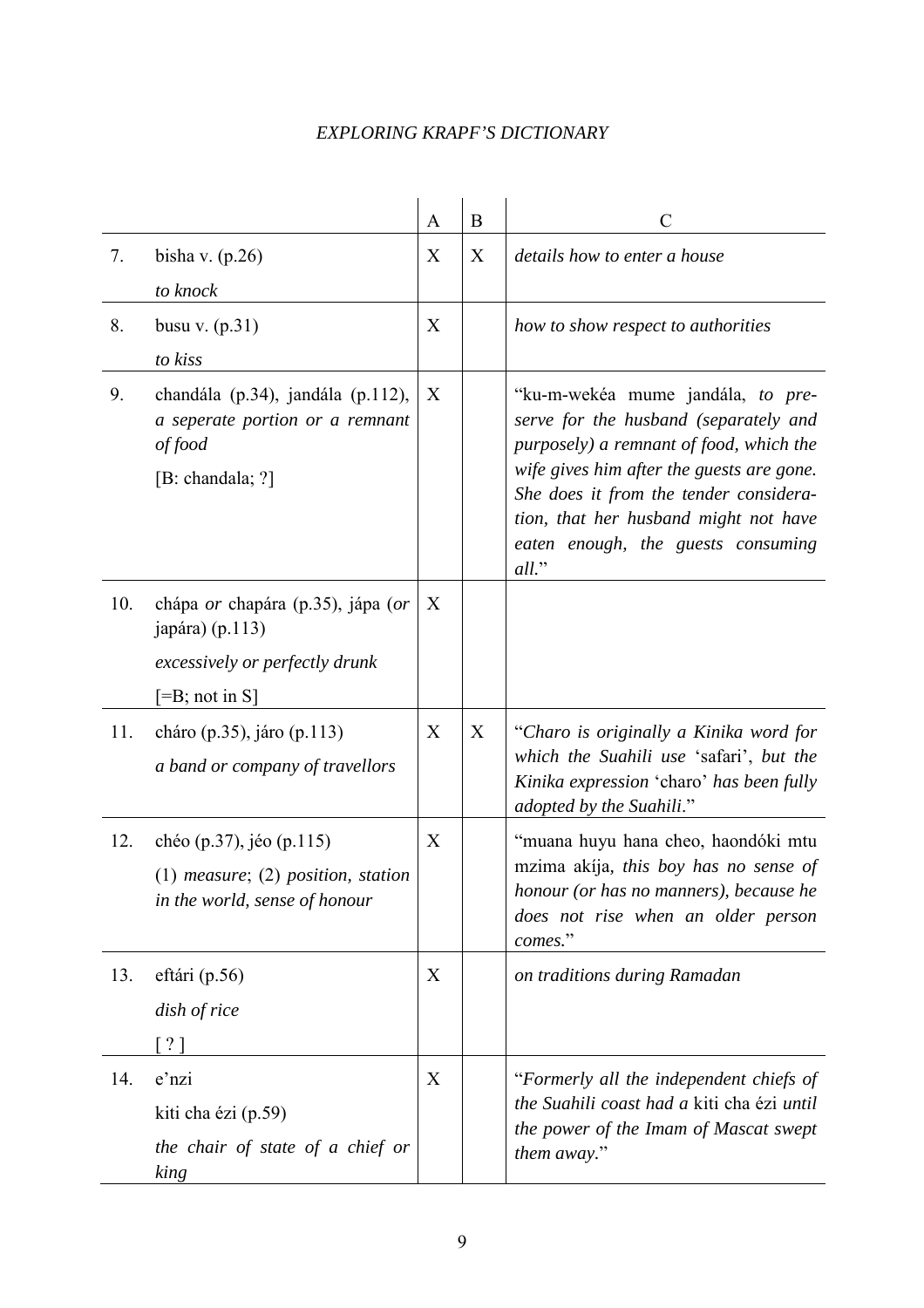|     |                                                                                                                                                                                                                                                                                         | A                | B | $\mathcal{C}$                                                                                                                                                                                                                                                                       |
|-----|-----------------------------------------------------------------------------------------------------------------------------------------------------------------------------------------------------------------------------------------------------------------------------------------|------------------|---|-------------------------------------------------------------------------------------------------------------------------------------------------------------------------------------------------------------------------------------------------------------------------------------|
| 15. | farrathi $(p.63)$<br>necessity, obligation<br>[faradhi]                                                                                                                                                                                                                                 | X                |   | "Especially does the word 'farrathi'<br>signify the going in and out finding food<br>with somebody."                                                                                                                                                                                |
| 16. | fidía v., s. $(p.66)$<br>blood money, ransom                                                                                                                                                                                                                                            | X                |   |                                                                                                                                                                                                                                                                                     |
| 17. | fulia (fuulia?) v. $(p.73)$<br>[ ? ]                                                                                                                                                                                                                                                    | X                | X | "maji yana-ni-fulia <i>or</i> palia, when it<br>goes the wrong way in drinking: then<br>the people say natájua, I am named,<br>they speak of me; of food they say, cha-<br>kula kina-ni-songa, the food chokes me<br>(without)<br>superstitious<br><i>explanation</i> )<br>$(R)$ ." |
| 18. | funga $(p.76)$<br>$\sim$ la nuelle [nywele], <i>long thick</i><br>hair worn by the Suri people (in<br>Arabia) and by robbers                                                                                                                                                            | X                |   |                                                                                                                                                                                                                                                                                     |
| 19. | fungáte (p. 77)<br>a period of seven days                                                                                                                                                                                                                                               | X                |   | on marriage customs                                                                                                                                                                                                                                                                 |
| 20. | góa (p.86)<br>(1) mtúndo $\sim$ , the fourth day (vid.<br>kesho); (2) ~ la gnombe (la le-<br>walewa), dewlap, the piece of<br>flesh hanging down from a cow's<br>neck; (3) an ornament of silver<br>on the sheath of daggers (majam-<br>bia).<br>[S: My mtondo-goa = mtondo<br>$g_{00}$ | $\boldsymbol{X}$ | X |                                                                                                                                                                                                                                                                                     |
| 21. | góti (p.87)<br>ku piga ~ <i>to kneel down</i>                                                                                                                                                                                                                                           | X                |   | "haku-m-pigia goti he did not marry her<br>because the bridegroom did not bend<br>one knee during the ceremony per-<br>formed by the káthi [kadhi] in marrying<br>them."                                                                                                            |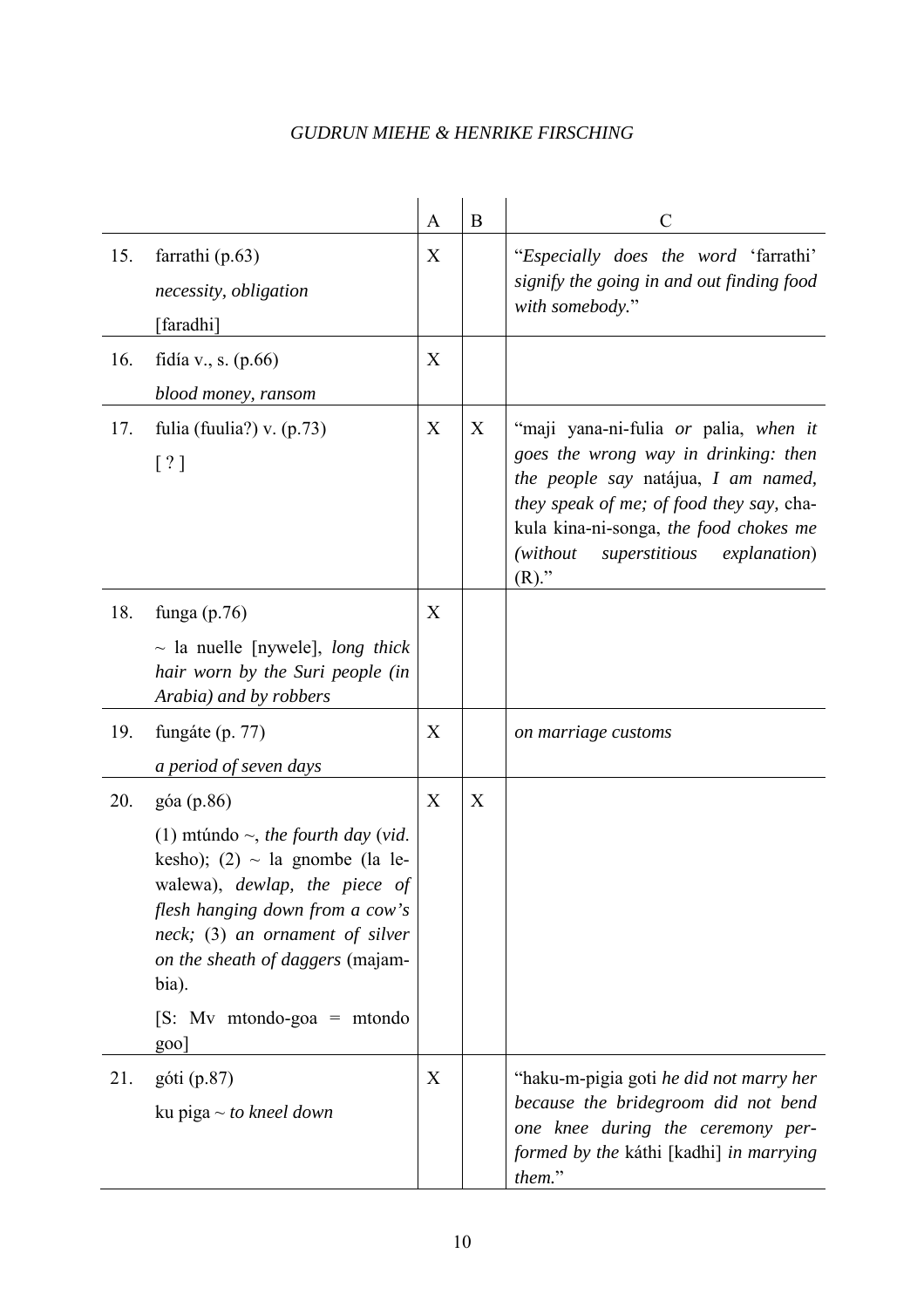|     |                                                                                                                                                                                               | $\mathbf{A}$ | $\bf{B}$ | $\mathcal{C}$                                                                                                                                                                                                                                               |
|-----|-----------------------------------------------------------------------------------------------------------------------------------------------------------------------------------------------|--------------|----------|-------------------------------------------------------------------------------------------------------------------------------------------------------------------------------------------------------------------------------------------------------------|
| 22. | hangóe (p.95)<br>$(1)$ hook; fig., crookedness of<br>heart, insincerity; (2) ku andika<br>$\sim$ , to write the Arabic letter hh,<br>called hangoe by the Suahili.<br>$[?; =\text{kingoe}$ ?] | X            | X        | "(Kimrima) manenoyákwe yana hangóe<br>kidógo = yana táta, hayakunióka, his<br>words are not sincere, pure, there is<br>some falsehood in them; manenoyao<br>yana hangoe kidogo, their words are<br>not quite sincere; kungia hanóge, to use<br>unfairness." |
| 23. | hanzúa (p.95)<br>a kind of game                                                                                                                                                               | X            |          | "The male population assembles in an<br>open place, and brandish their swords<br>against each other, to the beating of the<br>drum."                                                                                                                        |
| 24. | hatía (p.98), see $14$<br>crime, transgression                                                                                                                                                | X            | X        | 3 kinds of $\sim$                                                                                                                                                                                                                                           |
| 25. | hăwá (hawara, hawai) (p.98)<br>a concubine                                                                                                                                                    | X            |          | on her rights and duties                                                                                                                                                                                                                                    |
| 26. | heshimu)<br>héshima<br>(<br>rarely<br>(p.100)<br>(1) honour; (2) present of $re$ -<br>spect.                                                                                                  | X            |          | "which, according to Oriental custom,<br>is rendered by giving a present of re-<br>spect, hence, honour, respect, present."                                                                                                                                 |
| 27. | hítimu (hitima) v. $(p.102)$<br>to finish one's book-learning af-<br>ter one has read all the books<br>which the master could give                                                            | X            |          | "The ending of one's education is cele-<br>brated by a feast made to the teacher;<br>when 30 jusu (sections) have been read,<br>they make a feast. Many do not finish<br>the whole course."                                                                 |
| 28. | hizi v. $(p.102)$<br>to confound, disgrace<br>$[S:$ inus.]                                                                                                                                    | X            |          | "It is a great offence with the Suahili to<br>refuse an invitation to take food; it is<br>expected that one takes at least a little."                                                                                                                       |
| 29. | i'dili v. (p.105) (vid. eidili), idili-<br>sha<br>$(1)$ to learn good behaviour; $(2)$<br>to teach one reason, manners or<br>right conduct                                                    | X            |          | "The Suahili tie up their refractory chil-<br>dren or slaves either in their private<br>houses or in the public prison."                                                                                                                                    |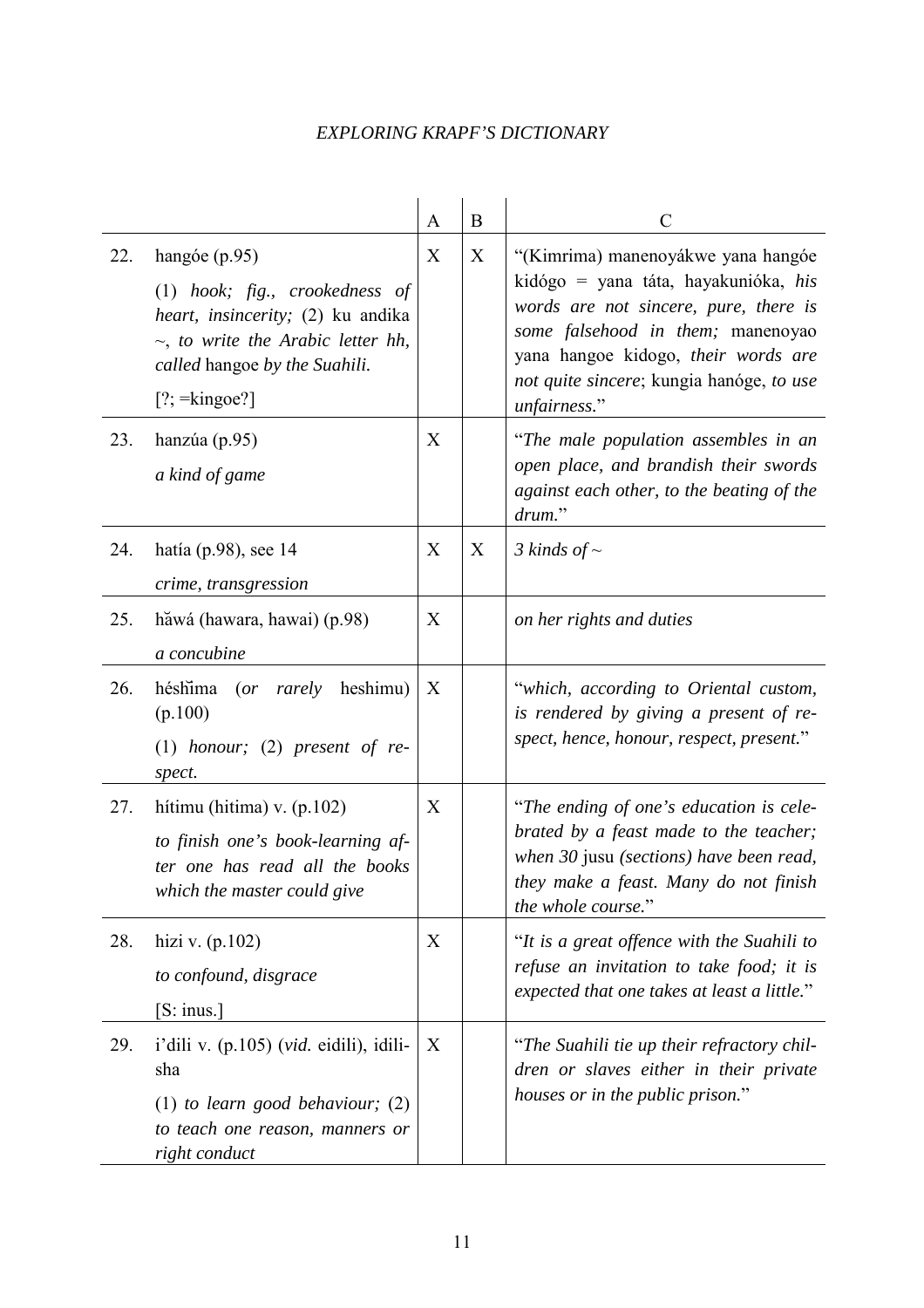|     |                                                                                                                                                                                                                                                                                                   | A | $\bf{B}$ | C                                                                                                                                                                                                                                                                        |
|-----|---------------------------------------------------------------------------------------------------------------------------------------------------------------------------------------------------------------------------------------------------------------------------------------------------|---|----------|--------------------------------------------------------------------------------------------------------------------------------------------------------------------------------------------------------------------------------------------------------------------------|
| 30. | ipa, v. (p.108)<br>to long for everything one sees, to<br>desire to have, to want<br>[?]                                                                                                                                                                                                          | X |          | ku-i-pa roho mbelle, to give up the mind<br>muivi ana-i-pa roho<br>to, to covet;<br>mbelle, kisha yuwaiba kua wazi (kua ku<br>shiriki roho), "the thief takes first the<br>purpose (in mind), then he steals really"                                                     |
| 31. | isa ( <i>or</i> wisa) (p.108)<br>$(1)$ to love and please (in the old<br>language and in poetry); $(2)$ to<br>swallow up, to satisfy the heart's<br><i>appetite's</i> ) <i>desire</i><br>(vid.<br>(<br>kongue), to conceive an unrea-<br>sonable love or partiality for one.<br>[S: Ng; not in B] | X | X        |                                                                                                                                                                                                                                                                          |
| 32. | jaddi (= $ndá$ ) (p.110)<br>hunger, starvation (Kiunguja)<br>[B: jadi; ?]                                                                                                                                                                                                                         | X |          |                                                                                                                                                                                                                                                                          |
| 33. | janja $(p.112)$<br>$impostor$ = muongo; ujanja =<br>urongo<br>$[=B; ?]$                                                                                                                                                                                                                           |   |          |                                                                                                                                                                                                                                                                          |
| 34. | jaro (vid. fujo) (p.113)<br>thoroughfare<br>$[=B; ?]$                                                                                                                                                                                                                                             | X |          | "ku fania niumba jaro, to make a house<br>a kind of thoroughfare."                                                                                                                                                                                                       |
| 35. | jina (p.117)<br>name                                                                                                                                                                                                                                                                              | X |          | the three names of the Swahili; names<br>acc. to the day of birth                                                                                                                                                                                                        |
| 36. | jitenga v. $(p.119)$<br>to go out of the way<br>$[B: -j$ itenga]                                                                                                                                                                                                                                  | X |          | "It is a custom with the Suahili, Wanika,<br>and Wakamba to avoid the sight of the<br>m'kŭe (vid.), father- or mother-in-law;<br>hence when they meet him or her on the<br>road, they immediately go aside, lest<br>they should see his or her face in pass-<br>$ing.$ " |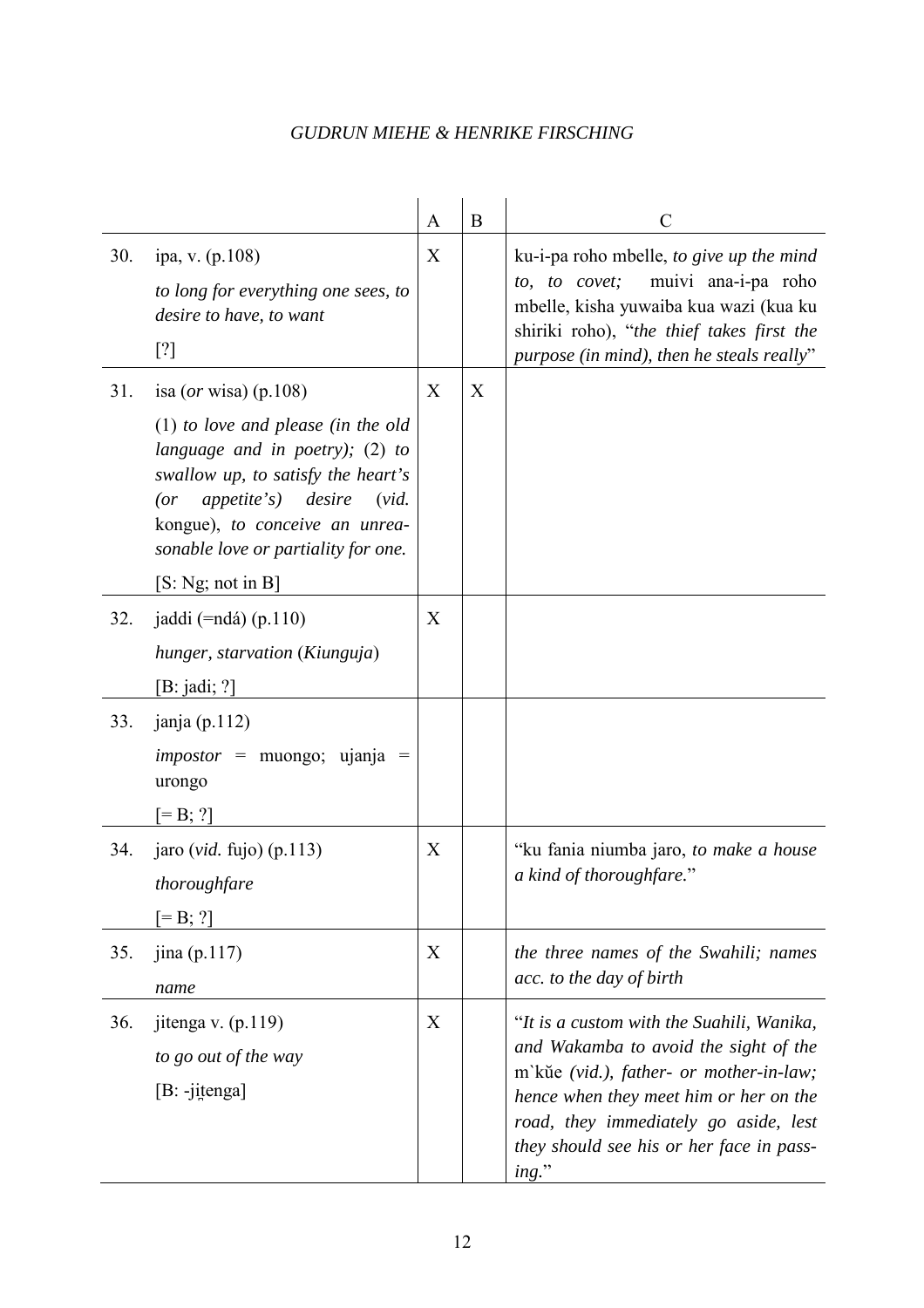|     |                                                                                                | A | B | $\mathcal{C}$                                                                                                                                                        |
|-----|------------------------------------------------------------------------------------------------|---|---|----------------------------------------------------------------------------------------------------------------------------------------------------------------------|
| 37. | jónsŏe $(p.120)$<br>a cripple<br>[B:jonswe; ?]                                                 | X |   | "jónsoe ni mtu mniónge [mnyonge],<br>meskíni ya Mungu."                                                                                                              |
| 38. | kálima (vid. muunguána) (p.126)<br>lit., word                                                  | X |   | "e.g., watúma hawána kalima ya naf-<br>sizao, slaves have no words of their<br>own, i.e. have no self-dependence, they<br>are not of their own selves."              |
| 39. | kalía v. (vid. kóa) (p.126)<br>to sit up or wait for one                                       | X |   | "ku-m-kalía matánga or ku kā matánga<br>to sit mourning for one who has died"                                                                                        |
| 40. | kárămu (p.129)<br>a feast                                                                      | X |   | "Food and drink is supplied plentifully<br>on such an occasion, e.g. on the the<br>arrival of a stranger or friend or on<br>holydays or after a successful journey." |
| 41. | kária (p.129)<br>town (old language)                                                           | X |   |                                                                                                                                                                      |
| 42. | kiate $(p.136)$<br><i>orphan</i> ?? (alieátoa [aliyeachwa])<br>[B: kiate; S: Am]               | X |   |                                                                                                                                                                      |
| 43. | kiatúnu ( <i>or</i> jiatúnu) (p.136)<br>a dessert of sweet pastry<br>[B: kiatunu; ?]           | X |   | "Any curiosity of food or other matter<br>which is sent to a distant friend to<br>please him with something which is not<br>found in his own country or town."       |
| 44. | kibarabara (p.136)<br>a long fish; trop., a talker, prat-<br>tler.<br>[ ? ]                    | X |   |                                                                                                                                                                      |
| 45. | kidúdu (p.139)<br>confusion or perplexity about a<br>way which one at other times<br>knew well | X | X | ku shikoa ni kidudu (E.), to be per-<br>plexed                                                                                                                       |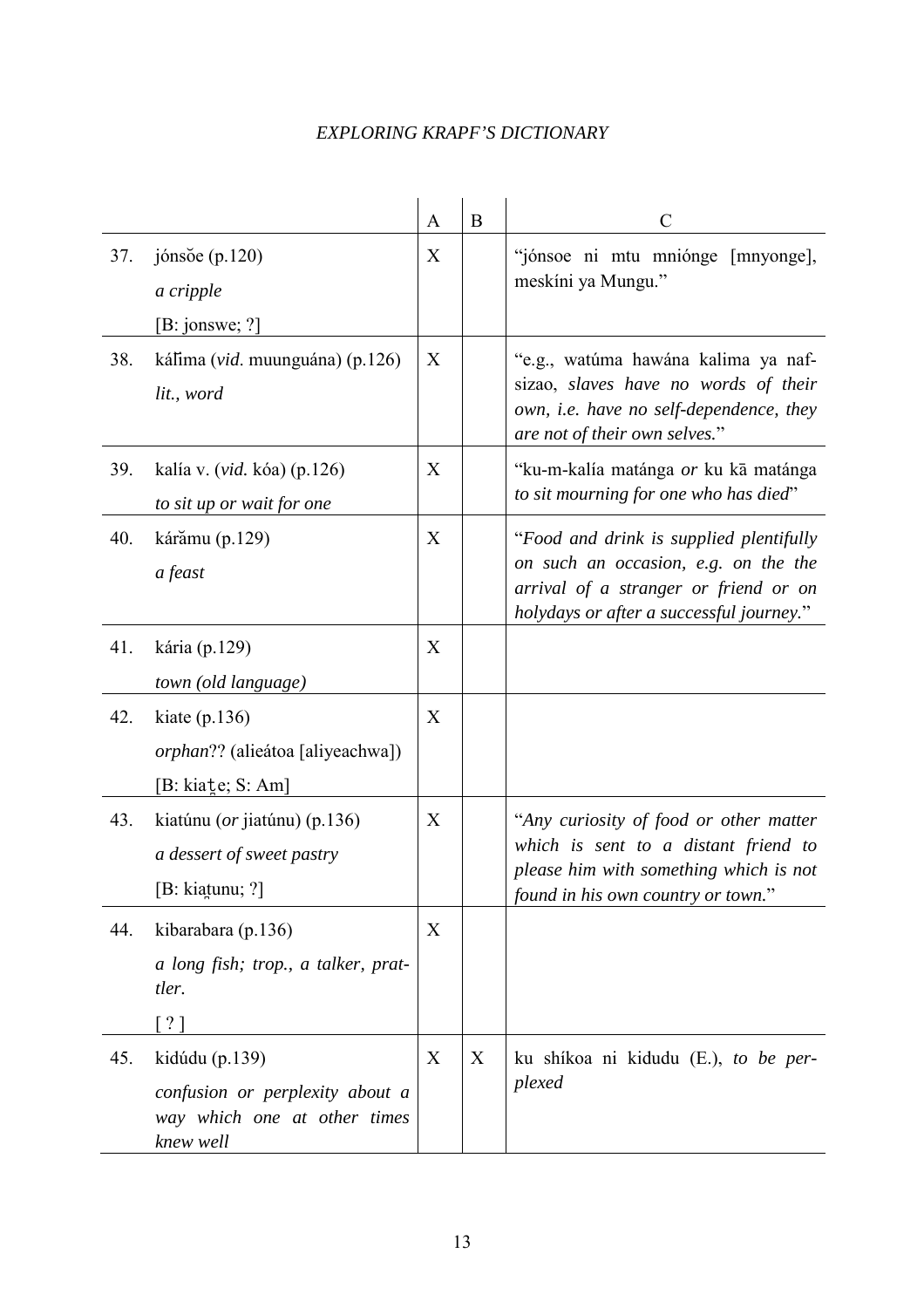|     |                                                                                                                                     | A | B | $\mathcal{C}$                                                                                                                                                                                                                             |
|-----|-------------------------------------------------------------------------------------------------------------------------------------|---|---|-------------------------------------------------------------------------------------------------------------------------------------------------------------------------------------------------------------------------------------------|
| 46. | kifialía <i>or rather</i> kivialía (p.140)<br>a person, especially a slave, born<br>in the country where he at pre-<br>sent resides | X |   | on slaves' arrival; "all fresh slaves are<br>called wajinga (idiots)"                                                                                                                                                                     |
|     | [kizaliwa]                                                                                                                          |   |   |                                                                                                                                                                                                                                           |
| 47. | kifisifisi adj. (p.140)<br>one who does not wish to have to<br>do anything with another                                             | X | X |                                                                                                                                                                                                                                           |
|     | mfisifisi $(p.222)$                                                                                                                 |   |   |                                                                                                                                                                                                                                           |
|     | from ku fita [kuficha], to conceal,<br>hide.                                                                                        |   |   |                                                                                                                                                                                                                                           |
| 48. | kifumfu $(p.140)$                                                                                                                   |   |   |                                                                                                                                                                                                                                           |
|     | grief, affliction, dejection.                                                                                                       |   |   |                                                                                                                                                                                                                                           |
|     | [B: kivumvu; ?]                                                                                                                     |   |   |                                                                                                                                                                                                                                           |
| 49. | kifungúa<br>$\sim$ mlango (p.141)                                                                                                   | X |   | "A present made by the bridegroom to<br>the kungu of the bride before she allows<br>him to enter the bride's room on the<br>occasion of his first visit."                                                                                 |
| 50. | kijána (p.143) dim. of muana                                                                                                        | X |   | "a boy or girl between 7 and 12 years of<br>$age$ ; ~ manamuáli, a girl between 10<br>and 15 years."                                                                                                                                      |
| 51. | kijóli (p. 143)<br>a band of slaves                                                                                                 | X |   | "kijóli kimója, about six or eight slaves<br>belonging to one master; kiniúmba<br>kimója or tumba mmója huvía [huzaa]<br>mjá na muunguána, brothers and sisters<br>who have the same father and the same<br><i>mother</i> (tumba mmoja)." |
| 52. | kiko (p. 144)<br>$\sim$ cha Wagalla<br>a Galla market place<br>21                                                                   | X |   | location of such markets                                                                                                                                                                                                                  |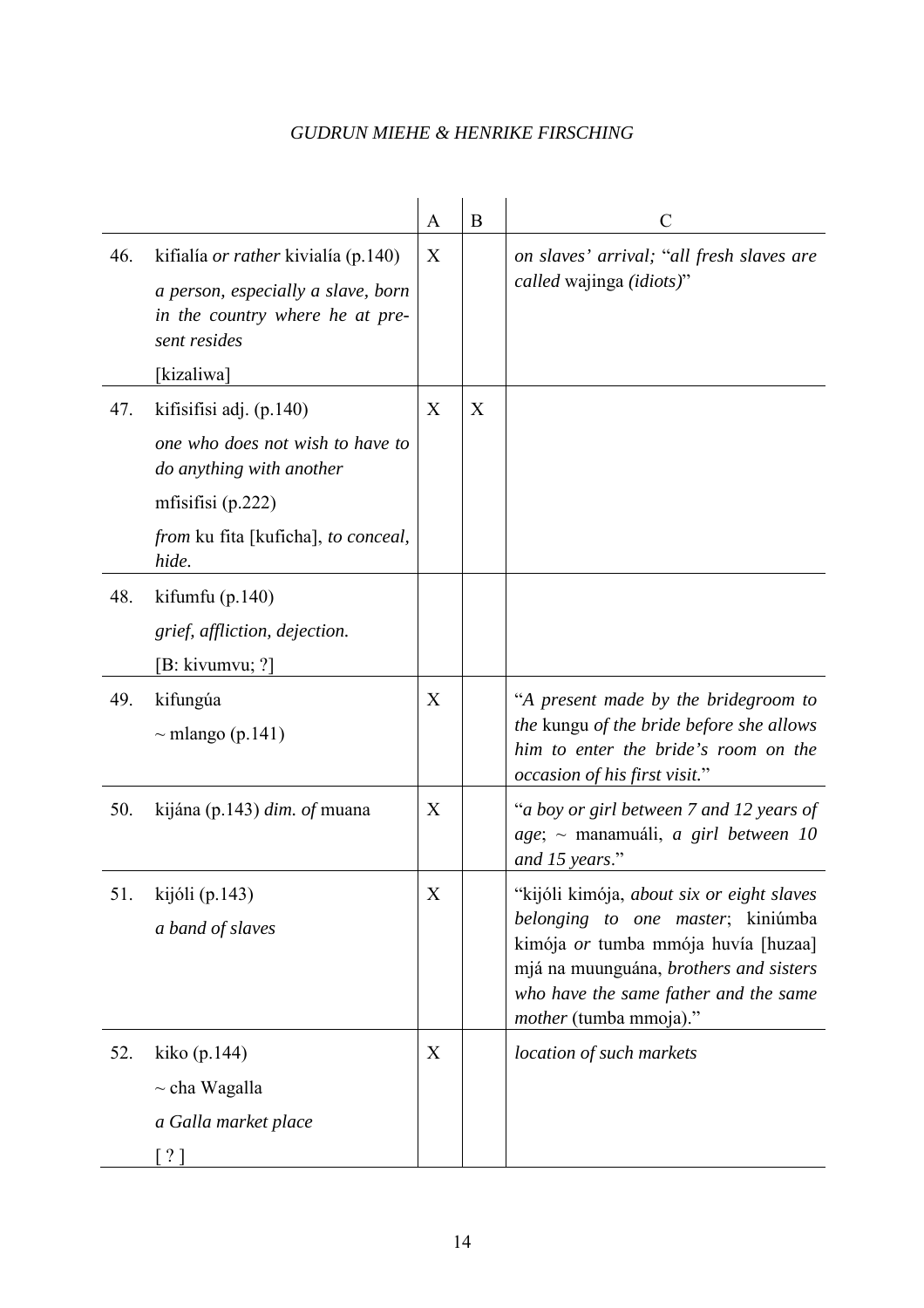|     |                                                                                                                                                                                                                                                               | A | B | $\mathcal{C}$                                                                                                                                                                              |
|-----|---------------------------------------------------------------------------------------------------------------------------------------------------------------------------------------------------------------------------------------------------------------|---|---|--------------------------------------------------------------------------------------------------------------------------------------------------------------------------------------------|
| 53. | kikúndi (p.146)<br>a small company of men (from 12<br>to $20$                                                                                                                                                                                                 | X |   |                                                                                                                                                                                            |
| 54. | kimángo (vid. mango) (p.147)<br>$(1)$ a small, round, hard and<br>heavy stone used in grinding<br>$flow; (2)$ a nickname for a hard<br>and avaricious man.<br>$[=B; ?]$                                                                                       | X |   |                                                                                                                                                                                            |
| 55. | kiníago (p.150)<br><i>rhyme, verse, viniago via uimbo</i><br>[vya wimbo]<br>$\sim$ cha ku-m-teséa muári<br>a kind of play<br>[kinyago]                                                                                                                        | X |   |                                                                                                                                                                                            |
| 56. | kinungu ( <i>vid.</i> nungu) $(p.151)$ , see<br>14<br>a small band or company of men<br>$(from$ 12-20) = kikundi kidogo<br>cha watu, $\sim$ cha Wakamba wegni<br>[wenye] biáshara, a company of<br>Wakamba traders;<br>$\left[ =B; \text{ not in } S \right]$ | X |   |                                                                                                                                                                                            |
| 57. | kirihíka<br>~ moyonimuakwe (p.154)<br>to be irritated or provoked                                                                                                                                                                                             |   |   | "The irritated person goes to the father<br>to complain of the disrespectful child,<br>but the father will not listen, but in-<br>creases the irritation by a disrespectful<br>behaviour." |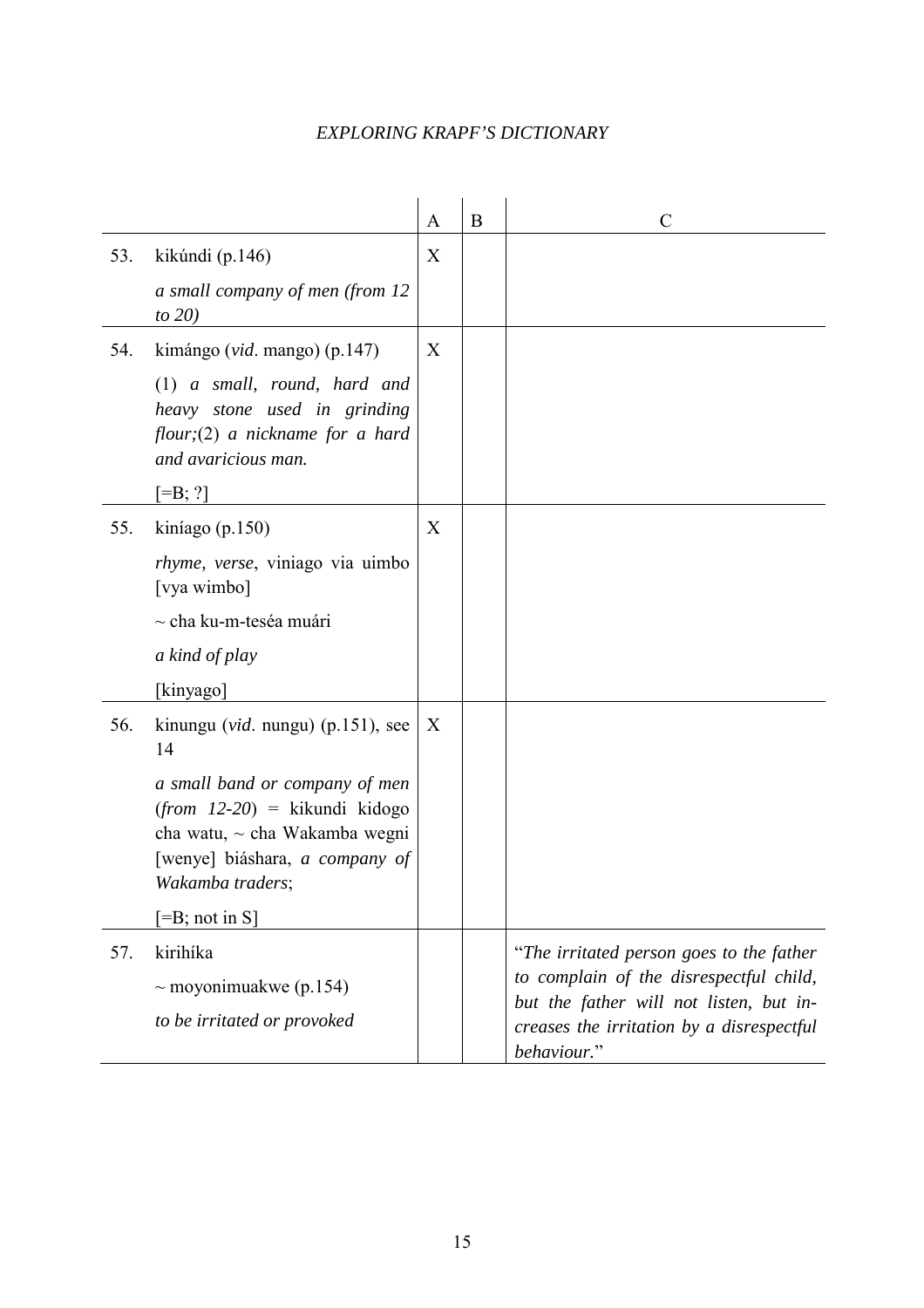|     |                                                                                                                                                                                                                                                                     | $\mathbf{A}$ | $\mathbf B$ | $\overline{C}$                                                                                                                                                                                                                                                                                                                                                                                                                                               |
|-----|---------------------------------------------------------------------------------------------------------------------------------------------------------------------------------------------------------------------------------------------------------------------|--------------|-------------|--------------------------------------------------------------------------------------------------------------------------------------------------------------------------------------------------------------------------------------------------------------------------------------------------------------------------------------------------------------------------------------------------------------------------------------------------------------|
| 58. | kisási $(p.155)$                                                                                                                                                                                                                                                    | X            |             | "ku toa or ku lipa $\sim$                                                                                                                                                                                                                                                                                                                                                                                                                                    |
|     | retaliation of bodily harms                                                                                                                                                                                                                                         |              |             | to give or to pay blood–money accord-<br>ing to the demand of the relations of the<br>murdered or injured person (from 100<br>to 2,000 dollars), or to kill the murderer<br><i>instead of taking fidía.</i> "                                                                                                                                                                                                                                                |
| 59. | kishándo (p.155)<br>a children's game<br>[S: Mv]                                                                                                                                                                                                                    | X            |             | "clapping with the hands and leaping<br>with the feet, to which they tie (njúga)<br>rolls, applied in Europe to horses"                                                                                                                                                                                                                                                                                                                                      |
| 60. | kisíbo ( <i>vid.</i> msíbo) (p.156)<br>a nickname<br>$\frac{1}{2}$                                                                                                                                                                                                  |              | X           |                                                                                                                                                                                                                                                                                                                                                                                                                                                              |
| 61. | kitendo (p.160)<br>a deed or action                                                                                                                                                                                                                                 | X            |             | "kitendo cha kazi or mambo, especially<br>an exploit of eating and drinking, in<br>which the heroic feats of the natives<br>greatly consist; kiténdo ni káramu kuba<br>shéha<br>akitawásoa<br>[kubwa],<br>[aki-<br>tawaswa], akipigoa [akipigwa] kilémba<br>ku pata kúa mkuba, wakati huo yuwaté-<br>nda kiténdo, when a chief is installed,<br>and when he is crowned with a turban,<br>he gives a great feast to his people. This<br><i>is a</i> kitendo." |
| 62. | kitéo (p.160)<br>$(1)$ a little sieve or a sifting bas-<br>large<br>utéo,<br>ket<br>one,<br>$\left( a\right)$<br>in<br>Kipemba,<br>ungo);<br>(2) provision; (3) anangía kitéoni<br>decent language for the dire-<br>spectful anangía damúni.<br>$[B: kit_0; S: DN]$ | X            |             | (2) "ku-m-péleka kitéo mtu aliefíwa to<br>send food (kitéo) to a person who has<br>lost somebody by death. The friends and<br>relations each send one pishi of rice or<br>of Indian corn or mtama, to honour the<br>unfortunate mourner."                                                                                                                                                                                                                    |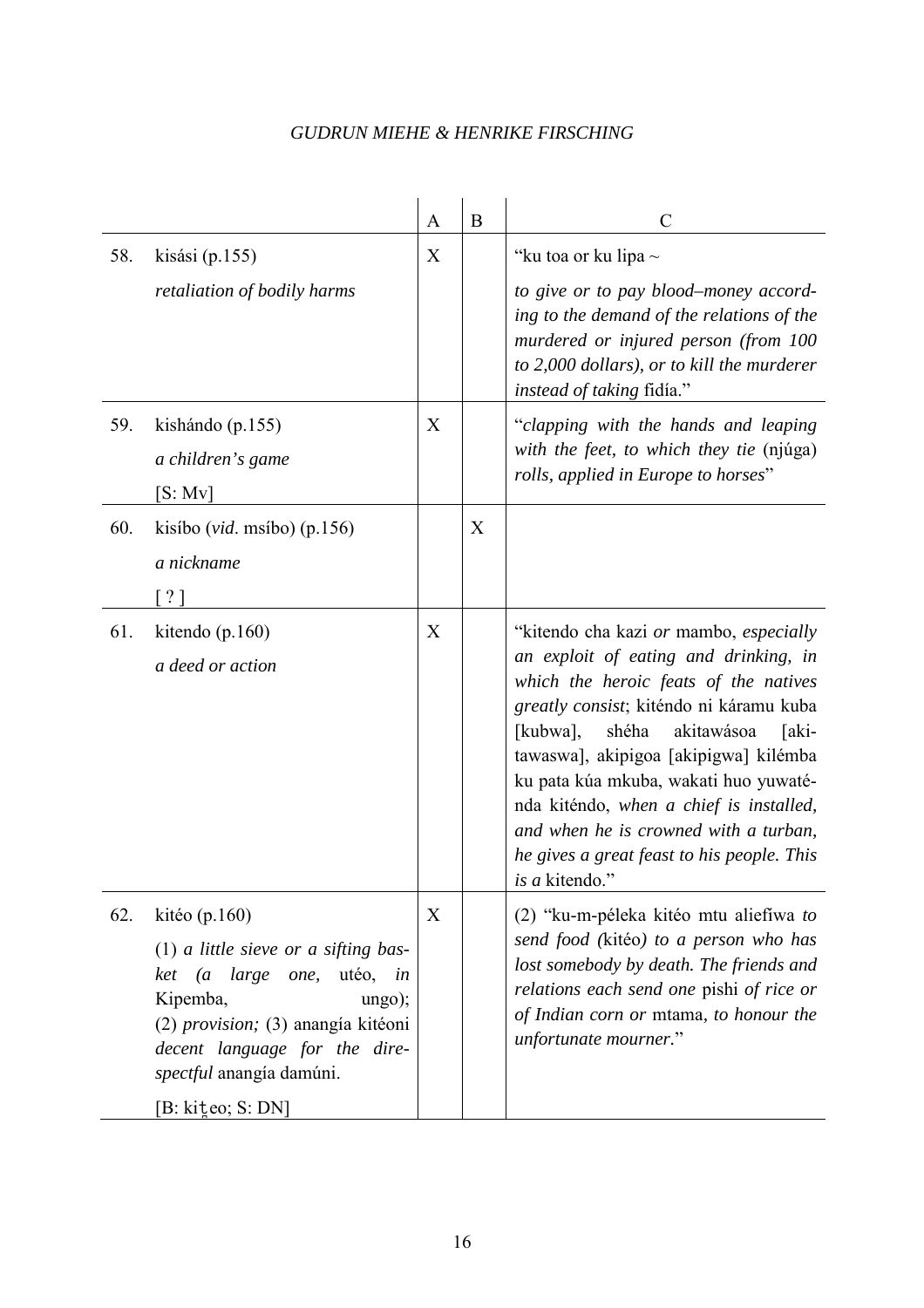|     |                                                                                                                                                                                                                   | A | B | $\mathcal{C}$                                                                   |
|-----|-------------------------------------------------------------------------------------------------------------------------------------------------------------------------------------------------------------------|---|---|---------------------------------------------------------------------------------|
| 63. | kitukízi (p.162)                                                                                                                                                                                                  | X |   |                                                                                 |
|     | a busybody                                                                                                                                                                                                        |   |   |                                                                                 |
|     | $[B: k$ itukizi; ?]                                                                                                                                                                                               |   |   |                                                                                 |
| 64. | kivúnga <i>or</i> kiwúngu (p.163)                                                                                                                                                                                 | X |   | "The Wanika let their hair grow in time                                         |
|     | $\sim$ cha nuelle [nywele]                                                                                                                                                                                        |   |   | of mourning."                                                                   |
|     | long hair                                                                                                                                                                                                         |   |   |                                                                                 |
| 65. | kódo (p.165)                                                                                                                                                                                                      | X |   | rules for working there                                                         |
|     | that part of the master's planta-<br>tion which belongs to a slave                                                                                                                                                |   |   |                                                                                 |
|     | $\lceil ? \rceil$                                                                                                                                                                                                 |   |   |                                                                                 |
| 66. | kódŭe (p.166)                                                                                                                                                                                                     | X |   | rules for the game                                                              |
|     | a kind of game                                                                                                                                                                                                    |   |   |                                                                                 |
|     | [kodwe; S: Mv]                                                                                                                                                                                                    |   |   |                                                                                 |
| 67. | koléa v. (p.167)                                                                                                                                                                                                  | X |   | (1) "to take forcibly the property of $a$                                       |
|     | to apprehend somebody for debt;<br>$(2)$ ku koléa, to put the proper<br>proportions of ghee, názi, etc.<br>into the food so as to render it<br>well flavoured; kertási ya ~, writ-<br>ing-paper (in old language) |   |   | man on account of the debt of another."                                         |
|     | [S: arch. inus.]                                                                                                                                                                                                  |   |   |                                                                                 |
| 68. | komba (p.168)<br>ku-m-~ mtu                                                                                                                                                                                       | X |   | "There are many Suahili who were once<br>wealthy people, but who lost all their |
|     | to draw away all the money or<br>property of a person by begging                                                                                                                                                  |   |   | riches by aspiring after greatness, influ-<br>ence, and a large retinue."       |
| 69. | kopa v. = ku vata (old lang.)<br>(p.171)                                                                                                                                                                          | X |   | concrete examples                                                               |
|     | (1) to take goods on credit; (2) to<br>cheat                                                                                                                                                                      |   |   |                                                                                 |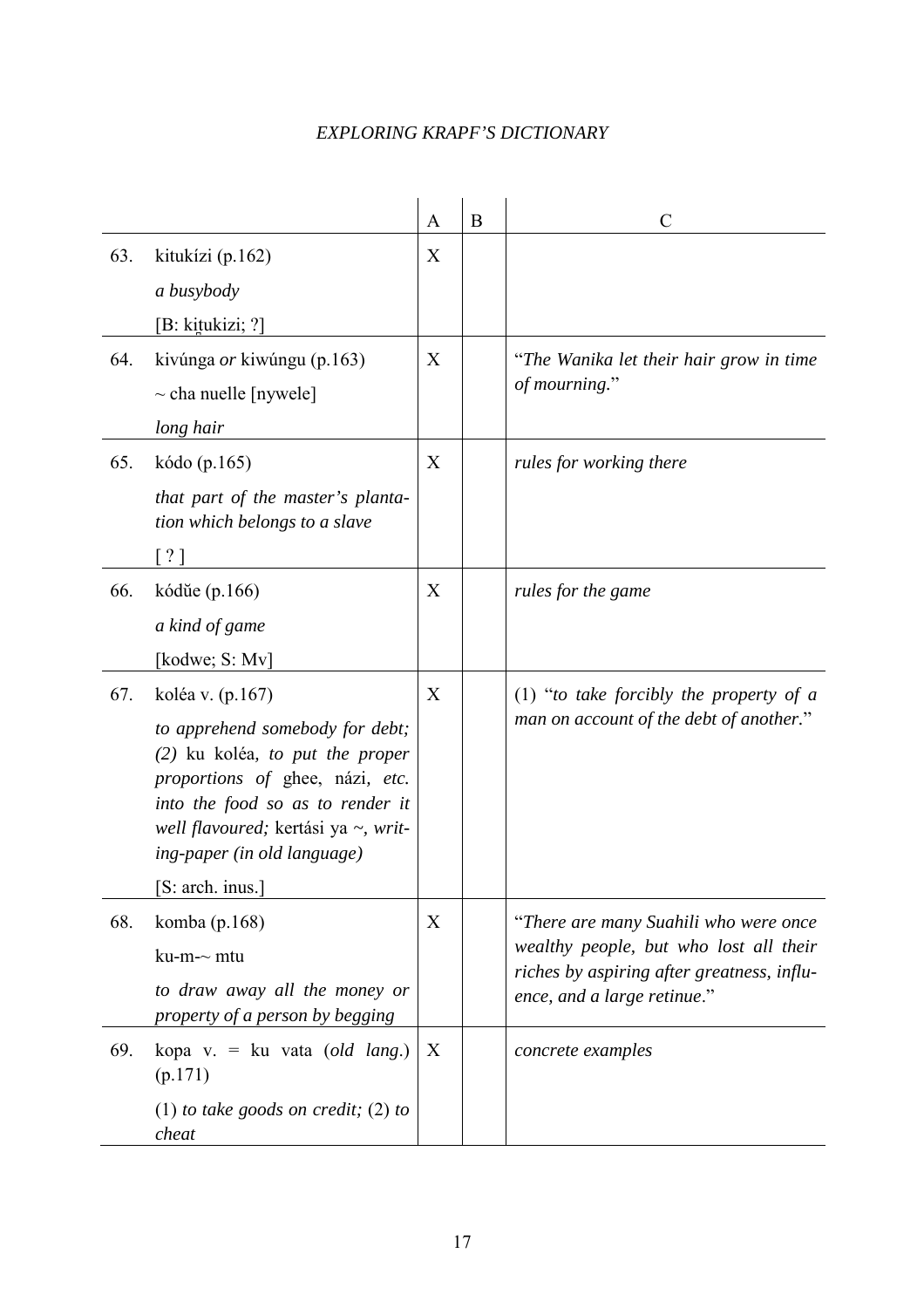|     |                                                                                                                                         | A | $\bf{B}$ | $\mathcal{C}$                                                                                                                                                                                                                                                                                                                                           |
|-----|-----------------------------------------------------------------------------------------------------------------------------------------|---|----------|---------------------------------------------------------------------------------------------------------------------------------------------------------------------------------------------------------------------------------------------------------------------------------------------------------------------------------------------------------|
| 70. | kúo (p.180)<br>the measured tract of land within<br>which a slave has to labour on a<br>plantation<br>[S: P, Mv]                        | X |          | details of the measuring procedure                                                                                                                                                                                                                                                                                                                      |
| 71. | máhari (p.194)<br>the sum of money given by the<br>bridegroom to the parents or re-<br>lations of the bride                             | X |          | the rules in case of divorce                                                                                                                                                                                                                                                                                                                            |
| 72. | máma (p.199)<br>$(1)$ <i>mother</i> ; $(2)$ name of honour                                                                              | X |          | "mama ni Mungu wa pili therefore she<br>must be honoured."                                                                                                                                                                                                                                                                                              |
| 73. | mana wa ndia [mwana wa njia]<br>(p.200)<br>a way-son, <i>i.e.</i> a man who is<br>permitted to frequent a<br>certain<br>road<br>[S: Mv] | X |          | "The mana wa ndia is the go-between,<br>the message-bearer between two tribes,<br>hence his person is inviolable."                                                                                                                                                                                                                                      |
| 74. | manajuóni (p.199)<br>a child or son of the book<br>[mwanachuoni]                                                                        | X |          | "The Suahili have a high idea of a<br>manajuóni. He is believed to know all<br>the books, he predicts all that will hap-<br>pen in the new year, e.g., famine, sick-<br>ness, war etc. But they [the natives]<br>add, that such men are seldom found in<br>these days, at least that there is none at<br>Mombas."<br>detailed description of his rights |
| 75. | masíkoa (p.205)<br>all requisites for burying<br>$[\text{maxikwa} = \text{maxishi}]$                                                    | X | X        | preparations for burying in detail                                                                                                                                                                                                                                                                                                                      |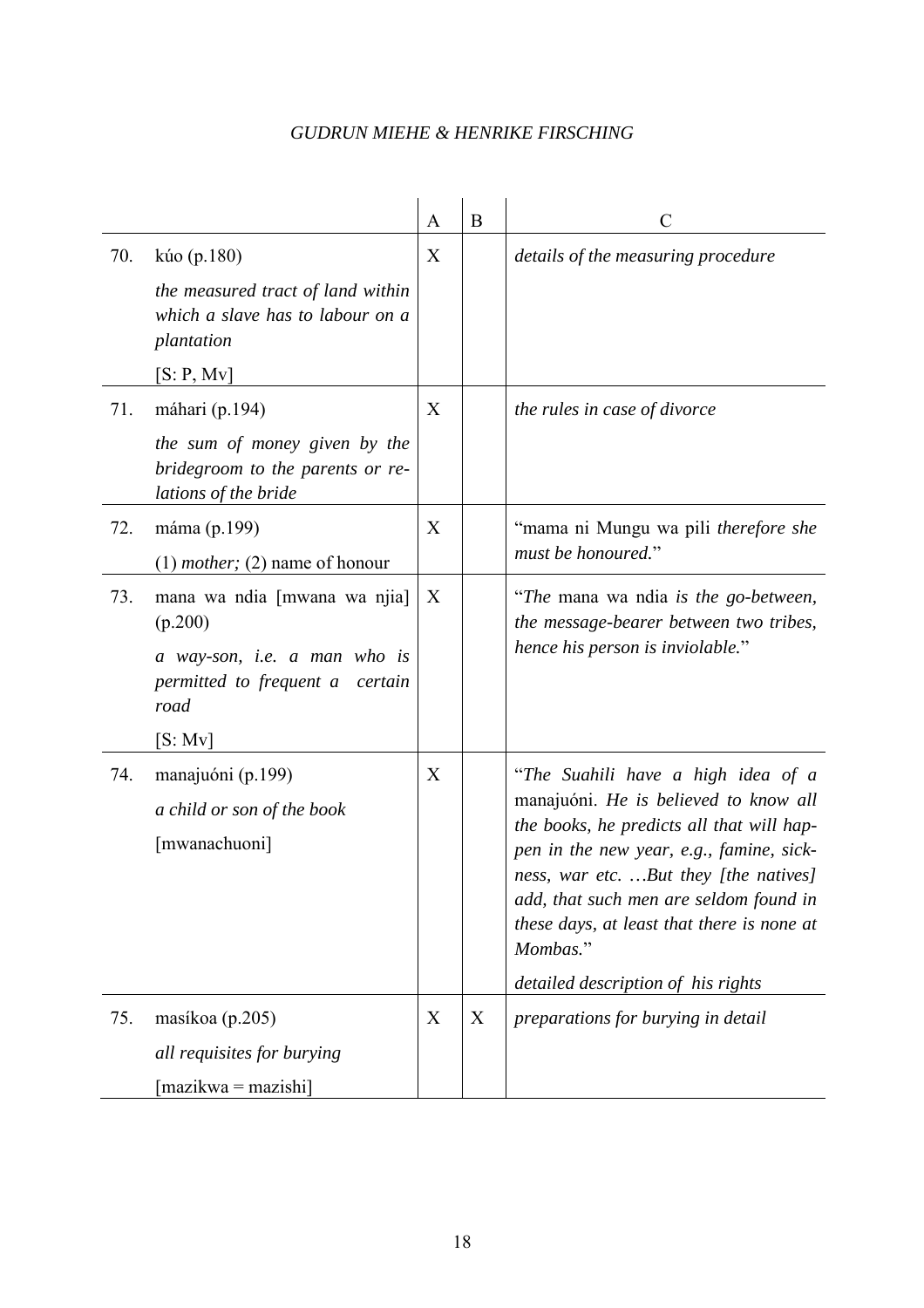|     |                                                                                                                              | A | B | $\mathcal{C}$                                                                                        |
|-----|------------------------------------------------------------------------------------------------------------------------------|---|---|------------------------------------------------------------------------------------------------------|
| 76. | mastúkhu (p.207)<br>a sister by the same father and<br>mother                                                                | X |   | "A full-grown sister shows great regard<br>and reservedness towards her brother,<br>and vice versa." |
|     | $\equiv$ B                                                                                                                   |   |   |                                                                                                      |
| 77. | matélaba or matílaba or matálaba<br>(p.208)                                                                                  | X |   |                                                                                                      |
|     | a law of nature, original regula-<br>tion, and therefore custom                                                              |   |   |                                                                                                      |
|     | $[=B; not in S]$                                                                                                             |   |   |                                                                                                      |
| 78. | mbiu (mbui <i>in Kiung.</i> ) (p.215)<br>a buffalo's horn                                                                    | X |   | preparations for the kurri festival of the<br>Wanika                                                 |
| 79. | mbúku $(p.216)$<br>of ill fame, notorious<br>$\left[ \begin{array}{c} \gamma \\ \gamma \end{array} \right]$                  | X |   |                                                                                                      |
| 80. | mdenéngoa (p.218)<br>a debtor<br>$\lceil ? \rceil$                                                                           | X |   |                                                                                                      |
| 81. | m'dha<br>$\sim$ wa niáma (p.218)<br>a portion of meat which the Sua-<br>hili give to a Mnika guest, and<br>vice versa<br>? 1 | X |   | regulations on slaughtering of animals                                                               |
| 82. | meskíni ya mungu (p.267)<br>a free but poor person<br>[maskini wa Mungu]                                                     | X |   | "who goes about begging under the<br>pretence of being poor, but in fact does<br>not like to work"   |
| 83. | mikáha (p.227)<br>marriage<br>[nikaha]                                                                                       | X |   | the rituals and dialogues performed at<br>that occasion                                              |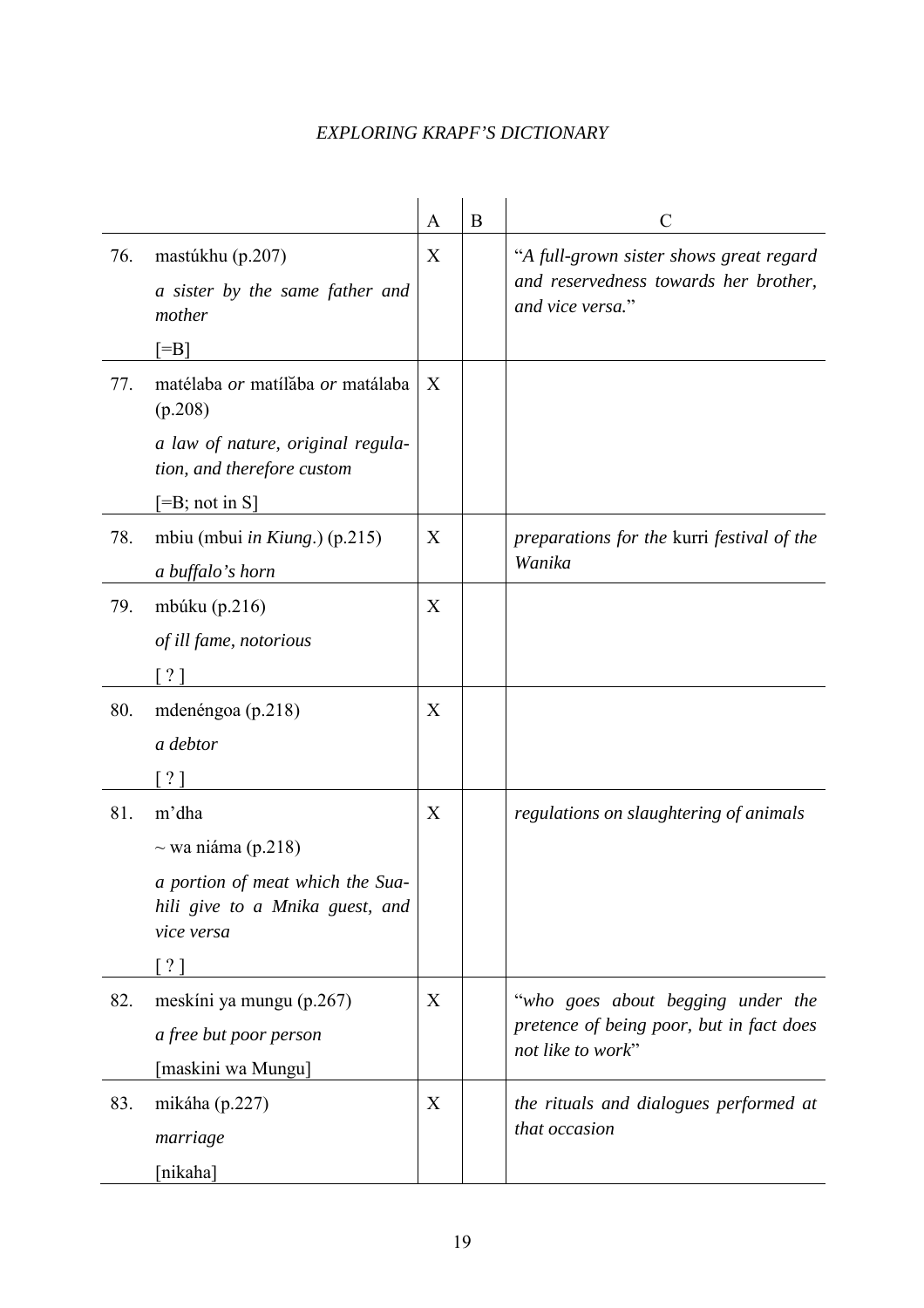|     |                                                                                                                                                                                                                                                                                                | $\mathbf{A}$ | $\bf{B}$ | C                                                                                                                              |
|-----|------------------------------------------------------------------------------------------------------------------------------------------------------------------------------------------------------------------------------------------------------------------------------------------------|--------------|----------|--------------------------------------------------------------------------------------------------------------------------------|
| 84. | mjáro ( <i>or</i> mcháro) (p.230)<br>a traveller (mgéni)                                                                                                                                                                                                                                       | X            |          | "who joins a caravan or company (járo<br>or cháro) of travellers, who are gener-<br>ally merchants"                            |
| 85. | mkătáa<br>bei ya $\sim$ (p.232)<br>fixed agreement                                                                                                                                                                                                                                             | X            |          | "that he who obtained goods from<br>another should return them at an ap-<br>pointed time, if he does not succeed in<br>trade." |
| 86. | mkimbízi (p.233)<br>$(1)$ a fugitive; $(2)$ a robber                                                                                                                                                                                                                                           | X            |          | "He never has his hair cut, carries<br>about a large knife, a bow and many<br>arrows, and stays in the woods."                 |
| 87. | mkó (p.233)<br>a dirty fellow, who neither cleans<br>his body nor cloth, nor sweeps<br>the room<br>[mkoo; S: P, Mv, Am]                                                                                                                                                                        | X            |          |                                                                                                                                |
| 88. | mkóndo $(p.234)$<br>(1) a quarrelsome man; (2) $\sim$ wa<br>maji, the current of the sea which<br>opposes the progress of sailing<br>vessels; (3) $\sim$ wa niassi [nyasi],<br>the small path which a company<br>of people make in the grass by<br>passing through it<br>[S: Mr, Mv, not in B] | X            | X        |                                                                                                                                |
| 89. | mkúnga (p.235)<br>a mid-wife                                                                                                                                                                                                                                                                   | X            |          | details on her work                                                                                                            |
| 90. | mkurugénsi (p.236), see 15<br><i>a</i> guide, $\sim$ wa ndia [ndia], the<br>leader of a caravan<br>[mkurugenzi]                                                                                                                                                                                | X            | X        |                                                                                                                                |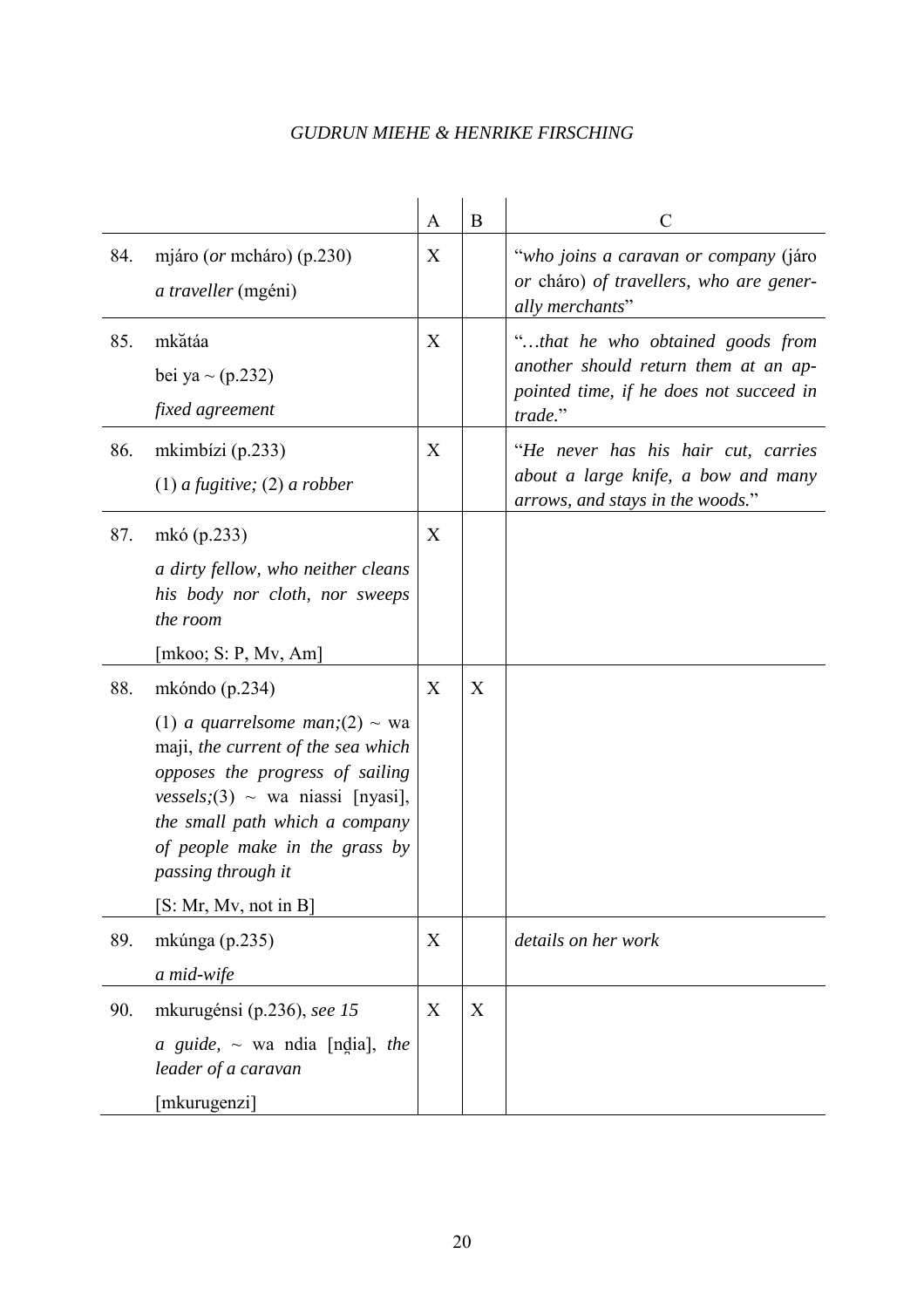|     |                                                                                                                      | A | B | $\overline{C}$                                                                                                                                                                                                                                                                                         |
|-----|----------------------------------------------------------------------------------------------------------------------|---|---|--------------------------------------------------------------------------------------------------------------------------------------------------------------------------------------------------------------------------------------------------------------------------------------------------------|
| 91. | mlimbíko (p.237)<br>the waiting for (e.g. $\sim$ wa maji)<br>one's<br>turn<br>draw<br>to<br>water<br>(kungója maji). |   | X | As the person who waits must stay till it<br>comes to his turn to draw water, or to<br>get anything for which he waits, the<br>word means "turn, share."                                                                                                                                               |
| 92. | mpáka (p.241)<br>a border, boundary, limit                                                                           | X | X | "Usually the natives fix upon a tree or<br>river or rock, as the mark of boundary,<br>but when these are not to be had they<br>put up an úti, a piece of wood repre-<br>senting an mpáka mti (boundary-tree)."                                                                                         |
| 93. | mpóle (Kipemba) (p.243)<br>$=$ mtu mpumbáfu (Kimvita); <i>vid.</i><br>upóle<br>[S: Mr, Z]                            |   |   |                                                                                                                                                                                                                                                                                                        |
| 94. | mpósi (p.243)<br>a physician<br>[ ? ]                                                                                | X |   | "mpósi ni Mungu hapana mana Adamu,<br>a-m-posai muenzíwe. The Muham-<br>medans call him an infidel who uses this<br>word with regard to a human physician<br>(ku posa). God alone is the mpósi, and<br>no son of man can cure his fellow-man.<br>However, they use the word tabibu for<br>'physician." |
| 95. | mpungúfu<br>$(2)$ ~ wa unguána (p.243)<br>one who is not born free                                                   | X |   | details on the social state                                                                                                                                                                                                                                                                            |
| 96. | mregáa (p.244)<br>bei ya $\sim$ , lit., sale or trade of re-<br>turning.<br>[mrejaa]                                 | X |   | "This term refers to the custom of the<br>Suahili, to borrow goods from the Bani-<br>ans or other traders of the coast, on<br>condition that if the goods are not sale-<br>able in the Interior, they are to be re-<br>turned to the lender with or without<br>interest according to agreement."       |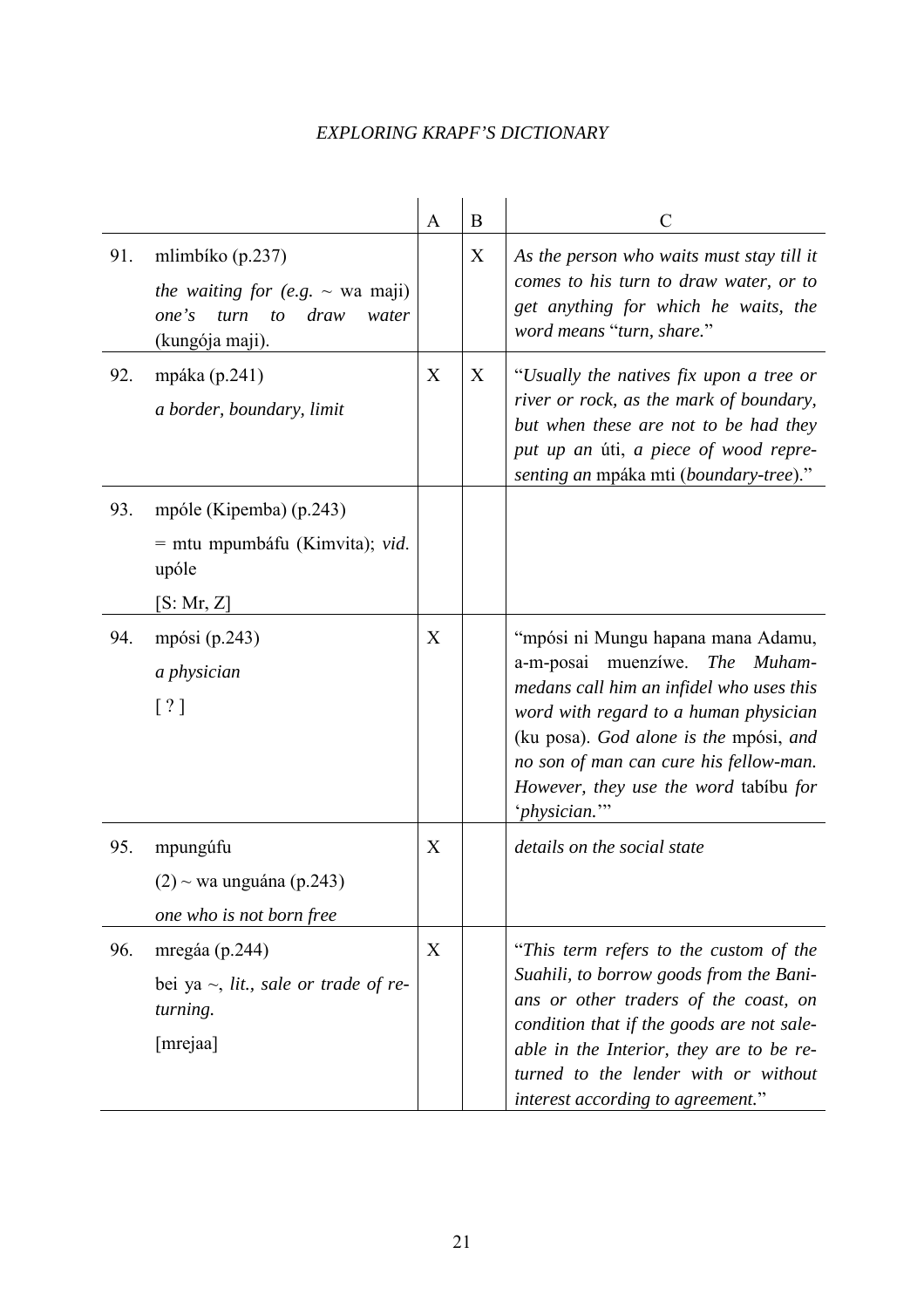|     |                                                                                                                                                                                                                                                                                                                                            | A                | B | $\mathcal{C}$                                                                                                                                                                                |
|-----|--------------------------------------------------------------------------------------------------------------------------------------------------------------------------------------------------------------------------------------------------------------------------------------------------------------------------------------------|------------------|---|----------------------------------------------------------------------------------------------------------------------------------------------------------------------------------------------|
| 97. | msé <i>or</i> mzé (p.246)                                                                                                                                                                                                                                                                                                                  | $\boldsymbol{X}$ | X | details on the social state                                                                                                                                                                  |
|     | (1) a person of old age; (2) senior<br>[mzee]                                                                                                                                                                                                                                                                                              |                  |   |                                                                                                                                                                                              |
| 98. | mshinzi (mshenzi) (p.247)<br>a native of the Washinzi tribe<br>residing on the coast between the<br>river Pangani Usambara, and<br>Wasegeju; they are considered to<br>be the Washinzi of Usambara.<br>washenzi (p.424)<br>wild or uncivilized people, per-<br>haps rectius washinsi, the con-<br>quered or subjected ones (ku<br>shinda). | X                | X | "Wanika ni wáshinzi wa Waárabu, the<br>Wanika are subjects of Arabs at Mom-<br>bas."                                                                                                         |
| 99. | msíbo ( <i>or</i> kisíbo) (p.248)<br><i>nickname</i> (jina la áibu) ku-m-<br>toalía msíbo <i>or</i> kisíbo <i>or</i> simo<br>katika jimbo (nti pia ote) zima, to<br>give one a nickname by which he<br>is known throughout the whole<br>district or country<br>[msimbo, S: Mv]                                                             | X                |   | "e.g., Rashidi or Bana Iki amepata<br>msíbo wa ku itoa Tatai (muerefu wa ku<br>iba kitu, wa maneno mangi), Rashid or<br>Bana Iki (a native of Mombas) has ob-<br>tained the nickname Tatai." |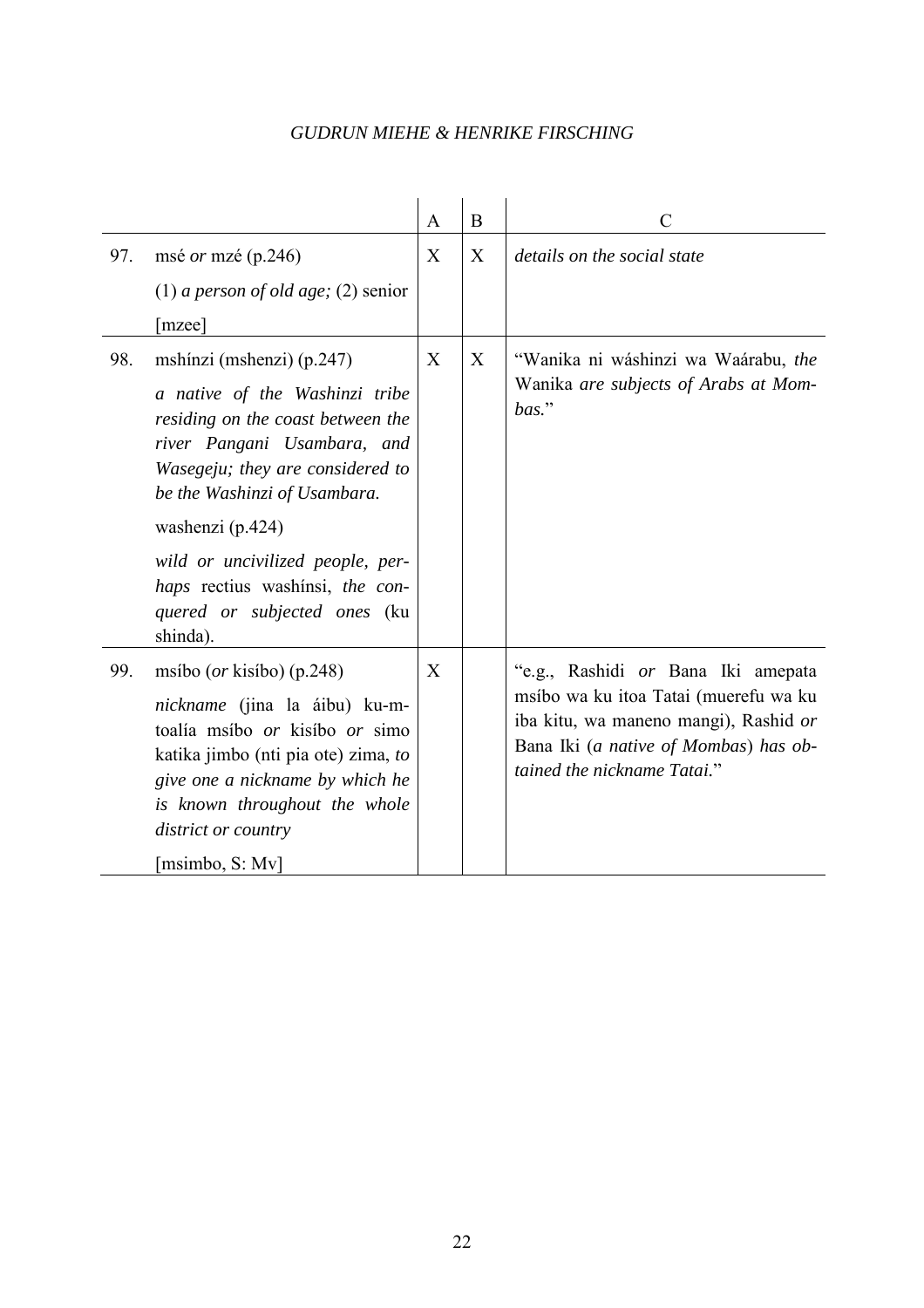|                                                                                                                                                                                                                                                                                             | A | B | $\mathcal{C}$            |
|---------------------------------------------------------------------------------------------------------------------------------------------------------------------------------------------------------------------------------------------------------------------------------------------|---|---|--------------------------|
| 100. msímisi ( <i>or</i> msisímisi) (p.248)                                                                                                                                                                                                                                                 | X |   |                          |
| (1) (mtu aliesáma [aliyezama]<br>majini, aliekuffa [aliyekufa]), one<br>who is drowned; (2) one who<br>borrows goods from another, and<br>having received them, escapes, a<br>swindler; from ku simía (zimía),<br>to grow cold, to abate in love,<br>and then to borrow money and<br>escape |   |   |                          |
| msisímisi ( <i>or</i> msimisi) (p.249)                                                                                                                                                                                                                                                      |   |   |                          |
| one who disappears suddenly                                                                                                                                                                                                                                                                 |   |   |                          |
|                                                                                                                                                                                                                                                                                             |   |   |                          |
| 101. msūsu (p.152)<br>an idiot, a novice, an ignorant<br>man                                                                                                                                                                                                                                | X |   | details on his behaviour |
| [mzuzu, S: Pa, Si, G]                                                                                                                                                                                                                                                                       |   |   |                          |
| 102. mtófu s., adj. (p.255)                                                                                                                                                                                                                                                                 | X |   |                          |
| one who has been deprived of a<br>thing, e.g. mtófu wa mato, a blind<br>man; mtófu wa haya, a shameless<br>man                                                                                                                                                                              |   |   |                          |
| [S: Mv]                                                                                                                                                                                                                                                                                     |   |   |                          |
| 103. mtúfu adj. (p.256)                                                                                                                                                                                                                                                                     | X | X |                          |
| (1) $lean; (2)$ of low birth (vid.<br>mpúngúfu),<br><i>insignificant;</i><br>(3)<br>poor, indigent, wretched                                                                                                                                                                                |   |   |                          |
| $[=B; ?]$                                                                                                                                                                                                                                                                                   |   |   |                          |
| 104. mtůkú (or kitůkú) (p.256)                                                                                                                                                                                                                                                              | X | X |                          |
| a great grand-child; vid. mjukú<br>[mjukuu]                                                                                                                                                                                                                                                 |   |   |                          |
| [mtukuu, S: Mv]                                                                                                                                                                                                                                                                             |   |   |                          |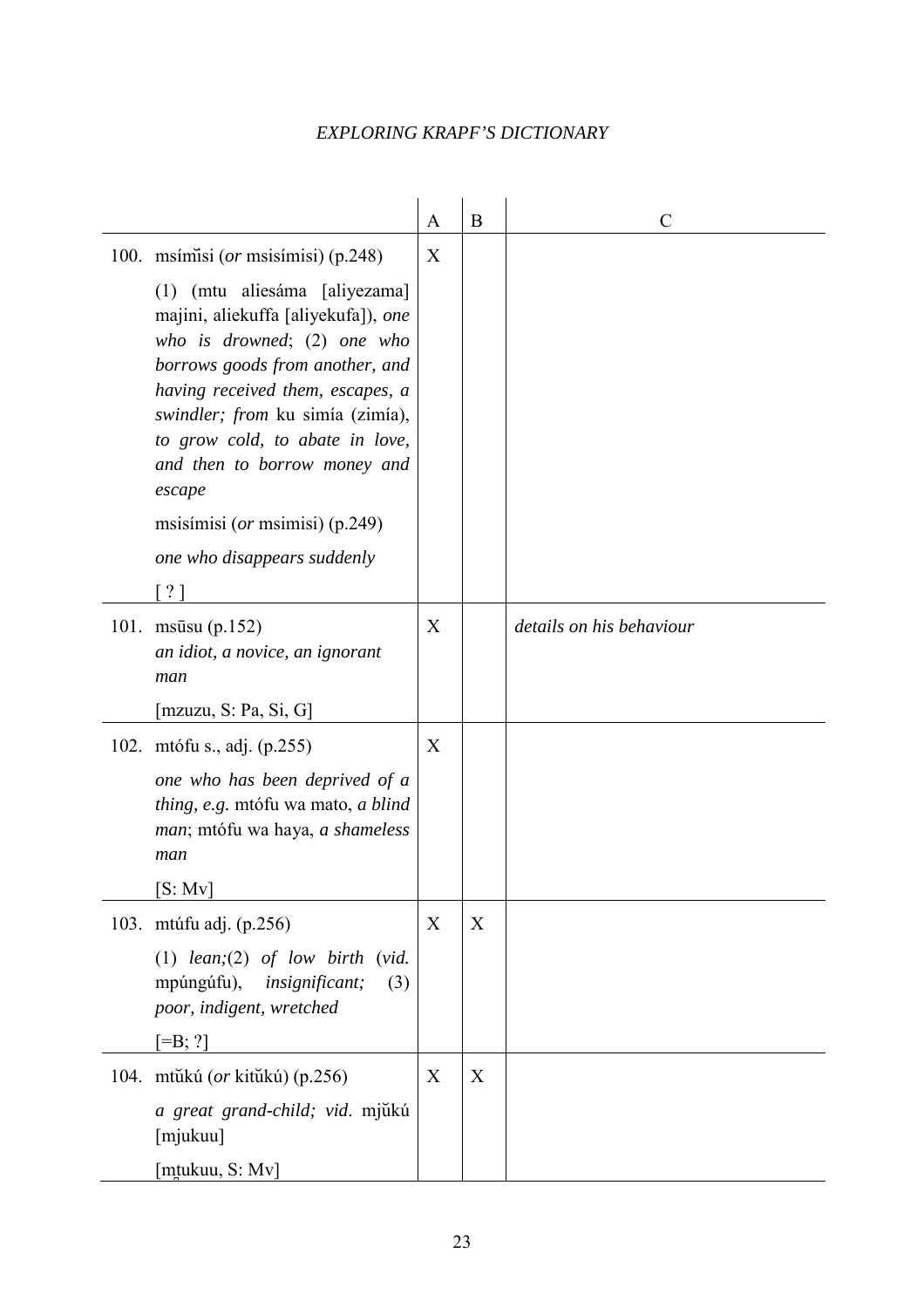|      |                                                                                                                                                                                            | A | B | C                                                                     |
|------|--------------------------------------------------------------------------------------------------------------------------------------------------------------------------------------------|---|---|-----------------------------------------------------------------------|
|      | 105. mtŭku, adj. (p.256)<br>$(1)$ very wretched or poor; $(2)$<br>base, abject, vile, not loved or<br>respected, because amefánia neno<br>lililo-mu-ífia or aibisha.<br>[mtuku; S: Mv, Ng] | X |   |                                                                       |
|      | 106. muádini (p.258)<br>(1) the Muezzin; (2) $\sim$ wa shikio,<br>that part of the ear which we<br>close by pressure, in order to shut<br>the ear, auricle.<br>[mwadhini]                  | X |   | details on tasks and duties                                           |
|      | 107. muámbi (p.259)<br>backbiter, slanderer,<br>tale-<br>a<br>bearer<br>[mwambi]                                                                                                           |   |   | "asoeai [azoeaye] ku ámba watu."                                      |
|      | 108. muamfi (p.259)<br>a man who gives things away, a<br>liberal man<br>[mwamvi, S: P, Mv=muambi; not<br>$\overline{a}$ in B                                                               | X |   |                                                                       |
|      | 109. muána (p.259)<br>the young mistress                                                                                                                                                   | X | X | different uses of the term                                            |
|      | 110. muári (p.261)<br>one who is circumcised<br>[mwali]                                                                                                                                    | X |   | details on healing and the expected be-<br>haviour of the circumcised |
| 111. | muhassi (or muhassai, or hassi,<br>or hassai) $(p.264)$<br>mahassi, a castrated man, an<br>eunuch<br>[S: muhashi; B: muhasi]                                                               | X |   |                                                                       |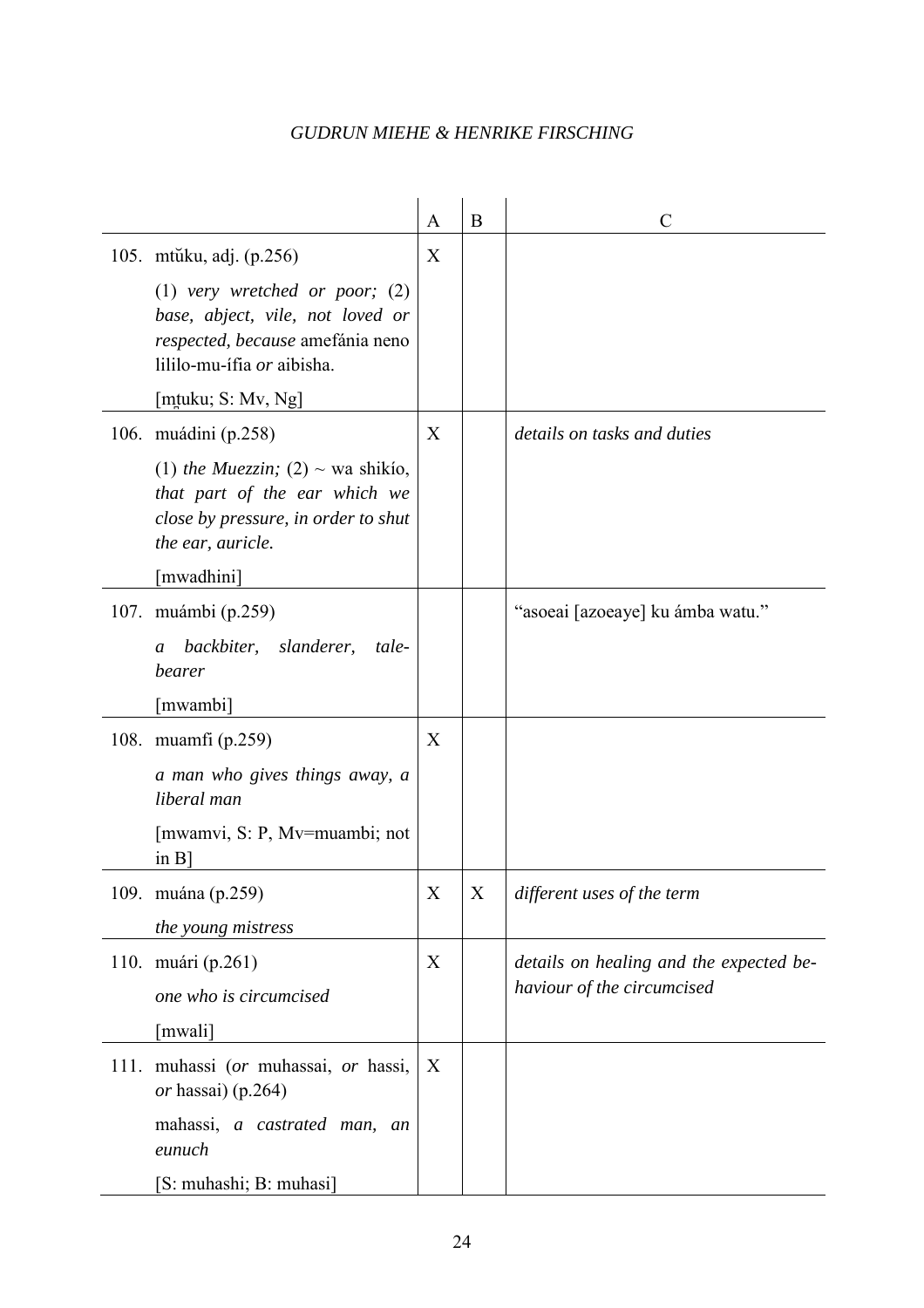|      |                                                                                                                                                                                                                                                                                                 | A                | B | $\mathcal{C}$                                                                                                                                                                    |
|------|-------------------------------------------------------------------------------------------------------------------------------------------------------------------------------------------------------------------------------------------------------------------------------------------------|------------------|---|----------------------------------------------------------------------------------------------------------------------------------------------------------------------------------|
|      | 112. muhiána (p.264)<br>= mtiríri, mbishi, mtu afaniai<br>neno kua kúsudi or kibūri, one<br>who opposes another from pride<br>to offend him<br>[not in $B$ ]                                                                                                                                    | X                |   | "neno la muhiána lita-m-tongéa = lita-<br>m-patía hasára, the word of a proud and<br>obstinate opposer will bring trouble<br>upon him."                                          |
|      | 113. múhua (p.264)<br>maternal uncle; vid. muamu.<br>$\lceil ? \rceil$                                                                                                                                                                                                                          |                  | X |                                                                                                                                                                                  |
|      | 114. muhúnsi (p.264)<br>(1) muhunsi wa máwe = muashi,<br>a mason, workman in stone, one<br>who builds houses of stone; $(2)$<br>muhúnsi wa juma [chuma] (afai<br>juma), a blacksmith; (3) muhúnsi<br>wa fetha [fedha], rusasi, a work-<br>man in silver, lead, tin.<br>$[S:$ muhunzi, P, Si, G] | $\boldsymbol{X}$ | X | "The Wahunsi are supposed to be great<br>sorcerers, who know the secrets of Na-<br>ture and can perform wonderful things<br>by witchcraft."                                      |
|      | 115. mumémke (p.266)<br>$=$ mume mke, <i>a</i> hermaphrodite;<br>mume si mke na mke si mume.                                                                                                                                                                                                    | X                |   | "Such a person is said to have been at<br>Mombas, he was the slave of the former<br>commandant of the fortress??"                                                                |
|      | 116. műósha (or műóshi) (p.268)<br>a man or woman whose business<br>is to wash corpses.<br>[mwosha]                                                                                                                                                                                             | X                |   | "Their wages consist of rice, mtama,<br>cloth etc. They have the sieve in which<br>the rice or mtama is given."                                                                  |
| 117. | muunguána (p.269)<br>a free man, not a slave<br>[mwungwana]                                                                                                                                                                                                                                     | X                |   | "Free men hold together, assist each<br>other in word and everything, but slaves<br>do not and cannot, because they are<br>dependent on their master and cannot<br>join others." |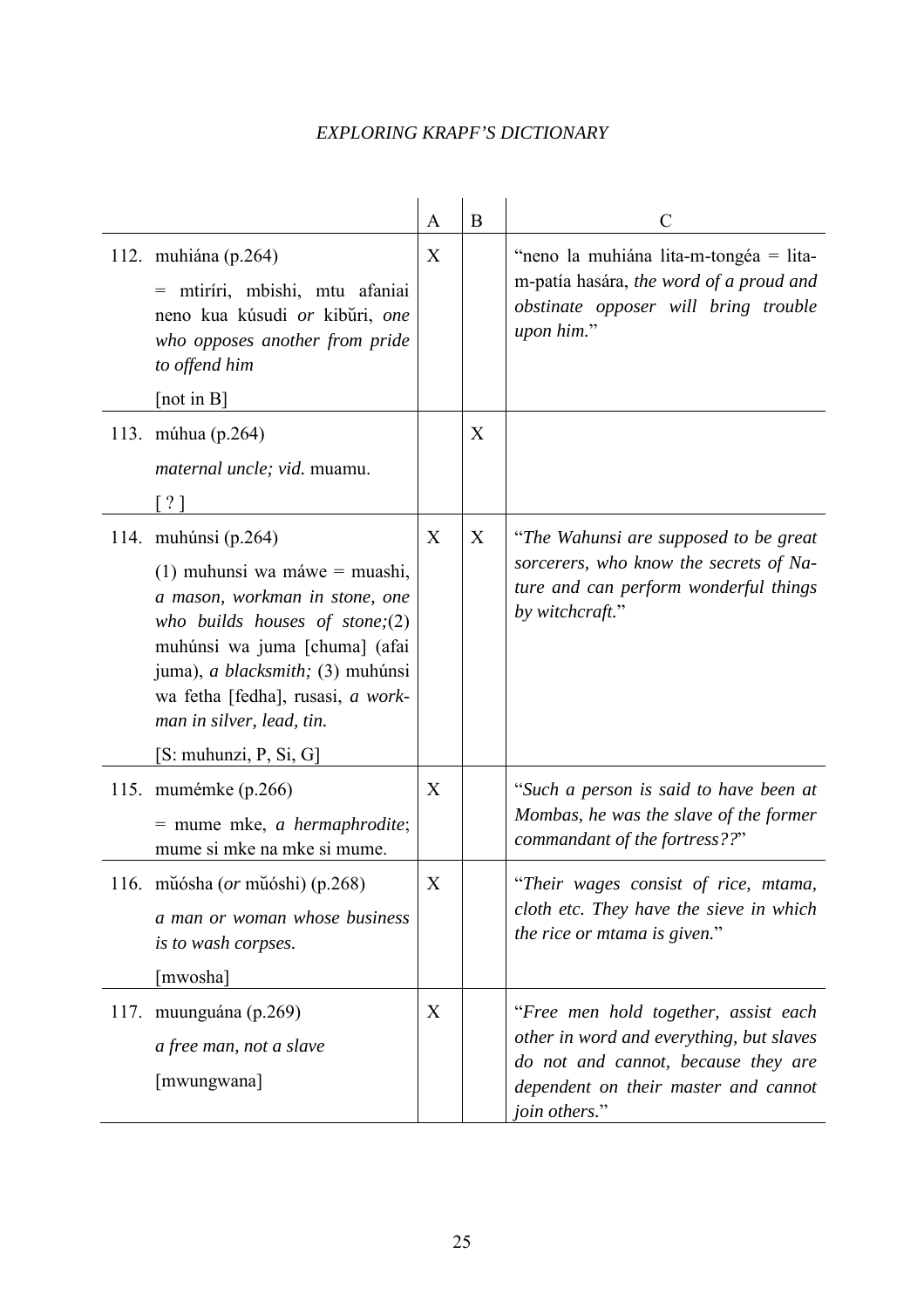|                                                                                                                                                                                       | A | B | C                                                                                                                                                                                                                                                                                                       |
|---------------------------------------------------------------------------------------------------------------------------------------------------------------------------------------|---|---|---------------------------------------------------------------------------------------------------------------------------------------------------------------------------------------------------------------------------------------------------------------------------------------------------------|
| 118. nádíri (p.271)<br>$a$ vow                                                                                                                                                        | X |   | occasions for a vow                                                                                                                                                                                                                                                                                     |
| [nadhiri]                                                                                                                                                                             |   |   |                                                                                                                                                                                                                                                                                                         |
| 119. nakhótha<br>( <i>or</i> nakóza el-máli)<br>(p.272)                                                                                                                               | X |   |                                                                                                                                                                                                                                                                                                         |
| is the commissary of the stores,<br>the steward or supercargo over-<br>seer of the baggage of the pas-<br>sengers etc., on native vessels.<br>[nahodha]                               |   |   |                                                                                                                                                                                                                                                                                                         |
| 120. násii v. (p.273)<br>ku-m-tukána mtu vibaya<br>to do despite, to abuse<br>$\lceil ? \rceil$                                                                                       | X |   | "e.g.; to call one a thief or adulterer; to<br>lead one who has been taken in theft or<br>adultery through the streets of the town,<br>having his hands tied to his back, or to<br>a long stick, being beaten and stripped<br>nearly naked (this punishment is in-<br>flicted for theft and adultery)." |
| 121. náwa, v. (p.274)<br>to wash oneself, to wash the<br>hands, face, and privaties, ku<br>mukono,<br>mbó<br>na<br>nawa<br>na<br>mkúndu, and to speak words of<br>prayer three times. | X |   | "This is the command of Muhammed,<br>who has forbidden men to go to stool or<br>to urinate withouth washing these parts<br>of the body."                                                                                                                                                                |
| 122. ndéo (p.274)<br>slackness,<br>heaviness<br><i>laxness,</i><br>from overeating<br>[S: Am=Mv ndweo]                                                                                | X |   |                                                                                                                                                                                                                                                                                                         |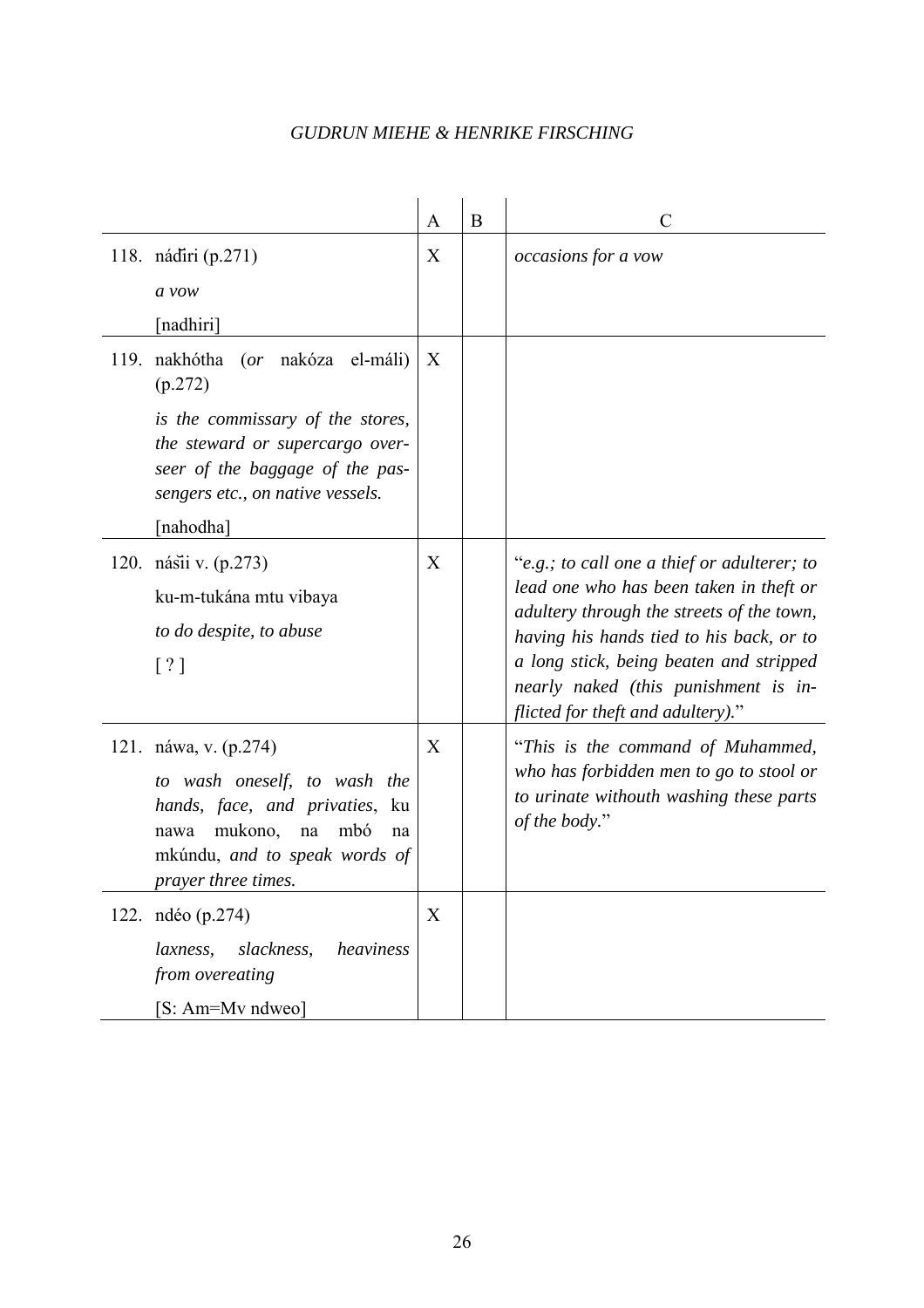|                                                                                                                                                                                                                                            | A                | B | C                                                                                                                                                                |
|--------------------------------------------------------------------------------------------------------------------------------------------------------------------------------------------------------------------------------------------|------------------|---|------------------------------------------------------------------------------------------------------------------------------------------------------------------|
| 123. pambánia, v. (p.294)<br>to out-talk people in judgement,<br>in order to cover one's own crime<br>(2) to belie people; ku pambánia<br>maneno ya watu kua keléle, to<br>make people forget their words<br>by great noise.<br>[pambanya] | X                | X | "The noisy person wishes to speak<br>alone, lest others find time to defend<br>their cause. Such liars are often impris-<br>oned on account of their impudence." |
| 124. posho (p.308)<br>ration, maintenance, the portion<br>of food given daily, or from time<br>to time, to a wife                                                                                                                          | X                |   | "Many women receive no more than five<br>pishi of corn for ten days' allowance."                                                                                 |
| 125. potóe (p.309)<br>crookedness, perversion, obsti-<br>nacy                                                                                                                                                                              | X                |   | "mtu huyu ni potóe (Kimrima bā), this<br>man is obstinate; watuma hawa ni potóe<br>(or pinda = hawasikii), the slaves are<br>refractory".                        |
| 126. rangáite (p.314)<br>a kind of dance<br>[S: Mv]                                                                                                                                                                                        | X                |   |                                                                                                                                                                  |
| 127. sawádi (p.324)<br>a present of remembrance or of<br>honour given to friends on safe<br>arrival from a journey or voyage<br>[zawadi]                                                                                                   | X                |   | the different kinds of presents                                                                                                                                  |
| 128. sifule (p.337)<br>a meddler, a meddlesome person<br>$\lceil ? \rceil$                                                                                                                                                                 | $\boldsymbol{X}$ |   | "a term of discrace"                                                                                                                                             |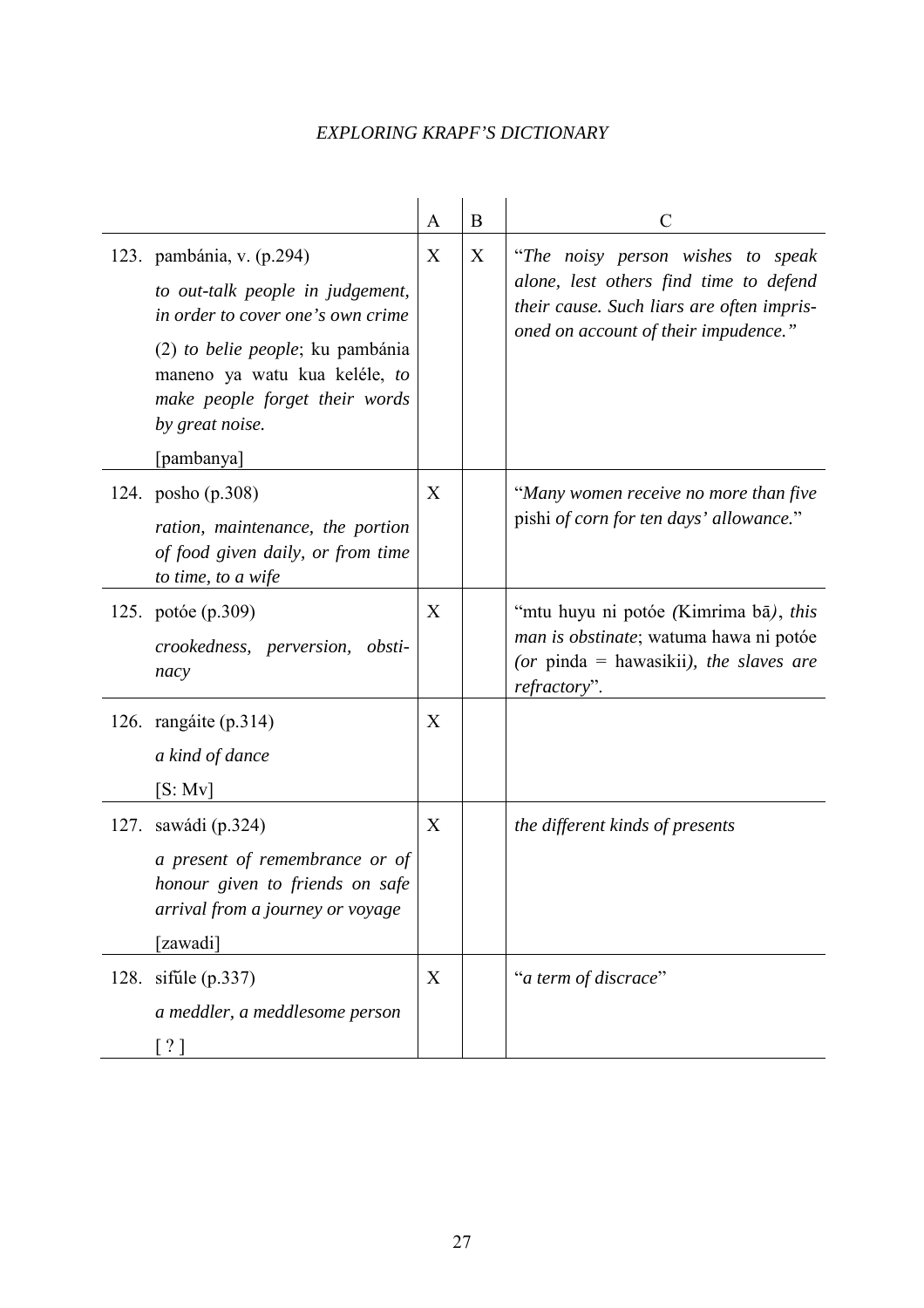|      |                                                                                                                                                                                   | A | B | C                                                                                                                                                                                                                                                                                                                                                                                                                       |
|------|-----------------------------------------------------------------------------------------------------------------------------------------------------------------------------------|---|---|-------------------------------------------------------------------------------------------------------------------------------------------------------------------------------------------------------------------------------------------------------------------------------------------------------------------------------------------------------------------------------------------------------------------------|
|      | 129. síku<br>$\sim$ ya muaka (p.338)<br>day of the year                                                                                                                           | X | X | "24th of August, the beginning of the<br>Suahili and nautical year, when the<br>people (especially the women) bathe in<br>the sea, morning or night. Afterwards a<br>great mass of food is cooked and pre-<br>sented to every one who likes to eat. In<br>former times people were permitted to<br>commit great crimes without being pun-<br>ished. The Government of Said-Said put<br>a stop to impunity on this day." |
| 130. | síndigal $(p.340)$<br>watu wakáli wa Hindi, Indian<br>soldiers employed by the Sultan<br>of Zanzibar.<br>$\gamma$ ]                                                               | X |   | "The Suahili consider them very fero-<br>cious, and fear them."                                                                                                                                                                                                                                                                                                                                                         |
| 131. | singámiza, v. (p.341)<br>to upbraid or tax one with, to<br>rally, to twit one with,<br>[ ? ]                                                                                      | X |   | "e.g., a man who refused to do what he<br>was ordered, e.g. to buy bread in the<br>market, afterward I went myself, bought<br>the bread and gave him of it, saying: to a<br>burre hi, nnakwisha rudi mimi. [twaa<br>bure hii, nimekwisha rudi mimi]."                                                                                                                                                                   |
|      | 132. sira (azíra), v. (p.341)<br>to abstain; v.a., not to love one,<br>to bear a grudge against one, to<br>despise or hate one;<br>[B: -zira; S: Mr du N, -zia, -zira,<br>Mv      | X | X | "e.g., mkongo asira (azira) from that<br>which he was forbidden by the doctor<br>(mgánga)."                                                                                                                                                                                                                                                                                                                             |
| 133. | sisa, v. (vid. sira) (cfr. sía, zúiza)<br>(p.342)<br>to be on low diet, to abstain from<br>meat, to order or cause one to<br>abstain especially from food<br>[not in B, $=$ zia?] | X |   |                                                                                                                                                                                                                                                                                                                                                                                                                         |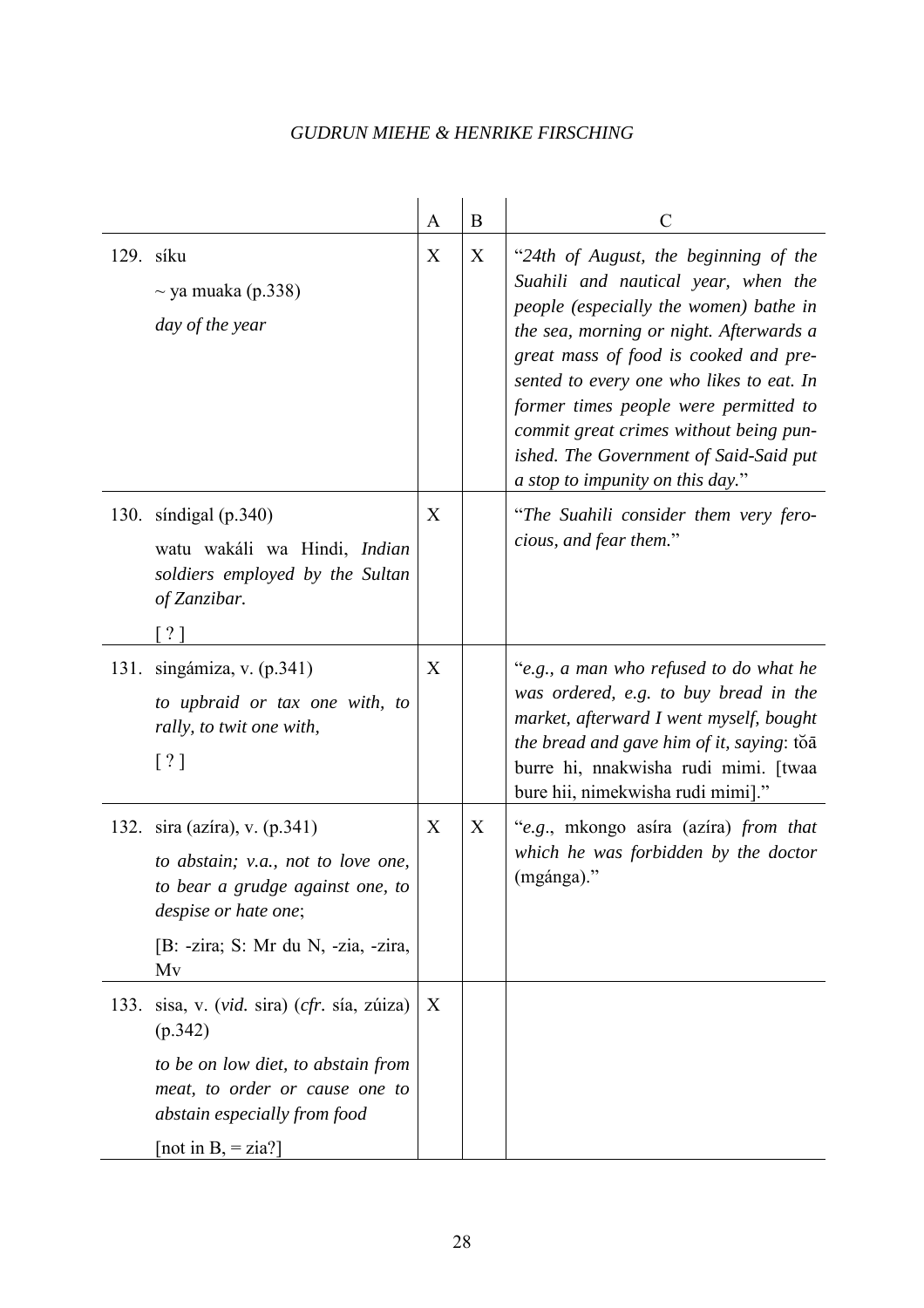|      |                                                                                                                                                               | A      | B | $\overline{C}$                                                                                                                                                                                                                                                                                                                                                                                                                                                                                                                                                                   |
|------|---------------------------------------------------------------------------------------------------------------------------------------------------------------|--------|---|----------------------------------------------------------------------------------------------------------------------------------------------------------------------------------------------------------------------------------------------------------------------------------------------------------------------------------------------------------------------------------------------------------------------------------------------------------------------------------------------------------------------------------------------------------------------------------|
|      | 134. songóa v. (p.344)                                                                                                                                        | X      |   | description of hanging criminals                                                                                                                                                                                                                                                                                                                                                                                                                                                                                                                                                 |
| 135. | to wrest, contort, contract<br>súfii (p.347), usúfii (p.412) (vid.<br>súfii or msúfii)<br>a hermit, a devotee $=$ mtu ajai<br>Mungu, asiefania usinsi, a Sufi | X      |   | "A person much reverenced by the Mu-<br>hammedans on account of his God-<br>fearing, chaste, prayerful and benevo-<br>lent conduct. The Sufi is thought to de-<br>vote himself entirely to the reading of<br>the Koran, to praying, to doing good in<br>the world."<br>usúfii = "háli la ku tossa zinga, la ku<br>tossa shíriki watu wake, la ku tossa uena<br>uróngo, laken ku salli dáima, na ku<br>soma juo, a state of mind, guided by<br>which a man does not have intercourse<br>with women, does not speak lies, but<br>always prays and reads the book, chas-<br>titiy." |
| 136. | sungúmza, v. (or zumgumza)<br>(p.349)<br>ku ji sungúmza, to chat, talk,<br>converse<br>[zungumza]<br>137. tasía (or taazia) (p.362)<br>(vid. tazia), mourning | X<br>X |   | yuwajisumgumza<br>"mtuma<br>ba-<br>na<br>nawakwe, yuwanenda tuésha [twesha]<br>kua [kwa] banawakwe, haláli, shert<br>[sharti] atuéshe kua bana, aonekane,<br>ndío ku-m-tíi banawakwe, ndíé m'ja or<br>mtúma mtíi, a slave talks in the evening<br>with his master, he goes to give him the<br>evening salutation, an obedient slave<br>does not go to sleep before he has ap-<br>peared before his master to greet him<br>and talk with him especially on the<br>business of the day."                                                                                           |
|      | [S: tazia; not in B]                                                                                                                                          |        |   |                                                                                                                                                                                                                                                                                                                                                                                                                                                                                                                                                                                  |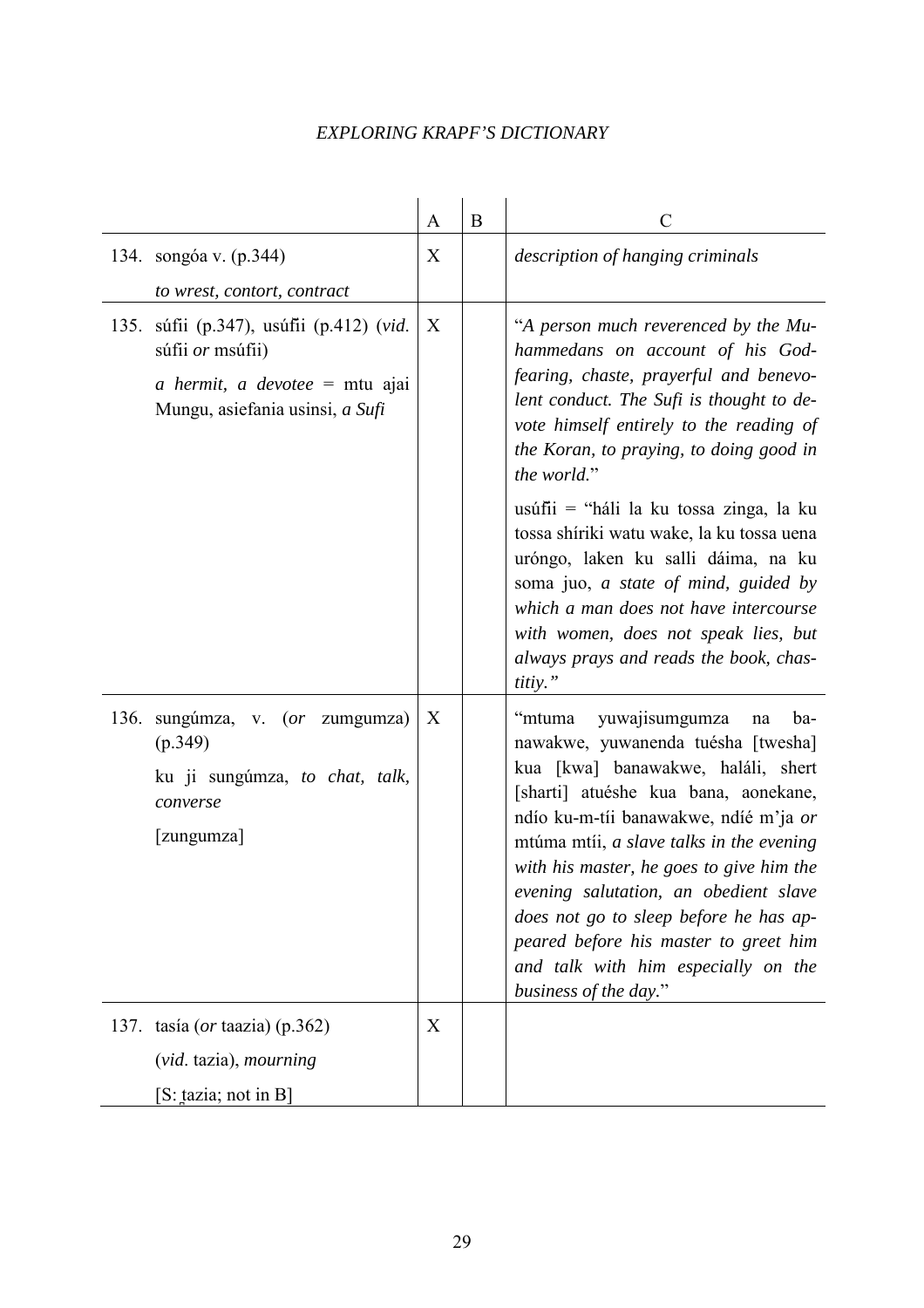|                                                                                                                                                                                                                                                                | $\mathbf{A}$   | $\mathbf{B}$ | $\mathcal{C}$                                                                                                                                        |
|----------------------------------------------------------------------------------------------------------------------------------------------------------------------------------------------------------------------------------------------------------------|----------------|--------------|------------------------------------------------------------------------------------------------------------------------------------------------------|
| 138. túme (p.385)                                                                                                                                                                                                                                              | X              |              |                                                                                                                                                      |
| fear, danger                                                                                                                                                                                                                                                   |                |              |                                                                                                                                                      |
| $[$ tume, S: DN $]$                                                                                                                                                                                                                                            |                |              |                                                                                                                                                      |
| 139. táhíri                                                                                                                                                                                                                                                    | X              |              | details of the circumcision procedure (7)                                                                                                            |
| tahiriwa (p. 353)                                                                                                                                                                                                                                              |                |              | steps)                                                                                                                                               |
| to be circumcised                                                                                                                                                                                                                                              |                |              |                                                                                                                                                      |
| [B: -tahiri]                                                                                                                                                                                                                                                   |                |              |                                                                                                                                                      |
| 140. támbi (p.356)                                                                                                                                                                                                                                             | $\overline{X}$ | X            | "The sound of which the natives accom-                                                                                                               |
| $(3)$ ~ za ku téza [kucheza] ngóma                                                                                                                                                                                                                             |                |              | pany by beating themselves<br>with                                                                                                                   |
| a kind of play with a drum                                                                                                                                                                                                                                     |                |              | crossed arms, and by stamping upon the<br>ground with their feet."                                                                                   |
| 141. tando (p.358)<br><i>carving</i> ; (majorojoro ya usso),<br>tattooing, and incision, a cutting<br>made in the face for beauty's<br>sake.                                                                                                                   | X              |              | "The Wahiau and Wagnindo people<br>wana tando za usso, ndío urembo kuáo<br>[kwao]; the Wanika tattoo their breasts<br>and bellies, not their faces." |
| 142. tanga (p.358)                                                                                                                                                                                                                                             | X              | X            |                                                                                                                                                      |
| $(2)$ ~ mbili, the time when the<br>natives can sail from south to<br>north, and vice versa between<br>March and May, and between<br>October and November, as the<br>wind blows from the sea or east;<br>(3)<br>matanga, <i>funeral</i><br>rites,<br>mourning. |                |              |                                                                                                                                                      |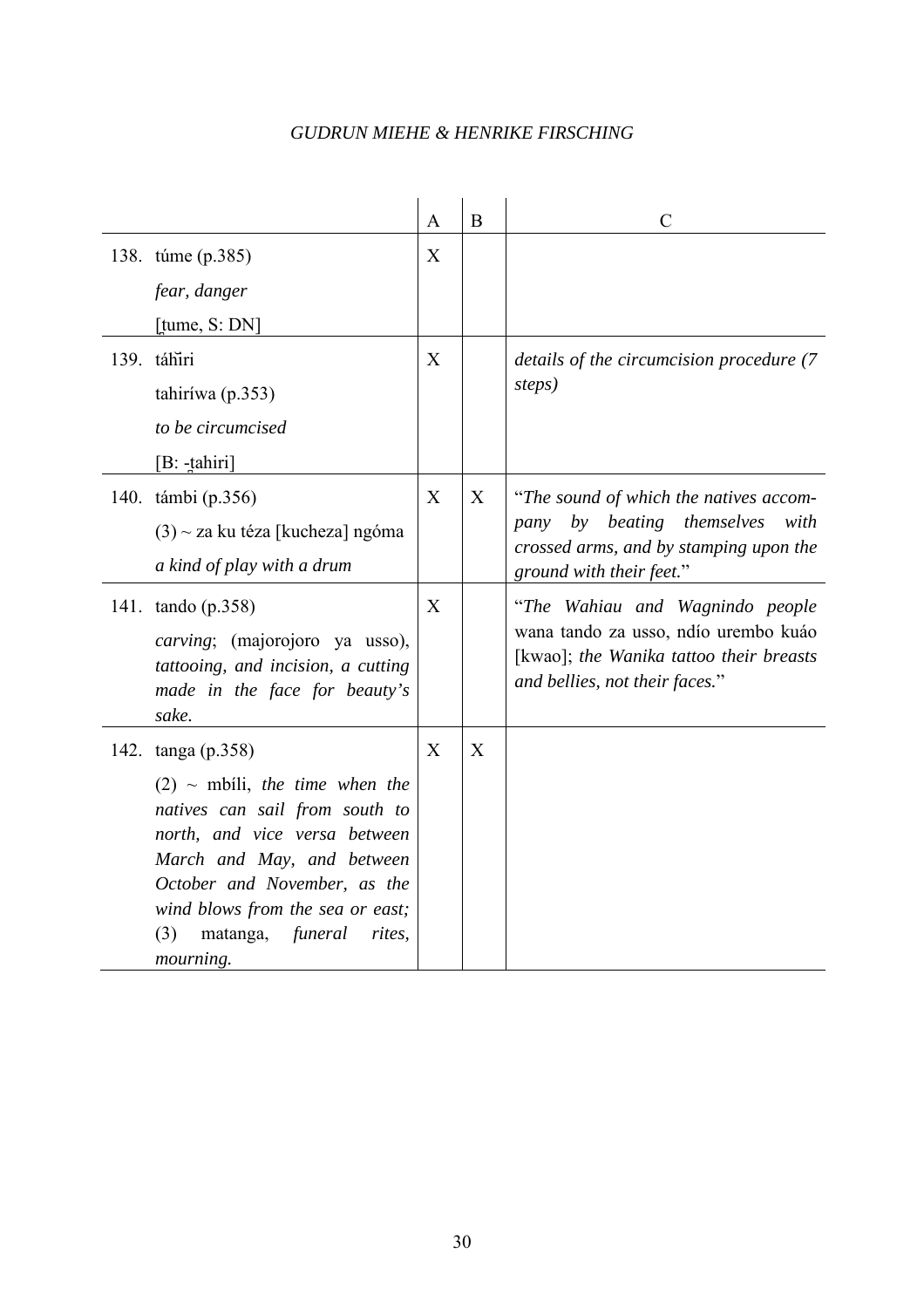|                                                                                                                                                                                                                                    | A | B | $\mathcal{C}$                                                                                                                                                                                                                                                                                                                                                                                                                                                                                                                                                                                                                                                                                                                                                                                                                                                                                                                       |
|------------------------------------------------------------------------------------------------------------------------------------------------------------------------------------------------------------------------------------|---|---|-------------------------------------------------------------------------------------------------------------------------------------------------------------------------------------------------------------------------------------------------------------------------------------------------------------------------------------------------------------------------------------------------------------------------------------------------------------------------------------------------------------------------------------------------------------------------------------------------------------------------------------------------------------------------------------------------------------------------------------------------------------------------------------------------------------------------------------------------------------------------------------------------------------------------------------|
| 143. teléa, v. (Kijumfu) (p.365)<br>$=$ kujeléa, <i>or</i> shuka (Kimvita), <i>or</i><br>ku teremúka, to descend,<br>to<br><i>alight</i> ; ku teléa jomboni kua go-<br>ma, to descend from a vessel or<br>disembark with drumming. | X | X | "This expression refers to the native<br>custom of beating a drum on board a<br>vessel when it arrives with a cargo of<br>slaves (vid. m'ja na goma). Mana huyu<br>teléa, laken yulé kikulía cha Mwita =<br>huyu<br>ameteléa<br>mana<br>na<br>mamai<br>[mamaye] maungóni [mgongoni], mana<br>ameshuka jomboni [chomboni] maun-<br>goni mua [mwa] mamai, hakuja na ma-<br>guyákwe [maguu yake], laken mana<br>yule ni kikulía, amekúa or amekulía<br>Mwita; kiwialía [kivyalia] cha Mwita,<br>aliewialíwa Mwita; i.e., this child de-<br>scended from the vessel on his mother's<br>back, did not come on his own legs, but<br>that child grew up in Mombas. Mana<br>teléa refers to a child born abroad, but<br>kikulia refers to a child who descended<br>from the ship on his own legs, and grew<br>up at Mombas; kiwialia cha Mwita, one<br>who was born and grew up at Mombas,<br>who is a native of Mombas from his<br>birth." |
| 144. tíkisa, v. a. (p.372)<br>(1) ku-m-gojéa, kú-m-pa sáburi,<br>ku-m-tíkisa mtu, to wait for a<br>man<br>[S: Mr, Z, Ngw]                                                                                                          | X |   | "e.g., one wishes to start on a journey<br>to-morrow, and I wish to accompany<br>him, but when the morning comes, I am<br>not yet ready on account of some busi-<br>ness which detains me for a few hours. I<br>therefore tell my fellow traveller, u-ni-<br>tíkise kazi-yangu, wait for me till I have<br>settled my business, then I shall join<br>you."                                                                                                                                                                                                                                                                                                                                                                                                                                                                                                                                                                          |
| 145. tina, v. (Kimrima) (p.373)<br>to circumcise (ku táhiri in Kim-<br>wita)                                                                                                                                                       |   |   |                                                                                                                                                                                                                                                                                                                                                                                                                                                                                                                                                                                                                                                                                                                                                                                                                                                                                                                                     |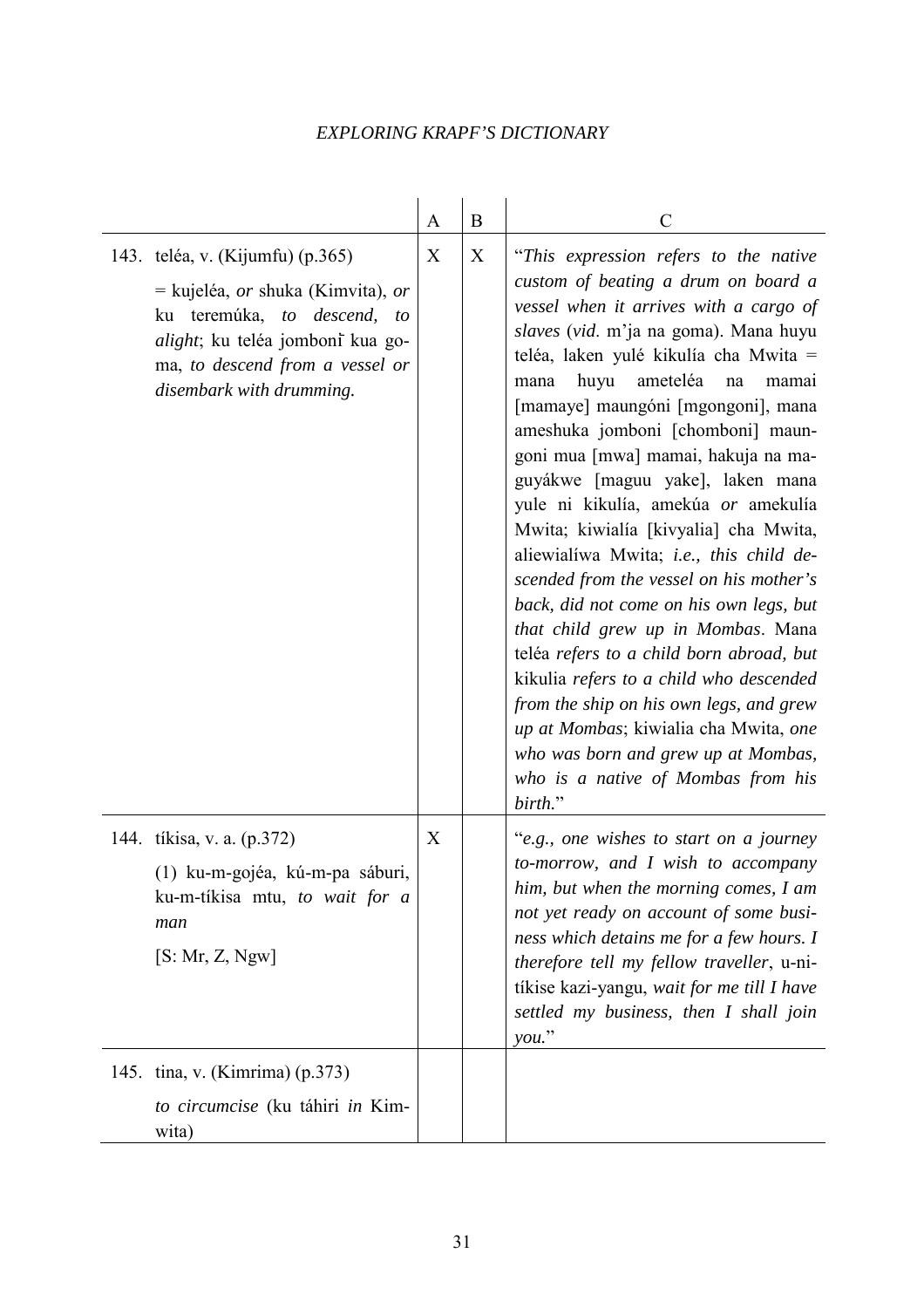|                                                                                                                                                                                                                                                                                                                                                                                    | A | B | C                                                                                                                                                                                                                                           |
|------------------------------------------------------------------------------------------------------------------------------------------------------------------------------------------------------------------------------------------------------------------------------------------------------------------------------------------------------------------------------------|---|---|---------------------------------------------------------------------------------------------------------------------------------------------------------------------------------------------------------------------------------------------|
| 146. tínda, v. (p.373)<br>ku ~ mimba, to cut the womb =<br>ku tóa viãa tena, not to give birth<br>any more; hence: mana huyu ni<br>kitinda mimba, this is the last<br>child whom his mother bears,<br>mamai haviái tena; (2) maji yana<br>$\sim$ , hayapiti tena, the water has<br>been cut off, it flows no more, is<br>only found in pools<br>$[-\text{tinda} = -\text{chinja}]$ | X | X |                                                                                                                                                                                                                                             |
| 147. tóngo (p.377)<br>$\sim$ za jito (utóngo wa jito), <i>a white</i><br>matter running from the closed<br>eye<br>[tongo, S: DN]                                                                                                                                                                                                                                                   | X | X | "muigni [mwenye] tongo ni muigni jito<br>lililotota<br>or potea;<br>moja<br>muigni<br>matóngo ya mato, <i>one who has one eye</i><br>or both eyes closed up with running<br>matter, who sees nothing or but little,<br>who is dim-sighted." |
| 148. tuésha (p.381)<br>to pay an evening visit<br>[twesha, $S: Mr, Mv$ ]                                                                                                                                                                                                                                                                                                           | X |   | "The term refers $(1)$ to slaves who visit<br>their masters in the evening; $(2)$ to a<br>husband who calls upon his several<br>wives living in separate houses."                                                                           |
| 149. ubeleko (p.391)<br>a cloth worn by women, and a<br>present given to the bride's<br>mother on a wedding<br>[ ? ]                                                                                                                                                                                                                                                               | X |   |                                                                                                                                                                                                                                             |
| 150. ukiri, v. (p.399)<br>= kani, ku sema maneno ya<br>urongo (vid. mukari), pertina-<br>cious denial of what has been<br>committed by somebody.                                                                                                                                                                                                                                   |   |   |                                                                                                                                                                                                                                             |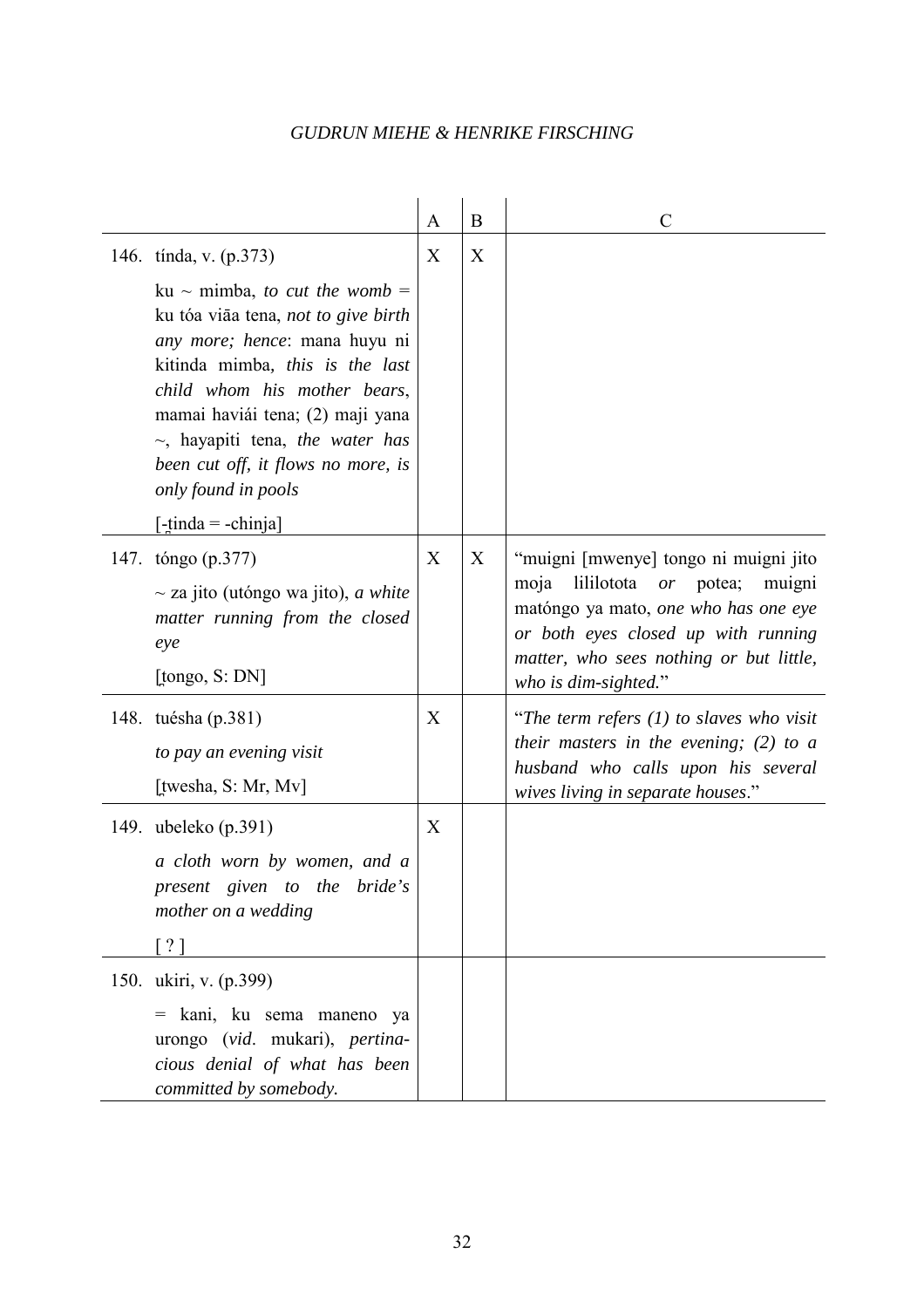|                                                                                                                                                                                                              | A                         | B | $\overline{C}$                                                                                                                             |
|--------------------------------------------------------------------------------------------------------------------------------------------------------------------------------------------------------------|---------------------------|---|--------------------------------------------------------------------------------------------------------------------------------------------|
| 151. ukó (p.399)                                                                                                                                                                                             | X                         | X |                                                                                                                                            |
| uncleanliness, nastiness, filth;                                                                                                                                                                             |                           |   |                                                                                                                                            |
| [ukoo, S: P, DN; not in B]                                                                                                                                                                                   |                           |   |                                                                                                                                            |
| 152. ukuáre (p.400)                                                                                                                                                                                          | X                         |   |                                                                                                                                            |
| $=$ ubembe, <i>lascivious love</i> , <i>carnal</i><br>lust.                                                                                                                                                  |                           |   |                                                                                                                                            |
| [ukware]                                                                                                                                                                                                     |                           |   |                                                                                                                                            |
| 153. ulánifu (p.401)                                                                                                                                                                                         | X                         | X | nimbo za $\sim$ , <i>satirical song</i>                                                                                                    |
| cursing, a curse (ku láni, v.), de-<br>rision, contempt                                                                                                                                                      |                           |   |                                                                                                                                            |
| 154. uliméngu (p.402)                                                                                                                                                                                        | X                         | X |                                                                                                                                            |
| the whole sphere of luminous<br>matter                                                                                                                                                                       |                           |   |                                                                                                                                            |
| [ulimwengu]                                                                                                                                                                                                  |                           |   |                                                                                                                                            |
| 155. u'ngo (p.405)                                                                                                                                                                                           | X                         | X | "A girl in her teens, become marriage-                                                                                                     |
| a joint, a member, the hymen<br>(kiungo); ku funda [vunja] or<br>fundíka ungo = ku anza ku bulehe<br>[ ? ]                                                                                                   |                           |   | able after having had the first issue of<br>blood for seven days, the hymen having<br>opened and ku simika matitti having<br>taken place." |
|                                                                                                                                                                                                              |                           |   |                                                                                                                                            |
| 156. upóle (p.408)                                                                                                                                                                                           | $\boldsymbol{\mathrm{X}}$ | X |                                                                                                                                            |
| $(1)$ in Kipemba = upambáfu<br>(folly, ignorance) = ujinamisi or<br>usúsu, the casting down of the<br>eyes from stupidity (kua ku<br>pumbā) or from shame (kua ku<br>susúka); (2) meekness, gentle-<br>ness. |                           |   |                                                                                                                                            |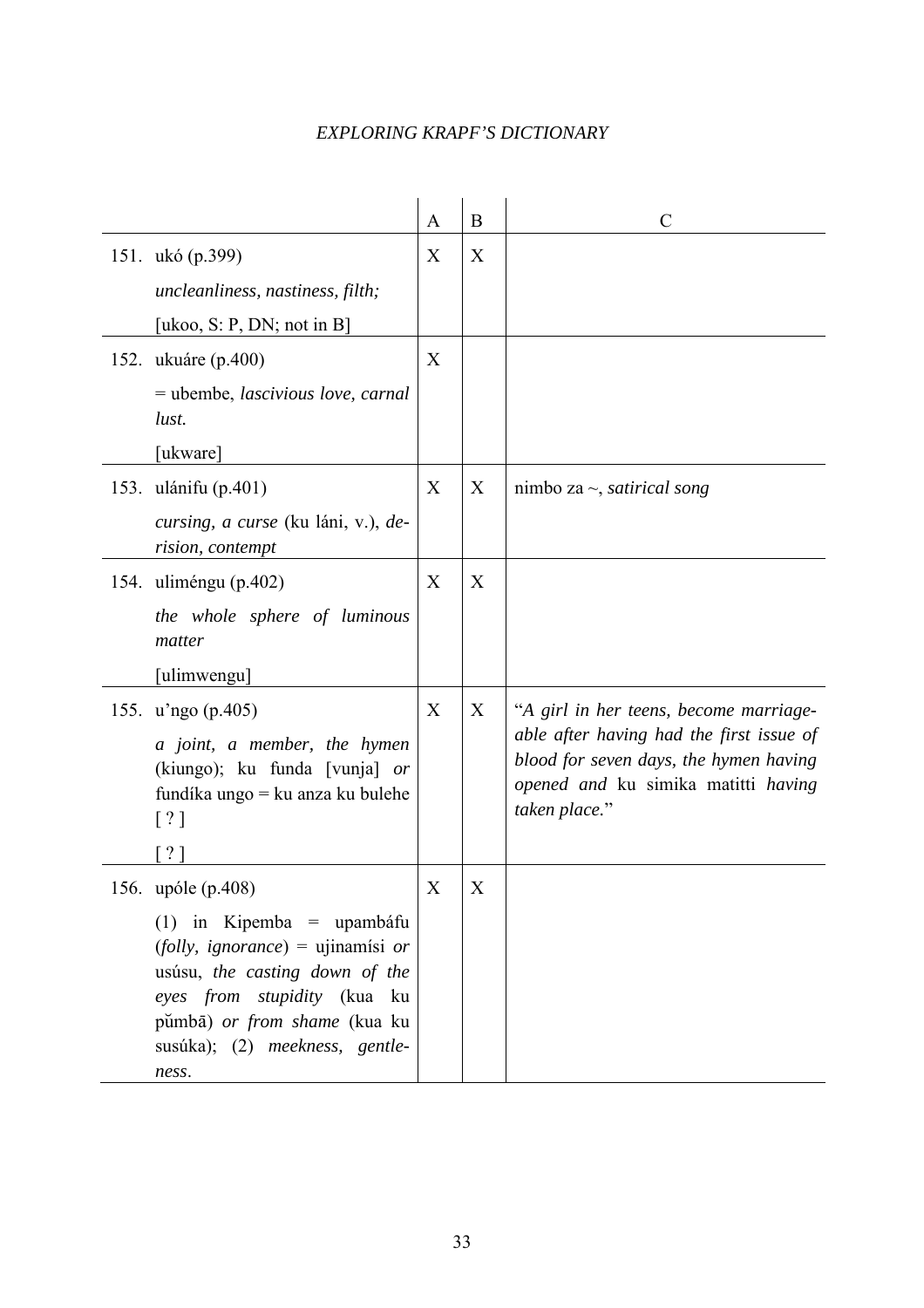|      |                                                                                                                              | A                | B | C                                                                                                                                             |
|------|------------------------------------------------------------------------------------------------------------------------------|------------------|---|-----------------------------------------------------------------------------------------------------------------------------------------------|
|      | 157. uposso (p.409)                                                                                                          | $\boldsymbol{X}$ | X | "The sum varies from 1 to 100 dollars."                                                                                                       |
|      | (vid. possa or posha), the sum<br>paid to a woman before marriage<br>by her future husband                                   |                  |   |                                                                                                                                               |
|      | [B: uposo; not in S]                                                                                                         |                  |   |                                                                                                                                               |
|      | 158. urári (p.409)<br>evenness, equality                                                                                     | X                |   | the circumstances of the commerce be-<br>tween Banians, Wasuahili and Wanika                                                                  |
|      | 159. urúri ( <i>or</i> urúru) (p.410)                                                                                        | X                |   |                                                                                                                                               |
|      | = upumbáfu, ujínga, mbulúkoa,<br>folly, ignorance, thoughtlessness,<br>half-madness,<br><i>improvidence,</i><br>carelessness |                  |   |                                                                                                                                               |
|      | 160. usúka<br>ku ondóa ~ (p.412)<br>[ ? ]                                                                                    | X                |   | "This expression refers to the Suahili<br>custom which demands that a woman,<br>whose husband has died, remains three<br>months in her house" |
|      | 161. viabio (p.419)<br>jubilation, shouts, rejoicings.<br>$\lceil ? \rceil$                                                  | X                |   |                                                                                                                                               |
|      | 162. waga, v. (p.421)<br>ku waga, <i>to kill</i> (= ku úa <i>in</i><br>Kimr.)<br>[S: Mr, Va; not in B]                       | X                |   |                                                                                                                                               |
| 163. | wakámo (p.422)<br>a middle-aged person $(R1)$ .                                                                              | X                |   |                                                                                                                                               |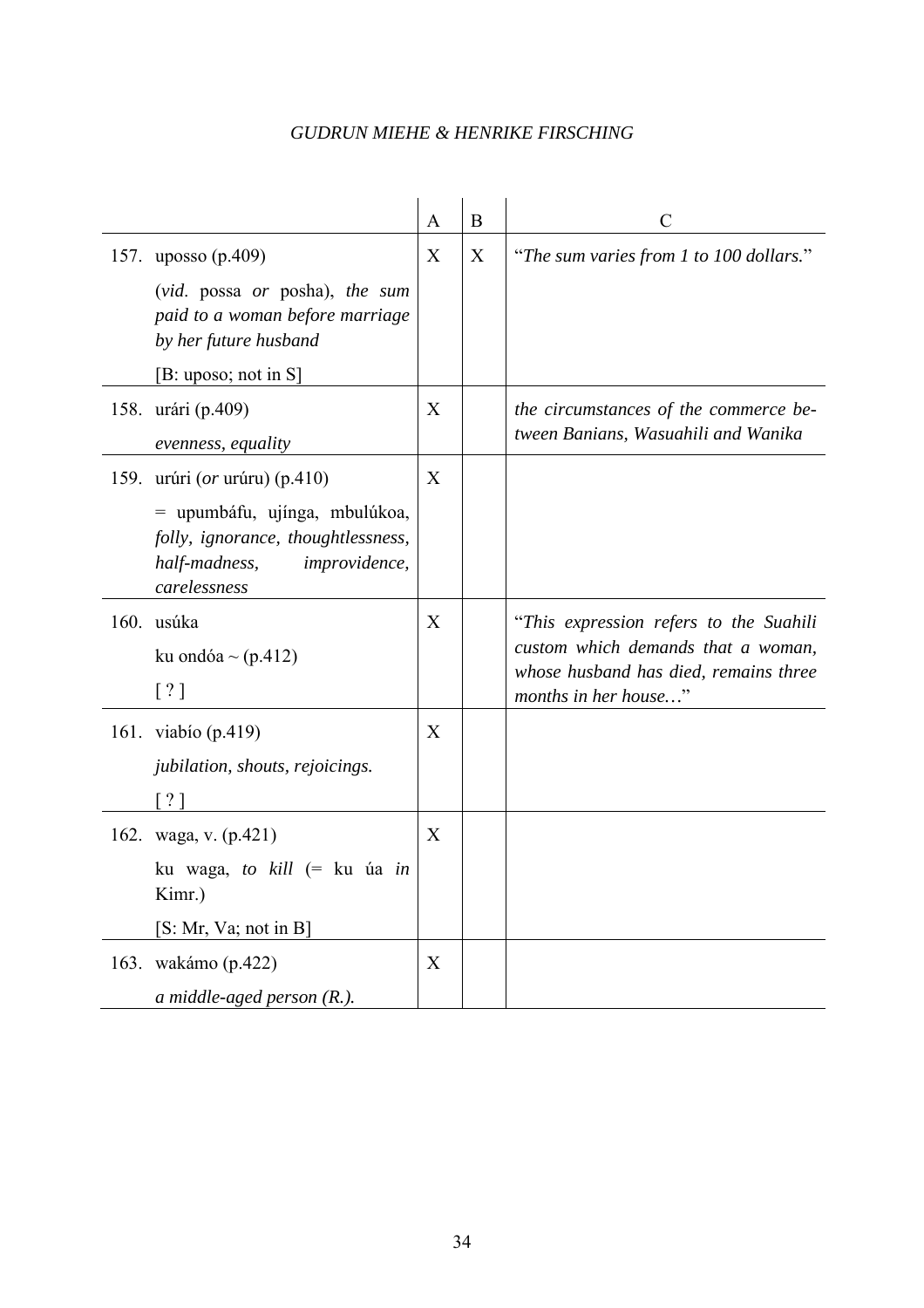|                                                                                                                                                                                                                                                                                                                                                                                                                                                          | A | B | C                                                                                                                                                                                                                                |
|----------------------------------------------------------------------------------------------------------------------------------------------------------------------------------------------------------------------------------------------------------------------------------------------------------------------------------------------------------------------------------------------------------------------------------------------------------|---|---|----------------------------------------------------------------------------------------------------------------------------------------------------------------------------------------------------------------------------------|
| 164. wánda (p.423)<br>antimony,<br><i>collyrium</i> ;<br>ku<br>tía<br>kumbíni za mato or niúshi za<br>mato, ku paba ukúmbi or ushi wa<br>mato, to paint the eye-brows for<br>ornament; (2) a finger's breadth<br>$(R.)?$ ; (3) a yard, an open place<br>near a house.                                                                                                                                                                                    | X |   | "Gay women are very fond of wanda,<br>which is partly brought from Arabia,<br>partly from the vicinity of Mombas, in<br>the territory of the Duruma tribe, where<br><i>the natives dig it up; Kiung.</i> $=$ wanja wa<br>manga." |
| 165. wăsŭ (Kimrima) (p.425)<br>$(=$ keléle), a very great noise<br>[S: Mv; not in B]                                                                                                                                                                                                                                                                                                                                                                     | X | X |                                                                                                                                                                                                                                  |
| 166. wāwe (Kinika) (p.425)<br>$(=\text{bibi } m z \hat{e}), (1) \ \ \text{grandmother},$<br>old woman (a term of respect;<br>wăwe, Kigunia = (băbe, Kim-<br>wita), father of N.N.; e.g., wawe<br>or babe Harri, the father of Harri.<br>In general, oh man, fellow!<br>$\lceil ? \rceil$<br>(2) $a$ kind of song (uimbo za<br>wawe) which the Suahili use<br>when burning a forest, which is to<br>become a plantation (vid. tange)<br>[S: Mv; not in B] | X | X | (see below "songs")                                                                                                                                                                                                              |
| 167. yache (p.429)<br><i>aunt, cousin</i> (ndúgu mama); ak-<br>ina yache, the sister of the aunt<br>(R.)<br>$\lceil ? \rceil$                                                                                                                                                                                                                                                                                                                            | X | X |                                                                                                                                                                                                                                  |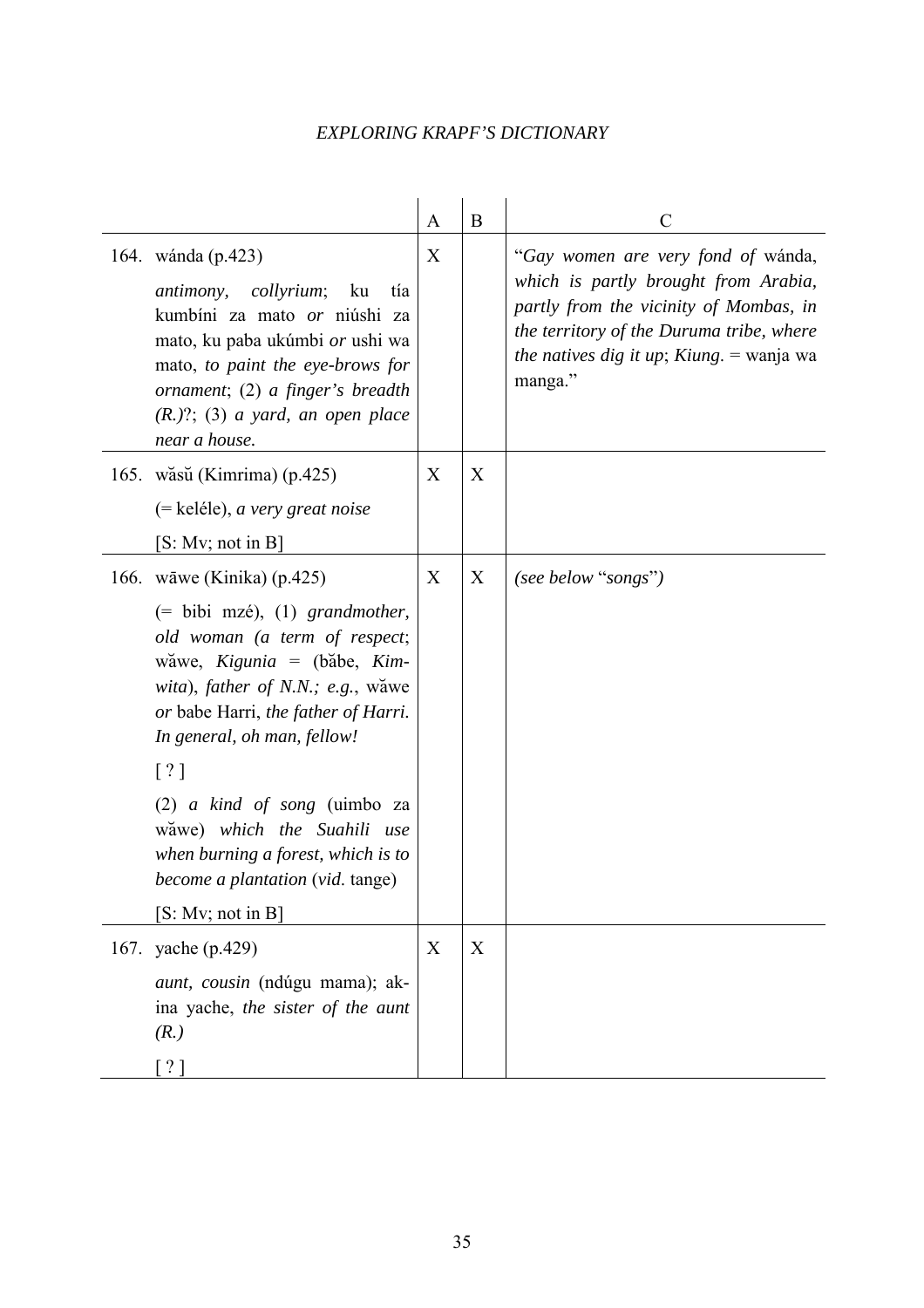| 168. yongóa v. (p.430)<br>to be carried | X | "to be carried on a man's shoulders<br>during a play-ceremony which the<br>Wakilindíni, Watangána, Wasuahili,<br>Wajangamoe perform at Mombas to<br>display their wealth and greatness." |
|-----------------------------------------|---|------------------------------------------------------------------------------------------------------------------------------------------------------------------------------------------|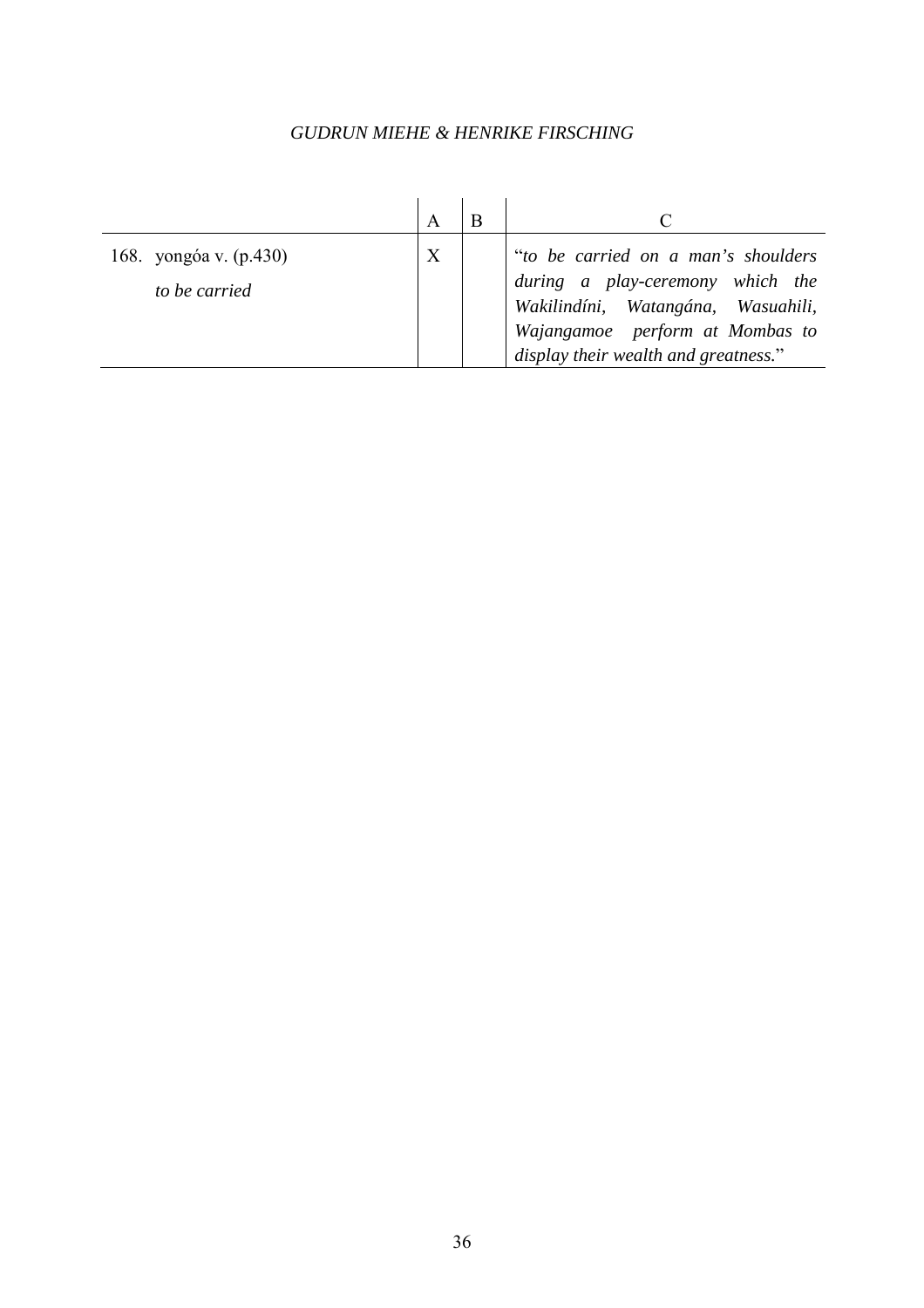|      |                                                                                                                                                                                                                            | Description<br>by example | Comments                                                                                                                                                                                                                    |
|------|----------------------------------------------------------------------------------------------------------------------------------------------------------------------------------------------------------------------------|---------------------------|-----------------------------------------------------------------------------------------------------------------------------------------------------------------------------------------------------------------------------|
| 169. | báhili (p.19)<br>a miser                                                                                                                                                                                                   | X                         | on the rich man Famáu of Mom-<br>basa                                                                                                                                                                                       |
| 170. | balos (or balosi) and Balios, $(p.20)$<br>consul, political agent (in Turk-<br>$ish$ ?).<br>[balozi]                                                                                                                       | X                         | (see below "songs")<br>"Thus the English Consul, Major<br>Hammerton, was called at Zanzi-<br>bar."                                                                                                                          |
| 171. | búni, v. (p.30)<br>to begin, to be the first who does a<br>thing, to invent, contrive, find out;<br>ku buni chúo, to compose a book;<br>ku buni jambo lisilotamburikana,<br>to invent a thing which was before<br>unknown. | X                         | "Rashidi<br>amebuni Takaungu<br>$=$<br>ameanza ku jenga niumba at Ta-<br>kaungu. In a bad sense it means $=$<br>ku zúa, to contrive, pretend, to<br>imagine."                                                               |
| 172. | harióe (p.96)<br>a shout given by the natives when<br>a vessel is seen approaching<br>[B: hariaa; S: hario]                                                                                                                | X                         | "old language"; custom performed<br>ships<br>when<br>arriving;<br>were<br>"hariowe<br>tupigieni<br>kombora<br>mmoja tuetéke kula jakwe, thus<br>the Mombassians formerly when<br>fighting with Said-Said mocked at<br>him." |
| 173. | jíwe $(p.119)$<br>a stone, rock                                                                                                                                                                                            | X                         | "Three fabulous rocks in the sea<br>near Mombasa"                                                                                                                                                                           |
| 174. | khatari vid. hatari (p.134)<br>danger, bold                                                                                                                                                                                | X                         | "e.g. Omar Chatari, Omar the<br>Bold, who carried Muhammed's<br>letter to Herkal."                                                                                                                                          |
| 175. | kifungo<br>$(6)$ ~ ja [cha] dini (p.141)<br>intercessor<br>$[\sim$ cha dini]                                                                                                                                               | X                         | referring to Muhammed's letter to<br>Herkal                                                                                                                                                                                 |

### **2.2 References to stories and historical events**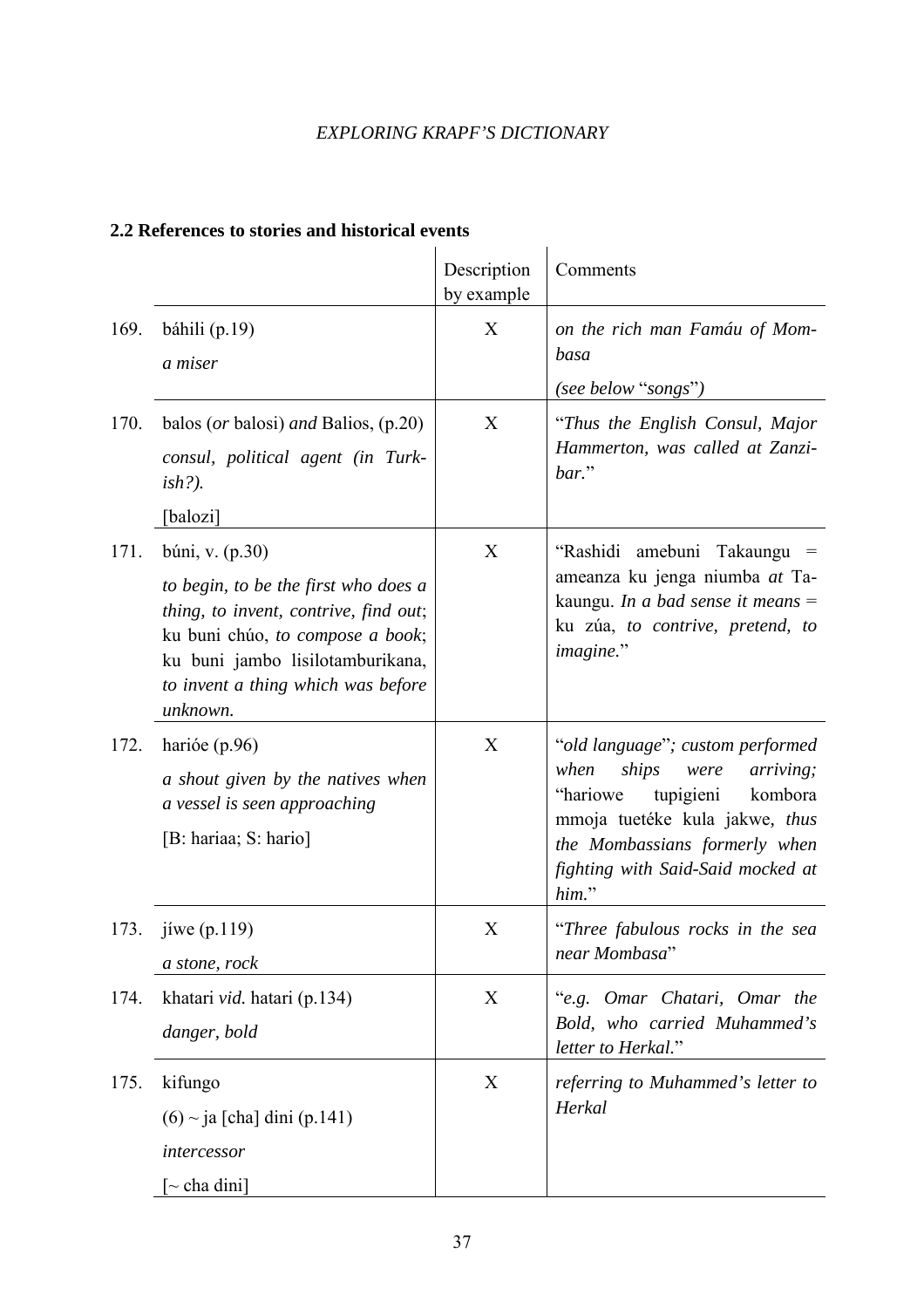|      |                                                                                                                                                                                         | Description<br>by example | Comments                                                                                                                                        |
|------|-----------------------------------------------------------------------------------------------------------------------------------------------------------------------------------------|---------------------------|-------------------------------------------------------------------------------------------------------------------------------------------------|
| 176. | kipáku $(p.152)$<br>a black spot or tuft of hair on the<br>head                                                                                                                         | X                         | "Muhammed's son asks his father<br>for medicine, but he will give it to<br>him only for wages."                                                 |
| 177. | kiunguána adj. (p.163)<br>noble and free                                                                                                                                                | X                         | dying silently as a nobleman or a<br>sheep like the Mazrui                                                                                      |
| 178. | koléa v. (p.167)<br>$(1)$ to apprehend somebody for<br>debt; (2) ku $\sim$ , to put the proper<br>proportions of ghee, názi etc., into<br>the food so as to render it well<br>flavoured |                           | the story of Gabiri (a former pow-<br>erful chief of Mombasa)                                                                                   |
| 179. | kómbóra (p.169)<br>a bomb, shell                                                                                                                                                        | X                         | "The Mombassians felt the power<br>of this missile when the Sultan<br>Said of Zanzibar bombarded the<br><i>town in <math>1836</math> (?).</i> " |
| 180. | maénga énga (p.192)<br>that which is neither in the sky<br>above, nor on the earth below                                                                                                | X                         | referring to the story of Mikedadi<br>("the fabulous ngóvi ya kiwéo cha<br>Mikedadi")                                                           |
| 181. | muisho $(p.265)$<br>end, conclusion<br>mwisho]                                                                                                                                          | X                         | referring to a story about the end<br>of the world                                                                                              |
| 182. | Mvita (Mwita) (p.270)<br>a native of Mombas                                                                                                                                             | X                         | foundation, Shehe Mvita, Mom-<br>$basa = Arabic term$                                                                                           |
| 183. | némsi $(p.277)$<br>$(1)$ good reputation or name                                                                                                                                        | X                         | refers to Sadi, a Mombassian                                                                                                                    |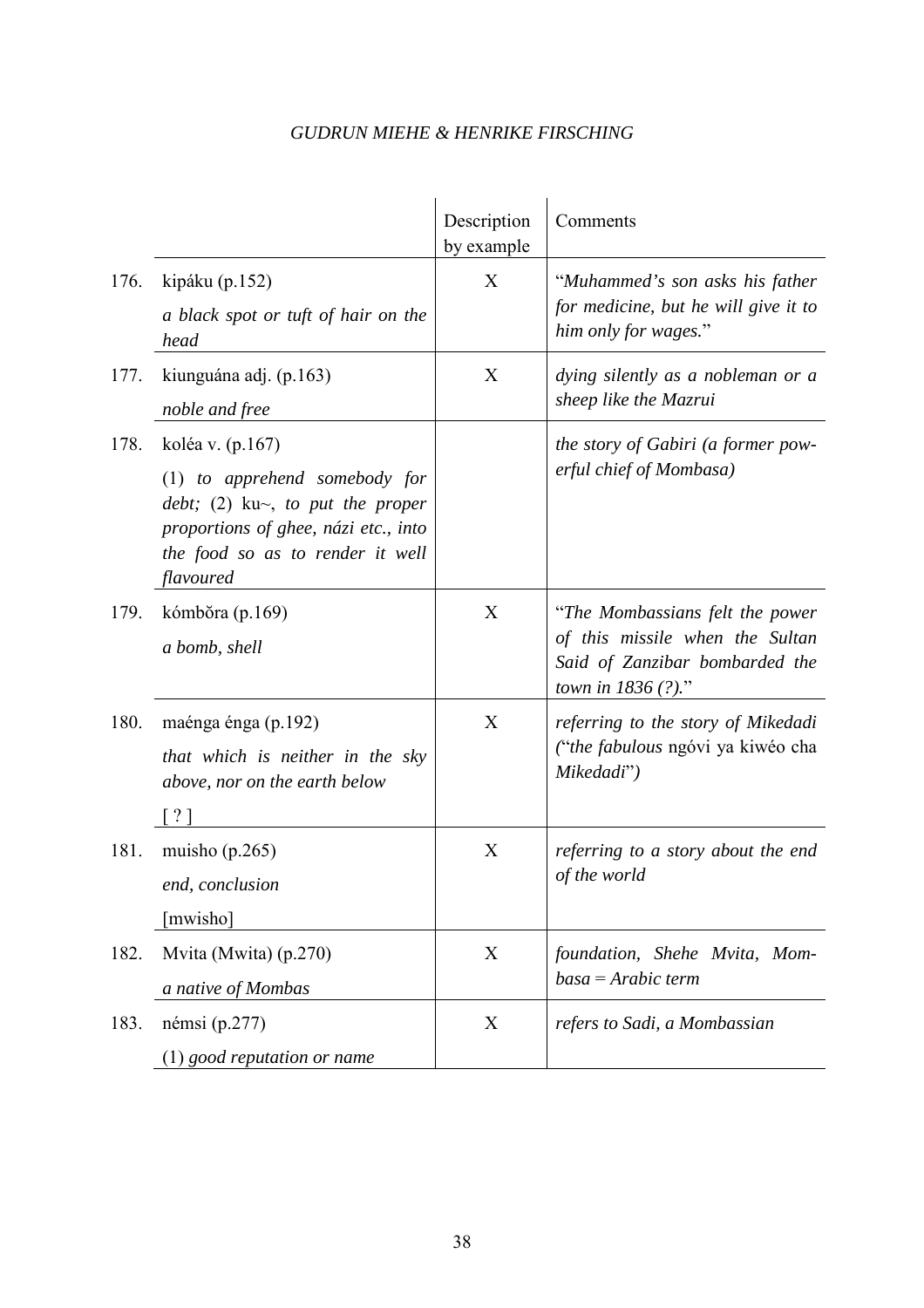|      |                                                                                                                                                                               | Description<br>by example | Comments                                                                                                                                                                                                                                                                                                                              |
|------|-------------------------------------------------------------------------------------------------------------------------------------------------------------------------------|---------------------------|---------------------------------------------------------------------------------------------------------------------------------------------------------------------------------------------------------------------------------------------------------------------------------------------------------------------------------------|
| 184. | pesa (p.302),<br>a small copper coin of India,<br>see also under jasi or jāzi (p.113)<br>abundance, pesa                                                                      | X                         | "Since 1845 introduced to the<br>Suahili coast. This Indian quarter<br>anna is the only small coin on the<br>Suahili coast. $[\dots]$ At Mombas the<br>value varied in my time from 28 to<br>32 for a $\frac{1}{4}$ dollar, according to the<br>supply in the market. At Zanzibar<br>you get between 112-140 pice for<br>one dollar." |
| 185. | pónia v. (p.307)<br>to make well, to heal, to save<br>[ponya]<br>pónia ponia<br>$\sim$ yetu (or nafuyetu); hili júa, ndilo<br>$\sim$ yetu, this sun-heat was our res-<br>cue, | X                         | " <i>i.e.</i> , because it was so hot the<br>cholera did not come to us, to<br>Mombas (in June, $1865$ )."                                                                                                                                                                                                                            |
| 186. | shinda, v. (p.332)<br>to stay, to pass, to exceed in<br>power, to overcome, to conquer, to<br>subdue; ku shinda ngúvu, to pass<br>or exceed in power                          | X                         | "Said-Saidi ana-m-shinda Kiméri<br>kua nguvu = ngúvu za Saidi<br>zikáwa ningi, zapita nguvu za<br>Kiméri ameshíndoa ni<br>Kiméri,<br>Saidi."                                                                                                                                                                                          |
| 187. | Shirázi (p.333)                                                                                                                                                               | X                         | "Sheikh Shiráz was a celebrated<br>nobleman who came from Shiraz<br>and stayed at Mombas."                                                                                                                                                                                                                                            |
| 188. | tápo (p.361)<br>division, a part of the whole multi-<br>tude<br>[S:DN]                                                                                                        | X                         | "In 1857 three matapo of the Wa-<br>masai came and killed<br>many<br>Wanika"                                                                                                                                                                                                                                                          |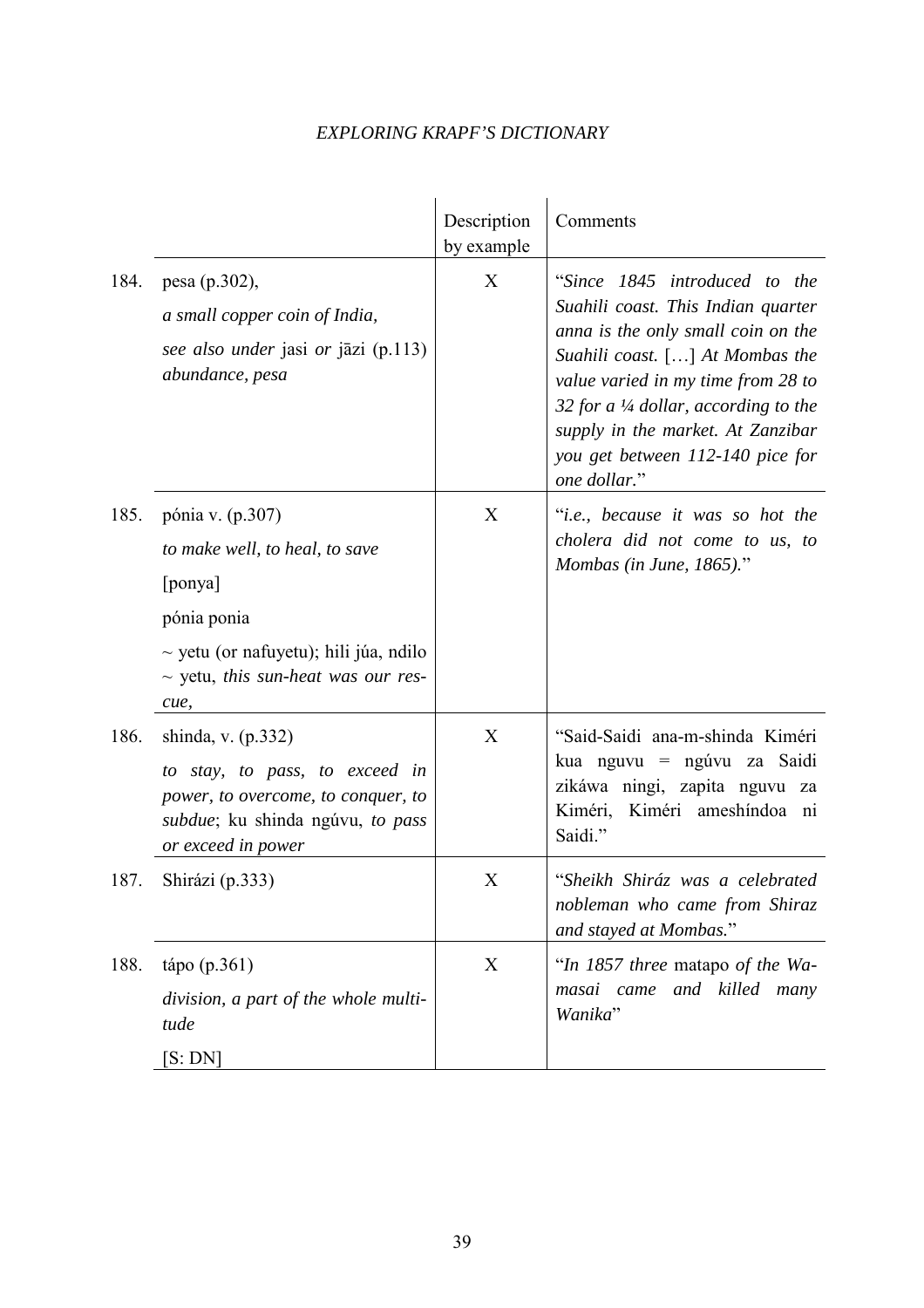|      |                                                                                                                                                                                                                                                          | Description<br>by example | Comments                                                                                                        |
|------|----------------------------------------------------------------------------------------------------------------------------------------------------------------------------------------------------------------------------------------------------------|---------------------------|-----------------------------------------------------------------------------------------------------------------|
| 189. | tatai $(p.362)$<br>$=$ mtu mueréfu na mrongo, muigni<br>ku tátisa maneno, a clever, cun-<br>ning, but deceiving fellow; yuna<br>ákili nengi, laken yuwafania ma-<br>neno mangi na keléle, na punde<br>yuwageúza manéno.<br>$\left[-B\right]$ ; not in S] | X                         | "There was such a person at<br>Mombas (named Rashidi, or Bana<br>Iki tătái), who had the nickname of<br>tatai." |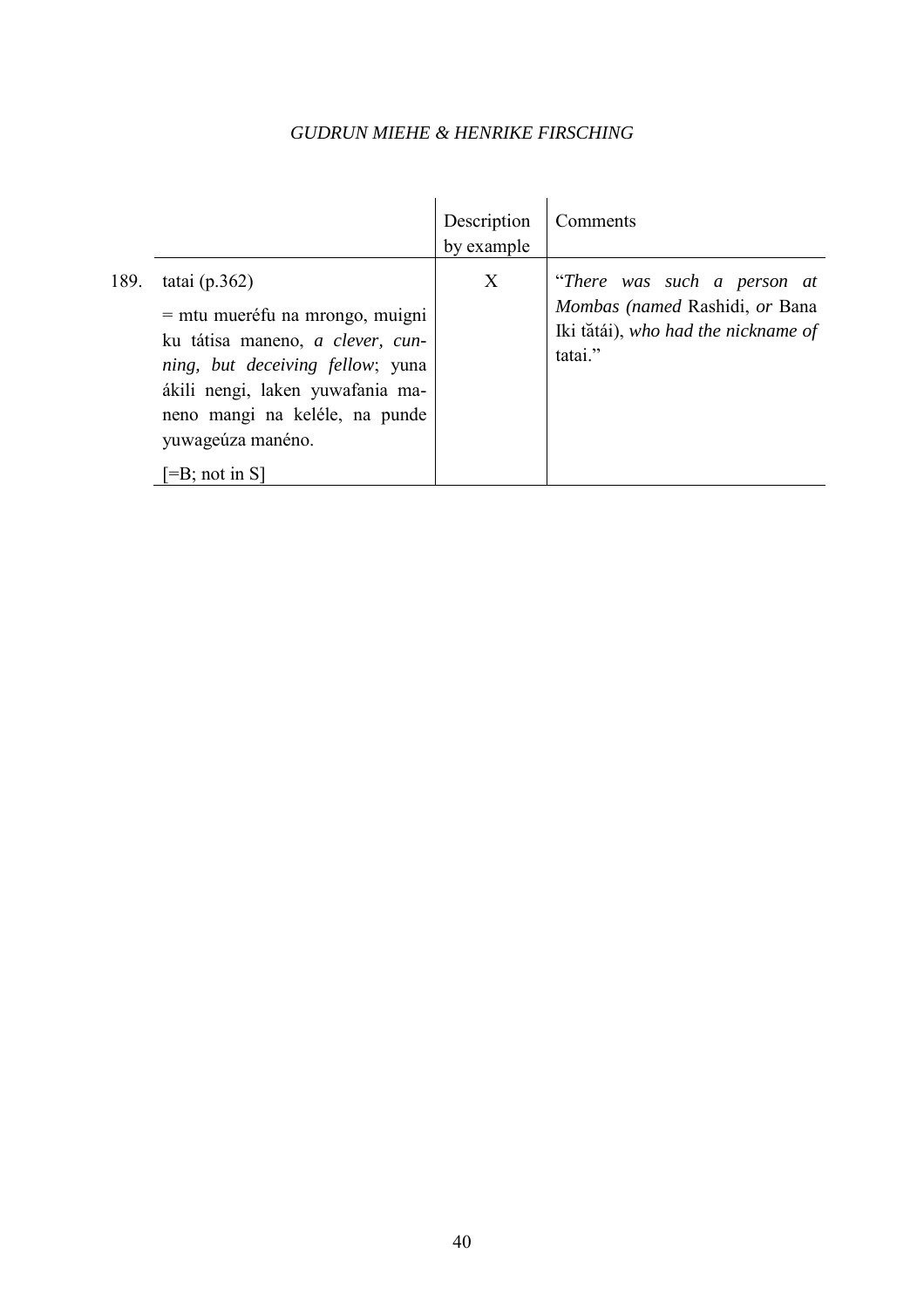|      |                                                                                                                                                                                          | Description<br>by example | Comment                                                                                                                                                    |
|------|------------------------------------------------------------------------------------------------------------------------------------------------------------------------------------------|---------------------------|------------------------------------------------------------------------------------------------------------------------------------------------------------|
| 190. | adía <i>or rather</i> athía (p.2)<br>a gift                                                                                                                                              | X                         | on pronunciation of Arabic words<br>by Swahili people                                                                                                      |
| 191. | a'jili <i>and</i> ágili (p.5)<br>cause, reason                                                                                                                                           | X                         | on pronunciation of Arabic words                                                                                                                           |
| 192. | akhéra see ahéra (p.6)<br>the future world<br>$\lceil ? \rceil$                                                                                                                          | X                         | its use in Kigalla (Oromo)                                                                                                                                 |
| 193. | $a'$ rba ( <i>or</i> arba'a) (p.13)<br>four; arbaini, forty; arbatáshara<br>(instead of kumi na nne), fourteen.                                                                          |                           | "The Arabic numerals are fre-<br>quently preferred to the native<br>Suahili expression."                                                                   |
| 194. | ati $(p.15)$<br>a particle expletive                                                                                                                                                     | X                         | reference to a similar expression<br>in Amharic                                                                                                            |
| 195. | fumbo $(p.74)$<br>$(1)$ lump; $(2)$ parable, dark saying                                                                                                                                 | X                         | "(3) a trick hidden or covered by<br>talking in a language which the<br>other man does not understand, a<br>similitude, an allegory, puzzling<br>language" |
| 196. | $i'$ ga v. (p.106)<br>to use words of another language<br>which one does not understand                                                                                                  | X                         | "to imitate a man speaking in an-<br>other language by using his<br>words, to mock at him"                                                                 |
| 197. | ináma (not ku náma but ku ináma),<br>v. (p.107)<br>to stoop, to bend down, to bow, to                                                                                                    | X                         | "N.B. Slaves and strangers gener-<br>ally use ku nama for inama."                                                                                          |
|      | slope; júa laánza ku ináma, ndō<br>majíra ya elasiri, the sun declines,<br>that is the time of elasiri; niumba<br>ina-ni-(i)namía<br>pekeyangu,<br>the<br>house depends on myself alone. |                           |                                                                                                                                                            |

# **2.3 Language, pronunciation, etymologies, different use according to sexes**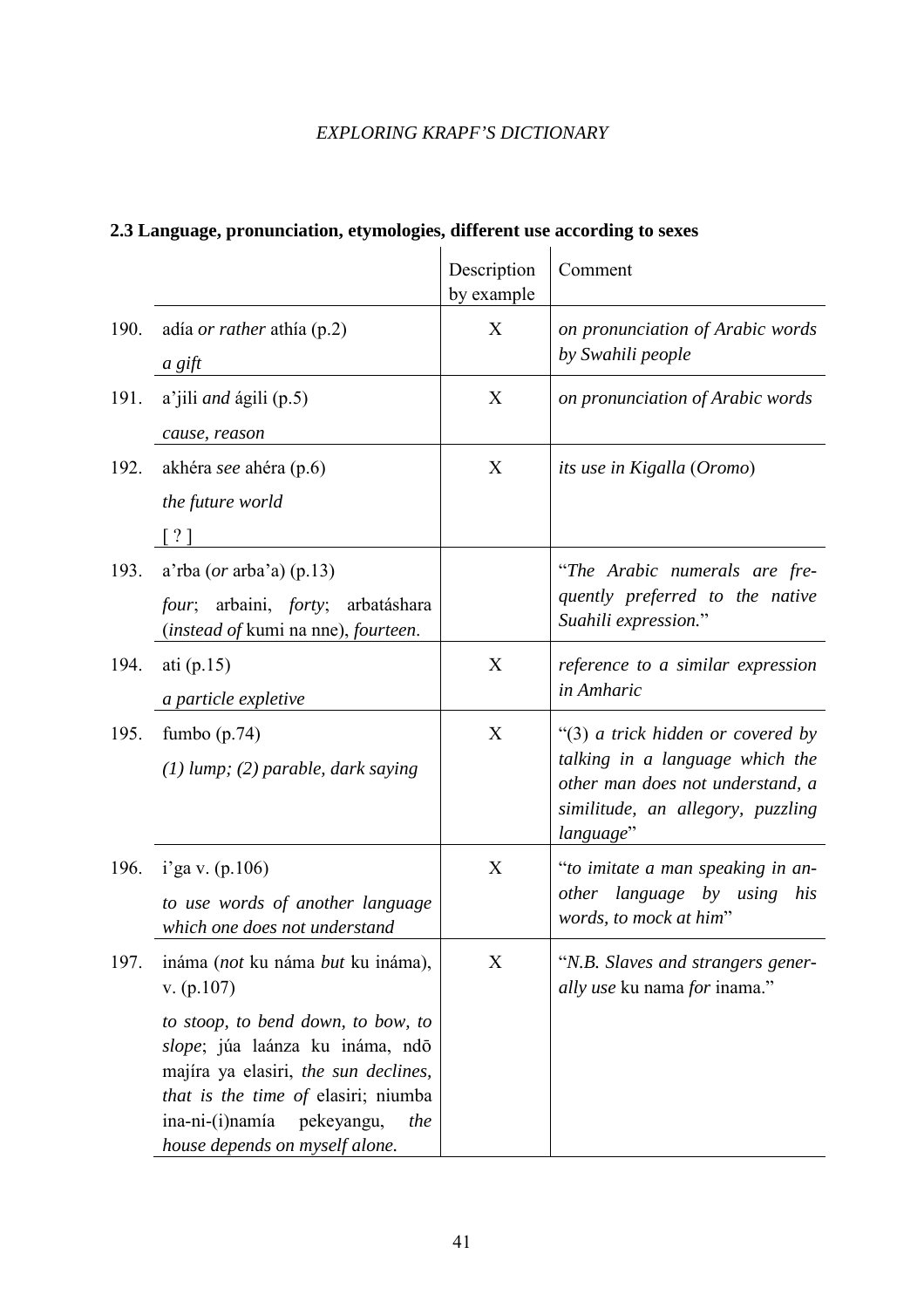|      |                                                                                                                                                      | Description<br>by example | Comment                                                                                                       |
|------|------------------------------------------------------------------------------------------------------------------------------------------------------|---------------------------|---------------------------------------------------------------------------------------------------------------|
| 198. | káfila (p.125)<br>a caravan                                                                                                                          | X                         | "The word kafila is not much used"<br>by the real Suahili, but rather by<br>the Arabs."                       |
| 199. | kibauro (vid. madoro) (p.136)<br>miserable talk<br>$[=B; not in S]$                                                                                  |                           |                                                                                                               |
| 200. | kidémbe <i>or</i> kilími (p.138)<br>speaking with tongue always on the<br>teeth<br>$\lceil ? \rceil$                                                 | X                         |                                                                                                               |
| 201. | kidóko (p.138)<br>smacking with the tongue, a click,<br>to smack or clap with the tongue<br>into the ear of one's wife, to invite<br>her for embrace | X                         | "(an expression of conjugal mys-<br>teries, wherefore this word must<br>not be used in common lan-<br>guage)" |
| 202. | $\text{kignógno}\ (p.141)$<br>a twang                                                                                                                |                           | "ku sema kua puáni, to speak with<br>a twang"                                                                 |
| 203. | kikissa v. $(p.144)$<br>to speak in broken words<br>[kikisa]                                                                                         | X                         |                                                                                                               |
| 204. | kilinge $(p.146)$<br>complicated question, dark or unin-<br>telligible language                                                                      | X                         | kilinge cha uganga (see below<br>no.9                                                                         |
| 205. | kingózi (p.150)<br>old dialect, especially of Malindi<br>and the northern region                                                                     | X                         | used also to outfox a stranger                                                                                |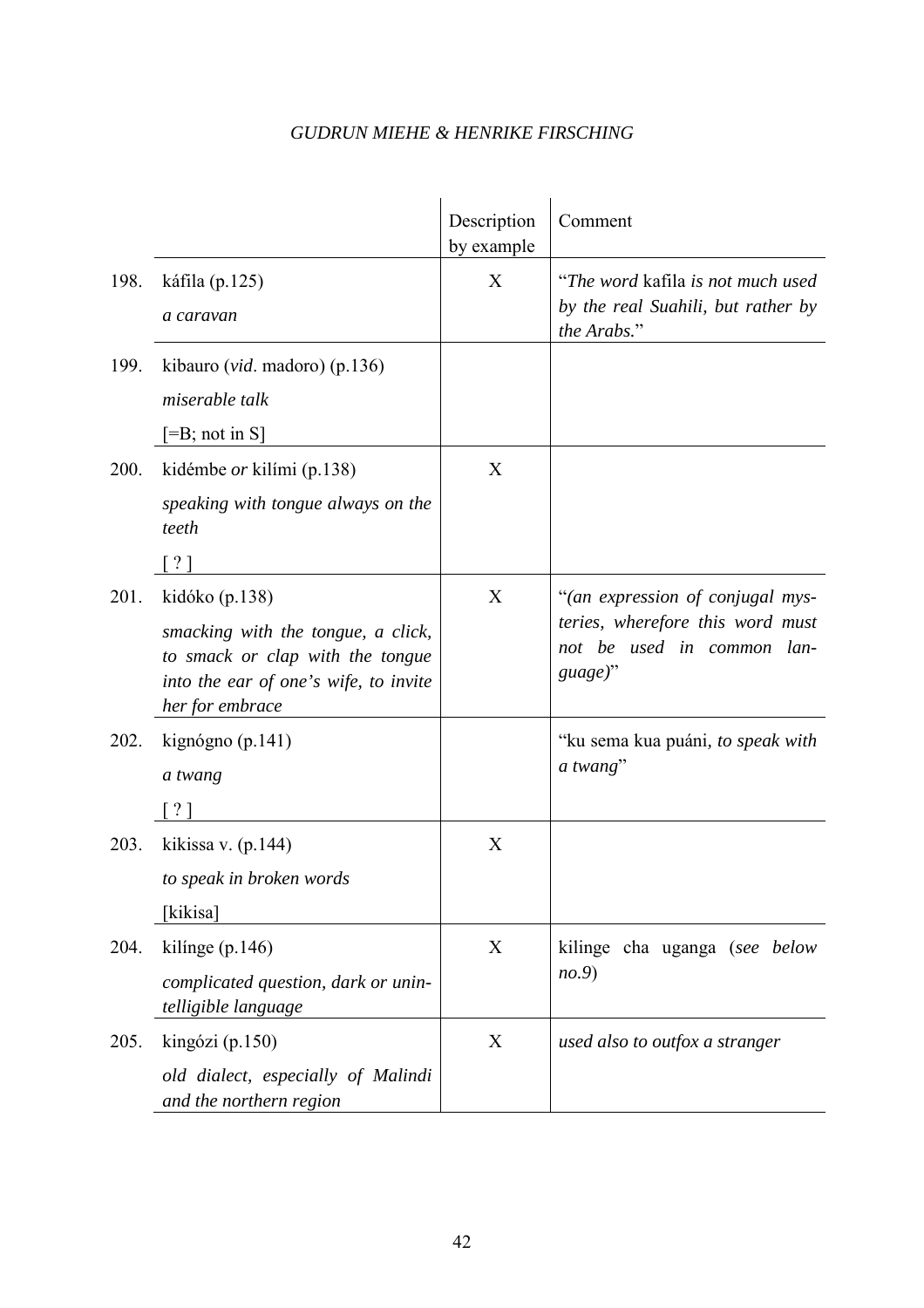|      |                                                                                      | Description<br>by example | Comment                         |
|------|--------------------------------------------------------------------------------------|---------------------------|---------------------------------|
| 206. | kisóngo <i>or</i> kisópo (p.157)                                                     | X                         | kisóngo used by men             |
|      | a piece of wood to twist cord or<br>rope                                             |                           | kisópo used by women            |
|      | $\lceil ? \rceil$                                                                    |                           |                                 |
| 207. | kitémbe (p.159)                                                                      | X                         | "in general 'broken' language"  |
|      | a heavy tongue, lisping, stammer-<br>ing                                             |                           |                                 |
|      | [kitembe]                                                                            |                           |                                 |
| 208. | kiúnze ( $R$ .: kiúze) (p.163)                                                       | X                         | the last syllables being spoken |
|      | the turning or contortion of words                                                   |                           | first                           |
|      | [B: kiunzi; not in S]                                                                |                           |                                 |
| 209. | lumba v. (Kijumfu and Kinika)<br>(p.189)                                             | X                         | details on discourse            |
|      | to make a speech                                                                     |                           |                                 |
|      | [S: Mr, Dy, G]                                                                       |                           |                                 |
| 210. | madóro (p.191)                                                                       |                           |                                 |
|      | <i>miserable talk</i> ; ku sema $\sim$ (cfr. ki-<br>bauro)                           |                           |                                 |
|      |                                                                                      |                           |                                 |
| 211. | simo (p.339)                                                                         | X                         |                                 |
|      | a memorable saying, a name (esp. a<br>nickname)                                      |                           |                                 |
|      | $\left[ =\!\!\frac{\text{B}}{\text{B}} \right]$ ; not in S]                          |                           |                                 |
| 212. | tokóssa, v. (p.376)                                                                  | X                         |                                 |
|      | (2) ku tokossa manéno, to under-<br>stand or know a language thor-<br><i>oughly.</i> |                           |                                 |
|      | [tokosa]                                                                             |                           |                                 |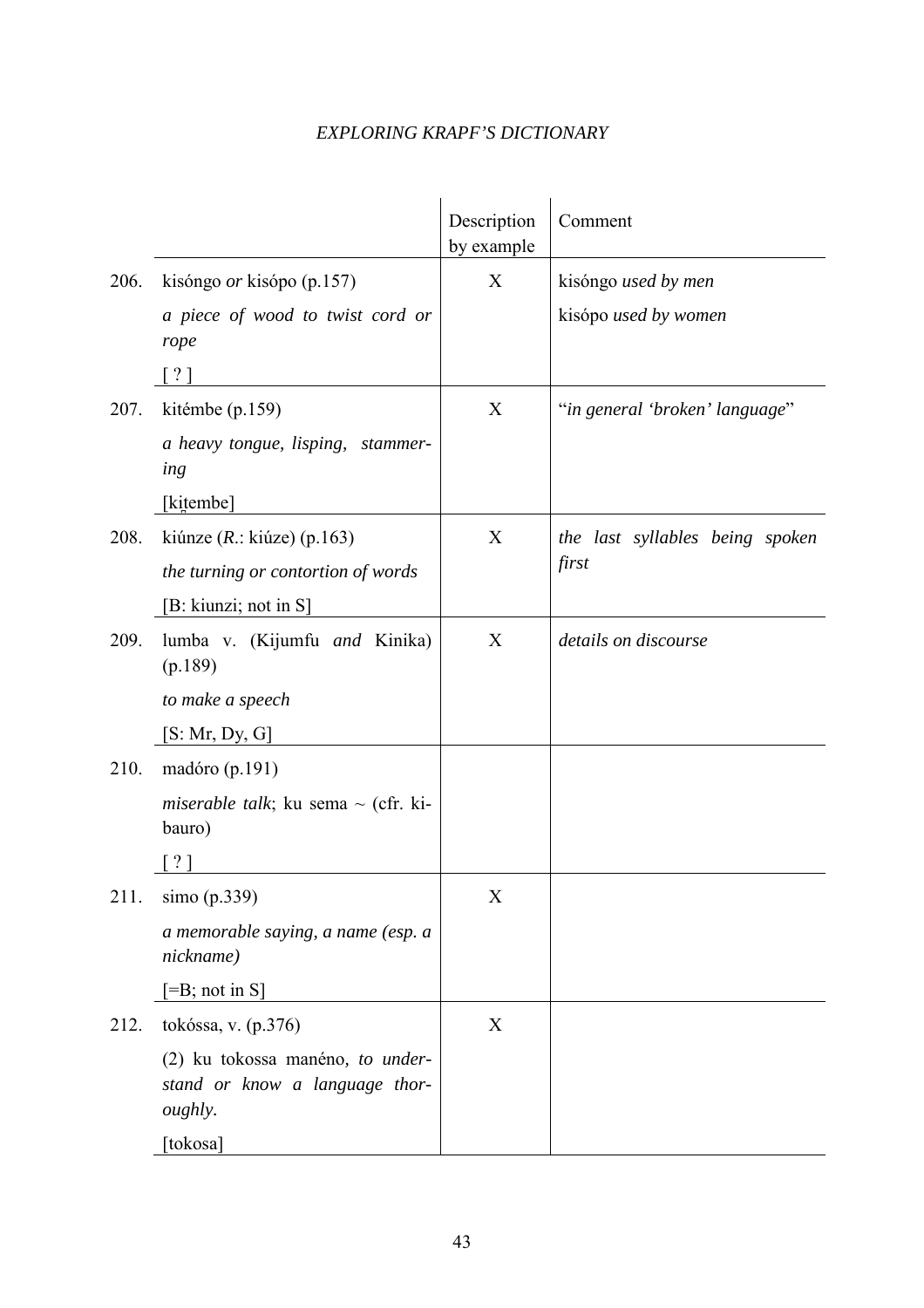### **2.4 Religion, superstition**

- A Description by example
- B Application, use, ceremonies, beliefs
- C Different kinds, other phenomena, terms in other languages

|                                                                                                                                                                                                                                                                                                                                       | A       | B |               |
|---------------------------------------------------------------------------------------------------------------------------------------------------------------------------------------------------------------------------------------------------------------------------------------------------------------------------------------|---------|---|---------------|
|                                                                                                                                                                                                                                                                                                                                       |         |   | $\mathcal{C}$ |
| 213.<br>$a'm$ ali $(p.8)$                                                                                                                                                                                                                                                                                                             | X       | X |               |
| conduct, act; kind of amulet                                                                                                                                                                                                                                                                                                          |         |   |               |
| $a'$ pa v., $a'$ fia v. (p.13)                                                                                                                                                                                                                                                                                                        | X       | X |               |
| to make one swear                                                                                                                                                                                                                                                                                                                     |         |   |               |
| aulia [v.] $(p.16)$                                                                                                                                                                                                                                                                                                                   | X       | X |               |
| (1) to trace out for somebody; (2) to purify a woman<br>forty days after child-bed; m'ke ameauliwa ujusi, the<br>woman has been purified from the defilement of her<br>child-bed. This is done by a manajuóni (priest), who<br>sprinkles water upon her, prays for her, and reads<br>prayers after her forty days' stay in the house. |         |   |               |
| [S: Mr, Mv]                                                                                                                                                                                                                                                                                                                           |         |   |               |
| bílisi (= iblis, <i>devil</i> ) (p.25)                                                                                                                                                                                                                                                                                                | X       | X |               |
| an evil spirit                                                                                                                                                                                                                                                                                                                        |         |   |               |
| chāhā $(p.33)$                                                                                                                                                                                                                                                                                                                        | X       |   |               |
| <i>power, authority;</i> kilango cha $\sim$ <i>, the gate of Paradise</i>                                                                                                                                                                                                                                                             |         |   |               |
| [iaha]                                                                                                                                                                                                                                                                                                                                |         |   |               |
| chuzúu (p.43)                                                                                                                                                                                                                                                                                                                         | X       |   | X             |
| $(1)$ section of a book, especially of the Coran, which<br>contains 30 sections, called Khitima nzíma; fungu la<br>chuo, part or section or chapter of a book; $(2)$ a small<br>book or pamphlet in general.                                                                                                                          |         |   |               |
|                                                                                                                                                                                                                                                                                                                                       | [iuzuu] |   |               |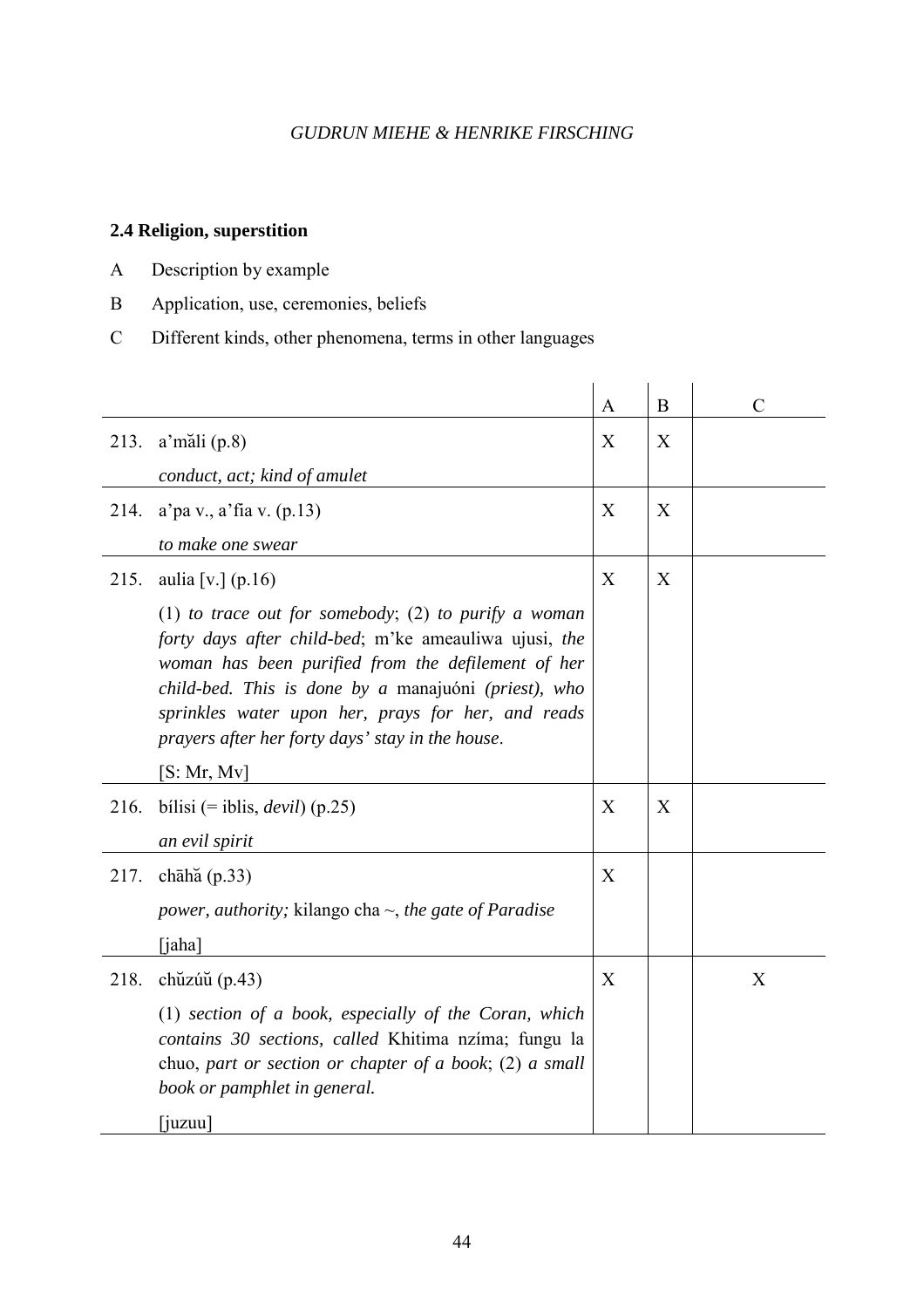|      |                                                                                                                                      | A | B | $\mathcal{C}$         |
|------|--------------------------------------------------------------------------------------------------------------------------------------|---|---|-----------------------|
| 219. | dăhi v. $(p.43)$                                                                                                                     | X |   |                       |
|      | to sacrifice                                                                                                                         |   |   |                       |
|      | [dhahi]                                                                                                                              |   |   |                       |
| 220. | dáku (p.44)                                                                                                                          | X |   |                       |
|      | midnight feast during the Ramadan                                                                                                    |   |   |                       |
|      | [S:DN]                                                                                                                               |   |   |                       |
| 221. | dámini (better thámini) [v.] (p.45)                                                                                                  | X |   |                       |
|      | to bail; Muhammed said to his followers, Enenda<br>ukapigáne nime-ku-dámini pepo, but nobody else could<br>say this except Muhammed. |   |   |                       |
| 222. | $e'$ nzi (p.59)                                                                                                                      | X |   | X                     |
|      | dominion, majesty                                                                                                                    |   |   |                       |
|      | muegni ézi, the possessor of power and sovereignty                                                                                   |   |   |                       |
|      | [mwenyezi]                                                                                                                           |   |   |                       |
| 223. | fálăkí or félăkí (p.61)                                                                                                              | X | X |                       |
|      | the science of heavenly matters                                                                                                      |   |   |                       |
|      | ku piga $\sim$ , to foretell or to prognosticate by the stars                                                                        |   |   |                       |
| 224. | feli $(cfr.$ fali) $(p.64)$                                                                                                          |   |   | $X(4 \text{ kinds})$  |
|      | (bad) omen                                                                                                                           |   |   |                       |
| 225. | fitiri $(p.69)$                                                                                                                      | X | X | X                     |
|      | alms and presents given at the end of Ramadan                                                                                        |   |   | (at 2 occa-<br>sions) |
|      | 226. gágă v. (Kimr.) (p.80)                                                                                                          | X | X |                       |
|      | to make a charm                                                                                                                      |   |   |                       |
|      | $\lceil ? \rceil$                                                                                                                    |   |   |                       |
| 227. | gófiri (ghófiri) v. (p.86)                                                                                                           | X | X |                       |
|      | to forgive                                                                                                                           |   |   |                       |
|      | [ ? ]                                                                                                                                |   |   |                       |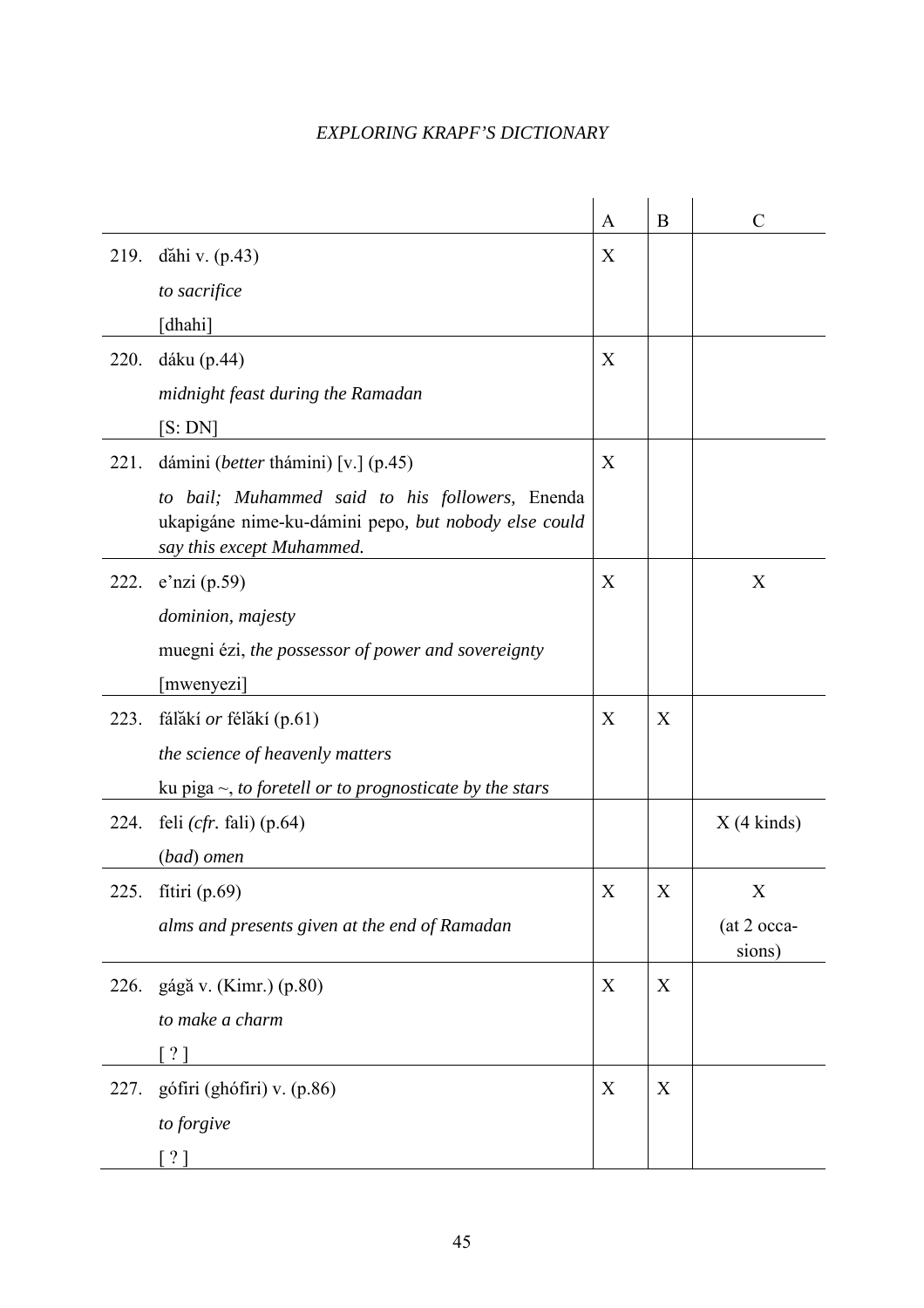|      |                                                                                                                                                                                                                   | A | B | $\mathcal{C}$ |
|------|-------------------------------------------------------------------------------------------------------------------------------------------------------------------------------------------------------------------|---|---|---------------|
| 228. | haji $(p.93)$                                                                                                                                                                                                     | X |   |               |
|      | a man or woman who has been to Mecca to pray; haji, a<br>pilgrim; in general, converts; haji la Kizungu, e.g.<br>Wanika who follow the religion of Europeans are ma-<br>háji-ya Kizungu.                          |   |   |               |
| 229. | ibáda (p.105)                                                                                                                                                                                                     | X |   |               |
|      | service, worship, especially ibáda ya Mungu, the service<br>of God. When the Muhammedans go to bed they say<br>"esháhăd or eshéhedu ya Mungu".                                                                    |   |   |               |
| 230. | jinni(p.118)                                                                                                                                                                                                      | X | X |               |
|      | an evil spirit; [] every jinni has its peculiar mganga,<br><i>i.e., doctor who knows how to expel it from a person:</i> $(l)$<br>mganga wa púngua; (2) wa tári; (3) mshakini. <sup>3</sup>                        |   |   |               |
|      | $\lceil$ jini]                                                                                                                                                                                                    |   |   |               |
| 231. | kafára (p.124)                                                                                                                                                                                                    | X | X |               |
|      | a superstitious charm                                                                                                                                                                                             |   |   |               |
|      | makáfăra (p.196)                                                                                                                                                                                                  |   |   |               |
|      | sacrifices made by the natives to avert a general calam-<br>ity                                                                                                                                                   |   |   |               |
| 232. | kiáma (p.135)                                                                                                                                                                                                     | X | X |               |
|      | overflowing, inundation of the whole earth. The Mu-<br>hammedan Suahili believe that at the end of the world<br>the whole earth will be overflowed by water, after which<br>will be the resurrection of the dead. |   |   |               |
|      | $[=B; not in S]$                                                                                                                                                                                                  |   |   |               |
| 233. | kigúta (p.142)                                                                                                                                                                                                    |   |   |               |
|      | a grove; ni mahali pegni mzimu.                                                                                                                                                                                   |   |   |               |

 $\overline{\phantom{a}}$ 

 $\overline{a}$ 

<sup>&</sup>lt;sup>3</sup> These three items are not found in other entries of the dictionary.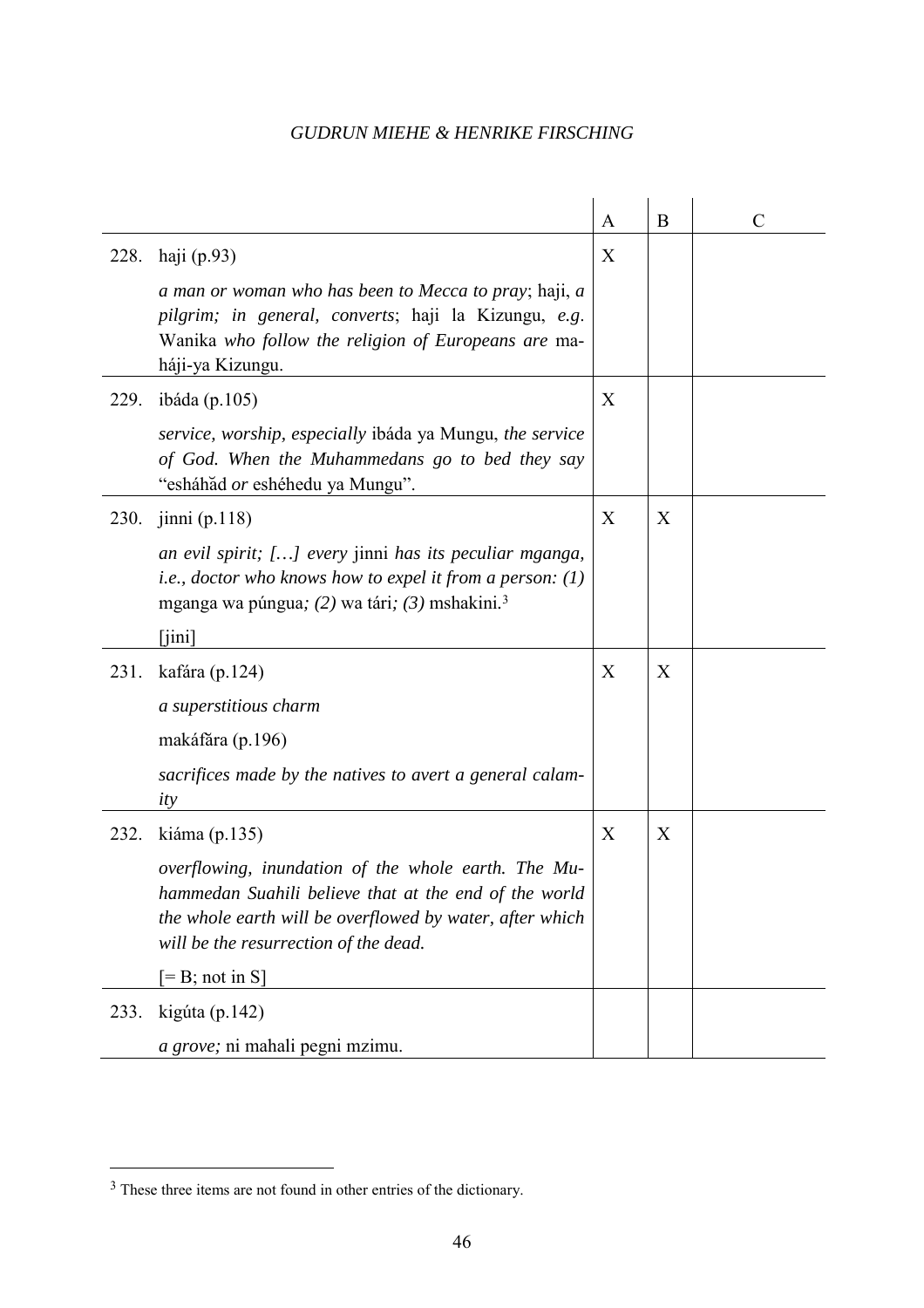|      |                                                                                                                                                     | A | B | $\mathcal{C}$ |
|------|-----------------------------------------------------------------------------------------------------------------------------------------------------|---|---|---------------|
| 234. | kijego $(p.143)$                                                                                                                                    | X | X |               |
|      | cheek-tooth                                                                                                                                         |   |   |               |
|      | $[S: Mr; = kigego]$                                                                                                                                 |   |   |               |
| 235. | kilimato (p.146)                                                                                                                                    | X | X |               |
|      | a sorcerer                                                                                                                                          |   |   |               |
|      | [kilimato]                                                                                                                                          |   |   |               |
| 236. | kipíndi $(p.153)$                                                                                                                                   | X |   | X             |
|      | a measure of time                                                                                                                                   |   |   |               |
|      | vipindi vitáno, the five pray times                                                                                                                 |   |   |               |
| 237. | kirúmbi (p.155)                                                                                                                                     | X | X |               |
|      | a magic wand of a caravan-leader                                                                                                                    |   |   |               |
|      | [S: P, Mv]                                                                                                                                          |   |   |               |
| 238. | kitíti ( <i>or</i> kitinitini) (p.160)                                                                                                              | X |   |               |
|      | $\sim$ cha usiwa, (1) the bottom of the sea, deepest depth; (2)<br>kititi, a little thing, a rabbit, a hare                                         |   |   |               |
|      | [kititi]                                                                                                                                            |   |   |               |
| 239. | kitoamgomba vid. pindo (p.161)                                                                                                                      | X | X |               |
|      | tumbling                                                                                                                                            |   |   |               |
|      | ku piga $\sim$ , fig. the head hanging downward like the fruit<br>of the banana-tree, the waánga of Pemba are reported to<br>be celebrated tumblers |   |   |               |
|      | [B: kitwamgomba; not in S]                                                                                                                          |   |   |               |
| 240. | kizúka (p.165)                                                                                                                                      | X |   |               |
|      | (2) an evil spirit, e.g., the Portugese left a kisúka [ki-<br>zuka], i.e., an image of Mary at Rabbay, when they<br>abandoned Mombas.               |   |   |               |
|      | [S: Mv, loan from Nyika]                                                                                                                            |   |   |               |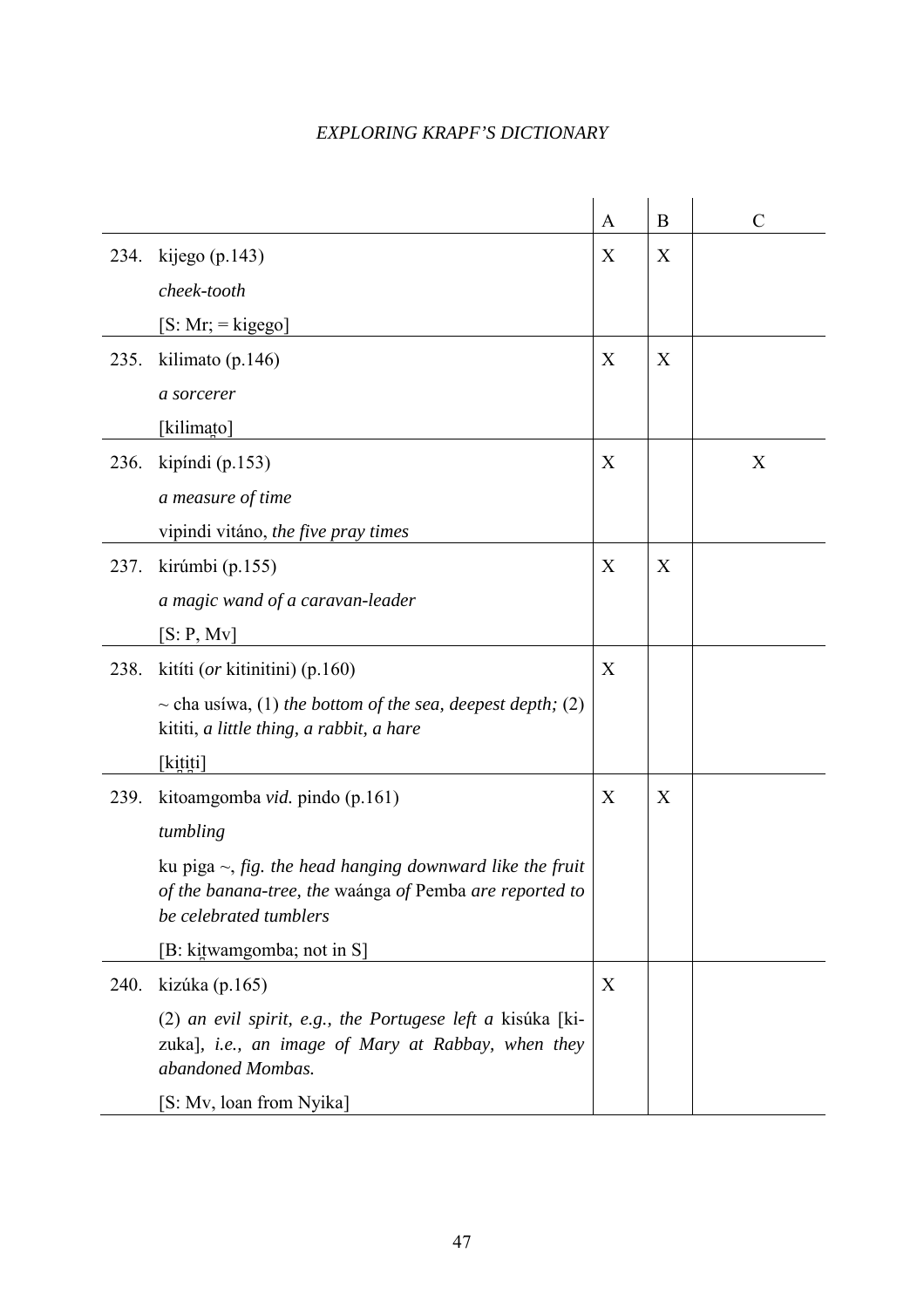|      |                                                                                      | A | B | $\mathcal{C}$ |
|------|--------------------------------------------------------------------------------------|---|---|---------------|
| 241. | koma (p.168)                                                                         | X | X |               |
|      | a man who died and who is believed to exist                                          |   |   |               |
|      | [S: P, Mr, Mv]                                                                       |   |   |               |
| 242. | mbúrŭga (p.217)                                                                      | X | X |               |
|      | in Kinika: tree and fruit (Kisuah. mkómoe) [description<br>of its use by the mganga] |   |   |               |
|      | [B: mburuga: "a ceremony connected with witchcraft";<br>not in $S$ ]                 |   |   |               |
| 243. | mdána $(p.218)$                                                                      | X | X |               |
|      | a good or bad omen                                                                   |   |   |               |
|      | [B: mdhana; not in S]                                                                |   |   |               |
| 244. | mdungumáro (p.219)                                                                   | X | X |               |
|      | the name of an evil spirit                                                           |   |   |               |
|      | $[=B; not in S]$                                                                     |   |   |               |
| 245. | mfungúo (p.223)                                                                      | X | X | X             |
|      | the first month of the Muhammedan year                                               |   |   |               |
| 246. | mgánga (p.224)                                                                       | X | X |               |
|      | the witch-doctor of Africa                                                           |   |   |               |
|      | ugánga (p.395)                                                                       |   |   |               |
|      | white magic, medicine                                                                |   |   |               |
| 247. | mkoháni (p.233), see 14                                                              |   |   |               |
|      | a priest                                                                             |   |   |               |
|      | $[=S; not in B]$                                                                     |   |   |               |
| 248. | muánga (p.260), see 15                                                               |   | X |               |
|      | $(3)$ = mtáwi [mtawi], sorcerer (aangai [aangaye] usíku)                             |   |   |               |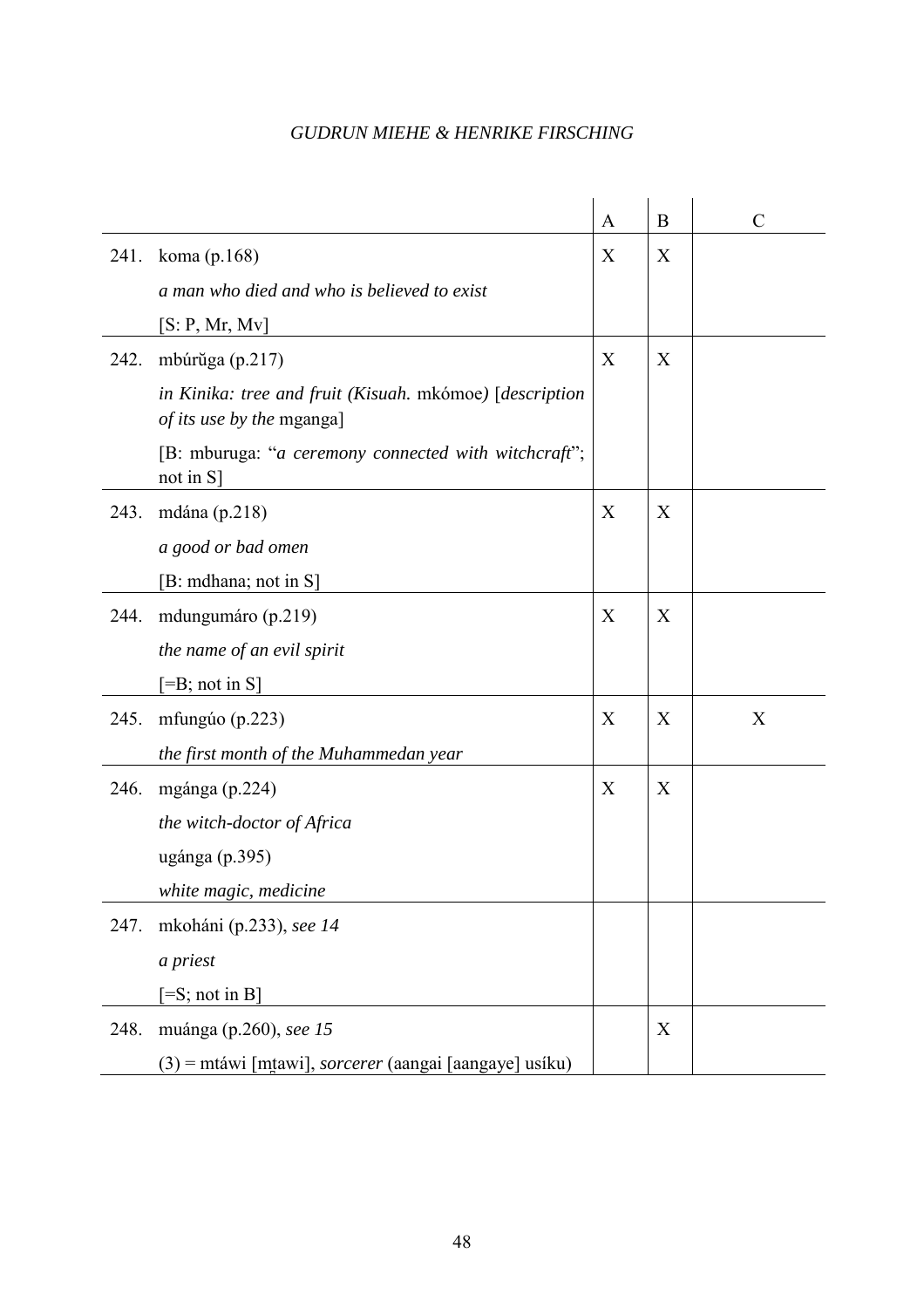|      |                                                                                                                                         | A | $\bf{B}$ | $\mathcal{C}$ |
|------|-----------------------------------------------------------------------------------------------------------------------------------------|---|----------|---------------|
| 249. | muánika (p.261)                                                                                                                         | X | X        |               |
|      | a fabulous serpent, said to devour whole caravans by<br>surrounding the camp with the length of its body, so that<br>nobody can escape. |   |          |               |
|      | $\lceil ? \rceil$                                                                                                                       |   |          |               |
| 250. | muignizímgu (p.265)                                                                                                                     | X | X        |               |
|      | God, the possessor of dominion, i.e., of the universe.                                                                                  |   |          |               |
|      | [mwenyezi mungu]                                                                                                                        |   |          |               |
| 251. | mukari wanakirri (p.266)                                                                                                                | X |          |               |
|      | the name of an angel who torments the wicked in their<br>graves by keeping them, as it were, conscious of them-<br>selves.              |   |          |               |
|      | $\lceil ? \rceil$                                                                                                                       |   |          |               |
| 252. | mulungu (Kinika, Kikamba, and in many other east Afri-<br><i>can dialects</i> ) (p.266), mungu (muungu) (p.267)                         | X |          | X             |
|      | heaven and God                                                                                                                          |   |          |               |
| 253. | muzimu $(p.270)$                                                                                                                        |   |          |               |
|      | a place where sacrifices are offered to an evil spirit<br>which is thought to haunt it; e.g., near an mbuyu-tree<br>$(vid.)$ .          |   |          |               |
|      | $\lceil ? \rceil$                                                                                                                       |   |          |               |
| 254. | ndére (p.274)                                                                                                                           | X |          |               |
|      | unga wa $\sim$ , <i>magic poison</i>                                                                                                    |   |          |               |
|      | [S: P]                                                                                                                                  |   |          |               |
| 255. | ndóto (p.276)                                                                                                                           | X | X        | X             |
|      | dream                                                                                                                                   |   |          |               |
| 256. | nóndo (nóundo) (p.285)                                                                                                                  | X |          |               |
|      | (1) a fabulous monster, serpent (probably the water-<br>spout?) [S: Mv; not in B]; (2) an insect (kama bú), a<br>moth                   |   |          |               |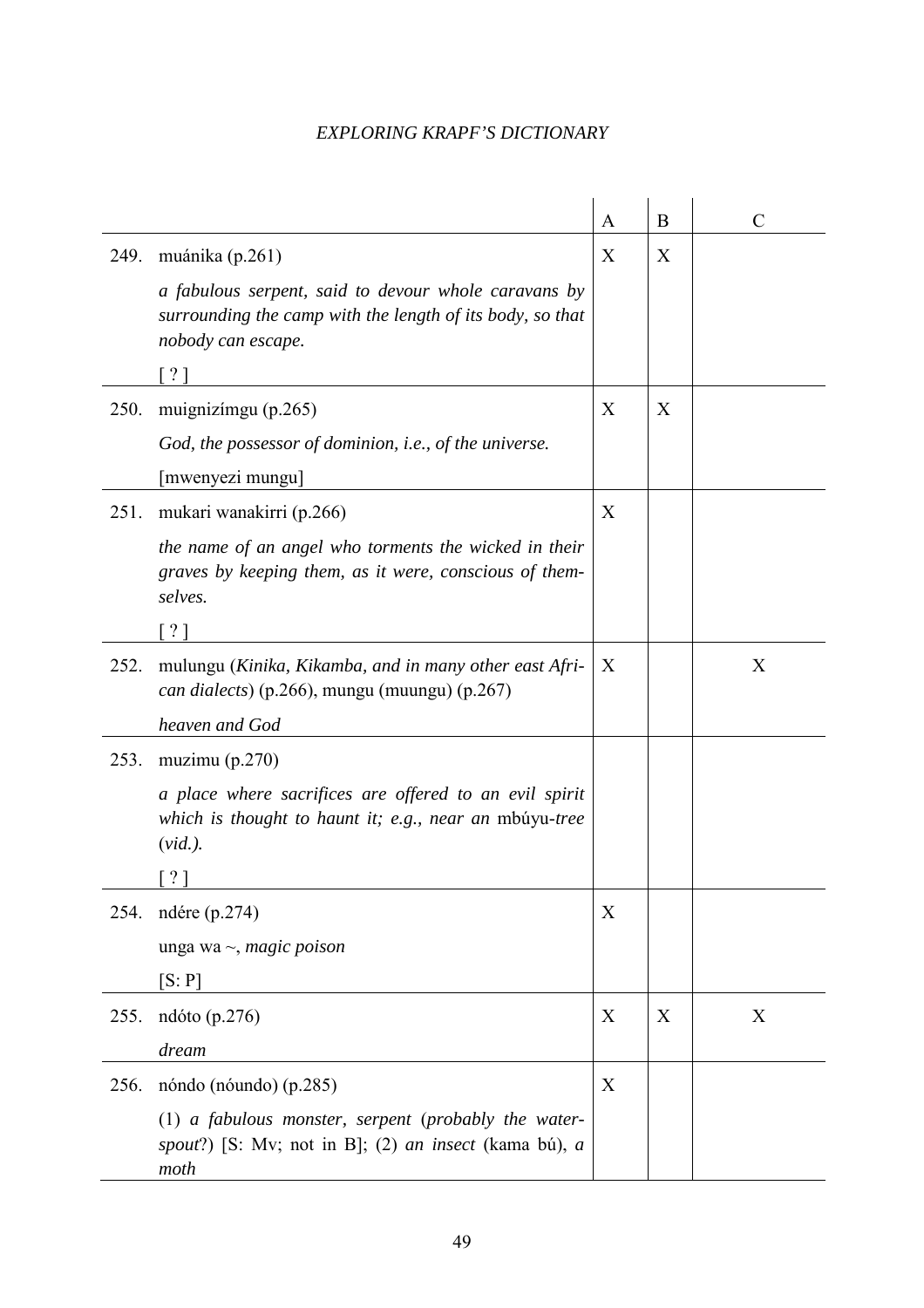| 257. | núiza v. (p.286)                                                                                                                                                                                                                                                                                                  | A<br>X | B | $\mathcal{C}$<br>X |
|------|-------------------------------------------------------------------------------------------------------------------------------------------------------------------------------------------------------------------------------------------------------------------------------------------------------------------|--------|---|--------------------|
|      | to cause to receive instruction, or to instruct people<br>(Muhammedans) with regard to the fast of the Ramadan                                                                                                                                                                                                    |        |   |                    |
| 258. | pagáza v. (p.292)                                                                                                                                                                                                                                                                                                 | X      | X |                    |
|      | to cause to seize or carry, said of sickness or load (Ki-<br>ung., said of evil spirit causing a man to fall sick)                                                                                                                                                                                                |        |   |                    |
|      | $\sim$ mtu = ana-m-fania ugonjoa kua ku-m-tisha                                                                                                                                                                                                                                                                   |        |   |                    |
| 259. | pagáro (p.293)                                                                                                                                                                                                                                                                                                    | X      | X |                    |
|      | $=$ hirizi, a charm                                                                                                                                                                                                                                                                                               |        |   |                    |
|      | $\lceil ? \rceil$                                                                                                                                                                                                                                                                                                 |        |   |                    |
| 260. | panda ya ndía (or ndíá panda) (Kiung. njia panda)<br>(p.295)                                                                                                                                                                                                                                                      | X      | X | X                  |
|      | = magawaníko ya ndía, lit., a road of dividing, a place<br>where roads meet, $[]$ It is on the cross-ways where the<br>natives make their sádaka, ku sukúmiza maofu kua kulla<br>mahali, for they believe that on cross-roads there are<br>evil spirits, wherefore they will not throw rubbish in<br>such places. |        |   |                    |
| 261. | pingu $(p.305)$                                                                                                                                                                                                                                                                                                   | X      | X |                    |
|      | $(2)$ ~ ya hirizi, a charm tied to various parts of the body<br>to keep off sickness and evil spirits                                                                                                                                                                                                             |        |   |                    |
| 262. | púnga v. (p.311)                                                                                                                                                                                                                                                                                                  | X      | X |                    |
|      | $ku\sim$ pepo, to cite and expel the spirit of a man possessed<br>with an evil spirit, or the ceremony of citing and expel-<br>ling an evil spirit                                                                                                                                                                |        |   |                    |
| 263. | roho <i>or</i> rokho (p.316)                                                                                                                                                                                                                                                                                      | X      |   |                    |
|      | soul, spirit, breath, life, greediness, throat, pit of the<br>throat                                                                                                                                                                                                                                              |        |   |                    |
| 264. | sádaka (p.319)                                                                                                                                                                                                                                                                                                    | X      | X | $X$ (4kinds)       |
|      | a sacrificial offering or feast                                                                                                                                                                                                                                                                                   |        |   |                    |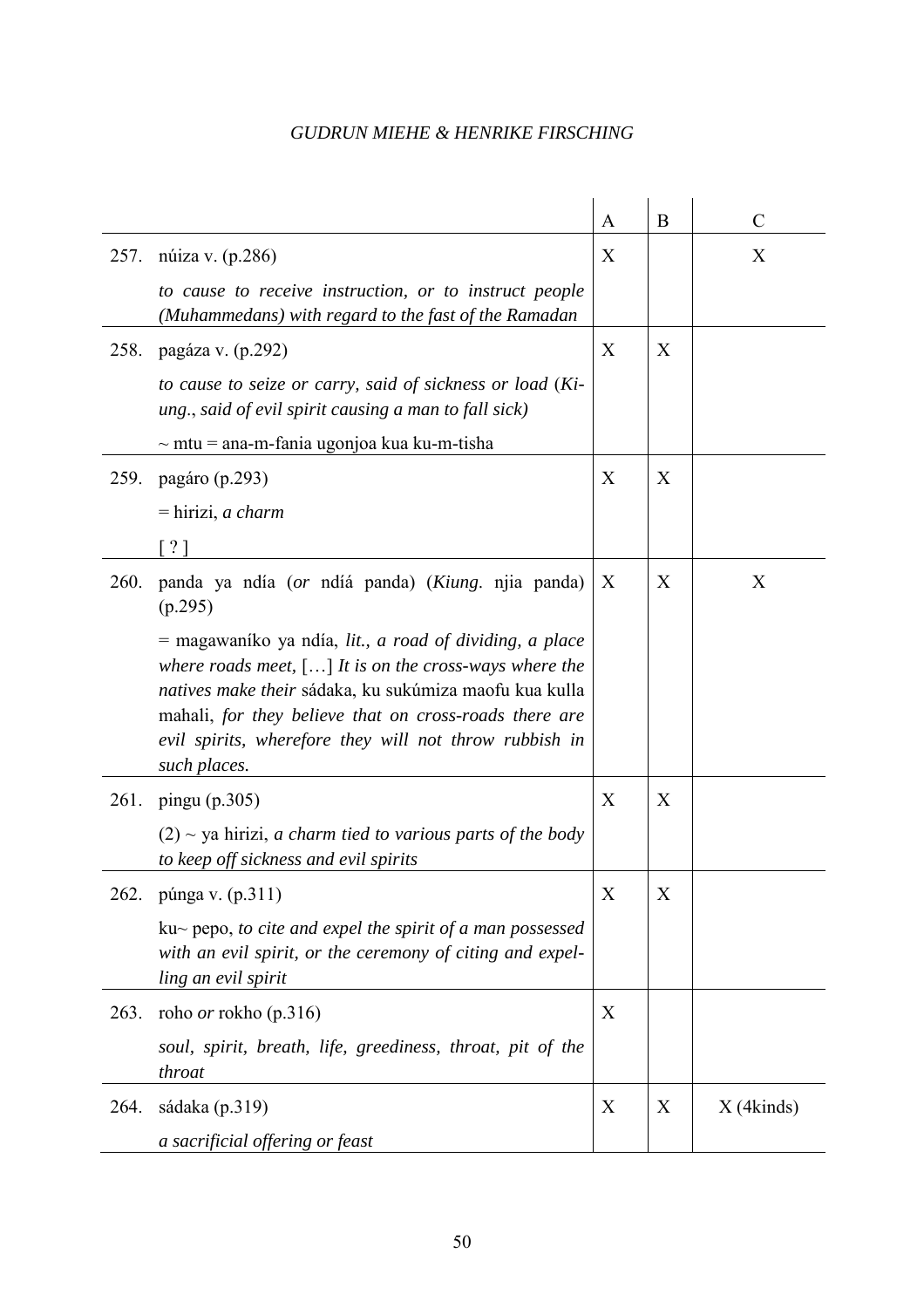|      |                                                                                                                                                                                                                                                                                                                             | A | B | $\mathcal{C}$ |
|------|-----------------------------------------------------------------------------------------------------------------------------------------------------------------------------------------------------------------------------------------------------------------------------------------------------------------------------|---|---|---------------|
| 265. | saka vid. zaka (p.321)                                                                                                                                                                                                                                                                                                      | X | X |               |
|      | that part of a man's good which, according to the Ko-<br>ran, must be given to God                                                                                                                                                                                                                                          |   |   |               |
| 266. | shírika <i>or</i> sharika (p.333)                                                                                                                                                                                                                                                                                           | X |   |               |
|      | ku-m-shiriki Mungu "greatest sin in the eyes of the Mu-<br>hammedans", [but used in Christian theology in another<br>sense]                                                                                                                                                                                                 |   |   |               |
|      | [shiriki]                                                                                                                                                                                                                                                                                                                   |   |   |               |
| 267. | símu (or zímu), v. $(p.340)$                                                                                                                                                                                                                                                                                                | X | X | X             |
|      | ku simu kina ota = kitu kilicho ndáni ya nti, kinatoka<br>n'de (vid. ota); amekuenda ku simu (= ndáni ya nti)<br>haonekani tena, he went to be buried, he has become<br>invisible; hence msimu (or mzimu), one who is invisible,<br>or a being which is hidden in visible things, a spirit, es-<br>pecially an evil spirit. |   |   |               |
|      | [B: kuzimu; not in S]                                                                                                                                                                                                                                                                                                       |   |   |               |
|      | wasimu <i>or</i> wazimu (p.424)                                                                                                                                                                                                                                                                                             |   |   |               |
|      | an evil spirit                                                                                                                                                                                                                                                                                                              |   |   |               |
| 268. | símui $(or zímii)$ (p.340)                                                                                                                                                                                                                                                                                                  | X |   |               |
|      | a ghoul, an ogre, an evil spirit which destroys men and<br>animals.                                                                                                                                                                                                                                                         |   |   |               |
|      | $S: zimwi$ ; not in B                                                                                                                                                                                                                                                                                                       |   |   |               |
| 269. | suráta (p.350)                                                                                                                                                                                                                                                                                                              | X | X |               |
|      | the road to Paradise according to the Muhammedan<br>notion, ndía ya pepóni niembámba kana makáli ya kissu<br>suráta, the road to Paradise, which is as thin as the edge<br>of a knife – on both sides are pits of fire into which the<br>wicked will fall, whilst the righteous pass on to Para-<br>dise.                   |   |   |               |
|      | siráta $(p.341)$                                                                                                                                                                                                                                                                                                            |   |   |               |
|      | $(=$ ndía), way, road, especially the Muhammedan way to<br>hell or heaven.                                                                                                                                                                                                                                                  |   |   |               |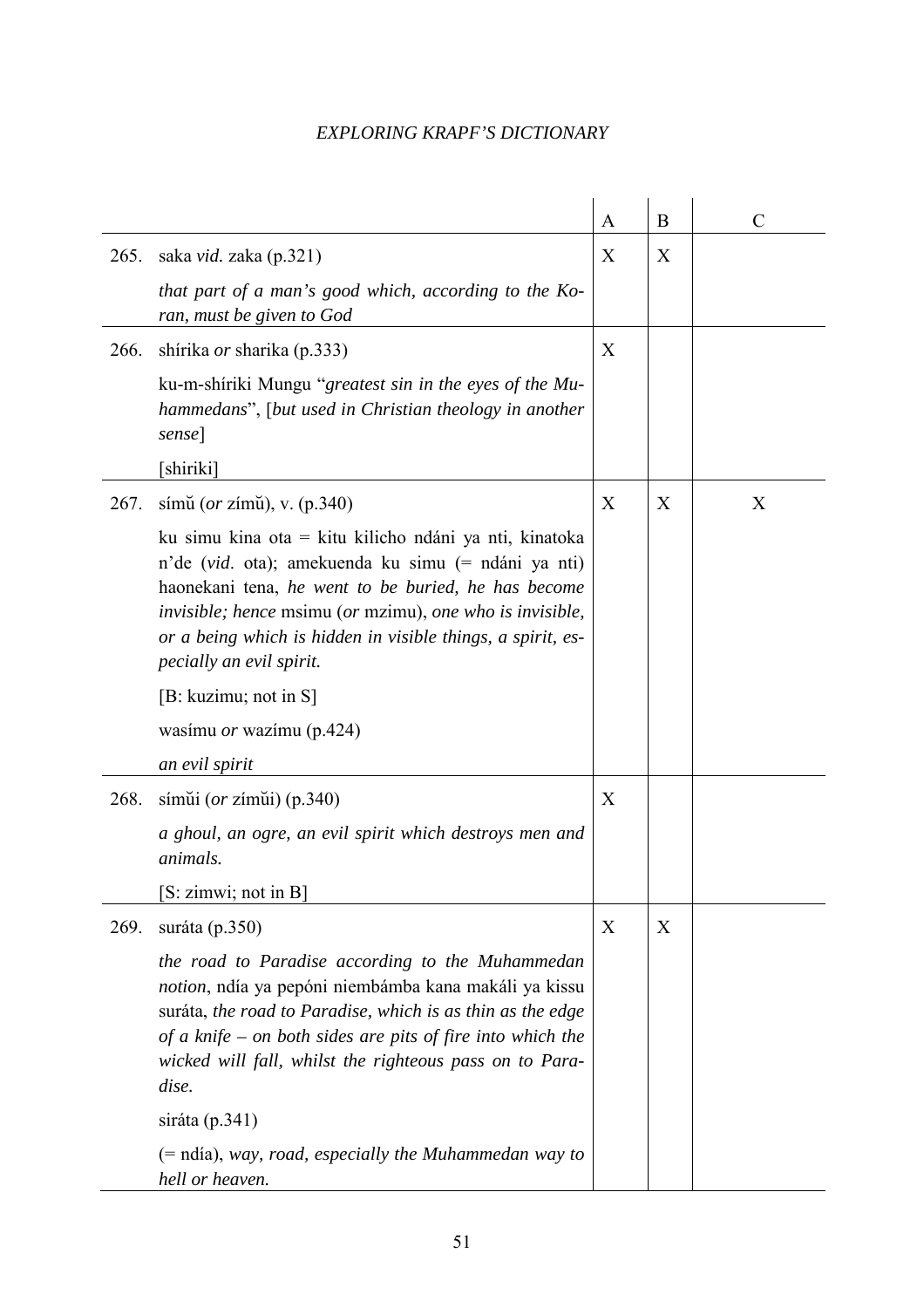|      |                                                                                                                                                                                                                                                                                                                                      | A           | B | $\mathcal{C}$ |
|------|--------------------------------------------------------------------------------------------------------------------------------------------------------------------------------------------------------------------------------------------------------------------------------------------------------------------------------------|-------------|---|---------------|
| 270. | tábiri, v. $(p.352)$                                                                                                                                                                                                                                                                                                                 | X           | X | X             |
|      | to soothsay, to tell fortune; ku tábiri muaka kua júo [kwa<br>chuo], to prognosticate the coming events of the year<br>from the book (e.g., rain, dearth, war, sickness). The<br>prognosticator appoints also the sadaka (sacrifice)<br>which is to be made by the people in order to avert the<br>impending calamities.<br>[tabiri] |             |   |               |
| 271. | tego $(p.364)$                                                                                                                                                                                                                                                                                                                       | X           | X | $X$ (3kinds)  |
|      | a charm, spell, using witchcraft, bewitching                                                                                                                                                                                                                                                                                         |             |   |               |
|      | $[B: \text{tego}]$                                                                                                                                                                                                                                                                                                                   |             |   |               |
| 272. | tímfi $(p.372)$                                                                                                                                                                                                                                                                                                                      | X           | X | X             |
|      | a child, who from various evil signs is supposed to be<br>the precursor of a calamity to the family                                                                                                                                                                                                                                  |             |   |               |
|      | $[B: \text{timvi}; S: Mv]$                                                                                                                                                                                                                                                                                                           |             |   |               |
| 273. | tunda $(p.385)$                                                                                                                                                                                                                                                                                                                      | X           | X | X             |
|      | fruit in general; tunda la mti, la nti, fruit of the tree, of<br>the ground, matunda mema matáno katika ulimengu.<br>The Muhammedans say, there are five good fruits in the<br>world. [] This mystical representation refers to the<br>five prayer-times of the Muhammedans.                                                         |             |   |               |
| 274. | ujusi ( <i>or</i> ujussi) (p.398)                                                                                                                                                                                                                                                                                                    | $\mathbf X$ | X |               |
|      | an offensive smell, removal of the defilement of women<br>by ablutions, purification of a woman lying-in at the end<br>of 40 days.                                                                                                                                                                                                   |             |   |               |
| 275. | unga $(p.405)$                                                                                                                                                                                                                                                                                                                       | X           | X |               |
|      | <i>flour, powder</i> ; unga wa ndére ni bū [buu] la mtu,<br>alieuáwa ni Waanga, a magic poison prepared from the<br>body of a man who has been killed by the Waanga.                                                                                                                                                                 |             |   |               |
|      | $\gamma$                                                                                                                                                                                                                                                                                                                             |             |   |               |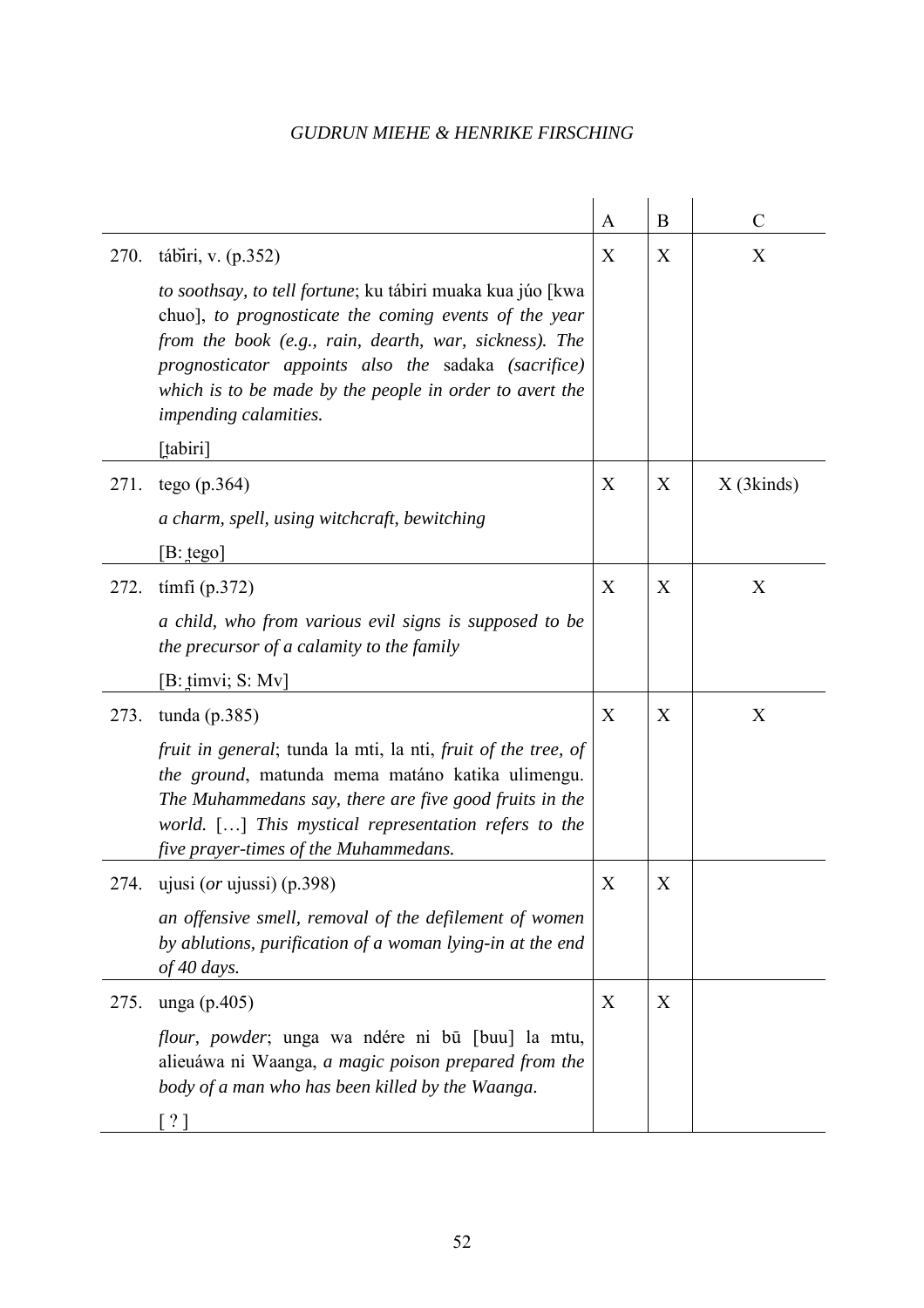|      |                                                                                                                                                                                                                                                                                                                                                        | $\mathsf{A}$ | B |  |
|------|--------------------------------------------------------------------------------------------------------------------------------------------------------------------------------------------------------------------------------------------------------------------------------------------------------------------------------------------------------|--------------|---|--|
| 276. | wájibu $(p.421)$                                                                                                                                                                                                                                                                                                                                       | X            |   |  |
|      | <i>necessity, duty, sadaka ya wajibu ni fitiri, na zaka, na</i><br>kafara, laken sadaka ya sunna ni uthiki na thahibu, na<br>salla za sunna ni ningi, hazina hesábu, laken salla ya<br>wajibu ni kutoa marra tano.                                                                                                                                     |              |   |  |
| 277. | wáme (p.423)                                                                                                                                                                                                                                                                                                                                           | X            | X |  |
|      | a fabulous sea-monster, which the mariners take for an<br>islet, etc., and therefore cast anchor in its vicinity, and<br>descend from the vessel to cook their meat upon it, until<br>it suddenly moves, when they endeavour to escape with<br>all speed. When they see a light on the sea at night, they<br><i>are afraid of meeting with a wame.</i> |              |   |  |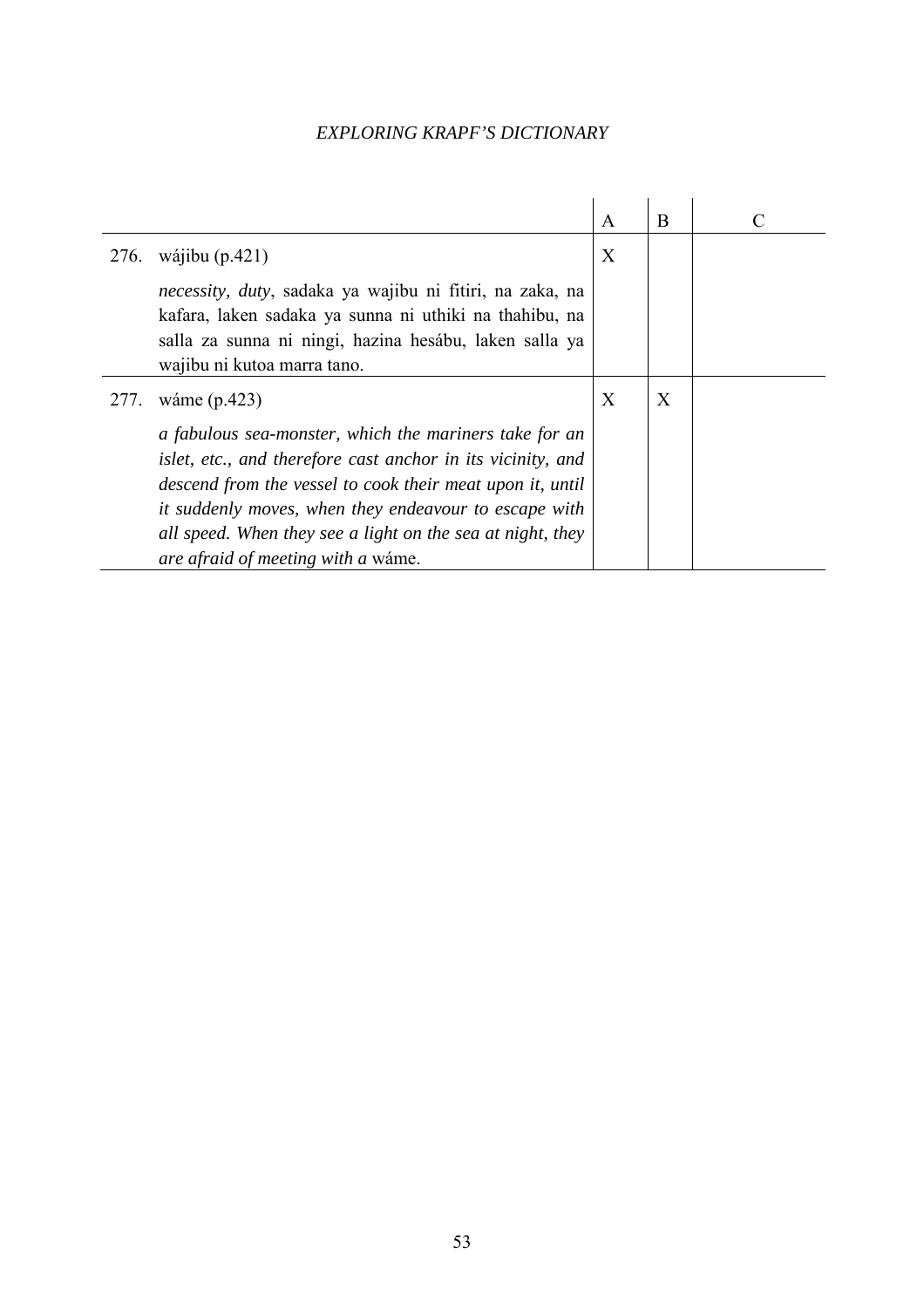|      | 2.5 Attitudes towards neighbouring peoples                                                                                       |                                                                                                                                                                                                                                                                                                             |
|------|----------------------------------------------------------------------------------------------------------------------------------|-------------------------------------------------------------------------------------------------------------------------------------------------------------------------------------------------------------------------------------------------------------------------------------------------------------|
| 278. | a'fa(p.3)<br>something fearful, hostile                                                                                          | refers to the animosities between Wagalla, Wanika,<br>and Wakuafi                                                                                                                                                                                                                                           |
| 279. | $\tilde{a}$ gā v. ( <i>Kimr</i> ). (p.4)<br>to perish, to be lost<br>[aga, S: Mr, H, $P = -potea$ ]                              | " for Chagga is the country which destroys people."                                                                                                                                                                                                                                                         |
| 280. | angáza v. $(p.12)$<br>to keep eyes open                                                                                          | "angáza maliyako Mkamba asiibe, watch your prop-<br>erty that the Mkamba does not steel it."                                                                                                                                                                                                                |
| 281. | ji-lisha v. $(p.117)$<br>to eat for one's-self, to enjoy                                                                         | "ku ji-lisha maliyakwe, to enjoy one's property, not<br>only to heap it up, as the Banians and other people do"                                                                                                                                                                                             |
| 282. | kijingajinga (p.143)<br>the language of fools<br>$\lceil ? \rceil$                                                               | $=$ language of Zanzibar as seen by the people of Mom-<br>basa                                                                                                                                                                                                                                              |
| 283. | kishénzi (p.155)<br>referring to matters of a peo-<br>Washenzi (lit.,<br>ple called<br>subjected or subdued people,<br>subjects) | "a tribe residing between Usambara and the coast"                                                                                                                                                                                                                                                           |
| 284. | meida $(p.219)$<br>an enemy, in Kikamba<br>[adui?]                                                                               | "Wagalla, Wakuáfi, Wamásai ni meida wa Wakámba"                                                                                                                                                                                                                                                             |
| 285. | mgrésa (or mgrése or mgrési)<br>(p.225)<br>an Englishman<br>[mwingereza]                                                         | "the natives of Mombas know chiefly two European<br>nations: (1) the nation of the Mgrese (English), (2) of<br>the Mfárăsa (Frenchmen). Whilst the slaves prayed<br>that the Mgrése might come, the possessors of slaves<br>prayed for the coming of Mfárasa, who formerly<br>bought slaves on this coast." |
| 286. | paria ( <i>and</i> para) v. $(p.297)$<br>to gain or to take one's prop-<br>erty by gambling                                      | "The people of Fomvu [Jomvu?] are said to have been<br>passionately fond of gambling, by which they ruined<br>themselves."                                                                                                                                                                                  |

# **2.5 Attitudes towards neighbouring peoples**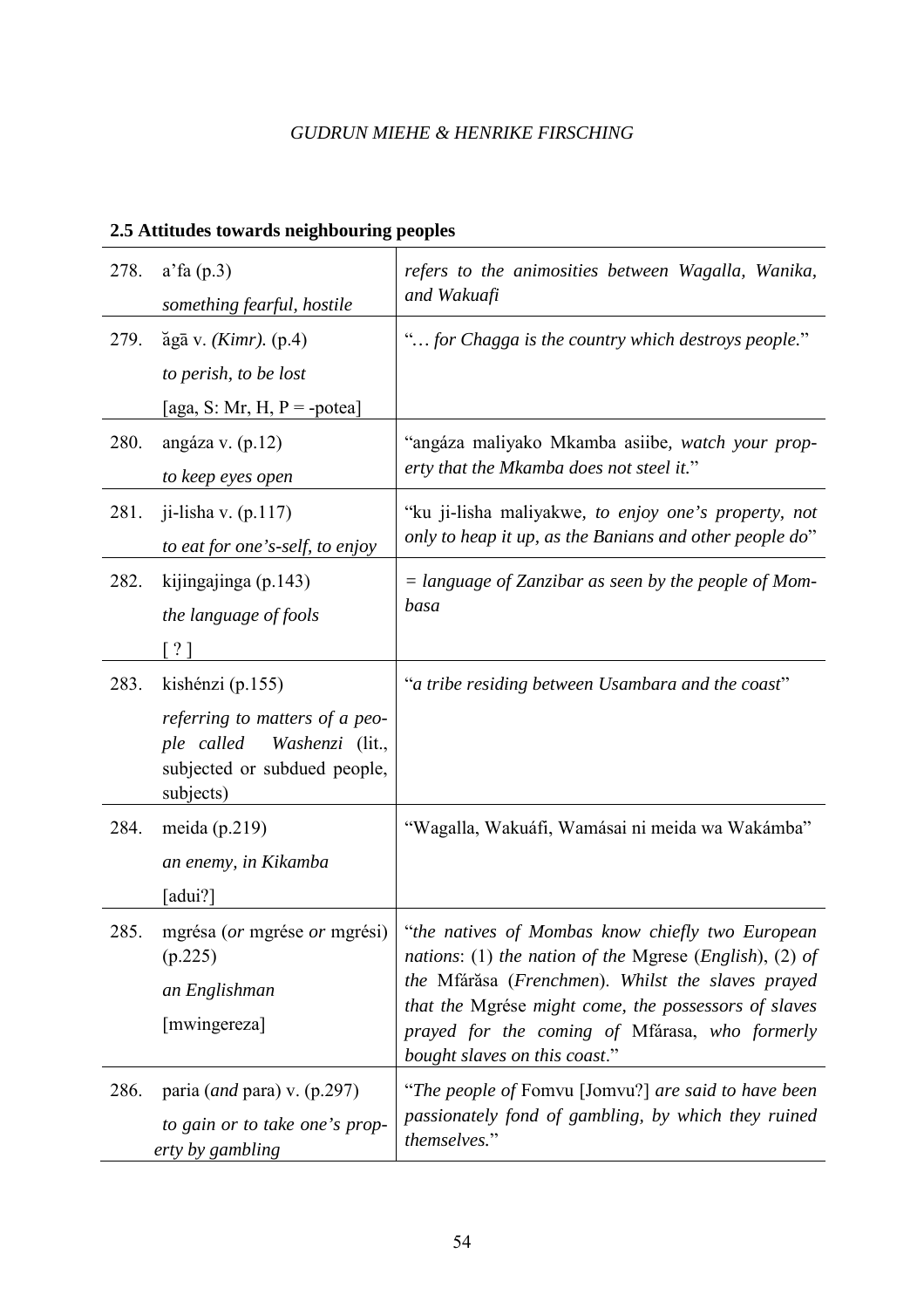### **2.6 Geographical and ethnic terms**

- A Description by example, etymologies
- B Different terms, also in other languages
- C (Oral) traditions

|      |                                                                                                                                                                                                                                                                                                                                                                                                                                                                                                                                                                                                                                                                                                                                                                         | $\mathbf{A}$ | B | $\mathcal{C}$ |
|------|-------------------------------------------------------------------------------------------------------------------------------------------------------------------------------------------------------------------------------------------------------------------------------------------------------------------------------------------------------------------------------------------------------------------------------------------------------------------------------------------------------------------------------------------------------------------------------------------------------------------------------------------------------------------------------------------------------------------------------------------------------------------------|--------------|---|---------------|
| 287. | A'mu $(p.10)$                                                                                                                                                                                                                                                                                                                                                                                                                                                                                                                                                                                                                                                                                                                                                           | X            |   |               |
|      | the island of Lamoo on the coast of East Africa                                                                                                                                                                                                                                                                                                                                                                                                                                                                                                                                                                                                                                                                                                                         |              |   |               |
| 288. | Bániani (p.21)                                                                                                                                                                                                                                                                                                                                                                                                                                                                                                                                                                                                                                                                                                                                                          | X            |   |               |
|      | general name for the heathen Indians                                                                                                                                                                                                                                                                                                                                                                                                                                                                                                                                                                                                                                                                                                                                    |              |   |               |
|      | [Banyani]                                                                                                                                                                                                                                                                                                                                                                                                                                                                                                                                                                                                                                                                                                                                                               |              |   |               |
| 289. | bara (or barra, or berría) (p.22)                                                                                                                                                                                                                                                                                                                                                                                                                                                                                                                                                                                                                                                                                                                                       | X            | X |               |
|      | $(1)$ land in general; $(2)$ wild country, uncultivated and uninhabited<br>country, especially of a sandy kind (nika), a desert, where there is but<br>little or no wood and vegetation; barra jeupe, a free open tract of<br>country; (3) coast; bar-es Suahil, the Suahili coast; bar-el-Fars, the<br>tract of the Persian coast belonging to Oman; bar el agam, the Somali<br>coast; bar el asili, mainland; barra ya kwanza, si kisiwa. The Arabic<br>name Zanjibar or Zanzibar, Zingibar, is derived from Zanj or Zenj,<br>which was the name of a special tribe residing south of Zanzibar on<br>the mainland, but which became at the same time the general term for<br>a negro; consequently Zanzibar would signify, the land of the negro,<br>the negro coast. |              |   |               |
| 290. | Buki or Bukíni (p.30)                                                                                                                                                                                                                                                                                                                                                                                                                                                                                                                                                                                                                                                                                                                                                   | X            |   |               |
|      | Madagascar                                                                                                                                                                                                                                                                                                                                                                                                                                                                                                                                                                                                                                                                                                                                                              |              |   |               |
| 291. | Chub or Djub $(p.41)$ , Jub $(p.121)$                                                                                                                                                                                                                                                                                                                                                                                                                                                                                                                                                                                                                                                                                                                                   | X            | X |               |
|      | a river                                                                                                                                                                                                                                                                                                                                                                                                                                                                                                                                                                                                                                                                                                                                                                 |              |   |               |
|      | [Juba]                                                                                                                                                                                                                                                                                                                                                                                                                                                                                                                                                                                                                                                                                                                                                                  |              |   |               |
| 292. | Chuchu (p.41), Júju (p.121)                                                                                                                                                                                                                                                                                                                                                                                                                                                                                                                                                                                                                                                                                                                                             | X            |   |               |
|      | pigmy                                                                                                                                                                                                                                                                                                                                                                                                                                                                                                                                                                                                                                                                                                                                                                   |              |   |               |
|      | $[=B; not in S]$                                                                                                                                                                                                                                                                                                                                                                                                                                                                                                                                                                                                                                                                                                                                                        |              |   |               |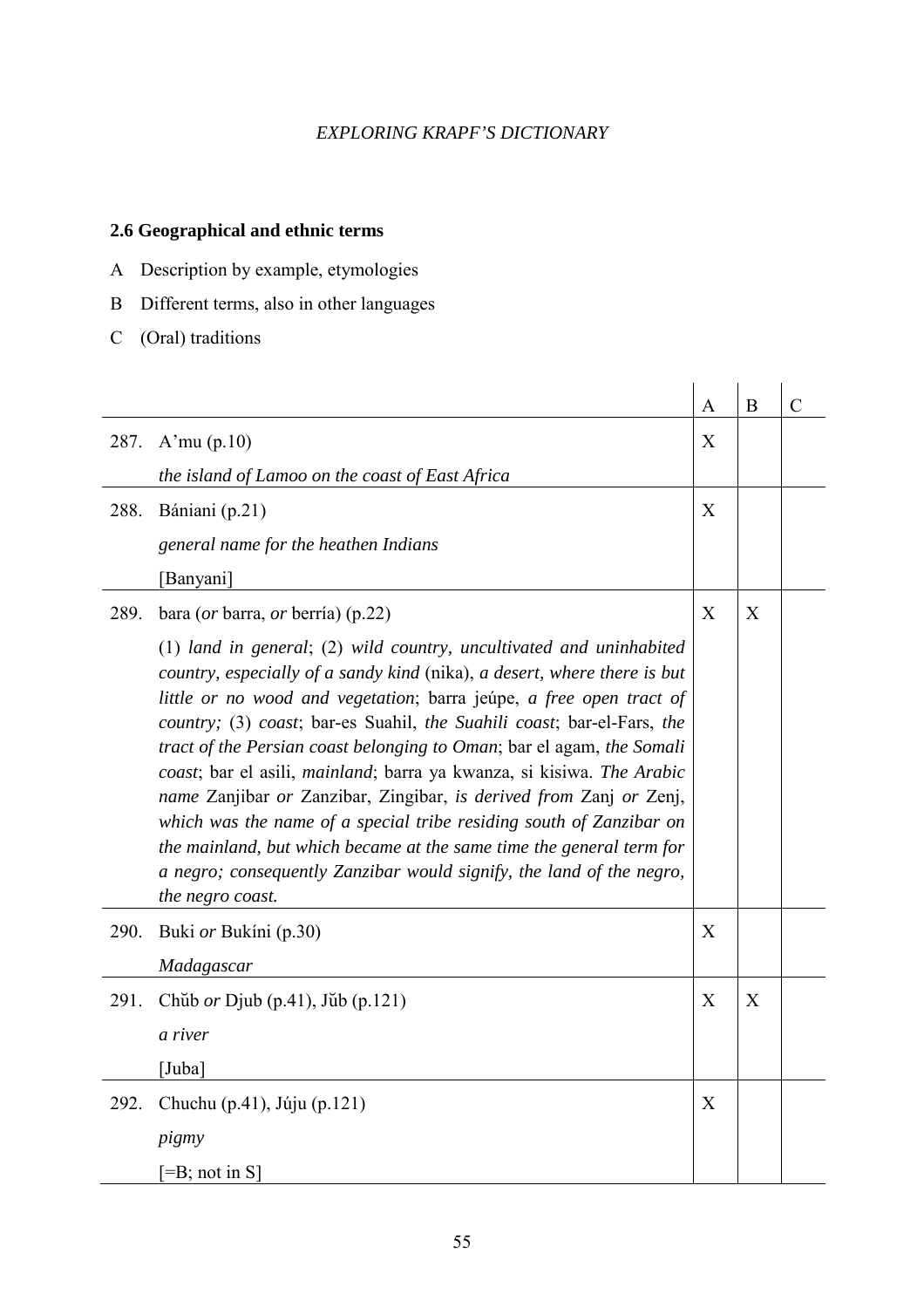|      |                                                                                                                                                                                                                                                    | A | B | C |
|------|----------------------------------------------------------------------------------------------------------------------------------------------------------------------------------------------------------------------------------------------------|---|---|---|
| 293. | Chunda $(p.42)$                                                                                                                                                                                                                                    | X |   |   |
|      | a place in the island of Mombasa                                                                                                                                                                                                                   |   |   |   |
|      | $?$ ]                                                                                                                                                                                                                                              |   |   |   |
| 294. | durumána v. (p.55)                                                                                                                                                                                                                                 | X |   | X |
|      | to increase, to become many or plenty. From this word the natives<br>derive the name of the Kinika tribe 'Dúruma'.                                                                                                                                 |   |   |   |
|      | [?]                                                                                                                                                                                                                                                |   |   |   |
| 295. | Fáladi (vid. Kongowéa) (p.61)                                                                                                                                                                                                                      |   |   |   |
|      | an old name of Mombas                                                                                                                                                                                                                              |   |   |   |
|      | $\left[ =S; \text{ not in } B \right]$                                                                                                                                                                                                             |   |   |   |
| 296. | Habushia <i>or</i> Muhabusha (p.92), muhabeshia (p.263)                                                                                                                                                                                            | X |   | X |
|      | an Abyssinian. The Abyssinian slaves are greatly valued on this coast,<br>especially the females, on account of their beauty. They are chiefly<br>brought from Barawa or Marka, the inhabitants of these sea-towns<br>buying them in the interior. |   |   |   |
|      | $\lceil$ (m) habeshi                                                                                                                                                                                                                               |   |   |   |
| 297. | katháni (p.132)                                                                                                                                                                                                                                    | X | X |   |
|      | that part of the town of Mombas in which the Mission-house stands;<br>katháni is an old Suahili word instead of the handáki of the ngóme                                                                                                           |   |   |   |
|      | $\gamma$                                                                                                                                                                                                                                           |   |   |   |
| 298. | káya (p.133)                                                                                                                                                                                                                                       | X |   |   |
|      | the chief place of the Wanika                                                                                                                                                                                                                      |   |   |   |
|      | [S: Mr, P, Mv]                                                                                                                                                                                                                                     |   |   |   |
| 299. | kidzoi adj. (p.139)                                                                                                                                                                                                                                | X |   |   |
|      | referring to the Wanika who are called Wadzoi by the Wakamba.                                                                                                                                                                                      |   |   |   |
|      | $\lceil ? \rceil$                                                                                                                                                                                                                                  |   |   |   |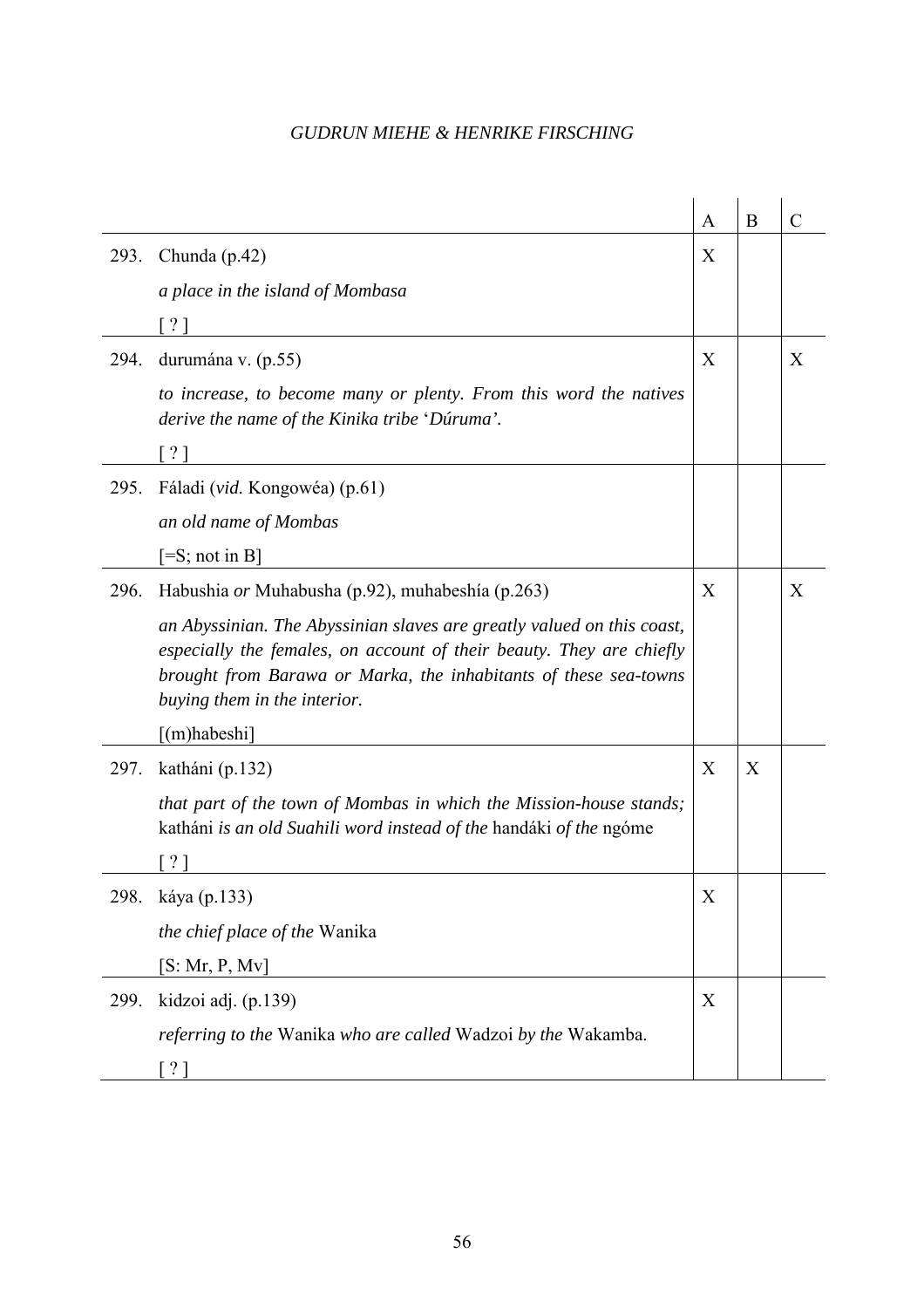|      |                                                                                                          | A | B | $\overline{C}$ |
|------|----------------------------------------------------------------------------------------------------------|---|---|----------------|
| 300. | kijapi $(p.143)$                                                                                         |   |   |                |
|      | the sign which the people of Jagga and Usambara make on their fore-<br>heads $(R.)$                      |   |   |                |
|      | [S:Mr]                                                                                                   |   |   |                |
| 301. | kijómba adj. (p.143)                                                                                     | X |   |                |
|      | refering to Suahili                                                                                      |   |   |                |
|      | [S: Mv]                                                                                                  |   |   |                |
| 302. | Kongowéa <i>or</i> Kangawéa (p.170)                                                                      |   | X |                |
|      | an old name of Mombas                                                                                    |   |   |                |
| 303. | lindi (Kimwita) (p.188)                                                                                  | X |   |                |
|      | pit, depth, this term reminds one of the town Malindi                                                    |   |   |                |
|      | $=$ B; not in S]                                                                                         |   |   |                |
| 304. | Mbilikímo (p.214)                                                                                        | X |   | X              |
|      | lit., one who is of two measures or yards, a kind of pigmy                                               |   |   |                |
| 305. | Mdahálo (in Kiamu called Wásanie) (p.218)                                                                | X | X |                |
|      | a tribe which is subject to the Galla on the coast of Malindi                                            |   |   |                |
|      | $[=S; not in B]$                                                                                         |   |   |                |
| 306. | Meríma (for maríma) (p.220), Mríma (p.244)                                                               | X |   |                |
|      | the main and hilly land of East Africa                                                                   |   |   |                |
| 307. | Mgúnia (p.226), Wagúnia (vid. mgunia), (p.421)                                                           | X |   |                |
|      | the Suahili people occupying the land between the island of Lamu<br>Patta (Siwi) and the Jub River       |   |   |                |
| 308. | Mkuafi (p.234)                                                                                           |   | X |                |
|      | a nation in East Africa, they call themselves Eloigob, and are much<br>feared by other and weaker tribes |   |   |                |
|      | $\lceil ? \rceil$                                                                                        |   |   |                |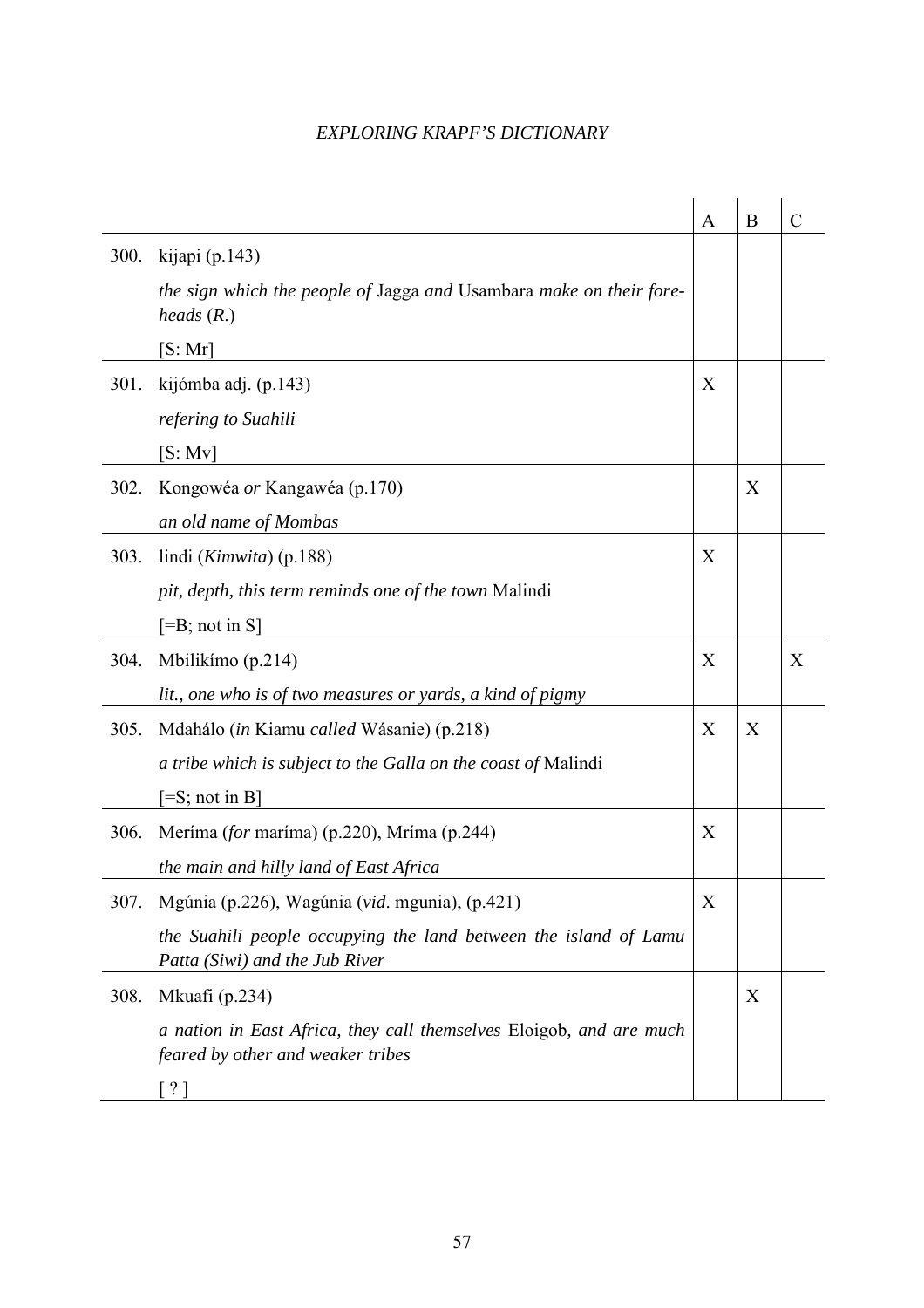|      |                                                                                                                                                                                                                            | A | B           | $\mathcal{C}$ |
|------|----------------------------------------------------------------------------------------------------------------------------------------------------------------------------------------------------------------------------|---|-------------|---------------|
| 309. | Mníka (p. 239)                                                                                                                                                                                                             | X |             | X             |
|      | belonging to the Kinika tribes,                                                                                                                                                                                            |   | X<br>X<br>X |               |
|      | Nika (p.282)                                                                                                                                                                                                               |   |             |               |
|      | <i>a wilderness</i> , marathi ya $\sim$                                                                                                                                                                                    |   |             |               |
|      | uníka (p.406)                                                                                                                                                                                                              |   |             |               |
|      | the country of a people in East Africa called Wanika (inhabitants of<br>the wilderness, vid. Nika) near Mombas (westward).                                                                                                 |   |             |               |
|      | $\lceil ? \rceil$                                                                                                                                                                                                          |   |             |               |
| 310. | Mombas $(p.240)$                                                                                                                                                                                                           | X |             |               |
|      | the Arabic name of the island of M.                                                                                                                                                                                        |   |             |               |
| 311. | mpánda $(p.241)$                                                                                                                                                                                                           | X |             |               |
|      | nti ya mpánda, the country of ascending, ascent (ku panda jŭ), is the<br>higher region to the west of Mombas, or the sea-coast in general                                                                                  |   |             |               |
|      | $[=B; not in S]$                                                                                                                                                                                                           |   |             |               |
| 312. | m'põa (p.243), see 14                                                                                                                                                                                                      | X |             |               |
|      | a distant land. $\sim$ wa báhari, the sea-coast                                                                                                                                                                            |   |             |               |
|      | [S: P, Mv, Am]                                                                                                                                                                                                             |   |             |               |
| 313. | Mrimangáo (p.244)                                                                                                                                                                                                          |   |             |               |
|      | a tribe of East Africans.                                                                                                                                                                                                  |   |             |               |
|      |                                                                                                                                                                                                                            |   |             |               |
| 314. | Msánie in Kiámu, but in Kimvita this people is called Mdahálo<br>(p.246), wasánie (p.424)                                                                                                                                  |   |             |               |
|      | (Kigunia, Wadahálo; Kimwita, Wasánie; Kinika, Ariangúlo), a people<br>near the coast of Malindi, who are in a state of servitude to the real<br>Galla. They speak the Galla language. (Msúnie in Kinika means<br>"slave.") |   |             |               |
|      | [msanye]                                                                                                                                                                                                                   |   |             |               |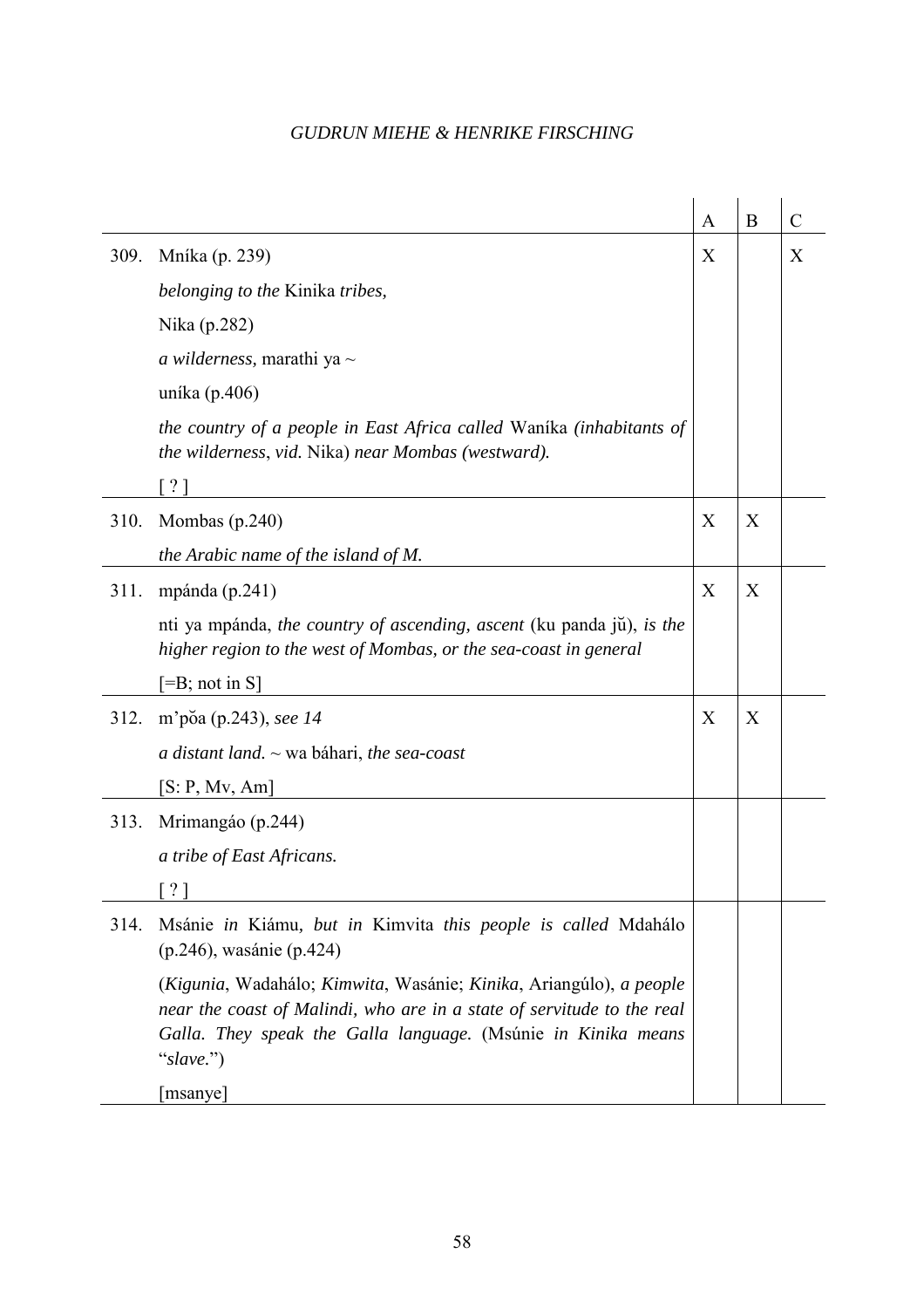|      |                                                                                                                                                                                                           | A | B | $\mathcal{C}$ |
|------|-----------------------------------------------------------------------------------------------------------------------------------------------------------------------------------------------------------|---|---|---------------|
| 315. | Msegéju (p.246)                                                                                                                                                                                           | X | X | X             |
|      | <i>a person of the Kisegéju tribe</i>                                                                                                                                                                     |   |   |               |
|      | $[=S; not in B]$                                                                                                                                                                                          |   |   |               |
| 316. | muhádimu (p.263)                                                                                                                                                                                          | X |   |               |
|      | a servant, one of the original inhabitants of Zanzibar. These wa-<br>hadimu pay two dollars a year for each household. They speak at<br>least two dialects materially different from the Suahili in town. |   |   |               |
|      | $\left[ =S; \text{ not in } B \right]$                                                                                                                                                                    |   |   |               |
| 317. | Muhindi (p.264)                                                                                                                                                                                           | X | X |               |
|      | a native of India, especially Muhammedans of India, of whom there<br>are the Khoja and Bohra, two parties in Zanzibar                                                                                     |   |   |               |
|      | $[=S; not in B]$                                                                                                                                                                                          |   |   |               |
| 318. | Mungúmba (p.267)                                                                                                                                                                                          | X |   |               |
|      | a mixed tribe of Wadigo and Wasegúa.                                                                                                                                                                      |   |   |               |
|      | [ ? ]                                                                                                                                                                                                     |   |   |               |
| 319. | Múnio (p.267)                                                                                                                                                                                             | X | X |               |
|      | is the name with which the Galla call the Wapokómo residing on the<br>banks of the river Dana [Tana]                                                                                                      |   |   |               |
|      | $\lceil ? \rceil$                                                                                                                                                                                         |   |   |               |
| 320. | mutzi muiru ( <i>in</i> Kinika) ( <i>cfr.</i> Mji <i>in</i> Kis.) (p.268)                                                                                                                                 | X | X | X             |
|      | the black town on Mount Reale, former kaya or capital of the Rabbai<br>tribe                                                                                                                              |   |   |               |
|      | $\lceil ? \rceil$                                                                                                                                                                                         |   |   |               |
| 321. | Mvita (Mwita) (p.270)                                                                                                                                                                                     | X | X | X             |
|      | a native of Mombas. The Kisuahili name of the island of Mombas.                                                                                                                                           |   |   |               |
| 322. | pamámba (p.294)                                                                                                                                                                                           | X | X |               |
|      | (lit., there where is a rock). Kiumánzy $[ ? ]$ is the rock which is on the<br>entrance of the river Dana [Tana].                                                                                         |   |   |               |
|      | $\lceil ? \rceil$                                                                                                                                                                                         |   |   |               |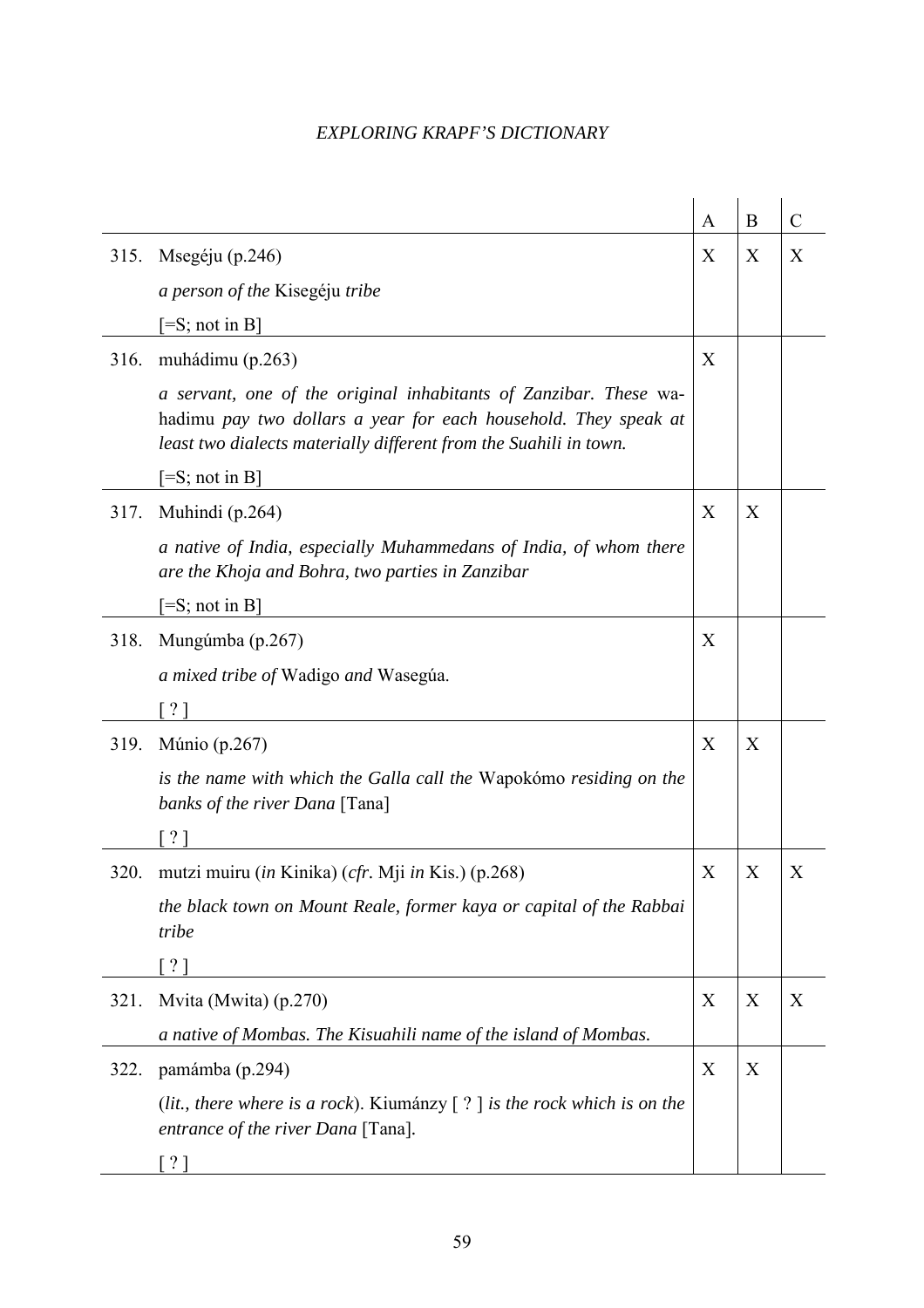|      |                                                                                                                                                                                                                  | A | B | $\overline{C}$ |
|------|------------------------------------------------------------------------------------------------------------------------------------------------------------------------------------------------------------------|---|---|----------------|
| 323. | Sanguáya (p.335)                                                                                                                                                                                                 |   | X |                |
|      | a tract of land, a ruined town and river in the vicinity of Patta (Patte)                                                                                                                                        |   |   |                |
|      | [Shungwaya?; not in B, S]                                                                                                                                                                                        |   |   |                |
| 324. | shánga (p.329)                                                                                                                                                                                                   |   |   |                |
|      | $(1)$ v., to split; $(2)$ a ruined town near Malindi; $(2)$ south                                                                                                                                                |   |   |                |
| 325. | Siyu (or Siu), $(p.343)$                                                                                                                                                                                         | X |   |                |
|      | a town on the island of Pata.                                                                                                                                                                                    |   |   |                |
|      | $[=S; not in B]$                                                                                                                                                                                                 |   |   |                |
| 326. | Sosobráni (p.345)                                                                                                                                                                                                | X |   |                |
|      | is a settlement of Dahálo (subjects of the Galla) residing at the west-<br>ern end of the bay Uúmbo which is to the north of Takaúngo and runs<br>about twenty miles inland.                                     |   |   |                |
|      | 21                                                                                                                                                                                                               |   |   |                |
| 327. | Takaúngu (p.355)                                                                                                                                                                                                 | X |   | X              |
|      | a large village near Kilefi bay                                                                                                                                                                                  |   |   |                |
|      | $[=B; not in S]$                                                                                                                                                                                                 |   |   |                |
| 328. | Ungama $(p.405)$                                                                                                                                                                                                 | X |   | X              |
|      | the Formosa bay near Malindi                                                                                                                                                                                     |   |   |                |
|      | $=$ S; not in B]                                                                                                                                                                                                 |   |   |                |
| 329. | U'ngŭjă (p.406)                                                                                                                                                                                                  | X |   |                |
|      | Zanzibar                                                                                                                                                                                                         |   |   |                |
| 330. | Uniamézi (p.406)                                                                                                                                                                                                 | X | X |                |
|      | a large tract of inland country in East Africa composing a great num-<br>ber of tribes. Uniamézi ni nti mezi uandamáko or uviawáko, the land<br>through which the caravans travel to the coast with the new moon |   |   |                |
|      | [B: unyamwezi; not in S]                                                                                                                                                                                         |   |   |                |
| 331. | Vumbo, (p.420)                                                                                                                                                                                                   | X | X |                |
|      | the river Jub (in East Africa), called Godshob on its upper course.                                                                                                                                              |   |   |                |
|      | [S: vumbu; not in B]                                                                                                                                                                                             |   |   |                |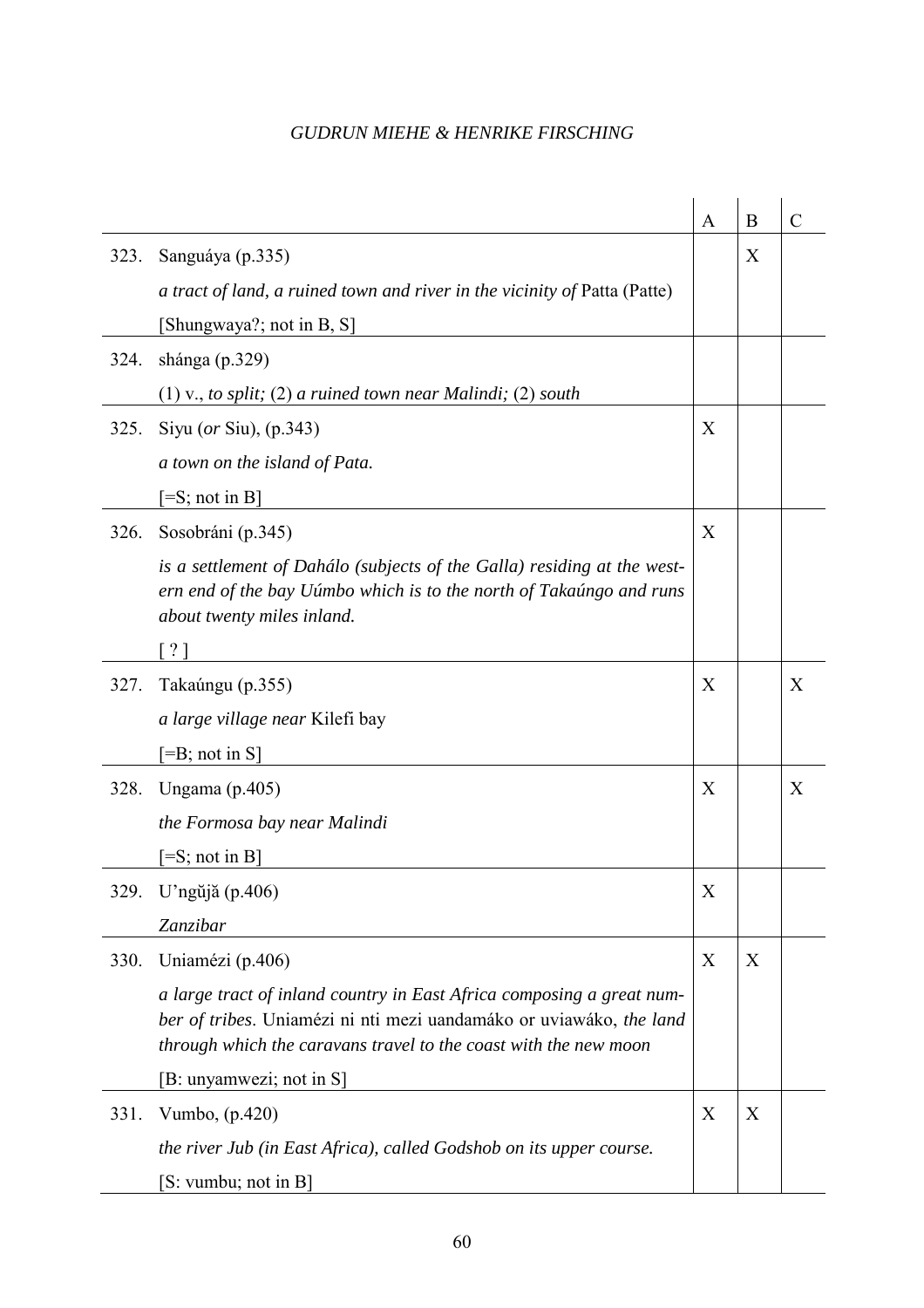|      |                                                                                                                                                                                                                                                      | $\mathsf{A}$ | B | C |
|------|------------------------------------------------------------------------------------------------------------------------------------------------------------------------------------------------------------------------------------------------------|--------------|---|---|
| 332. | Wabúndi (Waboondi, St.) (p.421)                                                                                                                                                                                                                      | X            |   |   |
|      | a people occupying the low land between the Usambara Mountains<br>and the sea.                                                                                                                                                                       |              |   |   |
|      | [bondei?]                                                                                                                                                                                                                                            |              |   |   |
| 333. | Wakátŏa (p.422)                                                                                                                                                                                                                                      | X            |   |   |
|      | the name of a tribe of people in the vicinity or Barawa. They do not<br>eat fish.                                                                                                                                                                    |              |   |   |
|      | [wakatwa]                                                                                                                                                                                                                                            |              |   |   |
| 334. | Wátoa (p. 424)                                                                                                                                                                                                                                       | X            |   |   |
|      | the name of the Galla people in the Kikamba language. In Kigalla the<br>word wato refers to a separate class of Galla, to the charmers and<br>sorcerers, diviners etc., who are greatly dreaded and respected<br><i>throughout the Galla nation.</i> |              |   |   |
|      | [S: watwa; not in B]                                                                                                                                                                                                                                 |              |   |   |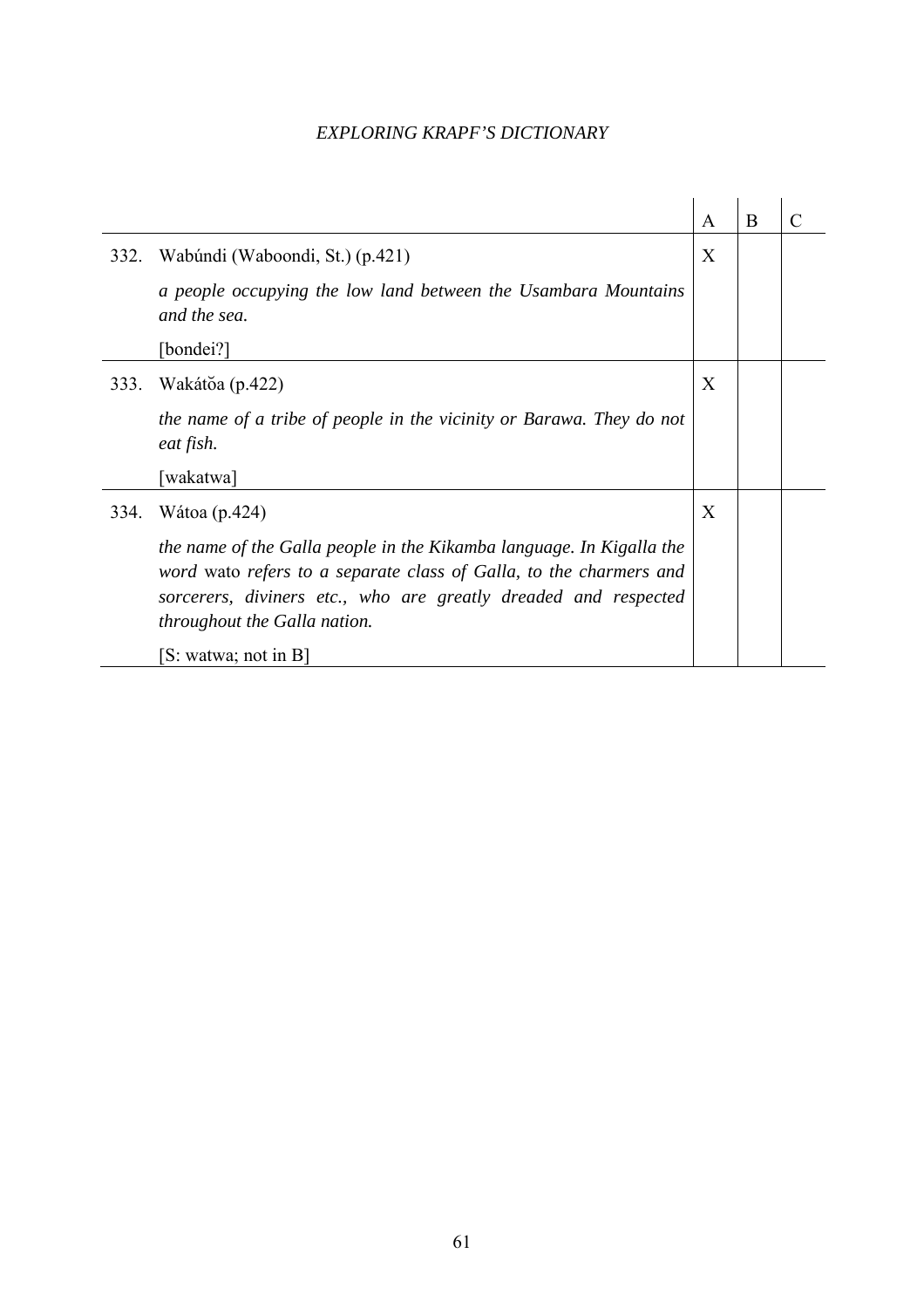### **2.7 The body (body parts, diseases, body care)**

- A Description by example
- B Different parts, functioning
- C Disease, treatment
- D Terms in other languages
- E Ideas, superstition

|      |                                                    | A | B | $\mathcal{C}$ | D | E |
|------|----------------------------------------------------|---|---|---------------|---|---|
| 335. | bongo $(p.28)$                                     | X | X |               | X |   |
|      | the skull; wongo means the brain                   |   |   |               |   |   |
|      | [S: Mv, Am, Si]                                    |   |   |               |   |   |
| 336. | chamba cha jito ( <i>Kiung</i> . cha jicho) (p.33) | X |   | X             |   |   |
|      | a white film over the eye                          |   |   |               |   |   |
|      | jamba $(p.111)$                                    |   |   |               |   |   |
|      | white film of the eye                              |   |   |               |   |   |
| 337. | chanába (p.34)                                     | X |   |               |   |   |
|      | the uncleanness after cohabitation                 |   |   |               |   |   |
|      | [janaba]                                           |   |   |               |   |   |
| 338. | chanda (p. 34), jánda (p. 112)                     | X | X |               |   | X |
|      | finger                                             |   |   |               |   |   |
|      | [S: Mv, Am, G]                                     |   |   |               |   |   |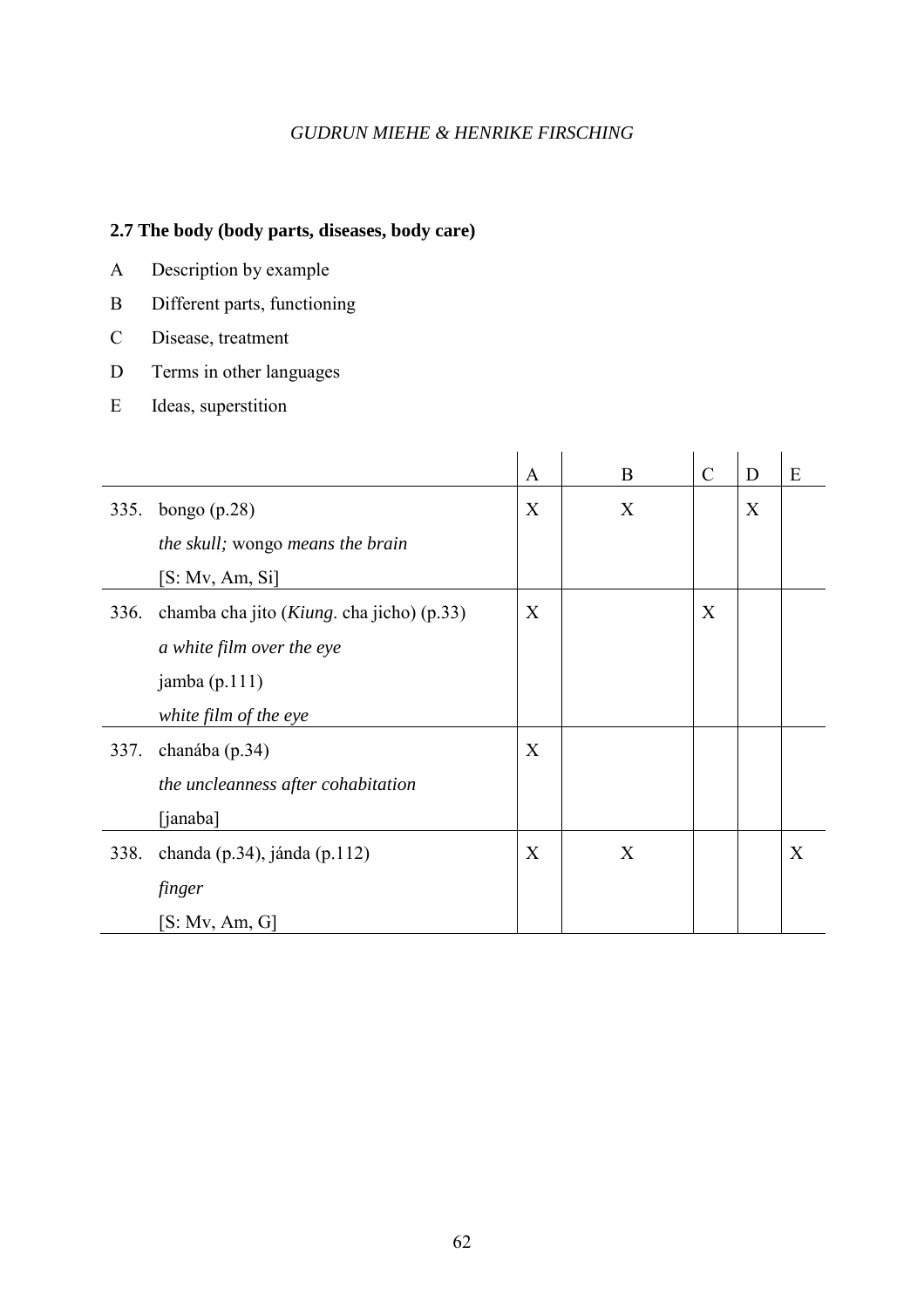|      |                                                                                                                                                                                                                                                                    | A | B | $\mathcal{C}$ | D | E |
|------|--------------------------------------------------------------------------------------------------------------------------------------------------------------------------------------------------------------------------------------------------------------------|---|---|---------------|---|---|
| 339. | chengeléle (p.37)                                                                                                                                                                                                                                                  | X | X |               |   |   |
|      | intestines                                                                                                                                                                                                                                                         |   |   |               |   |   |
|      | jengeléle (p.115), ujengeléle (p.397)                                                                                                                                                                                                                              |   |   |               |   |   |
|      | the small intestines; jengeléle za matumbo or<br>majengeléle ya matumbo ndío tumbo ndógo;<br>utúmbo udógo ndío ujengeléle. The small in-<br>testines are called jengeléle. The large intes-<br>tines are called túmbo kú [kuu] (e.g. la<br>gnombe) or matumbo măkú |   |   |               |   |   |
|      | $\left[ =B; \text{ not in } S \right]$                                                                                                                                                                                                                             |   |   |               |   |   |
| 340. | chonda (or kionda) mtúzi [mchuzi] (p.40)                                                                                                                                                                                                                           | X |   |               |   |   |
|      | the under-lip, especially that part which is<br>most required in tasting food                                                                                                                                                                                      |   |   |               |   |   |
|      | [B: kionda, <i>taster</i> ; S: kionja mchuzi, $fly$ ]                                                                                                                                                                                                              |   |   |               |   |   |
| 341. | figo $(p.66)$                                                                                                                                                                                                                                                      | X |   | X             |   |   |
|      | kidney                                                                                                                                                                                                                                                             |   |   |               |   |   |
| 342. | góle (p.86)                                                                                                                                                                                                                                                        | X |   |               |   |   |
|      | craw, gorge; góle la mgúmi, the expectoration<br>or saliva of the whale                                                                                                                                                                                            |   |   |               |   |   |
|      | $[=B; not in S]$                                                                                                                                                                                                                                                   |   |   |               |   |   |
|      | 343. <i>i'pi (old language)</i> (p.108), see 14                                                                                                                                                                                                                    | X |   |               |   |   |
|      | $=$ kónde; ku piga $\sim$ or kónde, to strike with the<br>knuckles of the fist                                                                                                                                                                                     |   |   |               |   |   |
|      | [S:Am]                                                                                                                                                                                                                                                             |   |   |               |   |   |
| 344. | jango (p.112)                                                                                                                                                                                                                                                      | X | X |               |   |   |
|      | (2) pl. of ujángo wa utúmbo; utumbo is the<br>great stomach; ujango, the little one, the small<br><i>intestines</i> , ujango (p.397)                                                                                                                               |   |   |               |   |   |
|      | [chango]                                                                                                                                                                                                                                                           |   |   |               |   |   |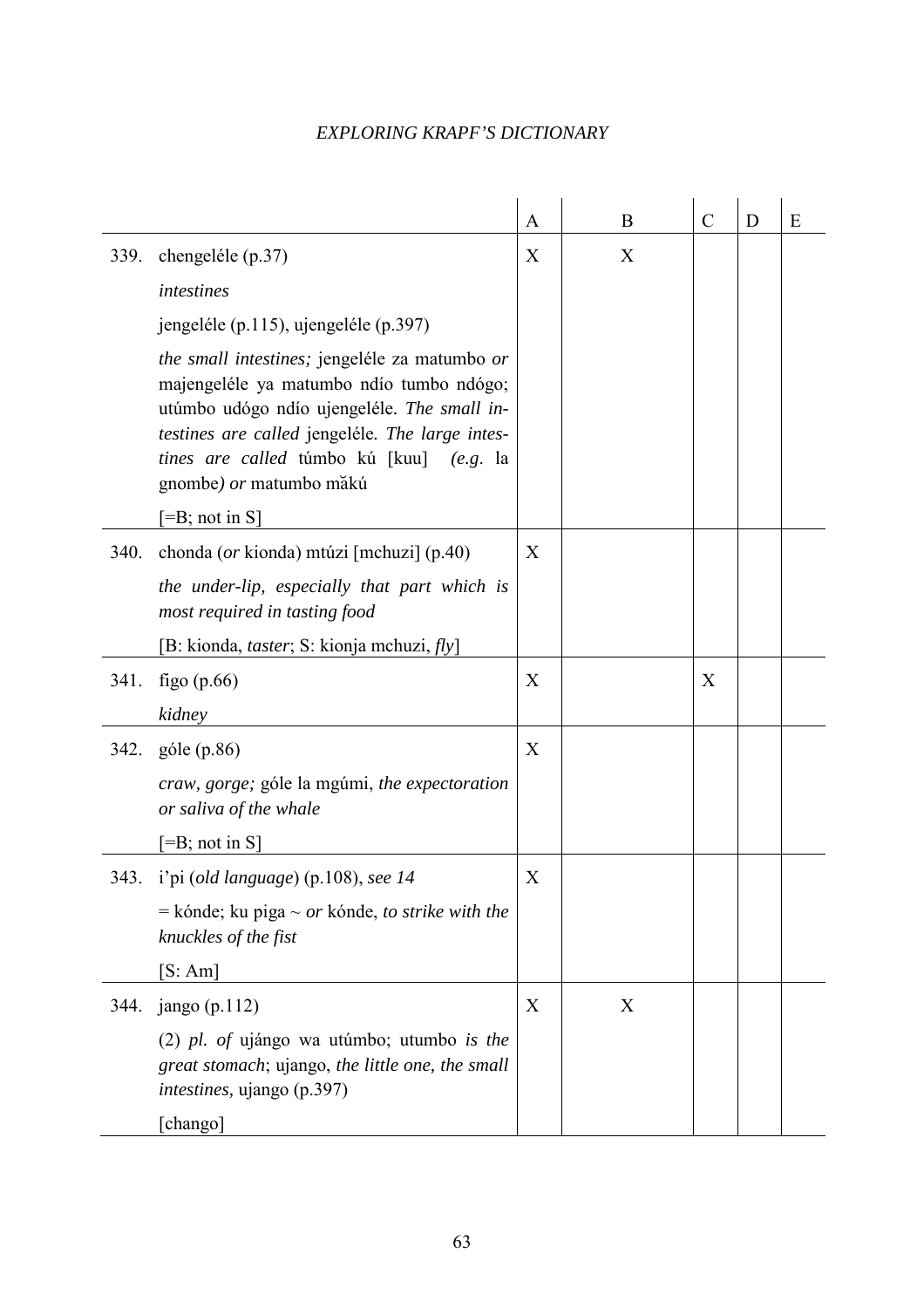|      |                                                                                                  | A | B | $\mathcal{C}$ | D | E |
|------|--------------------------------------------------------------------------------------------------|---|---|---------------|---|---|
| 345. | kibánda (p.136)                                                                                  |   |   |               |   |   |
|      | (2) kibanda cha usso [uso], the forehead,<br>which is also called kijunchu or kigómo cha<br>usso |   |   |               |   |   |
|      | [ ? ]                                                                                            |   |   |               |   |   |
| 346. | kibéte $(p.136)$                                                                                 | X |   |               |   |   |
|      | a small foot                                                                                     |   |   |               |   |   |
| 347. | kibilibili (p.136), see $14$                                                                     | X |   |               |   |   |
|      | gnuelle [nywele] za $\sim$ , the usual woollen hair                                              |   |   |               |   |   |
| 348. | kidáko (p.138)                                                                                   | X | X |               |   |   |
|      | haemorrhoidal piles                                                                              |   |   |               |   |   |
|      | [B: kitako; not in S]                                                                            |   |   |               |   |   |
| 349. | kidéme (Kimrima) (p.138)                                                                         | X |   |               |   |   |
|      | vid. kisáfu (kando ya tumbo lililo na máfi), the<br>large intestines                             |   |   |               |   |   |
|      | $\lceil ? \rceil$                                                                                |   |   |               |   |   |
| 350. | kifunifuni (p.141)                                                                               | X |   |               |   |   |
|      | $=$ kitumbotumbo; ku lala kifunifuni $=$ ku<br>fuamía or funamía, to sleep on the belly          |   |   |               |   |   |
| 351. | kiinimato (p.142)                                                                                | X |   | X             |   | X |
|      | spoiled as to the eyes $=$ blind                                                                 |   |   |               |   |   |
|      | [kiinimacho; S: Mv]                                                                              |   |   |               |   |   |
| 352. | kikuyu cha mukóno (p.146)                                                                        |   |   |               |   |   |
|      | elbow                                                                                            |   |   |               |   |   |
|      | $\lceil ? \rceil$                                                                                |   |   |               |   |   |
| 353. | kiléta (p.146)                                                                                   | X |   | X             |   | X |
|      | a child which cuts its upper teeth first                                                         |   |   |               |   |   |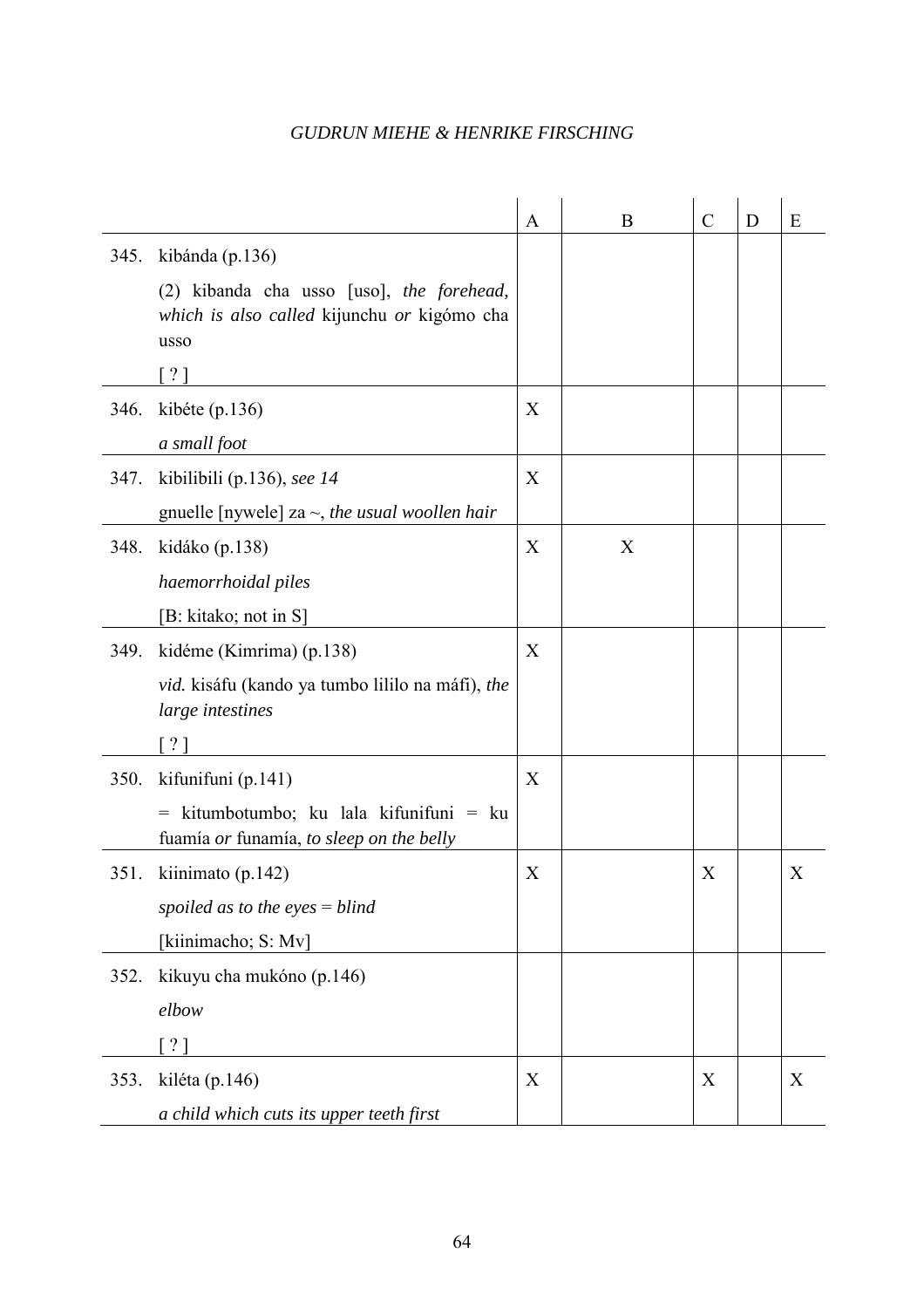|      |                                                                                                                                                                                                                                                                                                                                                                                                                                                  | A | B            | $\mathcal{C}$ | D | Ε |
|------|--------------------------------------------------------------------------------------------------------------------------------------------------------------------------------------------------------------------------------------------------------------------------------------------------------------------------------------------------------------------------------------------------------------------------------------------------|---|--------------|---------------|---|---|
|      | 354. komío (p.169)                                                                                                                                                                                                                                                                                                                                                                                                                               |   | $X$ (2kinds) |               |   |   |
|      | the canel-bone and that part of the throat<br>through which the water passes in drinking<br>(said of men and animals). Ni mio mwili, $(1)$<br>umío ni ndía ya chakúla, the œsophagus; (2)<br>komío ni ndía ya maji                                                                                                                                                                                                                               |   |              |               |   |   |
|      | [S: Mv; not in B]                                                                                                                                                                                                                                                                                                                                                                                                                                |   |              |               |   |   |
| 355. | mshipa $(p.247)$                                                                                                                                                                                                                                                                                                                                                                                                                                 | X |              | X             |   |   |
|      | a bloodvessel, nerve, disease of the nerves,<br>hydrocele, every pain arising from accumula-<br>tion of blood; mshipa una-m-vundikía or una-<br>m-piga fundo; mshipa wa tambázi or wa<br>niúma, <i>aneurism</i> (?); maráthi ya mshípa, sick-<br>ness of the bloodvessel, very common in East<br>Africa (the people feel pain in the arteries,<br>head, feet, bowels; their pulse is quick; there<br>are swellings on various parts of the body) |   |              |               |   |   |
| 356. | ndéfu <i>or</i> ndévu (p.274)                                                                                                                                                                                                                                                                                                                                                                                                                    | X | X            |               |   |   |
|      | beard (in general)                                                                                                                                                                                                                                                                                                                                                                                                                               |   | (4kinds)     |               |   |   |
|      | 357. pénu (p.301)                                                                                                                                                                                                                                                                                                                                                                                                                                | X |              |               |   |   |
|      | $(1)$ the aperture of the urethra                                                                                                                                                                                                                                                                                                                                                                                                                |   |              |               |   |   |
| 358. | $t$ ándu (p.358)                                                                                                                                                                                                                                                                                                                                                                                                                                 | X |              |               |   |   |
|      | (= ueúpe nkóko), a white membrane on the<br>eye, resembling boiled rice                                                                                                                                                                                                                                                                                                                                                                          |   |              |               |   |   |
|      | [S: tando]                                                                                                                                                                                                                                                                                                                                                                                                                                       |   |              |               |   |   |
| 359. | tine $(p.373)$                                                                                                                                                                                                                                                                                                                                                                                                                                   | X | X            |               |   |   |
|      | $=$ kitoa cha m'bō, the gland of the penis which<br>has the (sunga) prepuce which is cut off and<br>buried by the circumcisor under a water-jar                                                                                                                                                                                                                                                                                                  |   |              |               |   |   |
|      | $\lceil ? \rceil$                                                                                                                                                                                                                                                                                                                                                                                                                                |   |              |               |   |   |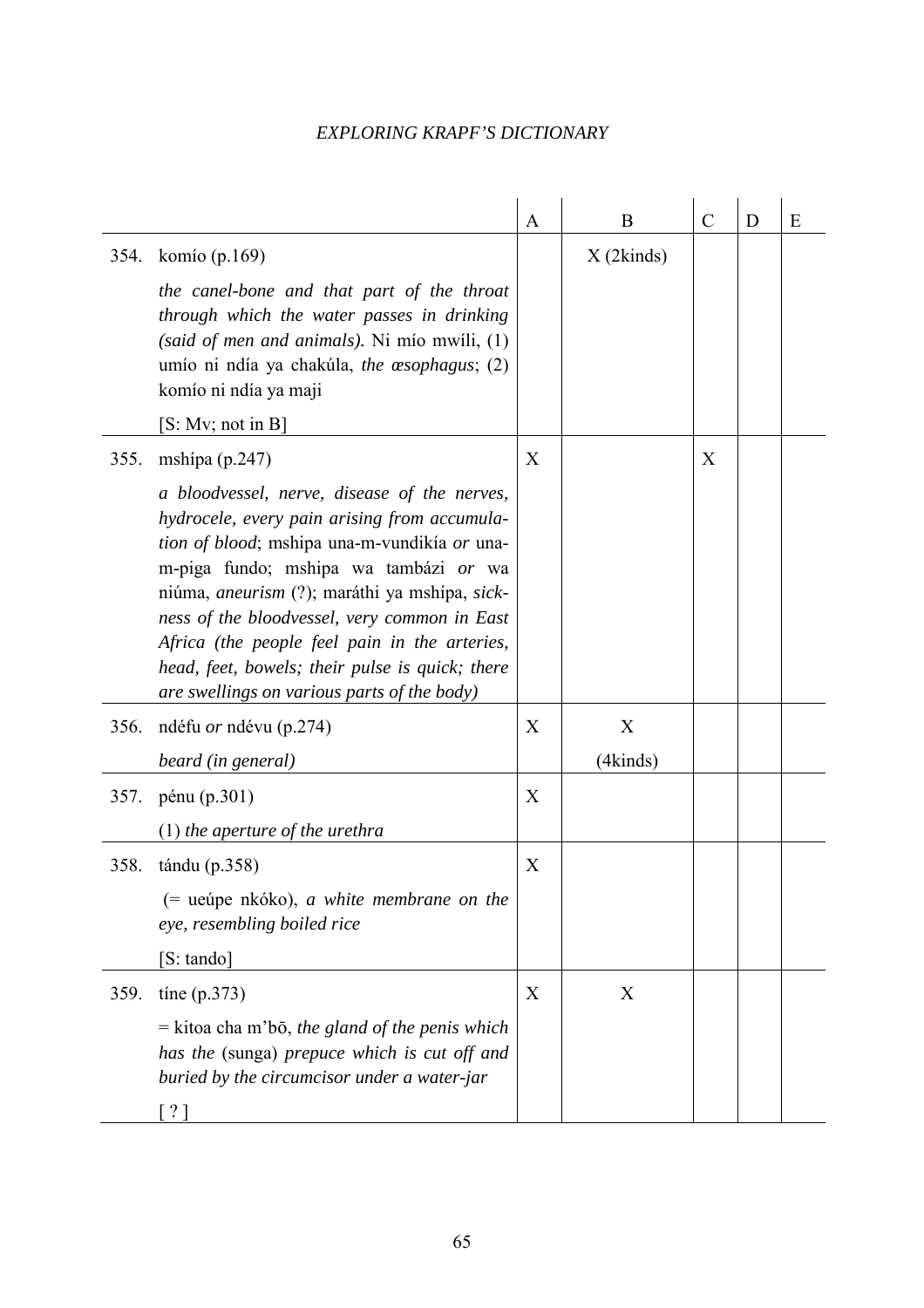|             |                                                                                                                                                                                                                  | $\mathbf{A}$ | B | $\mathcal{C}$ | D | E |
|-------------|------------------------------------------------------------------------------------------------------------------------------------------------------------------------------------------------------------------|--------------|---|---------------|---|---|
| <b>360.</b> | tuatúa, v. (p.380)                                                                                                                                                                                               | X            |   | X             |   |   |
|             | ku tuatúa kítoa kiumájo [kutuatua kichwa<br>kiumacho], to rub an aching head with the<br>hand under application of butter                                                                                        |              |   |               |   |   |
|             | [B: kutuatua; S: tua, Mv, Am]                                                                                                                                                                                    |              |   |               |   |   |
| 361.        | umío (p. $404$ )                                                                                                                                                                                                 | X            | X |               |   |   |
|             | the alimentary canal, throat, $\alpha$ sophagus, voice                                                                                                                                                           |              |   |               |   |   |
|             | mio $(p.228)$                                                                                                                                                                                                    |              |   |               |   |   |
|             | mío za mtu ni miwíli, the mío of man are of<br>two kinds, (1) komío cha ku teléza maji, throat<br>for swallowing water; (2) umio wa ku miza<br>chakúla, throat (or channel of the throat) for<br>swallowing food |              |   |               |   |   |
| 362.        | wēngu $(p.426)$                                                                                                                                                                                                  | X            |   | X             |   | X |
|             | kidney, reins, spleen (Er.), an enlarged spleen                                                                                                                                                                  |              |   |               |   |   |
|             | $\left[=B;\text{ not in }S\right]$                                                                                                                                                                               |              |   |               |   |   |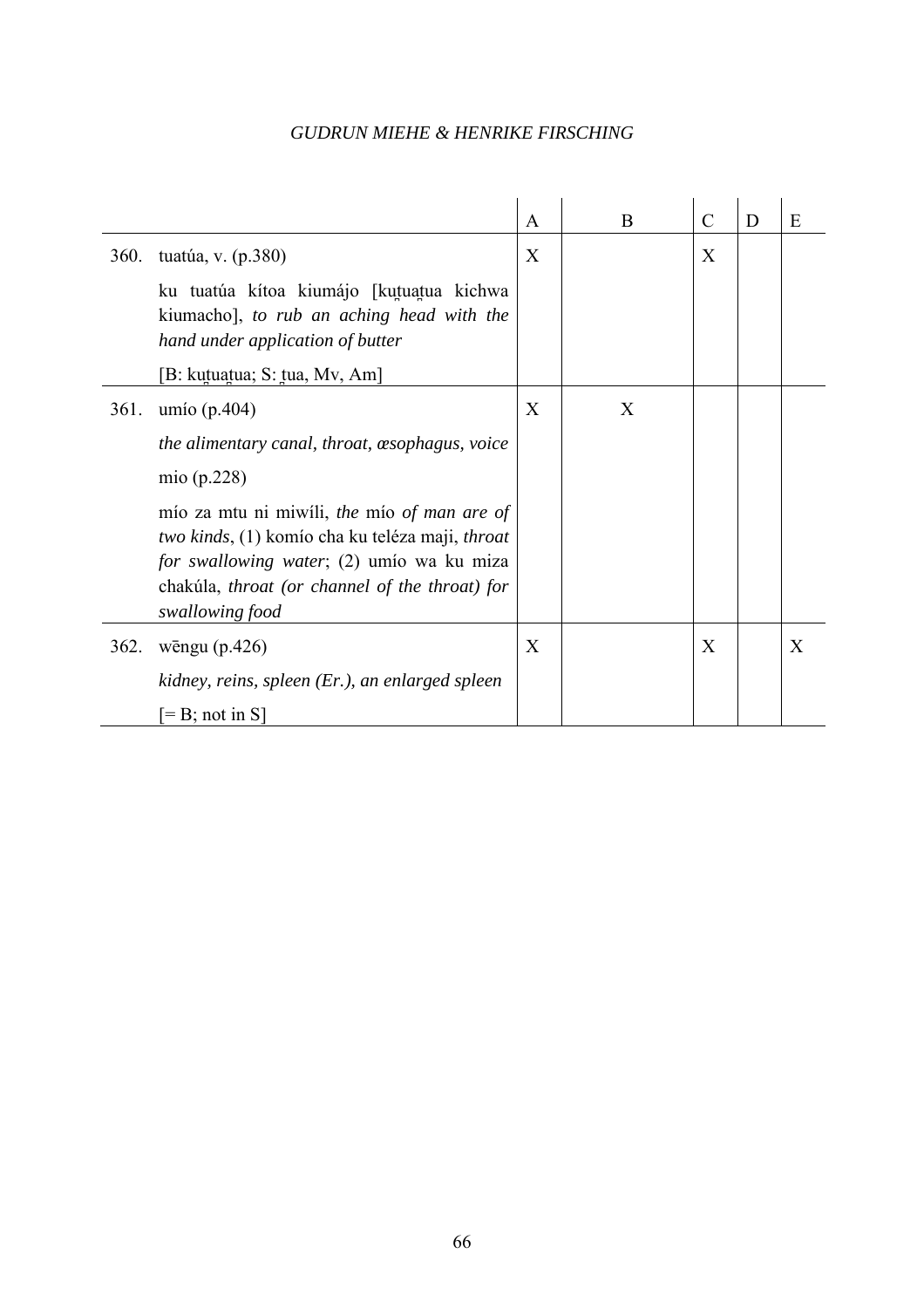### **2.8 Sickness, handicaps, medical treatment and medicine**

- A Description by example
- B Therapy, application
- C Price for treatment
- D Other terms, also from other languages

|      |                                                                                                              | $\mathbf{A}$ | B | $\overline{C}$ | D |
|------|--------------------------------------------------------------------------------------------------------------|--------------|---|----------------|---|
| 363. | adúa v. (p.3)                                                                                                | X            |   |                |   |
|      | expr. refering to the ceremonies which a native doctor per-<br>forms before he begins to treat a sick person |              |   |                |   |
|      | $[=B; not in S]$                                                                                             |              |   |                |   |
| 364. | buba (p.29), mbúba (p.216)                                                                                   | X            | X |                | X |
|      | measles $(?)$ , mole, swelling $(?)$                                                                         |              |   |                |   |
| 365. | chóa (p.39)                                                                                                  | X            | X |                |   |
|      | a large red spot on the body, to which the natives apply the<br>leaves of the cotton-shrub (máradi ya mti)   |              |   |                |   |
| 366. | chónso $e(p.40)$                                                                                             | X            |   |                |   |
|      | a cripple                                                                                                    |              |   |                |   |
|      | [B: jonswe; not in S]                                                                                        |              |   |                |   |
| 367. | fiónda v. $(cfr. sonda)$ (p.68)                                                                              | X            | X |                |   |
|      | to suck out                                                                                                  |              |   |                |   |
|      | [S: fyonda, P, Mv]                                                                                           |              |   |                |   |
| 368. | fumbika v. (p.74)                                                                                            | X            |   |                |   |
|      | to put in hot sand [circumcised body parts]                                                                  |              |   |                |   |
| 369. | gánzi (p.81)                                                                                                 | X            |   |                |   |
|      | the unpleasant effect of acid, cramp                                                                         |              |   |                |   |
|      | jánsi (p.113)                                                                                                |              |   |                |   |
|      | cramp                                                                                                        |              |   |                |   |
|      | [S: Mv]                                                                                                      |              |   |                |   |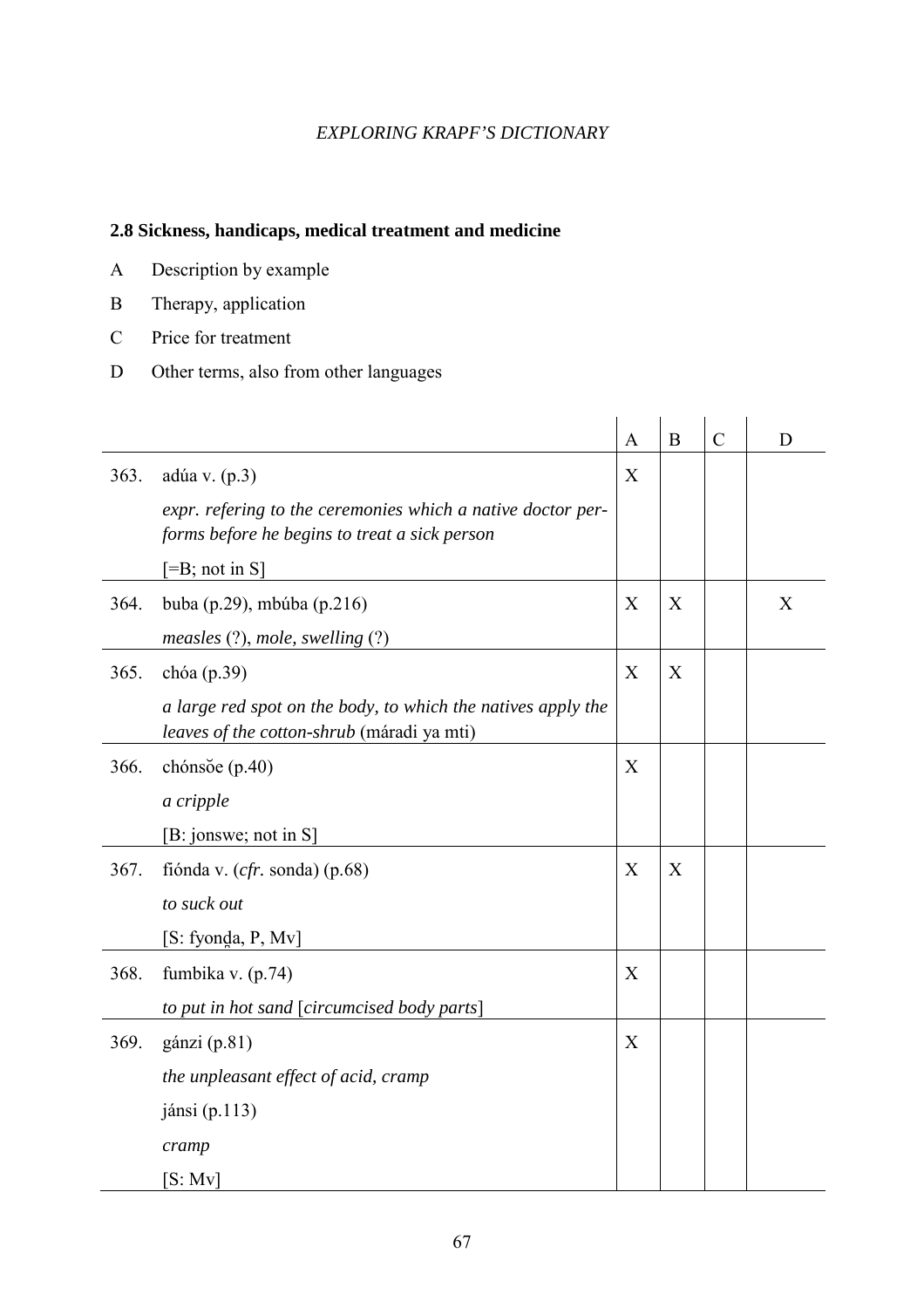|      |                                                                                                                                 | A | B | $\mathcal{C}$ | D |
|------|---------------------------------------------------------------------------------------------------------------------------------|---|---|---------------|---|
| 370. | hongéra v. (p.103)                                                                                                              | X | X |               |   |
|      | to wash the circumcised part in the sea                                                                                         |   |   |               |   |
| 371. | jánga (p.112)                                                                                                                   | X |   |               |   |
|      | $\sim$ cha máto, <i>dimness</i>                                                                                                 |   |   |               |   |
|      | [B: changa; not in S]                                                                                                           |   |   |               |   |
| 372. | jípu $(p.118)$                                                                                                                  |   |   |               |   |
|      | a boil                                                                                                                          |   |   |               |   |
|      | [S:DN]                                                                                                                          |   |   |               |   |
| 373. | káhadi (p.125)                                                                                                                  |   |   |               |   |
|      | an epidemic? $(R.)$ ; the name of a sickness like cholera,<br>small-pox                                                         |   |   |               |   |
|      | [kahati; S: Am, G]                                                                                                              |   |   |               |   |
| 374. | kánia (p.128)                                                                                                                   | X | X |               |   |
|      | a medicine applied for the máradi ya mshipa. It is the root<br>of a tree (kama káŭma).                                          |   |   |               |   |
|      | [S: kanya, Mr; not in B]                                                                                                        |   |   |               |   |
| 375. | kijíwe $(p.143)$                                                                                                                | X |   |               |   |
|      | eruption on the face                                                                                                            |   |   |               |   |
|      | $=$ B; not in S]                                                                                                                |   |   |               |   |
| 376. | kijóngo (p.143)                                                                                                                 | Х |   |               |   |
|      | dim. of mongo, back? (the uembesi sickness is said to pro-<br>duce kijongo or kidari; bending, bent, inclining, hump-<br>back.) |   |   |               |   |
| 377. | kikuáju (p.145)                                                                                                                 |   | X |               |   |
|      | ku piga kikuaju in case of the uembézi sickness (R.)                                                                            |   |   |               |   |
|      | [kikwaju]                                                                                                                       |   |   |               |   |
| 378. | kiléo (p.146)                                                                                                                   | X |   |               |   |
|      | any intoxicating matter                                                                                                         |   |   |               |   |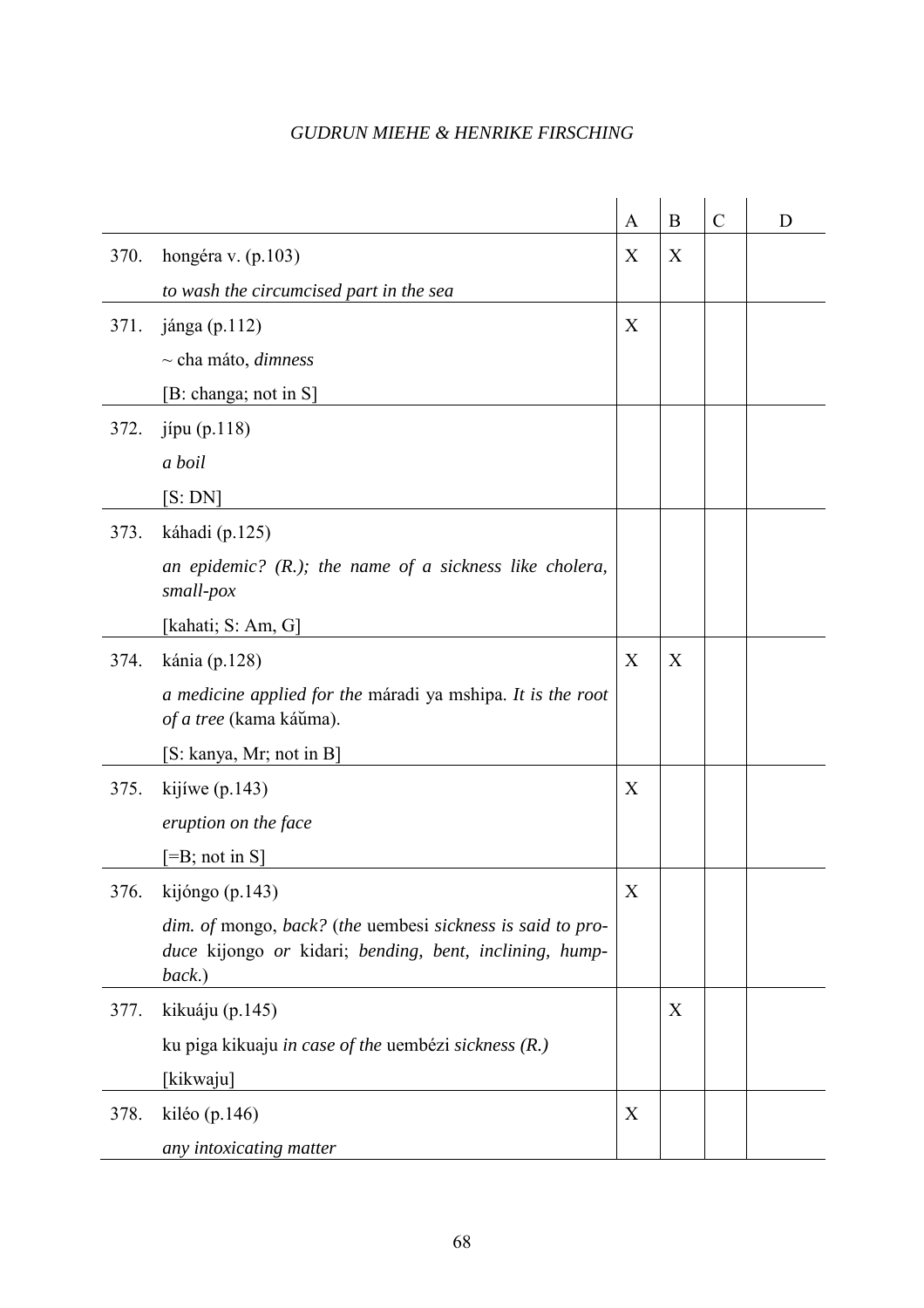|      |                                                                                                                                                                    | $\mathbf{A}$ | $\bf{B}$ | $\overline{C}$ | D |
|------|--------------------------------------------------------------------------------------------------------------------------------------------------------------------|--------------|----------|----------------|---|
| 379. | kilinge $(p.146)$                                                                                                                                                  | X            | X        |                | X |
|      | $\sim$ cha uganga, process of healing rheumatic pains by a<br>mganga                                                                                               |              |          |                |   |
| 380. | kingúne (p.150)                                                                                                                                                    | X            |          |                |   |
|      | a small crippled (mkóma tree); nick-name                                                                                                                           |              |          |                |   |
|      | $[=B; not in S]$                                                                                                                                                   |              |          |                |   |
| 381. | kiónda (p.151)                                                                                                                                                     | X            |          |                | X |
|      | a wound                                                                                                                                                            |              |          |                |   |
|      | [S: Mv; B: kidonda]                                                                                                                                                |              |          |                |   |
| 382. | kipámba (p.152)                                                                                                                                                    | X            | X        |                |   |
|      | a fat piece of meat; ku andíka $\sim$ kifuáni, (to put a fat piece<br>of meat to the chest) is a medical expression with the na-<br>tives.                         |              |          |                |   |
| 383. | kipŭépŭe (p.154)                                                                                                                                                   | X            |          |                | X |
|      | a cutaneous disease seen in small red spots on the skin.<br>This word is also used for jóa, if they wish not to use the<br>real name of this eruption of the skin. |              |          |                |   |
| 384. | kitorónge (p.161)                                                                                                                                                  | X            |          |                | X |
|      | a boil larger than kitóne (vid.)                                                                                                                                   |              |          |                |   |
|      | [kitoronge]                                                                                                                                                        |              |          |                |   |
| 385. | kiungulía (p.163)                                                                                                                                                  | X            | X        |                |   |
|      | rising of the stomach                                                                                                                                              |              |          |                |   |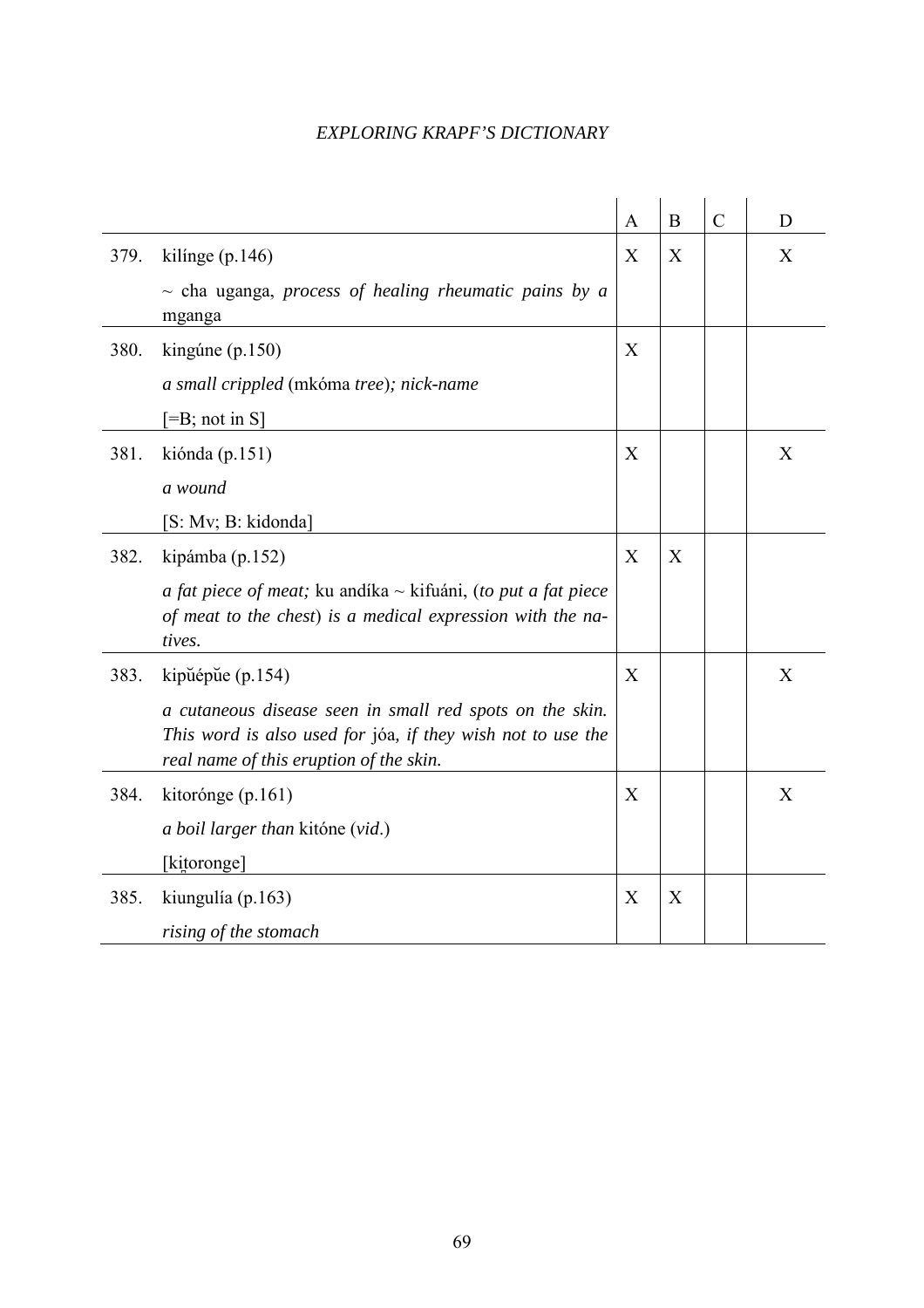|      |                                                                                                                                                          | A | B | $\mathcal{C}$ | D        |
|------|----------------------------------------------------------------------------------------------------------------------------------------------------------|---|---|---------------|----------|
| 386. | kíwe $(p.164)$                                                                                                                                           | X |   |               |          |
|      | kiwe cha usso [uso], $a$ kind of pimple on the face. The viwe<br>will also rise on the hind part of the head, when a man is<br>shaved for the first time |   |   |               |          |
| 387. | kiwi, adj. (p.164)                                                                                                                                       | X |   |               |          |
|      | shy bad; $\sim$ cha mato, dimness                                                                                                                        |   |   |               |          |
|      | $[=B4; not in S]$                                                                                                                                        |   |   |               |          |
| 388. | kohózi (p.166)                                                                                                                                           | X | X |               | X        |
|      | <i>expectorations, phlegm (vid. kikohósi)</i>                                                                                                            |   |   |               |          |
|      | $[=B; not in S]$                                                                                                                                         |   |   |               |          |
| 389. | máhăna (Kinika, cancer) (p.194)                                                                                                                          | X | X |               | X        |
|      | a dreadful disease                                                                                                                                       |   |   |               |          |
|      | [S: matana, P, Mr]                                                                                                                                       |   |   |               |          |
| 390. | majúni (p.196)                                                                                                                                           | X | X |               |          |
|      | a confection made of bangi, opium, sugar, and eggs which<br>is intoxicating                                                                              |   |   |               |          |
|      | $\left[ =S; \text{not in } B \right]$                                                                                                                    |   |   |               |          |
| 391. | márathi (p.202)                                                                                                                                          | X | X |               | X        |
|      | $\sim$ ya mti, disease of the tree signifies a kind of disease                                                                                           |   |   |               | (2kinds) |
|      | [S: maradhi]                                                                                                                                             |   |   |               |          |
| 392. | maténde (p.209)                                                                                                                                          | X |   |               |          |
|      | $\sim$ ya măgú [maguu] kua beredi [baridi], swelling of feet<br>from cold                                                                                |   |   |               |          |
|      | $[=B; not in S]$                                                                                                                                         |   |   |               |          |
| 393. | matúmbŭi túmbŭi (p.210)                                                                                                                                  | X | X |               | X        |
|      | swelling of some parts of the cheeks                                                                                                                     |   |   |               |          |

 $\overline{a}$ 

<sup>&</sup>lt;sup>4</sup> "The Swahilis I have consulted do not agree as to this meaning" (Binns 1925: 106).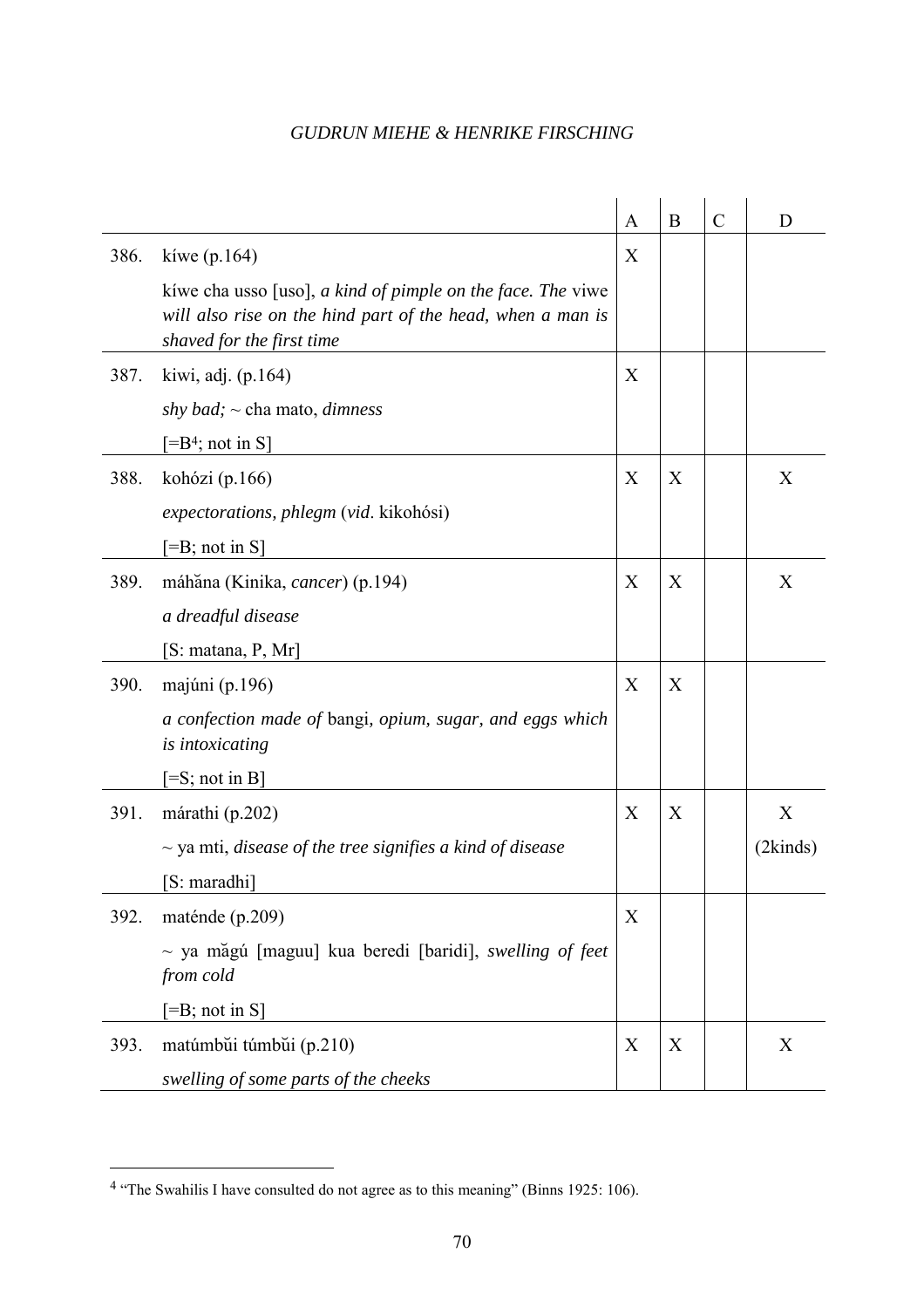|      |                                                          | $\mathbf{A}$ | B | $\mathcal{C}$ | D |
|------|----------------------------------------------------------|--------------|---|---------------|---|
| 394. | mbalánga (p.212)                                         | X            |   |               | X |
|      | tetter of the hands or feet                              |              |   |               |   |
|      | $[=$ balanga, S: H, P, Mv, Am]                           |              |   |               |   |
| 395. | msekenéko (p.246)                                        | X            | X |               | X |
|      | veneral disease                                          |              |   |               |   |
| 396. | msiro $(p.249)$                                          | X            |   |               | X |
|      | anything which a person does not eat for medical reasons |              |   |               |   |
|      | $\lceil ? \rceil$                                        |              |   |               |   |
| 397. | muamímba (p.259)                                         | X            | X |               |   |
|      | a hindrance to pregnancy                                 |              |   |               |   |
|      | [B: mwamimba; not in S]                                  |              |   |               |   |
| 398. | ndui (p.276)                                             | X            |   |               | X |
|      | small-pox                                                |              |   |               |   |
| 399. | níama $(p.280)$                                          | X            | X |               | X |
|      | marathi [maradhi] ya $\sim$ , <i>a kind of disease</i>   |              |   |               |   |
|      | [S: Mv, Ny; not in B]                                    |              |   |               |   |
| 400. | niúngu niúngu (p.284)                                    | X            | X |               |   |
|      | sores in the leg                                         |              |   |               |   |
|      | [nyungunyungu]                                           |              |   |               |   |
| 401. | péle (p.300)                                             | X            | X |               |   |
|      | cutaneous disease                                        |              |   |               |   |
| 402. | shángo (p.329)                                           | X            | X |               |   |
|      | vomiting (after eating) caused by worms which may be     |              |   |               |   |
|      | removed by a purgative $(R1)$ .                          |              |   |               |   |
| 403. | tambázi (p.356)                                          | X            |   |               | X |
|      | a kind of disease which spreads over the whole body      |              |   |               |   |
|      | [S: Mv, Am, Si, G]                                       |              |   |               |   |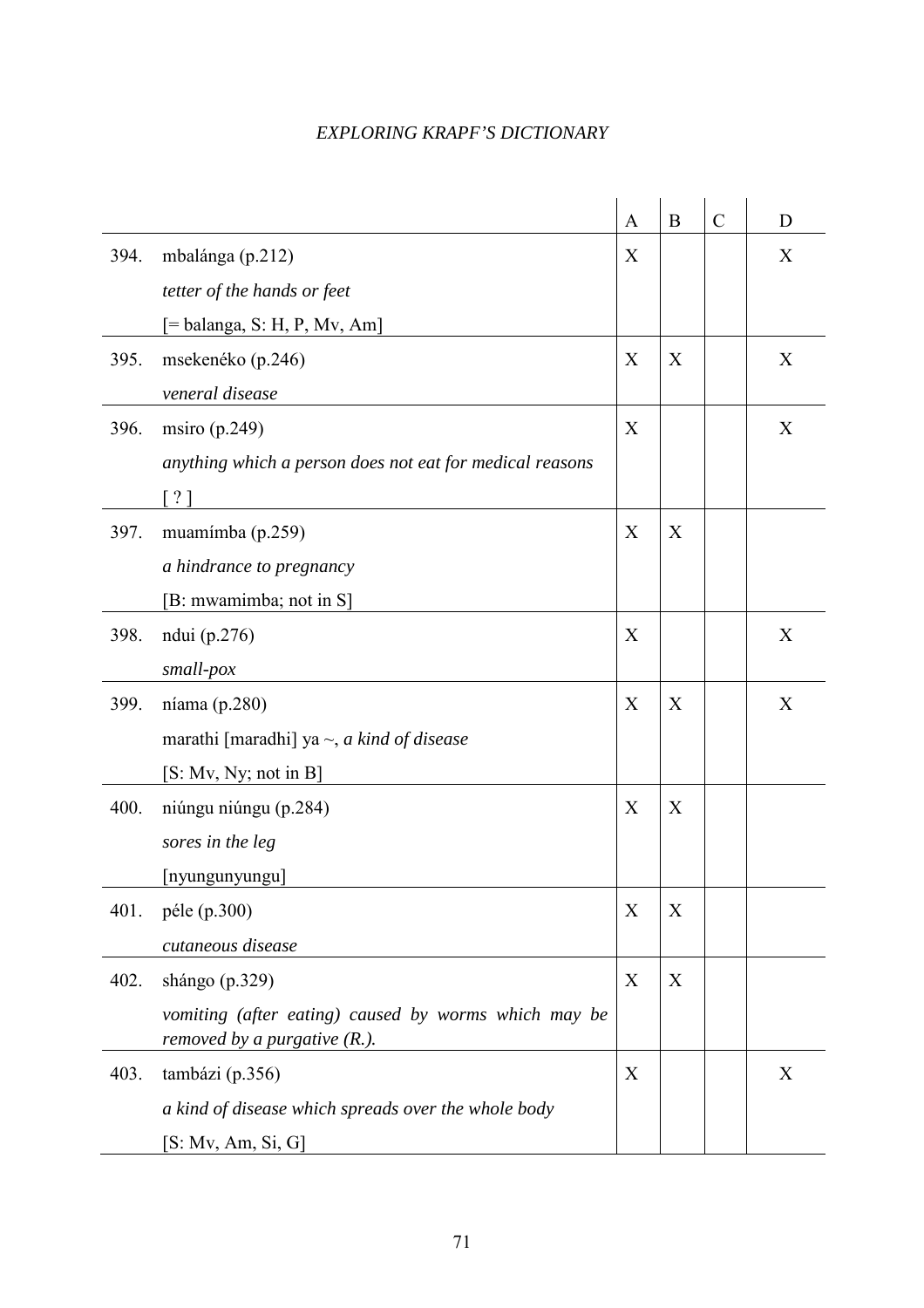|      |                                                                                                                                                                                                                                                | $\mathbf{A}$ | B            | $\mathcal{C}$ | D |
|------|------------------------------------------------------------------------------------------------------------------------------------------------------------------------------------------------------------------------------------------------|--------------|--------------|---------------|---|
| 404. | téte (p.369)                                                                                                                                                                                                                                   | X            | X            |               | X |
|      | <i>marathi</i> [maradhi] <i>ya</i> $\sim$ , <i>small pox</i>                                                                                                                                                                                   |              |              |               |   |
|      | [S: Mv]                                                                                                                                                                                                                                        |              |              |               |   |
| 405. | tezamíwa (p.368)                                                                                                                                                                                                                               | X            | X            |               |   |
|      | mtu muelle ametezamíwa ni manajuóni [mtu mwele amete-<br>zamiwa ni mwanachuoni], ku tambúa marathiyakwe na<br>daua za marathi alio nayo, the sick man was examined by<br>the learned man, to learn his disease and the medicine to<br>be used. |              |              |               |   |
|      | [tazamiwa]                                                                                                                                                                                                                                     |              |              |               |   |
| 406. | tūkă, v. (p.381)                                                                                                                                                                                                                               | X            |              |               |   |
|      | (1) to become meagre, lean $[]$ ; (2) to be miserable, con-<br>temptible                                                                                                                                                                       |              |              |               |   |
|      | [tuka, S: Mv, Am]                                                                                                                                                                                                                              |              |              |               |   |
| 407. | uembési (p.393)                                                                                                                                                                                                                                | X            | X            |               | X |
|      | a certain sickness? $(R)$ A disease in the chest, which the<br>Wagunia know how to cure by burning or cauterizing.                                                                                                                             |              |              |               |   |
|      | [S: wembezi, Mv; not in B]                                                                                                                                                                                                                     |              |              |               |   |
| 408. | umbúka v. (p.404)                                                                                                                                                                                                                              | X            | $\mathbf{X}$ | X             | X |
|      | muili una $\sim$                                                                                                                                                                                                                               |              |              |               |   |
|      | [getting sores]                                                                                                                                                                                                                                |              |              |               |   |
| 409. | umíka v. (p.404)                                                                                                                                                                                                                               | X            | X            | X             |   |
|      | $ku \sim$ pembe muilíni                                                                                                                                                                                                                        |              |              |               |   |
|      | to apply the cupping horn                                                                                                                                                                                                                      |              |              |               |   |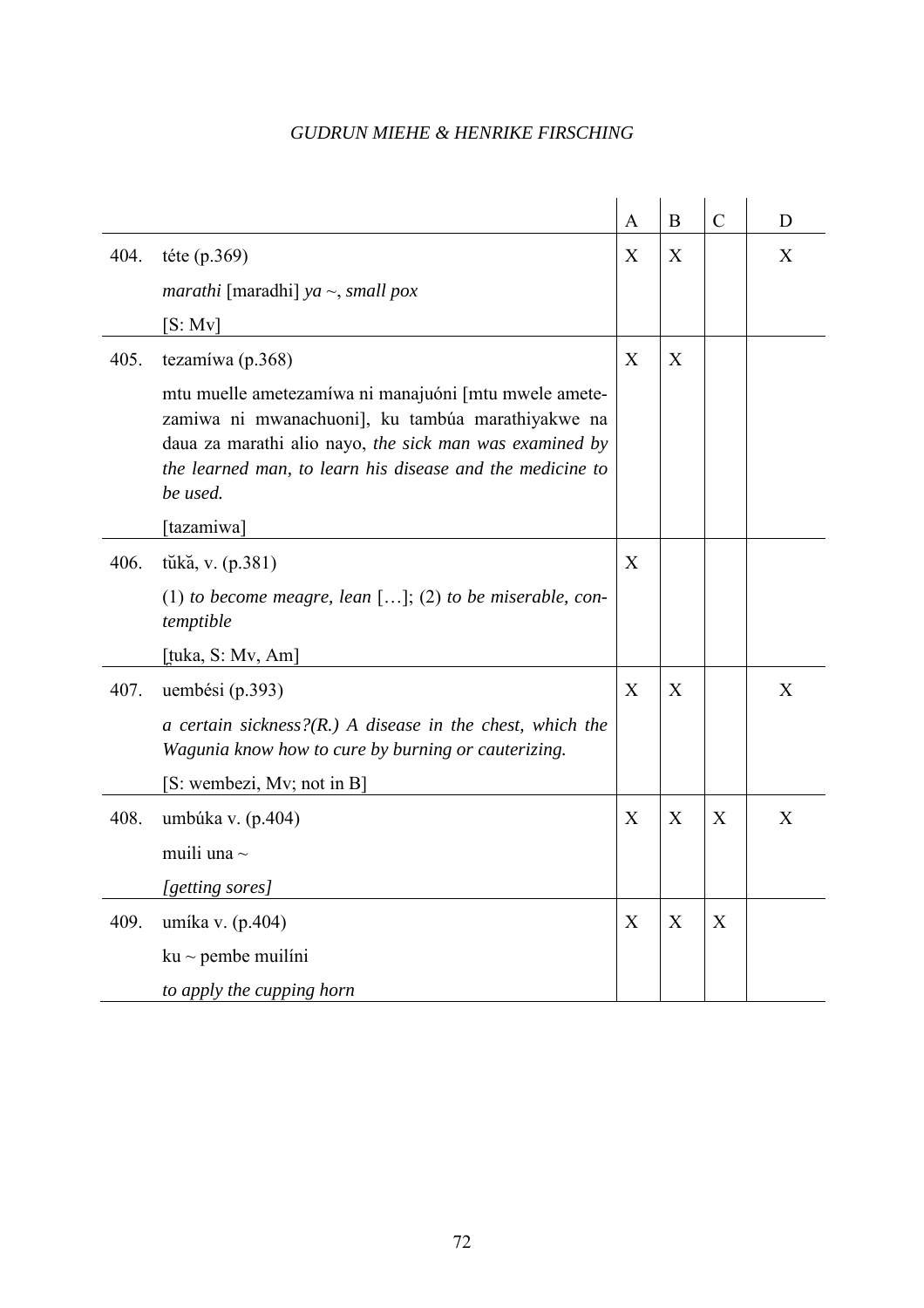#### **2.9 Agriculture, food (plants, trees, products)**

- A Description by example
- B Tools for harvesting, procedure, stages of growing, things fabricated
- C Preparation, use as food, drug, or medicine
- D Value on the market
- E Other items or parts involved, species, terms in other languages
- F Concepts, ideas, superstitions, taboos

|      |                                                      | A                         | $\bf{B}$ | $\mathcal{C}$ | D | E           | $\boldsymbol{\mathrm{F}}$ |
|------|------------------------------------------------------|---------------------------|----------|---------------|---|-------------|---------------------------|
| 410. | (ma)tánsu (p.208, 360)                               | X                         |          |               |   | X           |                           |
|      | branches, boughs, the large branches of<br>a tree    |                           |          |               |   | $(4$ kinds) |                           |
|      | [matanzu]                                            |                           |          |               |   |             |                           |
| 411. | $a$ 'săli (p.14)                                     |                           | X        | X             |   | X           |                           |
|      | honey                                                |                           |          |               |   | (3sp.)      |                           |
| 412. | atámisa v. (p.15)                                    | X                         | X        |               |   |             |                           |
|      | cause to brood, to put eggs under a sit-<br>ting hen |                           |          |               |   |             |                           |
|      | [S: atamiza, P]                                      |                           |          |               |   |             |                           |
| 413. | bógi or boji (p.27)                                  | $\boldsymbol{\mathrm{X}}$ |          | X             |   | $\mathbf X$ |                           |
|      | a kind of liquor                                     |                           |          |               |   |             |                           |
|      | [S: boji, Am, G]                                     |                           |          |               |   |             |                           |
| 414. | borohóa (p.28)                                       | X                         |          | X             |   |             |                           |
|      | a favourite native dish of pulse                     |                           |          |               |   |             |                           |
| 415. | bóza $(p.29)$                                        | $\boldsymbol{\mathrm{X}}$ |          | $\mathbf X$   |   |             |                           |
|      | a strong narcotic                                    |                           |          |               |   |             |                           |
| 416. | buyu $(p.31)$                                        | X                         | X        | X             | X |             |                           |
|      | the fruit of the mbúyu tree                          |                           |          |               |   |             |                           |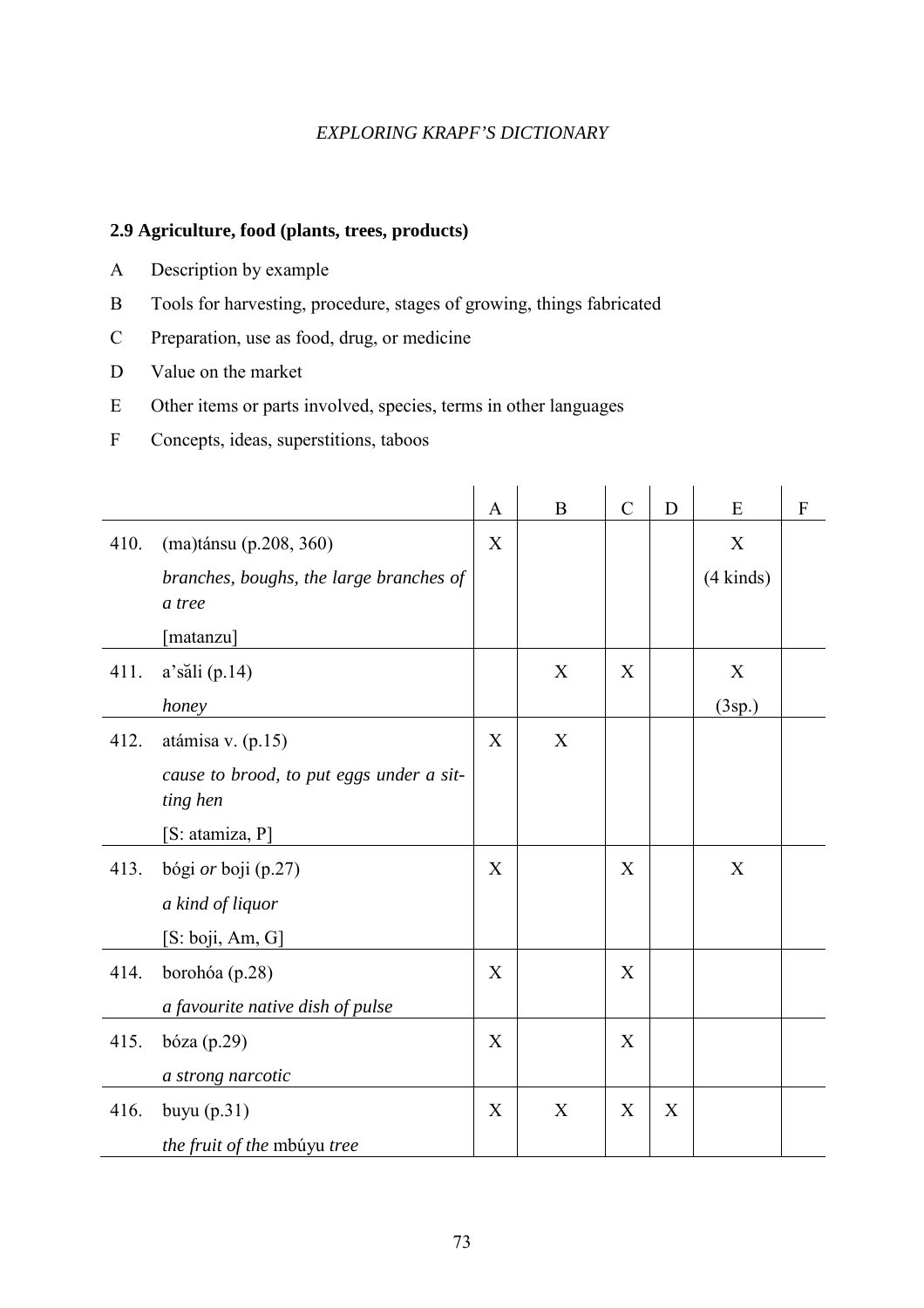|      |                                                                        | $\mathbf{A}$ | B         | $\mathcal{C}$ | D | E      | $\boldsymbol{F}$ |
|------|------------------------------------------------------------------------|--------------|-----------|---------------|---|--------|------------------|
| 417. | chakúnŏa (p.33)                                                        | X            |           |               |   |        |                  |
|      | drinking (kitu cha kú nŏa)                                             |              |           |               |   |        |                  |
|      | [chakunwa, S: Mv]                                                      |              |           |               |   |        |                  |
| 418. | chogówe (p.39)                                                         | X            |           |               |   |        |                  |
|      | a long wooden pole with a crooked end<br>to hook down fruits from tree |              |           |               |   |        |                  |
|      | $[=B; not in S]$                                                       |              |           |               |   |        |                  |
| 419. | chóya la názi (p.41)                                                   | X            |           |               |   |        |                  |
|      | $=$ m'te wa nazi ukikúa                                                |              |           |               |   |        |                  |
|      | $\lceil ? \rceil$                                                      |              |           |               |   |        |                  |
| 420. | chúngua (p.42) = júngua (p.122)                                        | X            |           |               |   | X      |                  |
|      | an orange                                                              |              |           |               |   | (2sp.) |                  |
|      | [chungwa]                                                              |              |           |               |   |        |                  |
| 421. | dáfu (p.43)                                                            | X            | X         |               |   |        |                  |
|      | cocoa-nut                                                              |              | (5stages) |               |   |        |                  |
| 422. | dakátu (p.44)                                                          | X            |           |               |   |        |                  |
|      | = dufu la tómbako                                                      |              |           |               |   |        |                  |
|      | [ ? ]                                                                  |              |           |               |   |        |                  |
| 423. | dengo, dengu (p.48)                                                    | X            |           |               |   | X      |                  |
|      | a kind of bean, peas                                                   |              |           |               |   |        |                  |
| 424. | devai (p.49)                                                           | X            |           |               |   |        | X                |
|      | claret, light wine                                                     |              |           |               |   |        |                  |
|      | [divai]                                                                |              |           |               |   |        |                  |
| 425. | dunge $(p.54)$                                                         | $\mathbf X$  |           |               |   |        |                  |
|      | the green rind of fruits                                               |              |           |               |   |        |                  |
|      | [S: Mv, Am]                                                            |              |           |               |   |        |                  |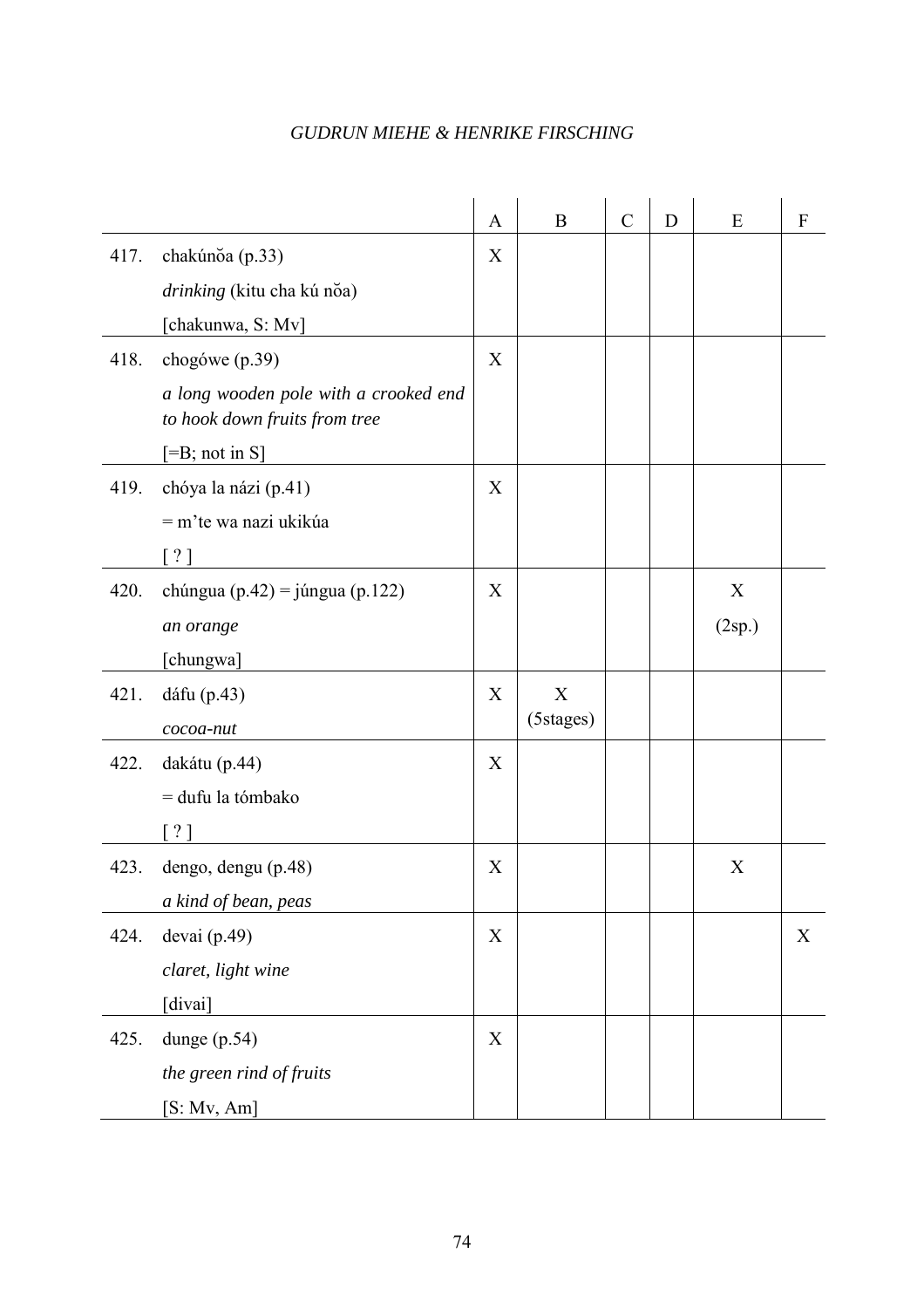|      |                                                                                                                        | A | B | $\mathcal{C}$ | D | E | F |
|------|------------------------------------------------------------------------------------------------------------------------|---|---|---------------|---|---|---|
| 426. | feleféle (p.64)                                                                                                        | X |   | X             |   |   |   |
|      | an inferior kind of millet                                                                                             |   |   |               |   |   |   |
|      | [S: also ferefere]                                                                                                     |   |   |               |   |   |   |
| 427. | fukka (p.72)                                                                                                           | X |   | X             |   | X |   |
|      | a native gruel or porridge presented at<br>the festivities which accompany mar-<br>riages and mournings (vid. matasa). |   |   |               |   |   |   |
|      | [fuka; S: Am, G]                                                                                                       |   |   |               |   |   |   |
| 428. | fumbúa v. $(p.74)$                                                                                                     | X | X |               |   |   |   |
|      | ku ~ niassi zilizo límua [limwa], to<br>open, to lay open the decayed grass                                            |   |   |               |   |   |   |
| 429. | géma v. (p.82)                                                                                                         | X |   | X             |   |   |   |
|      | to get palm-wine                                                                                                       |   |   |               |   |   |   |
| 430. | goba (p.86)                                                                                                            |   |   |               |   |   |   |
|      | cassava dried                                                                                                          |   |   |               |   |   |   |
|      | $\lceil ? \rceil$                                                                                                      |   |   |               |   |   |   |
| 431. | grăf $\tilde{u}$ (p.87)                                                                                                | X |   |               |   | X |   |
|      | clove                                                                                                                  |   |   |               |   |   |   |
|      | [karafuu]                                                                                                              |   |   |               |   |   |   |
| 432. | gúnia $(p.89)$                                                                                                         | X | X |               | X |   |   |
|      | <i>a kind of bag</i> ; $\sim$ la mtelle [mchele] wa<br>móra, a bag of rice called móra                                 |   |   |               |   |   |   |
| 433. | habba (p.92)                                                                                                           | X |   |               |   |   |   |
|      | $=$ kitu kiguyájo <i>or</i> kigandamájo, kitu ja<br>ku shikía, gum, lime                                               |   |   |               |   |   |   |
|      | [S: haba; not in B]                                                                                                    |   |   |               |   |   |   |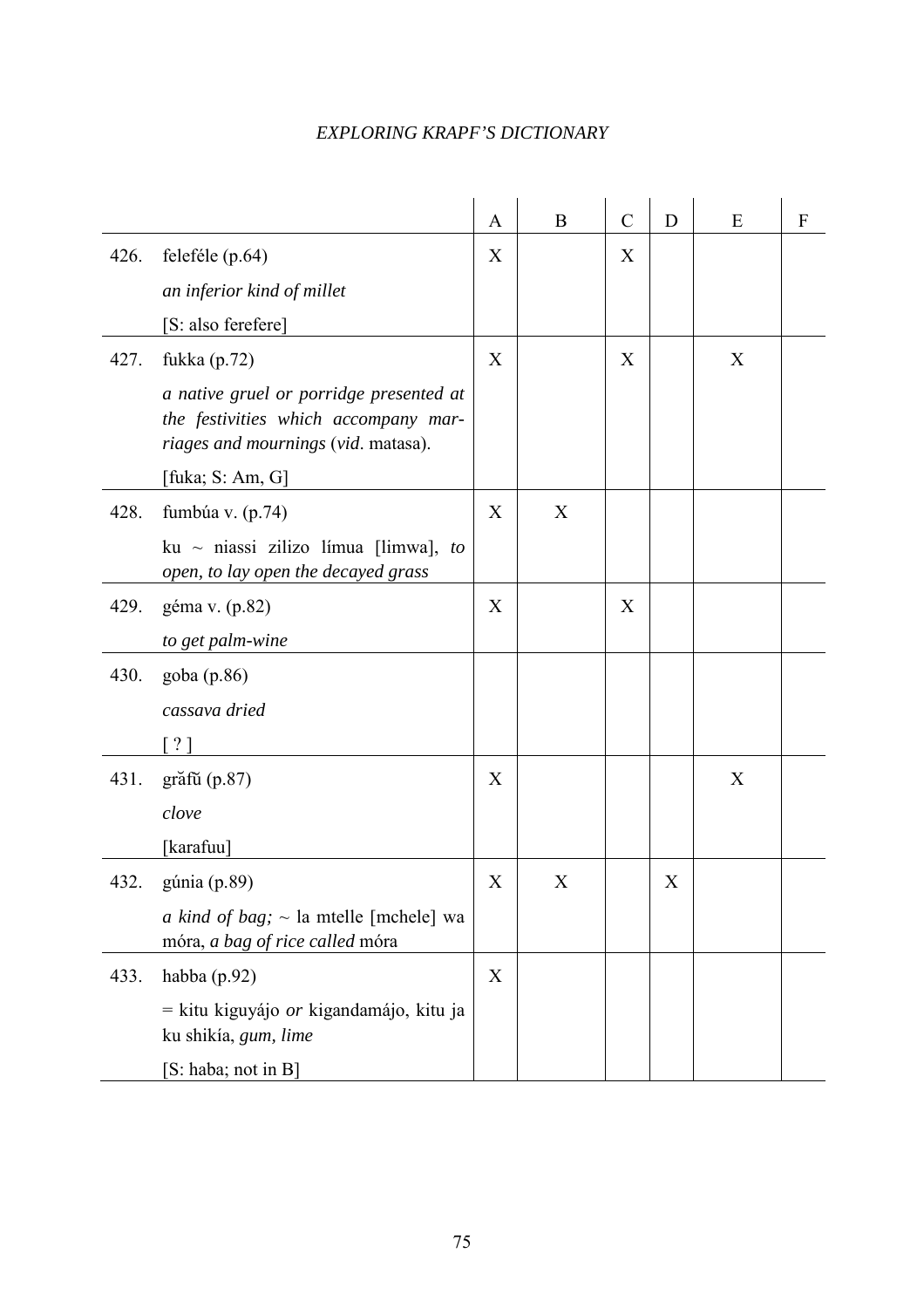|      |                                                                                                                                                                                                                            | A | B | $\mathcal{C}$ | D | E | $\boldsymbol{F}$ |
|------|----------------------------------------------------------------------------------------------------------------------------------------------------------------------------------------------------------------------------|---|---|---------------|---|---|------------------|
| 434. | jafi (p.110)<br>an insect, which creeping over the body                                                                                                                                                                    | X |   |               |   |   |                  |
|      | causes marugurugu (vid.)                                                                                                                                                                                                   |   |   |               |   |   |                  |
|      | $\left[ =B, S:$ javi]                                                                                                                                                                                                      |   |   |               |   |   |                  |
| 435. | jíja $(p.117)$                                                                                                                                                                                                             | X |   |               |   |   |                  |
|      | $(=$ tapu), the squeezed substance of a<br>cocoa-nut which is thrown away (vid.<br>tuja)                                                                                                                                   |   |   |               |   |   |                  |
|      | $\lceil$ ? ]                                                                                                                                                                                                               |   |   |               |   |   |                  |
| 436. | kătŭ <i>or</i> kattu (p.132)                                                                                                                                                                                               | X |   | X             |   |   |                  |
|      | a kind of gum                                                                                                                                                                                                              |   |   |               |   |   |                  |
|      | [B: katu; not in S]                                                                                                                                                                                                        |   |   |               |   |   |                  |
| 437. | kanju (p.128)                                                                                                                                                                                                              | X |   | X             |   | X |                  |
|      | a cashew-apple                                                                                                                                                                                                             |   |   |               |   |   |                  |
|      | [S: Mv]                                                                                                                                                                                                                    |   |   |               |   |   |                  |
| 438. | kanzi (p.128)                                                                                                                                                                                                              | X |   | X             |   | X |                  |
|      | $(2)$ a dish or mess of food prepared of<br>various ingredients (of mtelle, pojo,<br>bísari, meat, pilpili, samli) which a Mu-<br>hammedan bride sends to her lover dur-<br>ing the time of the Ramadan in sign of<br>love |   |   |               |   |   |                  |
|      | $\left[ =B; \text{not in } S \right]$                                                                                                                                                                                      |   |   |               |   |   |                  |
| 439. | kassiméle vid. kifumbu (p.131)                                                                                                                                                                                             | X |   | X             |   | X |                  |
|      | the pure milk of nazi without being<br>mixed with water                                                                                                                                                                    |   |   |               |   |   |                  |
|      | [B: kasimile; not in S]                                                                                                                                                                                                    |   |   |               |   |   |                  |
| 440. | kayámba (p.133)                                                                                                                                                                                                            | X |   | X             |   |   | X                |
|      | $(1)$ stalks of mtama which the people fill<br>inside with grains, to cause a noise                                                                                                                                        |   |   |               |   |   |                  |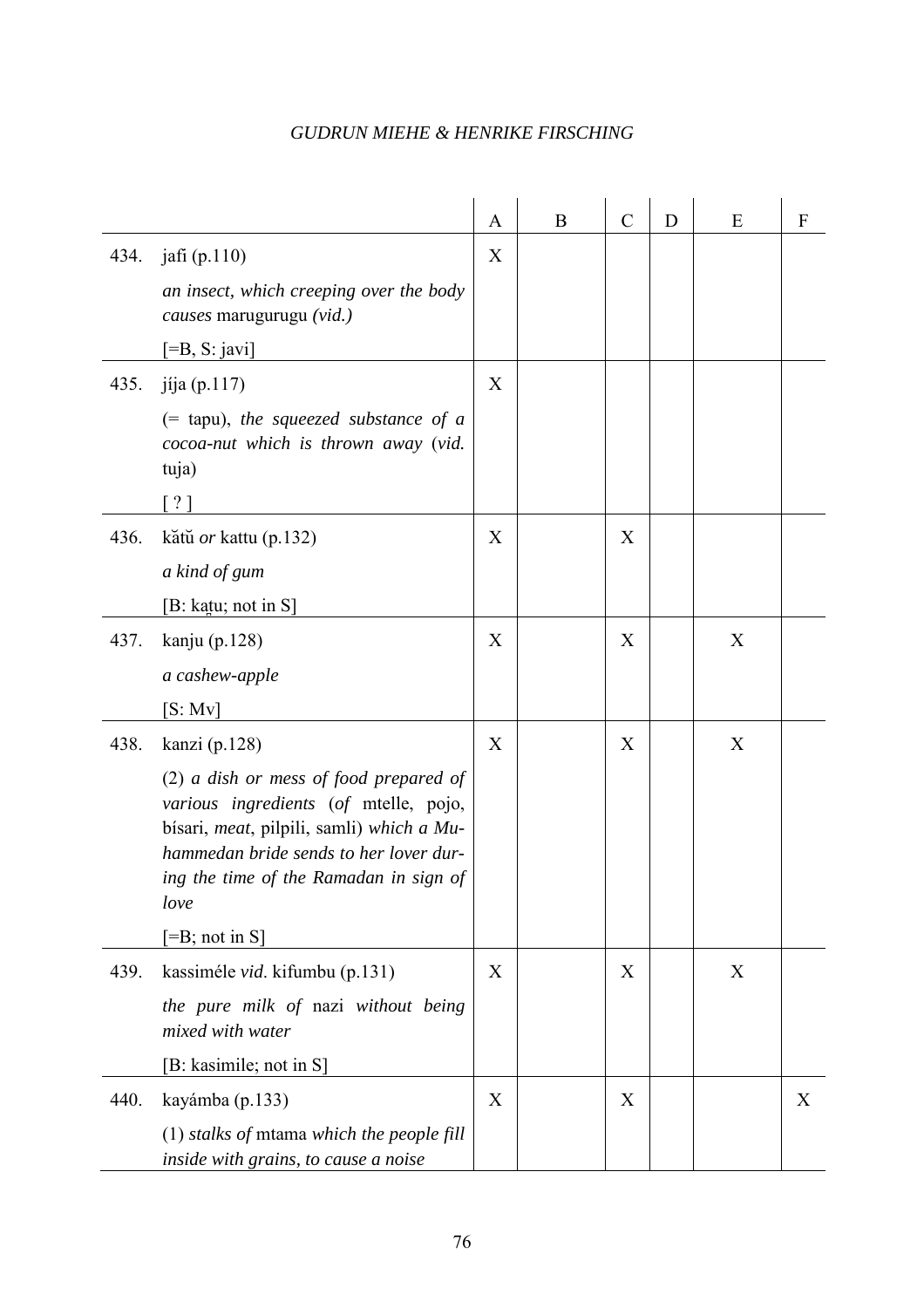|      |                                                                                                                                                                                                                                                                                        | A | B              | $\mathcal{C}$ | D | E | F |
|------|----------------------------------------------------------------------------------------------------------------------------------------------------------------------------------------------------------------------------------------------------------------------------------------|---|----------------|---------------|---|---|---|
| 441. | kialio (p.135)<br>$(1)$ corn requisite for preparing the food<br><i>taken in the evening; supper; kialio cha</i><br>mvua, rain with which one goes to<br>sleep; $(2)$ cross pieces put in a cooking-<br>pot to prevent the meat touching the<br>bottom and burning<br>$[=B; not in S]$ | X |                | X             |   | X |   |
| 442. | kiamámba v. (p.135)<br>to become too dry by long exposure to<br>the sun<br>$[=B; not in S]$                                                                                                                                                                                            | X |                |               |   |   |   |
| 443. | kibakuli (p.136)<br>a kind of mtama<br>[S:DS; not in B]                                                                                                                                                                                                                                | X |                |               |   |   |   |
| 444. | kibóndŭe (p.137)<br>rice ground with water<br>[B: kibondwe; not in S]                                                                                                                                                                                                                  | X | X              | X             |   | X |   |
| 445. | kibúmba<br>a small case or box; $\sim$ cha tómbăko<br>(p.137)                                                                                                                                                                                                                          | X | X              | X             |   |   |   |
| 446. | kidáka (p.138)<br>cocoa-nut in its first stage of growth                                                                                                                                                                                                                               | X | X<br>(5stages) |               |   |   |   |
| 447. | kidánga (p.138)<br>a young juiceless lemon<br>[S: Mv, Am]                                                                                                                                                                                                                              | X | X              |               |   |   |   |
| 448. | kidunári (p.139), see 14<br>mpunga wa $\sim$ , this sort of rice is short<br>and broad<br>$[=B; not in S]$                                                                                                                                                                             | X |                |               |   |   |   |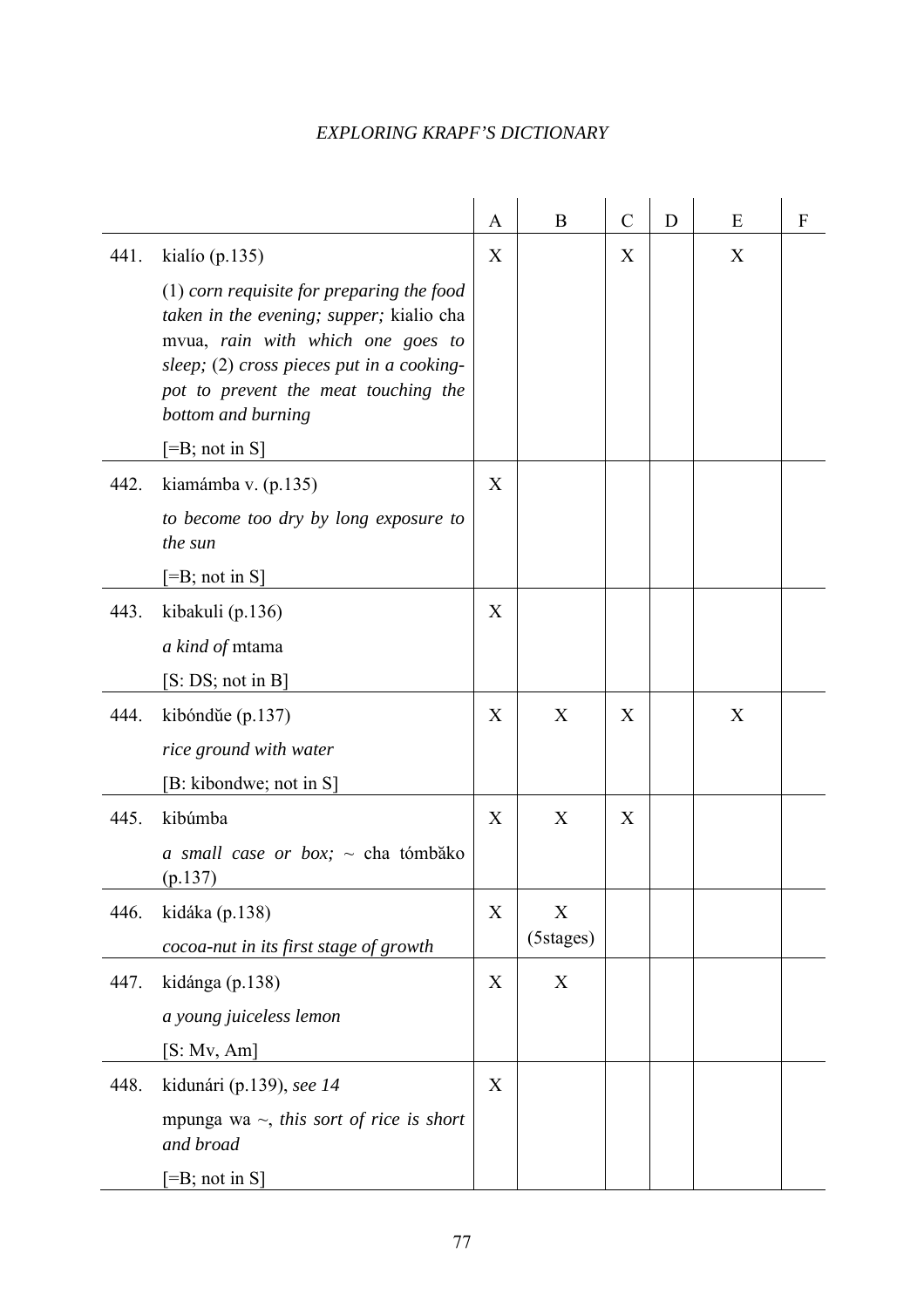|      |                                                                                                                                                                                                | A | B | $\mathcal{C}$ | D | E | F |
|------|------------------------------------------------------------------------------------------------------------------------------------------------------------------------------------------------|---|---|---------------|---|---|---|
| 449. | kienzi (p.139)<br>a rude kind of bier or litter                                                                                                                                                |   |   |               |   |   |   |
|      | $\lceil$ ? ]                                                                                                                                                                                   |   |   |               |   |   |   |
| 450. | kifúfu $(p.140)$                                                                                                                                                                               | X | X |               |   |   |   |
|      | $\sim$ cha nazi iliokúnoa [iliyokunywa], the<br>hard and empty shell of a cocoa-nut,<br>which has been scraped out                                                                             |   |   |               |   |   |   |
|      | $[=B; S: kifuvu, DN]$                                                                                                                                                                          |   |   |               |   |   |   |
| 451. | kijenjele (p.143)                                                                                                                                                                              | X |   |               |   | X |   |
|      | (cha ajari) an acid sauce prepared (for<br>ships [chips?]) of mango and sweet<br>tembo; kijenjele ja ngúo, a good dress;<br>kijenjele has reference to something<br>that is good and excellent |   |   |               |   |   |   |
|      | ? ]                                                                                                                                                                                            |   |   |               |   |   |   |
| 452. | kikáka (p.144)                                                                                                                                                                                 |   |   |               |   |   |   |
|      | $\sim$ cha limáu, the lemon rind which is<br>thrown away after the lemon has been<br>squeezed out                                                                                              |   |   |               |   |   |   |
|      | [S: Mr, Mv, Am]                                                                                                                                                                                |   |   |               |   |   |   |
| 453. | kikolólo (p.144)                                                                                                                                                                               | X |   | X             |   |   |   |
|      | $\sim$ cha mtúzi, <i>a sauce made by roasting</i><br>peas, grinding them, and cooking them<br>with cocoa-nut milk                                                                              |   |   |               |   |   |   |
|      | $\left[ =B; \text{ not in } S \right]$                                                                                                                                                         |   |   |               |   |   |   |
| 454. | kikúa (p.144)                                                                                                                                                                                  | X |   |               |   | X |   |
|      | the root of the millana tree which grows<br>on the coast                                                                                                                                       |   |   |               |   |   |   |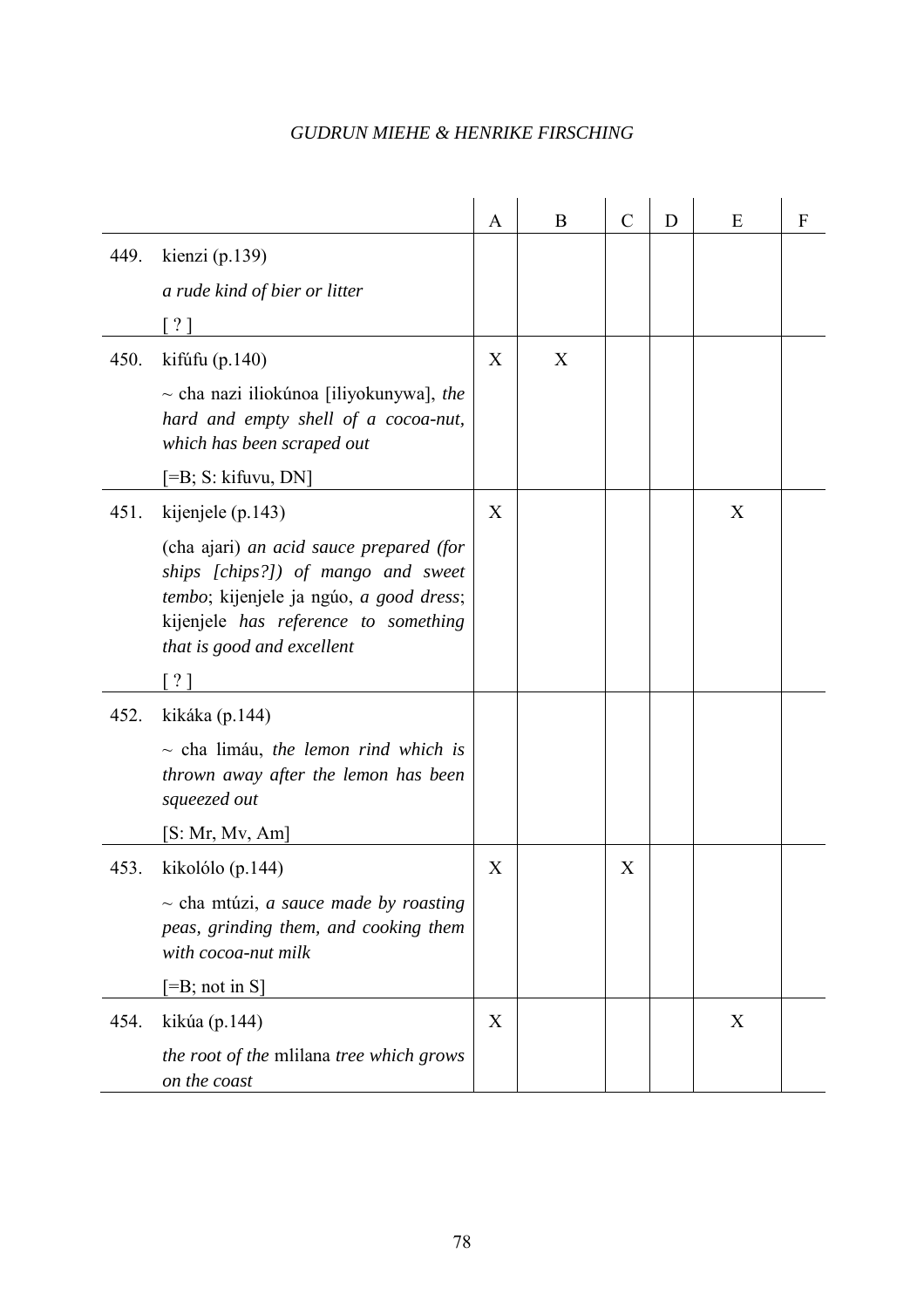|      |                                                                                                                                                                                                                      | A | B | $\mathcal{C}$ | D | E           | F |
|------|----------------------------------------------------------------------------------------------------------------------------------------------------------------------------------------------------------------------|---|---|---------------|---|-------------|---|
| 455. | kikuápa (p.145)<br>$\sim$ cha tómbako, the small leaf growing<br>on the stalk of the tobacco-plant; (2) $\sim$<br>cha kánoa, the bad smell of the mouth;<br>$(3)$ the perspiration from the arm-pit<br>[kikwapa]     | X |   |               |   |             |   |
| 456. | kikúmba unguúe (p.145)<br>(lit., the passing or sweeping by of the<br>hog), a small knob of Turkish corn<br>which the wild hog passes by, snatching<br>rather the larger ones<br>[B: kikumba nguwe; not in S]        | X |   |               |   |             |   |
| 457. | kileléta (p.146)<br>$apex =$ kiléle cha nta, <i>top of tree</i> , <i>pinna</i> -<br>cle<br>[S: Mv]                                                                                                                   | X |   |               |   |             |   |
| 458. | kimánga (p.147)<br>$(1)$ a kind of very fine grain like uimbi<br>(vid.); (2) Arabian, Arabic from Manga,<br>Arabia. Hence ku bádili Kimangáni kua<br>[kwa] Kisuahili, to translate from the<br>Arabic into Kisuahili | X |   |               |   | X           |   |
| 459. | kimbúgue (Kimr.) (p.148)<br>$\sim$ cha hindi (= kisegére cha hindi), <i>small</i><br>Turkish corn which is not grown to any<br>extent<br>[B: kimbugwe; not in S]                                                     | X |   | X             |   |             |   |
| 460. | kióga (p.151)<br>a mushroom<br>[kiyoga]                                                                                                                                                                              |   |   |               |   | X<br>(3sp.) | X |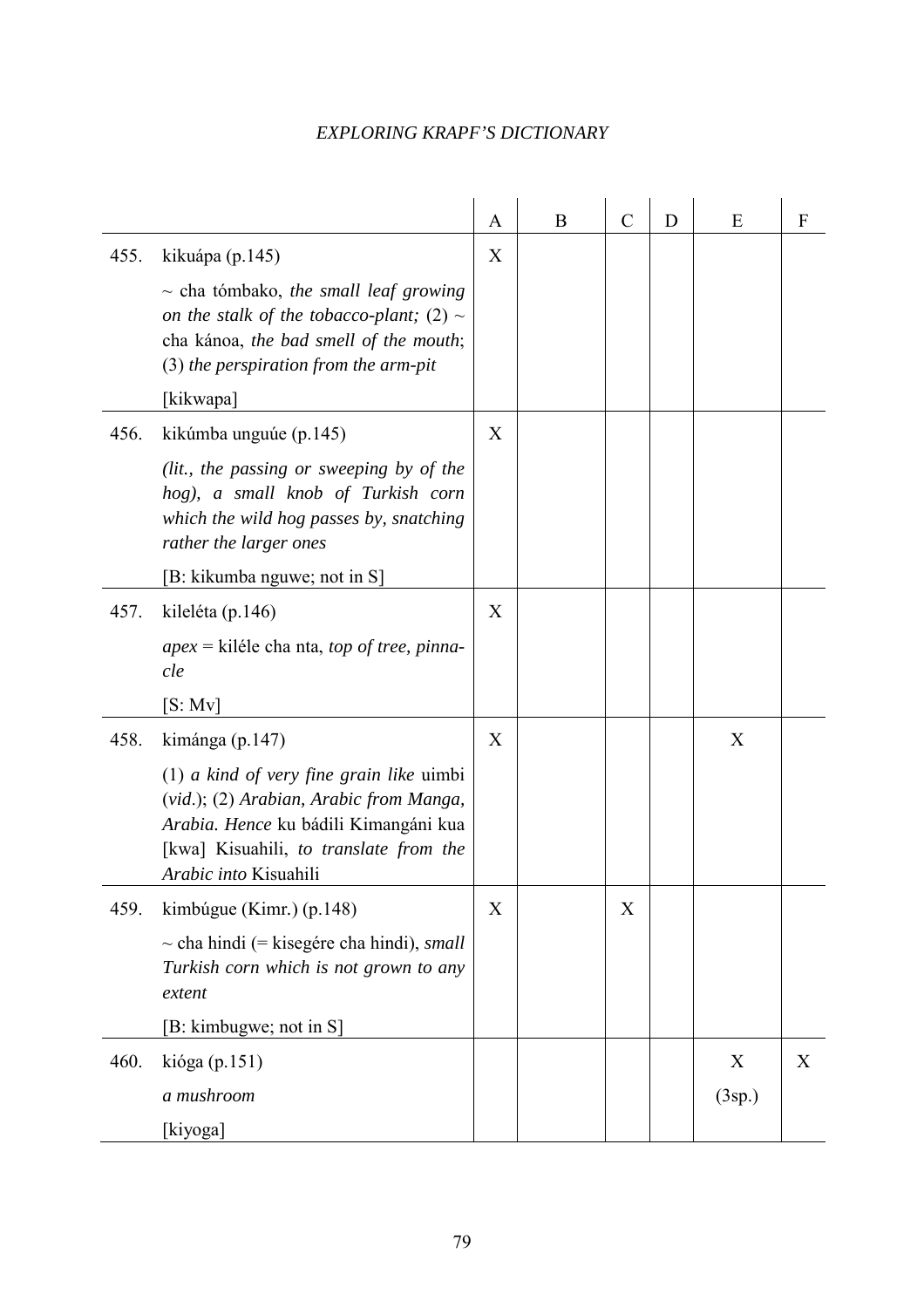|      |                                                                                                                       | A | B | $\mathcal{C}$ | D | Ε                | F |
|------|-----------------------------------------------------------------------------------------------------------------------|---|---|---------------|---|------------------|---|
| 461. | kipawále (p.153)                                                                                                      | X |   |               |   | X                |   |
|      | a kind of bean                                                                                                        |   |   |               |   |                  |   |
|      | $[=B; not in S]$                                                                                                      |   |   |               |   |                  |   |
| 462. | kipingíti (p.153)                                                                                                     | X |   |               |   |                  |   |
|      | the small ring forming the knot of the<br>stalk of a sugar-cane                                                       |   |   |               |   |                  |   |
|      | [S: Mv]                                                                                                               |   |   |               |   |                  |   |
| 463. | kisegére (p.155)                                                                                                      | X |   |               |   | X                |   |
|      | $=$ Indian corn burnt by the sun                                                                                      |   |   |               |   |                  |   |
|      | $[=B; not in S]$                                                                                                      |   |   |               |   |                  |   |
| 464. | kisímui (p.156)                                                                                                       | X |   |               |   | $\boldsymbol{X}$ |   |
|      | an empty cocoa-nut, <i>i.e.</i> , without water<br>and flesh inside                                                   |   |   |               |   |                  |   |
|      | [B: kisimwi; S: kizimwi, Mr, Z, Mv]                                                                                   |   |   |               |   |                  |   |
| 465. | kisio $(p.157)$                                                                                                       | X |   |               |   |                  |   |
|      | cocoa-nut shell with its flesh                                                                                        |   |   |               |   |                  |   |
|      | [kizio]                                                                                                               |   |   |               |   |                  |   |
| 466. | kisudúo $(p.157)$                                                                                                     |   |   |               |   |                  |   |
|      | food which is gotten after the work has<br>been done                                                                  |   |   |               |   |                  |   |
|      | 2 <sub>1</sub>                                                                                                        |   |   |               |   |                  |   |
| 467. | kitángo pepéta (p.159)                                                                                                | X |   |               |   | X                |   |
|      | a kind of small pumpkins, the seeds of<br>which are called pepeta; $\sim$ via [vya]<br>godoro, little pieces of cloth |   |   |               |   |                  |   |
| 468. | kitapukúzi (p.159)                                                                                                    | X |   |               |   |                  |   |
|      | a little sprig of a tree (vid. tepukúzi or<br>tapukúsi)                                                               |   |   |               |   |                  |   |
|      | [B: tepekuzi; S: tepukuzi, Mv, Am]                                                                                    |   |   |               |   |                  |   |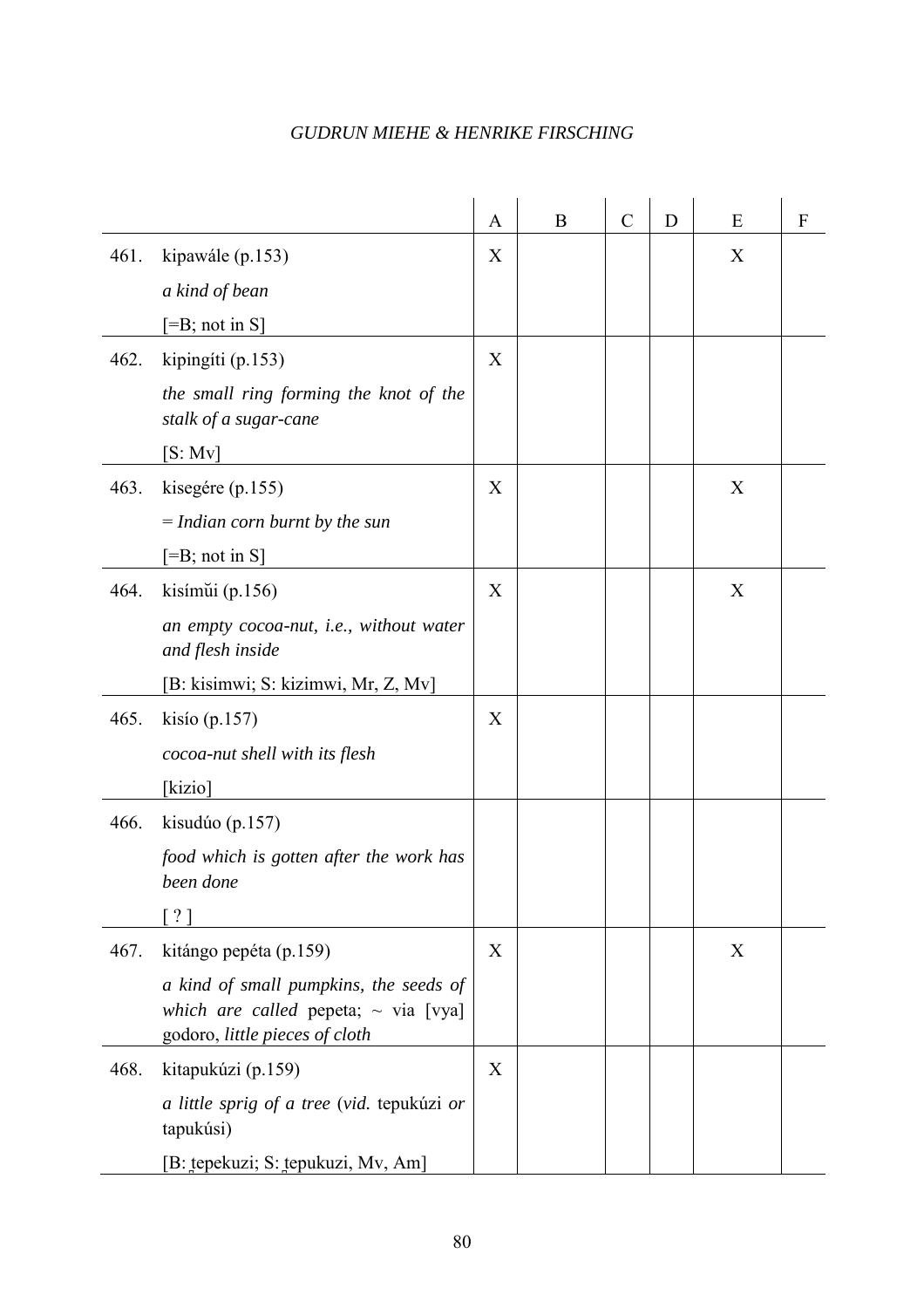|      |                                                                                                                                                                                      | A | B              | $\mathcal{C}$ | D | E | F |
|------|--------------------------------------------------------------------------------------------------------------------------------------------------------------------------------------|---|----------------|---------------|---|---|---|
| 469. | kitója (p.161)<br>the needle-like end of a coarse species<br>of grass (of great length) which pricks a<br>little. The species is called niassi [nyasi]<br>ya óndo<br>[kitoja, S: Mv] | X |                |               |   | X |   |
| 470. | kojózi (p.166)<br><i>urine</i> ; ndizi hizi ni $\sim$ , <i>these bananas</i><br>cause much urine                                                                                     | X |                |               |   |   |   |
| 471. | kóke (p.166)<br>$\sim$ ya motto [moto], large fire made of<br>wood on clearing the ground for a new<br>plantation<br>$?$ ]                                                           | X | X              |               |   |   |   |
| 472. | koléa v. (p.167)<br>$(2)$ ku $\sim$ , to put the proper proportions of<br>ghee, názi etc., into the food so as to<br>render it well flavoured                                        | X |                | X             |   |   |   |
| 473. | kóngo (p.170)<br>mnazi $\sim$ , an old high cocoa-nut tree; (2)<br>an old forest which grows no longer                                                                               | X |                |               |   |   |   |
| 474. | kórŏsho (p.172)<br>cashew-nut                                                                                                                                                        | X | X<br>(3stages) |               |   |   |   |
| 475. | kuráku (p.180)<br>a preparation of tobacco, sugar, and<br>honey after Indian fashion<br>[ ? ]                                                                                        | X |                |               |   |   |   |
| 476. | léu $(p.186)$<br>provision for a journey<br>$[=B; not in S]$                                                                                                                         | X |                |               |   |   |   |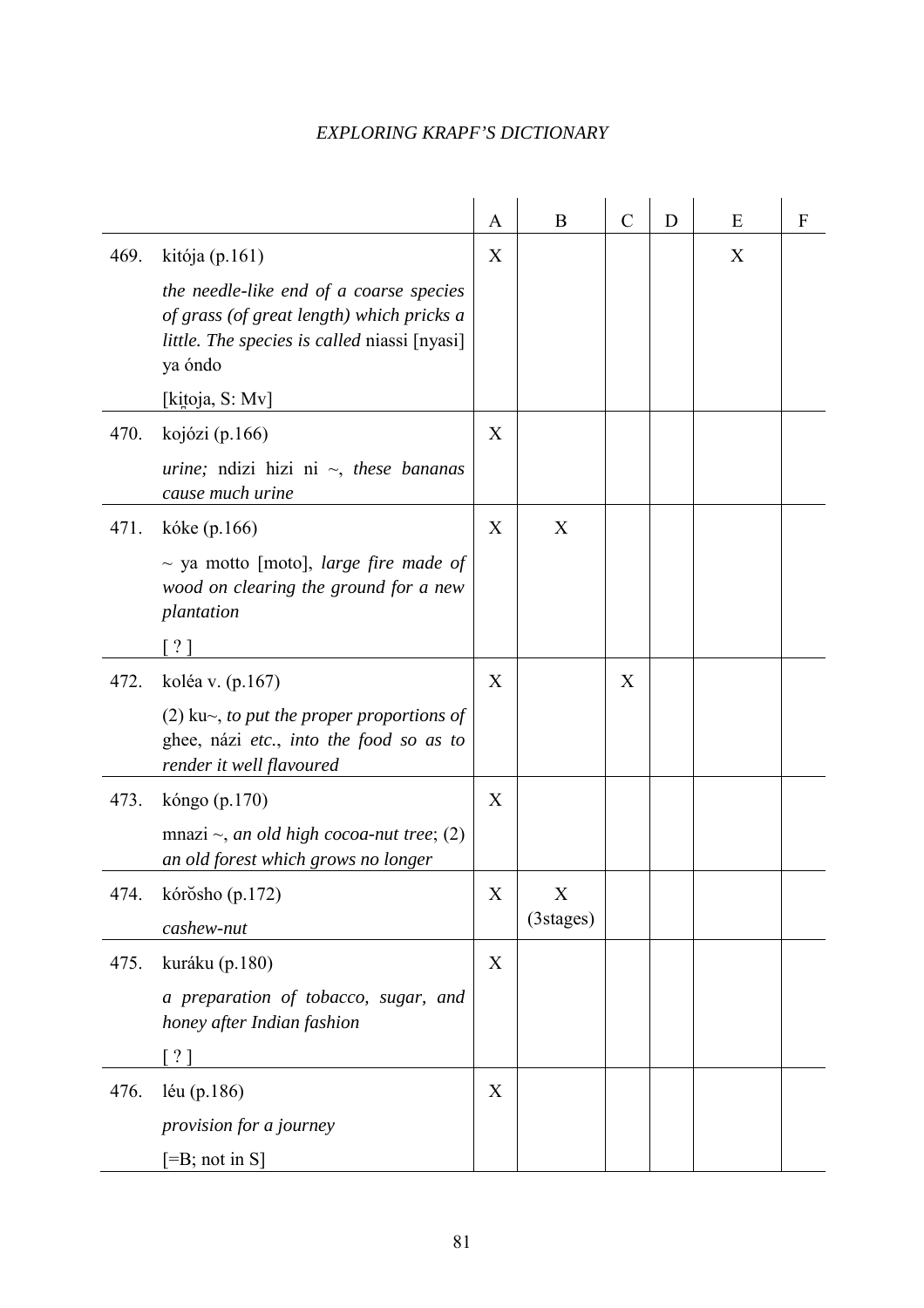|      |                                                                                                               | A | B | $\mathcal{C}$ | D | E      | $\boldsymbol{F}$ |
|------|---------------------------------------------------------------------------------------------------------------|---|---|---------------|---|--------|------------------|
| 477. | líma v. $(p.187)$                                                                                             | X | X |               |   |        | X                |
|      | to hoe, to cultivate                                                                                          |   |   |               |   |        |                  |
| 478. | limáu (p.187)                                                                                                 |   |   |               |   | X      |                  |
|      | a lemon, citron                                                                                               |   |   |               |   | (6sp.) |                  |
| 479. | líwa (p.189)                                                                                                  | X | X |               |   |        |                  |
|      | the odoriferous wood of a tree growing<br>in Madagascar                                                       |   |   |               |   |        |                  |
| 480. | m'du $(p.219)$                                                                                                | X | X | X             |   |        |                  |
|      | a tree                                                                                                        |   |   |               |   |        |                  |
|      | [?]                                                                                                           |   |   |               |   |        |                  |
| 481. | (Kimr.)<br>m'po<br>mtória<br>(Kimvita)<br>$=$ $\,$<br>(p.243)                                                 | X | X |               |   | X      |                  |
|      | [kind of tree]                                                                                                |   |   |               |   |        |                  |
|      | [S: P, DN; not in B]                                                                                          |   |   |               |   |        |                  |
| 482. | maandázi (p.190)                                                                                              | X |   | X             |   | X      |                  |
|      | (vid. andā), pastry-work consisting of<br>various compounds, and made up in<br>different shapes or forms      |   |   |               |   |        |                  |
| 483. | mafúli $(p.192)$                                                                                              | X | X |               |   |        |                  |
|      | an umbrella made of the branch of the<br>mfumo [mvumo] tree                                                   |   |   |               |   |        |                  |
|      | [mwavuli]                                                                                                     |   |   |               |   |        |                  |
| 484. | mafumbi (p.192)                                                                                               | X | X |               |   |        |                  |
|      | the hollows or ravines of a hill                                                                              |   |   |               |   |        |                  |
|      | [B: mafumbi; not in S]                                                                                        |   |   |               |   |        |                  |
| 485. | mafungulía gnombe [ng'ombe] (p.193)                                                                           | X |   |               |   |        |                  |
|      | (lit., unfastening), the time to lead the<br>cattle to the pasture-ground about eight<br>or nine o'clock A.M. |   |   |               |   |        |                  |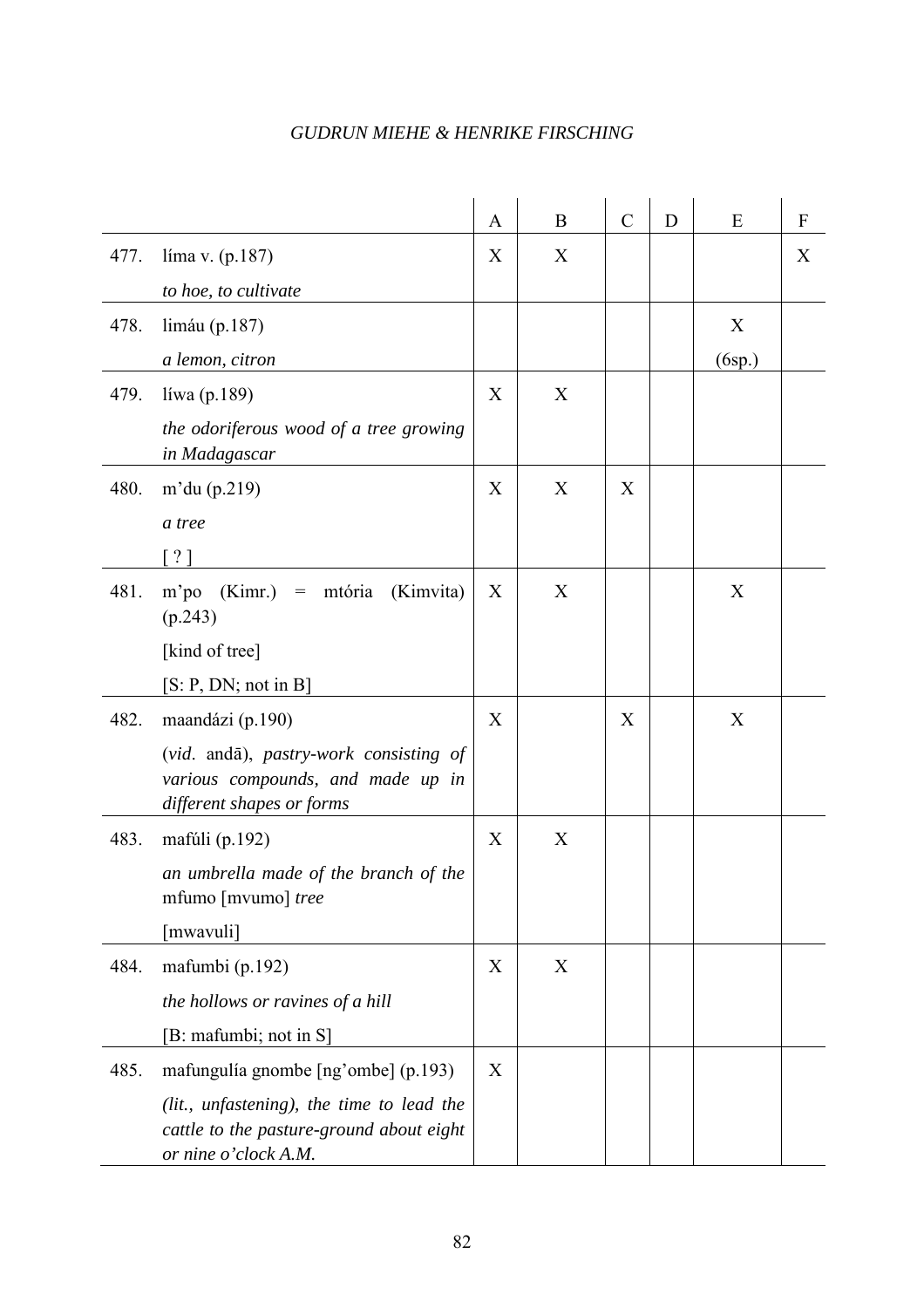|      |                                                                                                                                                                                                                                                            | $\mathbf{A}$ | B | $\mathcal{C}$ | D | E             | F |
|------|------------------------------------------------------------------------------------------------------------------------------------------------------------------------------------------------------------------------------------------------------------|--------------|---|---------------|---|---------------|---|
| 486. | mafúta (p.193)<br>oil, fat                                                                                                                                                                                                                                 |              | X |               |   | X<br>(4kinds) |   |
| 487. | maji ya kunde (p.196)                                                                                                                                                                                                                                      | X            |   |               |   |               |   |
|      | water of the kunde (vid.), a kind of bean<br>which in boiling assumes a redish col-<br>our                                                                                                                                                                 |              |   |               |   |               |   |
| 488. | manda (Kilamu) (p.200)                                                                                                                                                                                                                                     | X            |   |               |   | X             |   |
|      | manda la sima [S: Mv] or sima ya man-<br>$da = \text{sima}$ iliolála jamandáni [chaman-<br>$dani$ = jakula ja [chakula cha] manda<br>kilijo tiwa jamandani, the food which<br>has been kept over night in a bag till the<br>next morning, when it is eaten |              |   |               |   |               |   |
|      | [S: P, Mv, Am; not in B]                                                                                                                                                                                                                                   |              |   |               |   |               |   |
| 489. | mánga (p.200)                                                                                                                                                                                                                                              | X            |   |               |   | X             |   |
|      | pilpili za $\sim$ , pepper of Arabia                                                                                                                                                                                                                       |              |   |               |   |               |   |
| 490. | manukáto (p.201)                                                                                                                                                                                                                                           |              |   |               |   | X             |   |
|      | scent, perfume, good smells                                                                                                                                                                                                                                |              |   |               |   | (10 sp.)      |   |
| 491. | mashindéa (or mashendéa) (p.204)<br>$\sim$ ya mtáma, a thinly boiled soup or<br><b>broth</b>                                                                                                                                                               | X            |   | X             |   |               |   |
| 492. | massa $(p.206)$                                                                                                                                                                                                                                            | X            |   | X             |   |               |   |
|      | the residue of tembo                                                                                                                                                                                                                                       |              |   |               |   |               |   |
|      | [masaa, masazi, masalio]                                                                                                                                                                                                                                   |              |   |               |   |               |   |
| 493. | matása (p.208)                                                                                                                                                                                                                                             | X            |   | X             |   | X             |   |
|      | ni pórŏja zito wa mtelle [mchele] or uji<br>wa mtelle mzimu, a thick native soup of<br>rice                                                                                                                                                                |              |   |               |   |               |   |
|      | [S: mataza, Mv, Am; not in B]                                                                                                                                                                                                                              |              |   |               |   |               |   |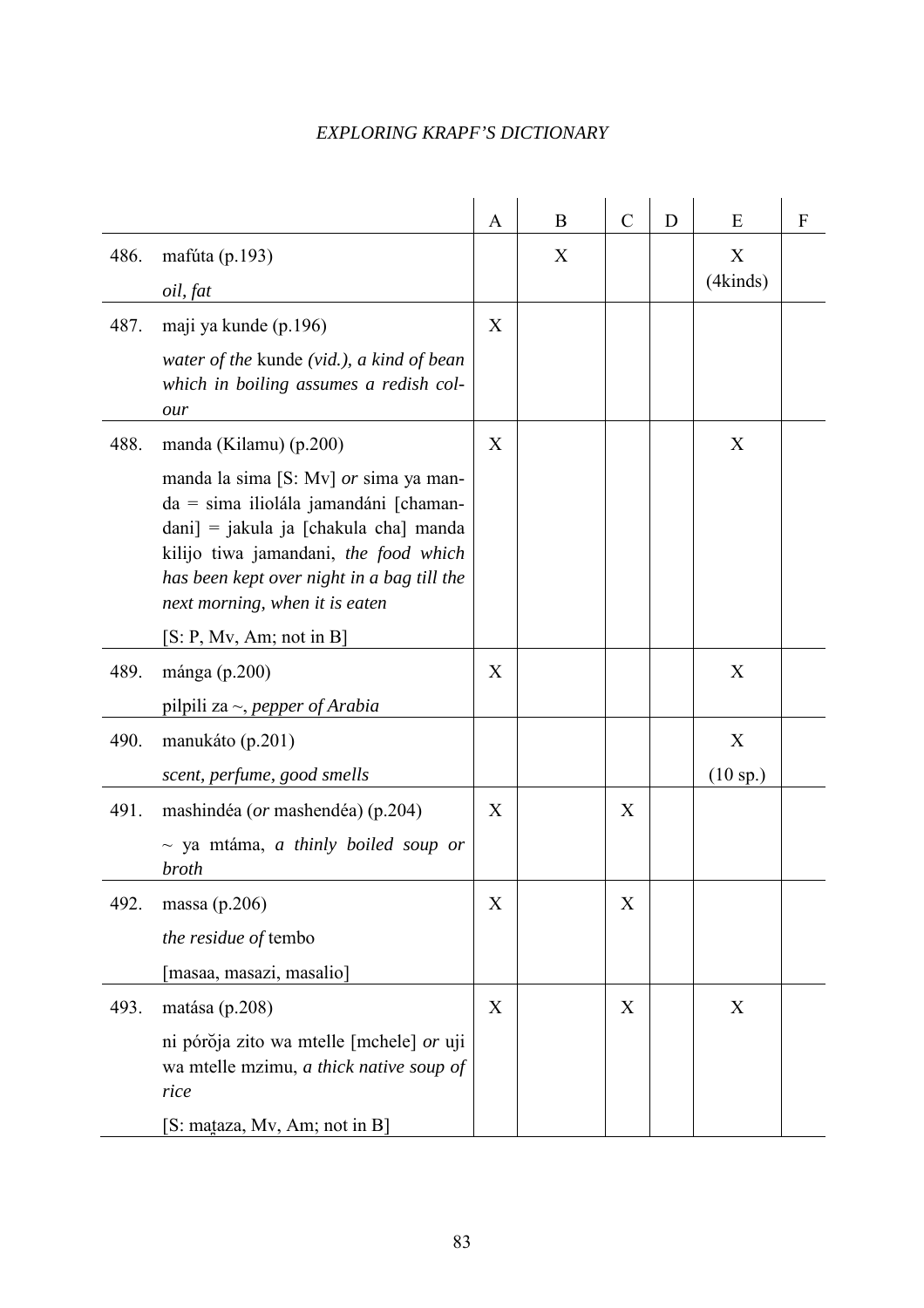|      |                                                                                                   | A | B | $\mathcal{C}$ | D | E | F |
|------|---------------------------------------------------------------------------------------------------|---|---|---------------|---|---|---|
| 494. |                                                                                                   | X | X | X             |   |   |   |
|      | mbúyu $(p.217)$                                                                                   |   |   |               |   |   |   |
|      | a calabash, a baobab tree                                                                         |   |   |               |   |   |   |
| 495. | mdízi $(p.218)$                                                                                   | X |   | X             |   |   |   |
|      | a tree of the forest, its proper name is<br>mbaraka                                               |   |   |               |   |   |   |
|      | [S: Mr, Ngw etc.]                                                                                 |   |   |               |   |   |   |
| 496. | ménia v. (p.220)                                                                                  | X |   |               |   | X |   |
|      | $(1)$ to take food from the dish with the<br>hands, as the natives do; $(2)$ to shell, to<br>husk |   |   |               |   |   |   |
|      | [menya]                                                                                           |   |   |               |   |   |   |
| 497. | mféni $(R.)$ (p.221)                                                                              | X |   |               |   | X |   |
|      | name of a foreign tree used for masts                                                             |   |   |               |   |   |   |
| 498. | mfúle $(p.223)$                                                                                   | X | X |               |   |   |   |
|      | a kind of tree                                                                                    |   |   |               |   |   |   |
|      | [mvule]                                                                                           |   |   |               |   |   |   |
| 499. | mfúmo or mvúmo (p.223)                                                                            | X | X |               |   | X |   |
|      | a tree of the palmyra or fan-palm spe-<br>cies; the Borassus palm                                 |   |   |               |   |   |   |
| 500. | mfúne $(p.223)$                                                                                   | X | X |               |   |   |   |
|      | a tree straight and tall, with white bark                                                         |   |   |               |   |   |   |
|      | [S: Mr, Mv]                                                                                       |   |   |               |   |   |   |
| 501. | mjége $(p.230)$                                                                                   | X |   |               |   | X |   |
|      | $\sim$ wa muhógo, <i>a bad, spoiled cassava</i>                                                   |   |   |               |   |   |   |
|      | [mchege, S: P, Mv]                                                                                |   |   |               |   |   |   |
| 502. | mjeukía (p.230)                                                                                   | X |   |               |   |   |   |
|      | a parasitical plant with a pretty white<br>blossom                                                |   |   |               |   |   |   |
|      | [B: mcheukia; not in S]                                                                           |   |   |               |   |   |   |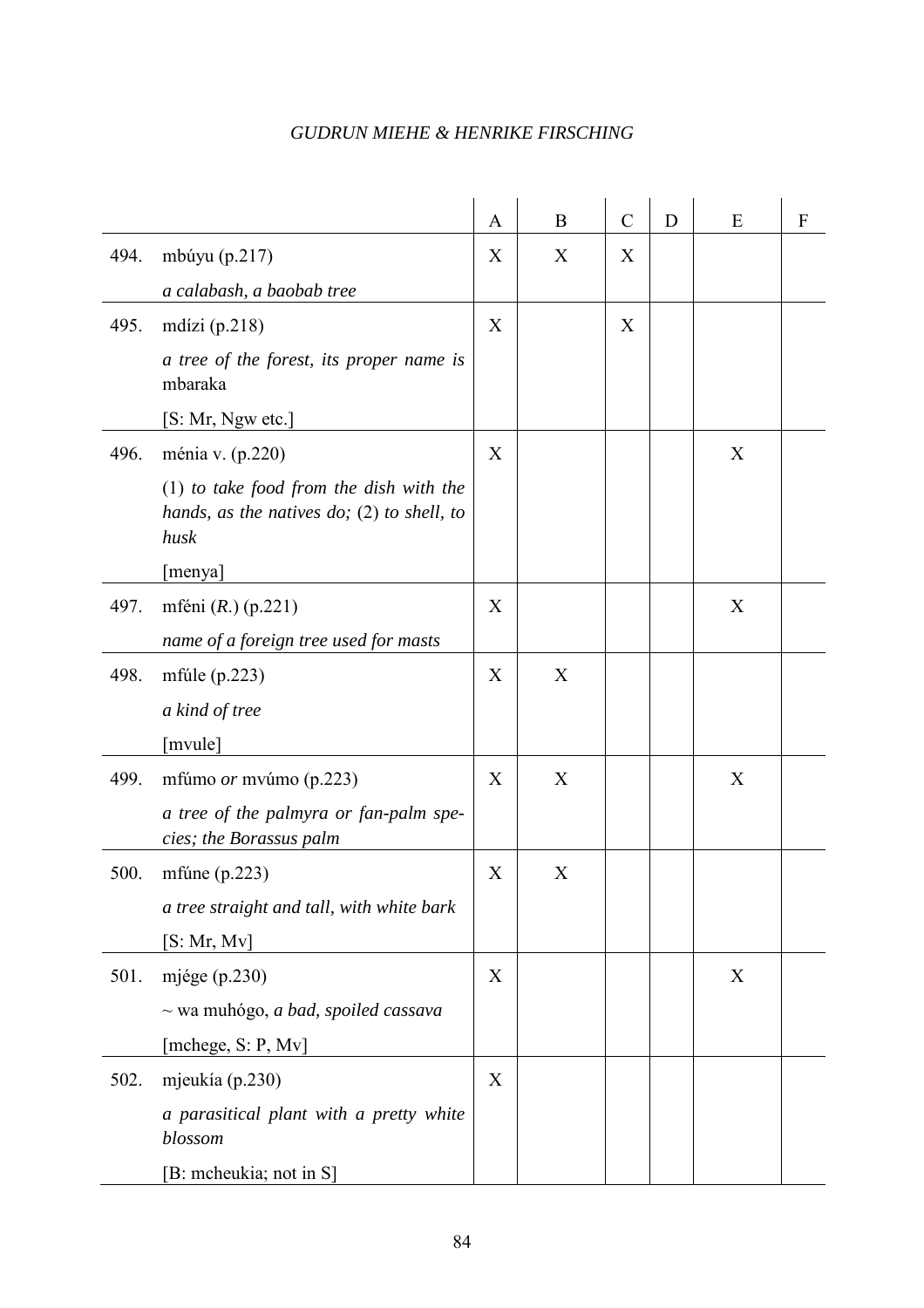|      |                                                                                                                                                           | A | B | $\mathcal{C}$ | D | E | F |
|------|-----------------------------------------------------------------------------------------------------------------------------------------------------------|---|---|---------------|---|---|---|
| 503. | mkăndā $(p.232)$                                                                                                                                          | X | X |               | X |   |   |
|      | a tree, the bark of which the Banians<br>buy to send it to India                                                                                          |   |   |               |   |   |   |
|      | [mkandaa]                                                                                                                                                 |   |   |               |   |   |   |
| 504. | mkéwa (p.233)                                                                                                                                             | X |   |               |   |   |   |
|      | the grains of corn just beginning to<br>form                                                                                                              |   |   |               |   |   |   |
|      | $[=S, Mv, Am; not in B]$                                                                                                                                  |   |   |               |   |   |   |
| 505. | mkúa (p.234)                                                                                                                                              | X |   |               |   | X |   |
|      | a tree on the coast, the roots of which<br>grow and spread in the mire                                                                                    |   |   |               |   |   |   |
|      | $\left[ \begin{array}{c} \text{?} \\ \text{?} \end{array} \right]$                                                                                        |   |   |               |   |   |   |
| 506. | mlimbolimbo (p.237),                                                                                                                                      | X | X | X             |   |   |   |
|      | $(1)$ a bramble-bush, $(2)$ a thorn-tree,<br>which is planted as a strong fence<br>around a plantation                                                    |   |   |               |   |   |   |
|      | ulímbo límbo (p.402)                                                                                                                                      |   |   |               |   |   |   |
|      | bird-lime                                                                                                                                                 |   |   |               |   |   |   |
| 507. | mméa (p.238)                                                                                                                                              | X |   |               |   |   |   |
|      | the second stage of growth, germs, that<br>which shoots up from the ground, that<br>which is thriving, or which has attained<br>a certain stage of growth |   |   |               |   |   |   |
| 508. | mnáfu (p.238)                                                                                                                                             | X |   | X             |   |   |   |
|      | the name of a vegetable (mbóga), the<br>leaves of which are eaten.                                                                                        |   |   |               |   |   |   |
|      | [mnavu; S: Mv]                                                                                                                                            |   |   |               |   |   |   |
| 509. | mnázi $(p.239)$                                                                                                                                           | X | X | X             |   |   |   |
|      | cocoa or cocoa-nut tree                                                                                                                                   |   |   |               |   |   |   |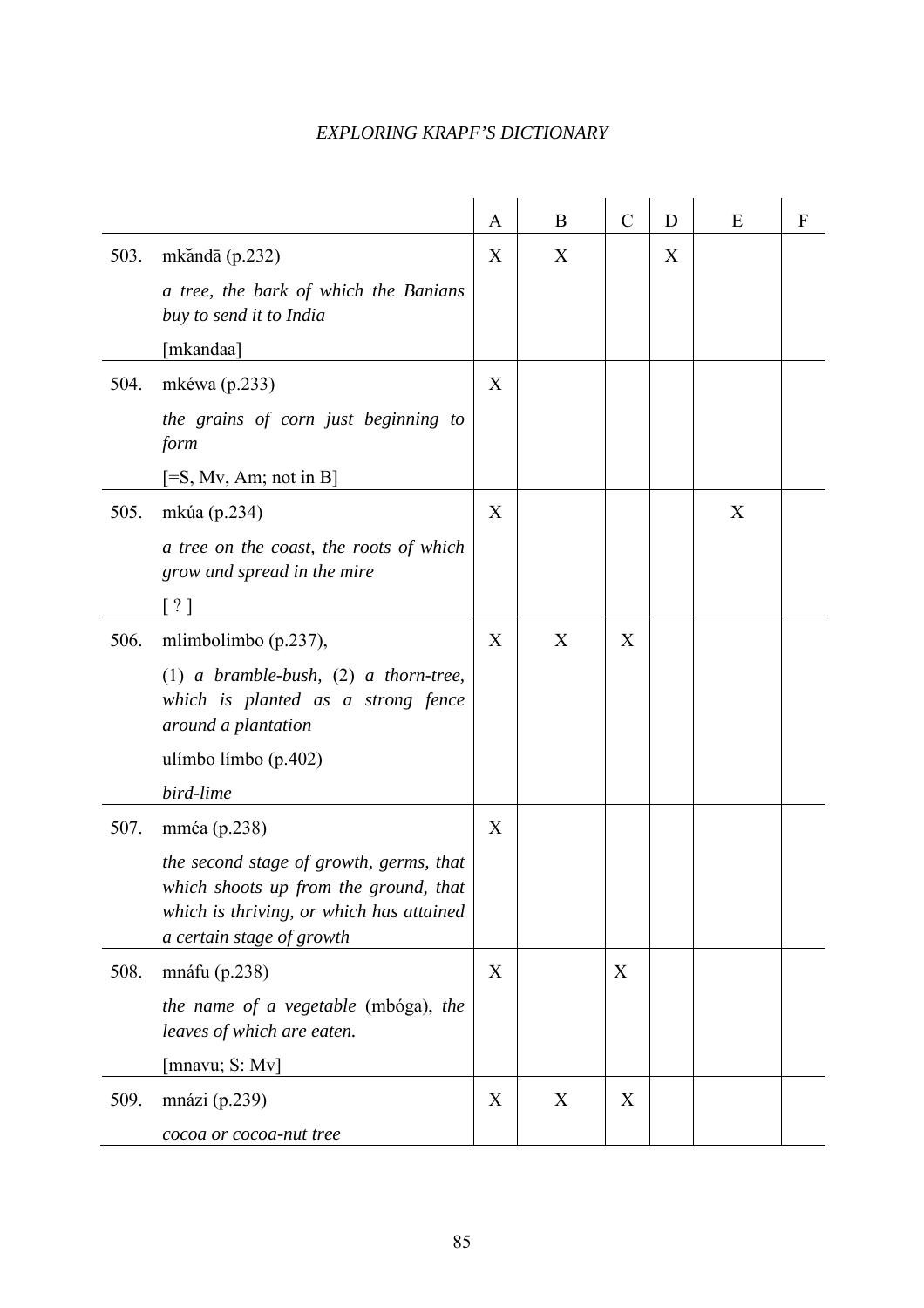|      |                                                                                              | A                         | B           | $\mathcal{C}$ | D | E           | F |
|------|----------------------------------------------------------------------------------------------|---------------------------|-------------|---------------|---|-------------|---|
| 510. | mniénse (p.239)                                                                              | X                         |             |               |   |             |   |
|      | a kind of tree                                                                               |                           |             |               |   |             |   |
|      | $\lceil$ ?                                                                                   |                           |             |               |   |             |   |
| 511. | mniére (p.239)                                                                               | X                         |             |               |   |             |   |
|      | hair of plats [plants?]                                                                      |                           |             |               |   |             |   |
| 512. | mora $(p.241)$                                                                               | X                         |             |               |   |             |   |
|      | a bag in which an inferior kind of rice<br>exported from India is packed (mtelle<br>wa móra) |                           |             |               |   |             |   |
| 513. | mpía (p.242)                                                                                 | X                         | X           |               |   | X           |   |
|      | mpía na mlilána na mkomáfi are one<br>tree                                                   |                           |             |               |   |             |   |
| 514. | mpíra (p.242)                                                                                | X                         | X           |               |   |             |   |
|      | mpíra wa mtória (caoutchouc)                                                                 |                           |             |               |   |             |   |
| 515. | mpúnga (p.243) see $14$                                                                      | X                         |             |               |   | X           |   |
|      | paddy, rice, which is growing or still in<br>the husk                                        |                           |             |               |   |             |   |
| 516. | msamesame $(p.245)$                                                                          |                           |             |               |   |             |   |
|      | a tree                                                                                       |                           |             |               |   |             |   |
|      | $[=S; not in B]$                                                                             |                           |             |               |   |             |   |
| 517. | msandarúsi (p.245)                                                                           | $\boldsymbol{\mathrm{X}}$ | $\mathbf X$ |               | X | $\mathbf X$ |   |
|      | the copal-tree                                                                               |                           |             |               |   |             |   |
| 518. | mshíndi (p.247)                                                                              |                           |             |               |   |             |   |
|      | a kind of tree, cfr. mfule                                                                   |                           |             |               |   |             |   |
|      | [ ? ]                                                                                        |                           |             |               |   |             |   |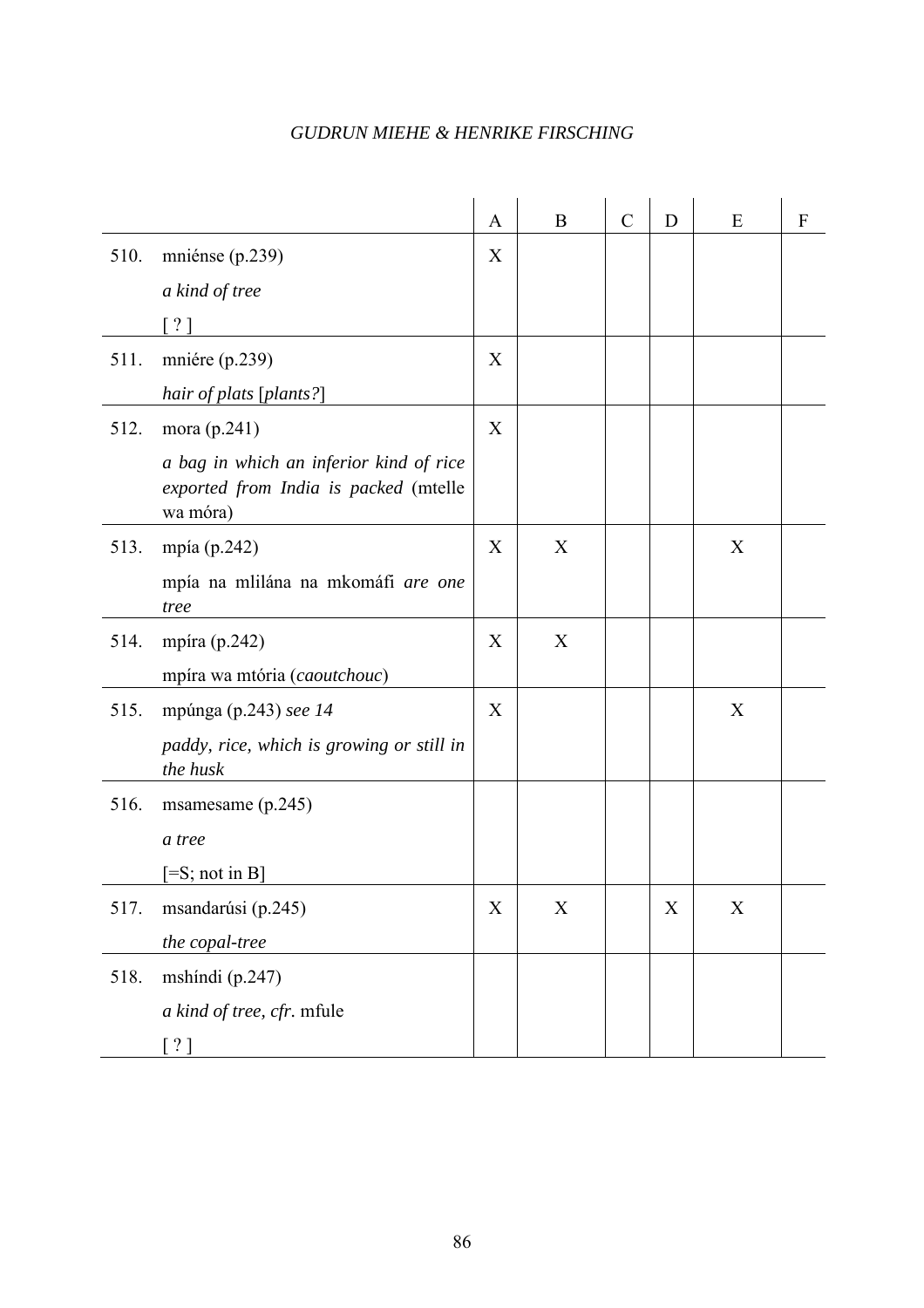|      |                                                                                                                              | A | B | $\mathcal{C}$ | D | E | F |
|------|------------------------------------------------------------------------------------------------------------------------------|---|---|---------------|---|---|---|
| 519. | msissi $(p.249)$                                                                                                             | X | X |               |   |   | X |
|      | ni tunda la mkoko; The msissi is used by<br>the natives to blacken and thereby to<br>strengthen the mshípi of the fishermen. |   |   |               |   |   |   |
|      | [msisi, S: P]                                                                                                                |   |   |               |   |   |   |
| 520. | msonobári (p.250)                                                                                                            | X | X |               |   |   |   |
|      | a kind of tree with light wood, from<br>which planks are made (cfr. msáji); fir-<br>tree, which is not found in East Africa  |   |   |               |   |   |   |
| 521. | msoroba $(p.250)$                                                                                                            | X |   |               |   |   |   |
|      | a small tract of cultivated land $(R)$                                                                                       |   |   |               |   |   |   |
|      | ? 1                                                                                                                          |   |   |               |   |   |   |
| 522. | mtakombe $(p.251)$                                                                                                           |   |   |               |   | X |   |
|      | name of a tree (= mururúkua in<br>Kirawai) (R.)                                                                              |   |   |               |   |   |   |
| 523. | mtáma $(p.251)$                                                                                                              | X | X |               |   | X |   |
|      | millet                                                                                                                       |   |   |               |   |   |   |
| 524. | mtámle $(p.252)$                                                                                                             | X | X |               |   |   |   |
|      | mnazi mtámle, a white cocoa-tree<br>which does not grow high                                                                 |   |   |               |   |   |   |
| 525. | mténgo (Kimrima) (=Kimwita) (p.254)                                                                                          | Χ |   |               |   |   |   |
|      | a bier used in funerals; vid. jenensa.                                                                                       |   |   |               |   |   |   |
|      | ?                                                                                                                            |   |   |               |   |   |   |
| 526. | mtŏndō (p.255) mitŏndó (p.229)                                                                                               | X | X |               | X |   |   |
|      | a high tree, the berries of which yield a<br>good kind of oil (vid. tondo). It grows<br>abundantly at Pemba.                 |   |   |               |   |   |   |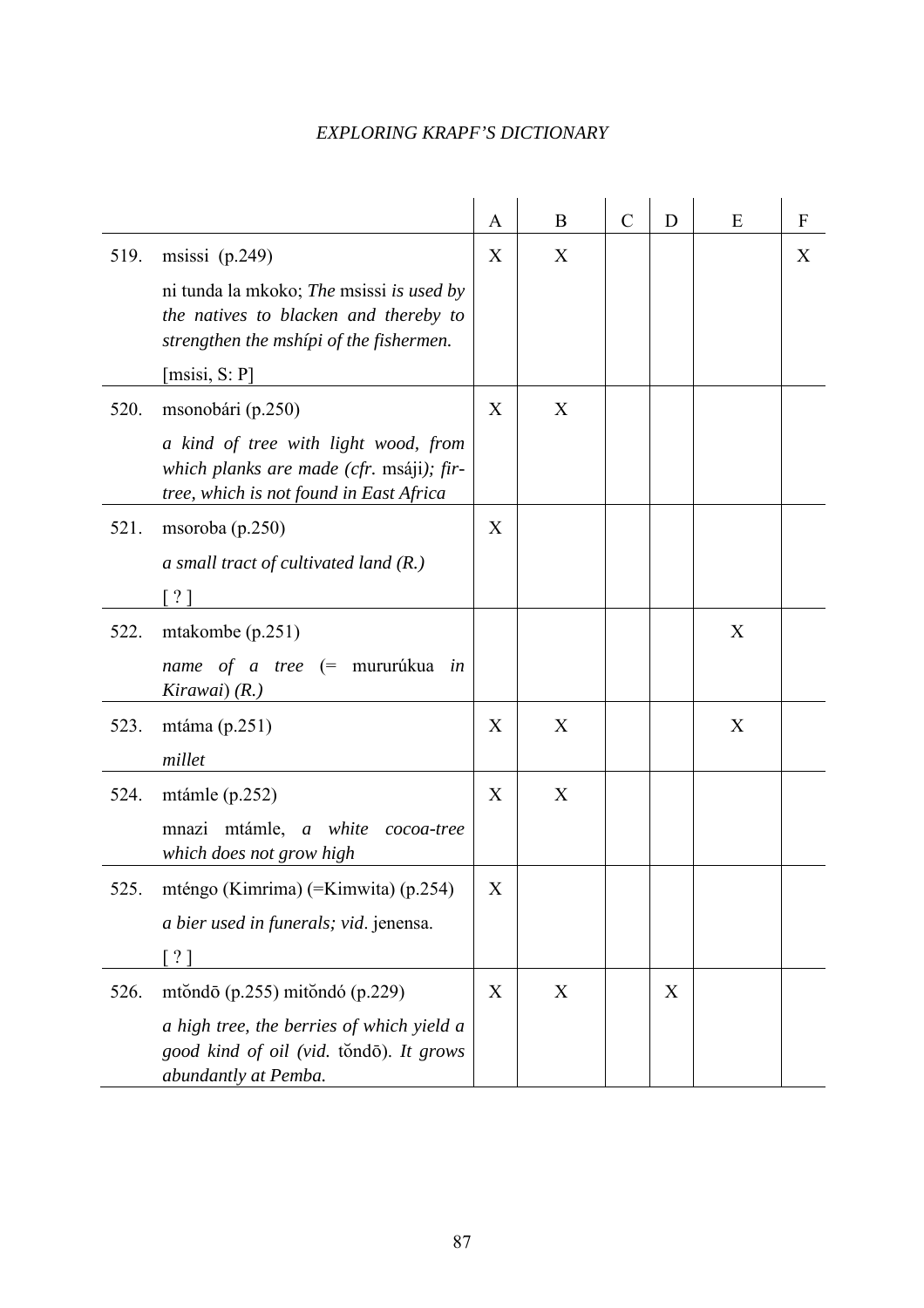|      |                                                                                                                                                                                                   | A | B | $\mathcal{C}$ | D | E           | F |
|------|---------------------------------------------------------------------------------------------------------------------------------------------------------------------------------------------------|---|---|---------------|---|-------------|---|
| 527. | mtúzi (p.257)<br>sauce (vid. tusa), gravy, or broth of<br>meat, curry, vegetables.<br>[mtuzi]                                                                                                     | X |   |               |   | X           |   |
| 528. | muangelle $(p.260)$<br>a kind of tree or creeper, the wood of<br>which the natives boil in order to make<br>a paste with which they cement the bot-<br>tom of a sieve (mganga ungo)<br>[mwangele] | X | X |               |   |             |   |
| 529. | muáta ( <i>or</i> muatawáda) (p.261)<br>Euphorbia Kolquall; muenge wa mua-<br>tawada, which burns well when it is dry;<br>vid. muénge, bundle of straw<br>[S: mwata, Mr, Z; not in B]             | X |   |               |   |             |   |
| 530. | muengelle or mganga-ungo (Kijumf.<br>muangelle) (p.262)<br>a kind of sorrel (of acid taste) chewed<br>with toka<br>$\left[ \begin{array}{c} \text{?} \\ \text{?} \end{array} \right]$             | X | X |               |   |             |   |
| 531. | muhógo (p.264)<br>the shrub of cassava or manioc<br>mahógo (p.194)<br>the large roots (misi) of the cassava or<br>manioc shrub                                                                    | X | X |               |   | X<br>(3sp.) |   |
| 532. | mukáte or mkáte (p.266)<br>slice, bread, however the term mukáte<br>does not exactly mean 'bread', but<br>rather little slices or little pieces, or loaf<br>or cake<br>[mkate]                    | X | X | X             |   | X<br>(4sp.) |   |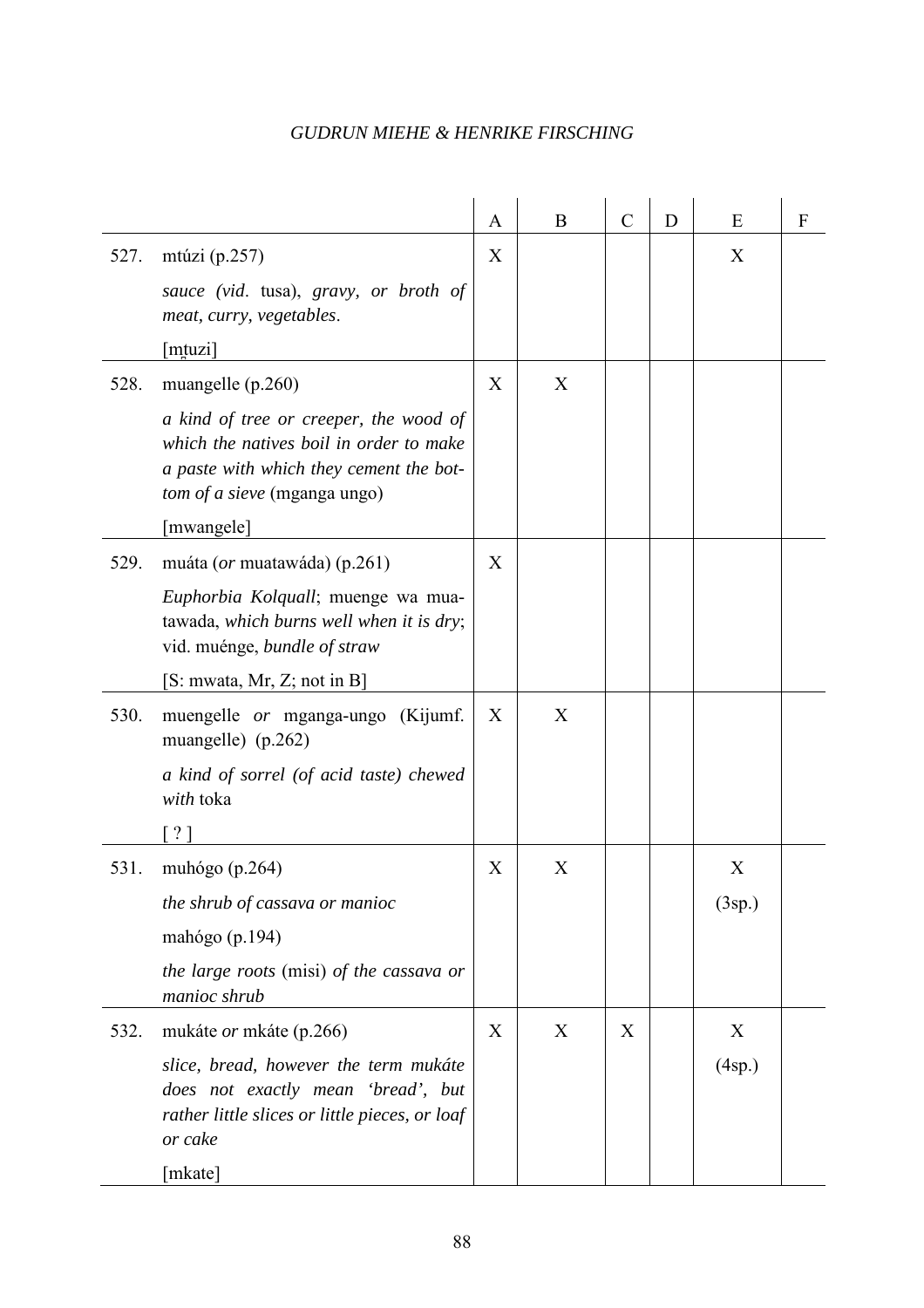|      |                                                                                                                                                                                                                                                                                                                             | A           | B         | $\mathcal{C}$ | D | E | $\boldsymbol{F}$ |
|------|-----------------------------------------------------------------------------------------------------------------------------------------------------------------------------------------------------------------------------------------------------------------------------------------------------------------------------|-------------|-----------|---------------|---|---|------------------|
| 533. | muniandége (p.267)                                                                                                                                                                                                                                                                                                          | X           |           |               |   |   |                  |
|      | a parasitical plant                                                                                                                                                                                                                                                                                                         |             |           |               |   |   |                  |
|      | $\left[ \begin{array}{c} \text{?} \\ \text{?} \end{array} \right]$                                                                                                                                                                                                                                                          |             |           |               |   |   |                  |
| 534. | n'gue (p.279)                                                                                                                                                                                                                                                                                                               | X           |           |               |   |   |                  |
|      | the portion of land which is measured<br>out to a slave for cultivating                                                                                                                                                                                                                                                     |             |           |               |   |   |                  |
|      | [B: ng'gwe; S: ngwe, Ng]                                                                                                                                                                                                                                                                                                    |             |           |               |   |   |                  |
|      | $u'$ ngue (p.406)                                                                                                                                                                                                                                                                                                           |             |           |               |   |   |                  |
|      | (1) úngue ya kámba, a rope of the<br>thickness of a finger (from the úngue za<br>kámba is the amári or gerári (anchor<br>cable) twisted; (2) úngue ya ku lima<br>shamba, the piece of ground assigned to<br>one person for tilling (kátiri, muále)<br>which piece is marked out for him by a<br>rope or by the muále (vid.) |             |           |               |   |   |                  |
| 535. | náfăka (p.271)                                                                                                                                                                                                                                                                                                              | X           | X         |               |   |   |                  |
|      | corn in general, and used as money as a<br>means of exchange                                                                                                                                                                                                                                                                |             |           |               |   |   |                  |
| 536. | nasi <i>or</i> nazi (p.273)                                                                                                                                                                                                                                                                                                 | X           | X         | X             | X |   |                  |
|      | a ripe cocoa-nut                                                                                                                                                                                                                                                                                                            |             | (5stages) |               |   |   |                  |
| 537. | ndáfu (p.274)                                                                                                                                                                                                                                                                                                               | $\mathbf X$ |           |               |   | X |                  |
|      | rottenness and stench arising from it                                                                                                                                                                                                                                                                                       |             |           |               |   |   |                  |
|      | [S: ndavu, Ng; not in B]                                                                                                                                                                                                                                                                                                    |             |           |               |   |   |                  |
| 538. | ndífu $(p.275)$                                                                                                                                                                                                                                                                                                             | X           | X         |               |   |   |                  |
|      | a cloth-like web which grows on the<br>cocoa-tree, and ties, as it were, the<br>branches to the stem                                                                                                                                                                                                                        |             |           |               |   |   |                  |
|      | [S: P, Mv]                                                                                                                                                                                                                                                                                                                  |             |           |               |   |   |                  |
| 539. | ndíga $(p.275)$                                                                                                                                                                                                                                                                                                             | X           |           | X             |   |   |                  |
|      | the root of a shrub                                                                                                                                                                                                                                                                                                         |             |           |               |   |   |                  |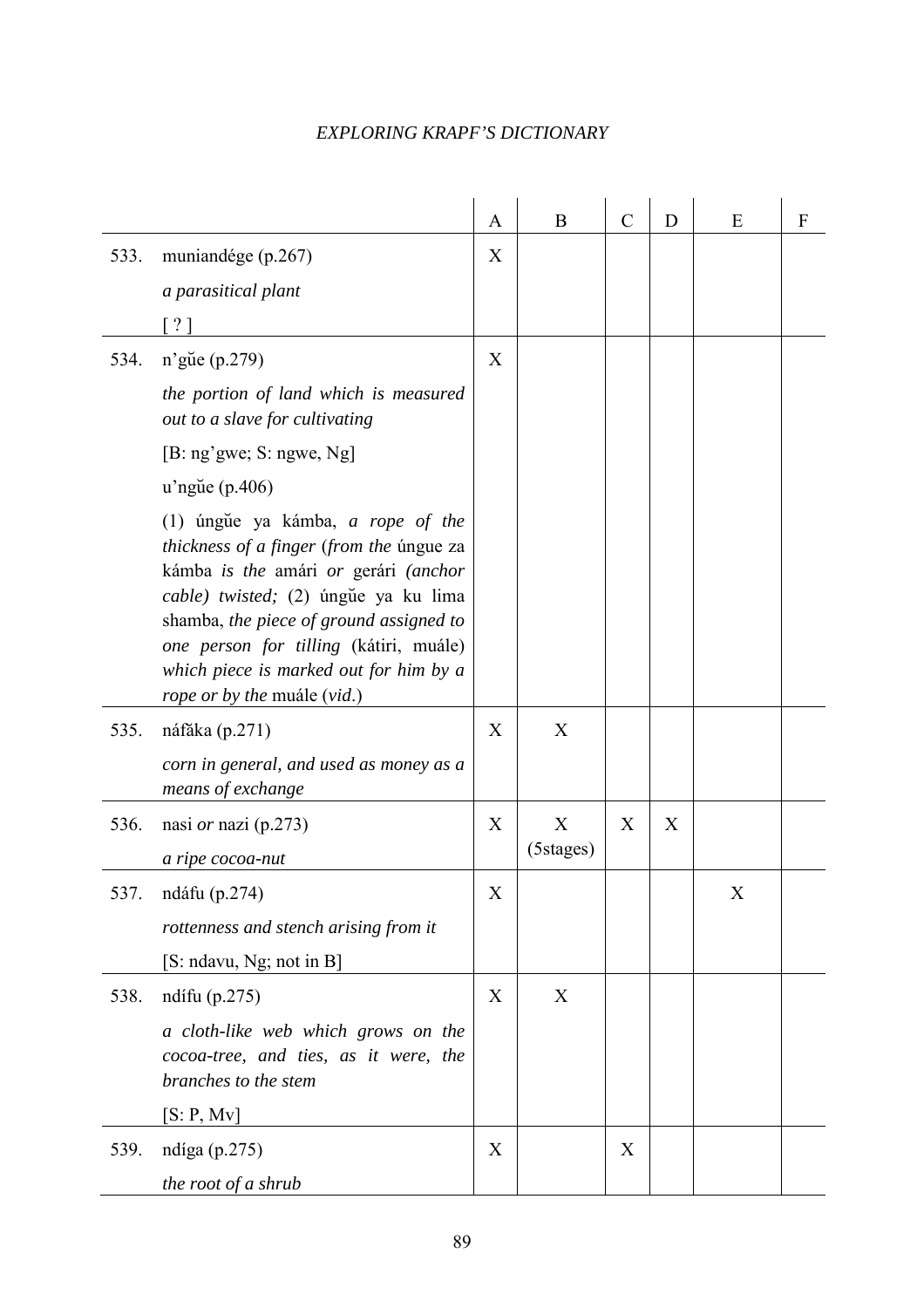|      |                                                                                                                                                                                                                                                                                                | A                | B | $\mathcal{C}$ | D | Ε                   | F |
|------|------------------------------------------------------------------------------------------------------------------------------------------------------------------------------------------------------------------------------------------------------------------------------------------------|------------------|---|---------------|---|---------------------|---|
| 540. | ndizi $(p.275)$                                                                                                                                                                                                                                                                                | X                | X |               |   | X                   |   |
|      | a banana                                                                                                                                                                                                                                                                                       |                  |   |               |   | (8sp.)              |   |
| 541. | ndúme $(p.276)$                                                                                                                                                                                                                                                                                | X                |   | X             |   |                     |   |
|      | $\sim$ za mpúnga, <i>rice still in the husk</i>                                                                                                                                                                                                                                                |                  |   |               |   |                     |   |
| 542. | papáyu (p.297)                                                                                                                                                                                                                                                                                 | X                |   | X             |   |                     |   |
|      | papaw, a fruit which is very sweet                                                                                                                                                                                                                                                             |                  |   |               |   |                     |   |
| 543. | pílpili (p.304)                                                                                                                                                                                                                                                                                | $\boldsymbol{X}$ |   |               |   | X                   |   |
|      | pepper                                                                                                                                                                                                                                                                                         |                  |   |               |   | $(3 \text{ kinds})$ |   |
| 544. | pukussa, v. (p.310)                                                                                                                                                                                                                                                                            | X                | X |               |   | X                   | X |
|      | (= ku ondósha, <i>or</i> konóa, <i>or</i> kokóa,<br>tembe),                                                                                                                                                                                                                                    |                  |   |               |   |                     |   |
|      | $(1)$ ku-mahindi, to rub or to crumble<br><i>Indian corn</i> ; (2) mnázi ume~ matále,<br>the cocoa-tree has thrown off little nuts<br>in which there is neither water nor<br>flesh. The natives dislike this very<br><i>much</i> ; (3) ku ~ manni [majani], <i>to throw</i><br>off dry leaves. |                  |   |               |   |                     |   |
|      | [pukusa]                                                                                                                                                                                                                                                                                       |                  |   |               |   |                     |   |
| 545. | púnje (p.313), see 14                                                                                                                                                                                                                                                                          | X                | X | X             |   | X                   |   |
|      | $(1)$ púnje la dafu (Kipemba) = búpu la<br>dafu (Kimwita), a young cocoa-nut, the<br>skin of which is not taken off entirely,<br>and which has only water and but little<br>flesh (dafu la urambi rambi)                                                                                       |                  |   |               |   |                     |   |
|      | $[=S; not in B]$                                                                                                                                                                                                                                                                               |                  |   |               |   |                     |   |
| 546. | pure $(p.313)$<br>ni matangamáno [mattangamáno]<br>ya<br>mbázi na mahindi ku pikoa [kupikwa]<br>páhali pamoja, boiled together, the<br>mixture of mbázi and mahindi                                                                                                                            | X                |   | X             |   |                     |   |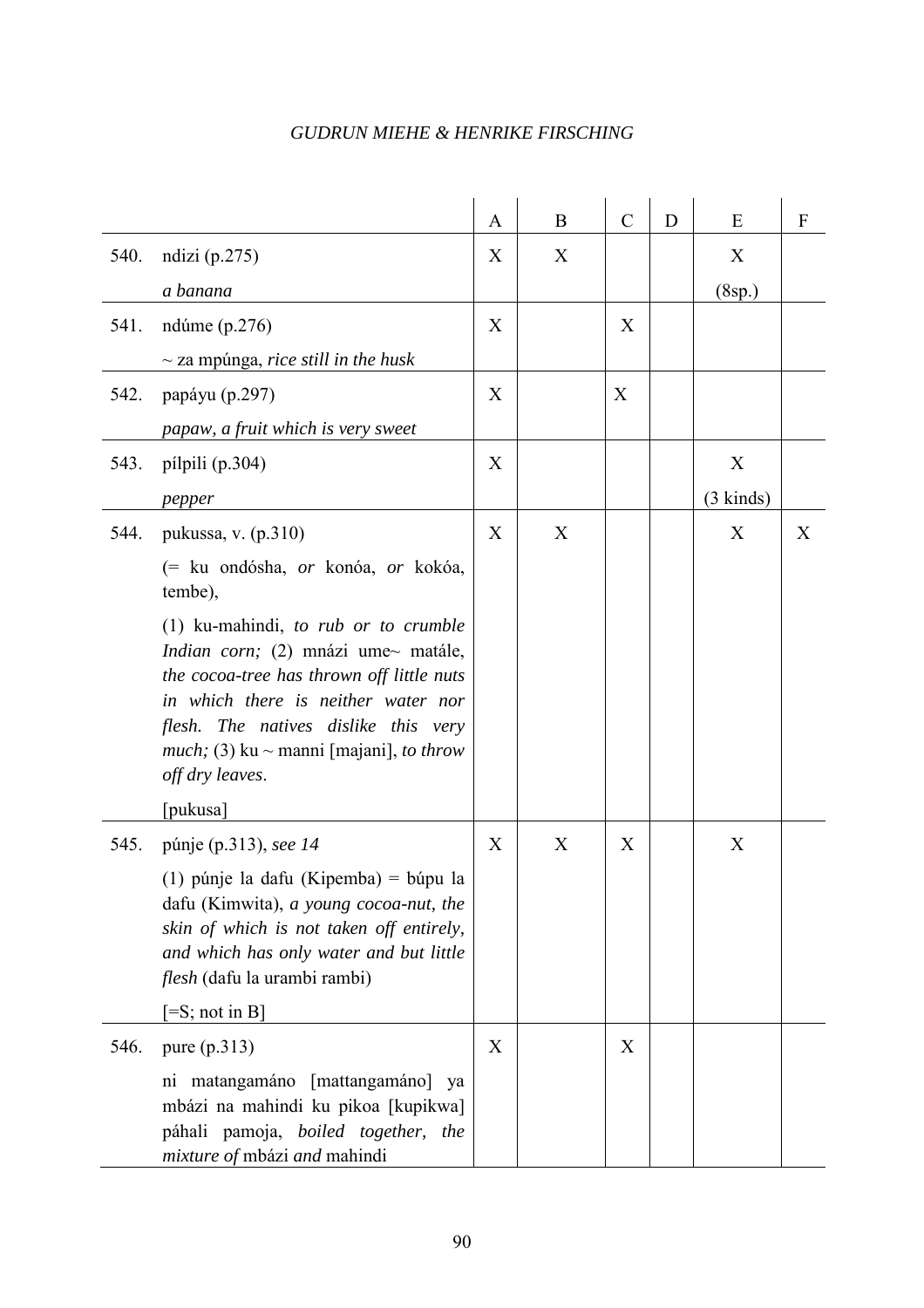|      |                                                                                                                                                                                       |   |   | $\mathcal{C}$ | D | E | F |
|------|---------------------------------------------------------------------------------------------------------------------------------------------------------------------------------------|---|---|---------------|---|---|---|
| 547. | rusuna $(p.317)$                                                                                                                                                                      | X |   | X             |   |   |   |
|      | (= halua el betha), a soporiferous rem-<br>edy made of the yolk of eggs, sugar and<br>ghee $(R.)$                                                                                     |   |   |               |   |   |   |
|      | [S: ruzuna; not in B]                                                                                                                                                                 |   |   |               |   |   |   |
| 548. | sămbā (p.323)                                                                                                                                                                         | X |   | X             |   |   |   |
|      | the fruits of the msămbā tree                                                                                                                                                         |   |   |               |   |   |   |
|      | [sambaa, S: P, Mv]                                                                                                                                                                    |   |   |               |   |   |   |
| 549. | sámadi (p.322)                                                                                                                                                                        | X |   | X             |   | X |   |
|      | dung, manure                                                                                                                                                                          |   |   |               |   |   |   |
| 550. | sámmáha (p.323)                                                                                                                                                                       | X | X |               |   |   |   |
|      | a kind of gum procured from the matózi<br>[matozi] ya mkanju                                                                                                                          |   |   |               |   |   |   |
|      | [?]                                                                                                                                                                                   |   |   |               |   |   |   |
| 551. | shisi $(p.333)$                                                                                                                                                                       | X |   |               |   |   |   |
|      | (1) shisi la jungu, the soot on cooking<br>pots. (2) In Kigúnia "shísi" la tembo la<br>taamu, sweet (black-looking) cocoa-<br><i>liquor. The best kind of tembo</i><br>[shizi, S: Am] |   |   |               |   |   |   |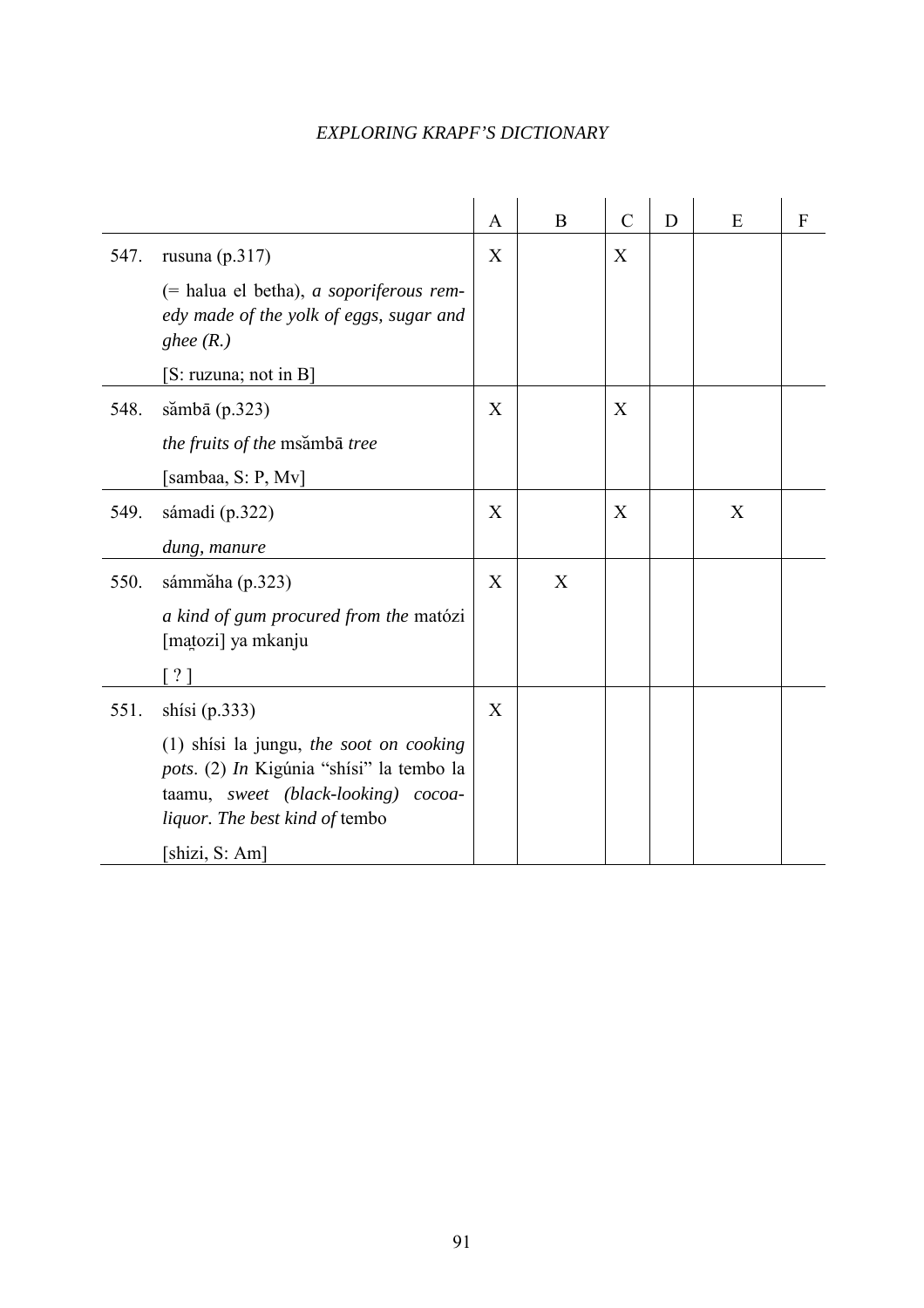|      |                                                                                                                                                                                                                                                                                                                                                                                                                                                                                                 | A | B | $\mathcal{C}$ | D | E | F |
|------|-------------------------------------------------------------------------------------------------------------------------------------------------------------------------------------------------------------------------------------------------------------------------------------------------------------------------------------------------------------------------------------------------------------------------------------------------------------------------------------------------|---|---|---------------|---|---|---|
| 552. | sía, v. (p.336)<br>$(1)$ to sow, e.g. rice, not lay it in small<br>hollows (as the Suahili generally do),<br>but after the manner of the people of<br>Pemba, who, having sown the rice,<br>cover it with earth, wherefore they get<br>much more than those who make ména<br>$(vid.);$ (2) to drive away, e.g., black or<br>rather reddish brown ants. (3) to leave<br>behind; (4) to trust one with; (5) to give<br>sentence, to pronounce as with author-<br>ity, to declare<br>$=$ S; B: zia] | X | X |               |   | X |   |
| 553. | simbáti (p.339)<br>a kind of wood brought from near Cape<br>Delgado<br>$?$ ]                                                                                                                                                                                                                                                                                                                                                                                                                    | X |   |               |   |   |   |
| 554. | simda $(p.339)$<br>a kind of spice<br>[zimda, S: Mv]                                                                                                                                                                                                                                                                                                                                                                                                                                            | X |   | X             |   |   |   |
| 555. | tăgá $(p.353)$<br>ni magógo ya tanzu, the thick part of<br>large branches (vid. utanzu, utăgá)<br>[S: tagaa, Mv; B: tagaa]                                                                                                                                                                                                                                                                                                                                                                      | X |   |               |   |   |   |
| 556. | tămbú ( $or$ tambúu) (p.356)<br>the leaf of the mtambu (betel)-tree                                                                                                                                                                                                                                                                                                                                                                                                                             | X | X | X             |   |   |   |
| 557. | taki (or jiji ya) (p.355), see $14$<br>in Kijumvu, masitta ya or tai za nazi, or<br>tápu la nazi, taki ya nazi, the nazi<br>ground and strained, which is thrown<br>away and let to the fowls<br>[taki, $S: Mv, G$ ]                                                                                                                                                                                                                                                                            | X |   |               |   | X |   |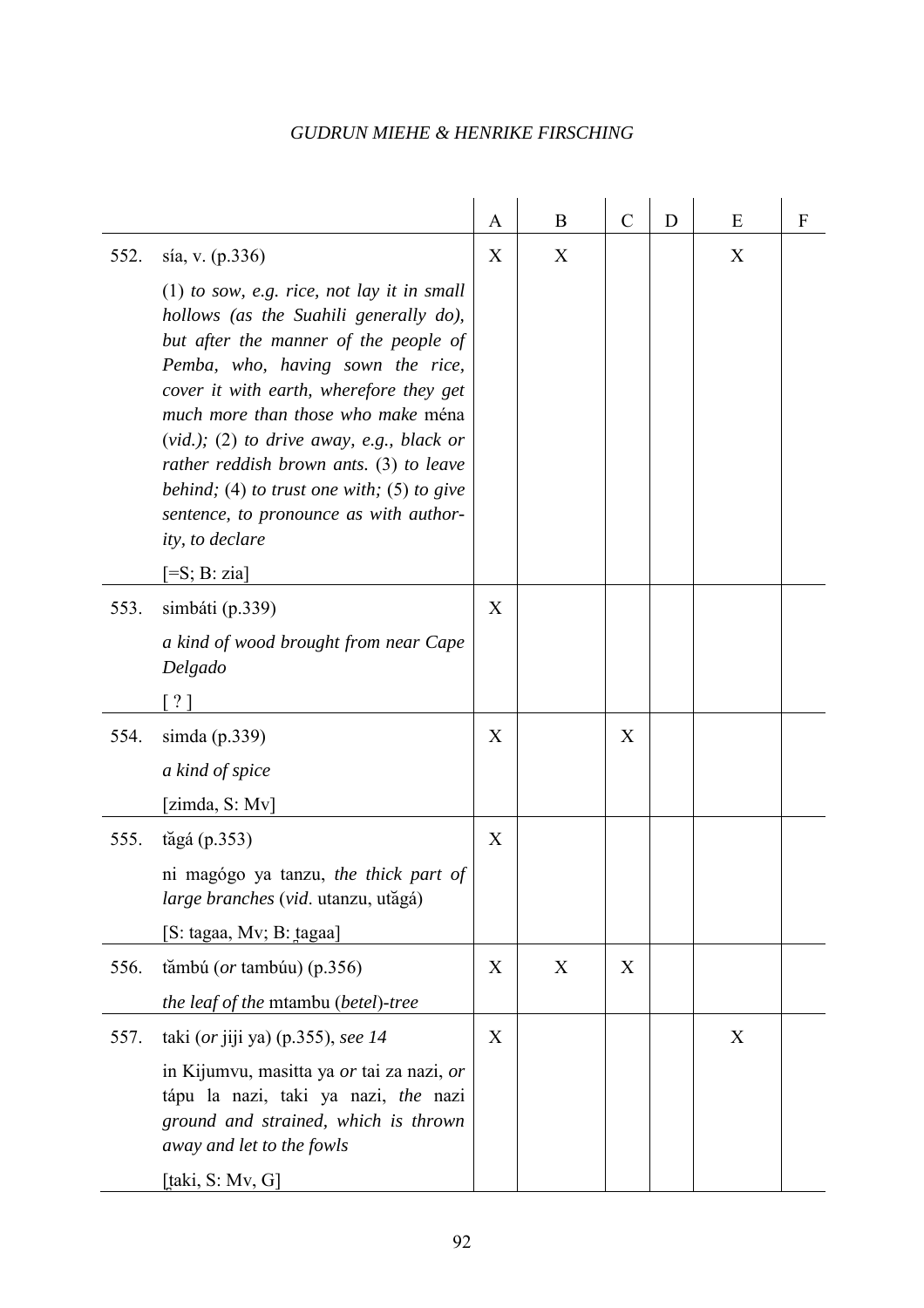|      |                                                                           | $\mathbf{A}$ | B | $\mathcal{C}$ | D | E | $\boldsymbol{F}$ |
|------|---------------------------------------------------------------------------|--------------|---|---------------|---|---|------------------|
| 558. | tange(p.359)                                                              | X            | X |               |   | X |                  |
|      | tange = shámba mpia [mpya], $a$ new<br>plantation                         |              |   |               |   |   |                  |
|      | $=$ B; S: tange, Mv, Am]                                                  |              |   |               |   |   |                  |
| 559. | tánu (p.360)                                                              | X            |   |               |   | X |                  |
|      | a splinter                                                                |              |   |               |   |   |                  |
|      | [tanu, S: Am]                                                             |              |   |               |   |   |                  |
| 560. | tatu $(p.362)$                                                            | X            | X | X             |   |   |                  |
|      | acidity, ferment                                                          |              |   |               |   |   |                  |
|      | [B: tatu; not in S]                                                       |              |   |               |   |   |                  |
| 561. | teléle $(p.365)$                                                          | X            |   |               |   | X |                  |
|      | the finer part of flour                                                   |              |   |               |   |   |                  |
|      | $[=B; not in S]$                                                          |              |   |               |   |   |                  |
| 562. | tembo $(p.366)$                                                           | X            |   | X             |   |   | X                |
|      | palm-wine                                                                 |              |   |               |   |   |                  |
| 563. | tenga $(p.367)$                                                           | X            |   | X             |   | X |                  |
|      | coarse flour                                                              |              |   |               |   |   |                  |
|      | [tenga, S: DN]                                                            |              |   |               |   |   |                  |
| 564. | toeléa (Kimwita) (p.375)                                                  | X            |   | X             |   |   |                  |
|      | ku~ wali kua [kwa] mtuzi or samli or<br>borohóa                           |              |   |               |   |   |                  |
|      | [towelea; not in B]                                                       |              |   |               |   |   |                  |
| 565. | tóko (or jóko or pójo) (p.376)                                            | X            |   | X             |   |   |                  |
|      | a kind of grain of a plant, like the vetch                                |              |   |               |   |   |                  |
|      | [S:G]                                                                     |              |   |               |   |   |                  |
| 566. | tómbaku (p.376), tumbako (p.384)                                          | X            |   |               |   |   |                  |
|      | tobacco, much sought for by the East<br>Africans for snuffing and smoking |              |   |               |   |   |                  |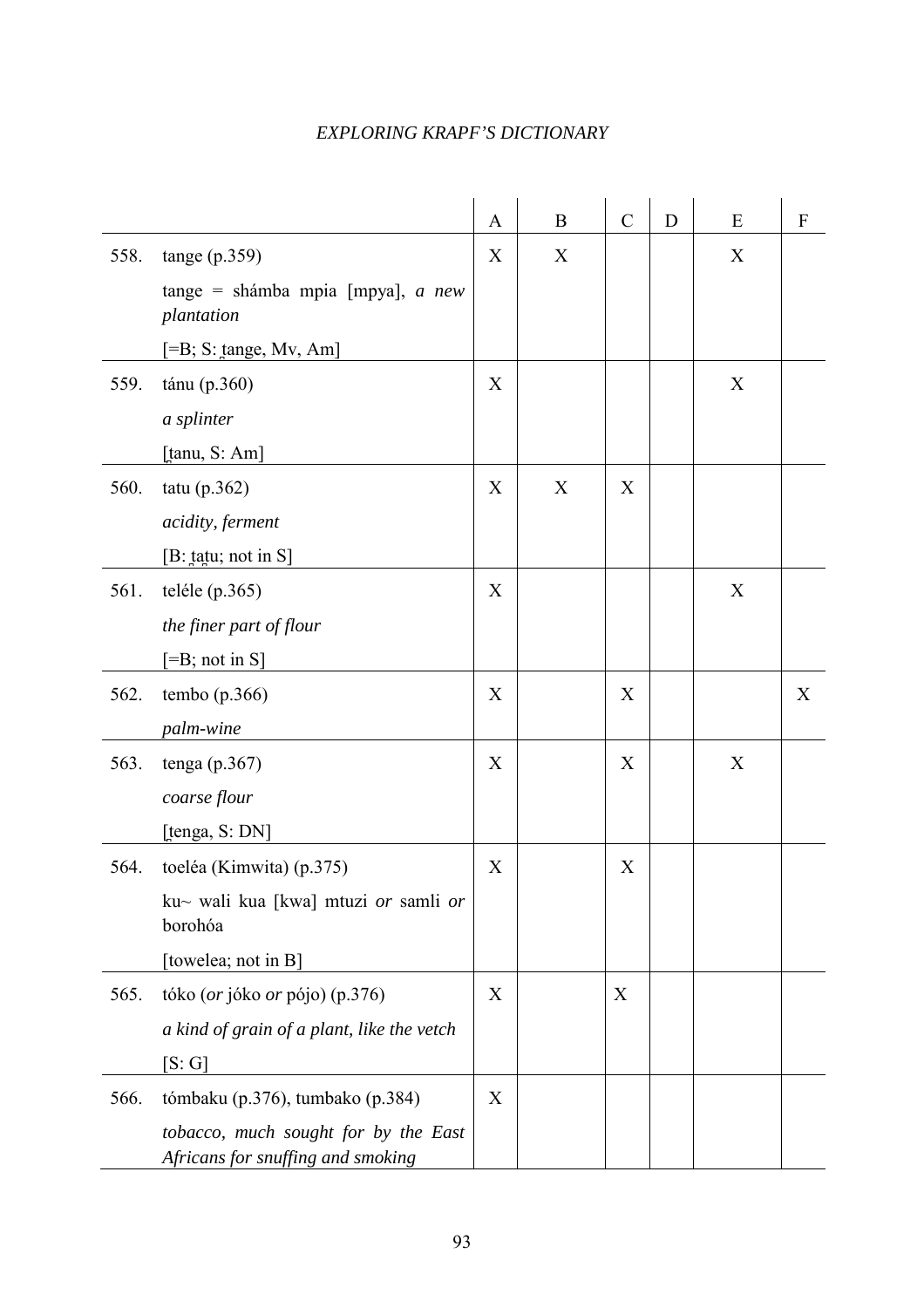|      |                                                                                                                                          | A | B | $\mathcal{C}$ | D | E | F |
|------|------------------------------------------------------------------------------------------------------------------------------------------|---|---|---------------|---|---|---|
| 567. | tuánga v. (p.380)                                                                                                                        | X | X | X             |   |   |   |
|      | to clean corn from the husk by pounding                                                                                                  |   |   |               |   |   |   |
|      | it in a wooden mortar                                                                                                                    |   |   |               |   |   |   |
|      | [twanga]                                                                                                                                 |   |   |               |   |   |   |
| 568. | u'di (p.392)                                                                                                                             | X | X |               |   |   |   |
|      | an odoriferous tree                                                                                                                      |   |   |               |   |   |   |
| 569. | $u'$ ji (p.397)                                                                                                                          | X |   | X             |   | X |   |
|      | gruel, a kind of thin soup or broth of<br>rice, mtama                                                                                    |   |   |               |   |   |   |
| 570. | u'ngŭ (Kipemba) (p.406)                                                                                                                  | X | X |               |   | X |   |
|      | ku fania or lima úngu or uwanda, to                                                                                                      |   |   |               |   |   |   |
|      | make a place clear or free, to build a                                                                                                   |   |   |               |   |   |   |
|      | house upon                                                                                                                               |   |   |               |   |   |   |
|      | ?]                                                                                                                                       |   |   |               |   |   |   |
| 571. | ubáboa (p.390)                                                                                                                           | X |   | X             |   |   |   |
|      | $\sim$ wa mtoto, a soft food for children                                                                                                |   |   |               |   |   |   |
|      | [ubabwa]                                                                                                                                 |   |   |               |   |   |   |
| 572. | uchúkui (p.392)                                                                                                                          | X |   |               |   |   |   |
|      | a kind of rice                                                                                                                           |   |   |               |   |   |   |
|      | $?$ ]                                                                                                                                    |   |   |               |   |   |   |
| 573. | ufu (p.394)                                                                                                                              | X |   |               |   |   |   |
|      | (1) death, $(2)$ ~ wa názi, <i>a rasped</i> názi                                                                                         |   |   |               |   |   |   |
| 574. | ugúndi (p.395)                                                                                                                           | X |   |               |   | X |   |
|      | (Kinika) = Kisuahili, urambi rambi wa<br>dafu janga lisilo tassa ku fika ku íva, a<br>young cocoa-nut with soft flesh and<br>sweet water |   |   |               |   |   |   |
|      | [S: P; not in B]                                                                                                                         |   |   |               |   |   |   |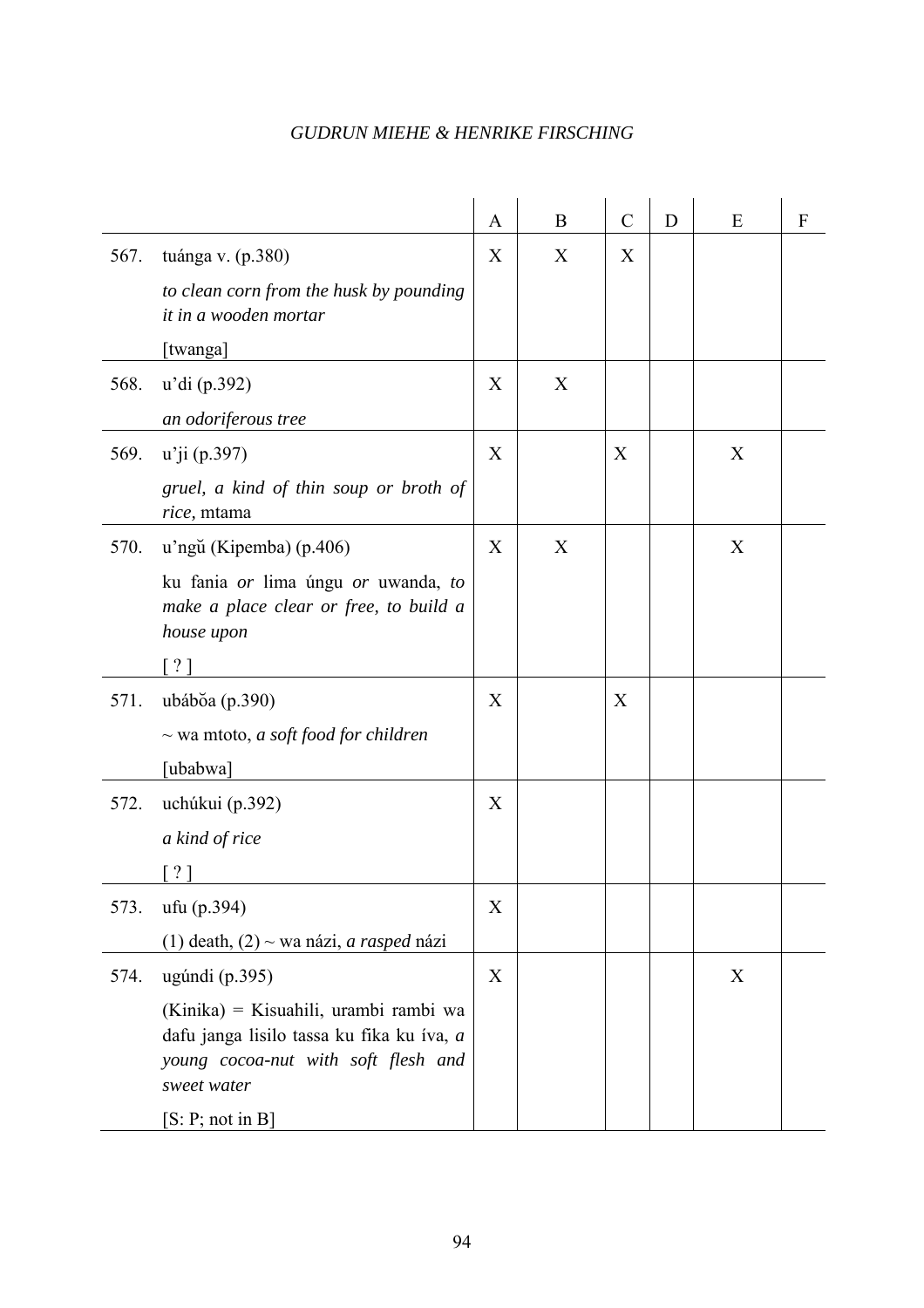|      |                                                                                                                                                                                                    | A | B | $\mathcal{C}$ | D | E | F |
|------|----------------------------------------------------------------------------------------------------------------------------------------------------------------------------------------------------|---|---|---------------|---|---|---|
| 575. | ungúu (p.406)                                                                                                                                                                                      | X | X |               |   |   |   |
|      | $\sim$ wa ku puria mtáma máhali palipo-<br>tandíkoa jamfi [palipotandikwa jamvi],<br>ku tia mtáma telle [tele], a heap of corn<br>laid on a mat, on which the corn is bea-<br>ten for several days |   |   |               |   |   |   |
| 576. | uráibu (p.409)                                                                                                                                                                                     | X |   | X             |   | X |   |
|      | $=$ matangamáno ya witu witáno, <i>viz.</i> , wa<br>popó, wa kattu, wa toka, wa tambū, wa<br>tómbako, the mixture of five ingredients<br>for chewing                                               |   |   |               |   |   |   |
| 577. | urambi rambi (p.409)                                                                                                                                                                               | X |   |               |   |   |   |
|      | $\sim$ wa dafu, <i>a young cocoa-nut which has</i><br>very soft flesh and sweet water                                                                                                              |   |   |               |   |   |   |
|      | [uramberambe, S: Mr, Z, Mv, G]                                                                                                                                                                     |   |   |               |   |   |   |
| 578. | ushingo $(p.410)$                                                                                                                                                                                  | X | X |               |   | X |   |
|      | poison<br>(Kimrima<br>vegetable<br>$\equiv$<br>a<br>ushúngu in Kimwita), poison (ubáya)                                                                                                            |   |   |               |   |   |   |
|      | [S: Mr, P, Am; not in B]                                                                                                                                                                           |   |   |               |   |   |   |
|      | ushungu Kimv. $(=$ ushingo in Kimr.)<br>(p.411)                                                                                                                                                    |   |   |               |   |   |   |
|      | poison; e.g., ushúngu wa wiémbe wia<br>mifi (sing. mfi, vid.), a vegetable poison<br>(for arrows) which kills a man very<br>soon when he is wounded by them                                        |   |   |               |   |   |   |
|      | [S: Mr, Z, Mv]                                                                                                                                                                                     |   |   |               |   |   |   |
| 579. | usía $(p.411)$                                                                                                                                                                                     | X |   |               |   |   |   |
|      | $\sim$ wa meno, bluntness of the teeth (by<br><i>tasting something acid)</i>                                                                                                                       |   |   |               |   |   |   |
|      | [B: uzia; not in S]                                                                                                                                                                                |   |   |               |   |   |   |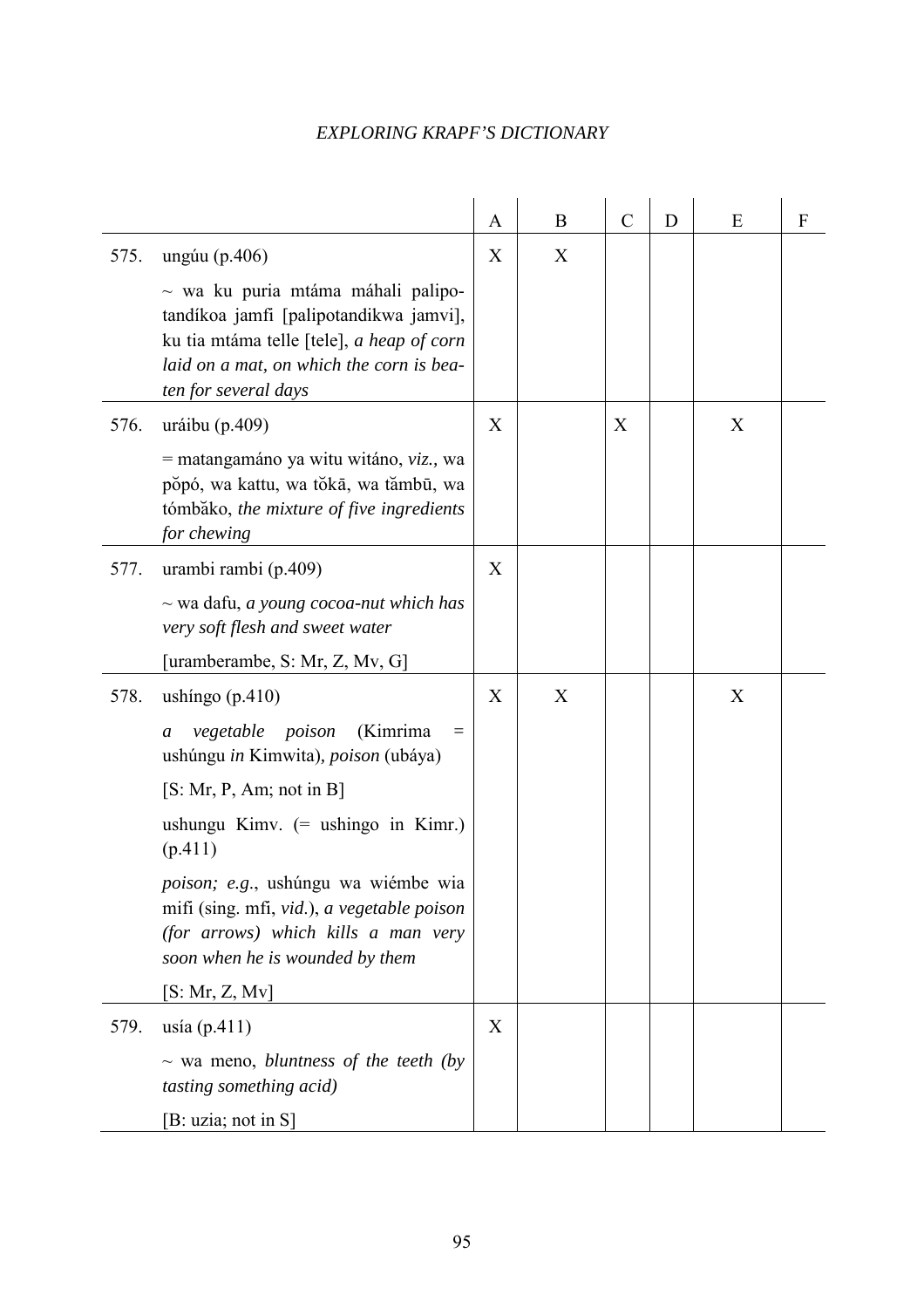|      |                                                                                                                                                                                  | A | B | $\mathcal{C}$ | D | E | F |
|------|----------------------------------------------------------------------------------------------------------------------------------------------------------------------------------|---|---|---------------|---|---|---|
| 580. | uwánga $(p.416)$                                                                                                                                                                 | X | X | X             | X | X |   |
|      | a tuberous plant or shrub                                                                                                                                                        |   |   |               |   |   |   |
|      | [S: Mr, Z]                                                                                                                                                                       |   |   |               |   |   |   |
| 581. | vanda $(p.418)$                                                                                                                                                                  | X |   |               |   |   |   |
|      | exhausted sugar-cane which is spit out.                                                                                                                                          |   |   |               |   |   |   |
|      | $\lceil ? \rceil$                                                                                                                                                                |   |   |               |   |   |   |
| 582. | wáli (p.422)                                                                                                                                                                     | X |   | X             |   | X |   |
|      | cooked rice                                                                                                                                                                      |   |   |               |   |   |   |
| 583. | yungi (p.431)                                                                                                                                                                    | X |   | X             |   |   | X |
|      | the water-lily, which, together with<br>other perfumes, is used in expelling the<br>evil spirits which is supposed to have<br>caused the sickness of person (vid.<br>punga pepo) |   |   |               |   |   |   |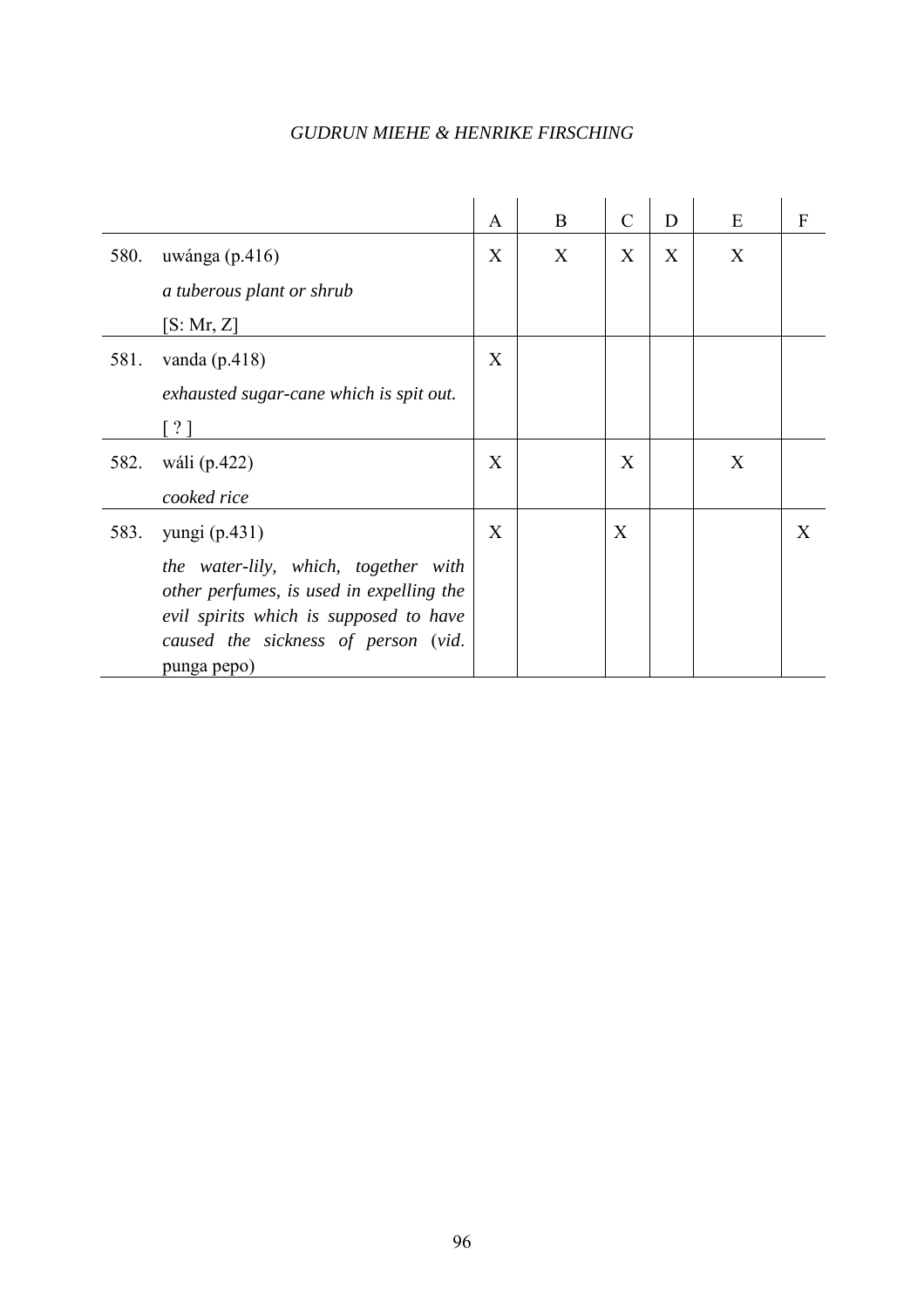#### **2.10 Animals**

- A Description by example, behaviour
- B Chasing, tending, men's protection
- C Preparation as food, medicine or how to treat wounds caused by the animal
- D Value on the market
- E Listing of species, names in other languages
- F Superstitions, rites, experiences

|                                                                                                 | A | B | $\mathcal{C}$ | D | E           | $\boldsymbol{F}$ |
|-------------------------------------------------------------------------------------------------|---|---|---------------|---|-------------|------------------|
| 584. babáe or babáye watoto (or babe wána,<br>babe watóto) (p.17)                               | X |   |               |   |             | X                |
| a bird, very likely an eagle or an owl,<br>which frightens children                             |   |   |               |   |             |                  |
| $[=B; not in S]$                                                                                |   |   |               |   |             |                  |
| 585. bafe (p.19)                                                                                | X |   |               |   | X           | X                |
| a large and venomous kind of serpent                                                            |   |   |               |   | $(1$ out of |                  |
| [S: Mv, Am]                                                                                     |   |   |               |   | $10$ sp.)   |                  |
| 586. bunzi (buhunzi) (p.30)                                                                     | X |   |               |   |             |                  |
| a large stinging fly which builds a clay-<br>nest                                               |   |   |               |   |             |                  |
| [S: Mv]                                                                                         |   |   |               |   |             |                  |
| 587. chale (p.33)                                                                               |   |   |               |   |             |                  |
| a kind of fish                                                                                  |   |   |               |   |             |                  |
| [S: Mr, Z, Mv]                                                                                  |   |   |               |   |             |                  |
| 588. chohári (p.39)                                                                             | X |   |               |   |             |                  |
| (1) a jewel; (2) a bird whose eggs are<br>carried with great care lest they should<br>be broken |   |   |               |   |             |                  |
| $[(1)$ johari; $(2)$ ?]                                                                         |   |   |               |   |             |                  |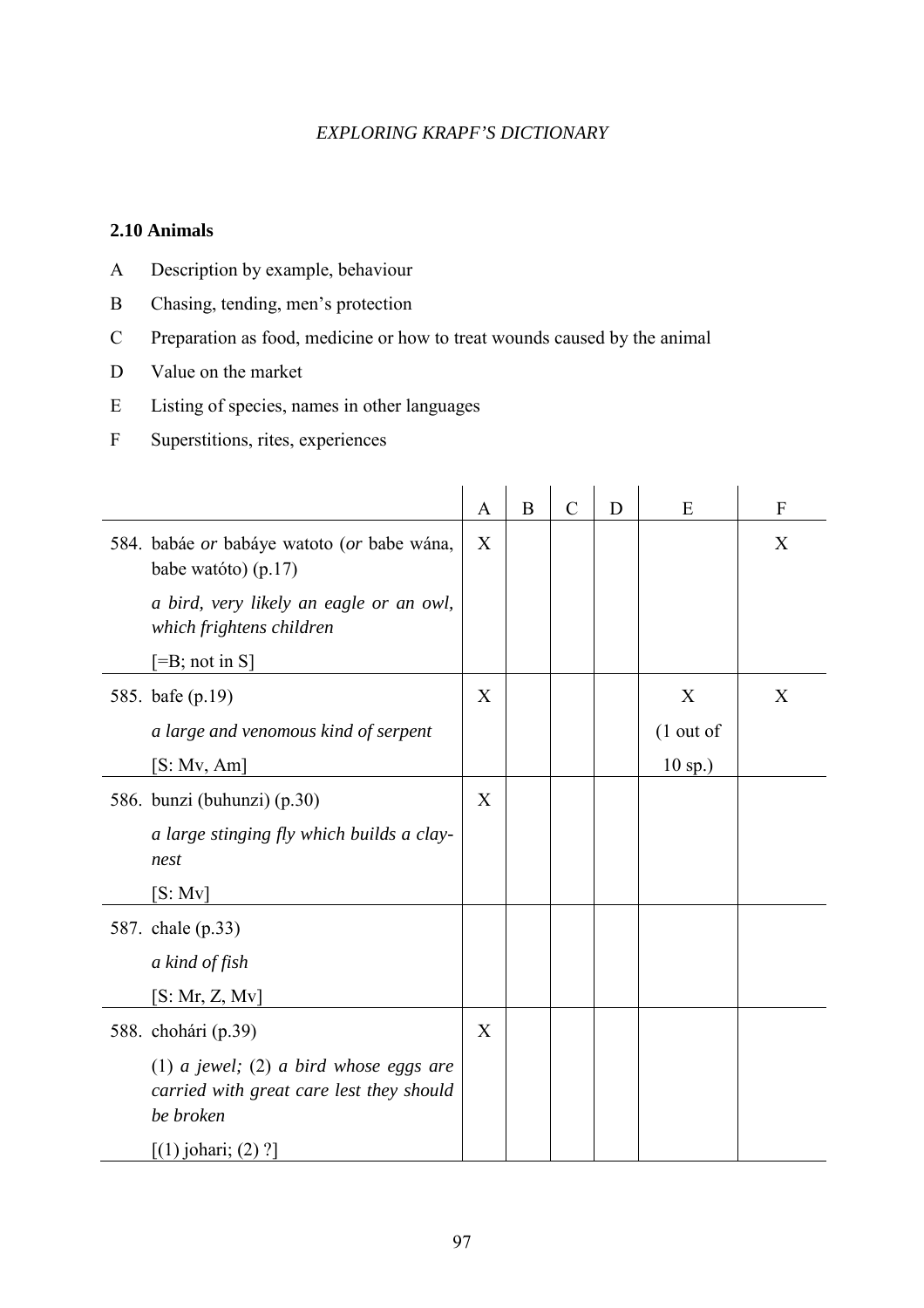|                                                                     | A           | $\, {\bf B}$              | $\mathcal{C}$ | D | E           | $\mathbf{F}$ |
|---------------------------------------------------------------------|-------------|---------------------------|---------------|---|-------------|--------------|
| 589. chúa (p.41)                                                    | X           |                           |               |   |             | X            |
| $a$ frog                                                            |             |                           |               |   |             |              |
| [chura, S: Mv]                                                      |             |                           |               |   |             |              |
| 590. dodófu (p.51)                                                  | X           |                           |               |   |             | X            |
| a kind of fish which the natives do not<br>eat as it is poisonous   |             |                           |               |   |             |              |
| [S: totovu, P, Mv; not in B]                                        |             |                           |               |   |             |              |
| 591. dúndu (p.54)                                                   |             |                           |               |   |             |              |
| $(2)$ chafer $(R.)$                                                 |             |                           |               |   |             |              |
| [S: Mv; not in B]                                                   |             |                           |               |   |             |              |
| 592. fira $(Kin.)$ (= <i>Kis.</i> fía) (p.68)                       | X           |                           | X             |   | X           |              |
| a kind of snake                                                     |             |                           |               |   | $(1$ out of |              |
| [S: Mr, Va, DN]                                                     |             |                           |               |   | $7sp.$ )    |              |
| 593. fisi (or fissi) (p.68)                                         | X           |                           |               |   |             | X            |
| hyena                                                               |             |                           |               |   |             |              |
| 594. fundajungu (p.76)                                              | X           |                           |               |   |             | X            |
| a small black and harmless insect living<br>in the grass and forest |             |                           |               |   |             |              |
| 2 <sup>1</sup>                                                      |             |                           |               |   |             |              |
| 595. gisikáfiri (or mgisikafiri) (p.83)                             | X           |                           |               |   |             | X            |
| vid. mjiskafiri; a kind of lizard                                   |             |                           |               |   |             |              |
| $[=B; not in S]$                                                    |             |                           |               |   |             |              |
| 596. gnámba (p.83)                                                  | $\mathbf X$ | $\boldsymbol{\mathrm{X}}$ |               |   |             |              |
| a kind of sea turtle                                                |             |                           |               |   |             |              |
| [ng'amba]                                                           |             |                           |               |   |             |              |
| 597. gniánni (p.84)                                                 | X           |                           | $\mathbf X$   |   | $\mathbf X$ |              |
| a kind of monkey                                                    |             |                           |               |   | $(1$ out of |              |
| [nyani]                                                             |             |                           |               |   | $4sp.$ )    |              |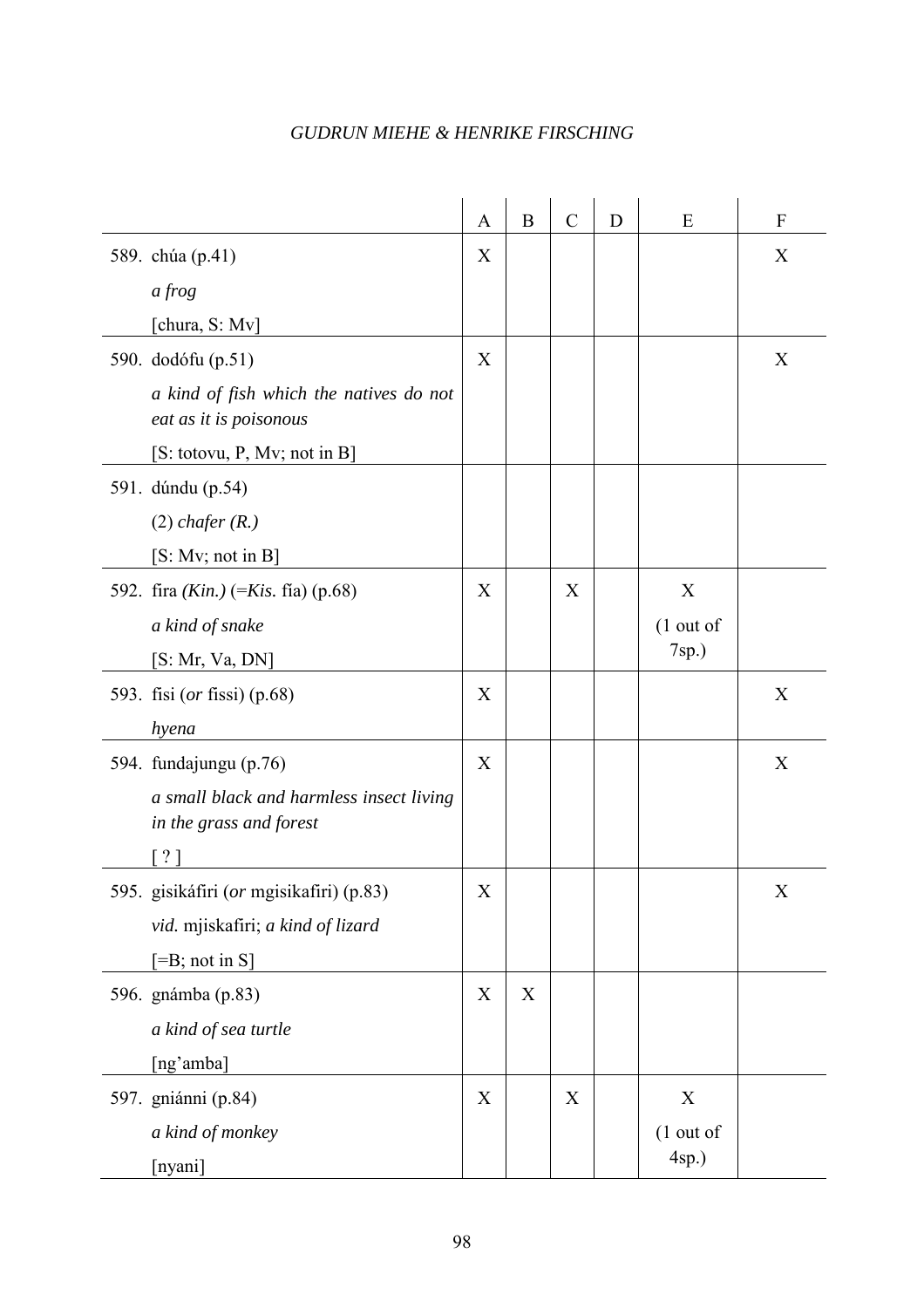|                                                                                         | $\mathbf{A}$ | B           | $\mathcal{C}$ | D | E        | F |
|-----------------------------------------------------------------------------------------|--------------|-------------|---------------|---|----------|---|
| 598. horohóro (horóro?) (p.103)                                                         | X            |             |               |   |          |   |
| a certain bird, which has a long black<br>neck                                          |              |             |               |   |          |   |
| $[=B; not in S]$                                                                        |              |             |               |   |          |   |
| 599. jakápu (Kijomvu) (p.111)                                                           |              |             |               |   |          |   |
| an animal which eats poultry (hana,<br>Kimvita) $(Sp.)$                                 |              |             |               |   |          |   |
| [S: chakapu, Dy; not in B]                                                              |              |             |               |   |          |   |
| 600. jinamísi (p.117)                                                                   |              |             |               |   |          |   |
| $(4)$ a kind of fish                                                                    |              |             |               |   |          |   |
| $[$ jinamizi]                                                                           |              |             |               |   |          |   |
| $\gamma$                                                                                |              |             |               |   |          |   |
| 601. jósi (p.120)                                                                       | X            |             |               |   |          |   |
| a black bird with a long beak, which<br>drinks tembo on the cocoa-tree.                 |              |             |               |   |          |   |
| [chozi]                                                                                 |              |             |               |   |          |   |
| 602. junni (p.122)                                                                      | X            |             |               |   |          |   |
| a water-bird, white in colour and long<br>legged. Its cry is considered ominous.        |              |             |               |   |          |   |
| $[$ juni, S: Mv $]$                                                                     |              |             |               |   |          |   |
| 603. kanu (p.128)                                                                       |              |             |               |   |          |   |
| weasel (with white tail) $(El)$ , or rather a<br>kind of marten wich eats poultry (Sp.) |              |             |               |   |          |   |
| [S: Mr, DN; not in B]                                                                   |              |             |               |   |          |   |
| 604. kassa (p.130)                                                                      | $\mathbf X$  | $\mathbf X$ | $\mathbf X$   |   | X        |   |
| turtle                                                                                  |              |             |               |   | $(1$ out |   |
| $[ =B; S: kasa]$                                                                        |              |             |               |   | $5sp.$ ) |   |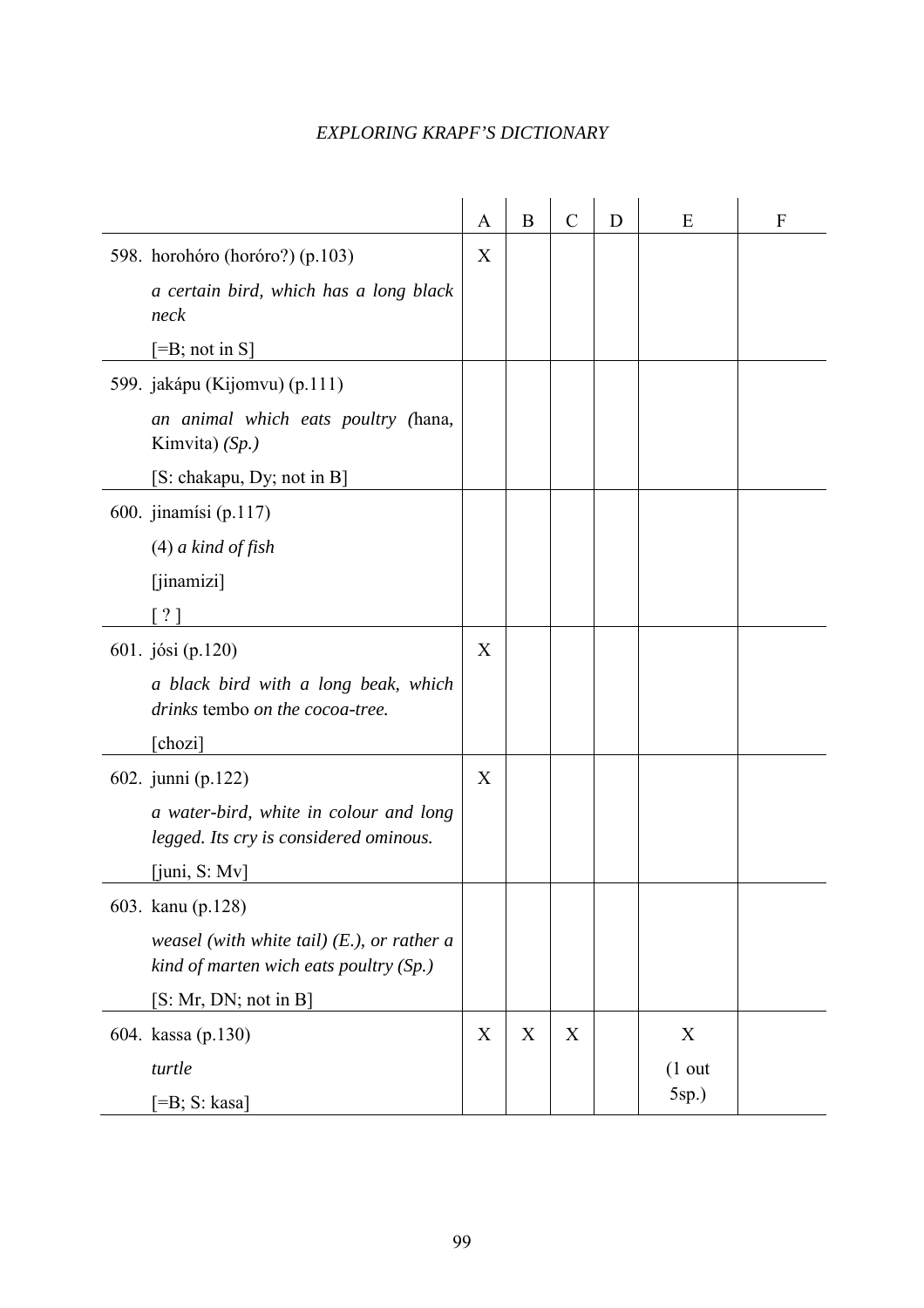|                                                                                  | A | B | $\mathcal{C}$ | D | E           | F |
|----------------------------------------------------------------------------------|---|---|---------------|---|-------------|---|
| 605. kiámo <i>or</i> kilámo (p.135)                                              | X |   |               |   |             |   |
| mazíwa ya muanzo ku viá gnombe<br>[kuvyaa ng'ombe], beestings                    |   |   |               |   |             |   |
| [S: P]                                                                           |   |   |               |   |             |   |
| 606. kifamfáni (Kimrima) (or papási or pási)<br>(kama kupa) (p.139)              | X |   |               |   |             |   |
| an insect (like the bug) which stinks<br>dreadfully                              |   |   |               |   |             |   |
| 607. kigunamáwe (p.142)                                                          | X |   |               |   |             |   |
| a kind of small fish                                                             |   |   |               |   |             |   |
| $[=B; not in S]$                                                                 |   |   |               |   |             |   |
| 608. kijoróro (p.143)                                                            |   |   |               |   |             |   |
| a wild animal very destructive to fowls<br>(which eats poultry) $(R.)$           |   |   |               |   |             |   |
| ?                                                                                |   |   |               |   |             |   |
| 609. kima (p.147)                                                                | X |   |               |   | X           |   |
| a kind of ape, a monkey with long hair                                           |   |   |               |   | $(1$ out of |   |
| $\equiv$ S; not in B                                                             |   |   |               |   | $4$ sp.)    |   |
| 610. kimburu (p.148)                                                             | X |   |               |   |             |   |
| kipanga kidógo cha ku guya kuku<br>wadógo na niuni, a vulture, a bird of<br>prey |   |   |               |   |             |   |
| [S: Mr, Mv]                                                                      |   |   |               |   |             |   |
| 611. kiméte méte (p.148)                                                         | X |   |               |   | X           | X |
| a firefly, glow-worm                                                             |   |   |               |   |             |   |
| 612. kimúngu (p.148)                                                             |   |   |               |   |             |   |
| corn-bird, weevil, calendar                                                      |   |   |               |   |             |   |
| [ ? ]                                                                            |   |   |               |   |             |   |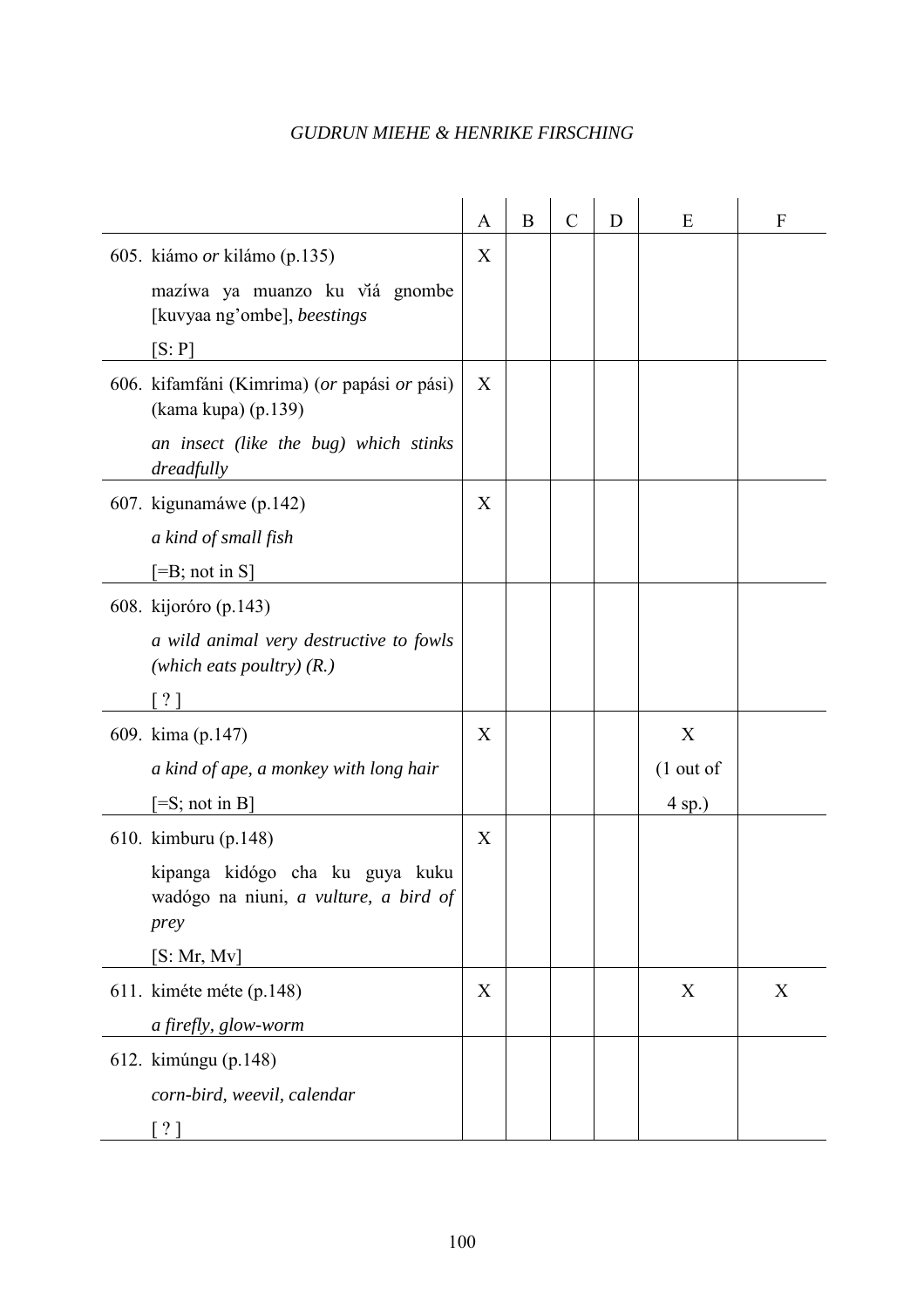|                                                                                                                                                                                                             | A | $\boldsymbol{B}$ | $\overline{C}$ | D | E | $\mathbf{F}$ |
|-------------------------------------------------------------------------------------------------------------------------------------------------------------------------------------------------------------|---|------------------|----------------|---|---|--------------|
| 613. kiniegére (kiniechére) (p.150)<br>a ferocious animal<br>[kinyegere]                                                                                                                                    | X |                  |                |   |   | X            |
| 614. kióto ( <i>R.</i> kiota) (p.152)<br>a hen's nest<br>$[S: S_1, G]$                                                                                                                                      | X |                  |                |   |   |              |
| 615. kipanawázi (p.152)<br>a kind of hare<br>$\lceil ? \rceil$                                                                                                                                              | X |                  |                |   |   | X            |
| 616. kipepéo (p.153)<br>$(1)$ a flat fish with a high arched back,<br>large head, and spread $(?)$ tail, eaten by<br>the natives; $(2)$ an instrument or fan for<br>blowing the fire; $(3)$ butterfly $(?)$ | X |                  | X              |   |   |              |
| 617. kisúse (p.158)<br>a kind of scorpion (in Kimwita) (in Ki-<br>jumfu n'ge); kina ushingo sana, it is<br>very poisonous.<br>[?]                                                                           | X |                  |                |   |   | X            |
| 618. kitámba (p.158)<br>a little cow; cfr. mtámba and ndáma                                                                                                                                                 |   |                  |                |   |   |              |
| 619. kitema kuni (p.159)<br>an insect, dwelling in a nest of wood<br>very cleverly made<br>[kitema kuni, S: Mr]                                                                                             | X |                  |                |   |   |              |
| 620. kitéte (p.160)<br>(kiniáma kidógo kana kindi) a little<br>animal like the squirrel<br>[kitete, S: Mr, Ngw]                                                                                             | X |                  |                |   |   |              |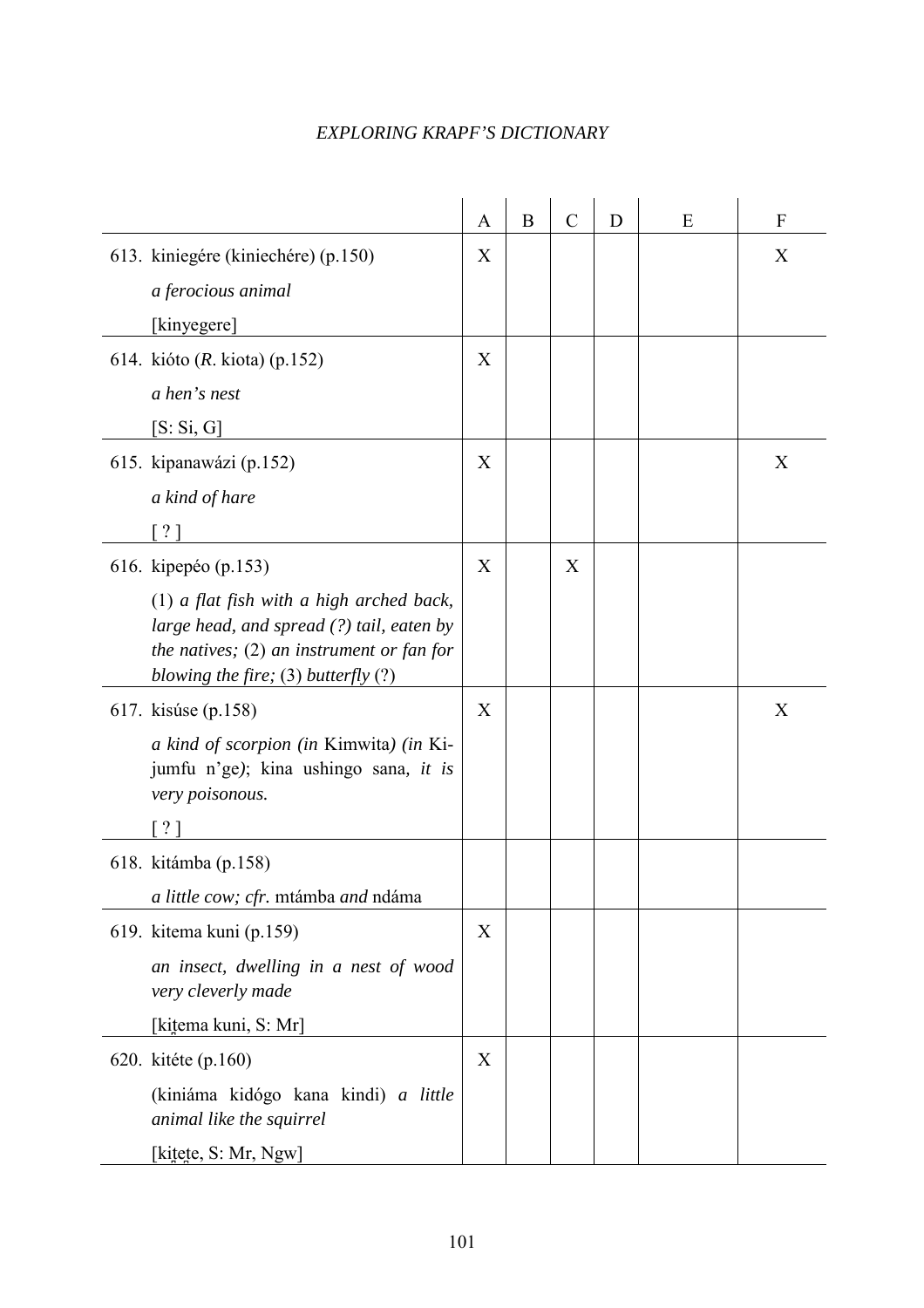|                                                                                              | $\mathbf{A}$     | $\, {\bf B}$ | $\mathcal{C}$ | D | E         | $\mathbf F$ |
|----------------------------------------------------------------------------------------------|------------------|--------------|---------------|---|-----------|-------------|
| 621. kitótŏe (p.161)                                                                         |                  |              |               |   |           |             |
| a kind of white-fish                                                                         |                  |              |               |   |           |             |
| [ ? ]                                                                                        |                  |              |               |   |           |             |
| 622. kitungúle (p.162)                                                                       | X                |              |               |   | X         |             |
| a hare                                                                                       |                  |              |               |   | (2sp.)    |             |
| [kitungule, S: Va, Mv]                                                                       |                  |              |               |   |           |             |
| 623. kitunúzi (p.162)                                                                        | X                |              |               |   |           | X           |
| a large fish                                                                                 |                  |              |               |   |           |             |
| [kitunusi, S: Mv]                                                                            |                  |              |               |   |           |             |
| 624. kiumánzi (p.162)                                                                        | X                |              |               |   |           |             |
| a little insect which kills flies                                                            |                  |              |               |   |           |             |
| 625. kiúnga (p.163)                                                                          |                  |              |               |   |           |             |
| a kind of red fish                                                                           |                  |              |               |   |           |             |
| [S: Mv; not in B]                                                                            |                  |              |               |   |           |             |
| 626. kiwángŏa (p.164)                                                                        | X                |              | X             |   |           |             |
| a kind of snail on the sea coast from the<br>shells of which the Suahili make orna-<br>ments |                  |              |               |   |           |             |
| [S: Mr, Mv]                                                                                  |                  |              |               |   |           |             |
| 627. kōa (p.165)                                                                             | $\boldsymbol{X}$ |              | X             |   |           |             |
| a snail                                                                                      |                  |              |               |   |           |             |
| 628. kóbe (p.165)                                                                            | X                |              |               |   | X         |             |
| a small land-tortoise                                                                        |                  |              |               |   | $(3$ sp.) |             |
| 629. korobésa (p.171)                                                                        |                  |              |               |   | X         |             |
| a male of a gnombe, la kondō, la mbuzi,<br>la ferasi                                         |                  |              |               |   |           |             |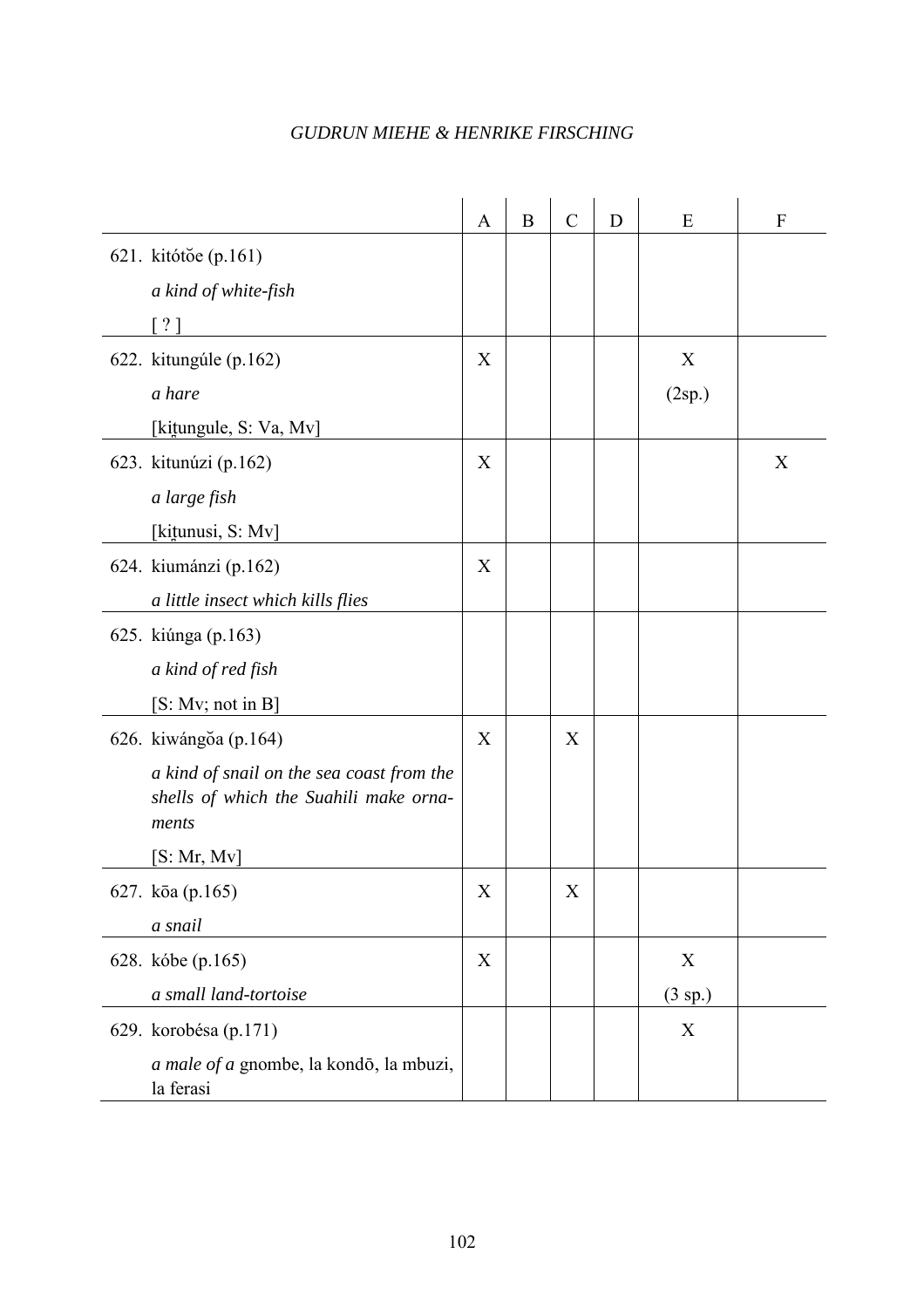|                                                                                                                                                   | A | B | $\mathcal{C}$ | D | E                 | F |
|---------------------------------------------------------------------------------------------------------------------------------------------------|---|---|---------------|---|-------------------|---|
| 630. kosi pingu (p.172)<br>the vulture which carries off sheep,<br>children etc.                                                                  | X |   |               |   |                   |   |
| $[\text{kozi} + ?]$                                                                                                                               |   |   |               |   |                   |   |
| 631. kówe (koe, koi) (p.173)<br>a small red crab eaten by the Wanika.                                                                             | X |   |               |   | X                 |   |
| $\lceil$ ? 1                                                                                                                                      |   |   |               |   |                   |   |
| 632. kuágna (p.173)<br>a bird which cries with a clicking voice.<br>[ ? ]                                                                         |   |   |               |   |                   |   |
| 633. kūási (p.174)                                                                                                                                | X |   |               |   | X                 |   |
| name of an animal like ngúwe, it has<br>small horns                                                                                               |   |   |               |   |                   |   |
| [?]                                                                                                                                               |   |   |               |   |                   |   |
| 634. kúku (p.176)                                                                                                                                 | X |   |               |   | X                 | X |
| a hen, a fowl, poultry; muana wa kuku,<br>a chicken.                                                                                              |   |   |               |   | $(6 \text{ sp.})$ |   |
| 635. kuma muámba (p.177)                                                                                                                          | X |   |               |   |                   | X |
| a mussel in the sea, which, when trod-<br>den upon, wounds severely.                                                                              |   |   |               |   |                   |   |
| 636. kumba (p.177)                                                                                                                                |   |   |               |   |                   |   |
| a fresh-water fish (ni maji ya pepo)                                                                                                              |   |   |               |   |                   |   |
| [S: Mr, Mv]                                                                                                                                       |   |   |               |   |                   |   |
| 637. kūngu (kuungu) (p.179)                                                                                                                       |   |   |               |   | X                 |   |
| a species of antelope with long horns, of<br>which the natives make vigunda (war-<br>horns). But the kūngu mbăwā or female<br>kūngu has no horns. |   |   |               |   | $(1$ out of<br>3) |   |
| [=B; S: kulungu; Mr, Ngw]                                                                                                                         |   |   |               |   |                   |   |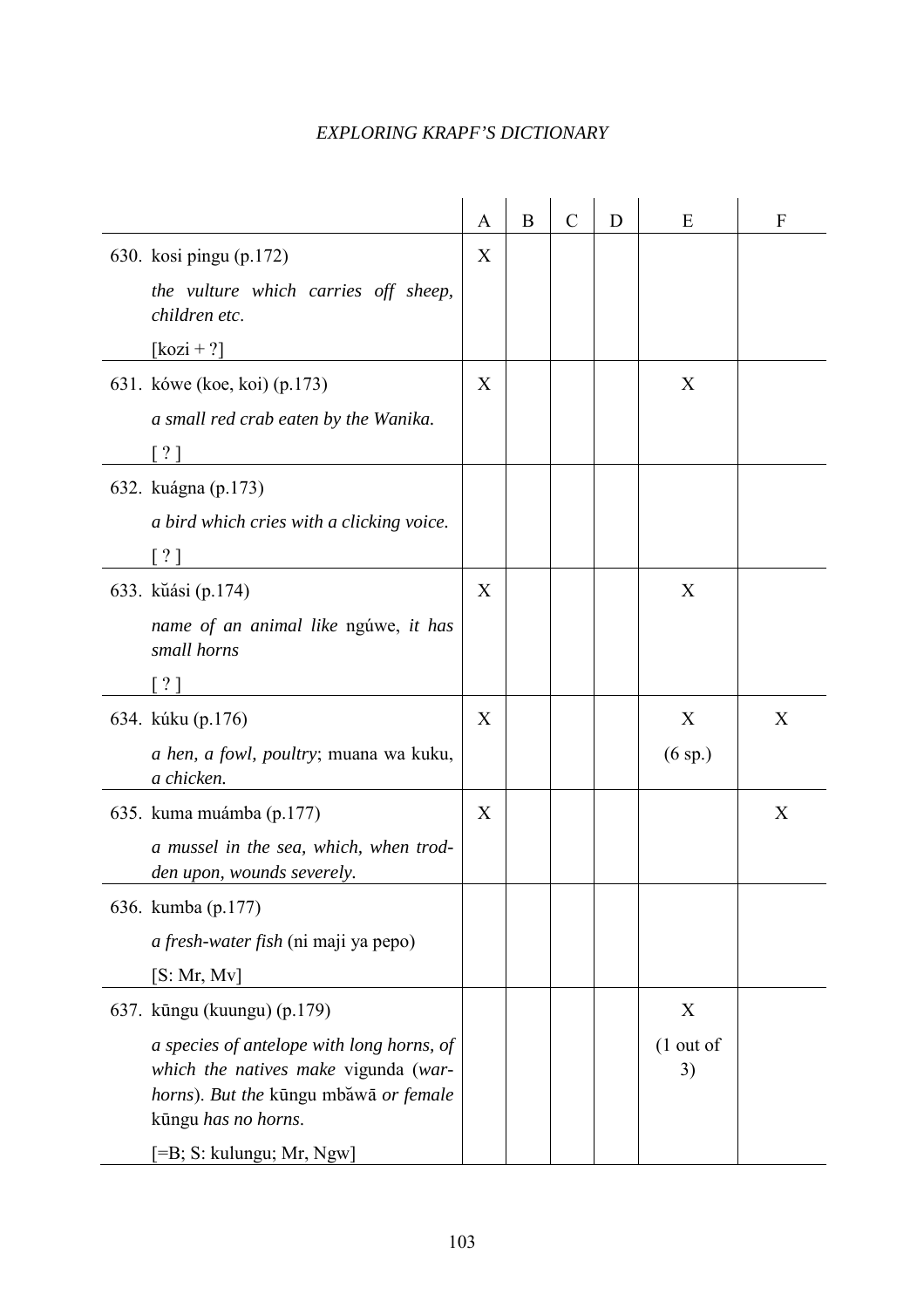|                                                                                         | $\mathbf{A}$ | $\boldsymbol{B}$ | $\mathcal{C}$ | D | E      | F               |
|-----------------------------------------------------------------------------------------|--------------|------------------|---------------|---|--------|-----------------|
| 638. kúrŭsi wa gnombe (p.181)                                                           |              |                  |               |   |        |                 |
| a bullock; vid. nsáu                                                                    |              |                  |               |   |        |                 |
| [ ? ]                                                                                   |              |                  |               |   |        |                 |
| $\overline{\text{mawa}}$ or mava (p.211)                                                | X            |                  |               |   |        | X               |
| the different colours of the feather of a<br>fowl                                       |              |                  |               |   |        |                 |
| [B: mawaa; not in S]                                                                    |              |                  |               |   |        |                 |
| 640. mburukénge (p.217)                                                                 | X            |                  | X             |   |        | X               |
| a kind of large lizard which devours<br>chicken                                         |              |                  |               |   |        |                 |
| [S: Mv]                                                                                 |              |                  |               |   |        |                 |
| 641. mdúdu (p.219)                                                                      | X            |                  |               |   |        | X               |
| (1) <i>an insect, a worm;</i> (2) $\sim$ wa ugónjoa,<br>the worm of sickness            |              |                  |               |   |        | (4disease<br>s) |
| 642. milhoi (p.227)                                                                     | X            |                  |               |   |        | X               |
| niáma mkú [nyama mkuu], mréfu,<br>baboon? Orang-outang? A fabulous fish<br>that speaks? |              |                  |               |   |        |                 |
| [milihoi]                                                                               |              |                  |               |   |        |                 |
| 643. mjombakáka (p.230)                                                                 | X            |                  |               |   | X      | X               |
| a large kind of lizard                                                                  |              |                  |               |   | (2sp.) |                 |
| [S: Mr, Mv]                                                                             |              |                  |               |   |        |                 |
| 644. mkúnga (p.236)                                                                     | X            |                  | X             |   | X      | X               |
| ni nióka mrefu wa bahari yuwaliwa,<br>yuna mafuta mangi, sea-otter? eel                 |              |                  |               |   | (2sp.) |                 |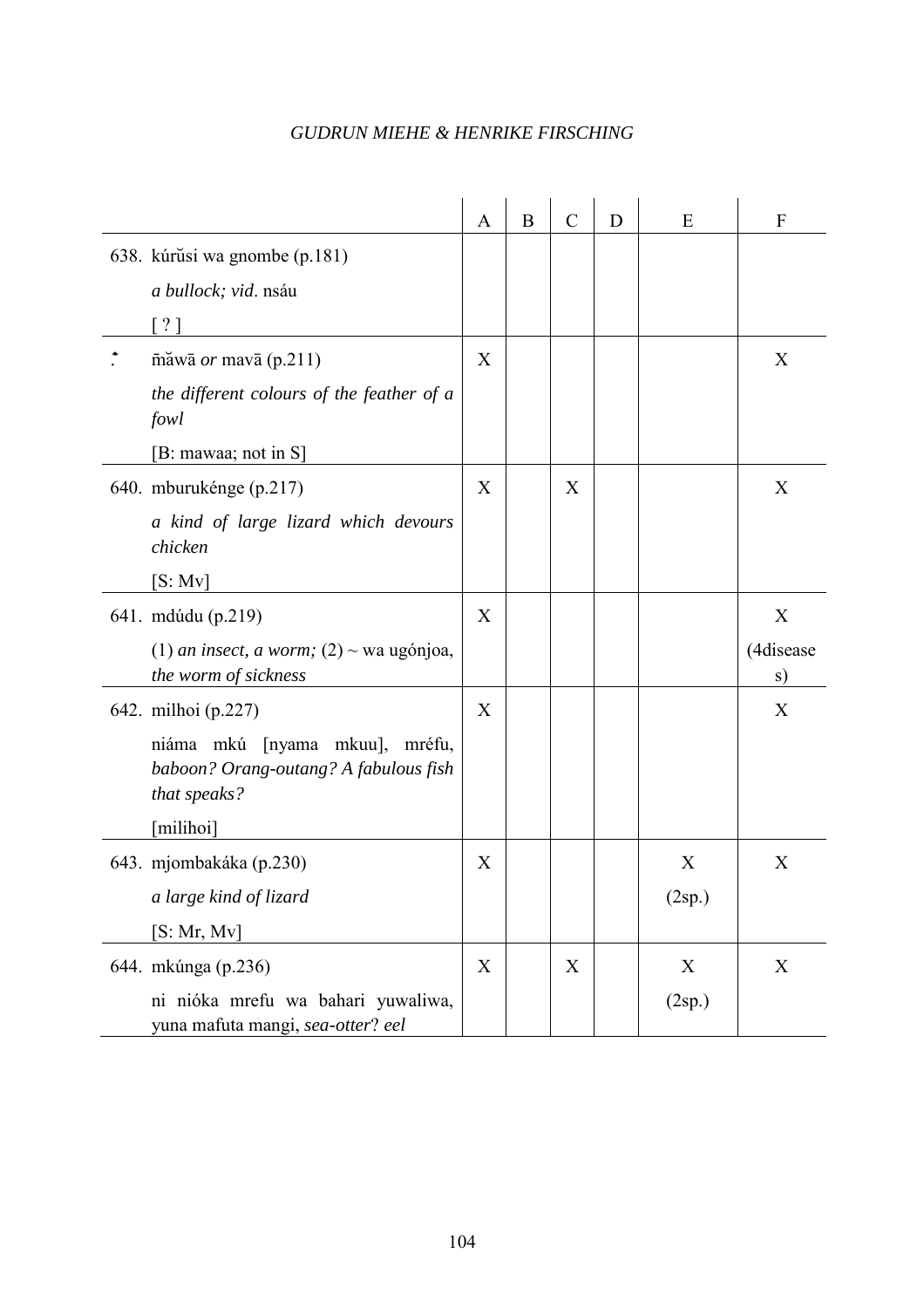|                                                                                                                                               | $\mathbf{A}$ | B | $\mathcal{C}$    | D | E                | $\mathbf{F}$ |
|-----------------------------------------------------------------------------------------------------------------------------------------------|--------------|---|------------------|---|------------------|--------------|
| 645. m'nio (p.240), see 14                                                                                                                    | X            | X |                  |   | X                |              |
| a worm in the intestines;                                                                                                                     |              |   |                  |   |                  |              |
| minió $(p.228)$                                                                                                                               |              |   |                  |   |                  |              |
| $(2)$ ~ ya matumbóni, the large worms<br>which have been ejected from the bow-<br>els; when they are in the bowels they<br>are called mijángo |              |   |                  |   |                  |              |
| [B: minyoo; not in S]                                                                                                                         |              |   |                  |   |                  |              |
| 646. mnóda (p.240)                                                                                                                            | X            |   |                  |   | X                |              |
| a little animal                                                                                                                               |              |   |                  |   |                  |              |
| [S: Mv]                                                                                                                                       |              |   |                  |   |                  |              |
| 647. móngu (p.241)                                                                                                                            | X            |   |                  |   |                  |              |
| mite, weevil                                                                                                                                  |              |   |                  |   |                  |              |
| ? 1                                                                                                                                           |              |   |                  |   |                  |              |
| 648. mónso (p.241)                                                                                                                            | X            |   |                  |   |                  |              |
| a wild-cat                                                                                                                                    |              |   |                  |   |                  |              |
| ? 1                                                                                                                                           |              |   |                  |   |                  |              |
| 649. msó (p.249)                                                                                                                              | X            |   |                  |   |                  |              |
| $\sim$ wa kuku, <i>a hen which will shortly lay</i><br>eggs for the first time (vid. faránga)                                                 |              |   |                  |   |                  |              |
| [S: Mv, Am]                                                                                                                                   |              |   |                  |   |                  |              |
| 650. m'toa (p.255)                                                                                                                            | X            |   | $\boldsymbol{X}$ |   | $\boldsymbol{X}$ |              |
| white ant or termite                                                                                                                          |              |   |                  |   |                  |              |
| [S: mtwa, DN; not in B, mchwa]                                                                                                                |              |   |                  |   |                  |              |
| 651. muádiko (p.257)                                                                                                                          |              |   |                  |   |                  |              |
| the name of a fish                                                                                                                            |              |   |                  |   |                  |              |
| $[=B; not in S]$                                                                                                                              |              |   |                  |   |                  |              |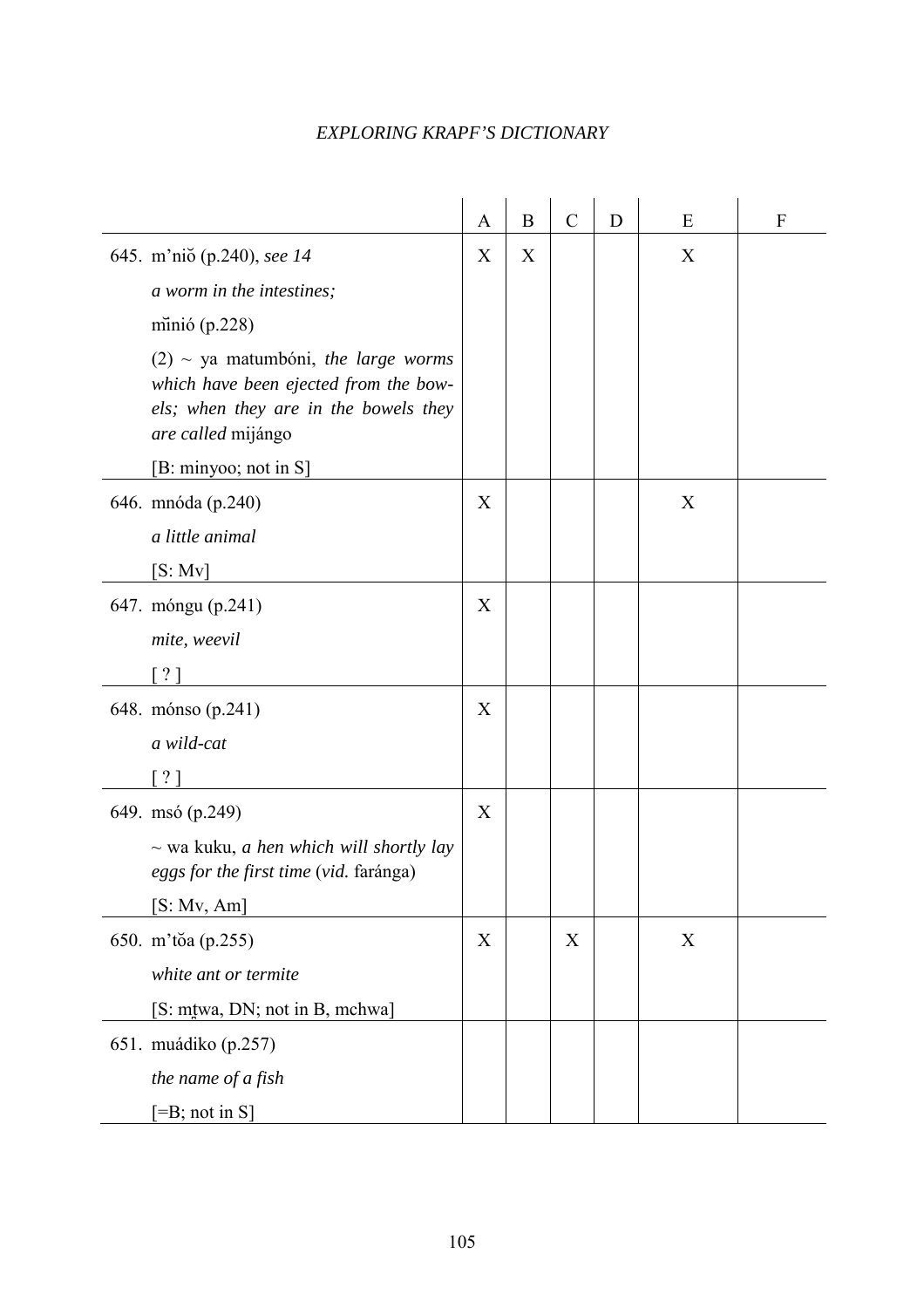|                                                                            | $\mathbf{A}$ | $\bf{B}$ | $\mathcal{C}$    | D | E       | $\boldsymbol{F}$ |
|----------------------------------------------------------------------------|--------------|----------|------------------|---|---------|------------------|
| 652. muáladi (p.258)                                                       |              |          |                  |   |         |                  |
| the young of a sheep or goat                                               |              |          |                  |   |         |                  |
| [S: mwaladi, Am, G; not in B]                                              |              |          |                  |   |         |                  |
| 653. ndíwa (p.275)                                                         | X            | X        |                  |   | X       |                  |
| a dove, pigeon (in a wild state, ndiwa<br>wa mitu)                         |              |          |                  |   | (4 sp.) |                  |
| 654. ndófu <i>or</i> ndóvu (p.276)                                         | X            |          |                  |   | X       |                  |
| an elephant                                                                |              |          |                  |   |         |                  |
| [S: Mv, Am, G]                                                             |              |          |                  |   |         |                  |
| 655. ndongóa (p.276)                                                       | X            |          |                  |   |         | X                |
| $=$ ku-m-tindía gnombe mtu aliekuffa<br>[kumchinjia ng'ombe mtu aliyekufa] |              |          |                  |   |         |                  |
| [S: Mv]                                                                    |              |          |                  |   |         |                  |
| 656. nduma kuíli (p.276)                                                   | X            |          |                  |   |         | X                |
| a kind of serpent                                                          |              |          |                  |   |         |                  |
| [nduma kuwili]                                                             |              |          |                  |   |         |                  |
| 657. ngáwa (p.278)                                                         | X            |          | X                | X |         |                  |
| = páka wa sábadi, the civet cat                                            |              |          |                  |   |         |                  |
| 658. n'ge (p.278)                                                          | X            |          | X                |   |         |                  |
| a scorpion                                                                 |              |          |                  |   |         |                  |
| 659. ngú (p.279)                                                           | X            |          | $\boldsymbol{X}$ | X | X       |                  |
| a shark, a kind of large fish much liked<br>by the natives                 |              |          |                  |   |         |                  |
| [nguu, S: DN]                                                              |              |          |                  |   |         |                  |
| 660. ngúva (p.280)                                                         | X            |          |                  |   |         |                  |
| a kind of fish resembling a man                                            |              |          |                  |   |         |                  |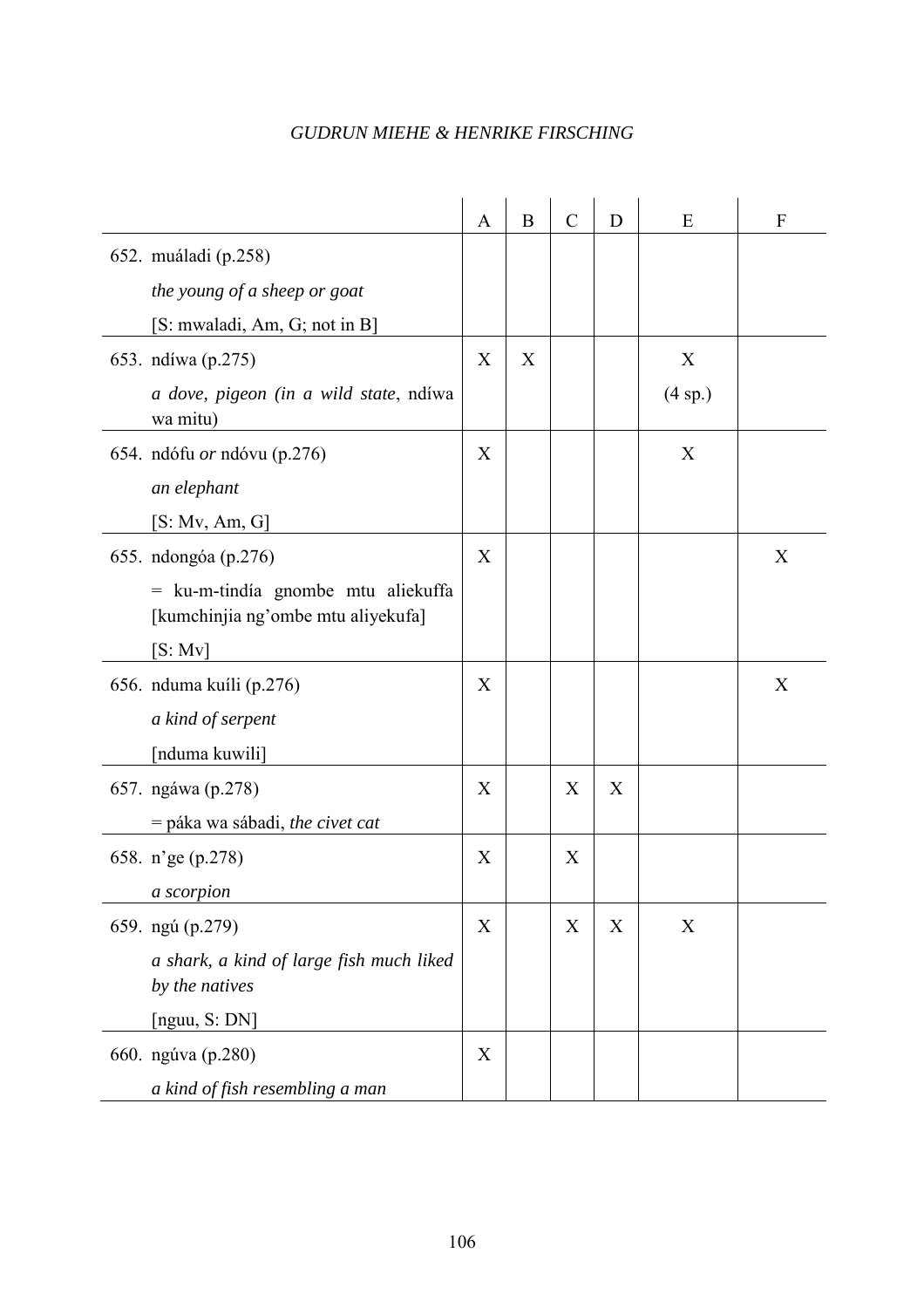|                                                                                              | $\mathbf{A}$ | $\, {\bf B}$ | $\mathcal{C}$ | D | E       | $\mathbf{F}$ |
|----------------------------------------------------------------------------------------------|--------------|--------------|---------------|---|---------|--------------|
| 661. nioka (p.282)                                                                           | X            |              | X             |   |         | X            |
| a serpent, snake in general                                                                  |              |              |               |   |         |              |
| [nyoka]                                                                                      |              |              |               |   |         |              |
| 662. niúki (p.283)                                                                           | X            | X            | X             |   | X       |              |
| a bee                                                                                        |              |              |               |   | (6sp.)  |              |
| [nyuki]                                                                                      |              |              |               |   |         |              |
| 663. niúni (Kimwita) (p.284)                                                                 | X            |              |               |   | X       |              |
| a bird                                                                                       |              |              |               |   | (53sp.) |              |
| [nyuni, S: H, P, Mv, Am]                                                                     |              |              |               |   |         |              |
| 664. nsáo (p.285)                                                                            | X            |              |               |   | X       |              |
| (gnómbe<br>múme<br>mkúba<br>bullock<br>$\boldsymbol{a}$<br>[ng'ombe  mkubwa])                |              |              |               |   |         |              |
| $\lceil ? \rceil$                                                                            |              |              |               |   |         |              |
| 665. núngu (p.286)                                                                           | X            |              | X             |   |         | X            |
| porcupine                                                                                    |              |              |               |   |         |              |
| 666. paga, v. (p.292)                                                                        |              | X            |               |   |         |              |
| to strike hard, to harpoon a whale                                                           |              |              |               |   |         |              |
| $[=S; not in B]$                                                                             |              |              |               |   |         |              |
| 667. pápa (p.296)                                                                            | X            |              | X             |   |         |              |
| a shark                                                                                      |              |              |               |   |         |              |
| 668. papási (or pási) (p.296)                                                                | X            |              |               |   |         |              |
| ticks, an insect (kama kúpa) which is<br>said to cause fever to one who is bitten<br>by $it$ |              |              |               |   |         |              |
| $[=B; not in S]$                                                                             |              |              |               |   |         |              |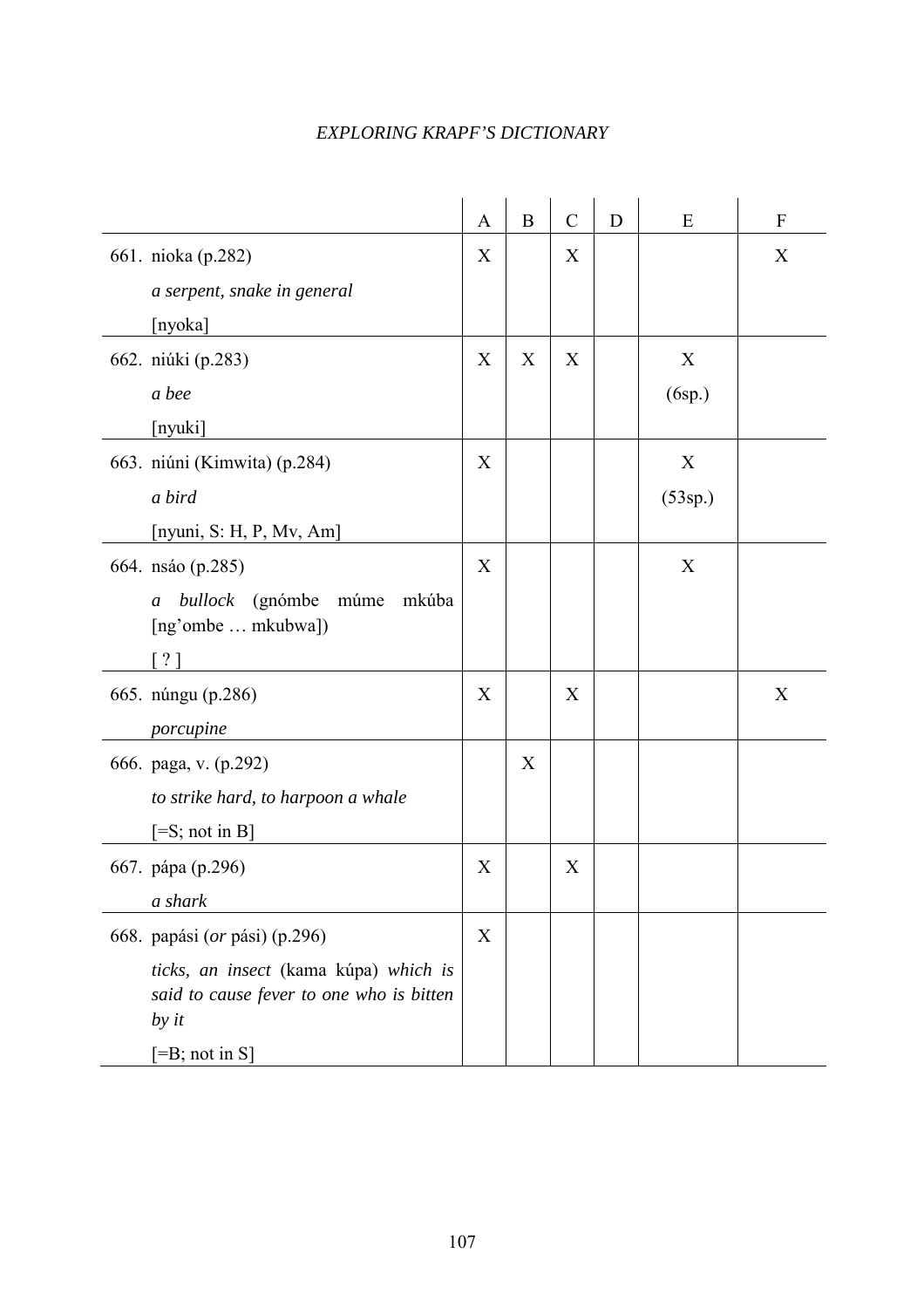|                                                                                                                                                                                                                                                                                                       | $\mathbf{A}$ | B | $\mathcal{C}$ | D | E                            | F |
|-------------------------------------------------------------------------------------------------------------------------------------------------------------------------------------------------------------------------------------------------------------------------------------------------------|--------------|---|---------------|---|------------------------------|---|
| 669. parara (p.297)<br>a species of bird peculiar for the click-<br>ing noise it makes with its wings, while<br>it is never heard to sing<br>[S: P, Mv]                                                                                                                                               | X            |   |               |   |                              |   |
| 670. pémbe (p.300)<br>$\sim$ ya nioka [nyoka], the serpents horn                                                                                                                                                                                                                                      | X            |   | X             | X |                              | X |
| 671. pongózi (307) mapongózi (p.202)<br>a kind of large sea-mussel<br>[S: P, Mv]                                                                                                                                                                                                                      | X            |   |               |   | X<br>$(1$ out of<br>$3sp.$ ) |   |
| 672. sadu (p.319)<br>(vid. satu), a monstrous snake, twenty-<br>four inches (long), and one and a half in<br>circumrence<br>sătu (p.324)<br>(= nioka wa mituni amisai mbuzi na<br>mtu [nyoka wa mwituni amezaye ]),<br>a large serpent which devours men and<br>animals<br>$\left[ =B; S: Am \right]$ | X            |   |               |   |                              |   |
| 673. sálafu (Kinika) (Kisuah. siafu) (p.321)<br>a species of large ant, which is very<br>troublesome in the houses                                                                                                                                                                                    | X            |   |               |   |                              |   |
| 674. sámaki (p.322)<br>fish                                                                                                                                                                                                                                                                           | X            |   |               |   | X<br>$(63$ sp.)              |   |
| 675. sehéwa (p.325)<br>a salt fish brought from Arabia with the<br>ngū [nguu] and papa                                                                                                                                                                                                                | X            |   |               |   |                              |   |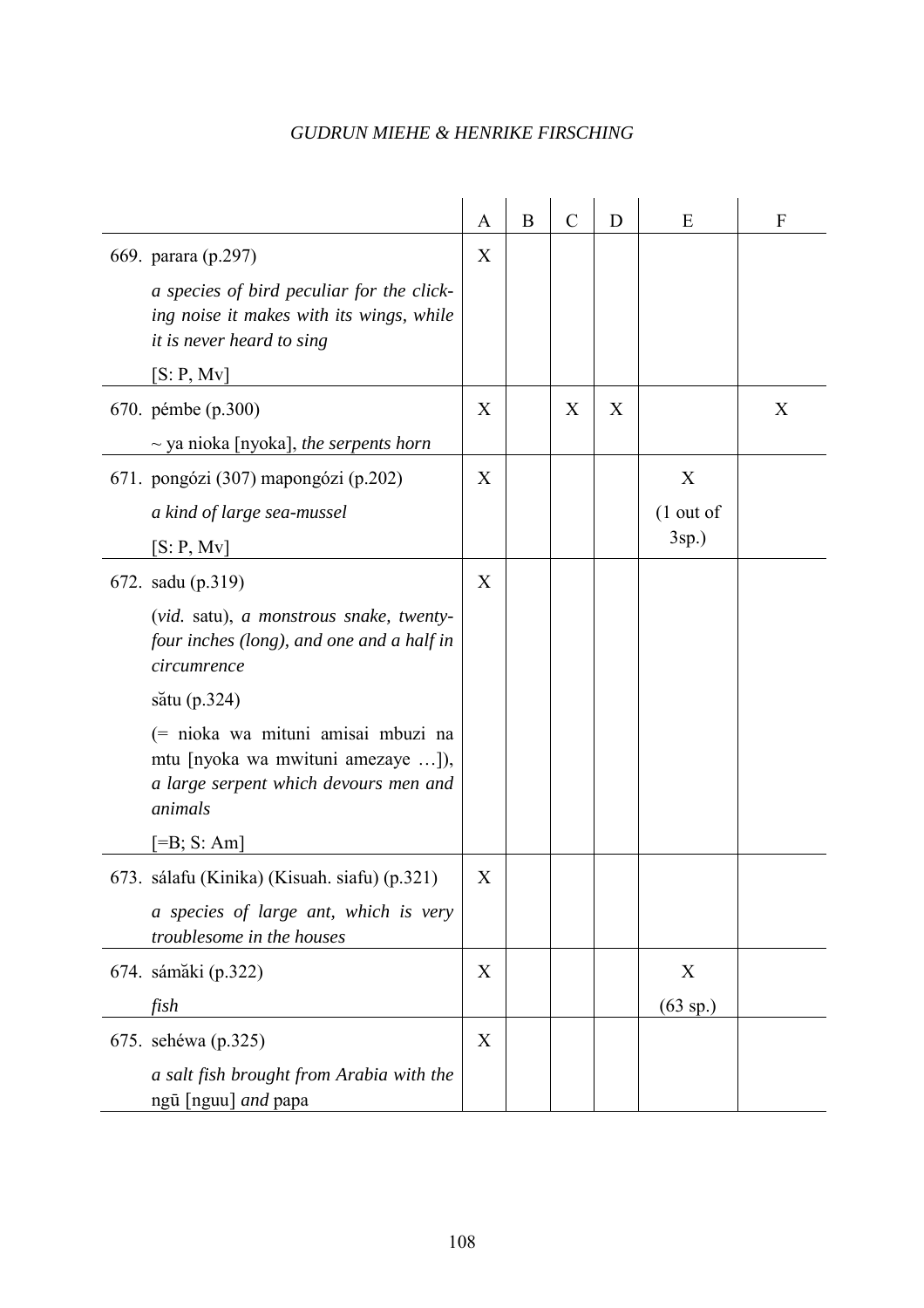|                                                                       | $\mathbf{A}$ | $\boldsymbol{B}$ | $\mathcal{C}$ | D | E | $\mathbf F$ |
|-----------------------------------------------------------------------|--------------|------------------|---------------|---|---|-------------|
| 676. shána (p.329)                                                    | X            |                  |               |   | X |             |
| (1) the name of a fish which has a high<br>back(R.)                   |              |                  |               |   |   |             |
| [S: Mr, Z, Mv; not in B]                                              |              |                  |               |   |   |             |
| 677. siáfu (p.336)                                                    | X            | X                |               |   |   |             |
| a kind of large reddish brown ant                                     |              |                  |               |   |   |             |
| 678. tánde (p.358)                                                    | X            |                  |               |   | X |             |
| a small tortoise                                                      |              |                  |               |   |   |             |
| [S: Mv; not in B]                                                     |              |                  |               |   |   |             |
| 679. timbo (p.372)                                                    | X            |                  |               |   |   |             |
| timbo la ndófu [ndovu]; a pit for catch-<br>ing elephants; (2) a mine |              |                  |               |   |   |             |
| [chimbo, S: timbo Mv, Am]                                             |              |                  |               |   |   |             |
| 680. tinne (p.373)                                                    |              |                  |               |   |   |             |
| a red ant, which is found on trees, espe-<br>cially on mango-trees    |              |                  |               |   |   |             |
| [tine, S: Am]                                                         |              |                  |               |   |   |             |
| 681. tóno (p.378)                                                     | X            |                  |               |   |   |             |
| a kind of fish                                                        |              |                  |               |   |   |             |
| $=$ B; not in S]                                                      |              |                  |               |   |   |             |
| 682. totófu (p.379)                                                   | X            |                  |               |   |   |             |
| a poisonous fish (Sp.)                                                |              |                  |               |   |   |             |
| [totovu, S: P, Mv]                                                    |              |                  |               |   |   |             |
| 683. tŭgú (p.381)                                                     | X            |                  |               |   |   |             |
| $(2)$ a fish                                                          |              |                  |               |   |   |             |
| [tuguu]                                                               |              |                  |               |   |   |             |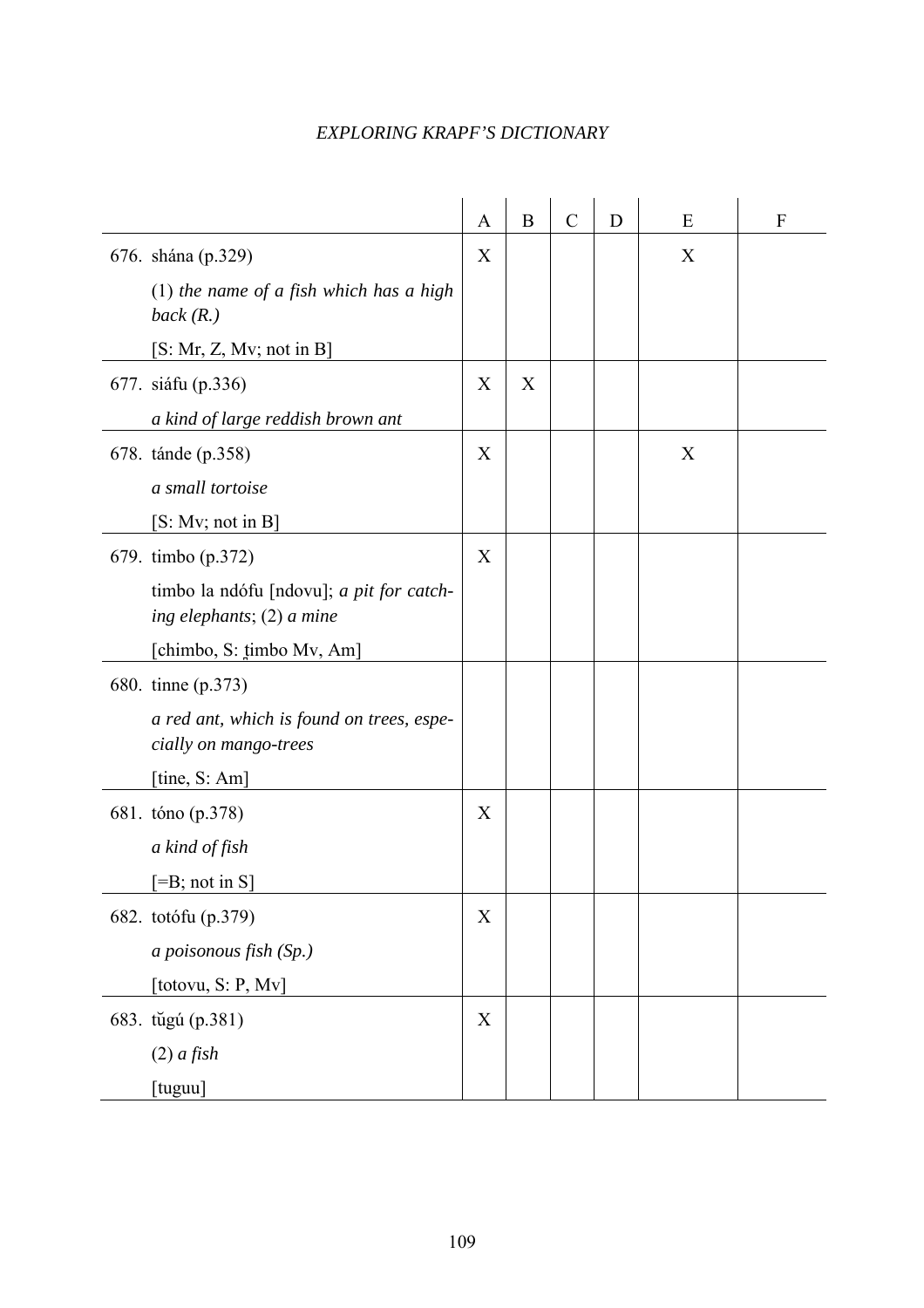|                                                                                                                                                                                                                                                            | A | B | $\mathcal{C}$ | D | E | F |
|------------------------------------------------------------------------------------------------------------------------------------------------------------------------------------------------------------------------------------------------------------|---|---|---------------|---|---|---|
| 684. túle (p.383)                                                                                                                                                                                                                                          | X |   |               |   |   |   |
| túle wa mtangani wa poani [pwani];<br>akingía kionda, ni masháka, yuna măgŭ<br>[maguu] 6; (kana n'zi) agandamána na<br>kionda damu ku toka, an insect on the<br>coast, which is very troublesome to per-<br>sons who have wounds or sores on their<br>feet |   |   |               |   |   |   |
| $\left[-B\right]$ ; not in S                                                                                                                                                                                                                               |   |   |               |   |   |   |
| 685. winda (Kijumfu) (p.428)                                                                                                                                                                                                                               | X |   |               |   | X |   |
| a kind of large red ant, which eats the<br>m'toa (vid.).                                                                                                                                                                                                   |   |   |               |   |   |   |
| [B: winda-winda; not in S]                                                                                                                                                                                                                                 |   |   |               |   |   |   |
| 686. yungayunga (p.431)                                                                                                                                                                                                                                    |   |   |               |   |   |   |
| <i>worm?</i> $(R.)$                                                                                                                                                                                                                                        |   |   |               |   |   |   |
| $=$ B; S: nyungunyungu]                                                                                                                                                                                                                                    |   |   |               |   |   |   |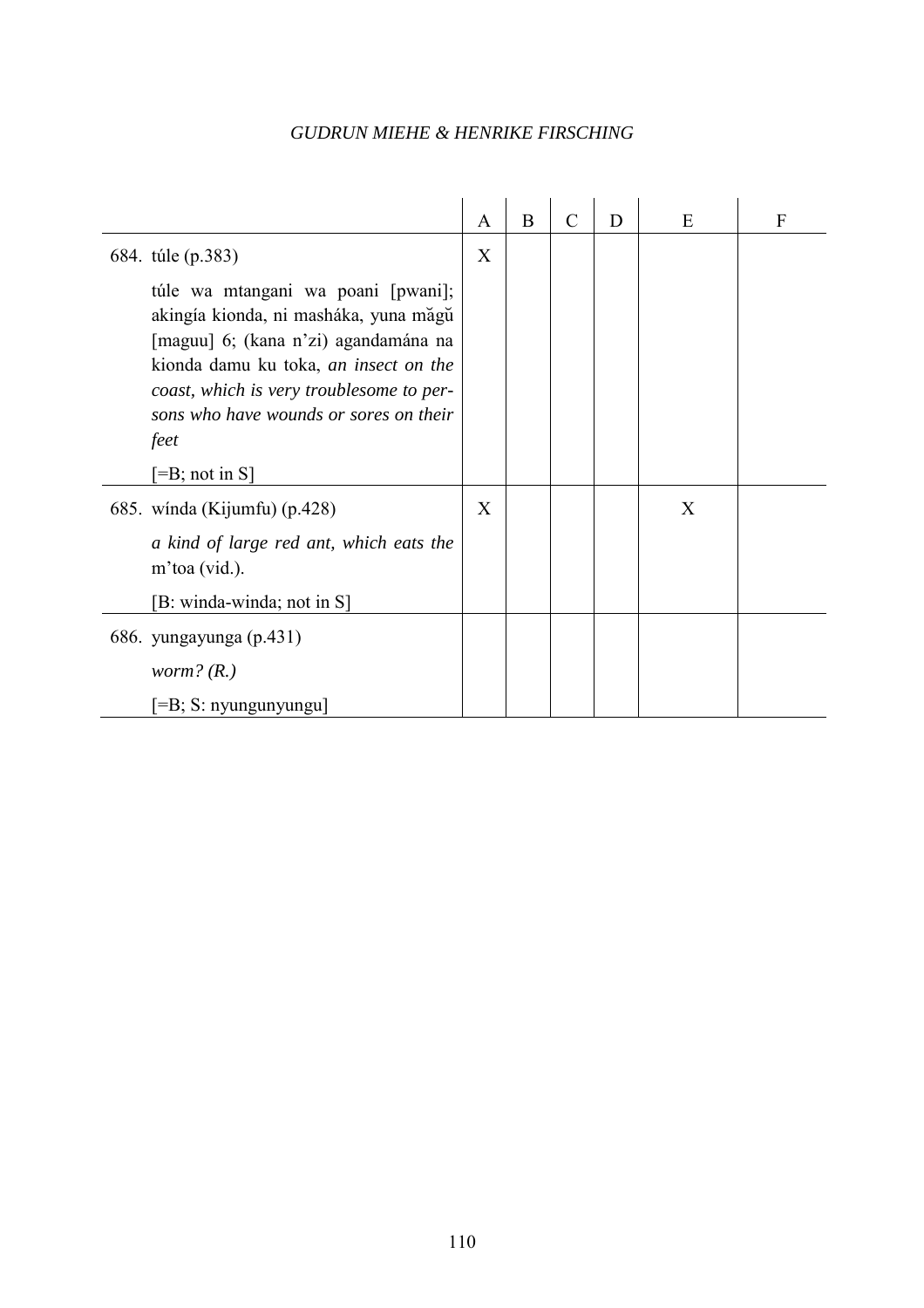#### **2.11 Season, times, environment**

- A Description by example
- B Other connected phenomena, further seasons, times of day and night
- C Ideas, explanations

|      |                                                                                | $\mathbf{A}$ | B        | $\mathcal{C}$ |
|------|--------------------------------------------------------------------------------|--------------|----------|---------------|
| 687. | chánga vid. kianga (p.34)                                                      | X            |          |               |
|      | clear weather                                                                  |              |          |               |
| 688. | damáni or demáni (p.45)                                                        | X            | X        |               |
|      | the last months of the south-monsoon                                           |              |          |               |
|      | $[=S; not in B]$                                                               |              |          |               |
| 689. | fuli $(p.73)$                                                                  | X            | X        |               |
|      | the beginning of the north-wind                                                |              |          |               |
|      | [vuli]                                                                         |              |          |               |
| 690. | gúbari (p.88), see 14                                                          | X            |          |               |
|      | a thick black cloud                                                            |              |          |               |
| 691. | kando $(p.128)$                                                                | X            |          |               |
|      | a deserted dwelling-place, a house which has fallen in, is<br>kiwanda? $(R. )$ |              |          |               |
| 692. | kaskázi (kasikasi) (p.130)                                                     | X            | X        |               |
|      | the time of the wind blowing from the north-west                               |              | (2kinds) |               |
| 693. | kengée $(p.133)$                                                               | X            |          |               |
|      | $(1)$ ~ ya jua, <i>disk of the sun</i>                                         |              |          |               |
| 694. | kibarra (p.136)                                                                | X            |          |               |
|      | a little wilderness                                                            |              |          |               |
|      | [kibara]                                                                       |              |          |               |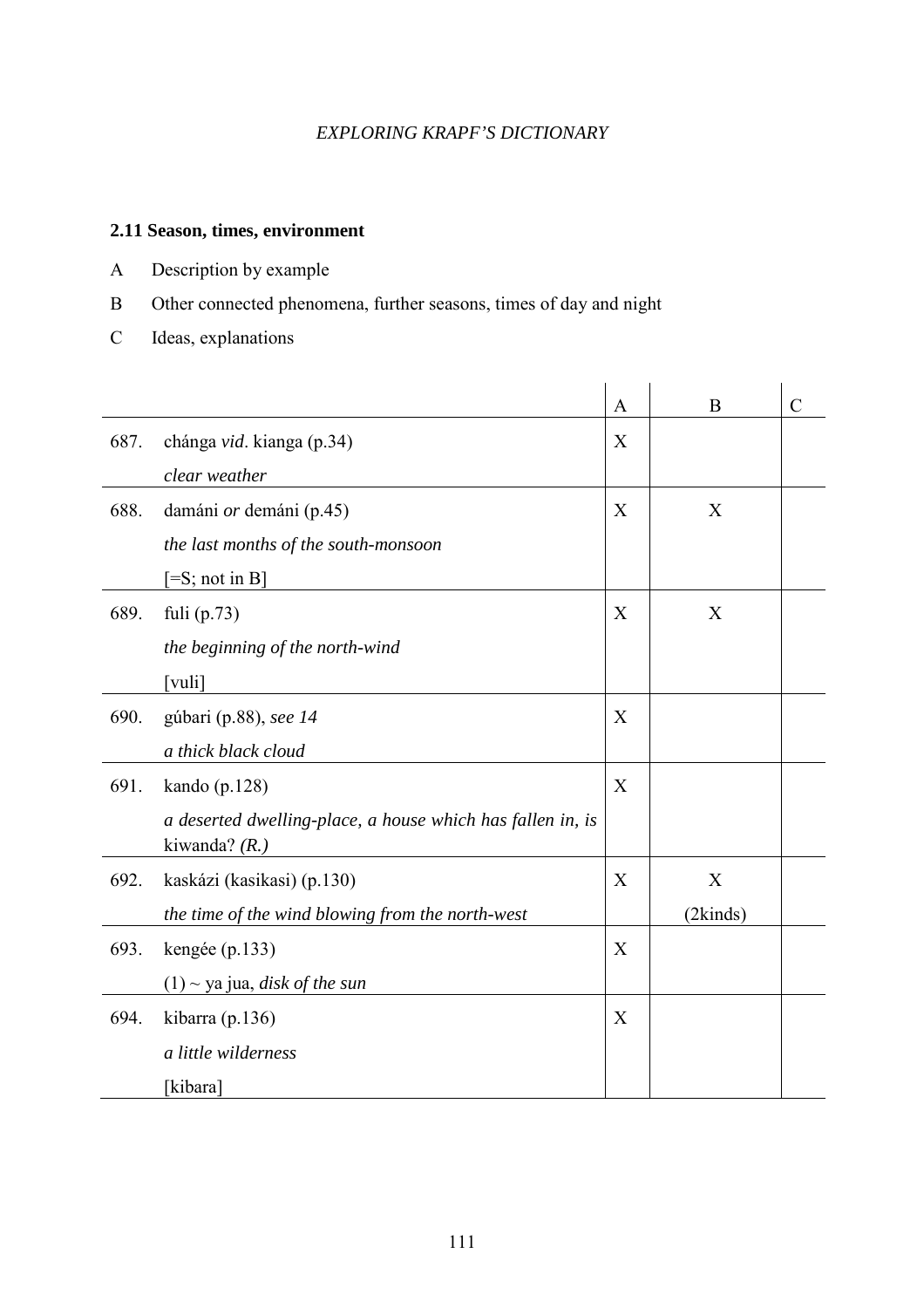|      |                                                                                              | $\mathbf{A}$ | B           | $\mathcal{C}$ |
|------|----------------------------------------------------------------------------------------------|--------------|-------------|---------------|
| 695. | kidongóa (p.139)                                                                             | X            |             |               |
|      | a small clod of clay as hard as stone                                                        |              |             |               |
|      | $[=B; not in S]$                                                                             |              |             |               |
| 696. | kigunzi (p.142)                                                                              |              |             |               |
|      | the day before the siku ya muaka                                                             |              |             |               |
|      | $[=S; not in B]$                                                                             |              |             |               |
| 697. | kikoákui ( <i>or rather</i> kikuakui) (p.144)                                                | X            |             |               |
|      | pepo ya $\sim$ , <i>a whirlwind</i>                                                          |              |             |               |
|      | ? 1                                                                                          |              |             |               |
| 698. | kimbúyu $(p.148)$                                                                            |              |             |               |
|      | standstill, stop, cessation; e.g. maji ya $\sim$ = maji máfu<br>(lit, dead water), neap tide |              |             |               |
|      | [S: kimbuya, DN; not in B]                                                                   |              |             |               |
| 699. | kongo $(p.170)$                                                                              | X            |             |               |
|      | (1) muezi $\sim$ , the first quarter of the moon = muandámo;<br>$(2)$ marathi $(Er.)$        |              |             |               |
|      | $[=B; not in S]$                                                                             |              |             |               |
| 700. | kussi (p.181)                                                                                | X            |             |               |
|      | the south or south-east wind                                                                 |              |             |               |
|      | [kusi]                                                                                       |              |             |               |
| 701. | kutu (p.182)                                                                                 | X            | X           | X             |
|      | $\sim$ ya muezi, rust of the moon                                                            |              |             |               |
| 702. | m'põa (p.243) see 14                                                                         | X            |             |               |
|      | a distant land                                                                               |              |             |               |
|      | [mpwa, S: P, Mv, Am]                                                                         |              |             |               |
| 703. | $m$ 'simu (p.248)                                                                            | X            | $\mathbf X$ |               |
|      | monsoon                                                                                      |              | (6seasons)  |               |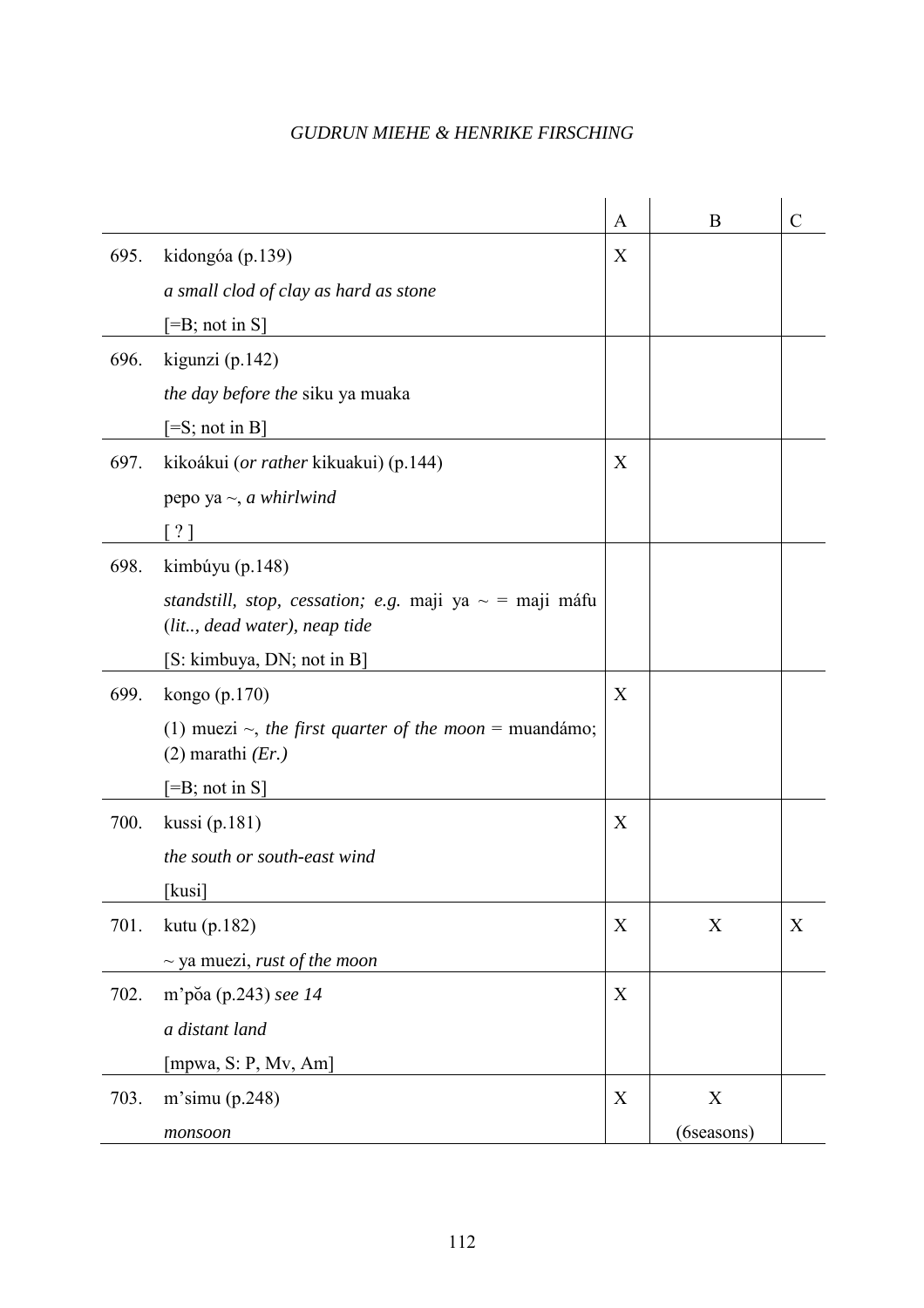|      |                                                                                                                                                                                                     | $\mathbf{A}$ | B | $\overline{C}$ |
|------|-----------------------------------------------------------------------------------------------------------------------------------------------------------------------------------------------------|--------------|---|----------------|
| 704. | m'to $(p.255)$                                                                                                                                                                                      | X            | X |                |
|      | a river                                                                                                                                                                                             |              |   |                |
| 705. | magombe ya mumo (p.193)                                                                                                                                                                             | X            | X |                |
|      | expression used with regard to the ebb-tide                                                                                                                                                         |              |   |                |
|      | [magombea mumo, S: P, Mv]                                                                                                                                                                           |              |   |                |
| 706. | makúpa (p.198)                                                                                                                                                                                      | X            |   |                |
|      | a shallow passage, where people may pass on foot at low<br>water                                                                                                                                    |              |   |                |
| 707. | maleléji (p.198)                                                                                                                                                                                    | X            |   |                |
|      | ni majira ya tanga mbili (kuna pepo za malelezi), the time<br>when the monsoons begin to change                                                                                                     |              |   |                |
| 708. | masíka (p.205)                                                                                                                                                                                      | X            | X |                |
|      | lit. burying $(1)$ because it is the time of the first sewing,<br>(2) because people are buried, as it were, by rain                                                                                |              |   |                |
| 709. | matawále (p.208)                                                                                                                                                                                    | X            |   |                |
|      | the banks of a river                                                                                                                                                                                |              |   |                |
|      | ?                                                                                                                                                                                                   |              |   |                |
| 710. | mbánde $(p.213)$                                                                                                                                                                                    | X            |   | X              |
|      | low water, when the rocks are visible                                                                                                                                                               |              |   |                |
|      | $[ =B; not in S]$                                                                                                                                                                                   |              |   |                |
| 711. | mbóni (p.216)                                                                                                                                                                                       | X            |   |                |
|      | (1) the eye-ball, pupil; (2) something of great value; (3)<br>burre $(R.); (4)$ south                                                                                                               |              |   |                |
| 712. | mfúmbi $(p.223)$                                                                                                                                                                                    | X            | X |                |
|      | (1) ndía ya maji iliotimboa [njia ya maji yaliyochimbwa]<br>kásidi ku pitía maji ya mvúa, water-trench, ku piga $\sim$ , to<br>push off with the feet the little water which at low tide is<br>left |              |   |                |
|      | [S: Mr, P, Mv, Am, G]                                                                                                                                                                               |              |   |                |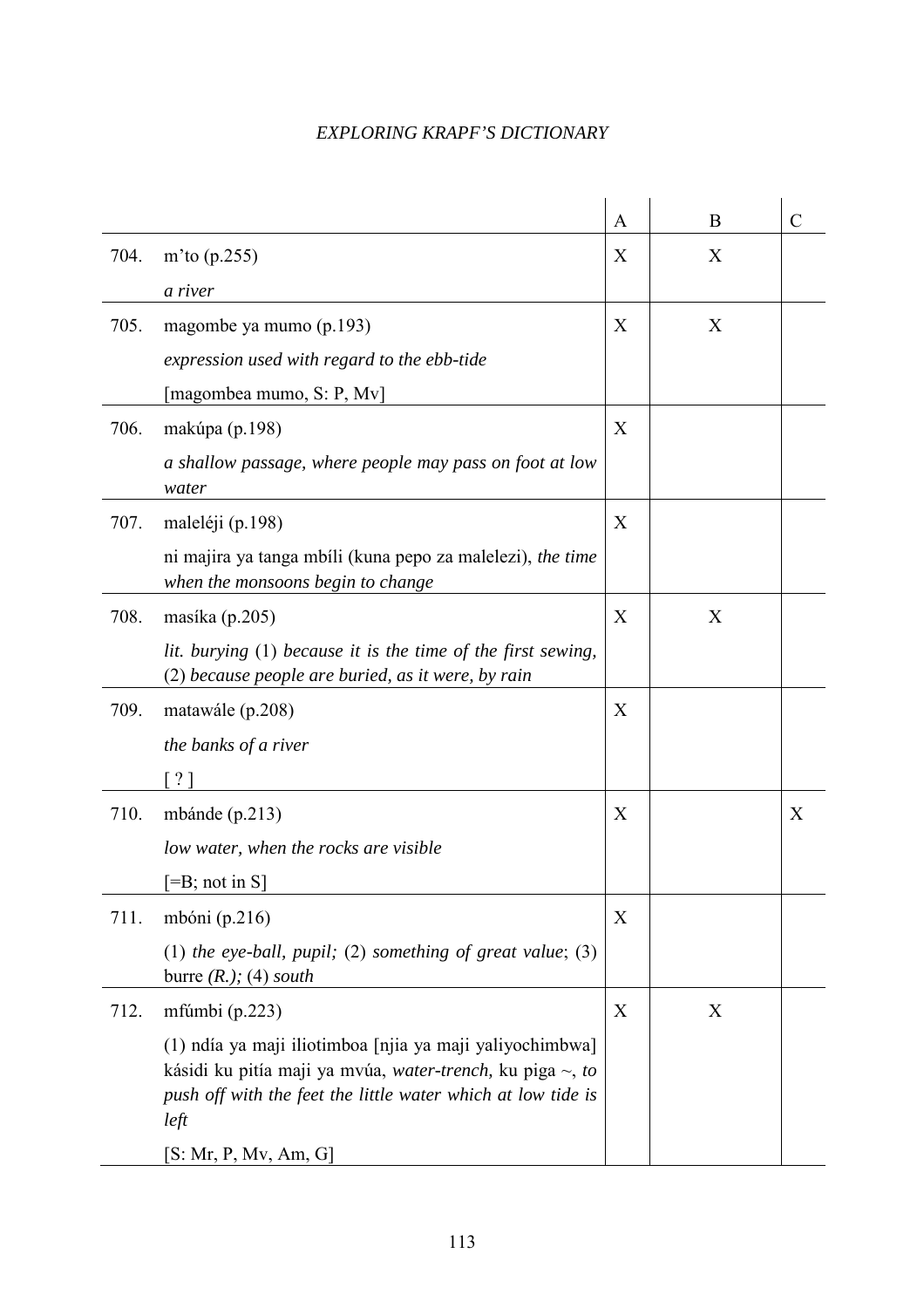|      |                                                              | $\mathbf{A}$ | B                     | $\mathcal{C}$             |
|------|--------------------------------------------------------------|--------------|-----------------------|---------------------------|
| 713. | mgúrumo (p.226)                                              | X            |                       | X                         |
|      | thunder (which is violent and near)                          |              |                       |                           |
|      | $[=B; S:$ ngurumo]                                           |              |                       |                           |
| 714. | mjō $or$ mjóo (p.230)                                        | X            | X                     |                           |
|      | the second seed-time                                         |              |                       |                           |
|      | [mchoo, S: Mv]                                               |              |                       |                           |
| 715. | mjū $(p.231)$                                                | X            | X                     |                           |
|      | the land-breeze                                              |              |                       |                           |
|      | $[S: m]$ au, Z, Mv; not in B]                                |              |                       |                           |
| 716. | mshúko (p.248)                                               | X            | X                     |                           |
|      | $\sim$ wa dóhori <i>toward</i> el ásiri, <i>about</i> 3 P.M. |              | (5 points of<br>time) |                           |
| 717. | mtána (p.252)                                                | X            | X                     | X                         |
|      | $(1)$ day-time; $(2)$ noon                                   |              | (several              |                           |
|      | [mtana, mchana]                                              |              | day- and night        |                           |
|      |                                                              |              | times)                |                           |
| 718. | muaka $(p.258)$                                              | X            | X                     | X                         |
|      | year                                                         |              | (several              |                           |
|      | [mwaka]                                                      |              | seasons)              |                           |
| 719. | mŭézi (m'esi) (p.263)                                        | $\mathbf X$  | X                     | $\boldsymbol{\mathrm{X}}$ |
|      | moon, month                                                  |              | (several              |                           |
|      | [mwezi]                                                      |              | periods)              |                           |
| 720. | ngurúnga (p.279)                                             | X            |                       |                           |
|      | a large rock                                                 |              |                       |                           |
|      | [S: Mv]                                                      |              |                       |                           |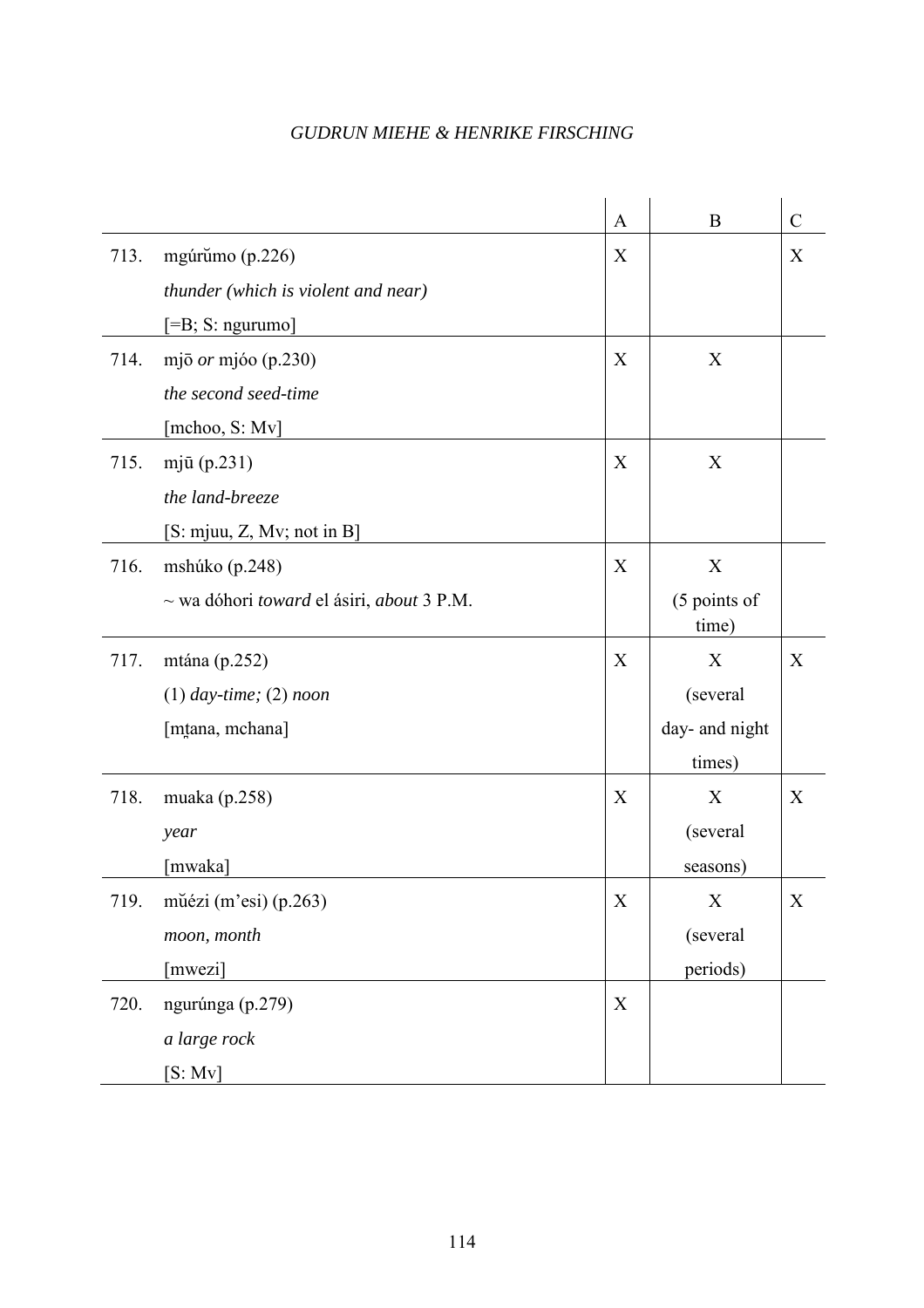|      |                                                                                                                                                                                                                                                                                                         | A | B | $\mathcal{C}$ |
|------|---------------------------------------------------------------------------------------------------------------------------------------------------------------------------------------------------------------------------------------------------------------------------------------------------------|---|---|---------------|
| 721. | pépo (p.302)                                                                                                                                                                                                                                                                                            | X | X | X             |
|      | the winds, coldness                                                                                                                                                                                                                                                                                     |   |   |               |
|      | upépo (p.408)                                                                                                                                                                                                                                                                                           |   |   |               |
|      | a gentle breeze, cool air in general                                                                                                                                                                                                                                                                    |   |   |               |
| 722. | poa (p.306)                                                                                                                                                                                                                                                                                             | X |   |               |
|      | dry land, coast, shore, the sea-beach                                                                                                                                                                                                                                                                   |   |   |               |
|      | [S: pwa, Ng; not in B]                                                                                                                                                                                                                                                                                  |   |   |               |
| 723. | riháni (p.316)                                                                                                                                                                                                                                                                                          | X |   |               |
|      | $(1)$ name of a planet; $(2)$ sweet smell, perfume, sweet<br>basil                                                                                                                                                                                                                                      |   |   |               |
| 724. | selsel $(p.326)$                                                                                                                                                                                                                                                                                        | X |   | X             |
|      | $\sim$ ya nti, <i>an earthquake</i>                                                                                                                                                                                                                                                                     |   |   |               |
|      | [S: zalzala; not in B]                                                                                                                                                                                                                                                                                  |   |   |               |
| 725. | shánga (p.329)                                                                                                                                                                                                                                                                                          | X |   |               |
|      | $(2)$ south                                                                                                                                                                                                                                                                                             |   |   |               |
| 726. | tăndā $(p.358)$                                                                                                                                                                                                                                                                                         | X |   |               |
|      | = barra [bara] ilioteketéa motto [moto], barra iothe [yote]<br>ni tăndā moja, imekúa tăndā, ni keúpe sasa, nti inakúa<br>[nchi imekuwa ] tăndā tupu, a burnt dale, or plain; the<br>country has become clear, light, after the grass and un-<br>derwood have been burnt (which is done before the rain) |   |   |               |
|      | [tandaa, S: Mv]                                                                                                                                                                                                                                                                                         |   |   |               |
| 727. | téu (Kimrima) (=Kimwita) (p.369)                                                                                                                                                                                                                                                                        | X |   |               |
|      | $\sim$ ya udóngo m'tŏa [mtwa] ajengápoi [ajengapoye?] <i>a hill</i><br>of clay (kilíma cha udóngo) in which the termites or white<br>ants build their nest (vid. mtoa)                                                                                                                                  |   |   |               |
|      | $\lceil ? \rceil$                                                                                                                                                                                                                                                                                       |   |   |               |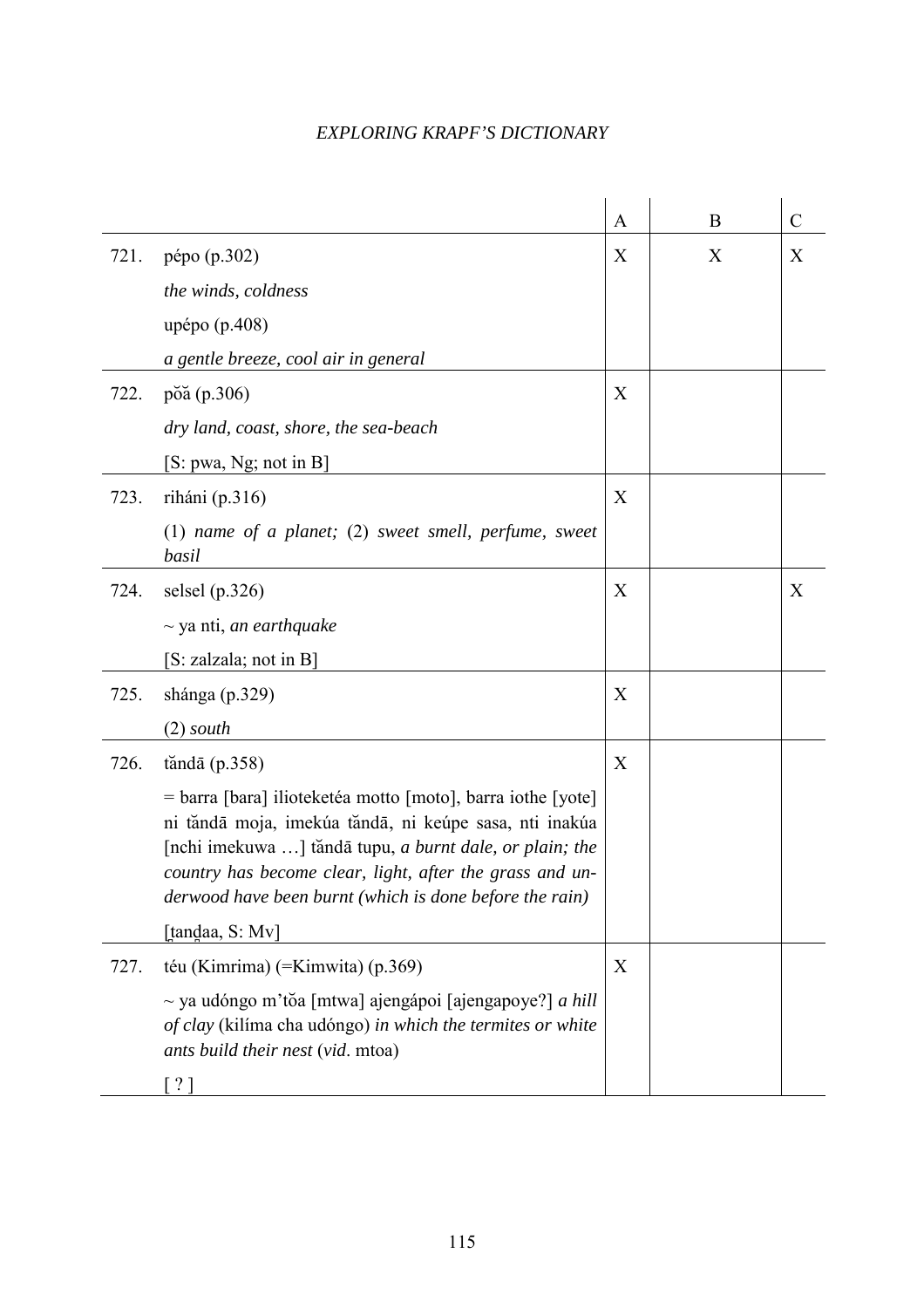|      |                                                                                  | A                | B | $\overline{C}$ |
|------|----------------------------------------------------------------------------------|------------------|---|----------------|
| 728. | tondo góa, adv. (p.377)                                                          | X                |   |                |
|      | the day before the day before yesterday                                          |                  |   |                |
|      | $[=B, S:$ mtondo goa, $Mv$ <sup>5</sup>                                          |                  |   |                |
| 729. | tufáni (or tufánu) (p.381)                                                       | X                | X |                |
|      | a storm, a gale of wind                                                          |                  |   |                |
| 730. | $u2$ mbu (p.403)                                                                 | X                | X |                |
|      | $\sim$ wa maji = báhari kú [kuu], the open sea                                   |                  |   |                |
|      | $[=B; not in S]$                                                                 |                  |   |                |
| 731. | unio (p.406), unju (p.407)                                                       | X                |   |                |
|      | in Kipemba = umánde in Kimwita, the land or morning<br>wind, exhalation? vapour? |                  |   |                |
|      | [S: unju, P; not in B]                                                           |                  |   |                |
| 732. | usíku $(p.411)$                                                                  | X                | X | X              |
|      | night                                                                            |                  |   |                |
| 733. | usíwa $(p.412)$                                                                  | X                | X |                |
|      | = báhari túpu <i>or</i> kú [kuu], <i>high sea, open sea</i>                      |                  |   |                |
|      | [uziwa]                                                                          |                  |   |                |
| 734. | wángoa or wangua (p.423)                                                         | $\boldsymbol{X}$ |   |                |
|      | a level tract of (white) sand                                                    |                  |   |                |
|      | [wangwa]                                                                         |                  |   |                |

 $\overline{a}$ 

<sup>5</sup> Sacleux, Binns (1925: p.254): "the day after kesho kutwa, i.e. the third day."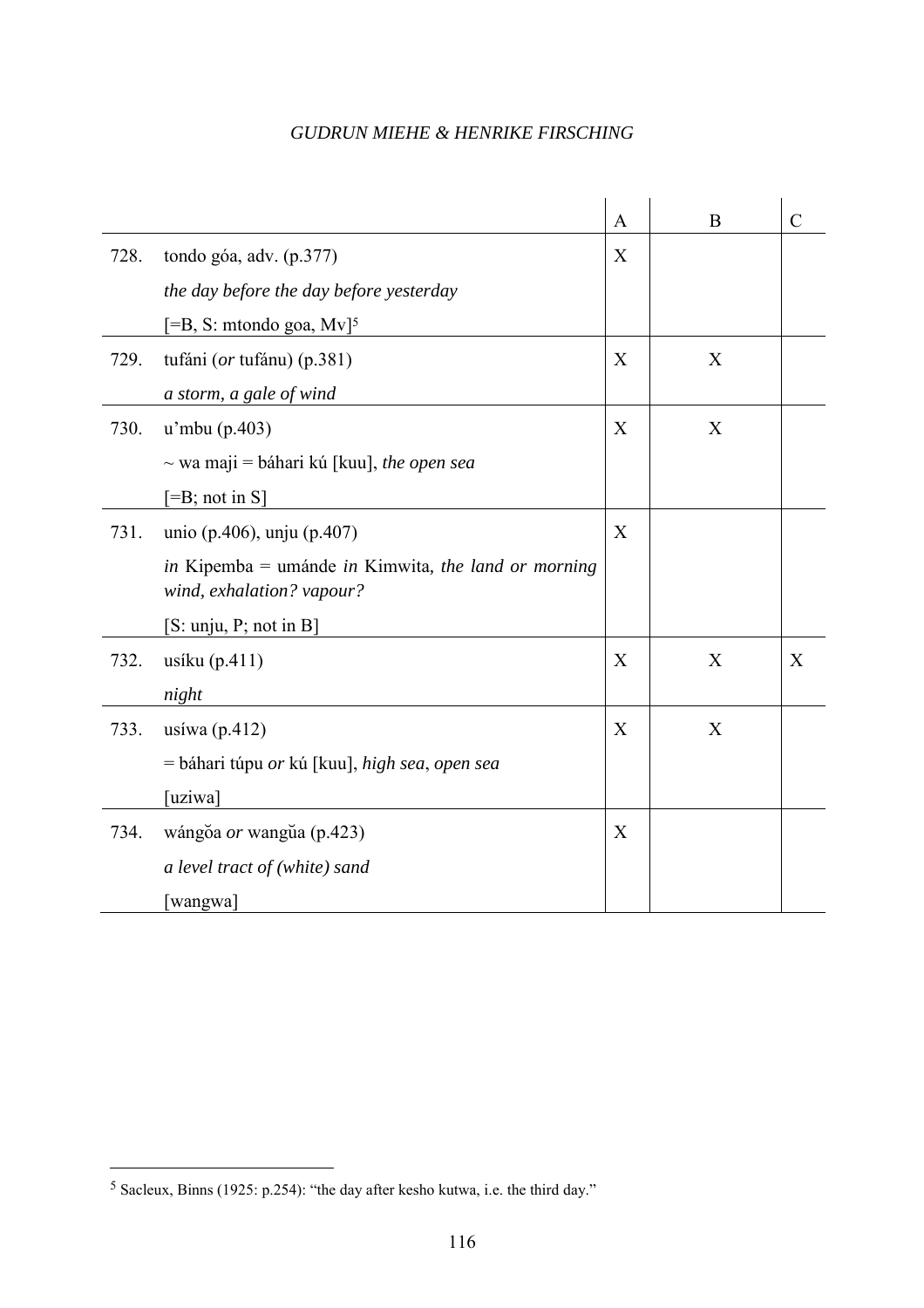#### **2.12 Material culture**

- A Description by example
- B Use, production, construction
- C Value on the market
- D Connected customs
- E Species or special parts; terms in other languages

|      |                                                                                     | A | B | $\mathcal{C}$ | D | E |
|------|-------------------------------------------------------------------------------------|---|---|---------------|---|---|
| 735. | $a'$ mbari (p.9)                                                                    | X | X |               |   |   |
|      | ambergris                                                                           |   |   |               |   |   |
| 736. | amba $(cfr.$ wamba) v. $(p.9)$                                                      | X | X |               |   |   |
|      | to cord a native bedstead with ukamba and mashu-<br>patu                            |   |   |               |   |   |
| 737. | amerikano (p.9)                                                                     | X |   | X             |   |   |
|      | american sheeting                                                                   |   |   |               |   |   |
|      | $[=B; not in S]$                                                                    |   |   |               |   |   |
| 738. | batéla (p.23), see 14                                                               | X |   |               |   | X |
|      | a large boat or dhow                                                                |   |   |               |   |   |
| 739. | béberu <i>or</i> beru (p.24)                                                        | X |   |               |   |   |
|      | (2) an extemporized handsail of clothes worn around<br>the shoulders or as a turban |   |   |               |   |   |
|      | $\lceil ? \rceil$                                                                   |   |   |               |   |   |
| 740. | beddeni (or bédeni) (p.24)                                                          | X | X |               |   |   |
|      | an Arab vessel with sharp stern                                                     |   |   |               |   |   |
| 741. | béndera (p.24)                                                                      | X | X |               |   |   |
|      | vid. bandera, alámu, berámu a piece of red cloth used<br>as flag on ships           |   |   |               |   |   |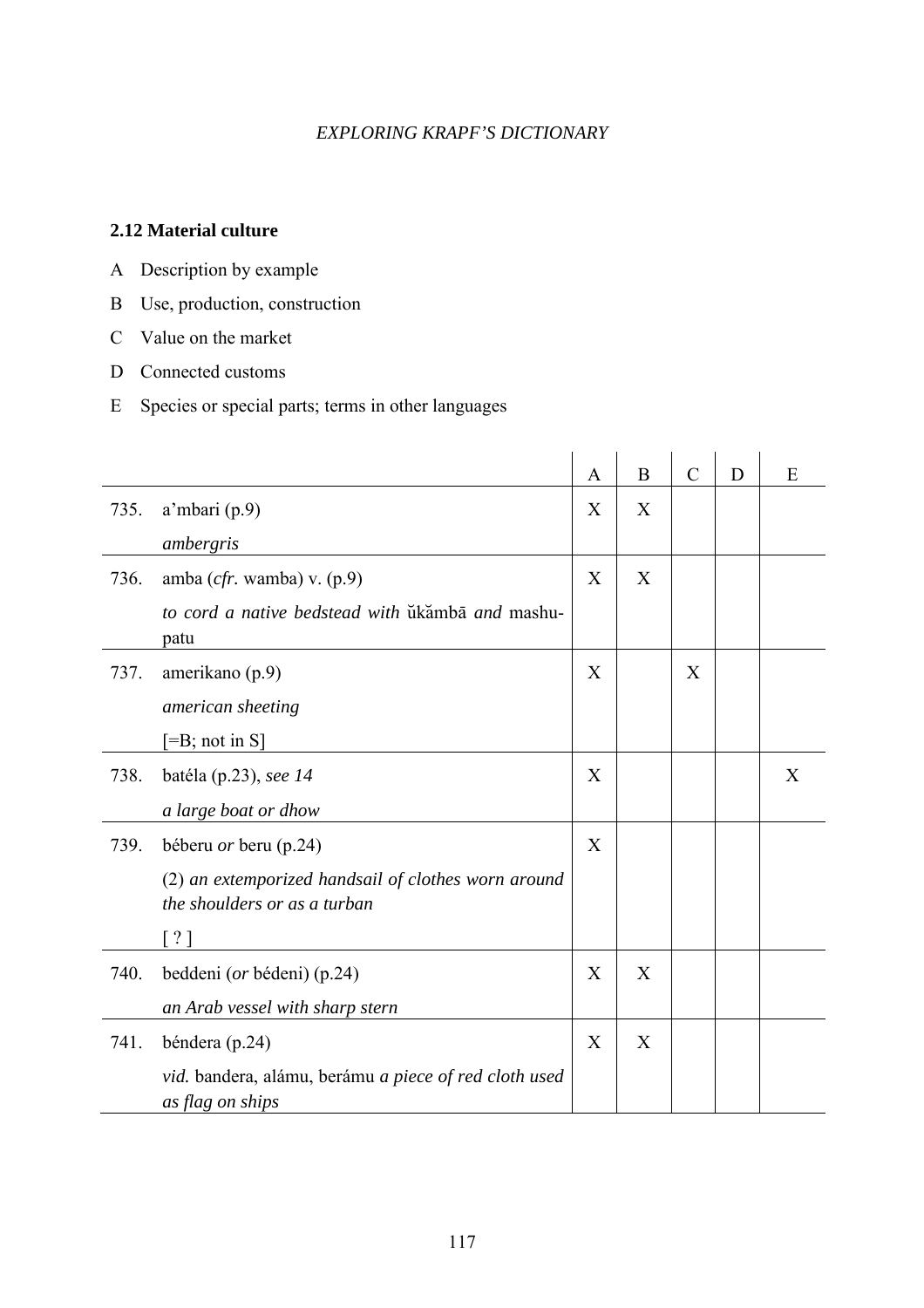|      |                                                                                                                                                         | A | $\mathbf B$ | $\mathcal{C}$ | D | E |
|------|---------------------------------------------------------------------------------------------------------------------------------------------------------|---|-------------|---------------|---|---|
| 742. | béti ya rusási (p.25)                                                                                                                                   |   |             |               |   |   |
|      | a small leather-bag or pouch for carrying balls or<br>small-shot. Gunpowder the natives carry in horns.                                                 |   |             |               |   |   |
| 743. | bindo $(p.26)$                                                                                                                                          | X | X           |               |   | X |
|      | knot in the cloth                                                                                                                                       |   |             |               |   |   |
| 744. | bírika $(p.26)$                                                                                                                                         | X |             |               |   | X |
|      | large vessel or pitcher of copper with a nose or snout                                                                                                  |   |             |               |   |   |
|      | $=$ B; not in S]                                                                                                                                        |   |             |               |   |   |
| 745. | bóri $(p.28)$                                                                                                                                           | X | X           |               |   | X |
|      | the bowl of a native pipe                                                                                                                               |   |             |               |   |   |
| 746. | bóriti (p.28)                                                                                                                                           | X | X           |               |   |   |
|      | thick poles                                                                                                                                             |   |             |               |   |   |
| 747. | búeta (p.29)                                                                                                                                            | X | X           |               |   |   |
|      | a small box, canister                                                                                                                                   |   |             |               |   |   |
|      | [S:DN]                                                                                                                                                  |   |             |               |   |   |
| 748. | chamánda (p.33)                                                                                                                                         | X |             |               |   |   |
|      | a round strong basket                                                                                                                                   |   |             |               |   |   |
|      | [jamanda]                                                                                                                                               |   |             |               |   |   |
|      | kijamánda (p.142)                                                                                                                                       |   |             |               |   |   |
|      | a small long-shaped box or bag of muā                                                                                                                   |   |             |               |   |   |
| 749. | chapéo vid. chepéu (p.35)                                                                                                                               |   |             |               |   |   |
|      | a hat (cfr. French)                                                                                                                                     |   |             |               |   |   |
|      | ?                                                                                                                                                       |   |             |               |   |   |
| 750. | chappa (p.35), jappa (p.113)                                                                                                                            | X | X           |               |   |   |
|      | $a$ stamp, mark = alama; Ngóme ya Mvita imeandikua<br>[imeandikwa] $\sim$ ; this refers to the Portuguese in-<br>scription on the castle-gate of Mombas |   |             |               |   |   |
|      | [chapa]                                                                                                                                                 |   |             |               |   |   |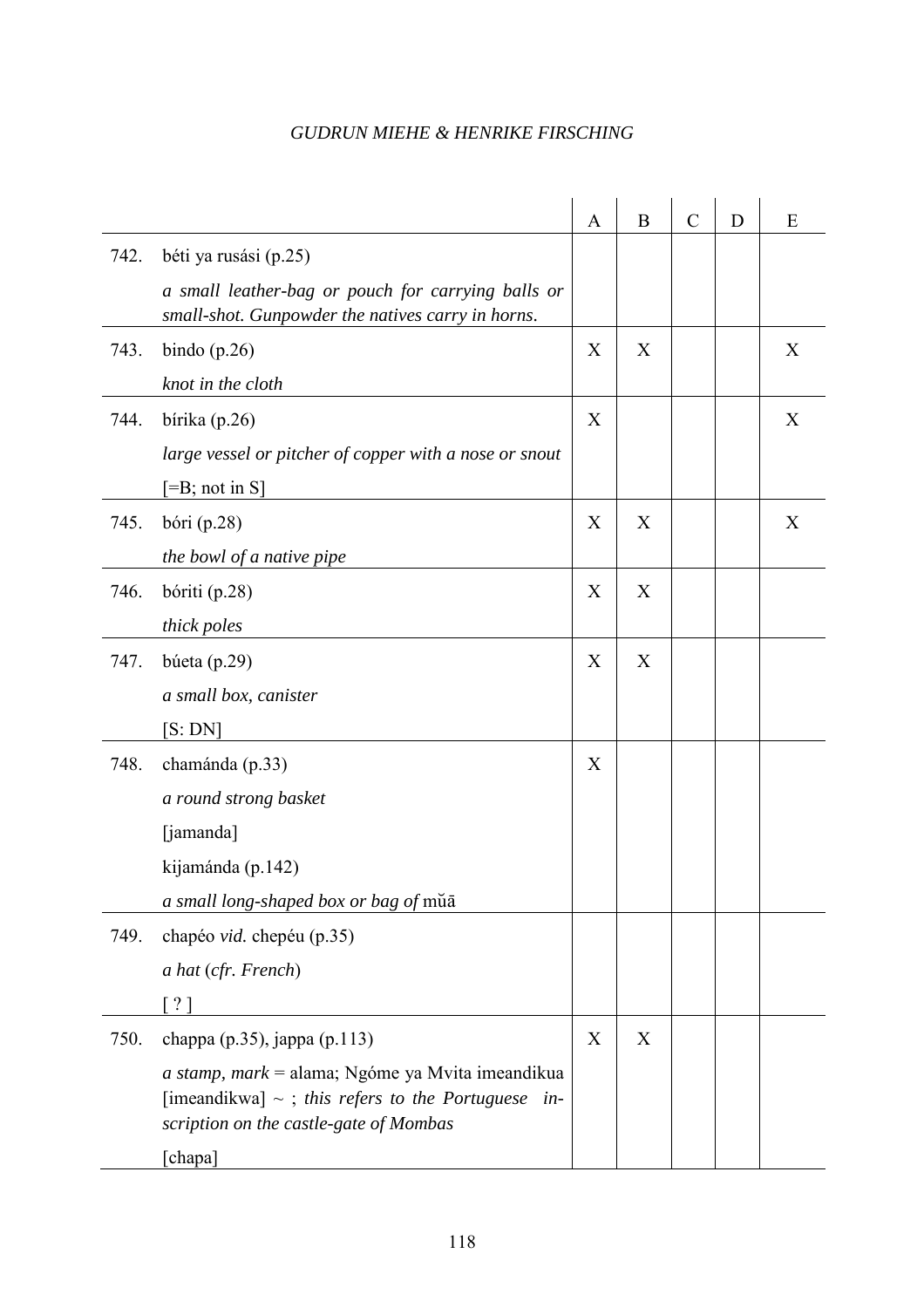|      |                                                                                        | A            | B | $\mathcal{C}$ | D | E |
|------|----------------------------------------------------------------------------------------|--------------|---|---------------|---|---|
| 751. | chēngo (p.37), jengo (p.115)                                                           | X            | X |               |   |   |
|      | $(1)$ a building; $(2)$ encampment                                                     |              |   |               |   |   |
|      | [S: Mv]                                                                                |              |   |               |   |   |
| 752. | chete (Kimr.) (p.38)                                                                   | X            |   |               |   |   |
|      | market day                                                                             |              |   |               |   |   |
|      | [S:Mr]                                                                                 |              |   |               |   |   |
| 753. | chenénza <i>or</i> chenéza (p.37), jenénza (p.115)                                     | X            | X |               | X |   |
|      | a bier used at funerals                                                                |              |   |               |   |   |
|      | $[=S; B: jeneza]$                                                                      |              |   |               |   |   |
| 754. | cherári (p.38)                                                                         |              |   |               |   |   |
|      | ja ku tuekéa tanga chombóni, the rope with which the<br>sailors hoist up the sail      |              |   |               |   |   |
|      | [S: jerari; not in S]                                                                  |              |   |               |   |   |
| 755. | chérife (p.38), jérife (p.116)                                                         | X            | X |               |   |   |
|      | kind of rope for catching fish                                                         |              |   |               |   |   |
|      | $\lceil ? \rceil$                                                                      |              |   |               |   |   |
| 756. | chéti (p.38)                                                                           |              |   |               |   |   |
|      | (1) a small seal used by the Banians; (2) a pass or<br>passport; (3) a mark in general |              |   |               |   |   |
| 757. | chubba $(p.41)$ , jubba $(p.121)$                                                      | $\mathbf{X}$ |   |               |   |   |
|      | a large and strong chisel                                                              |              |   |               |   |   |
|      | [B: chuba; B, S: juba]                                                                 |              |   |               |   |   |
| 758. | chuía or chuya (p.41)                                                                  |              |   |               |   |   |
|      | rope made of the bark of the mbuyu tree and used in<br>fishing                         |              |   |               |   |   |
|      | [juya]                                                                                 |              |   |               |   |   |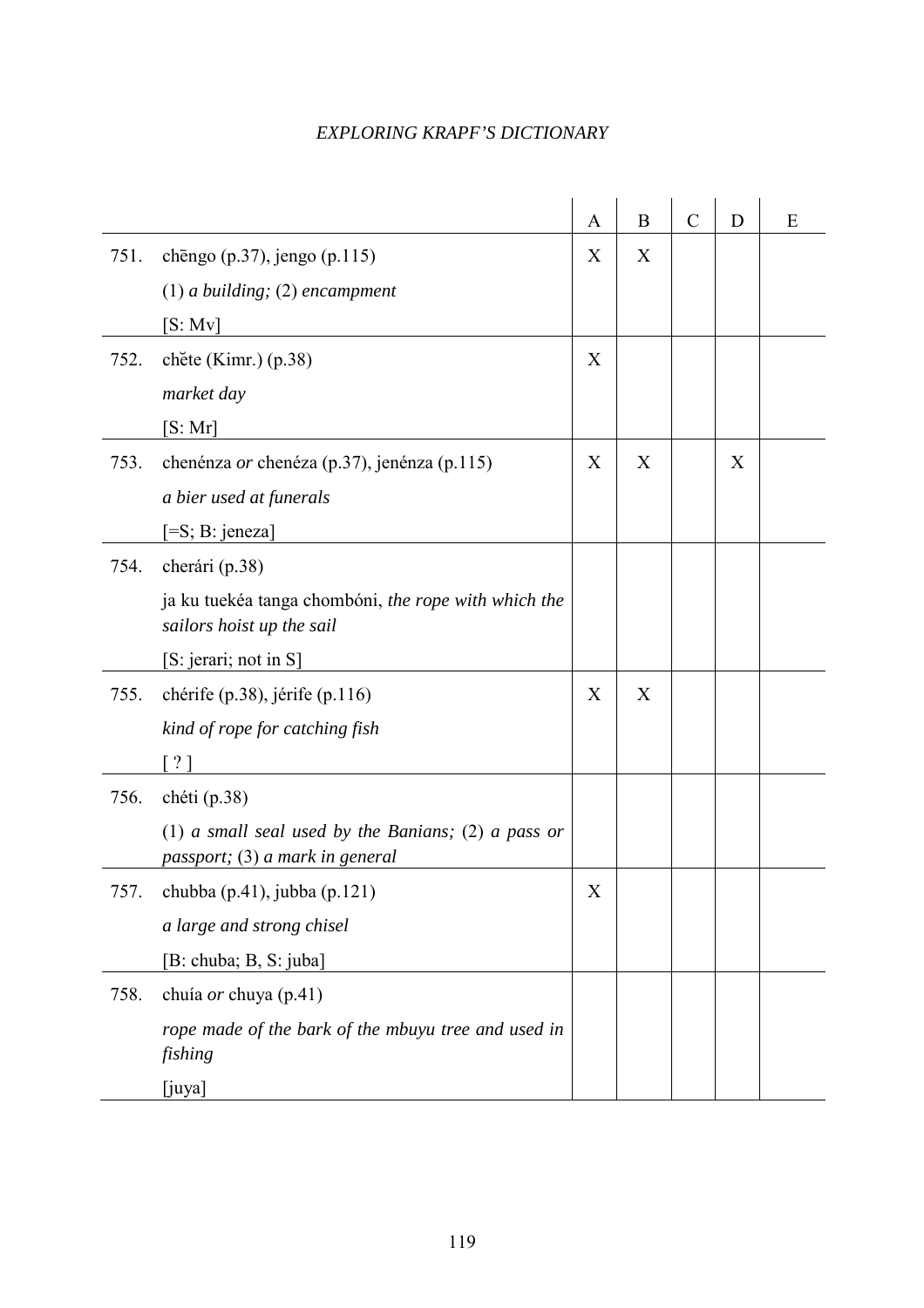|      |                                                                                                                                                                                                        | A | $\boldsymbol{B}$ | $\mathcal{C}$ | D | E |
|------|--------------------------------------------------------------------------------------------------------------------------------------------------------------------------------------------------------|---|------------------|---------------|---|---|
| 759. | chúo (tjúo) (p.42) = júo (p.122)<br>$\sim$ cha ku fulía názi or madáfu (also kufúo cha fulía<br>názi) a pointed stick fixed into the ground to take off<br>the cocoa-nut fibre or husk with<br>[S: Mv] | X | X                |               |   |   |
| 760. | dádo (p.43)                                                                                                                                                                                            | X |                  |               |   |   |
|      | $die$ (pl. $dice$ )                                                                                                                                                                                    |   |                  |               |   |   |
| 761. | $d$ adu (p.43)                                                                                                                                                                                         | X |                  |               |   |   |
|      | a play with money at Zanzibar (R.)                                                                                                                                                                     |   |                  |               |   |   |
| 762. | déleka v. (p.48) vid. téleka (p.365)                                                                                                                                                                   | X |                  |               |   |   |
|      | to put a pot on fire                                                                                                                                                                                   |   |                  |               |   |   |
| 763. | dika v. (p.49)                                                                                                                                                                                         | X | X                |               |   |   |
|      | to be spoiled                                                                                                                                                                                          |   |                  |               |   |   |
|      | [dhika]                                                                                                                                                                                                |   |                  |               |   |   |
| 764. | diáka (p.49)                                                                                                                                                                                           | X | X                |               |   |   |
|      | <i>a quiver for arrows</i>                                                                                                                                                                             |   |                  |               |   |   |
|      | [B: dhiaka; S: ziaka, Mr, Mv]                                                                                                                                                                          |   |                  |               |   |   |
| 765. | dúndu (p.54)                                                                                                                                                                                           | X | X                |               |   | X |
|      | (1) a large calabash (in Kiamu) $[S: Mr]$ ; (2) chafer<br>$(R.)$ [S: Mv; not in B]; (3) a kind of basket [3 kinds] [<br>$\gamma$                                                                       |   |                  |               |   |   |
| 766. | dungu $(p.54)$                                                                                                                                                                                         | X | X                |               |   |   |
|      | a shed or roof resting on posts                                                                                                                                                                        |   |                  |               |   |   |
| 767. | dungumaro (p.54)                                                                                                                                                                                       | X | X                |               |   |   |
|      | (1) a kind of drum; (2) a kind of evil spirit called<br>mdungumaro                                                                                                                                     |   |                  |               |   |   |
| 768. | estarange $(p.60)$                                                                                                                                                                                     | X | X                |               |   |   |
|      | a board with lines for playing with pebbles                                                                                                                                                            |   |                  |               |   |   |
|      | $\lceil ? \rceil$                                                                                                                                                                                      |   |                  |               |   |   |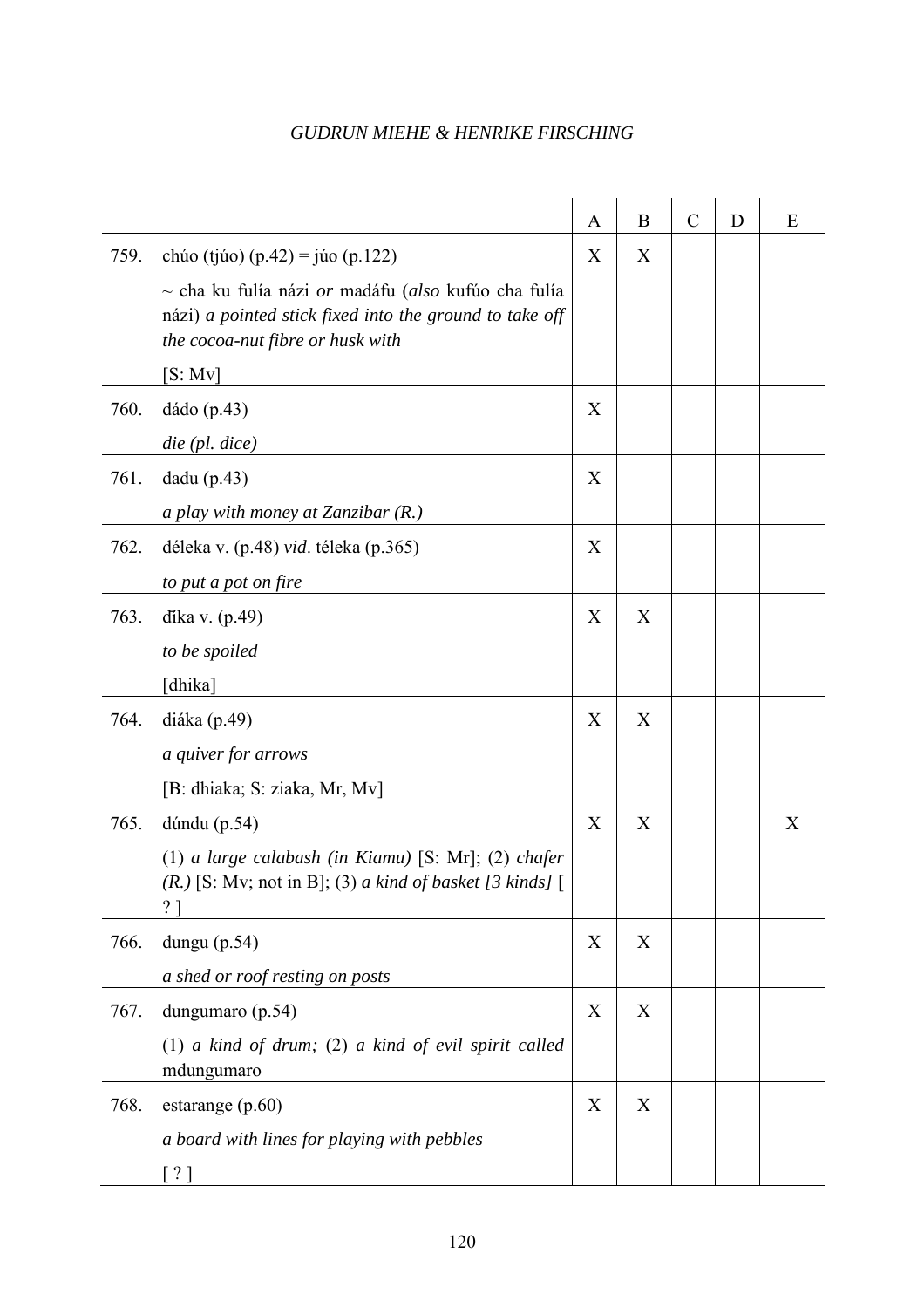|      |                                                                                                                                              | A | B | $\mathcal{C}$ | D | E |
|------|----------------------------------------------------------------------------------------------------------------------------------------------|---|---|---------------|---|---|
| 769. | finánga v. (finyanga) (p.67)                                                                                                                 | X | X |               |   |   |
|      | to form or mould potter's clay                                                                                                               |   |   |               |   |   |
| 770. | fito $(p.69)$                                                                                                                                | X | X |               |   |   |
|      | long slender sticks especially used for making a bas-<br>ket to catch fish                                                                   |   |   |               |   |   |
| 771. | fugúta v. $(p.72)$                                                                                                                           | X | X |               |   |   |
|      | $ku \sim m$ ifua, to blow the bellows                                                                                                        |   |   |               |   |   |
|      | [S: vukuta, Si, G.; not in B]                                                                                                                |   |   |               |   |   |
| 772. | fúkiza v. $(p.72)$                                                                                                                           | X | X |               |   |   |
|      | to perfume, to cense, to put the incense-pot into a<br>person's clothes or under his beard, to honour him in<br>this manner                  |   |   |               |   |   |
| 773. | fulía v. $(p.73)$                                                                                                                            | X | X |               |   |   |
|      | to forge                                                                                                                                     |   |   |               |   |   |
| 774. | fumba (p.74), kifúmba (p.140)                                                                                                                | X | X |               |   |   |
|      | a kind of mat made like a bag, which people wear at<br>sea to protect themselves from the cold                                               |   |   |               |   |   |
| 775. | furúngu (p.78)                                                                                                                               | X | X | X             |   |   |
|      | $(1)$ a little bag (of mua) used as a plaything by chil-<br>dren [S: Mv]; (2) a large citron; (3) an ornamental<br>ring on the legs of women |   |   |               |   |   |
| 776. | gábi (p.80)                                                                                                                                  | X |   |               |   |   |
|      | a pulley, a block through which the ropes of a vessel<br>run $(Er.)$                                                                         |   |   |               |   |   |
|      | $\lceil$ ?                                                                                                                                   |   |   |               |   |   |
| 777. | gaddi (p.80)                                                                                                                                 | X | X |               |   |   |
|      | a piece of clay                                                                                                                              |   |   |               |   |   |
|      | [ ? ]                                                                                                                                        |   |   |               |   |   |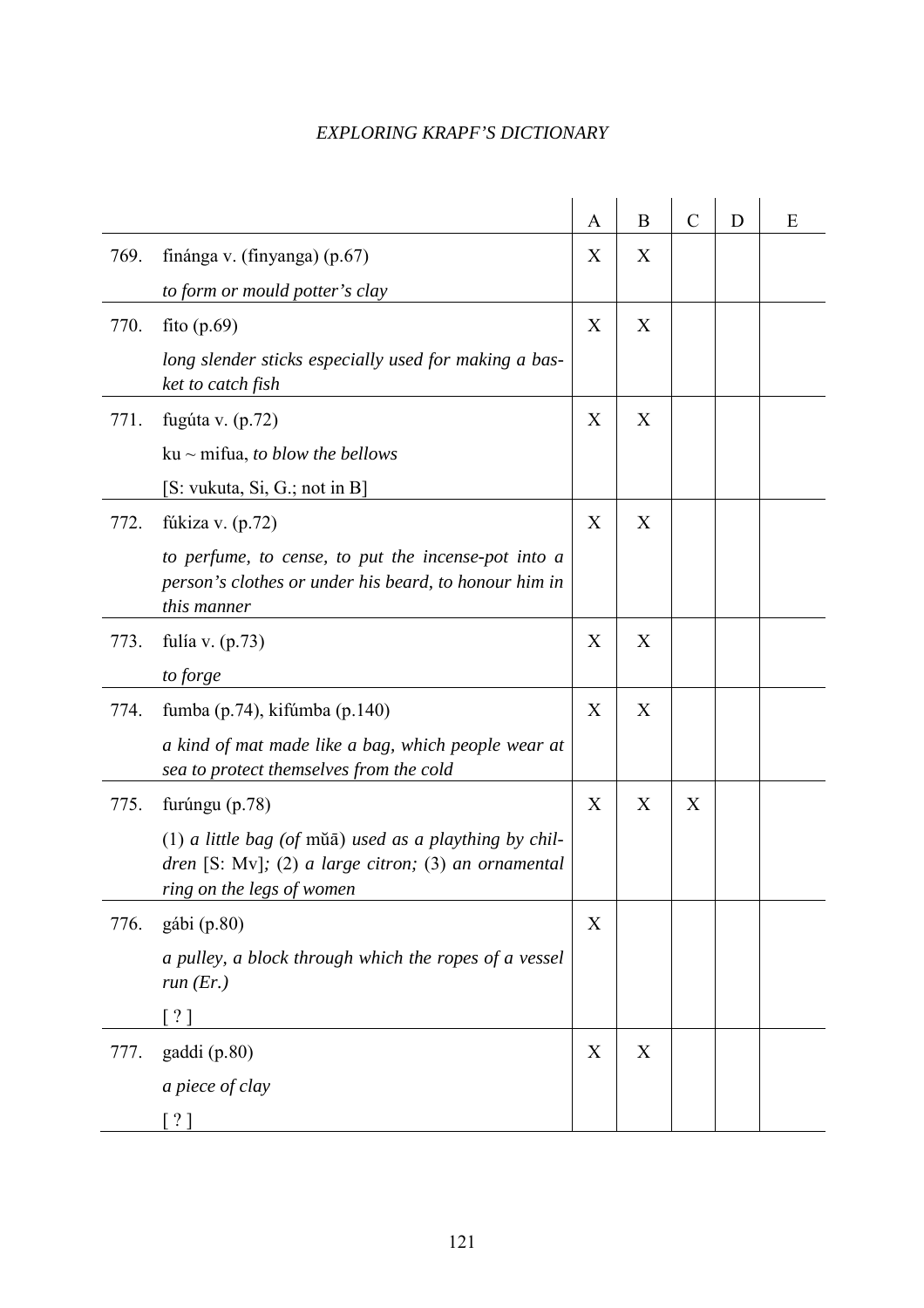|      |                                                                                                                                                       | A | B | $\mathcal{C}$ | D | E |
|------|-------------------------------------------------------------------------------------------------------------------------------------------------------|---|---|---------------|---|---|
| 778. | gálme (p.80)                                                                                                                                          | X | X |               |   |   |
|      | the small mizzen-mast of a dhow                                                                                                                       |   |   |               |   |   |
|      | $[S: \text{galmi}]$                                                                                                                                   |   |   |               |   |   |
| 779. | génge $(p.82)$                                                                                                                                        | X | X |               |   |   |
|      | coral stone                                                                                                                                           |   |   |               |   |   |
|      | $\left[ =B; \text{ not in } S \right]$                                                                                                                |   |   |               |   |   |
| 780. | ghamma or hamna [?] (p.90)                                                                                                                            | X | X | X             |   |   |
|      | to be extremely rare or not to be found in town, to<br>have disappeared in trade, e.g.: kitámbi ja passúa<br>móyo, a kind of cloth called passúa moyo |   |   |               |   |   |
|      | $?$ ]                                                                                                                                                 |   |   |               |   |   |
| 781. | guduíya or gudulia (p.88)                                                                                                                             | X | X |               |   |   |
|      | pitcher                                                                                                                                               |   |   |               |   |   |
|      | $[= S: Mv; B: guduwia]$                                                                                                                               |   |   |               |   |   |
| 782. | gúnia (p.89)                                                                                                                                          | X | X |               |   |   |
|      | a kind of bag                                                                                                                                         |   |   |               |   |   |
| 783. | jáfu (p.110)                                                                                                                                          | X | X |               |   |   |
|      | a kind of basket made of miá for catching shrimps                                                                                                     |   |   |               |   |   |
|      | $\left[ =B; \text{not in } S \right]$                                                                                                                 |   |   |               |   |   |
| 784. | jága (p.110)                                                                                                                                          |   |   |               |   |   |
|      | a frame-work for putting corn                                                                                                                         |   |   |               |   |   |
|      | [ ? ]                                                                                                                                                 |   |   |               |   |   |
| 785. | jamvi $(p.112)$                                                                                                                                       | X | X |               |   |   |
|      | a large mat of coarsely plaited palm-leaves                                                                                                           |   |   |               |   |   |
| 786. | jasi ( <i>or</i> jassi) (p.113)                                                                                                                       | X | X | X             |   |   |
|      | an ornament in the lobe of the ears (round pieces of<br>wood or of silver), worn by the native females                                                |   |   |               |   |   |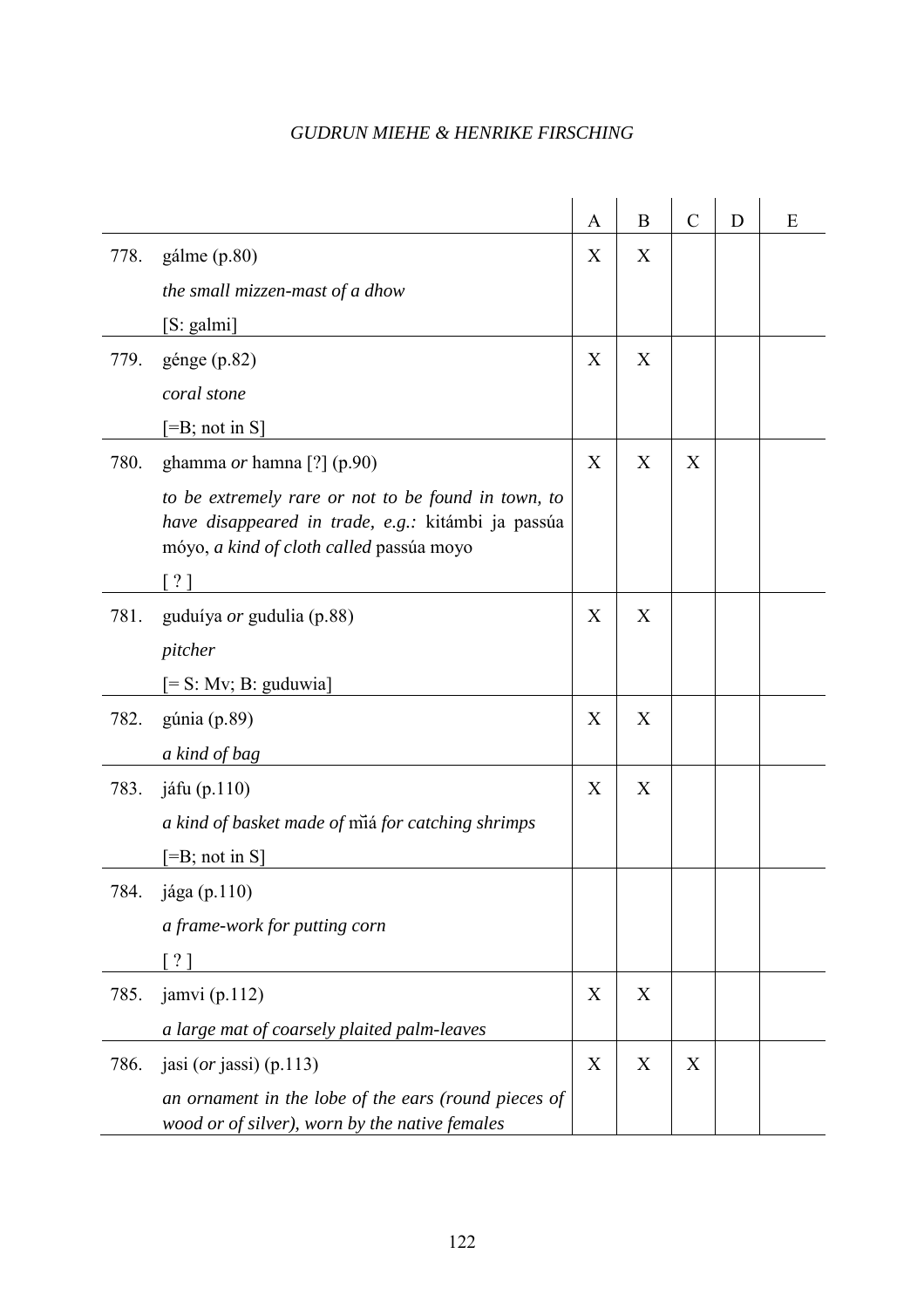|      |                                                                          | A | B | $\mathcal{C}$ | D | E |
|------|--------------------------------------------------------------------------|---|---|---------------|---|---|
| 787. | jawi ( <i>and</i> sabuni) (p.114)                                        |   |   |               |   |   |
|      | kind of cloth of Arab manufacture $(R1)$ , perhaps<br>rather of Kihindi. |   |   |               |   |   |
|      | $[=S,$ or jawa; not in B]                                                |   |   |               |   |   |
| 788. | jeléza (p.114)                                                           | X | X |               |   |   |
|      | $buoy = ja nanga, buoy of an anchor$                                     |   |   |               |   |   |
|      | ?                                                                        |   |   |               |   |   |
| 789. | jengéu $(p.115)$                                                         | X | X |               |   |   |
|      | the shade of a lamp                                                      |   |   |               |   |   |
|      | [S: chengeu, Mv; not in B]                                               |   |   |               |   |   |
| 790. | jéra (Kimw.) $(p.116)$                                                   | X | X |               |   |   |
|      | aim, mark, anything put up as a target for practice<br>with guns or bows |   |   |               |   |   |
|      | [B: chera; not in S]                                                     |   |   |               |   |   |
| 791. | kaamóshi ( <i>or</i> kamoshi) (p.123)                                    | X |   |               |   |   |
|      | $(=$ taka za moshi), soot caused by the smoke                            |   |   |               |   |   |
|      |                                                                          |   |   |               |   |   |
| 792. | kaftáni (p.125)                                                          | X |   |               |   |   |
|      | the long upper-coat of the Arabs, resembling the<br>European nightgown   |   |   |               |   |   |
|      | ? 1                                                                      |   |   |               |   |   |
| 793. | kálămu (p.126)                                                           | X | X |               |   |   |
|      | a native reed pen for writing                                            |   |   |               |   |   |
| 794. | kalasha (p.126)                                                          | X |   | X             |   |   |
|      | a little piece of ivory                                                  |   |   |               |   |   |
| 795. | káliba <i>adj</i> . (p.126)                                              | X |   |               |   |   |
|      | to be sharp, hot, acid                                                   |   |   |               |   |   |
|      | [S: kalipa; not in B]                                                    |   |   |               |   |   |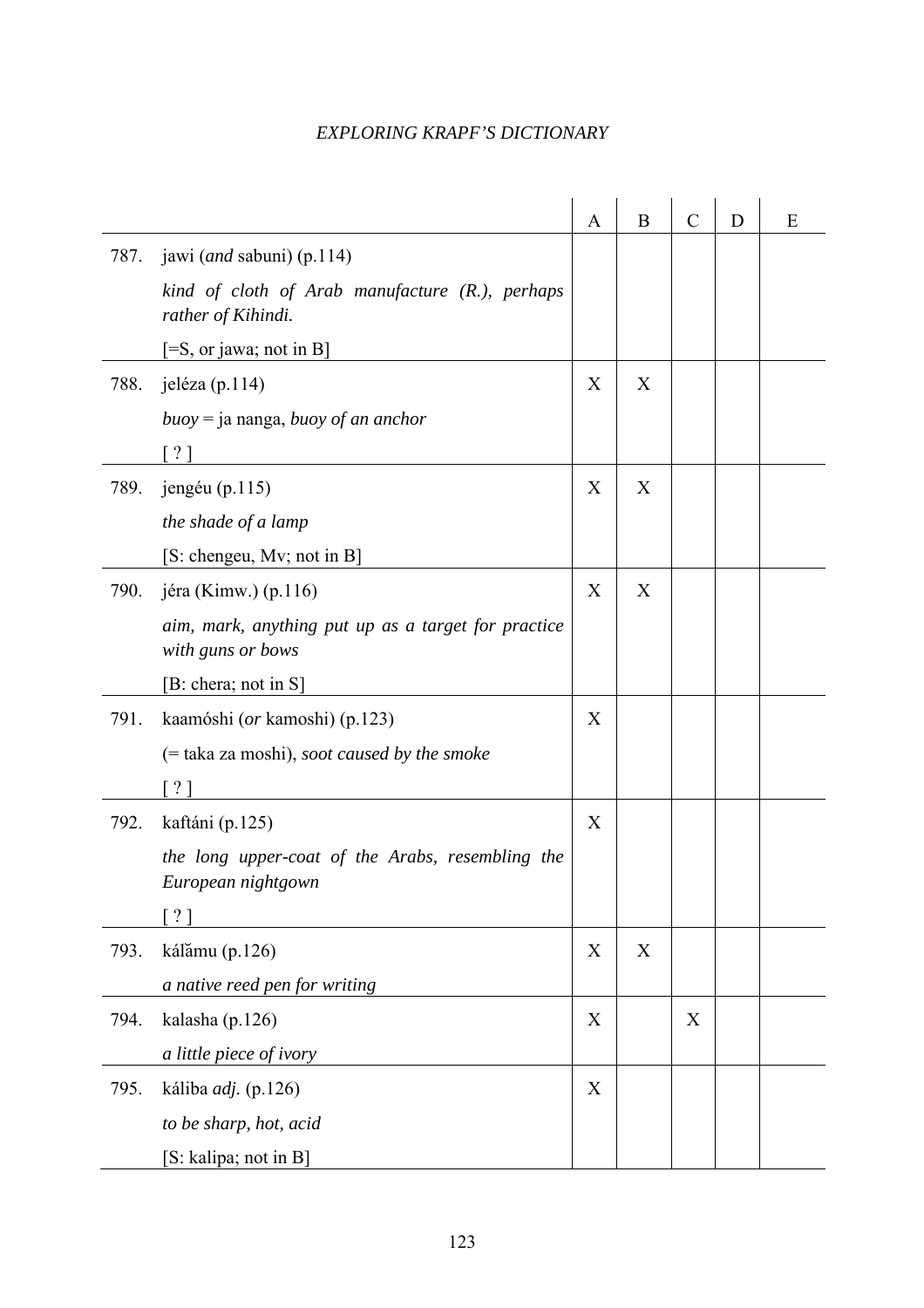|      |                                                                                                                                                                             | A | B | $\mathcal{C}$ | D | E |
|------|-----------------------------------------------------------------------------------------------------------------------------------------------------------------------------|---|---|---------------|---|---|
| 796. | kanja (p.128), makánja (p.196)                                                                                                                                              | X | X |               |   | X |
|      | = makúti yaliosúkoa [yaliyosukwa], the twisted co-<br>coa-leaves used for thatching native cottages                                                                         |   |   |               |   |   |
|      | [S: P, DN]                                                                                                                                                                  |   |   |               |   |   |
| 797. | kanzu (p.129)                                                                                                                                                               | X | X |               |   |   |
|      | coat                                                                                                                                                                        |   |   |               |   |   |
| 798. | kengée (p.133)                                                                                                                                                              | X | X |               |   |   |
|      | $(2)$ ~ ya mléli wa mbuni etc., mleli are the large<br>feathers of the ostrich of cock,  after all the hairy<br>part has been removed from the feather, it is called $\sim$ |   |   |               |   |   |
|      | [ ? ]                                                                                                                                                                       |   |   |               |   |   |
| 799. | kéwa (p.134)                                                                                                                                                                | X |   |               |   |   |
|      | $\sim$ ya udóngo ya ku kingía mifúa, isipáte motto, the<br>pots of clay in which the bellows of the blacksmith<br>are placed in the fire                                    |   |   |               |   |   |
|      | [S: Mv]                                                                                                                                                                     |   |   |               |   |   |
| 800. | kirú (Kigunia) (p.155)                                                                                                                                                      | X | X |               |   |   |
|      | (2) a leathern mask used in war                                                                                                                                             |   |   |               |   |   |
|      | $[=S: Mv; B: kiruu]$                                                                                                                                                        |   |   |               |   |   |
| 801. | kiati $(p.136)$                                                                                                                                                             | X |   |               |   |   |
|      | a squib, cracker (of firework)                                                                                                                                              |   |   |               |   |   |
|      | $\gamma$                                                                                                                                                                    |   |   |               |   |   |
| 802. | kiátu (p.136)                                                                                                                                                               | X | X |               |   |   |
|      | shoe, a sandal (of the natives)                                                                                                                                             |   |   |               |   |   |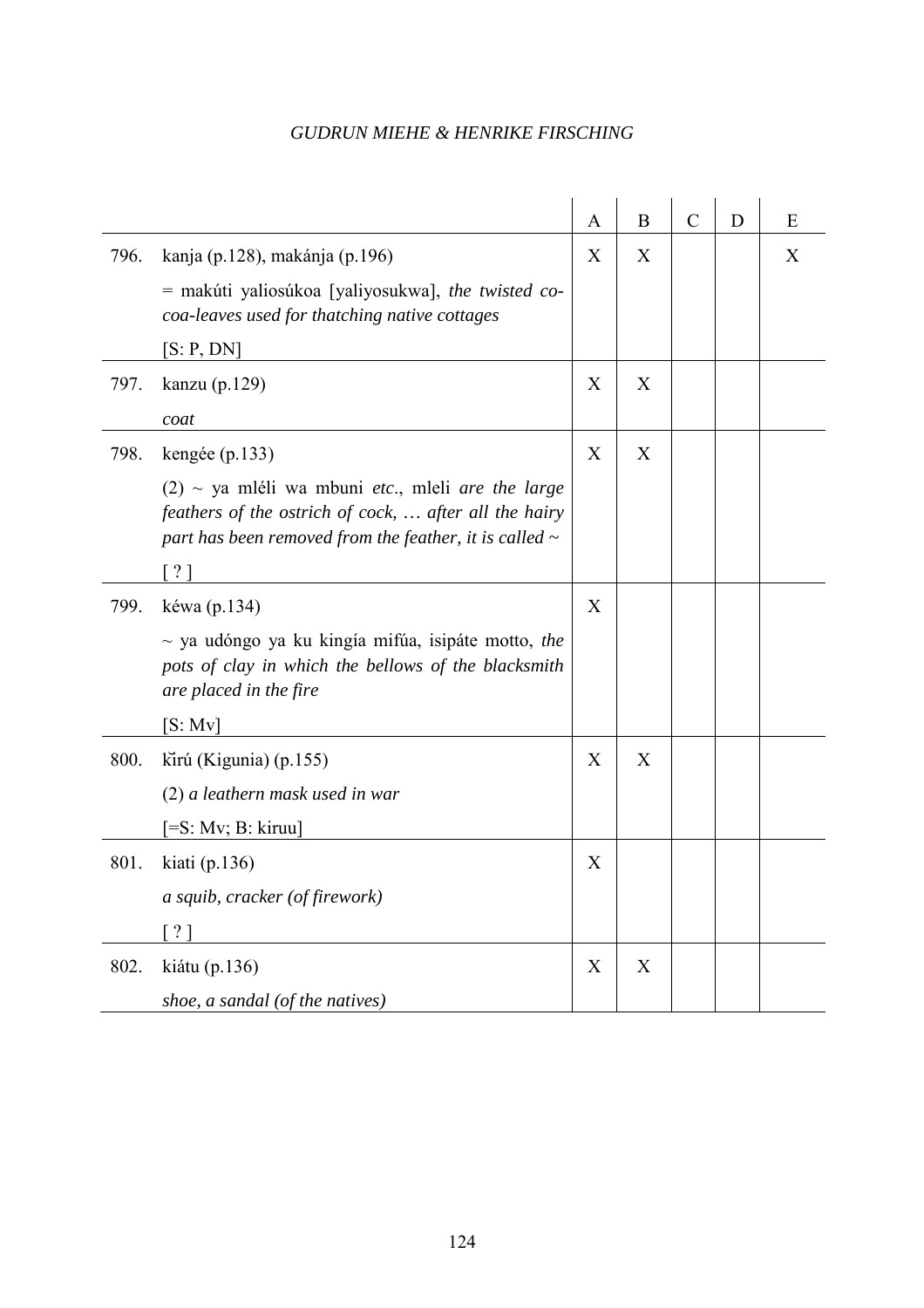|      |                                                                                                                                                                                                                                                                                                                                               | A | $\bf{B}$ | $\mathcal{C}$ | D | E |
|------|-----------------------------------------------------------------------------------------------------------------------------------------------------------------------------------------------------------------------------------------------------------------------------------------------------------------------------------------------|---|----------|---------------|---|---|
| 803. | kibágo (p.136)                                                                                                                                                                                                                                                                                                                                | X | X        |               |   | X |
|      | <i>footstool</i> ; (1) kipánde cha mti cha ku kalía or wekéa<br>măgū [maguu], or cha ku ketía, a kind of footstool,<br>any piece of wood to sit upon; $(2)$ ~ cha ngázi ya ku<br>kueléa, the round of a ladder or step of a staircase;<br>$(3)$ ~ cha kisingíti [kizingiti] cha jŭ [juu] na cha tini<br>[tini], the lintel and sill of a door |   |          |               |   |   |
|      | $\lceil$ ? ]                                                                                                                                                                                                                                                                                                                                  |   |          |               |   |   |
| 804. | kibáku (p.136)                                                                                                                                                                                                                                                                                                                                | X |          |               |   |   |
|      | spot, stain, any mark which a sore or the small-pox,<br>or the ghee spilt upon a cloth, leaves behind                                                                                                                                                                                                                                         |   |          |               |   |   |
|      | ?]                                                                                                                                                                                                                                                                                                                                            |   |          |               |   |   |
| 805. | kibarángo (p.136)                                                                                                                                                                                                                                                                                                                             | X |          |               |   | X |
|      | a small heavy stick                                                                                                                                                                                                                                                                                                                           |   |          |               |   |   |
| 806. | kibatu $(p.136)$                                                                                                                                                                                                                                                                                                                              |   |          |               |   |   |
|      | vessels of tin, plates of tin                                                                                                                                                                                                                                                                                                                 |   |          |               |   |   |
|      | $\lceil$ ? ]                                                                                                                                                                                                                                                                                                                                  |   |          |               |   |   |
| 807. | kibodóo (p.137)                                                                                                                                                                                                                                                                                                                               |   |          |               |   |   |
|      | a little piece of wood with which a rope is drawn<br>tight                                                                                                                                                                                                                                                                                    |   |          |               |   |   |
|      | [S: Mv]                                                                                                                                                                                                                                                                                                                                       |   |          |               |   |   |
| 808. | kibúgu (p.137)                                                                                                                                                                                                                                                                                                                                | X | X        |               |   |   |
|      | ku umíka kibúgu mnazini, to hang up the kibúgu to a<br>cocoa-nut tree for tapping cocoa-nut liquor (vid. ku<br>gema)                                                                                                                                                                                                                          |   |          |               |   |   |
|      | [B: kibuyu; not in S]                                                                                                                                                                                                                                                                                                                         |   |          |               |   |   |
| 809. | kibúnchu (p.137)                                                                                                                                                                                                                                                                                                                              |   |          |               |   |   |
|      | a large tress-work (containing gisila mbili) for pre-<br>serving corn                                                                                                                                                                                                                                                                         |   |          |               |   |   |
|      | [kibunju, S: Mv]                                                                                                                                                                                                                                                                                                                              |   |          |               |   |   |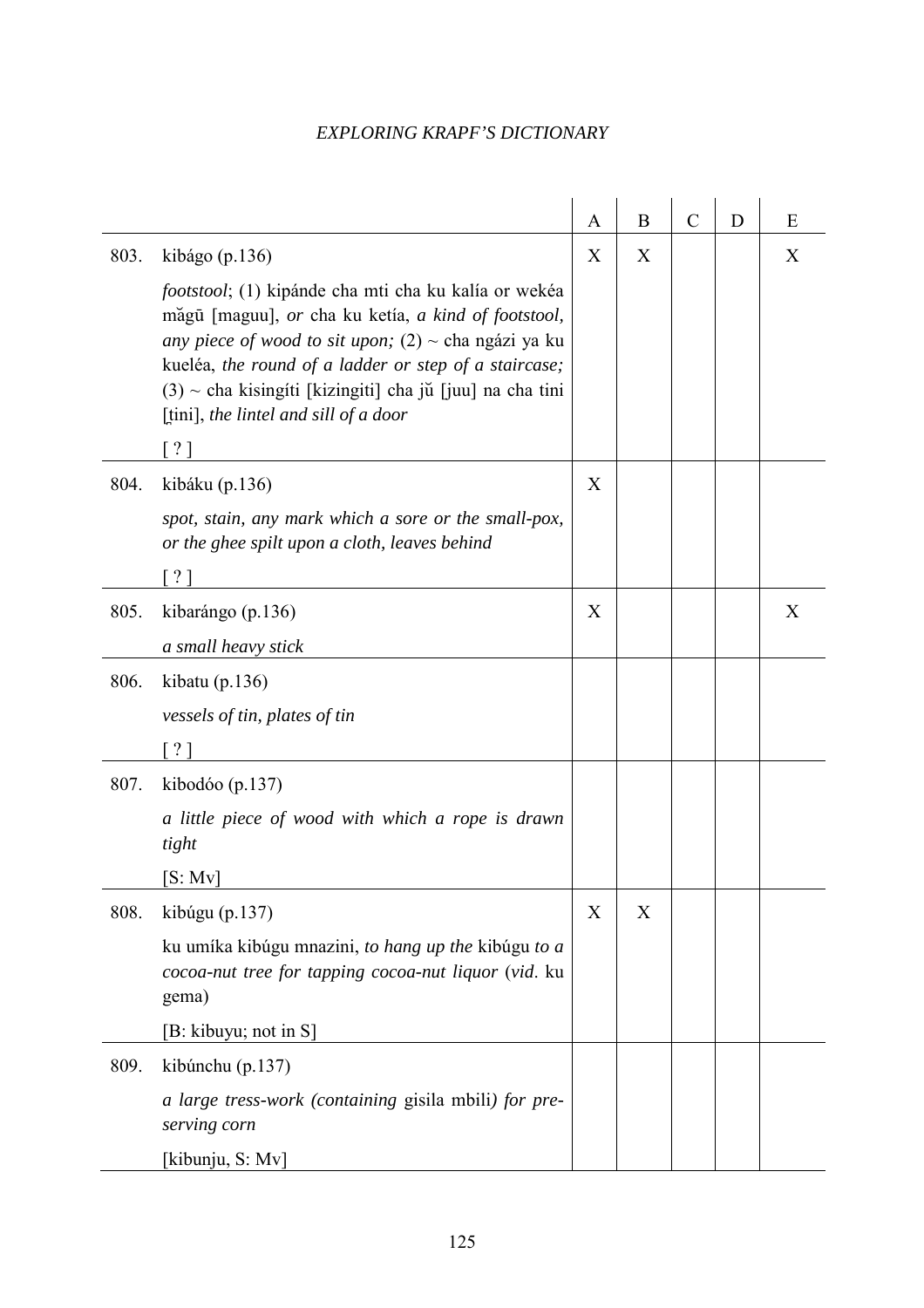|      |                                                                                               | A | B | $\mathcal{C}$ | D | E |
|------|-----------------------------------------------------------------------------------------------|---|---|---------------|---|---|
| 810. | kidiku $(p.138)$                                                                              | X |   |               |   |   |
|      | (1) a certain precious stone from Jagga $(R.)$ [ ? ]; (2)<br>something broken [=B; not in S]  |   |   |               |   |   |
| 811. | kidudúmi (p.139)                                                                              | X | X |               |   |   |
|      | pembe ya kungu                                                                                |   |   |               |   |   |
|      | [S: Mv]                                                                                       |   |   |               |   |   |
| 812. | kidúndu (= kitóma) (p.139)                                                                    | X |   |               |   | X |
|      | (1) <i>a calabash</i> ; (2) $\sim$ cha usso = kikómo, the fore-<br>head, brow [=B; not in S]  |   |   |               |   |   |
| 813. | kiembe <i>or</i> jembe (p.139)                                                                | X |   |               |   |   |
|      | the triangular point or head of the kigumba                                                   |   |   |               |   |   |
| 814. | kifumánzi (Kiníka) (p.140)                                                                    | X | X |               |   |   |
|      | $\sim$ cha Kihindi, a little bell brought from Arabia and<br>India, called njúga in Kisuahili |   |   |               |   |   |
|      | [S: Mv; not in B]                                                                             |   |   |               |   |   |
| 815. | kifúmbu (p.140)                                                                               | X | X |               |   |   |
|      | $\sim$ cha ku tujía názi, a small round bag or basket made<br>of miá                          |   |   |               |   |   |
| 816. | kigai <i>or</i> kigáya <i>or</i> kijáya (p.141)                                               | X |   |               |   |   |
|      | a piece of broken pottery or glass                                                            |   |   |               |   |   |
|      | [kigae]                                                                                       |   |   |               |   |   |
| 817. | kígue or júgue (p.142)                                                                        | X | X |               |   |   |
|      | cord, string                                                                                  |   |   |               |   |   |
|      | [kigwe]                                                                                       |   |   |               |   |   |
| 818. | kigúgu adv. (p.142), see 14                                                                   | X |   |               |   | X |
|      | close together; mtama hu ulipanda kigugu, this millet<br>is sown too close together           |   |   |               |   |   |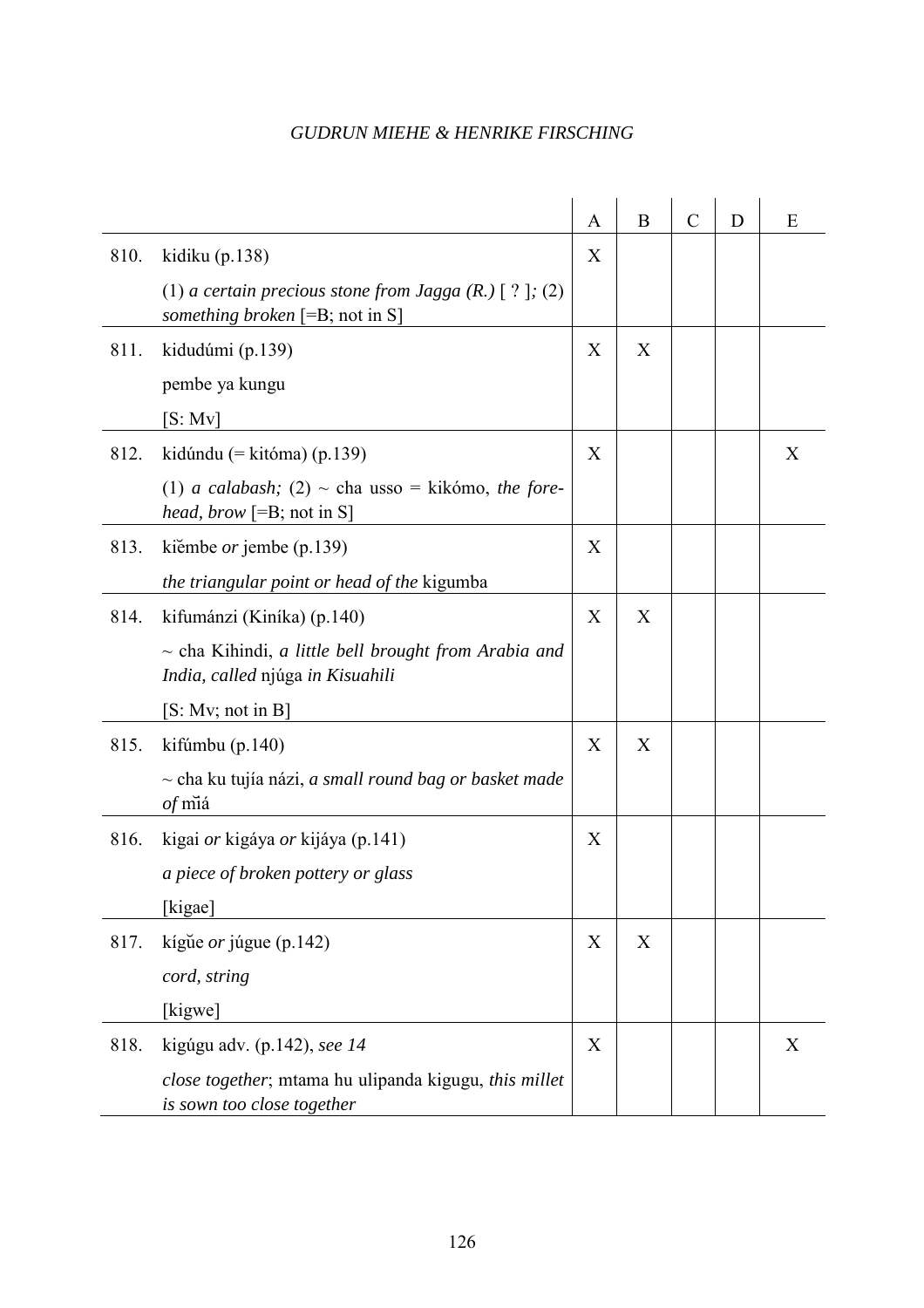|      |                                                                                                                                                                     | A | B | $\mathcal{C}$ | D | E |
|------|---------------------------------------------------------------------------------------------------------------------------------------------------------------------|---|---|---------------|---|---|
| 819. | kigunni (p.142)                                                                                                                                                     | X |   |               |   |   |
|      | $\sim$ cha tende, the small oblong matting-bag in which<br>dates are brought                                                                                        |   |   |               |   |   |
|      | [kiguni]                                                                                                                                                            |   |   |               |   |   |
| 820. | kihéma (p.142)                                                                                                                                                      | X | X |               |   |   |
|      | $=$ kibánda (cha upánde mója) cha ku-jifitía mvúa<br>majíra akilinda shamba, a little shed which is open in<br>front, to look upon the plantation                   |   |   |               |   |   |
| 821. | kijalúba (p.142)                                                                                                                                                    | X | X |               |   |   |
|      | a small metal box or a box made of wood or mua<br>which the women carry on their breast                                                                             |   |   |               |   |   |
| 822. | kikéti (p.144)                                                                                                                                                      |   |   |               |   |   |
|      | a kind of blue bead, especially valued by the Wa-<br>kamba in the Interior                                                                                          |   |   |               |   |   |
|      | [S: Mv]                                                                                                                                                             |   |   |               |   |   |
| 823. | kiko (p. 144)                                                                                                                                                       | X | X |               |   |   |
|      | a pipe                                                                                                                                                              |   |   |               |   |   |
| 824. | kilálo ( <i>or</i> kilalio) (p.146)                                                                                                                                 | X | X |               |   | X |
|      | a camping- or sleeping-place on a journey                                                                                                                           |   |   |               |   |   |
| 825. | kiléfi (p. 146)                                                                                                                                                     | X |   |               |   |   |
|      | = kidau or kihóri, small canoe                                                                                                                                      |   |   |               |   |   |
|      | [B: kilevi; not in S]                                                                                                                                               |   |   |               |   |   |
| 826. | kilingo $(p.147)$                                                                                                                                                   | X | X |               |   | X |
|      | kupiga $\sim$ , to plane a tree with the hatchet                                                                                                                    |   |   |               |   |   |
| 827. | kilingo $(p.147)$                                                                                                                                                   | X | X |               |   |   |
|      | (1) notch $(E)$ , protuberance, prominence, boss; $(2)$ a<br>shed for squaring timber in; (3) ndia ya $\sim$ ni ya ku<br>zunguka (vid. ku linga = ku dadía, dadisa) |   |   |               |   |   |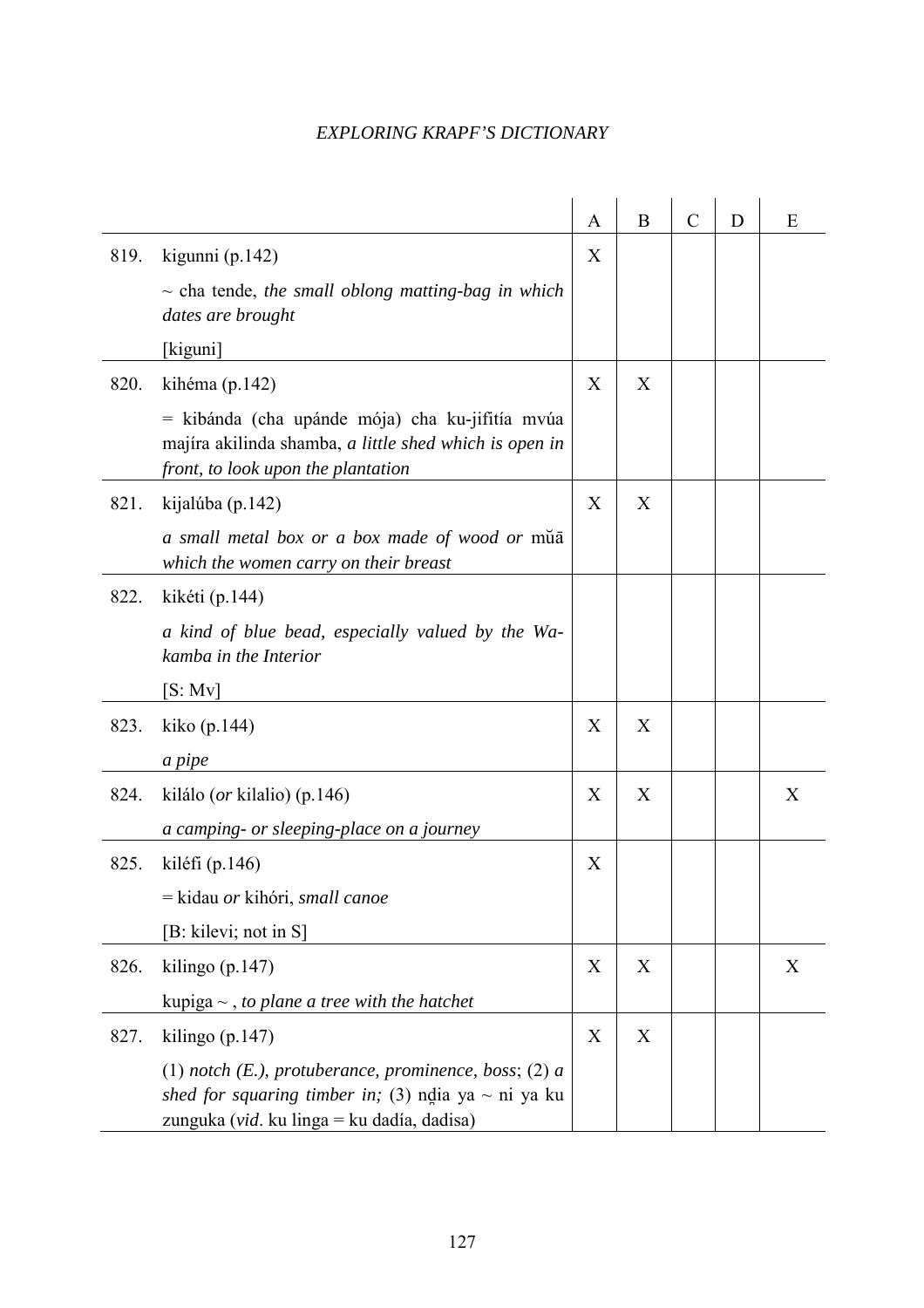|      |                                                                                    | A | B | $\mathcal{C}$ | D | E             |
|------|------------------------------------------------------------------------------------|---|---|---------------|---|---------------|
| 828. | kimbosánge (p.148)                                                                 |   |   |               |   |               |
|      | a kind of fine red beads which are polished and<br>highly prized (vid. mar-jani)   |   |   |               |   |               |
|      | $\lceil ? \rceil$                                                                  |   |   |               |   |               |
| 829. | kimérti <i>or</i> kimeríti (p.148)                                                 | X |   |               |   | X             |
|      | <i>probably for b</i> únduki ya Merki (Ameriki?) = tabanja,<br>a pistol            |   |   |               |   | (9)<br>kinds) |
|      | $\left\lceil \frac{2}{3} \right\rceil$                                             |   |   |               |   |               |
| 830. | kimugnúnie (p.148)                                                                 | X |   |               |   | X             |
|      | a small kind of gourd resembling the egg of an os-<br>trich, a kind of cucumber    |   |   |               |   |               |
|      | $\left\lceil \cdot \right\rceil$                                                   |   |   |               |   |               |
| 831. | $\text{kinu}$ (p.151)                                                              | X | X |               |   | X             |
|      | a mortar for pounding, a mill, oil-mill                                            |   |   |               |   | (5)<br>kinds) |
| 832. | kipámbo (p.152)                                                                    | X | X |               |   |               |
|      | adornment, $\sim$ cha niumba, finery of the house                                  |   |   |               |   |               |
| 833. | kipária (p.152)                                                                    | X | X |               | X |               |
|      | a small calabash, used by the natives instead of a<br>drinking-glass               |   |   |               |   |               |
|      | [B: kiparya; not in S]                                                             |   |   |               |   |               |
| 834. | kipénu $(p.153)$                                                                   | X | X |               |   |               |
|      | (1) a lean-to; (2) the side-cabins of a ship                                       |   |   |               |   |               |
| 835. | kipúli (p.154)                                                                     | X | X |               |   |               |
|      | $\sim$ cha shikío la wake wa Waníka, <i>an ear-ornament of</i><br>the Wanika women |   |   |               |   |               |
| 836. | kisinga $(p.157)$                                                                  | X | X |               |   |               |
|      | $(1)$ a small cannon; $(2)$ native beehive                                         |   |   |               |   |               |
|      | [S: kizinga; not in B]                                                             |   |   |               |   |               |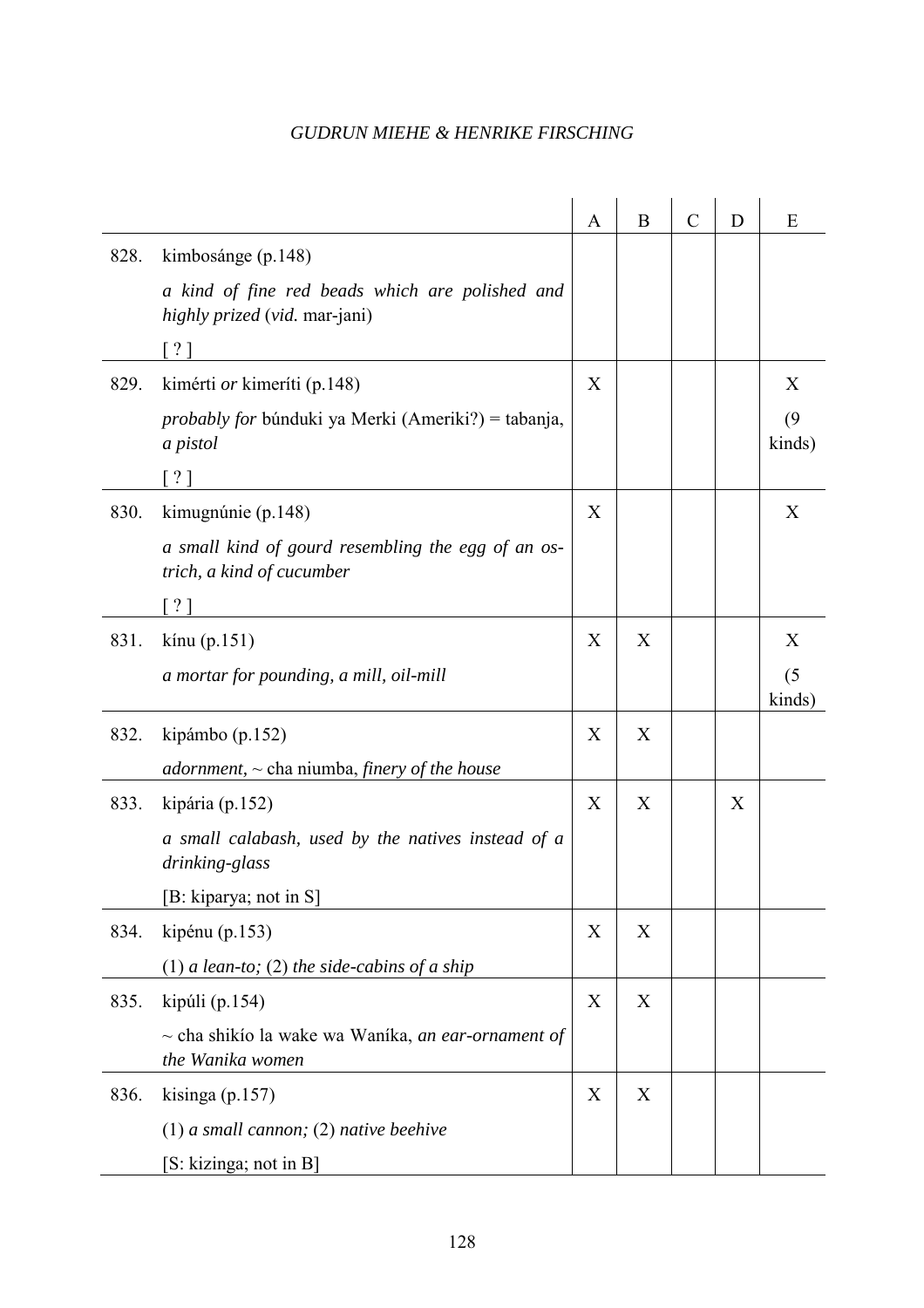|      |                                                                                                                                                                                                                                                                                                                        | A | $\bf{B}$    | $\mathcal{C}$ | D | E      |
|------|------------------------------------------------------------------------------------------------------------------------------------------------------------------------------------------------------------------------------------------------------------------------------------------------------------------------|---|-------------|---------------|---|--------|
| 837. | kisingía (p.157)                                                                                                                                                                                                                                                                                                       | X | X           |               |   |        |
|      | (1) ~ cha maji, <i>a whirlpool</i> [=B; not in S]; (2) ~ cha<br>kió cha juma [kioo cha chuma] cha ku vulía papa<br>(kóto), an iron fish-hook for catching sharks $[=S; not]$<br>in B]; $(3)$ ~ cha jiwe la poáni [pwani] liumiálo măgū<br>[maguu], a small hollow stone which injures the feet<br>on the shore $[ ? ]$ |   |             |               |   |        |
| 838. | kistiri (p.157)                                                                                                                                                                                                                                                                                                        | X |             |               |   | X      |
|      | cover or shelter                                                                                                                                                                                                                                                                                                       |   |             |               |   |        |
|      | [B: kisitiri; not in S]                                                                                                                                                                                                                                                                                                |   |             |               |   |        |
| 839. | kisútu <i>or</i> kisuto (p.158)                                                                                                                                                                                                                                                                                        | X |             |               |   | X(19)  |
|      | a kind of coloured cloth                                                                                                                                                                                                                                                                                               |   |             |               |   | kinds) |
| 840. | kitánda (p.159)                                                                                                                                                                                                                                                                                                        | X | X           |               |   |        |
|      | a native bedstead                                                                                                                                                                                                                                                                                                      |   |             |               |   |        |
| 841. | kitansa (p.159)                                                                                                                                                                                                                                                                                                        | X |             |               |   | X      |
|      | mbao za $\sim$ , planks lying obliquely near the bottom of<br>the vessel $(R.)$                                                                                                                                                                                                                                        |   |             |               |   |        |
|      | [B: kitanza; not in S]                                                                                                                                                                                                                                                                                                 |   |             |               |   |        |
| 842. | kitára (p.159)                                                                                                                                                                                                                                                                                                         | X |             |               |   | X(4)   |
|      | a curve, upánga wa $\sim$ , a curved sword like that of<br>European soldiers                                                                                                                                                                                                                                           |   |             |               |   | kinds) |
| 843. | kitindio (p.160)                                                                                                                                                                                                                                                                                                       | X |             |               |   |        |
|      | the place for resting at noon                                                                                                                                                                                                                                                                                          |   |             |               |   |        |
|      | [B: kitindio; not in S]                                                                                                                                                                                                                                                                                                |   |             |               |   |        |
| 844. | kitóma (p.161)                                                                                                                                                                                                                                                                                                         | X | $\mathbf X$ |               |   |        |
|      | a general name for calabash                                                                                                                                                                                                                                                                                            |   |             |               |   |        |
| 845. | kitumbúa (p.162)                                                                                                                                                                                                                                                                                                       | X | X           |               |   |        |
|      | a kind of pancake                                                                                                                                                                                                                                                                                                      |   |             |               |   |        |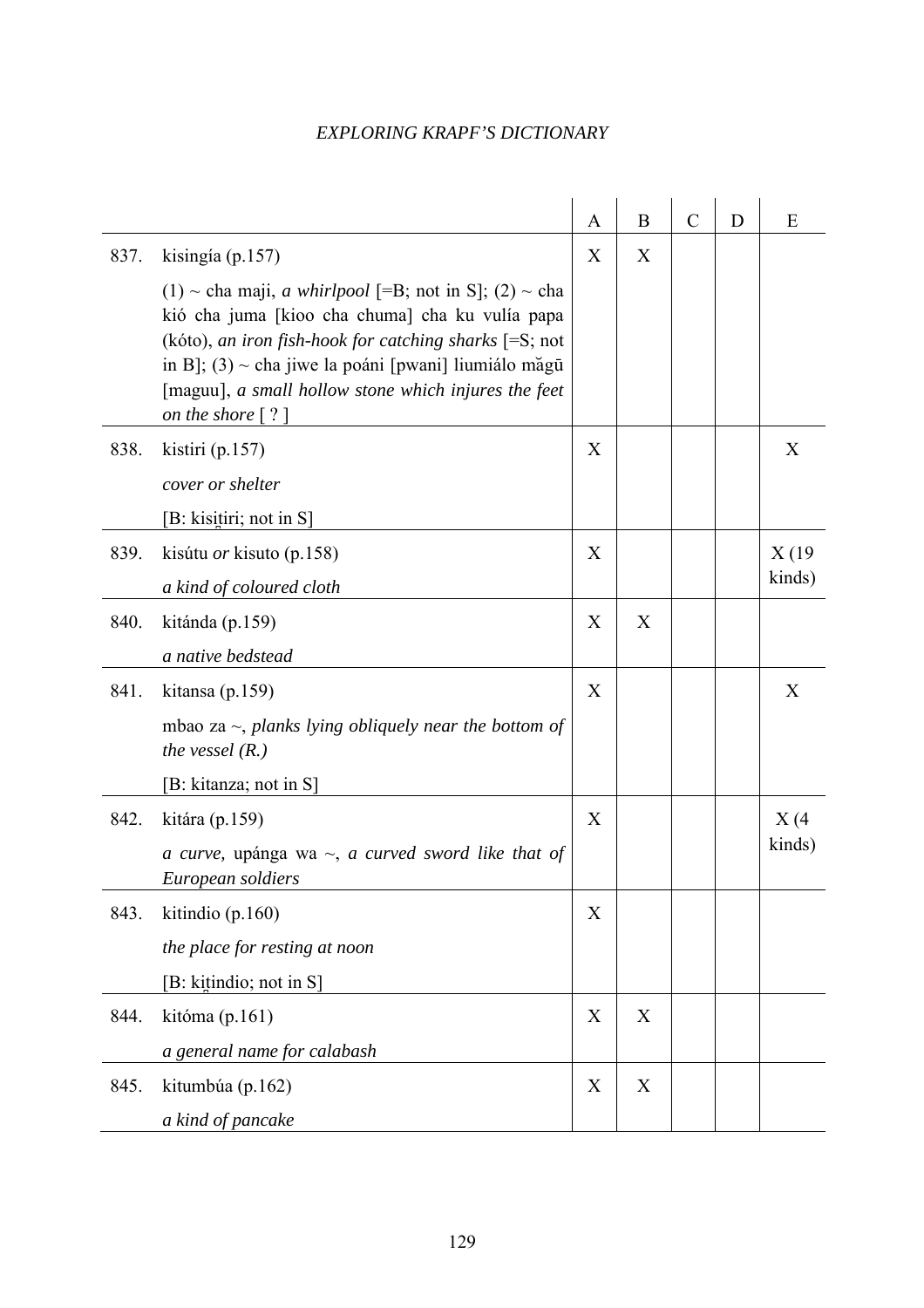|      |                                                                                                            | A | B | $\mathcal{C}$ | D | Ε |
|------|------------------------------------------------------------------------------------------------------------|---|---|---------------|---|---|
| 846. | kiúnza (p.163)                                                                                             | X | X |               |   |   |
|      | $\sim$ ni ubáo wa ku sikía niuffu kaburíni, the board or<br>plank which is laid over the dead in the grave |   |   |               |   |   |
| 847. | kiwambáza or kiambaza or kiwimbaza (p.163)                                                                 | X | X |               |   |   |
|      | a mud-wall                                                                                                 |   |   |               |   |   |
| 848. | kiwánio (p.164)                                                                                            |   |   |               |   |   |
|      | any slip of wood used as a wedge to fasten with, a<br>little wedge $(R.)$                                  |   |   |               |   |   |
|      | [B: kiwanyo; S: kiwanio, Am]                                                                               |   |   |               |   |   |
| 849. | kómda (kumda) (p.169)                                                                                      | X |   |               |   | X |
|      | a coffee-pot                                                                                               |   |   |               |   |   |
|      | $\gamma$                                                                                                   |   |   |               |   |   |
| 850. | kómŏe v. (p.169)                                                                                           |   |   |               |   |   |
|      | the patch applied to the bottom of a mortar                                                                |   |   |               |   |   |
|      | [B: komwe; not in S]                                                                                       |   |   |               |   |   |
| 851. | konge $(p.170)$                                                                                            | X | X |               |   |   |
|      | the bark of a fibrous plant $(?)$                                                                          |   |   |               |   |   |
| 852. | kotáma (p.172)                                                                                             | X | X |               |   | X |
|      | a long knife with a curved point or without any point,<br>used in getting palm-wine                        |   |   |               |   |   |
| 853. | kubba (p.175)                                                                                              | X |   |               | X |   |
|      | vault-like building                                                                                        |   |   |               |   |   |
|      | $[=S; B: kuba]$                                                                                            |   |   |               |   |   |
| 854. | kupā (p.180)                                                                                               | X |   |               |   | X |
|      | a lock made of wood                                                                                        |   |   |               |   |   |
|      | [S: kupaa, P, Mv, Am; not in B]                                                                            |   |   |               |   |   |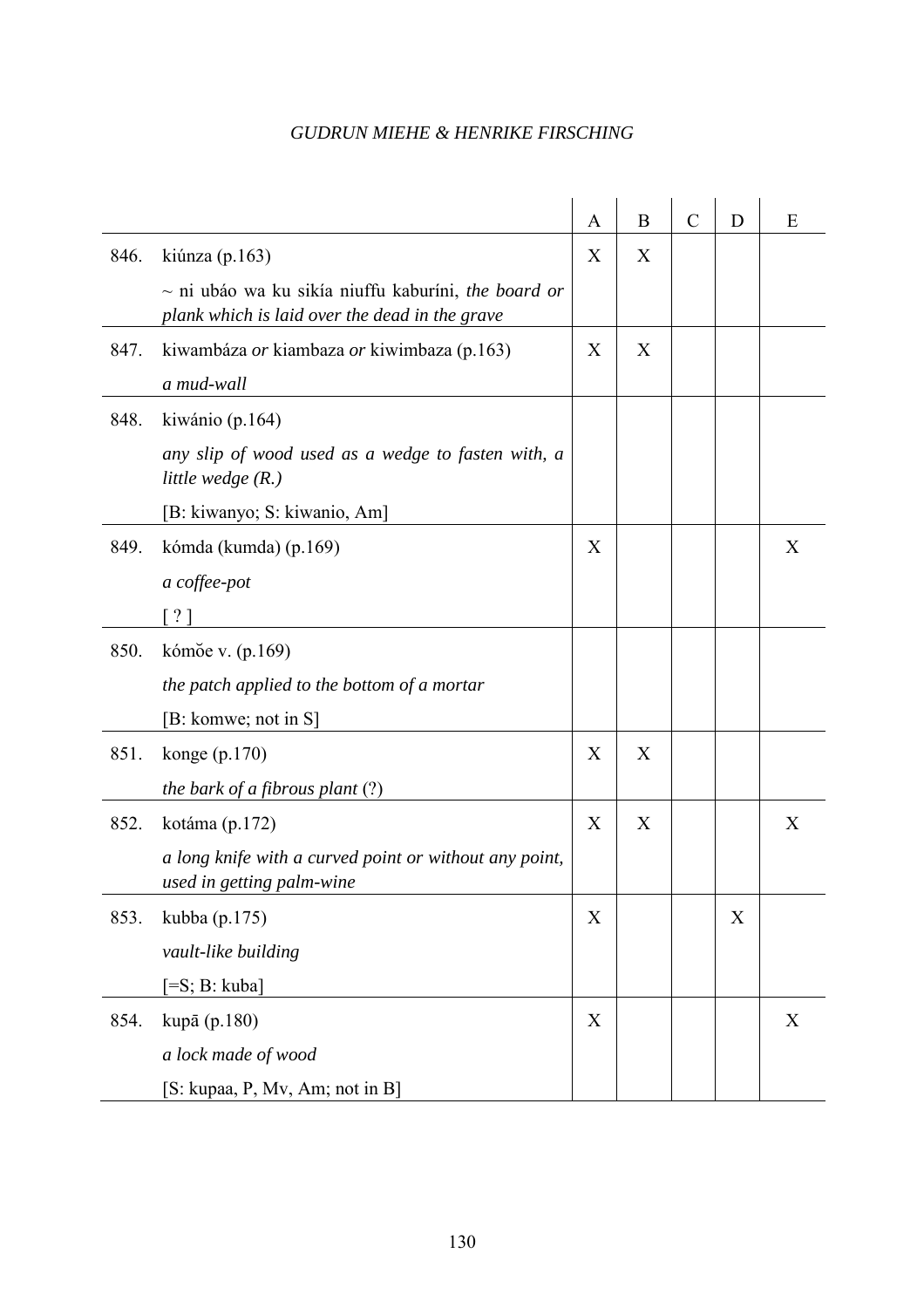|      |                                                                                                    | A | B | $\mathcal{C}$ | D | E      |
|------|----------------------------------------------------------------------------------------------------|---|---|---------------|---|--------|
| 855. | m'fi $(p.221)$                                                                                     | X | X |               |   | X(2)   |
|      | an arrow                                                                                           |   |   |               |   | kinds) |
|      | [S: mvi, Ng, Mv, Dy; not in B]                                                                     |   |   |               |   |        |
| 856. | mango $(p.200)$                                                                                    |   |   |               |   |        |
|      | $\sim$ mfiringo [mviringo], a stone used by potters for<br>rounding and finishing off earthen-wear |   |   |               |   |        |
| 857. | matiko (p. 209)                                                                                    | X | X |               |   |        |
|      | the act and process of hardening                                                                   |   |   |               |   |        |
| 858. | mbámbo (p.213), ubámbo (p.390)                                                                     | X | X |               |   |        |
|      | $(3)$ peg for scratching a skin on the ground to dry it                                            |   |   |               |   |        |
| 859. | melézi (p.220)                                                                                     | X | X |               |   |        |
|      | floating, the riding of a vessel at anchor                                                         |   |   |               |   |        |
|      | [S: Am; not in B]                                                                                  |   |   |               |   |        |
| 860. | mjepe (in Kipemba) (p.230)                                                                         | X | X |               |   |        |
|      | = ngúo wa ku wā [kuvaa], <i>a dress for wearing</i>                                                |   |   |               |   |        |
|      | $\lceil ? \rceil$                                                                                  |   |   |               |   |        |
| 861. | mkája $(p.231)$                                                                                    | X | X |               |   |        |
|      | $\sim$ wa mfiázi [mzazi], <i>a piece of cloth which a woman</i>                                    |   |   |               |   |        |
|      | who has just given birth to a child ties around the<br>belly lest it become protruding.            |   |   |               |   |        |
| 862. | mkatále (p.232)                                                                                    | X | X |               |   |        |
|      | stocks, a large block with holes into which the feet of<br>criminals are put                       |   |   |               |   |        |
| 863. | mkéka (p.232)                                                                                      | X | X |               |   | X      |
|      | a kind of fine mat                                                                                 |   |   |               |   | 4 sp.  |
| 864. | mófa (p.240)                                                                                       | X | X |               |   |        |
|      | furnace                                                                                            |   |   |               |   |        |
|      | $[=S; not in B]$                                                                                   |   |   |               |   |        |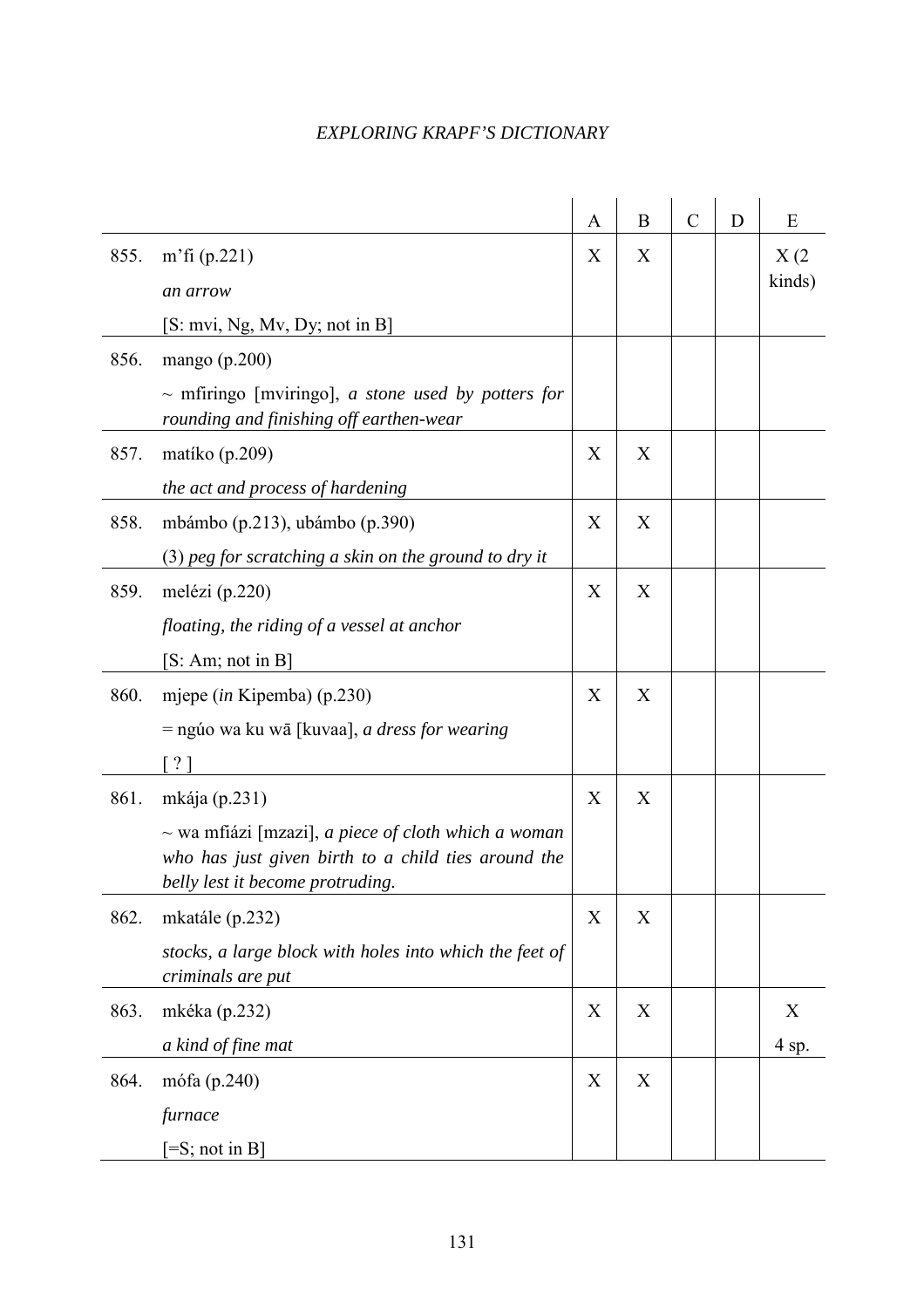|      |                                                                                                                                                                   | A | B | $\mathcal{C}$ | D | Ε |
|------|-------------------------------------------------------------------------------------------------------------------------------------------------------------------|---|---|---------------|---|---|
| 865. | móra (p.241)                                                                                                                                                      | X |   |               |   |   |
|      | a bag in which an inferior kind of rice is imported                                                                                                               |   |   |               |   |   |
| 866. | mráo (mrau?) (p.244)                                                                                                                                              | X | X |               |   | X |
|      | $\sim$ wa bunduki, bunduki ya mráo, the match of a<br>matchlock-gun                                                                                               |   |   |               |   |   |
| 867. | mráshi (p.244)                                                                                                                                                    | X | X |               |   |   |
|      | a glass or long-necked bottle for preserving the<br>marashi                                                                                                       |   |   |               |   |   |
| 868. | msóbe msóbe adv. (p.249)                                                                                                                                          | X | X |               |   |   |
|      | turned to one side, bias, to bias                                                                                                                                 |   |   |               |   |   |
|      | [S: P, Mv, Am]                                                                                                                                                    |   |   |               |   |   |
| 869. | msudu ( <i>or</i> msútu) (p.250)                                                                                                                                  | X | X |               |   |   |
|      | a large bed-curtain (of various colours) used by the<br>Suahili to hide their bedsteads                                                                           |   |   |               |   |   |
| 870. | mtawánda (p.253)                                                                                                                                                  | X | X |               |   |   |
|      | a wooden shoe or sandal (of light wood), formerly<br>used only by great people; name of a tree fit for mak-<br>ing spoons, and in general use for handles, helves |   |   |               |   |   |
|      | mitawánda (p.229)                                                                                                                                                 |   |   |               |   |   |
|      | (= viatu via miti) (vid. kiátu), wooden shoes or san-<br>dals.                                                                                                    |   |   |               |   |   |
|      | [B: mtawanda; S: mtaawanda]                                                                                                                                       |   |   |               |   |   |
| 871. | mtueko wa kanja (p.256)                                                                                                                                           | X | X |               |   |   |
|      | ku teka nta ya niumba, to put plaited palm-leaves on<br>the top of native cottages, to prevent the rain from<br>entering                                          |   |   |               |   |   |
|      | [mtweko]                                                                                                                                                          |   |   |               |   |   |
| 872. | muáli (p.258)                                                                                                                                                     | X |   |               |   | X |
|      | a flame of fire                                                                                                                                                   |   |   |               |   |   |
|      | [S: Mv]                                                                                                                                                           |   |   |               |   |   |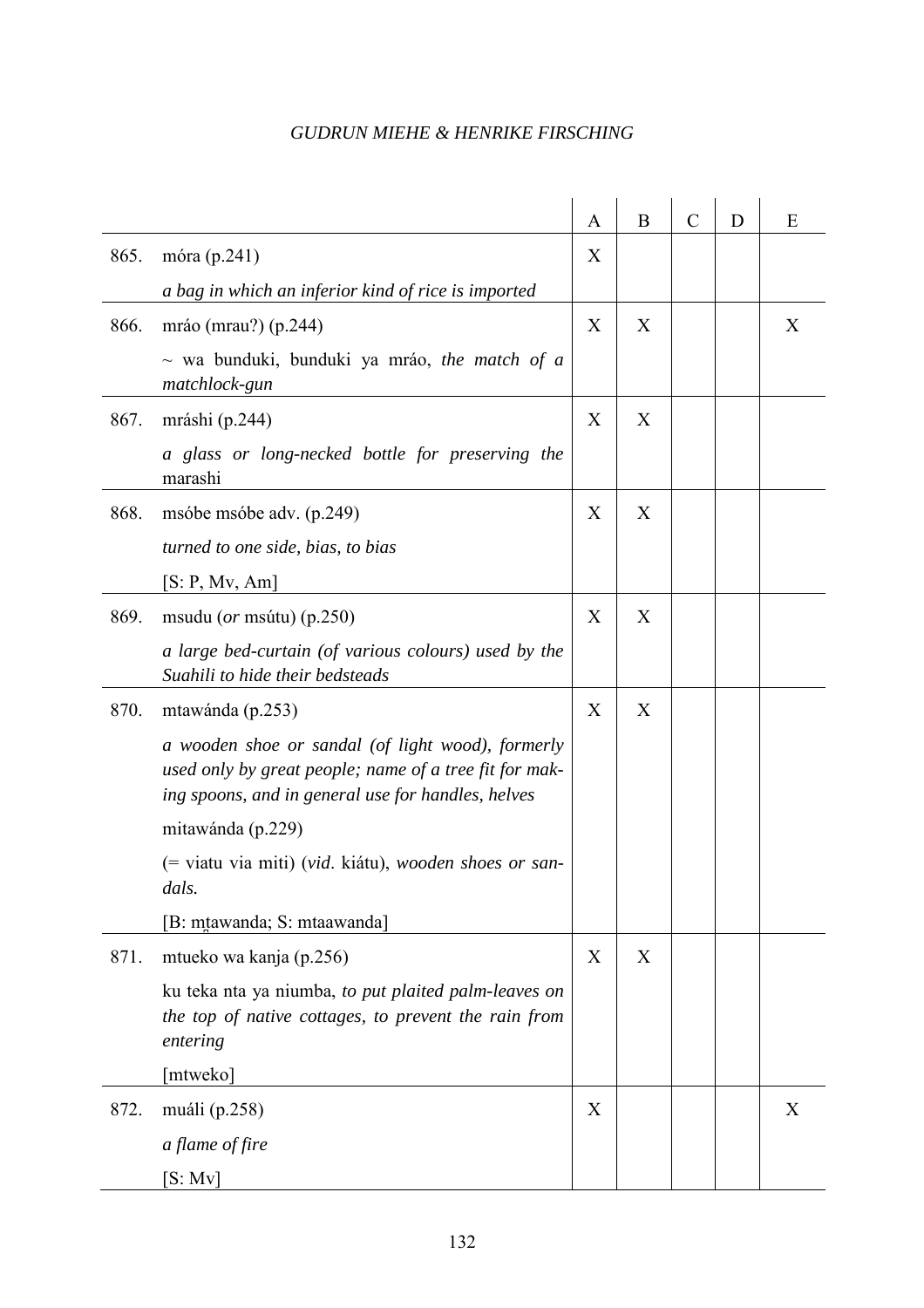|      |                                                                                                            | A | B | $\mathcal{C}$ | D | E      |
|------|------------------------------------------------------------------------------------------------------------|---|---|---------------|---|--------|
| 873. | muánsa or muanza wa waúme na wáke wa Wanika<br>(p.261)                                                     | X | X |               | X |        |
|      | [a music instrument different for women and men]                                                           |   |   |               |   |        |
|      | $?$ ]                                                                                                      |   |   |               |   |        |
| 874. | muúmbi (p.269)                                                                                             | X | X |               |   |        |
|      | $(1)$ a rope of $\overline{m}$ <i>a</i> , to bind a load of wood with                                      |   |   |               |   |        |
|      | [S: P, Mv]                                                                                                 |   |   |               |   |        |
| 875. | nánga (p.273)                                                                                              | X |   |               |   | X(2)   |
|      | the anchor of a vessel                                                                                     |   |   |               |   | kinds) |
| 876. | ndómo ya kikúku (p.276)                                                                                    | X |   |               |   | X      |
|      | the point of a ferule which is drawn out                                                                   |   |   |               |   |        |
|      | [ ? ]                                                                                                      |   |   |               |   |        |
| 877. | ngóma (p.279)                                                                                              | X |   |               |   | X(4)   |
|      | a drum                                                                                                     |   |   |               |   | kinds) |
| 878. | niána (p.281)                                                                                              | X |   |               |   |        |
|      | $=$ panda <i>or</i> ngóe ya mrémbe, the iron head of an ar-<br>row (= matáfu ya kigumba or jÿmbe, vid.).   |   |   |               |   |        |
|      |                                                                                                            |   |   |               |   |        |
| 879. | nissi $(p.283)$                                                                                            | X |   |               |   |        |
|      | (nissi za ku tiliá dárasa) that part of the loom through<br>which the threads pass                         |   |   |               |   |        |
|      | [B: nisi; not in S]                                                                                        |   |   |               |   |        |
| 880. | njúga (p.285)                                                                                              | X |   |               |   |        |
|      | $(1)$ a little ring or iron, a dog-bell, attached in<br>Europe to the necks of horses; $(2)$ a little bell |   |   |               |   |        |
|      | [S: Mv, G]                                                                                                 |   |   |               |   |        |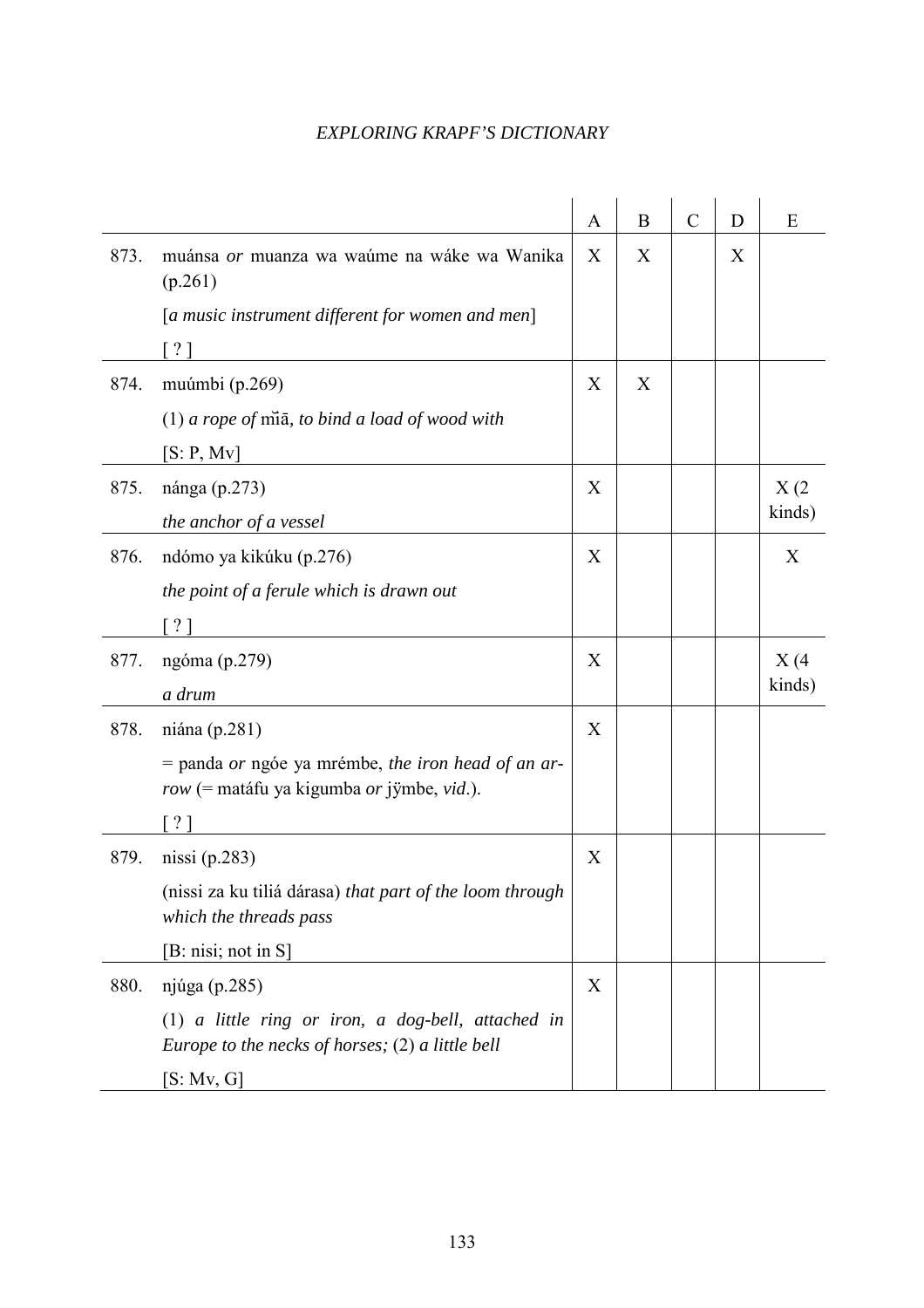|      |                                                                                                                                       | A | B | $\mathcal{C}$ | D | E             |
|------|---------------------------------------------------------------------------------------------------------------------------------------|---|---|---------------|---|---------------|
| 881. | nsio (p.285), see 14                                                                                                                  |   | X |               |   |               |
|      | a large water-jar brought from India (mtúnge mkúba<br>[mkubwa] wa kihindi), but the Suahili potters also<br>make it                   |   |   |               |   |               |
|      | $\lceil ? \rceil$                                                                                                                     |   |   |               |   |               |
| 882. | págŏa (Kimrima) (p.293)                                                                                                               | X |   |               |   |               |
|      | barb of an arrow                                                                                                                      |   |   |               |   |               |
|      | [S: pagwa, P, DN]                                                                                                                     |   |   |               |   |               |
| 883. | paura (p.299)                                                                                                                         | X | X |               |   |               |
|      | nánga ya $\sim$ , the large (European) anchor, which has<br>two flukes                                                                |   |   |               |   |               |
|      | $\left[ =B; \text{ not in } S \right]$                                                                                                |   |   |               |   |               |
| 884. | reáli or rea (p.315)                                                                                                                  | X | X | X             |   | X             |
|      | a German crown or dollar, current on the Suahili<br>coast                                                                             |   |   |               |   | (4)<br>kinds) |
|      | [reale]                                                                                                                               |   |   |               |   |               |
| 885. | riffa (Kimrima) $(p.315)$                                                                                                             | X | X |               |   | X             |
|      | $\sim$ la jungu, <i>a kind of cover of clay in which coals are</i><br>placed over the boiled rice to dry it                           |   |   |               |   |               |
|      | [rifa, S: Mv]                                                                                                                         |   |   |               |   |               |
| 886. | sagía, v. (p.320)                                                                                                                     | X | X |               |   | X             |
|      | jiwe la ku $\sim$ unga, <i>a mill-stone</i> , <i>a hand-mill</i>                                                                      |   |   |               |   |               |
| 887. | sáhari (p.320)                                                                                                                        |   |   |               |   |               |
|      | $(1)$ a country in Arabia; $(2)$ a kind of cloth brought<br>from that quarter, checked stuff for turbans                              |   |   |               |   |               |
| 888. | sambamba, adv. (p.323), see 14                                                                                                        | X |   |               |   |               |
|      | ku enda sambamba, to go side by side, close together,<br>but alongside; viombo hivi vinakuja sambámba,<br>these ships come alongside. |   |   |               |   |               |
|      | [S: P, Mv]                                                                                                                            |   |   |               |   |               |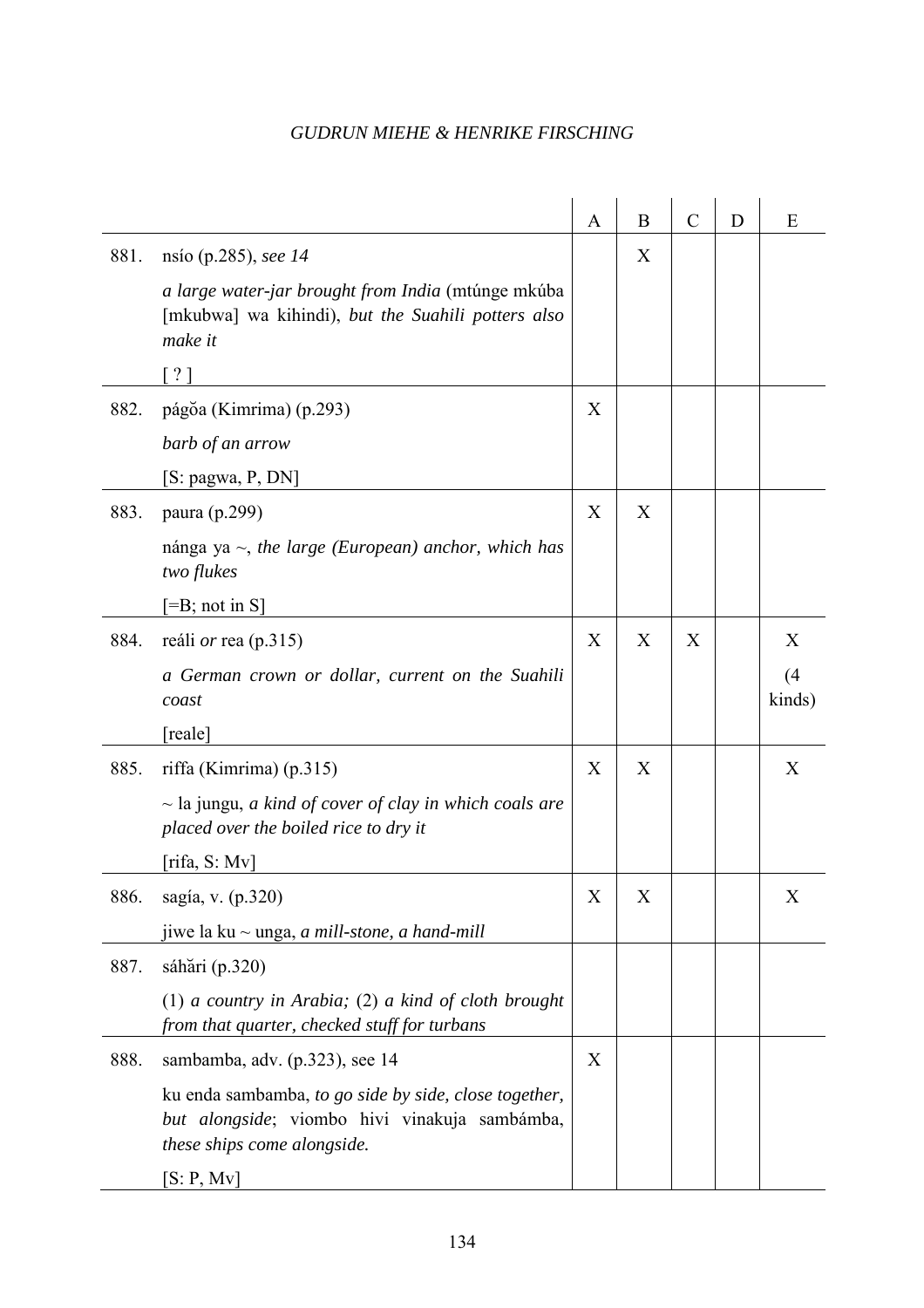|      |                                                                                                                                 | A | B | $\mathcal{C}$ | D | E |
|------|---------------------------------------------------------------------------------------------------------------------------------|---|---|---------------|---|---|
| 889. | senekári ( <i>or</i> senkári) (p.326)                                                                                           | X | X |               |   |   |
|      | $(1)$ government                                                                                                                |   |   |               |   |   |
|      | [serikali?]                                                                                                                     |   |   |               |   |   |
| 890. | shamía (p.328), see 14                                                                                                          | X |   |               |   | X |
|      | a kind of cloth which was probably at first obtained<br>from Sham or Syria, Kaftan? It is different from<br>mfuría and bushúti. |   |   |               |   |   |
| 891. | shóbŏka (p.333)                                                                                                                 | X |   |               |   |   |
|      | said of a brush for white-washing when the bristles<br>fall off from the ligatures $(R)$ .)                                     |   |   |               |   |   |
|      | $?$ ]                                                                                                                           |   |   |               |   |   |
| 892. | shódoro $(p.333)$                                                                                                               |   |   |               |   |   |
|      | the name of a cloth                                                                                                             |   |   |               |   |   |
|      | $[=B; S: shadoro, G]$                                                                                                           |   |   |               |   |   |
| 893. | shugálo (p.334)                                                                                                                 | X | X |               |   | X |
|      | búnduki ya $\sim$ , a musket which has a large barrel, a<br>lock, and makes a loud report                                       |   |   |               |   |   |
|      | 21                                                                                                                              |   |   |               |   |   |
| 894. | shúli $(p.335)$                                                                                                                 | X | X |               |   | X |
|      | $\sim$ la niumba, the front-side or part of a thatched<br>house                                                                 |   |   |               |   |   |
| 895. | shúnda (p.335), kishúnda (p.156)                                                                                                | X | X |               |   |   |
|      | a little basket made of miā, ku tia uráibu, or other<br>little things                                                           |   |   |               |   |   |
|      | [S: P, Mv, Am]                                                                                                                  |   |   |               |   |   |
| 896. | shúpi (p.335)                                                                                                                   | X |   |               |   | X |
|      | a kind of basket                                                                                                                |   |   |               |   |   |
|      | [S: P, Mv]                                                                                                                      |   |   |               |   |   |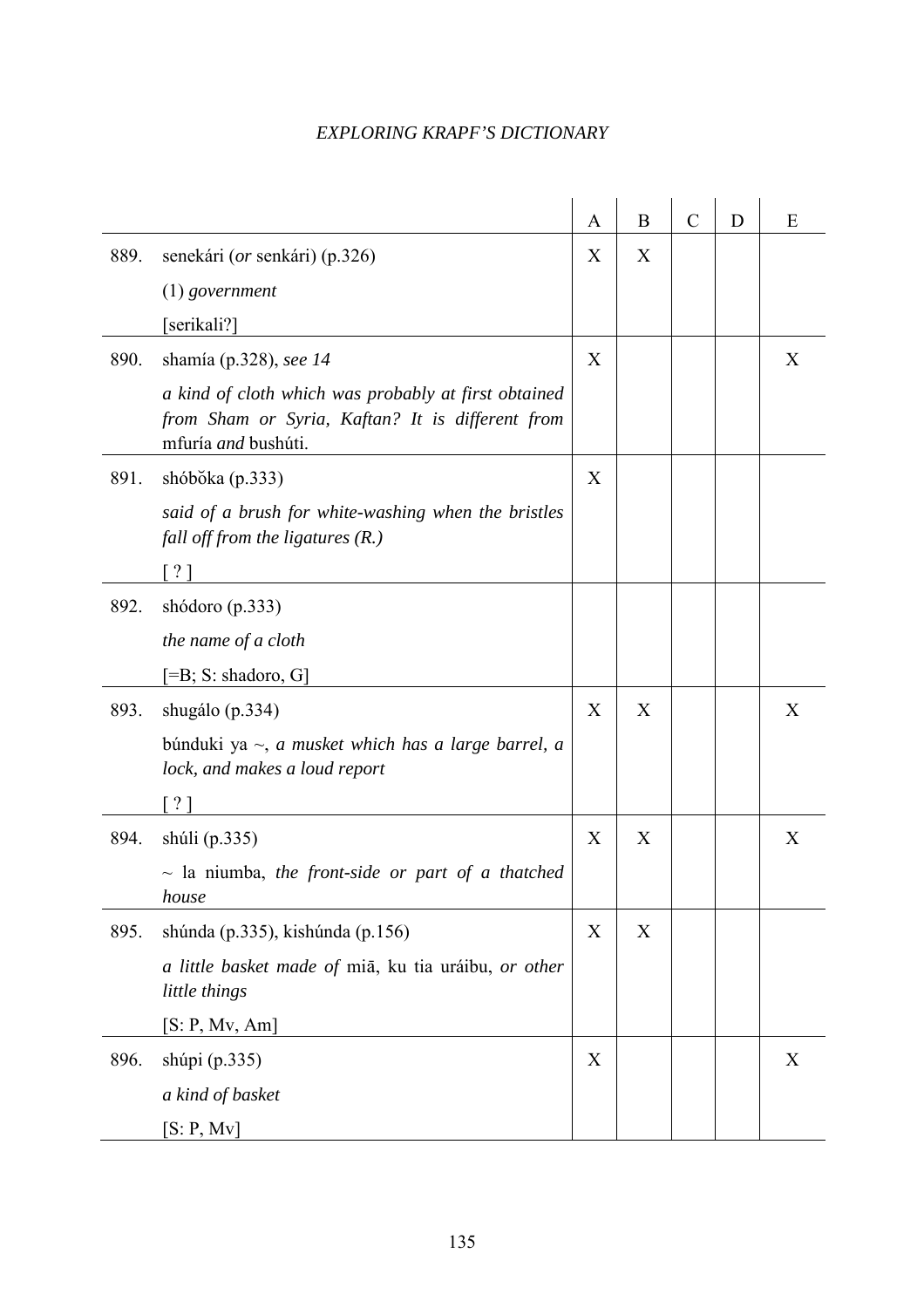|      |                                                                                                                                                                                                                                                                    | A | B           | $\mathcal{C}$ | D | Ε |
|------|--------------------------------------------------------------------------------------------------------------------------------------------------------------------------------------------------------------------------------------------------------------------|---|-------------|---------------|---|---|
| 897. | sombo $(p.343)$<br>=mahesámu, ngúo kuba [kubwa] ifunguáyo [ifung-<br>wayo] kana mkumbu, a belt consisting of a large<br>piece of cloth<br>$[=B; not in S]$                                                                                                         | X | X           | X             |   |   |
| 898. | tambo(p.356)<br>$(1)$ a kind of string; $(2)$ a play with buttons<br>[S: Mr, P, Mv]                                                                                                                                                                                | X | X           |               |   |   |
| 899. | táŭmu $(p.363)$<br>= shiku la mnázi <i>or</i> kipande kisíki cha mnazi cha ku<br>gadimía (vid. gádimu, v.), jombo, kisiangúke katika<br>nti kafu. <i>a shore</i> (kana gádi <i>or</i> gógo) to support a<br>vessel on the stocks or at low water<br>[taumu; S: DN] | X | X           |               |   |   |
| 900. | táya ( <i>or</i> pura), v. $(p.364)$<br>(1) (= ku puaya); ku ~ ngúo mawéni, to wash a cloth<br>by beating on a stone (opp. ku jajága, vid.) [ ? ]; (2)<br>to impute to one, to charge one with, to accuse one<br>of, to blame<br>[S: Mv, Am]                       | X | X           |               |   |   |
| 901. | telahéki (p.365)<br><i>a small powder-horn</i> (pembe ya kondó)<br>$\lceil ? \rceil$                                                                                                                                                                               | X | X           |               |   |   |
| 902. | tŏkā (Kiung. chokáa) (p.375)<br>lime                                                                                                                                                                                                                               | X | $\mathbf X$ |               |   |   |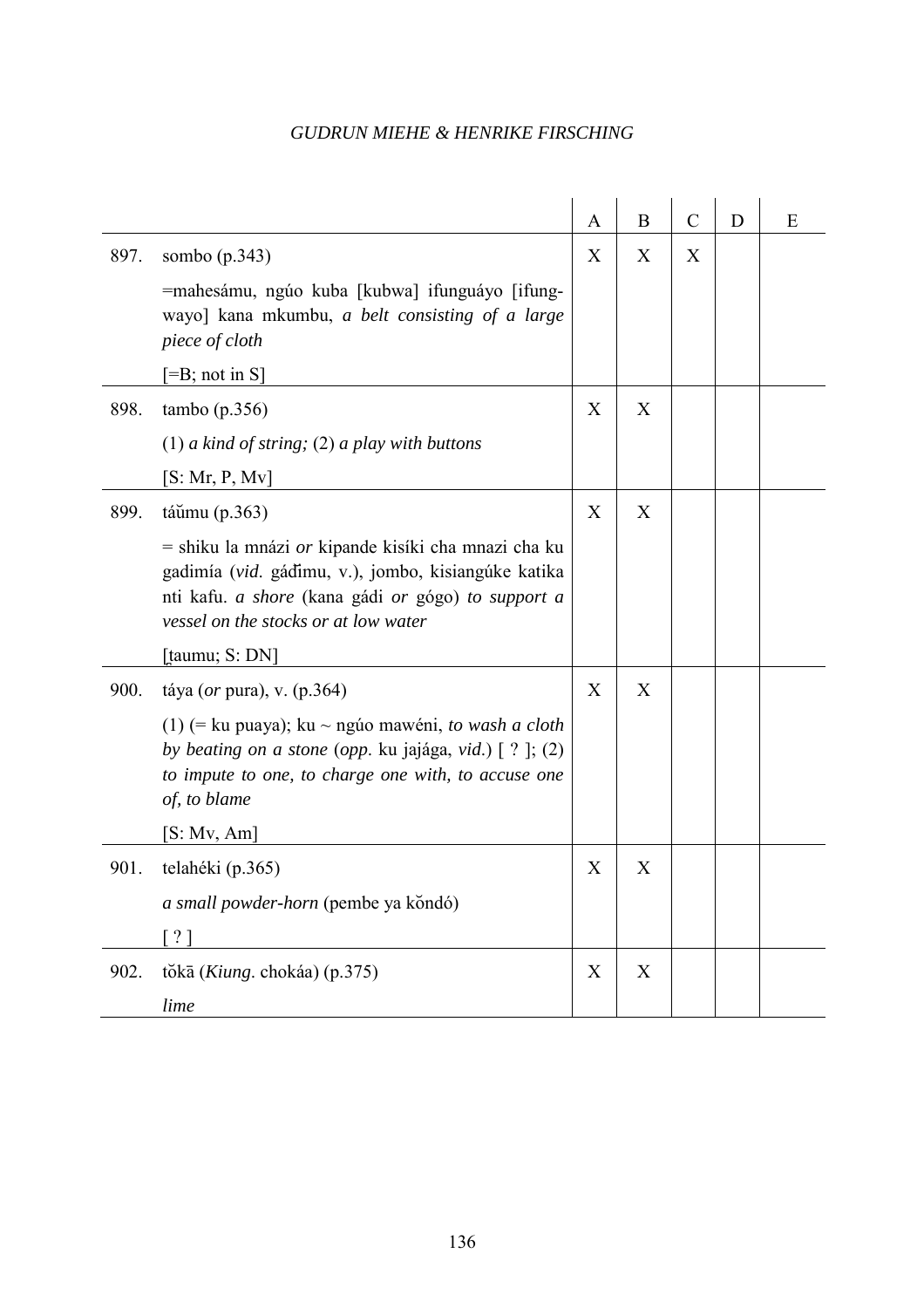|      |                                                                                                                                                                                                                                               | A | B | $\mathcal{C}$ | D | E              |
|------|-----------------------------------------------------------------------------------------------------------------------------------------------------------------------------------------------------------------------------------------------|---|---|---------------|---|----------------|
| 903. | tómo $(p.377)$<br>$\sim$ la juma [chuma] (or jafi ya juma), <i>iron dross</i> ; ku<br>bisha <i>or</i> ku via $\sim$ mbili, tatu, <i>to brand one two or</i><br>three times lit., two or three brands or stigmas                               | X | X |               |   | X              |
|      | [tomo; $S: Mv, Am$ ]                                                                                                                                                                                                                          |   |   |               |   |                |
|      | tómùe $(p.377)$ (= tomo)                                                                                                                                                                                                                      |   |   |               |   |                |
|      | $(1)$ máfi ya juma, <i>iron dross</i> ; $(2)$ tómue la, <i>or</i> túbui <i>or</i><br>júbŭi ya mshípi = jive [jiwe] lililo fúngoa [fungwa]<br>katika mshipi, upáte sama [zama], a small stone<br>which is tied to the fishing-hook, to sink it |   |   |               |   |                |
|      | $\lceil ? \rceil$                                                                                                                                                                                                                             |   |   |               |   |                |
| 904. | tósa <i>or</i> tóza (p.378)                                                                                                                                                                                                                   | X | X |               |   |                |
|      | a pipe for smoking                                                                                                                                                                                                                            |   |   |               |   |                |
|      | [S: Mv]                                                                                                                                                                                                                                       |   |   |               |   |                |
| 905. | tumbáwe (p.384), matumbáwe (p.210)                                                                                                                                                                                                            | X | X | X             |   |                |
|      | coral-rocks used as mill-stones                                                                                                                                                                                                               |   |   |               |   |                |
| 906. | tumbi (p. 384), kitúmbi (p. 162)                                                                                                                                                                                                              | X | X |               |   | X(1)<br>out of |
|      | a basket made of miá, and used in fishing                                                                                                                                                                                                     |   |   |               |   | $\overline{4}$ |
|      | $[=B; S: \text{tumbi}]$                                                                                                                                                                                                                       |   |   |               |   | kinds)         |
| 907. | u'ta (p.412), máta (p.207)                                                                                                                                                                                                                    | X | X |               |   | X              |
|      | a bow and arrows                                                                                                                                                                                                                              |   |   |               |   |                |
| 908. | ubátu (p.391)                                                                                                                                                                                                                                 | X | X |               |   | X              |
|      | ubátu wa sifuri, a brass plate, it is used in punga and<br>dancing with music                                                                                                                                                                 |   |   |               |   |                |
|      | ? 1                                                                                                                                                                                                                                           |   |   |               |   |                |
| 909. | udóngo (p.392)                                                                                                                                                                                                                                | X | X |               |   |                |
|      | $clay$ ; ~ wa ku finánga wiombo, <i>potter's clay to make</i><br>pottery-ware                                                                                                                                                                 |   |   |               |   |                |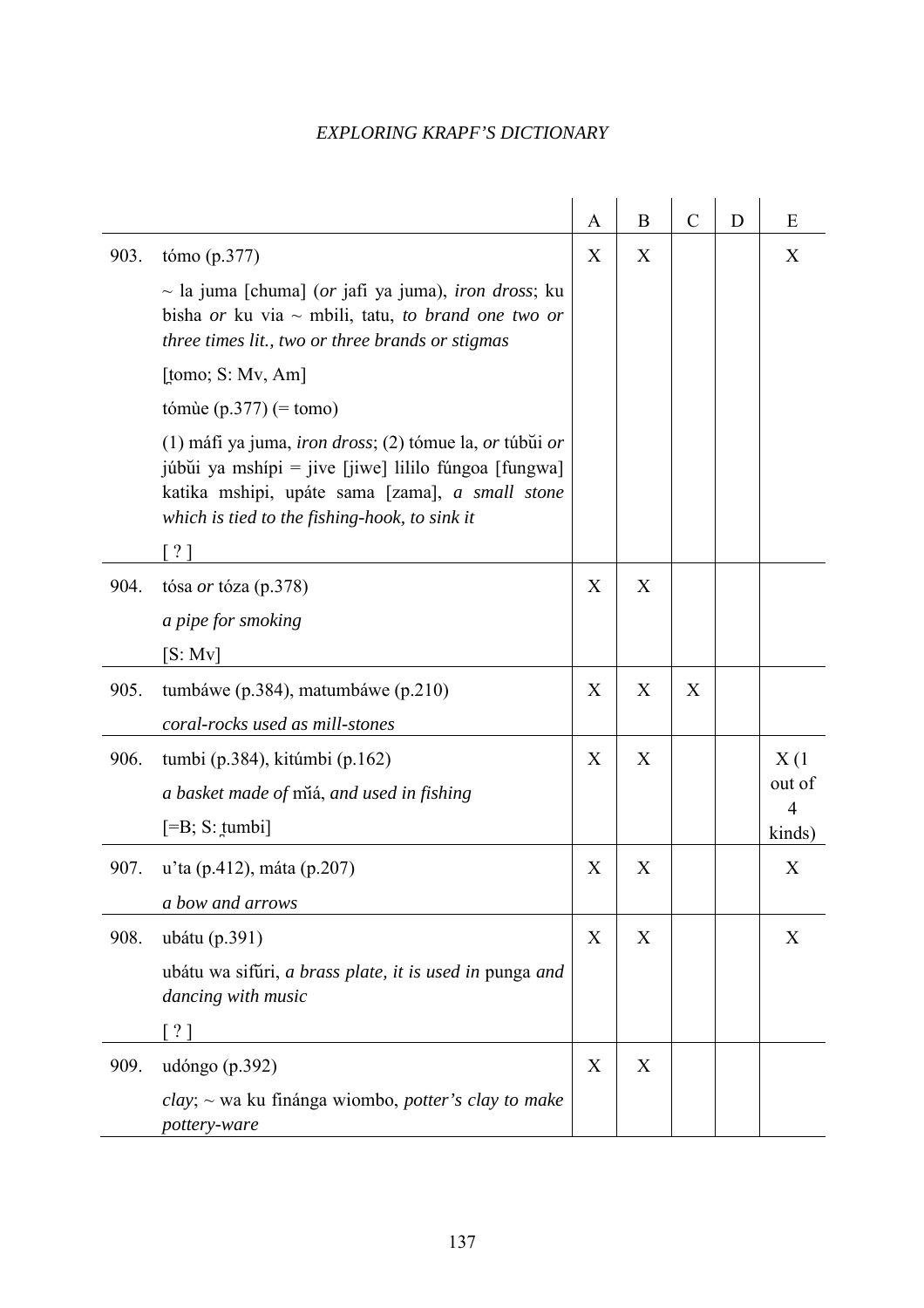|      |                                                                                                                                                                                                                                               | A | B | $\mathcal{C}$ | D | E |
|------|-----------------------------------------------------------------------------------------------------------------------------------------------------------------------------------------------------------------------------------------------|---|---|---------------|---|---|
| 910. | ukángo (p.398)                                                                                                                                                                                                                                |   |   |               |   |   |
|      | an earthen pot for cooking with oil or fat                                                                                                                                                                                                    |   |   |               |   |   |
|      | [ukaango]                                                                                                                                                                                                                                     |   |   |               |   |   |
| 911. | ukiri (p.399)                                                                                                                                                                                                                                 | X | X |               |   |   |
|      | a stripe of fine matting about an inch broad out of<br>which mikeka are made (St.)                                                                                                                                                            |   |   |               |   |   |
|      | [ukili]                                                                                                                                                                                                                                       |   |   |               |   |   |
| 912. | ukópue $(p.400)$                                                                                                                                                                                                                              |   |   |               |   |   |
|      | a channel, gutter                                                                                                                                                                                                                             |   |   |               |   |   |
|      | $\lceil ? \rceil$                                                                                                                                                                                                                             |   |   |               |   |   |
| 913. | ukurāsa $(p.401)$                                                                                                                                                                                                                             | X | X |               |   |   |
|      | page, a leaf of a book, a sheet of paper, a strip of<br>paper which is not broad, but very long in which the<br>natives, especially the Arabs, write their domestic<br>chronicles                                                             |   |   |               |   |   |
| 914. | ulíndi $(p.402)$                                                                                                                                                                                                                              | X | X |               |   |   |
|      | (the African tinder-box), a piece of wood cut off from<br>the mlindi tree, which the natives use to produce fire<br>at home and especially on their journeys.                                                                                 |   |   |               |   |   |
|      | [S: Mv]                                                                                                                                                                                                                                       |   |   |               |   |   |
| 915. | ulíngo $(p.402)$                                                                                                                                                                                                                              | X | X |               |   |   |
|      | watch on plantation                                                                                                                                                                                                                           |   |   |               |   |   |
|      | $\left[-B\right]$ ; not in S]                                                                                                                                                                                                                 |   |   |               |   |   |
| 916. | upambo (p.407), pambo (p.295)                                                                                                                                                                                                                 | X | X |               |   | X |
|      | mti uliopassuliwa, ku tia or dunga samaki, ku simika<br>motoni ku oja, or ku pata kauka kua moto, pl. pambo<br>za miti ya ku anikía samaki upámbo, a cleft piece of<br>wood into which fish are stuck, to be roasted or dried<br>over a fire. |   |   |               |   |   |
|      | $[=B; not in S]$                                                                                                                                                                                                                              |   |   |               |   |   |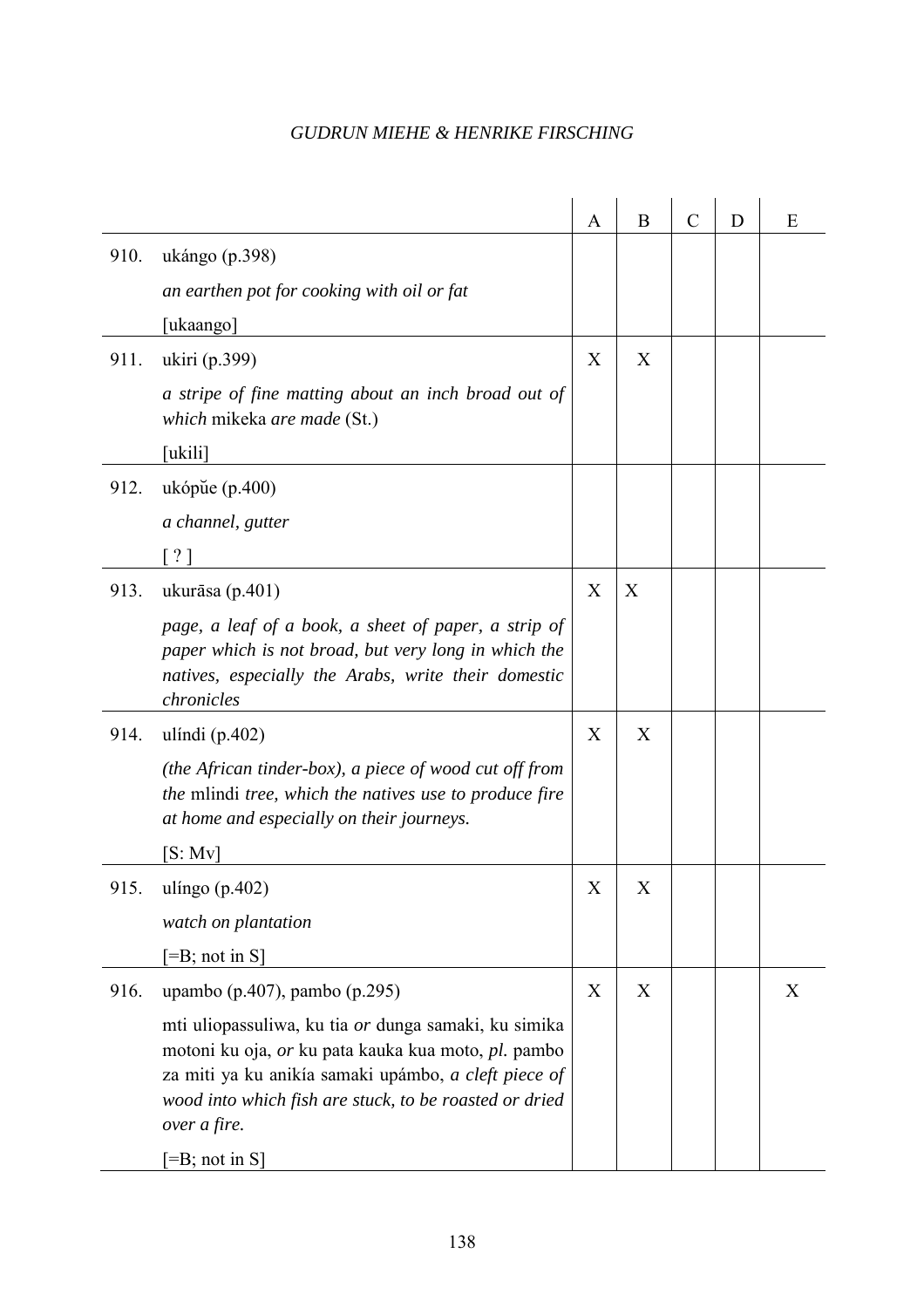|      |                                                                                                                                            | A | B | $\mathcal{C}$ | D | Ε             |
|------|--------------------------------------------------------------------------------------------------------------------------------------------|---|---|---------------|---|---------------|
| 917. | upánga (p.407)                                                                                                                             | X | X |               |   | X             |
|      | (1) a sword, sabre; (2) upanga, a cock's comb (St.); a<br>piece of wood with which the natives beat the threads<br>in making taraza $(R.)$ |   |   |               |   | (2)<br>kinds) |
| 918. | upáu (p.402), páu (p.299)                                                                                                                  | X | X |               |   | X(2)          |
|      | $(1)$ ~ za nyumba, the rafters or purlins or spars of a<br>native roof; $(2) \sim$ za juma, iron bars                                      |   |   |               |   | kinds)        |
| 919. | upénu (p.408)                                                                                                                              | X | X |               |   |               |
|      | that part of the roof of native cottages which projects<br>over the walls                                                                  |   |   |               |   |               |
| 920. | urémbo $(p.409)$                                                                                                                           | X |   |               |   | X(13)         |
|      | adornment                                                                                                                                  |   |   |               |   | kinds)        |
| 921. | ushánga $(p.410)$                                                                                                                          | X |   |               |   | X(7)          |
|      | beads in general                                                                                                                           |   |   |               |   | kinds)        |
| 922. | usío <i>or</i> uzío (p.411)                                                                                                                | X | X |               |   |               |
|      | a net of twigs to catch fish                                                                                                               |   |   |               |   |               |
|      | [S: Pa, S]                                                                                                                                 |   |   |               |   |               |
| 923. | uwézo $(p.417)$                                                                                                                            | X | X |               |   |               |
|      | $\sim$ wa niumba, the adorning of a wall of a house                                                                                        |   |   |               |   |               |
| 924. | wakka, v. (p.422), see 14                                                                                                                  | X |   |               |   |               |
|      | $(2)$ v., to build or construct, e.g., a house;                                                                                            |   |   |               |   |               |
|      | [S: waka, Am; not in B]                                                                                                                    |   |   |               |   |               |
| 925. | wángo (p.423)                                                                                                                              | X | X |               |   |               |
|      | ku piga ~ $or$ mawango = ku piga kilingo katika mti<br>uliokátoa ku fania dau, to chop out a tree to make a<br>canoe                       |   |   |               |   |               |
|      | [S: Mv, Z]                                                                                                                                 |   |   |               |   |               |
| 926. | wáno (p.424)                                                                                                                               | X | X |               |   | X             |
|      | $(1)$ the wooden shaft of an arrow                                                                                                         |   |   |               |   |               |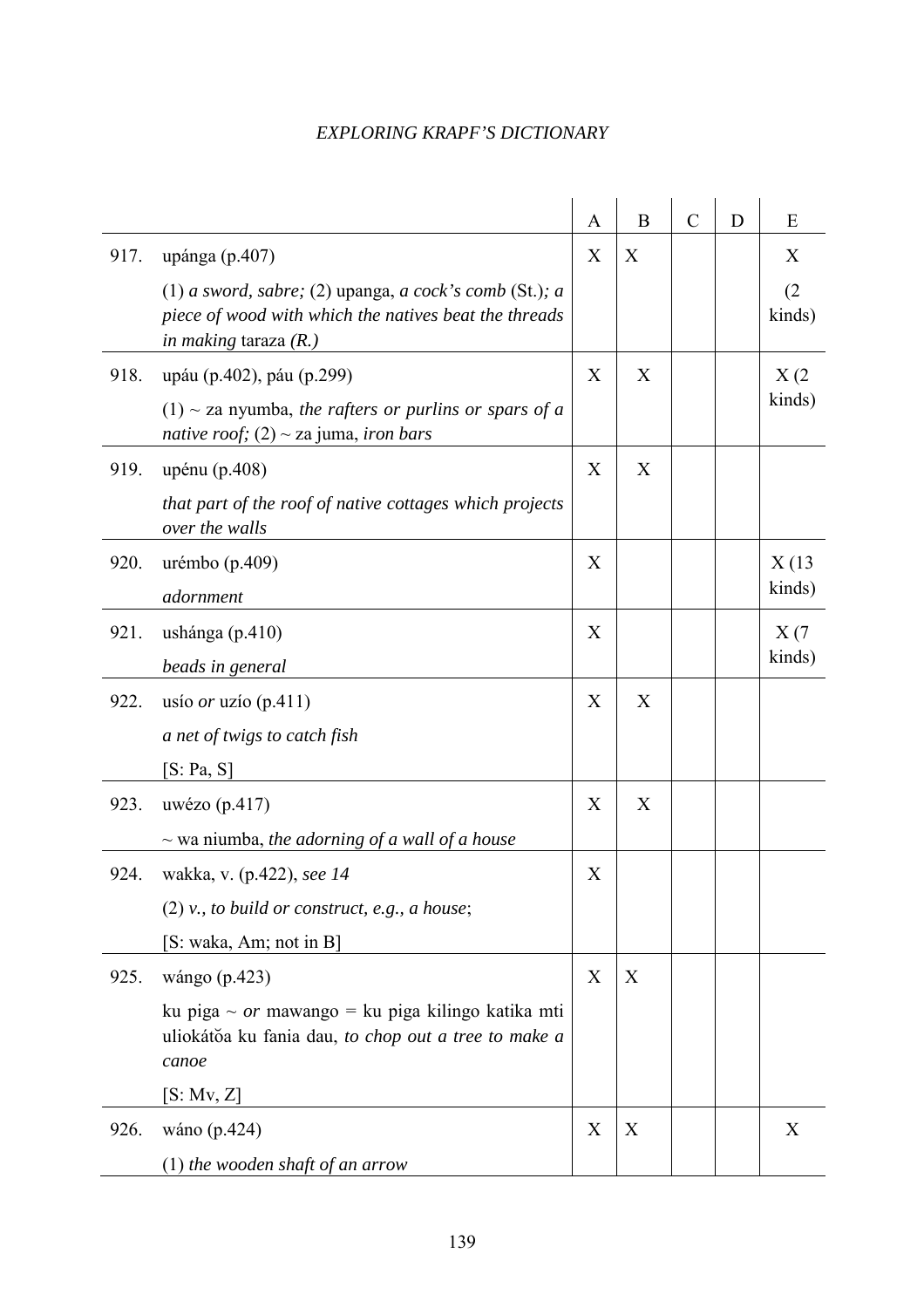|      |                                                                       | A | В | D | E      |
|------|-----------------------------------------------------------------------|---|---|---|--------|
| 927. | wáya (p.425)                                                          | Χ | X |   |        |
|      | (in Kilindini), potsherd; (2) an earthenware dish to<br>bake cakes in |   |   |   | kinds) |
|      | [S:DN]                                                                |   |   |   |        |
| 928. | wino $(p.428)$                                                        | Χ | X | X |        |
|      | $\sim$ wa ku andika, <i>writing ink</i>                               |   |   |   |        |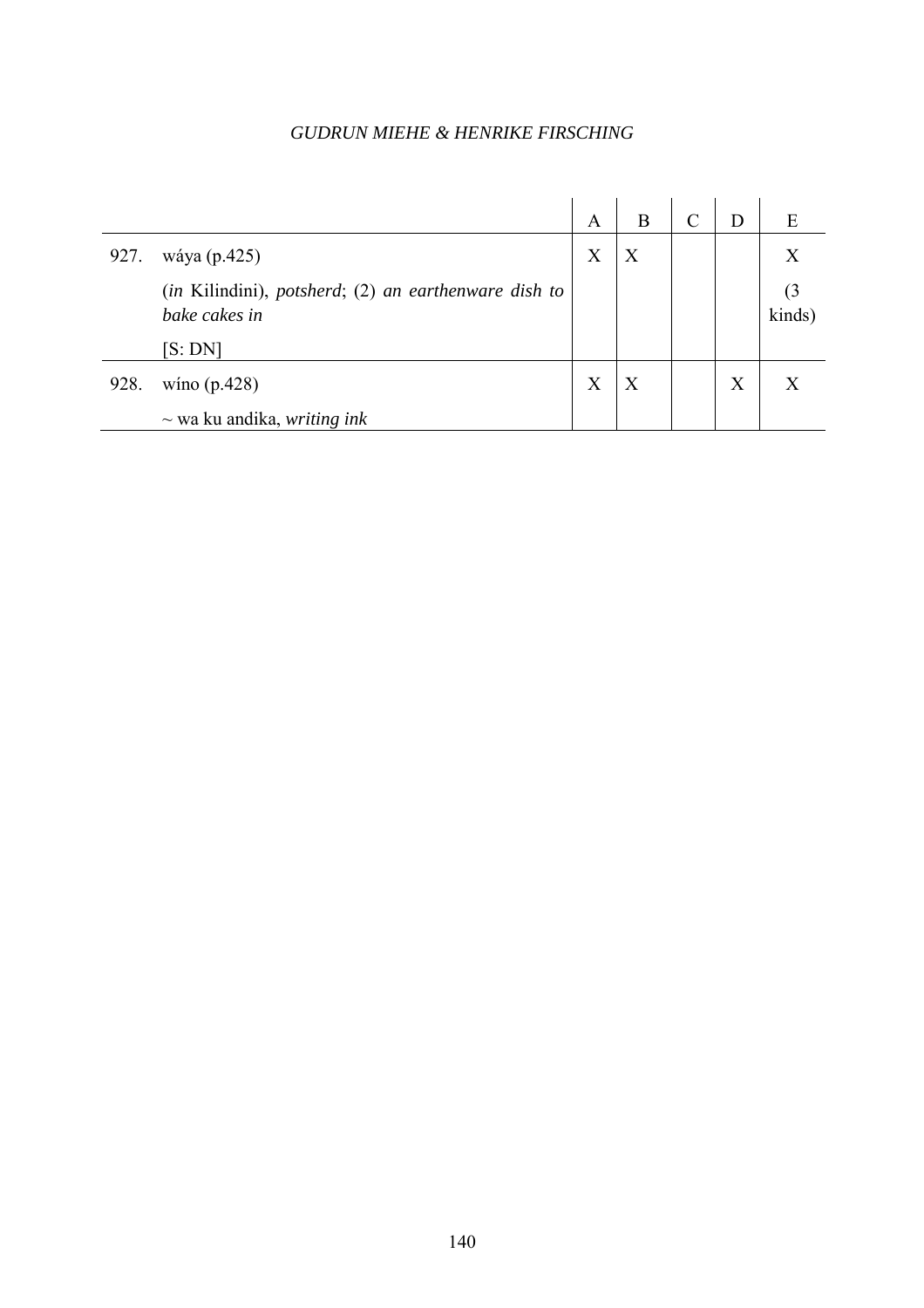#### **2.13 Measures**

- A Description by example
- B Value on the market
- C Terms in other languages

|      |                                                                                    | A | B | $\mathcal{C}$ |
|------|------------------------------------------------------------------------------------|---|---|---------------|
| 929. | dege (better tége) (p.47)                                                          |   |   |               |
|      | mizáni ya $\sim$ , an unjust measure or unjust balance                             |   |   |               |
|      | $\lceil$ ? 1                                                                       |   |   |               |
| 930. | funda $(p.75)$                                                                     | X |   |               |
|      | a large mouthful of liquid or solid extending the cheeks so that they<br>swell out |   |   |               |
|      | $[=B; not in S]$                                                                   |   |   |               |
| 931. | gesi (p.83)                                                                        | X |   |               |
|      | yard-measure                                                                       |   |   |               |
|      | $\left  \frac{2}{3} \right $                                                       |   |   |               |
| 932. | gora (p.87)                                                                        | X | X |               |
|      | a piece or package of cloth of 60 (mikono) native or 30 English yards              |   |   |               |
|      | [S: P, DN]                                                                         |   |   |               |
| 933. | kar (p.129)                                                                        |   |   |               |
|      | a million (Indian expression)                                                      |   |   |               |
|      | $\left[ =S; \text{not in } B \right]$                                              |   |   |               |
| 934. | kebába (p.133)                                                                     | X |   | X             |
|      | a measure, usually the fourth part of a pishi                                      |   |   |               |
| 935. | kiawánio (p.136)                                                                   | X |   |               |
|      | <i>measure</i> (pishi, kebabu), $\sim$ cha ku gawánia [kugawanya] (Sp.)            |   |   |               |
|      | [S: chavanyo, G; not in B]                                                         |   |   |               |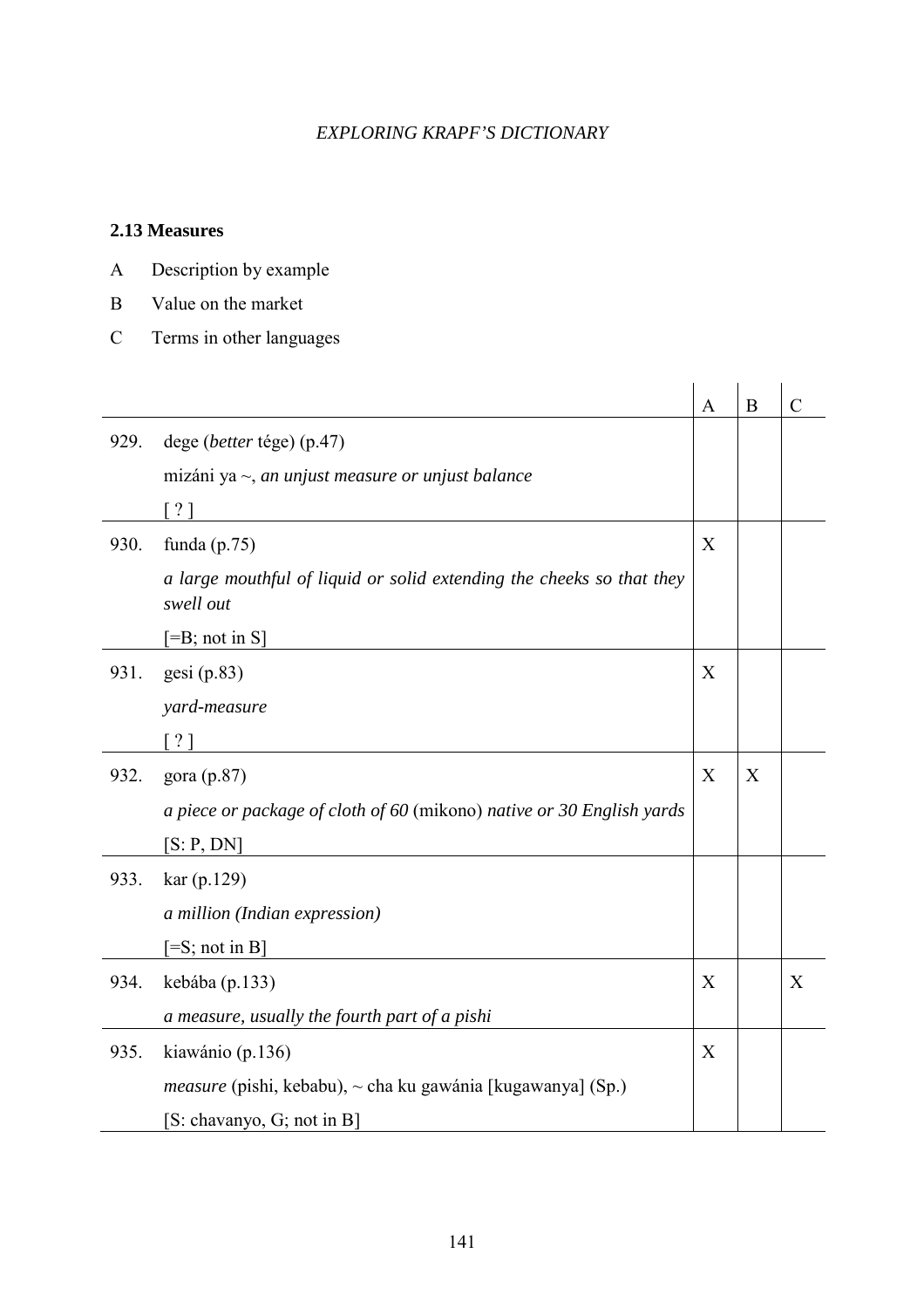|      |                                                                     | $\mathbf{A}$ | B | $\overline{C}$   |
|------|---------------------------------------------------------------------|--------------|---|------------------|
| 936. | kikúnda (p.146)                                                     |              |   | $\boldsymbol{X}$ |
|      | $(in$ Kilindini $)$ = kebaba <i>in</i> Kimv.                        |              |   |                  |
| 937. | kisólóti (Kimrima) (p.157)                                          | X            |   |                  |
|      | $a piece, \sim ni$ kipande cha Amerikano (mikono minne)             |              |   |                  |
|      | $?$ ]                                                               |              |   |                  |
| 938. | kitámbi (p.158)                                                     | X            | X |                  |
|      | a piece of cloth measuring five or six mikono                       |              |   |                  |
| 939. | korja (p.171)                                                       | X            |   |                  |
|      | a score, a bale, a commercial expression, probably of Indian origin |              |   |                  |
|      | [=S; B: korija]                                                     |              |   |                  |
| 940. | mshúmbi (p.248)                                                     | X            |   |                  |
|      | $(1)$ a heap; $(2)$ a heaped-up measure                             |              |   |                  |
| 941. | m'so (p.249)                                                        | X            |   |                  |
|      | a measure of 60 pishi                                               |              |   |                  |
|      | ? 1                                                                 |              |   |                  |
| 942. | núngu (p.286)                                                       | X            |   |                  |
|      | piece, portion                                                      |              |   |                  |
|      | $[=B; not in S]$                                                    |              |   |                  |
| 943. | pishi (p.305)                                                       | X            |   |                  |
|      | a measure for measuring solid matters                               |              |   |                  |
| 944. | rotteli (or rotli) (p.316)                                          | X            |   |                  |
|      | a weight                                                            |              |   |                  |
|      | [ratili]                                                            |              |   |                  |
| 945. | wakía (p.422)                                                       | X            | X |                  |
|      | a weight of one dollar (small weight)                               |              |   |                  |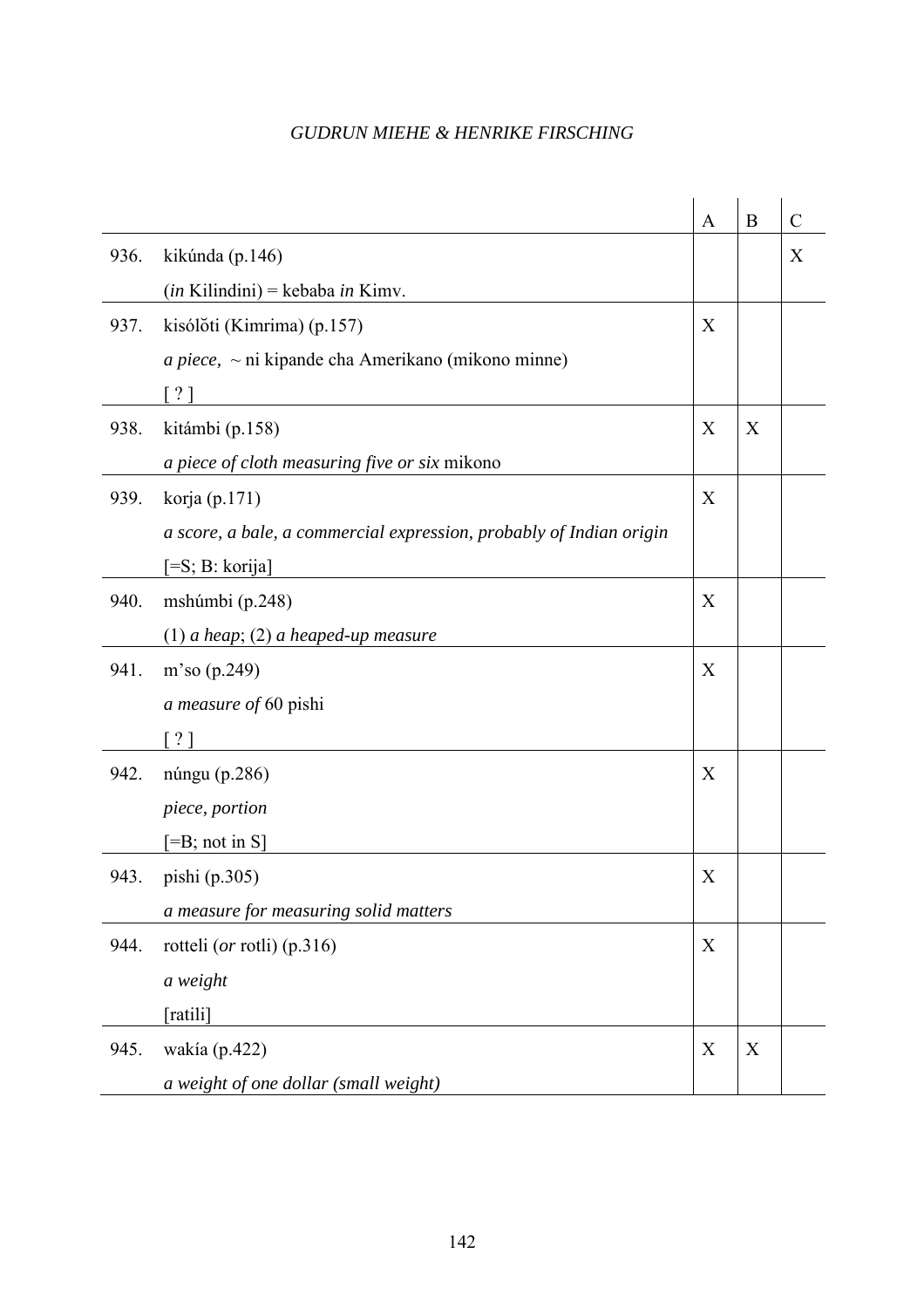# **2.14 Comparison of meanings**

|      | Entry                                                                                                     | Contrasted to                                                          |
|------|-----------------------------------------------------------------------------------------------------------|------------------------------------------------------------------------|
| 946. | a'di v. (p.2)                                                                                             | aga v.                                                                 |
|      | to accompany or to wait on a person to<br>the door                                                        | bid farewell                                                           |
| 947. | anda v. $(p.11)$                                                                                          | pika v.                                                                |
|      | to prepare a dish                                                                                         | "to boil, to cook"                                                     |
|      | andaa]                                                                                                    |                                                                        |
| 948. | batéla (p.23)                                                                                             | "Those smaller than the batela are the                                 |
|      | a large boat or dhow                                                                                      | máshŭa, dau, mtúmbui [mtumbwi], huri"                                  |
|      | $\lceil$ ? ]                                                                                              |                                                                        |
| 949. | bófia v. $(p.27)$                                                                                         | gussa [gusa]                                                           |
|      | to touch, to take between the fingers<br>and make an impression                                           | "to touch by applying the fingers gently to a<br>thing"                |
|      | [bofya]                                                                                                   | papassa [papasa]                                                       |
|      |                                                                                                           | "to pass the hand over something in order to<br>strip or shake it off" |
| 950. | bóma $(p.27)$                                                                                             | ukúta                                                                  |
|      | a palisade or stockade                                                                                    | wall                                                                   |
| 951. | chachága v. (p.32), jajága (p.111)                                                                        | "not by beating them so hard as is generally                           |
|      | to wash clothes by rubbing them be-<br>tween the hands and by dabbing them<br>gently on a board or stone, | done when the word ku fúa is used"                                     |
|      | [S: Mv]                                                                                                   |                                                                        |
| 952. | chamba v. $(p.34)$                                                                                        | shuta v.                                                               |
|      | to break wind with a noise                                                                                | "to break wind without any noise"                                      |
|      | $\lceil ? \rceil$                                                                                         | $[=B; not in S]$                                                       |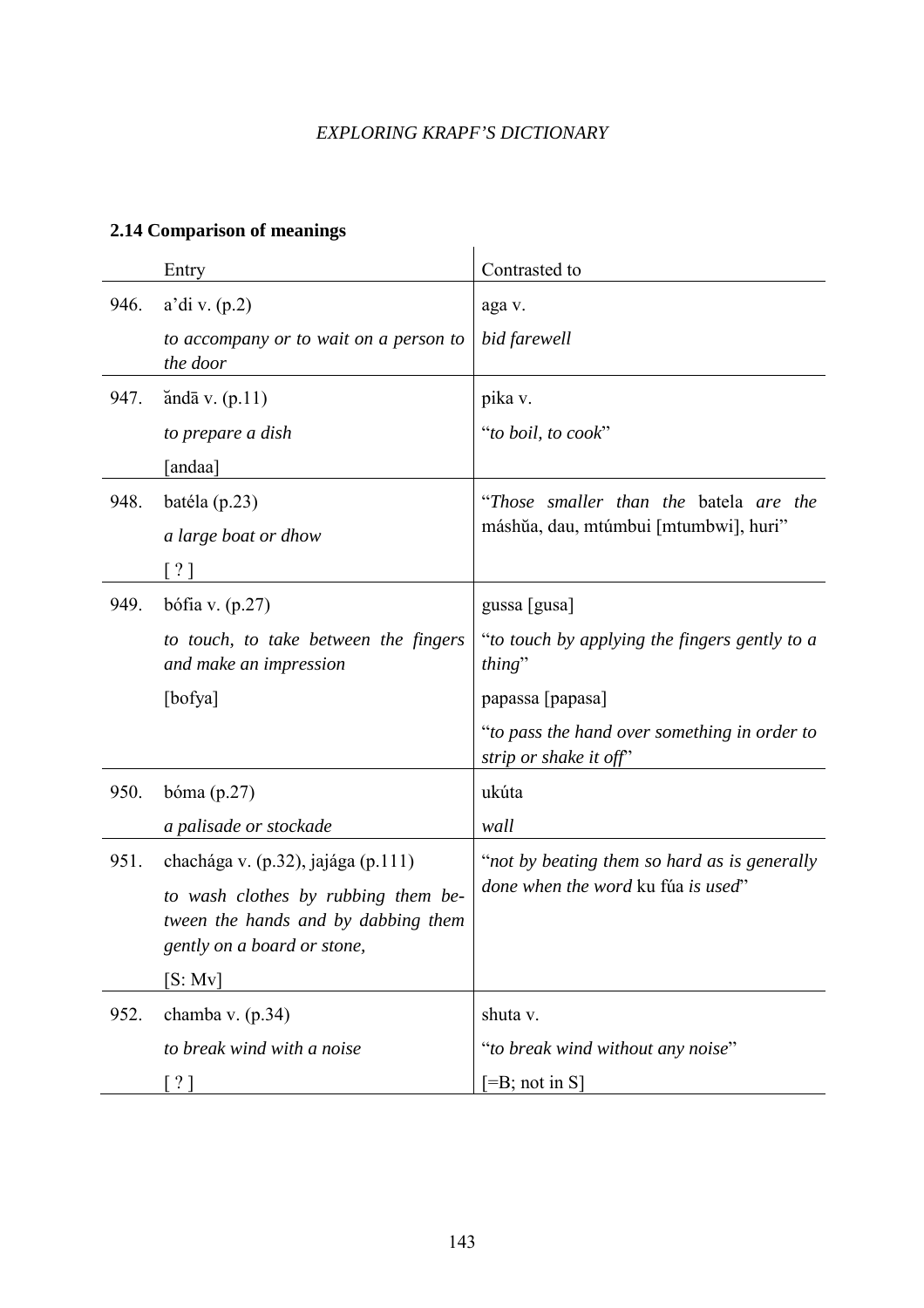|      | Entry                                                                                           | Contrasted to                                                                       |
|------|-------------------------------------------------------------------------------------------------|-------------------------------------------------------------------------------------|
| 953. | detéa v. $(p.49)$                                                                               | téta na mtu "to quarrel with one"                                                   |
|      | to limp                                                                                         | ku t'et'éa "to cackle like a hen"                                                   |
|      | [S: detea, Mv; not in B]                                                                        | ku detéa ndani "to put inside"                                                      |
| 954. | fúga, v. (p.71)                                                                                 | "but kuléa muana wa mtu, to bring up or                                             |
|      | to breed, to rear, to bring up, domesti-<br>cate, to tame cattle, to keep animals               | <i>educate a child</i> ; ku fuga nuelle."                                           |
| 955. | $gári$ (p.81)                                                                                   | <i>distinguished from gurtumu</i><br>$\mathcal{L}$<br>la<br>be                      |
|      | <i>a cart</i> ; gári la ku tukulía máwe <i>or</i> wátu,                                         | mzínga, a gun-carriage" [?]                                                         |
| 956. | gúbari (p.88)                                                                                   | "Do not confound gúbari and gabári; gabári                                          |
|      | a thick black cloud which will soon give<br>rain                                                | means 'magnus, omnipotens'"                                                         |
| 957. | hatía (p.98) (3 kinds of $\sim$ )                                                               | thambi [dhambi] (4 kinds of $\sim$ )                                                |
|      | crime, transgression                                                                            |                                                                                     |
| 958. | i'pi (old language) (p.108)                                                                     | ku piga ngúmi                                                                       |
|      | = kónde; ku piga $\sim$ or kónde, to strike<br>with the knuckles of the fist                    | "to beat with the inner part of the fist"                                           |
|      | [S:Am]                                                                                          |                                                                                     |
| 959. | kamáta (p.126)                                                                                  | ku gúya "to catch a beast"                                                          |
|      | to catch, arrest                                                                                | ku kábithi mali to keep property                                                    |
|      |                                                                                                 | ku shika "to take it into one's hand"                                               |
|      |                                                                                                 | ku zuía "to seize or keep back"                                                     |
|      |                                                                                                 | ku kuta to find somebody                                                            |
| 960. | kámba (p.127)                                                                                   | ukambā " <i>a rope made of</i> mía <i>or</i> gnongo"                                |
|      | $rope, \sim ya$ makúmbi ya mnázi, the husk                                                      | kámba uláyiti "a European or hempen rope"                                           |
|      | of a cocoa-nut softened in water in<br>beaten, and then twisted into ropes,<br>strings or cords | kambā or kambáa "a plaited thong or whip<br>used by school-masters and overlookers" |
| 961. | kásiri (p.130)                                                                                  | "but 'jua likiaga miti' is near sunset."                                            |
|      | lasiri kasiri, from 4 to 5 o'clock p.m.                                                         |                                                                                     |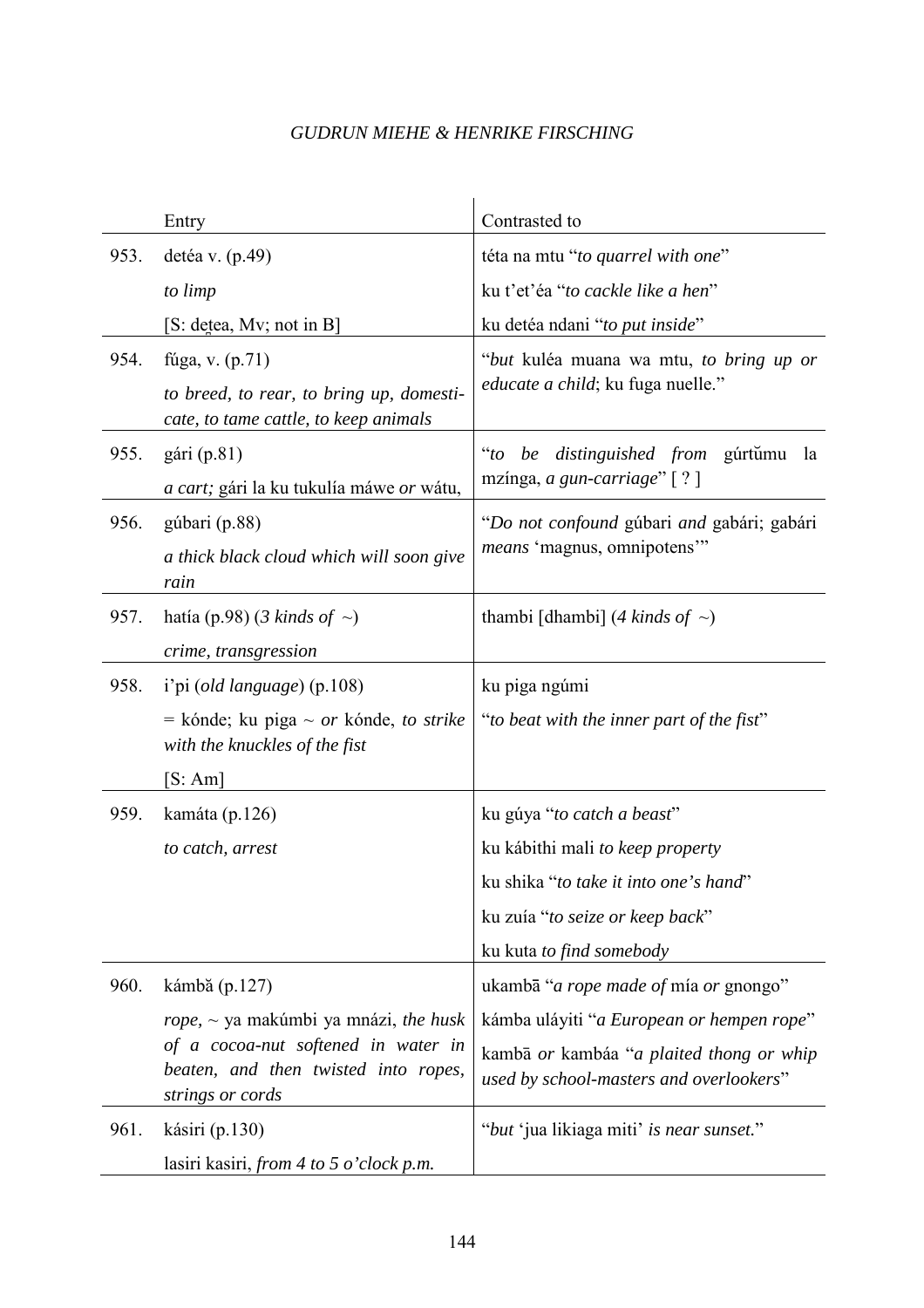|      | Entry                                                                                                         | Contrasted to                                                                                                                                                    |
|------|---------------------------------------------------------------------------------------------------------------|------------------------------------------------------------------------------------------------------------------------------------------------------------------|
| 962. | kía (Kimrima) (p.135)                                                                                         | Koméo                                                                                                                                                            |
|      | a kind of latch, the wooden bolt of the<br>door, to shut from within                                          | "the bolt which shuts the door from without"                                                                                                                     |
|      | [S: P, Mv]                                                                                                    |                                                                                                                                                                  |
| 963. | kibilibili (p.136)                                                                                            | "in contradistinction from gnuelle [nywele]                                                                                                                      |
|      | gnuelle [nywele] za $\sim$ , the usual wool-<br>len hair                                                      | za singa (vid. singa)"                                                                                                                                           |
| 964. | kibóbue $(p.137)$                                                                                             | "is to be distinguished from mkája wa                                                                                                                            |
|      | a piece of cloth                                                                                              | mfiási" [mzazi]                                                                                                                                                  |
|      | [kibobwe, $S: P, DN$ ]                                                                                        | a piece of cloth, which a woman who has<br>just given birth to child ties around the belly                                                                       |
| 965. | kidunári (p.139)                                                                                              | "opp. to mpunga wa msindano which is thin,                                                                                                                       |
|      | mpunga wa $\sim$ , this sort of rice is short<br>and broad                                                    | mpunga wa kinika, red and not very good"                                                                                                                         |
|      | $[=B; not in S]$                                                                                              |                                                                                                                                                                  |
| 966. | kigúgu adv. (p.142)                                                                                           | "niumba zile zambázo [zambaazo] kuamba                                                                                                                           |
|      | close together; mtama hu ulipanda<br>kigugu, this millet is sown too close<br>together                        | zi karibu karibu, ndizo zinajengua [zina-<br>jengwa] kigugu or ndizo ziambiwazo ni<br>pada pada [patapata] <sup>6</sup> , which is not used for<br>plantations." |
| 967. | kinungu ( <i>vid.</i> nungu) (p.151)                                                                          | "but nganiáwa is a large caravan of 300 or                                                                                                                       |
|      | a small band or company of men (from                                                                          | 400 traders"                                                                                                                                                     |
|      | $12-20$ ) = kikundi kidogo cha watu, ~<br>cha Wakamba wegni [wenye] biáshara,<br>a company of Wakamba traders | $\lceil ? \rceil$                                                                                                                                                |
|      | $\left[ =B; \text{ not in } S \right]$                                                                        |                                                                                                                                                                  |
| 968. | kokoréka v. (p.167)                                                                                           | "to be distinguished from the peculiar sound                                                                                                                     |
|      | to cackle                                                                                                     | which a hen makes when about to lay her<br>egg; after the cackle the hen yuwat'et'ea<br>(cries in travail, káribu na ku viá)."                                   |

 $6$  Binns (1925: 197), pat apat a, the houses are close together, i.e. karibu-karibu sana.", not in S.

 $\overline{a}$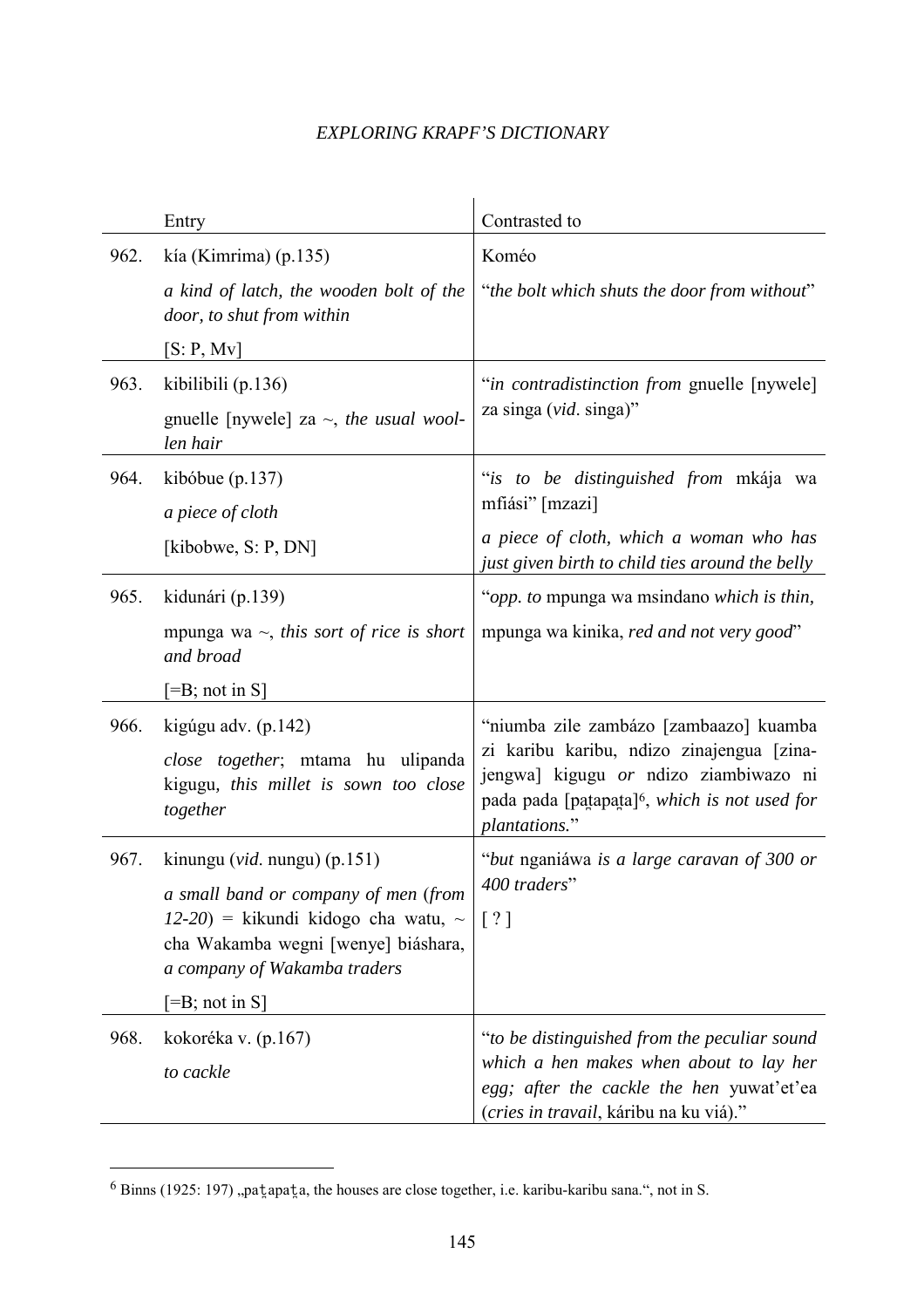|      | Entry                                                                                                     | Contrasted to                                                                                                                                                                                                                                                                                                                                                                                             |
|------|-----------------------------------------------------------------------------------------------------------|-----------------------------------------------------------------------------------------------------------------------------------------------------------------------------------------------------------------------------------------------------------------------------------------------------------------------------------------------------------------------------------------------------------|
| 969. | kueléa (p.175)<br>$\sim$ ya wimbi, the rising or falling of a<br>wave<br>[S: kwelea; not in B]            | "This is not so dangerous as the wimbi la ku<br>úmka, the breakers or surfs which come up<br>with a white foam, and fill the boat with wa-<br>ter. In like manner the wimbi la mkóba is<br>not very dangerous, because it lifts up the<br>boat."                                                                                                                                                          |
| 970. | masómbo (p.206)                                                                                           | ukumbú                                                                                                                                                                                                                                                                                                                                                                                                    |
|      | a belt girdle (mahasámu); the piece of<br>cloth which is used for a masombo is<br>very long but not broad | girdle "consisting only of a short piece of<br>$cloth$ "<br>[ukumbuu]                                                                                                                                                                                                                                                                                                                                     |
| 971. | mfifu ( <i>rectius</i> mvívu) $(p.222)$                                                                   | mkúlifu                                                                                                                                                                                                                                                                                                                                                                                                   |
|      | a lazy or idle person                                                                                     | "a man who is remiss, who says directly<br>'this thing is to hard for me"                                                                                                                                                                                                                                                                                                                                 |
|      |                                                                                                           | [mkulivu, S: P, Gn]                                                                                                                                                                                                                                                                                                                                                                                       |
| 972. | mjă kázi (p.229)                                                                                          | kija kazi, a slave girl                                                                                                                                                                                                                                                                                                                                                                                   |
|      | a female slave (full grown slave);<br>$\equiv$<br>aliekujía kazi                                          | "to be distinguished from mka kazi, which<br>means 'fellow woman'" $[ ? ]$                                                                                                                                                                                                                                                                                                                                |
| 973. | mkoháni (p.233)<br>a priest                                                                               | "(to be distinguished from kuháni, an impos-<br>$tor)$ "                                                                                                                                                                                                                                                                                                                                                  |
|      | $[=S; not in B]$                                                                                          | $[=B; not in S]$                                                                                                                                                                                                                                                                                                                                                                                          |
| 974. | mkufúnzi (Kiamu, mkufunzi) (p.235)<br>lit., the great teacher, helper of the<br>mualimu<br>[S:Am]         | "to be distinguished from the word fundi wa<br>kazi The mkufunzi (teacher) is at first a<br>manafunzi, a scholar, disciple; afterwards<br>having obtained all the knowledge which the<br>mualimu could impart to him, he becomes a<br>mkufunzi or a muálimu himself; he does<br>not, however, leave his master, but stays<br>with him, and teaches boys in his school, in<br>his name and on his behalf." |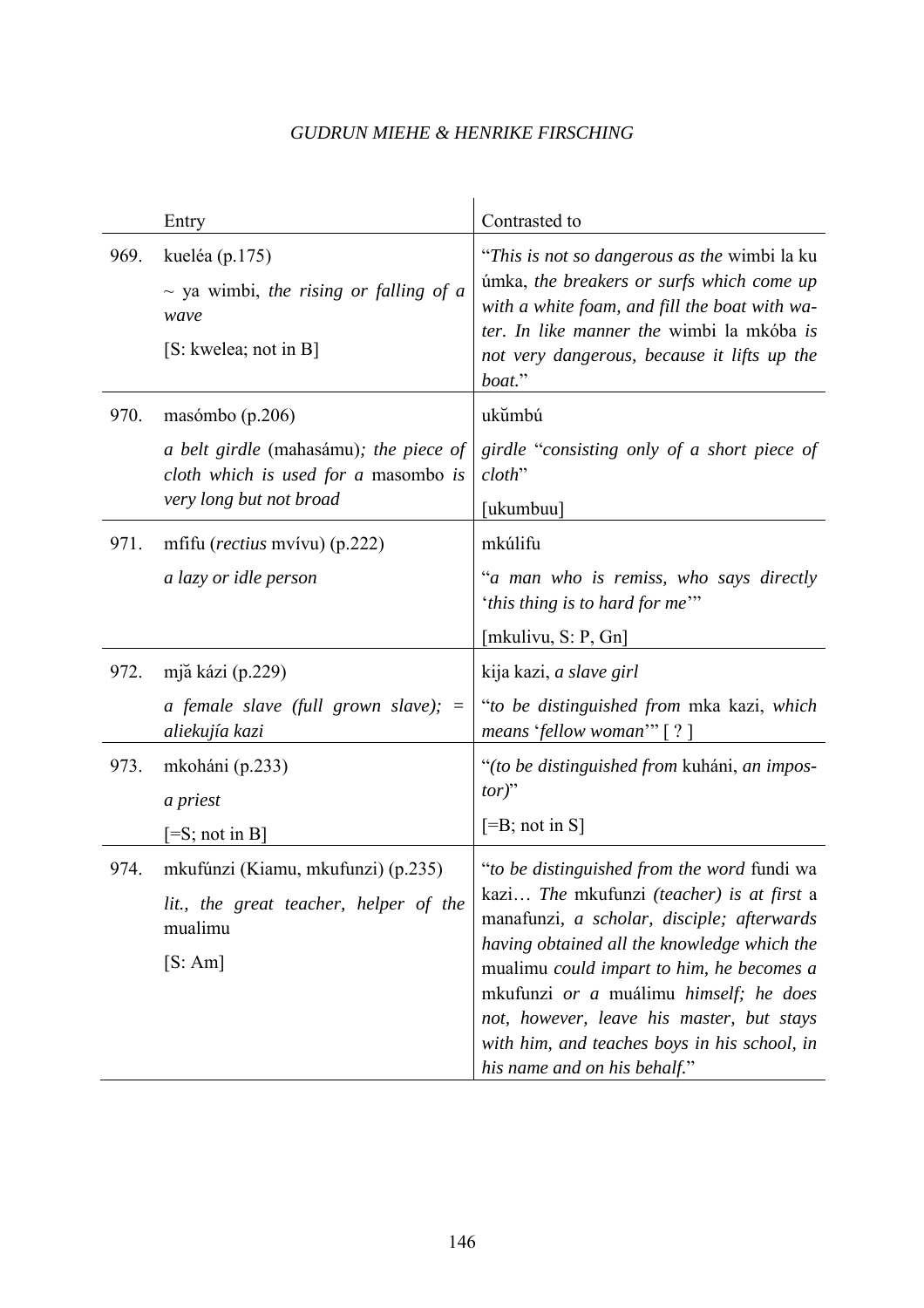|      | Entry                                                                                                                                                                                                                                     | Contrasted to                                                                                                                                                                                                                                                                                                                               |
|------|-------------------------------------------------------------------------------------------------------------------------------------------------------------------------------------------------------------------------------------------|---------------------------------------------------------------------------------------------------------------------------------------------------------------------------------------------------------------------------------------------------------------------------------------------------------------------------------------------|
| 975. | m'nio $(p.240)$<br>a worm in the intestines;<br>minió $(p.228)$<br>$(2)$ ~ ya matumbóni, the large worms<br>which have been ejected from the bow-<br>els; when they are in the bowels they<br>are called mijángo<br>[B: minyoo; not in S] | "if the worm is still matumbóni (entrails) it<br>is called mjango, if it come out, it is m'nio."                                                                                                                                                                                                                                            |
| 976. | m'põa (p.243)<br>a distant land. M'poa wa báhari, the<br>sea-coast;<br>[S: P, Mv, Am]                                                                                                                                                     | "to be distinguished from poáni ya bahari,<br>sea-beach. [] M'poa comprises the extent<br>of the coast where ebb and flood take place;<br>it is not the great sea, but that part of the sea<br>where boats go."                                                                                                                             |
| 977. | mpúnga (p.243)<br>paddy, rice, which is growing or still in<br>the husk                                                                                                                                                                   | "opp. to mtelle and wáli; mtelle is rice<br>cleaned from the husk, wali is boiled or<br>cooked rice; mpúnga is in general every<br>flower or bloom which has this shape $(Er.)$ ."                                                                                                                                                          |
| 978. | msómbo $(p.249)$<br>a porridge of cooked beans $(R.)$<br>$\left[ =B; \text{ not in } S \right]$                                                                                                                                           | "tutu, when cooked together with mahindi;<br>tangalisi, when kunde are cooked together<br>with mtama and mahindi."                                                                                                                                                                                                                          |
| 979. | muelle $(p.262)$<br>a sick person, one who cannot leave the<br>bedstead or room<br>[mwele, S: Mv]                                                                                                                                         | "the mgónjoa [mgonjwa] (sickly person) can<br>go about"                                                                                                                                                                                                                                                                                     |
| 980. | nakhóda (or nakhóza or nakhúda and<br>nahúda) $(p.272)$<br>captain of native vessels (Suahili or<br>Arabic)<br>[nahodha]                                                                                                                  | "The Wagunia say nakhúda like the Arabs;<br>the nakhuda is different from the msukani<br>ashikai [ashikaye] shikio la jombo [chombo]<br>or sukani ya jombo, the steersman, who is<br>also called sukúni or surusúngi. The captain<br>superintends the steersman and in general<br>the management of the vessel, he takes the<br>soundings." |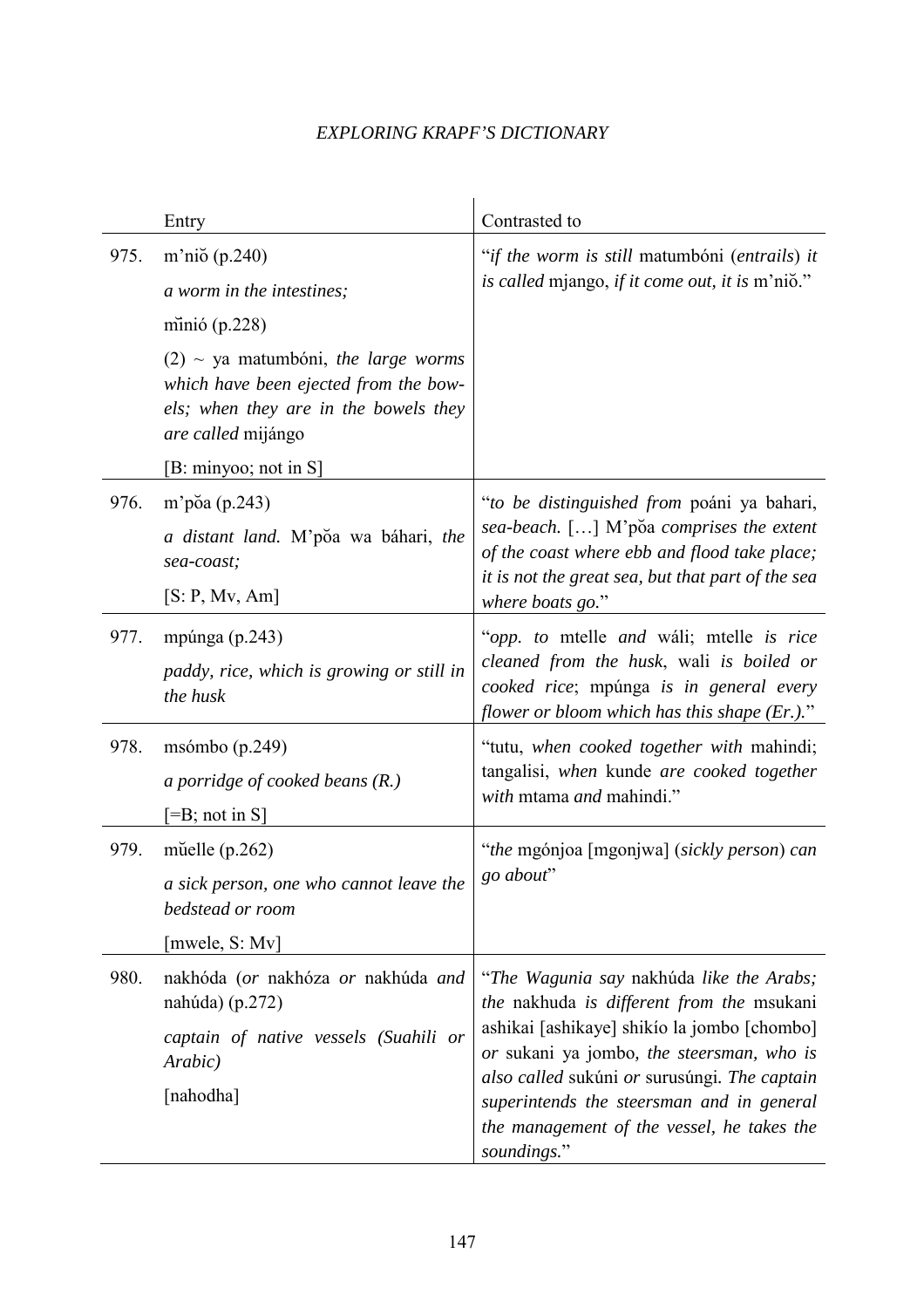|      | Entry                                                                                                                                                                                                                                                                      | Contrasted to                                                                                                                                                                                                                                                                                                                                                                                                                                                                                                   |
|------|----------------------------------------------------------------------------------------------------------------------------------------------------------------------------------------------------------------------------------------------------------------------------|-----------------------------------------------------------------------------------------------------------------------------------------------------------------------------------------------------------------------------------------------------------------------------------------------------------------------------------------------------------------------------------------------------------------------------------------------------------------------------------------------------------------|
| 981. | níama (p.280)<br>marathi [maradhi] ya $\sim$ , <i>a kind of dis-</i><br>ease<br>[nyama]                                                                                                                                                                                    | "It is different from the disease called tam-<br>bázi which is a swelling, passing from one<br>place of the body to another"                                                                                                                                                                                                                                                                                                                                                                                    |
| 982. | nsio(p.285)<br>a large water-jar brought from India<br>(mtúnge mkúba [mkubwa] wa kihindi),<br>but the Suahili potters also make it<br>$\lceil ? \rceil$                                                                                                                    | "It is larger than the mtunge (fuko ni ki-<br>jomfu [kijomvu])."                                                                                                                                                                                                                                                                                                                                                                                                                                                |
| 983. | péleka, v. (p.300)<br>to send, convey (persons or things)                                                                                                                                                                                                                  | "It is to be distinguished from ku tuma, to<br>send, lit., to make use of, to employ for send-<br>ing, which refers only to persons who are<br>sent or commissioned. [] ku peleka in-<br>cludes persons and things, but ku tuma al-<br>lows only of persons. In ku peleka the<br>sender may himself go with the person or<br>thing he wants to send, but in ku tuma the<br>sender remains at home. Peleka, to cause to<br>arrive at a place distant from the person<br>speaking, to send, to take, to conduct." |
| 984. | peto (p.303)<br>the bending or rolling up of a bundle, a<br>thing carried, a bag of corn which is<br>not quite full                                                                                                                                                        | "Kanda likijā [likijaa], ni mzigo, when it is<br>quite full, it makes a load. But about two or<br><i>three measures</i> (pishi) of corn make only a<br>peto, not a mzigo (load). [] ~ mbili, a<br>rope which is twofold $(R.)$ "                                                                                                                                                                                                                                                                                |
| 985. | púnje $(p.313)$<br>(1) púnje la dafu (Kipemba) = búpu la<br>dafu (Kimwita), a young cocoa-nut, the<br>skin of which is not taken off entirely,<br>and which has only water and but little<br><i>flesh</i> (dafu la urambi rambi).<br>$\left[ =S; \text{not in } B \right]$ | "It is different from tonga la dafu, which is a<br>ripe one, and which has both water and<br>flesh. Its skin is entirely taken off"                                                                                                                                                                                                                                                                                                                                                                             |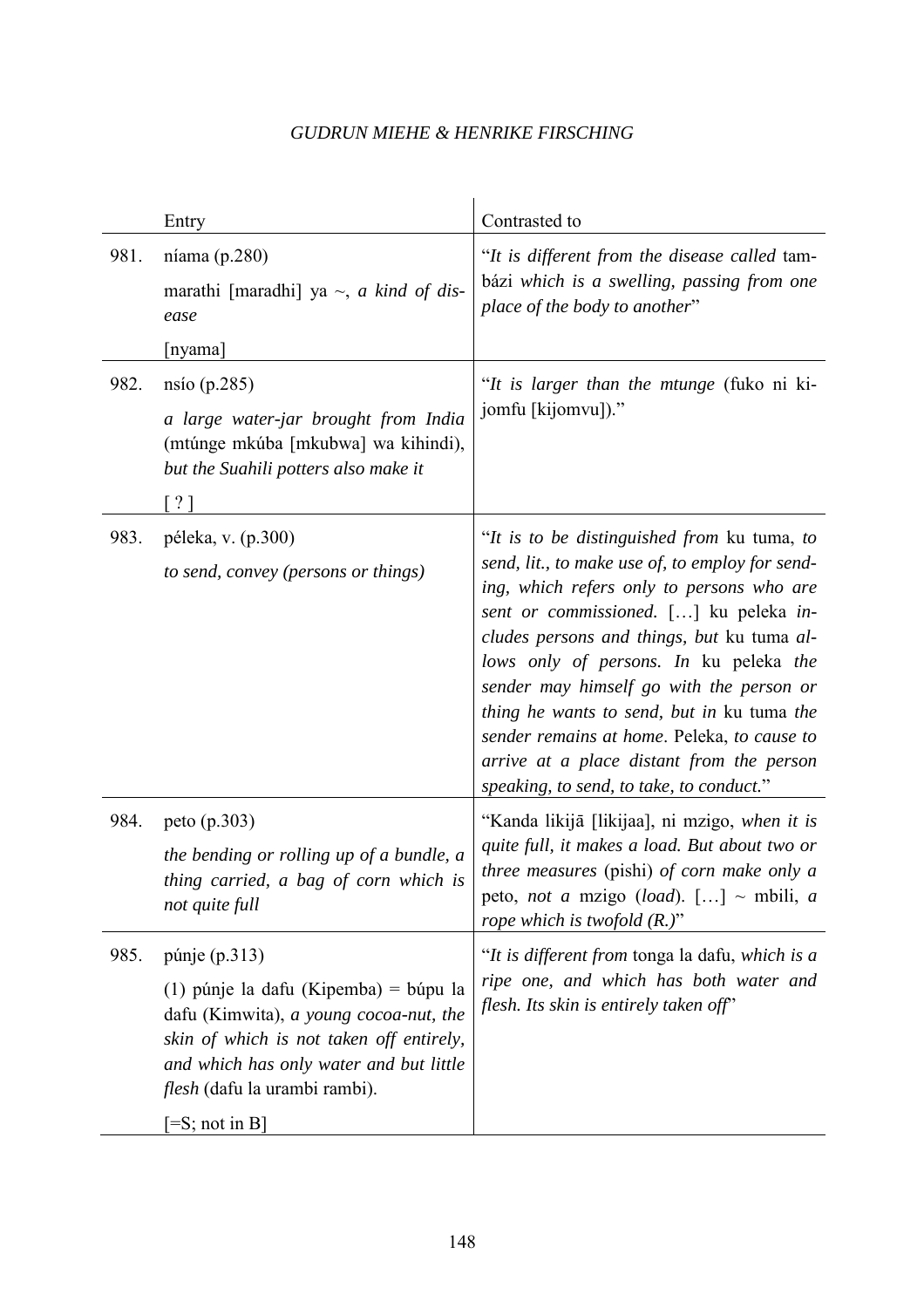|      | Entry                                                                                                                                                                | Contrasted to                                                                                                                                |
|------|----------------------------------------------------------------------------------------------------------------------------------------------------------------------|----------------------------------------------------------------------------------------------------------------------------------------------|
| 986. | sáma, v. (p.322)                                                                                                                                                     | "ku sama (to disappear entirely) is opposed<br>to 'ku suka [kuzuka],' to get up from depth,                                                  |
|      | to sink                                                                                                                                                              | to appear out of the water, etc."                                                                                                            |
|      | [zama]                                                                                                                                                               |                                                                                                                                              |
| 987. | sambamba, adv. (p.323)                                                                                                                                               | "But viombo vinakúja sánjar, means 'the                                                                                                      |
|      | ku enda sambamba, to go side by side,<br>close together, but alongside; viombo                                                                                       | ships come one after the other at a little dis-<br>tance."                                                                                   |
|      | hivi vinakuja sambámba, these ships<br>come alongside.                                                                                                               | [S: sanjari; not in B]                                                                                                                       |
|      | [S: P, Mv]                                                                                                                                                           |                                                                                                                                              |
| 988. | shamía $(p.328)$                                                                                                                                                     | "It is different from mfuria and bushuti."                                                                                                   |
|      | a kind of cloth which was probably at<br>first obtained from Sham or Syria, Kaf-<br>tan?                                                                             | $[=S; not in B].$                                                                                                                            |
|      | $\left[ =B; \text{ not in } S \right]$                                                                                                                               |                                                                                                                                              |
| 989. | taki $(or$ jiji ya) $(p.355)$                                                                                                                                        | "~ is to be distinguished from ufu wa nazi,                                                                                                  |
|      | in Kijumvu, masitta ya or tai za nazi, or<br>tápu la nazi, taki ya nazi, the nazi<br>ground and strained, which is thrown<br>away and let to the fowls.              | which signifies a rasped nazi, not yet<br>pressed and strained; taki is the matter<br>which remains after the tui has been<br>squeezed out." |
|      | [taki , S: Mv, G]                                                                                                                                                    |                                                                                                                                              |
| 990. | tónge $(p.377)$                                                                                                                                                      | "different from pumba, which refers to                                                                                                       |
|      | a morsel, bit, sop, a handful of boiled<br>rice, taken and pressed with the hand,<br>before it is put into the mouth, in com-<br>formity with the native dinner rule | udongo, clay"                                                                                                                                |
|      | [S: Mv, Am]                                                                                                                                                          |                                                                                                                                              |
| 991. | ujúfi $(or$ ujúvi) $(p.398)$                                                                                                                                         | "ujúzi, as some Suahili say, is knowledge,                                                                                                   |
|      | (vid. ku júa), knowledge, knowingness,<br>officiousness (in a good and bad sense)                                                                                    | but ujufi is malapertness, sauciness, to push<br>or poke one's nose into everything."                                                        |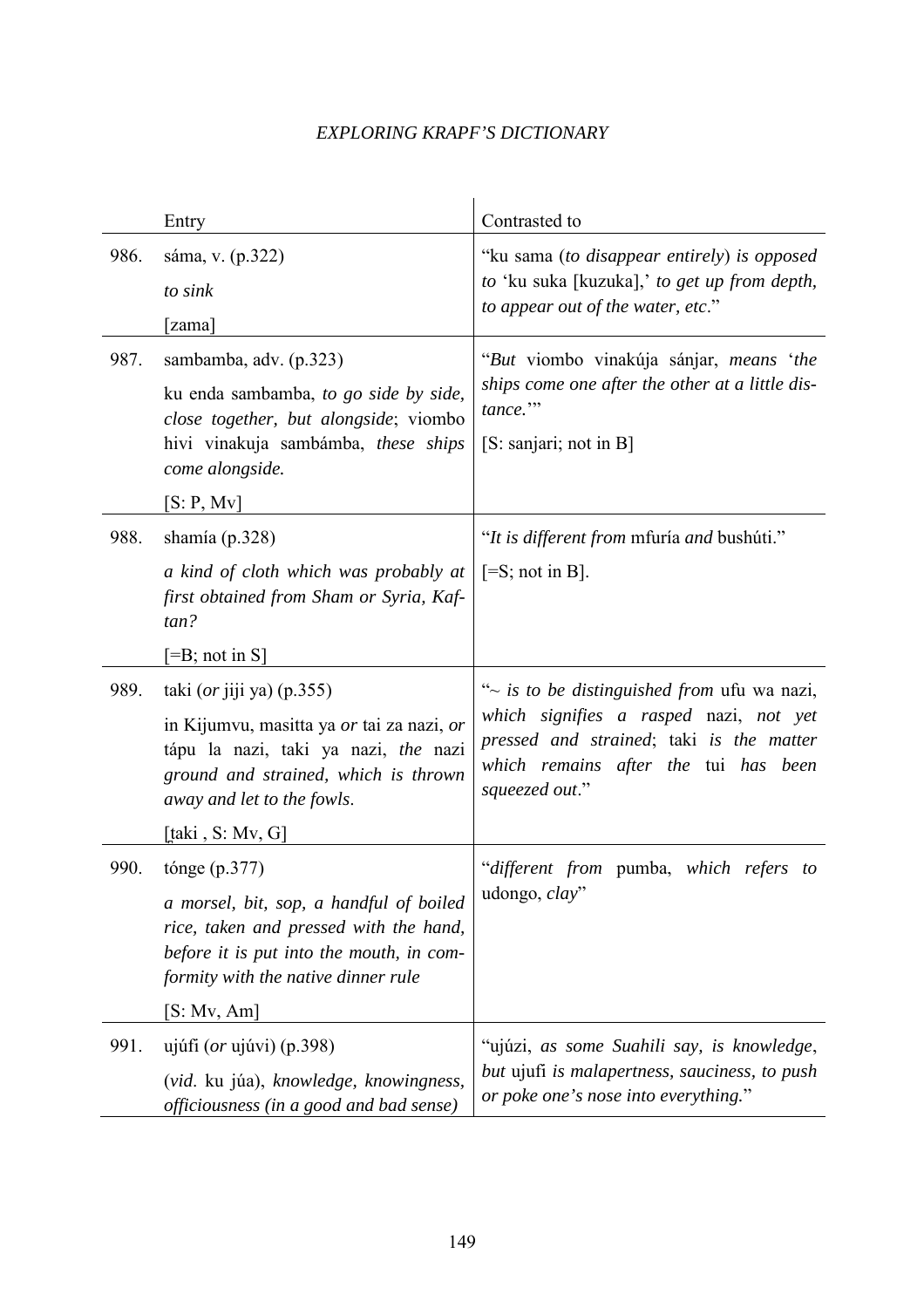|      | Entry                                                                                                    | Contrasted to                                                                                                                                                                                                                                                                                                                                                                                                                                                                                                                                              |
|------|----------------------------------------------------------------------------------------------------------|------------------------------------------------------------------------------------------------------------------------------------------------------------------------------------------------------------------------------------------------------------------------------------------------------------------------------------------------------------------------------------------------------------------------------------------------------------------------------------------------------------------------------------------------------------|
| 992. | ukóngŏa (p.400)<br>in Kipemba and Kimr. = ukónde, stone,<br>kernel of the fruit of trees<br>$\lceil$ ? 1 | "It is to be distinguished from kissa [kisa]<br>the real seed which is inside"                                                                                                                                                                                                                                                                                                                                                                                                                                                                             |
| 993. | upáwa (p.408)<br>a flat ladle made of a cocoa-nut shell,<br>used for serving out rice, curry, gravy      | "It is different from kāta, in which the shell<br>is much less cut away than in the $\sim$ ."                                                                                                                                                                                                                                                                                                                                                                                                                                                              |
| 994. | upógo (p.408)<br>squinting, distortion of the eye<br>[S: Mv, Am]                                         | "The $\sim$ wa mato [mato] is different - (1)<br>from makengésa [makengeza] ya mato; i.e.,<br>the eyes are of equal size, but the mbóni<br>(pupil) of one eye looks upwards, whilst that<br>of the other looks downwards; (2) from<br>tongo [tongo, S: DN] = jito mmoja linatóta<br>kábisa, laken jito mmoja laóna, when a man<br>can only use one eye; (3) from jámba<br>[chamba] cha jito = jito mmoja kiini kiki-<br>haribíka kikifania jeuppe [jeupe], when a<br>white film covers the eyeball and a man<br>cannot see well; vid. ujinamisi and upole" |
| 995. | wakka, v. (p.422)<br>$(2)$ v., to build or construct, e.g., a<br>house<br>[S: waka, Am; not in B]        | "Ku wakka niumba is different from kujenga<br>niumba, the former refers to a house built of<br>stones, uáshi wa niumba ya mawe (sebabu<br>ya ku wakka toka na mawe na udongo), the<br>latter has regard to a house constructed of<br>poles."                                                                                                                                                                                                                                                                                                               |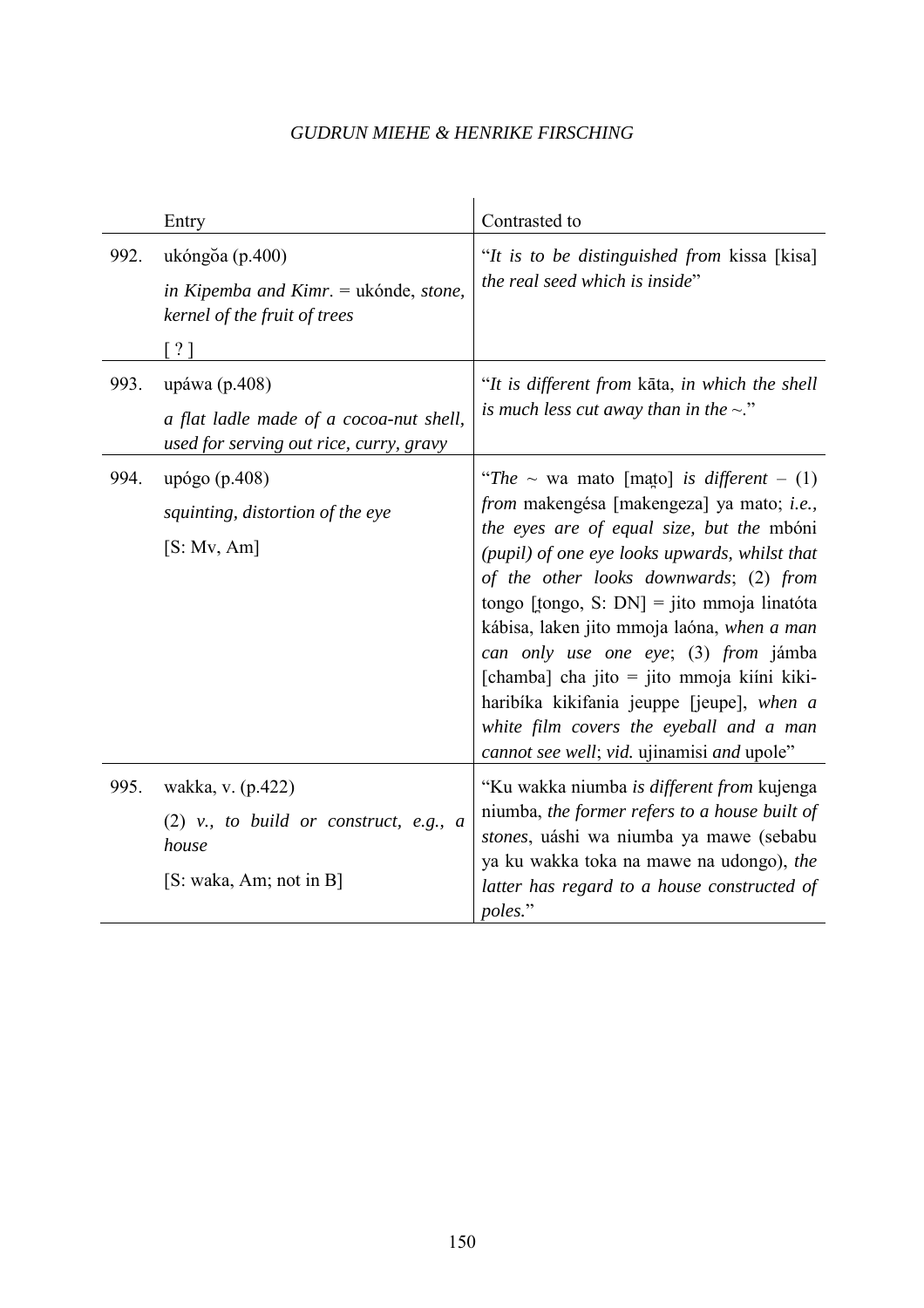# **2.15 Critical statements and prejudices**

| 996. | bíkiri v. $(p.25)$                                                            | "Voluptuous Muhammedans are accustomed to marry<br>very young girls, regardless of the suffering they<br>cause."                                                                                                                                                                                                                                                                                                                                  |
|------|-------------------------------------------------------------------------------|---------------------------------------------------------------------------------------------------------------------------------------------------------------------------------------------------------------------------------------------------------------------------------------------------------------------------------------------------------------------------------------------------------------------------------------------------|
|      | to deflower a virgin                                                          |                                                                                                                                                                                                                                                                                                                                                                                                                                                   |
|      | $=$ S; not in B]                                                              |                                                                                                                                                                                                                                                                                                                                                                                                                                                   |
| 997. | chāhă $(p.33)$                                                                | "No doubt they [the Suahili] confound the gate of                                                                                                                                                                                                                                                                                                                                                                                                 |
|      | kilango cha $\sim$ or peponi, the<br>gate of the Paradise                     | Paradise with the niota ya chaha or ya kibula, which<br>seems to be the polar star?"                                                                                                                                                                                                                                                                                                                                                              |
|      | [iaha]                                                                        |                                                                                                                                                                                                                                                                                                                                                                                                                                                   |
| 998. | kómbo (p.168)<br>defect, crookedness, curvity                                 | "asie kómbo na túa is one of the pretended qualities of<br>Muhammed"                                                                                                                                                                                                                                                                                                                                                                              |
|      |                                                                               |                                                                                                                                                                                                                                                                                                                                                                                                                                                   |
| 999. | kungúni (p.179)                                                               | "(which are abundant in native bedsteads)"                                                                                                                                                                                                                                                                                                                                                                                                        |
|      | bug                                                                           |                                                                                                                                                                                                                                                                                                                                                                                                                                                   |
|      | 1000. massía (p.207)                                                          | "The natives believe that the Europeans take a walk to                                                                                                                                                                                                                                                                                                                                                                                            |
|      | ku enda $\sim$ = ku nénda na ku<br>rudi, to go up and down, to<br>take a walk | tire themselves, having nothing else to do."                                                                                                                                                                                                                                                                                                                                                                                                      |
|      | [masia]                                                                       |                                                                                                                                                                                                                                                                                                                                                                                                                                                   |
|      | 1001. mgánga (p.224)                                                          | "who pretends to cure sickness by means of supersti-                                                                                                                                                                                                                                                                                                                                                                                              |
|      | the witch-doctor of Africa (a<br>native physician)                            | tious ceremonies, charms etc, which he combines with<br>remedies which have in a degree truly medicinal<br>qualities [] since he often succeeds in the cure by<br>means of the medicinal plants, roots, etc., which he<br>uses together with the fooleries by which he imposes<br>on the ignorant and distressed people $[]$ who is gen-<br>erally a man of great shrewdness, of ruined fortune,<br>and one who has travelled to many countries." |
|      | 1002. mzúngu (p.271), misúngu or<br>mizúngu $(p.229)$                         | "Europeans have knowledge or skill, they are clever,<br>they have strange things" $(p.271)$                                                                                                                                                                                                                                                                                                                                                       |
|      | understanding, thought, clev-<br>erness, knowledge                            | "Hence mzungu [] Europeans, who have the name<br>in Kisuahili not from their white colour, but from their<br>intellectual power and mechanical skill." $(p.229)$                                                                                                                                                                                                                                                                                  |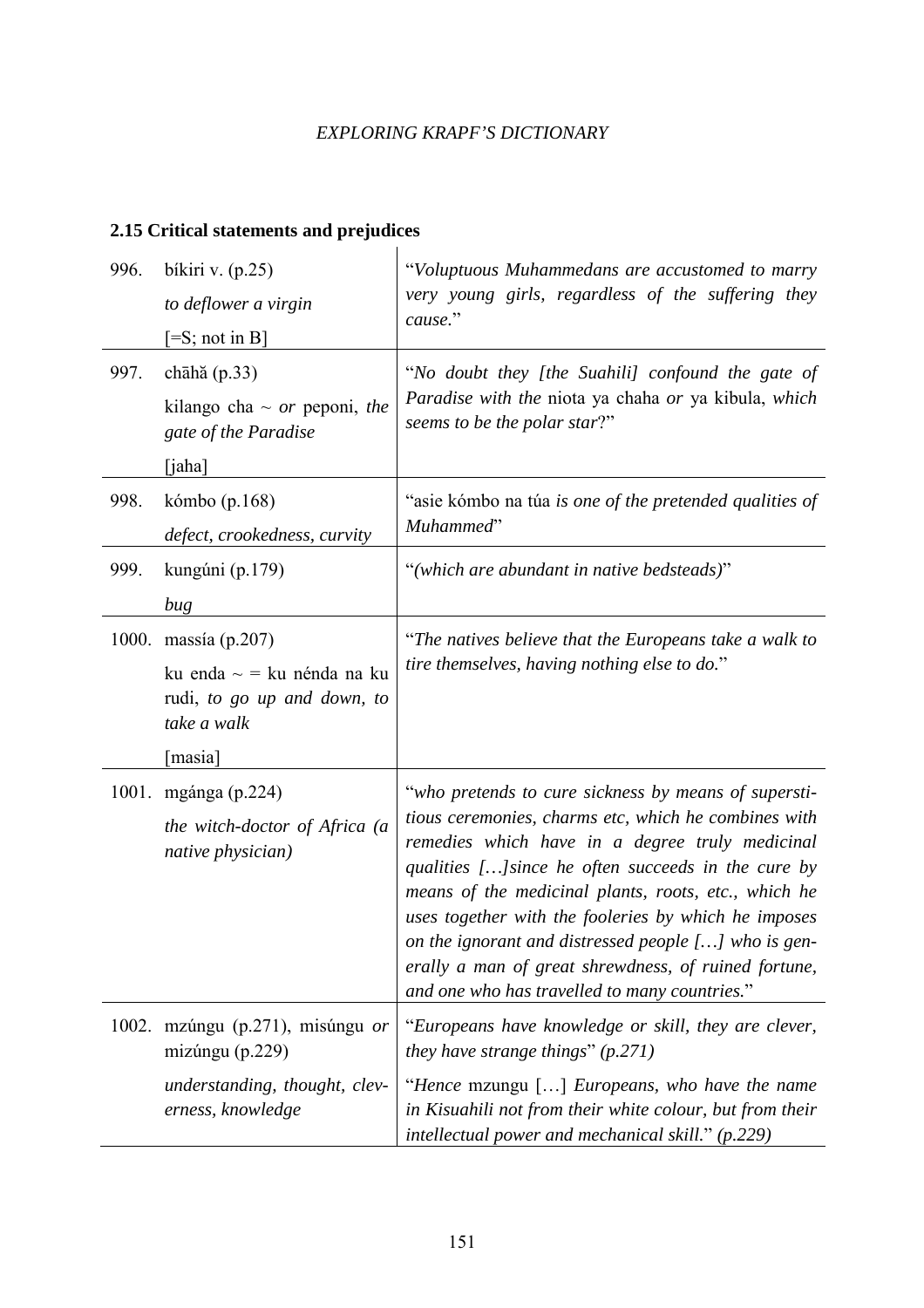|       | 1003. mkurugénsi (p.236)<br><i>a guide</i> , $\sim$ wa ndia [ndia], the<br>leader of a caravan<br>[mkurugenzi] | "He is at the same time the mganga of the caffila $[]$<br>he is a shrewd rogue and imposes upon the people,<br>who willingly comply with his nonsense."                                                                                                        |
|-------|----------------------------------------------------------------------------------------------------------------|----------------------------------------------------------------------------------------------------------------------------------------------------------------------------------------------------------------------------------------------------------------|
|       | 1004. mtáwi (p.253)<br>a magician, sorcerer<br>[mtawi]                                                         | "For instance, he makes a mtego wa jiboa [jibwa], a<br>medicine which fastens an adulterer to a woman for<br>several days, till her husband arrives!!! He also make<br>a mtégo wa mkeka, which drives a mat into an adul-<br>terer's posterior!!"              |
|       | 1005. muánga (p.260)<br>$(3)$ = mtáwi [mtawi], <i>sorcerer</i><br>(aangai [aangaye] usíku)                     | "One who has light or sees with eyes at night. There<br>are celebrated sorcerers on the island of Pemba who<br>go naked at night (men and women). They pretend to<br>see with their eyes as in daylight."                                                      |
|       | 1006. nēma ( <i>or</i> néema) (p.277)<br>grace, bounty, especially of<br>God, favour, gratification            | "In Kisuahili this word has the meaning, 'viakúla telle<br>[vyakula tele],' plenty of food, this being the only thing<br>which the carnal East African asks of God."                                                                                           |
|       | 1007. sádaka (p.319)                                                                                           | "We may recognize in the sadaka an approximation to<br>the Christian Sacrament, but as it stands on a false<br>basis, it can never lead the heathen nor Mohamme-<br>dans to a true communion with God"                                                         |
|       | 1008. sega v. (Kinika) (p.325)<br>to tie the cloth round the<br>loins on a journey                             | "They are scarcely decent and disgust a European<br>travellor by this shameless custom, but they care noth-<br>$ing$ "                                                                                                                                         |
| 1009. | sisi (or zizi) (p.342)<br>máhali paliposungushoa<br>$=$<br>bóma or miti, enclosure                             | "There is no covering made over the sisi, and the poor<br>animals must remain in the open air even at the time<br>of rain and cold, which frequently causes their sick-<br>ness and death; and yet the careless natives do not<br>learn wit from their losses" |
|       | 1010. tako (p.355)<br>$\sim$ tako matáko (ya) wajakazi,<br>lit. the buttocks of female<br>slaves               | "This obscene expression (which shows the unchaste<br>imagination of the Suahilis) signifies a kind of wild<br>grapes"                                                                                                                                         |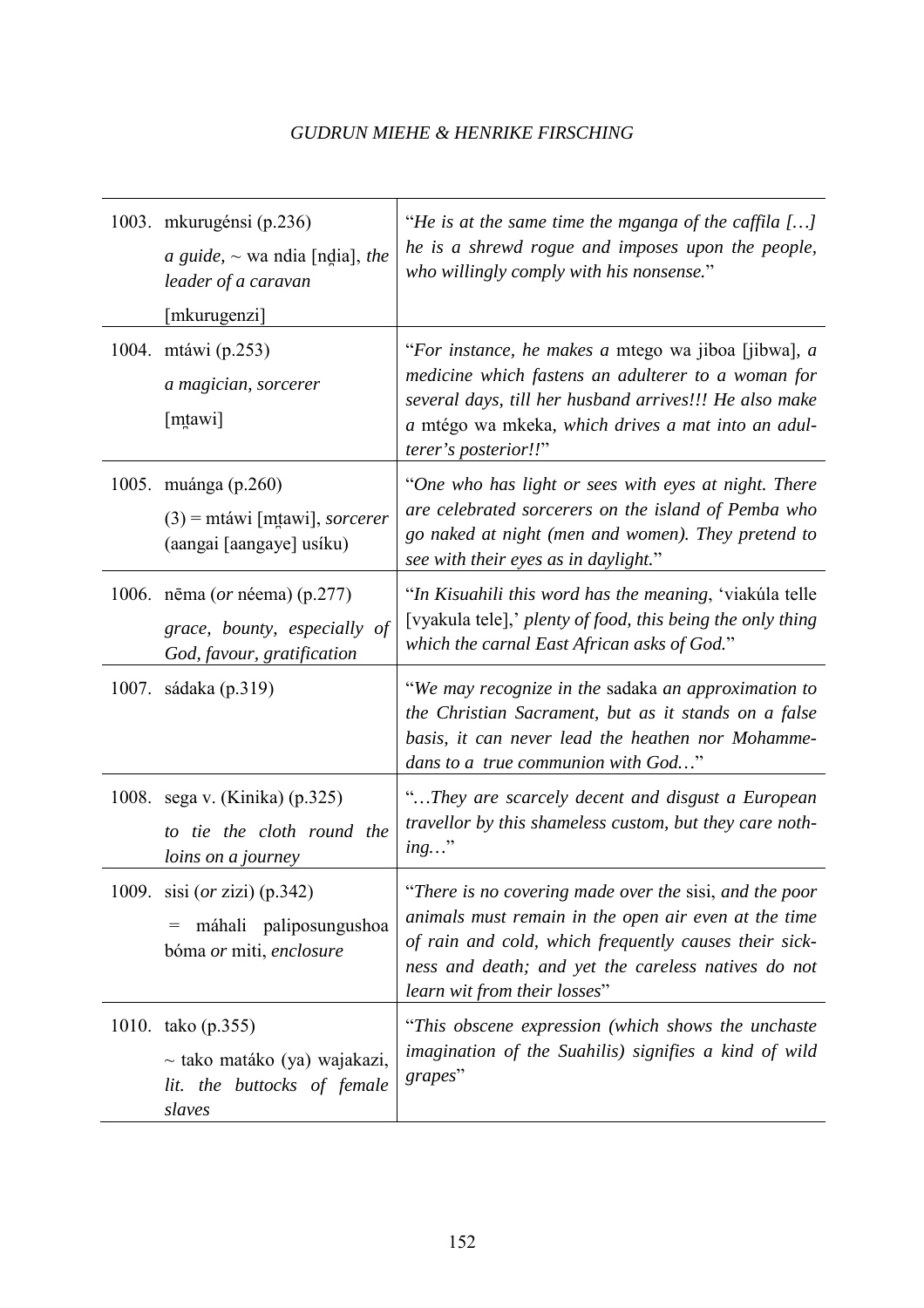# **3. Proverbs and songs quoted in Johann Ludwig Krapf's Dictionary**

#### **3.1 Proverbs**

| 1011. $a'$ dăbu (p.2)                                                               | "muendo hauna $\sim$ "                                                                                                                                                                                                                                 |
|-------------------------------------------------------------------------------------|--------------------------------------------------------------------------------------------------------------------------------------------------------------------------------------------------------------------------------------------------------|
| civility, good behavoiur                                                            |                                                                                                                                                                                                                                                        |
| 1012. báhili (p.19)                                                                 | "mali ~ kúla dúda <i>i.e.</i> , worms will eat the property of<br>a miser"                                                                                                                                                                             |
| a miser                                                                             |                                                                                                                                                                                                                                                        |
| 1013. chipukízi (p.39)                                                              | "~ ndio mti children will be men in time"                                                                                                                                                                                                              |
| a shoot, a young plant                                                              |                                                                                                                                                                                                                                                        |
| 1014. fáthili (p.64)<br>favour, kindness                                            | "~ za punda ni mashúzi lit. the kindness of an ass is<br>his breaking wind $=$ he who has received benefits,<br>returns them with bad"                                                                                                                 |
| [fadhili]                                                                           | "ivusháyo ni mbóvu <i>the boat which has carried a</i><br>man to the other side of the river is bad, i.e. when he<br>has crossed the river he abuses the boat, as the man<br>does who abuses his benefactor"                                           |
| 1015. gnombe (p.85)<br>[ng'ombe]                                                    | "~ watoa ulimi ku tia puáni [pwani] (or utakúa [uta-<br>kuwa] $\sim$ , utie ulimi puáni) <i>i.e. to give a promise, but</i><br>not keep it; mtu huyu hana thábidi [thabiti] ya ma-<br>neno, this man's word is not reliable."                          |
| 1016. gorómõe (p.87)<br>kind of large<br>lizard<br>a<br>[goromwe; S: Mv]            | "~ halina mséna, and in like manner an obstinate man<br>has no friends, but is left to himself."                                                                                                                                                       |
| 1017. hába, adj. <i>and</i> s. (p.92)<br>a small thing a trifle, a little, a<br>few | "~ na ~ hujaza kibāba, i.e., little and little fills a ke-<br>baba (a certain measure)"                                                                                                                                                                |
| 1018. kigúmba (p.142)<br>$=$ kiémbe cha m'fi, the iron<br>barb or head of an arrow  | "~ kua ungúe [kwa nguruwe], kua mlimengu kiutúngu<br>[kwa mlimwengu ki-uchungu]. The arrow-head is<br>meant for the wild swine, nobody will mourn when it<br>is killed, but there is great mourning when a dweller<br>of the earth (a man) is killed." |
| 1019. kikóa (p.144)<br>friends<br>banquet<br>among<br>a                             | "m'la ~ asilípe ana kipára jeauppe [cheupe]. If a part-<br>ner in $\sim$ will not take his turn to give an entertainment<br>when it comes round, his head is shaved in several                                                                         |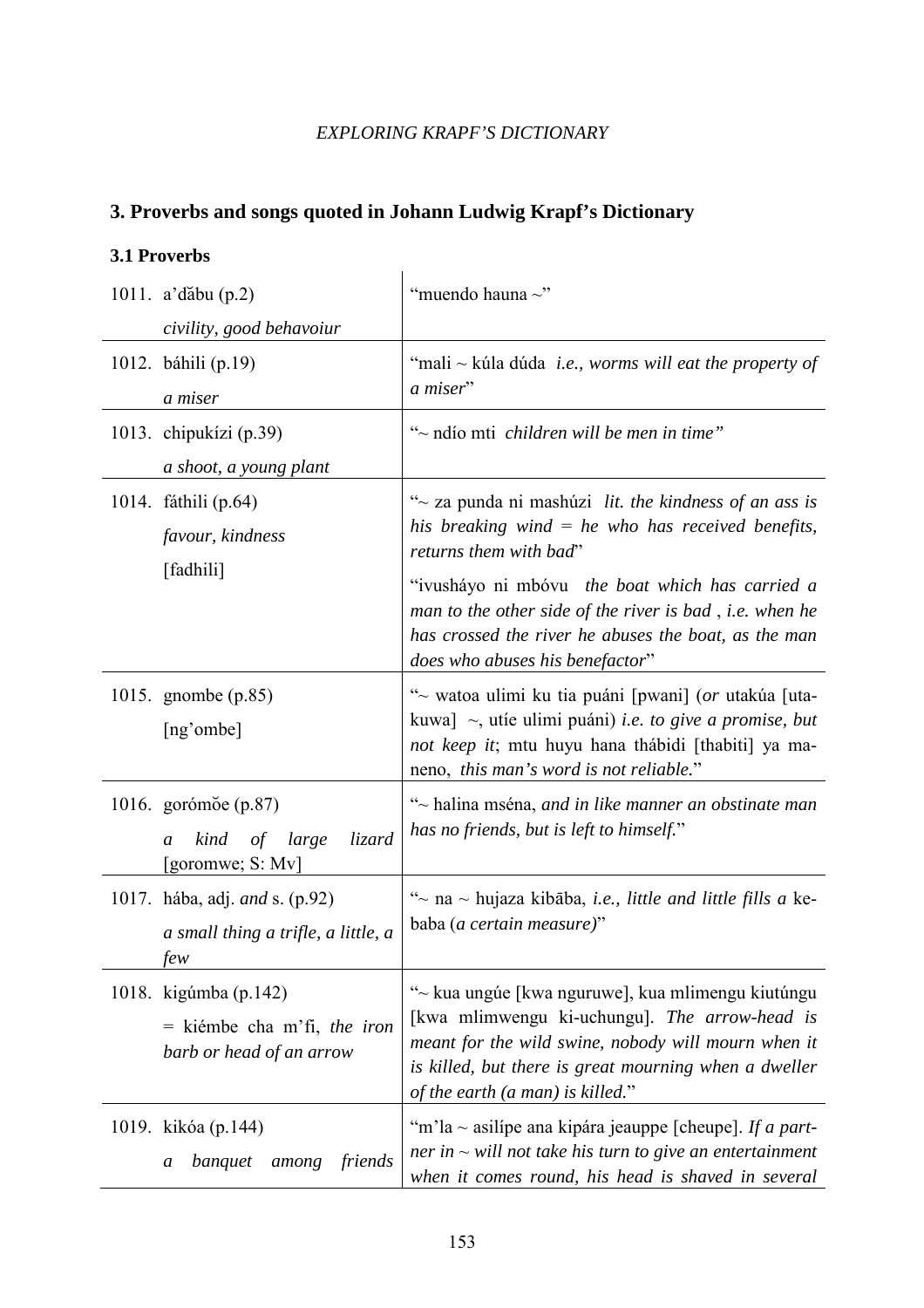| given according to agreement<br>by turns                                                                                                                                                            | parts, in order to put him to open shame"                                                                                                                                                                                                                                                                   |
|-----------------------------------------------------------------------------------------------------------------------------------------------------------------------------------------------------|-------------------------------------------------------------------------------------------------------------------------------------------------------------------------------------------------------------------------------------------------------------------------------------------------------------|
| 1020. kinoéo (p.151)                                                                                                                                                                                | "maji yanoéwa (hunoéwa) na ~ matúpu yasonga<br>moyo, this prov. refers to him to whom water is of-<br>fered, but who is hungry and wants to eat, not to drink<br>$(R.)^{''}$                                                                                                                                |
| 1021. kisélema (p.155)<br>$(?)$ ; jembe lina-ku- $\sim$<br>$[=B; not in S]$                                                                                                                         | "usi-m-thárau [usimdharau] ~ chalima, kikapita jembe<br>zima?"                                                                                                                                                                                                                                              |
| 1022. kishógo (p.156)<br>the pit or hollow of the neck                                                                                                                                              | "a-ku-pai (a-ku-lekezai) [akupaye, akulekezaye], ~ si<br>muenzio he who turns the back toward you, who he<br>goes away, him you cannot catch to tell him what you<br>may have forgotten, he is gone, he is not your friend"                                                                                 |
| 1023. kóndo ya niúma (p.169)<br>the afterbirth<br>$\lceil$ ya nyuma]                                                                                                                                | "ku viá mana [kuzaa mwana] si kazi, laken ~ ya<br>niúma ndío mambo ya uviazi [uzazi], i.e., to give birth<br>is no great business, but the difficulty consists in the<br>afterbirth, whether that will go off safely."                                                                                      |
| 1024. kufu (p.175)<br>$=$ gága <i>or</i> koga la máji<br>the green and dirty colour<br>which the water assumes by<br>stagnating and by the decay of<br>various plants<br>[S: kuvu, P, Mv; not in B] | "manamaji wa kuali, $\sim$ mafi ni soele." [ ? ]                                                                                                                                                                                                                                                            |
| 1025. kussi (p.181)<br>the south or south-east wind<br>[kusi]                                                                                                                                       | "~ m'jă na mtáma, kaskázi mja na sŭi [swi] (sámaki),<br><i>i.e., with the south wind the boats carry corn to Ara-</i><br>bia, but with the north wind they carry fish (dry fish)<br>from Arabia to the Suahili coast."                                                                                      |
| 1026. maji (p.195)<br>water, juice, sap, liquid                                                                                                                                                     | "~ măfu, mfúfi kafu (mkáfu) [mvuvi mkavu]; i.e., at<br>the time of tide (when the water is dead or died away)<br>the fisherman gets nothing with the net; he must then<br>use the (mshipi) fishing-line even at sea; whereas at<br>the ebb [?] the the line is useless, and he must take<br>the net again." |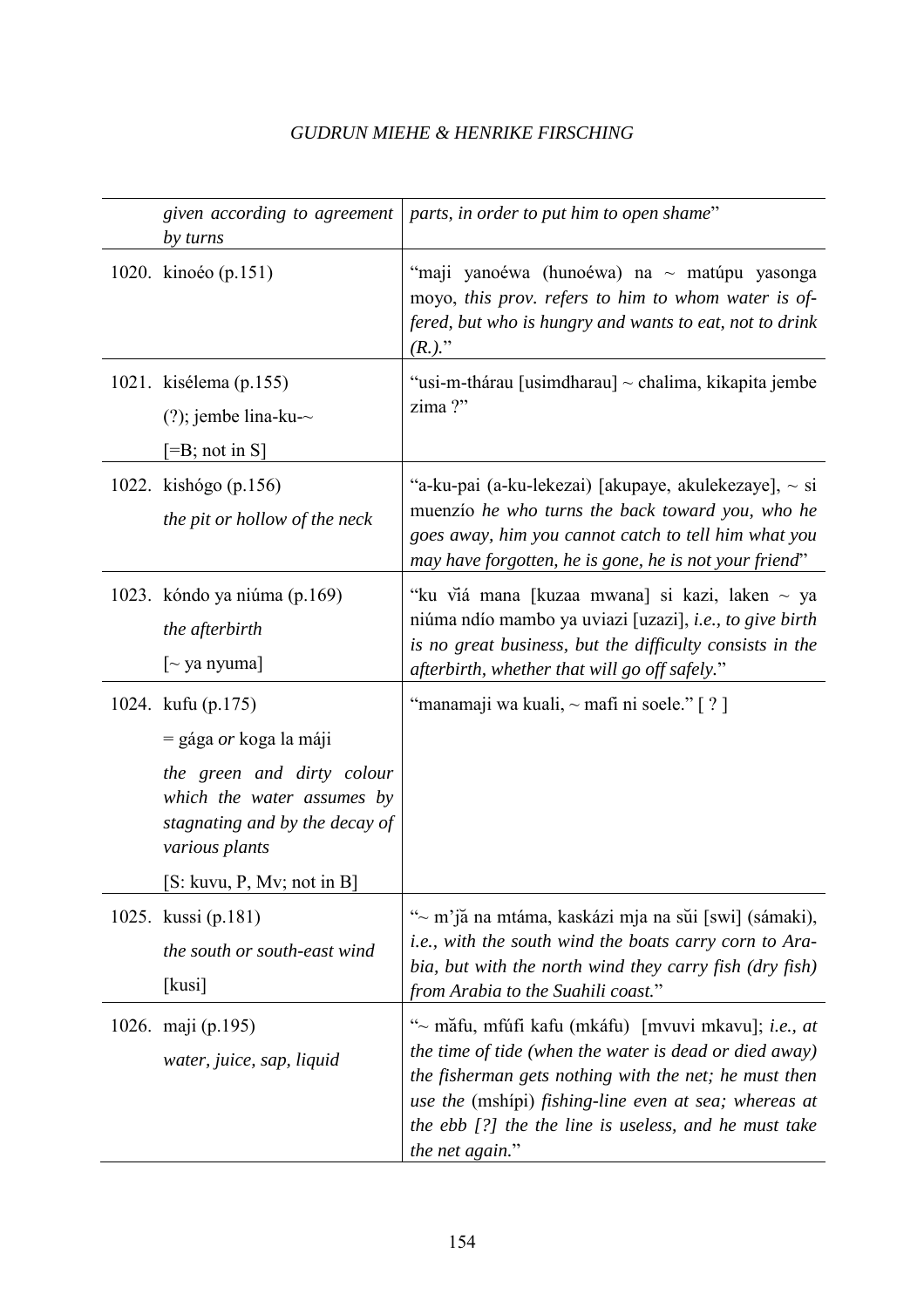| 1027. mjinga (p.230)                                                                                                                  | "ukíla na ~, usi-m-gusse [usimguse] mkóno."                                                                                                                                                                                                                                                                                                                                                                                                     |
|---------------------------------------------------------------------------------------------------------------------------------------|-------------------------------------------------------------------------------------------------------------------------------------------------------------------------------------------------------------------------------------------------------------------------------------------------------------------------------------------------------------------------------------------------------------------------------------------------|
| a fool, a dupe; a new comer,<br>one who is ignorant,<br>like<br>newly arrived slaves,<br>not<br>knowing the condition of a<br>country |                                                                                                                                                                                                                                                                                                                                                                                                                                                 |
| 1028. mkada $(R.)$ (p.231)                                                                                                            | "ni zumbulia u-ni-pa, ~ hana kiniongo" [?]                                                                                                                                                                                                                                                                                                                                                                                                      |
| 1029. mkáta (p.232)<br>a poor man who has nothing<br>at all                                                                           | "~ haiti (kuta mai) [kutaga mayai] wala haiangúi,<br>akiangúa hailési [hailezi], kitu cha ~ hakiviái kikiviá<br>[hakizai, kikizaa] hakiangui, kikiangúa, hakitaléa<br>wana (or hakilesi wana). A poor man does not cackle,<br>nor lay eggs; if he lays, he does not rear the chickens;<br><i>i.e he fails in everything; he acquires nothing.</i> "                                                                                             |
| 1030. mlaji (p.236)<br>eater, glutton                                                                                                 | "m'lă [mla] léo, m'lă jana alilé-ni ? the glutton thinks<br>only about the present food, that of yesterday having<br>passed through him."                                                                                                                                                                                                                                                                                                       |
| 1031. mniamáfu, s., adj.(p.239)<br>one who is silent, calm, quiet,<br>taciturn, who speaks not a<br>word<br>[mnyamavu]                | "m'je ~, yuna ngóma za miómo; yuna kímia kingi,<br>laken yuna mshindo mkū [mkuu], kondoyakwe ni<br>usiku = fear a taciturn, silent man, he has a drum on<br>his lips, he keeps great silence, but he will come forth<br>with great noise. He plays his tricks in darkness. A<br>silent man is much disliked by the natives."                                                                                                                    |
| 1032. Mombas or Mombasa (p.240)                                                                                                       | "Mombása kúlă kua ku papassa = kua ku tafuta kua<br>shida, hakuna teári kama Unguja, i.e., at Mombas<br>things must be sought with difficulty, whereas at Zan-<br>zibar everything is ready."                                                                                                                                                                                                                                                   |
| 1033. mtahámari (p.251)<br>a drunkard (see song)                                                                                      | "akinoa tembo lajunda $\sim$ "<br>[akinwa tembo lachunda ~]                                                                                                                                                                                                                                                                                                                                                                                     |
| 1034. mteúsi (p.254)<br>a selecter<br>[mteuzi]                                                                                        | "ajábu ni mtáŭsi (mteusi), ku taúa (teua) nazi mbófu<br>[mbovu] ku ondokéa majuto, na mbusi [?] heikuni<br>[haikuni] nazi kua [kwa] meno kúa [kuwa] matóto<br>(madógo) amekosha [amekosa] mkúto [mkunjo],<br>heisutúi [haishtui?] kasháni. It is a remarkable thing<br>about the man who makes great efforts to pick out the<br>best sort of things; he selects a cocoa-nut, which he<br>finds afterward to be a bad one, and he repents of his |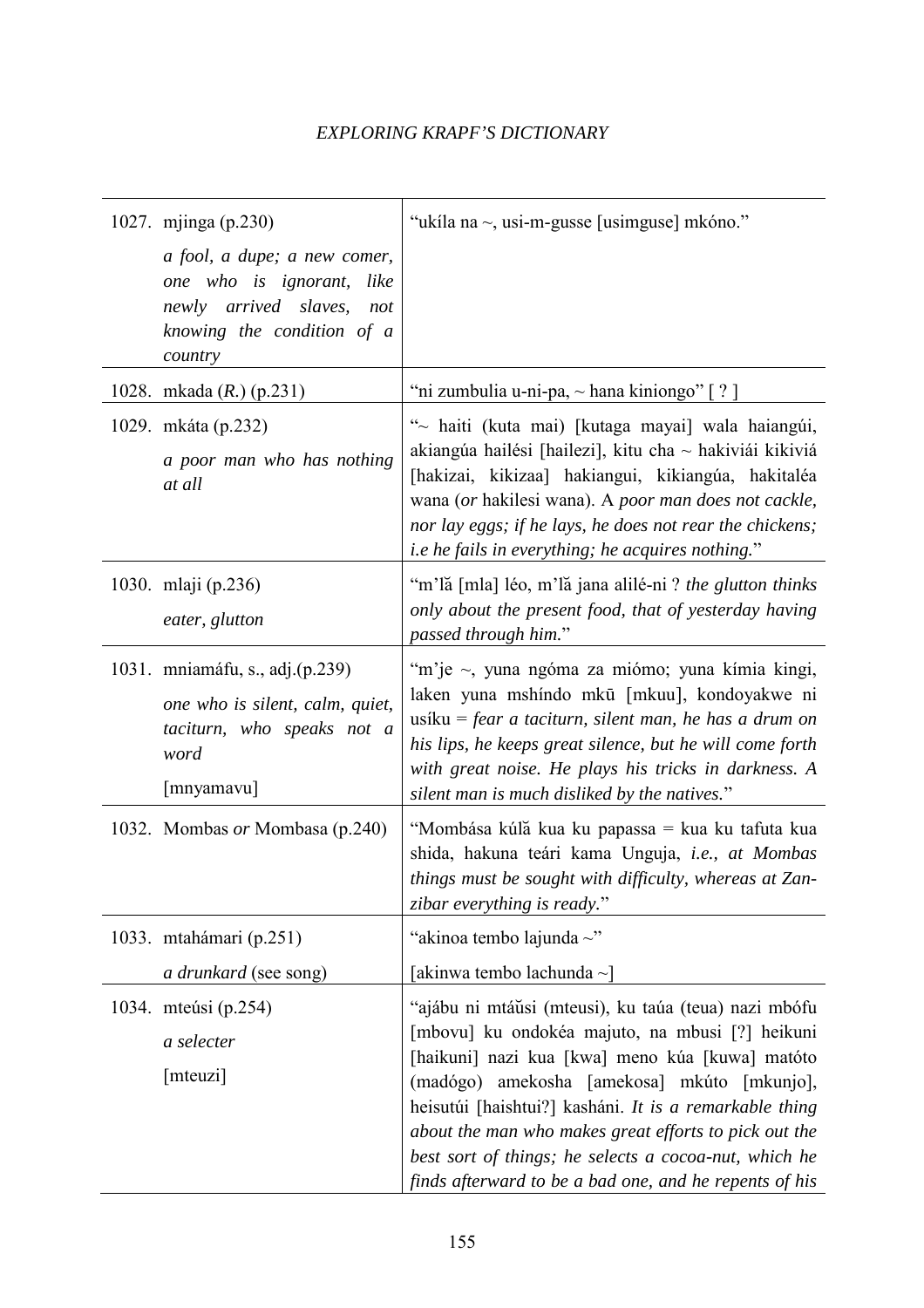|                                                                          | choice, because the nut cannot be ground on the<br>mbusi; he selects a piece of cloth, but wraps it badly,<br>and puts it into a box, in which it is spoiled.                                                                                                                                                                           |
|--------------------------------------------------------------------------|-----------------------------------------------------------------------------------------------------------------------------------------------------------------------------------------------------------------------------------------------------------------------------------------------------------------------------------------|
|                                                                          | In short, he gives himself great trouble about the<br>choice of things, but he makes a bad choice, and lets<br>the thing selected be spoiled."                                                                                                                                                                                          |
| 1035. mtumíshi (p.257)                                                   | "muana ~ ála chakwe na cha muenziwe."                                                                                                                                                                                                                                                                                                   |
| a servant                                                                |                                                                                                                                                                                                                                                                                                                                         |
| 1036. muaka (p.258)<br>year                                              | "~ una kikaka cha rokho = yuna harraka ku kimbia<br>mvúa; <i>i.e.</i> , when the period of the $\sim$ is approaching,                                                                                                                                                                                                                   |
| [mwaka]                                                                  | the people have much to think of and to do to escape<br>the coming rain"                                                                                                                                                                                                                                                                |
| 1037. muandáni (p.260)                                                   | "ku legéza si ku fuma, ndio yalio ~ $(R_+)$ ."                                                                                                                                                                                                                                                                                          |
| $(1)$ a friend, companion, com-<br>rade; (2) a concubine $(=$<br>hăwá)   |                                                                                                                                                                                                                                                                                                                                         |
| 1038. ndaulía v. (p.274)<br>= ku enda aulía or tezáma<br>shamba<br>[aua] | "This expression refers to those proprietors of planta-<br>tions who only now and then visit them, but do not<br>stay there. Hence Prov., $\sim$ si ulinzi, bora ni ku enda<br>muegniéwe <sup>7</sup> [ni(y)aulia si ulinzi, bora ni kwenda<br>mwenyewe], i.e., to visit or see is not to keep or<br>guard, it is better to go oneself" |
| 1039. numbi (p.286)<br>a draught of fish                                 | "~ nasui mgagási mtanga, we have a draught of fish<br>and shall lie down (ku-gagā mtanga) on the sand, to<br>divide it in common. Several fishermen, who work<br>together, divide the draught in common."                                                                                                                               |
| 1040. sinsilía (p.341)                                                   | "mlango wa aduiyako omba uwe wazi, ukipita, uzin-                                                                                                                                                                                                                                                                                       |
| $(zinsilia) = ku sinsilía watu (=$<br>ku fithuli)                        | silíe (usso) [uso] <sup>8"</sup>                                                                                                                                                                                                                                                                                                        |
| [sinzilia]                                                               |                                                                                                                                                                                                                                                                                                                                         |
| 1041. sūa (p.346)                                                        | "watu wakoméshe urongo, na usúsi wa-u-ate"<br>  na                                                                                                                                                                                                                                                                                      |

 $7 =$  Sacleux 1939: 76

 $\overline{a}$ 

<sup>&</sup>lt;sup>8</sup> Sacleux 1939: 808: =, "demande (à Dieu) que la porte de ton ennemi soit (toujours) ouverte, (pour que) en passant (tu puisses) exprimer ton mépris. "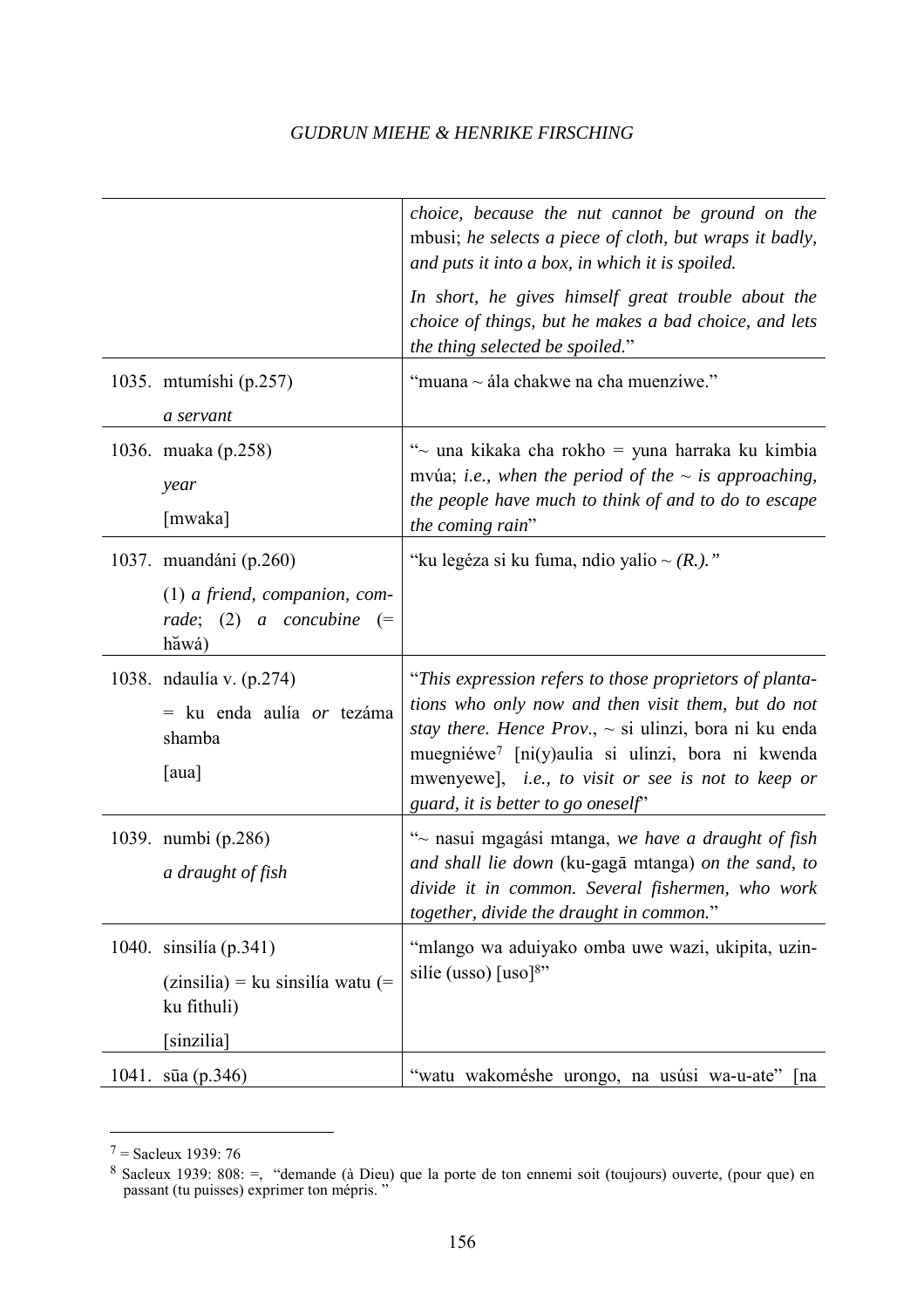| to search                             | uzuzi wa uache]                                                                                                                       |
|---------------------------------------|---------------------------------------------------------------------------------------------------------------------------------------|
| zua                                   |                                                                                                                                       |
| 1042. tando (p.358)<br>a spider's web | "búibúi na wingu la mvúa usitánde poáni [pwani] ku<br>énsile [kumekwenda~enza?] wanangu, ku énsile Ka-<br>hatani na ndugye Ramathani" |
| 1043. ulími (p.402)<br>the tongue     | "uji ukiwa wa motto haupóza kua nta ya ~ $(R_1)$ ."                                                                                   |
| 1044. uliwa (p.402)                   | "nakimbia ku fiwako nakimbilia ku uliwako watu<br>niama??"                                                                            |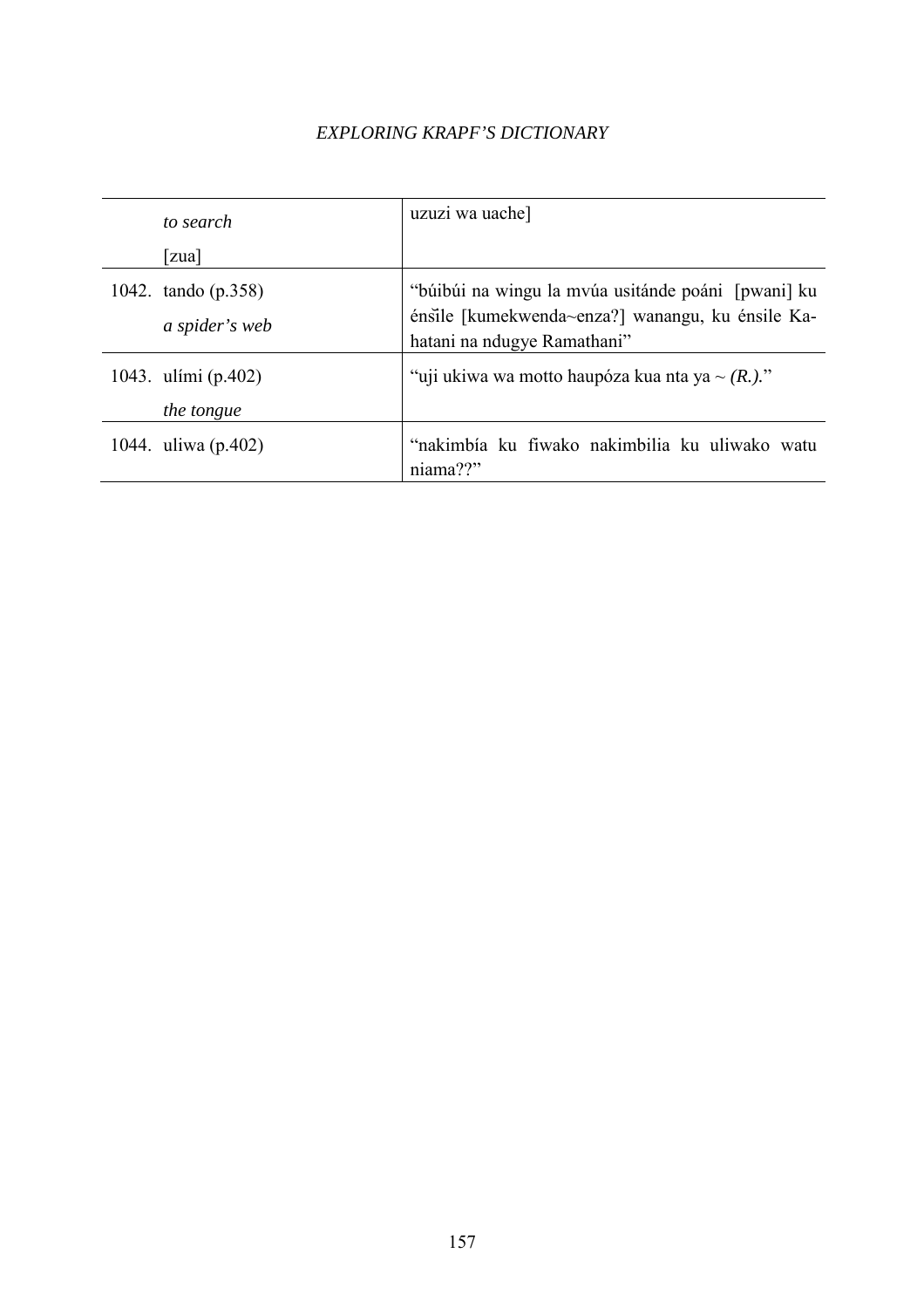#### **3.2 Songs**

| 1045. | kóngue $(p.170)$    | p.182:                                                                                |
|-------|---------------------|---------------------------------------------------------------------------------------|
|       | the lead in singing | "The Captain sings first the following strain:                                        |
|       | [kongwe]            | Mama alipo-ni-viá, jina aka-ni-ita Muakaje,                                           |
|       |                     | Aka-ni-tia vikúku vikalia nguéje nguéje                                               |
|       |                     | Ni mzuri, sina bakhti, kuamba nali mui                                                |
|       |                     | Ningalije? kuna kijinu jaliapi?"                                                      |
|       |                     | [mama aliponizaa, jina akaniita Mwakaje                                               |
|       |                     | akanitia vikuku vikalia ngweje ngweje                                                 |
|       |                     | ni mzuri, sina bahati, kwamba nilikuwa mji                                            |
|       |                     | ningalije? kuna ?? chaliapi?]                                                         |
|       |                     | "The Sailors respond:                                                                 |
|       |                     | Jalía mgámbo kua Muatime-hóyăwe                                                       |
|       |                     | A Lover's Song                                                                        |
|       |                     | (A)                                                                                   |
|       |                     | Kuna kertasi ya shamu, tumishi muegni ajiba,                                          |
|       |                     | Ndakampe salamu, mana mzuri haiba (haya)                                              |
|       |                     | Umu-eléze afáhamu, mapensiyangu mahába                                                |
|       |                     | Wala asidanni mingine, moyo asitie rúkhuba (sumasi)                                   |
|       |                     | Kuani? ndio matilaba (milla), ku penda kiniwisajo (ku wisa =<br>penda, kinipendajo)." |
|       |                     | [kuna karatasi a shamu, mtumishi mwenye ajabu                                         |
|       |                     | ntakampe salamu, mwana mzuri haiba                                                    |
|       |                     | umweleze, ufahamu, mapenzi yangu mahaba                                               |
|       |                     | wala asidhani mwingine, moyo asitie ?? (simanzi)                                      |
|       |                     | kwani? ndio matilaba (mila), kupenda kini??cho]                                       |
|       |                     | (B)                                                                                   |
|       |                     | "Resp. of the Bride                                                                   |
|       |                     | Mimi nna wasía wa baba, mojo sitilíwi kijo,                                           |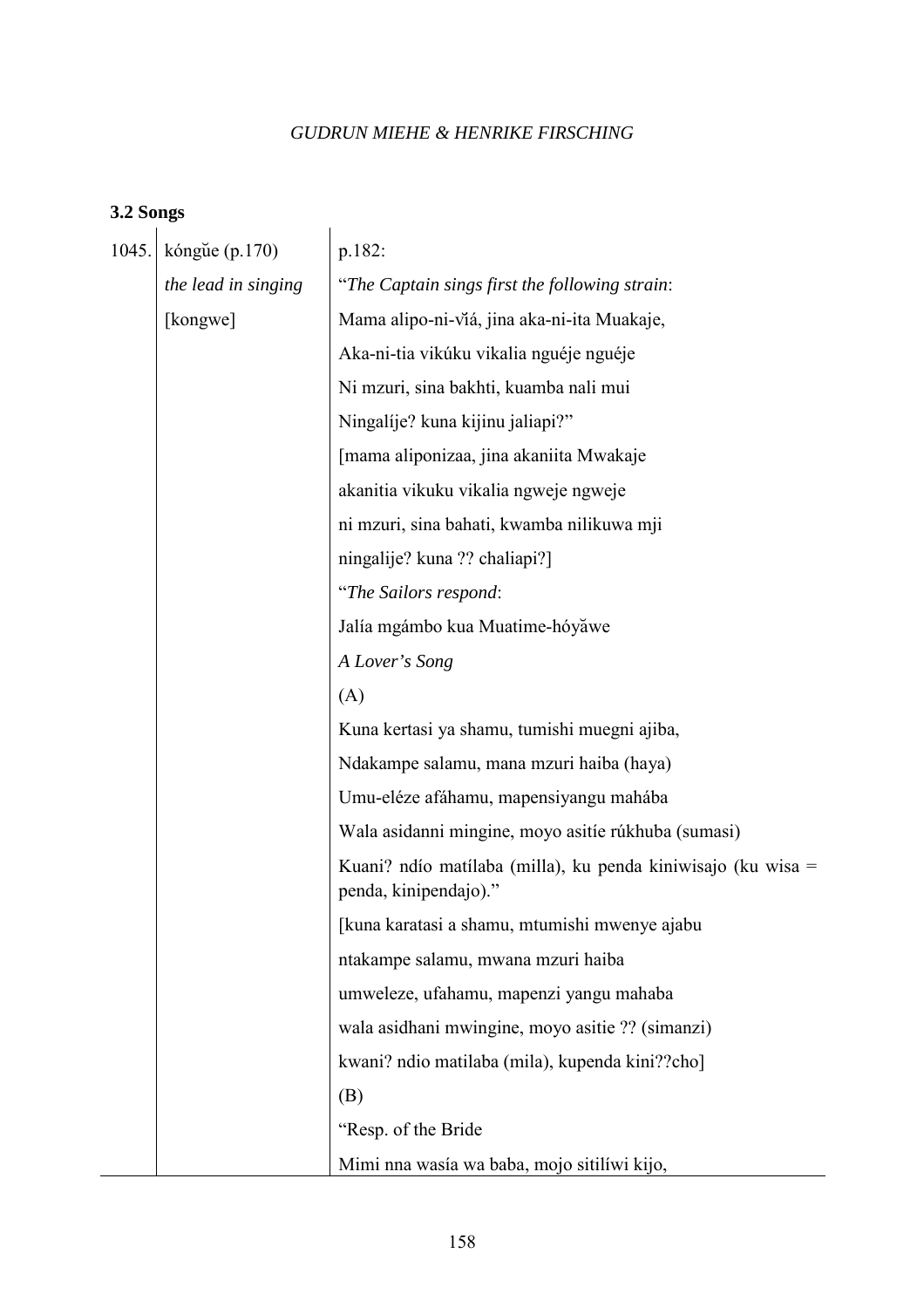|       |                                                     | Moyoni sina msiba, furaha nengi, si haba,                                                                                                                                                                                                                                     |
|-------|-----------------------------------------------------|-------------------------------------------------------------------------------------------------------------------------------------------------------------------------------------------------------------------------------------------------------------------------------|
|       |                                                     | Wala usidanni mingine, moyo sitie rúkhuba                                                                                                                                                                                                                                     |
|       |                                                     | Kuani? ndio matilaba ku penda kikuisajo.                                                                                                                                                                                                                                      |
|       |                                                     | (The Captain sings A and the sailors B)                                                                                                                                                                                                                                       |
|       |                                                     | Killefi mkáta jombo                                                                                                                                                                                                                                                           |
|       |                                                     | Bénderi sitangamáue                                                                                                                                                                                                                                                           |
|       |                                                     | Nakhúda mdáka jombo                                                                                                                                                                                                                                                           |
|       |                                                     | Si-m-jenge saffari"                                                                                                                                                                                                                                                           |
|       |                                                     | [Kilifi makta chombo                                                                                                                                                                                                                                                          |
|       |                                                     | benderi sichangamawe                                                                                                                                                                                                                                                          |
|       |                                                     | nahodha mtaka chombo                                                                                                                                                                                                                                                          |
|       |                                                     | simjenge safari]                                                                                                                                                                                                                                                              |
|       |                                                     | "In the Killefi Bay a man is cutting wood for a vessel                                                                                                                                                                                                                        |
|       |                                                     | O harbour, do not meddle with him                                                                                                                                                                                                                                             |
|       |                                                     | A captain is desiring a vessel                                                                                                                                                                                                                                                |
|       |                                                     | do not build him (help) a voyage"                                                                                                                                                                                                                                             |
| 1046. | gnónda v. (p. 85)<br>to split<br>$\lceil ? \rceil$  | "ndízi za paka kitŏa jagnonda [kichwa cha ng'onda] ulikúla<br>kuetu [kwetu] mēra, Thus sings the Suahili shipbuilder, who<br>gets bananas for his food, but which he dislikes, having eaten<br>ndizi za paka in his native country (among the Wamuera people<br>near Kiloa)." |
| 1047. | kiumbízi (p.163)                                    | "accompanied by the song:                                                                                                                                                                                                                                                     |
|       | beating of the drum                                 | Shetáni ndó [njoo], tupigáne fimbo"                                                                                                                                                                                                                                           |
| 1048. | manióta<br>$(p.200)$ ,<br>niota (p.283)<br>clitoris | "Native song:<br>Arbatashera manióta alieosa mkundu kua ujungu, kilijo-m-<br>jongéa kipumbu. This refers to a lewd woman who has caught                                                                                                                                       |
|       |                                                     | venereal disease."                                                                                                                                                                                                                                                            |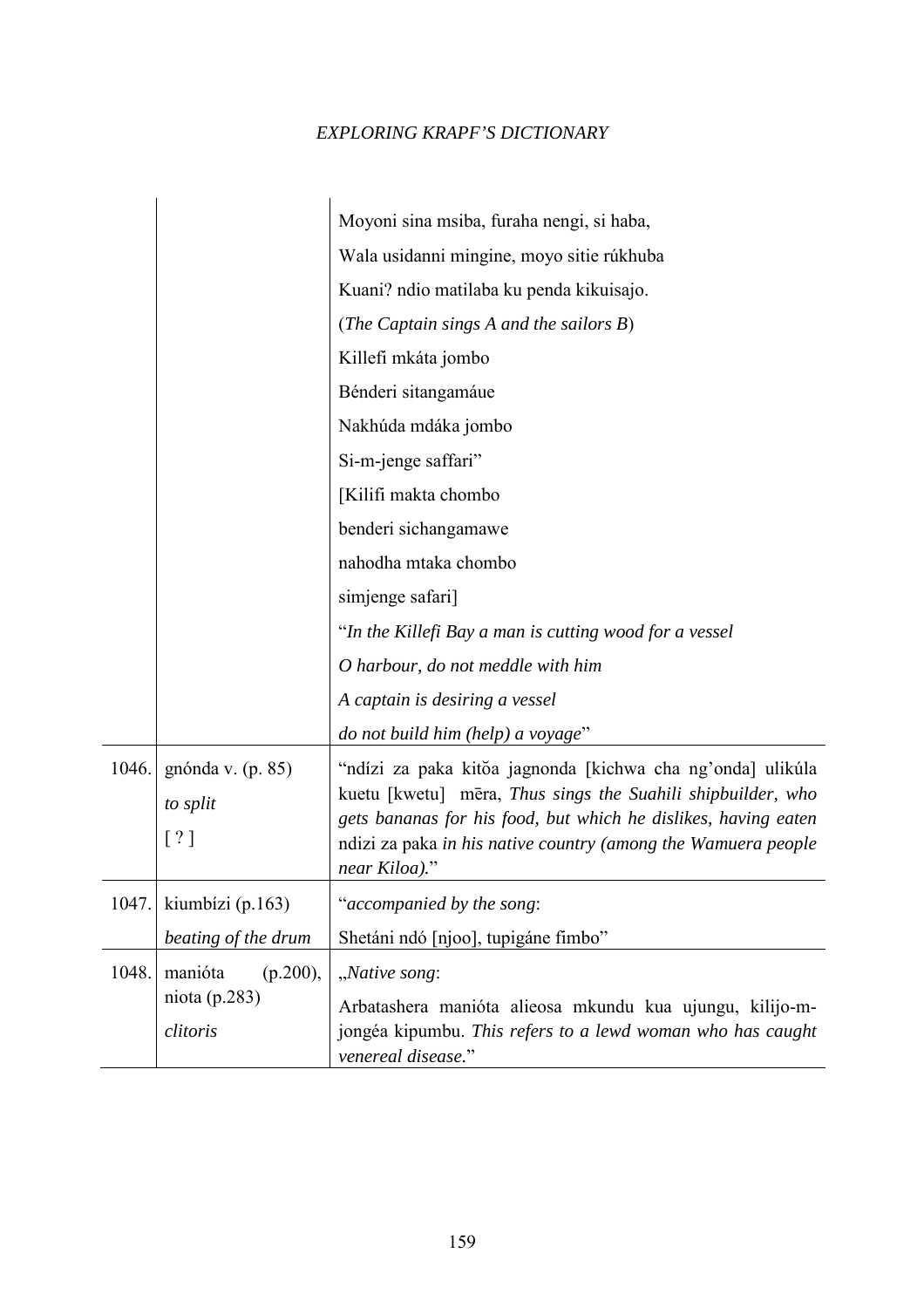| 1049. | mkamba $(p.231)$<br>a native of the Ki-<br>kamba tribe | "(Uimbo – a song) Wakamba watungiwa wao ushanga, i.e., it is<br>the Wakamba on whose account beads are set in a row; when<br>the Wakamba have departed, there is an end of this business.<br>when the Wakamba come to the coast for trade, they require<br>beads set in strings; when they have returned to the Interior,<br>the Suahili have rest from this business." |
|-------|--------------------------------------------------------|-------------------------------------------------------------------------------------------------------------------------------------------------------------------------------------------------------------------------------------------------------------------------------------------------------------------------------------------------------------------------|
| 1050. | mtahámari (p.251)                                      | "Native song:                                                                                                                                                                                                                                                                                                                                                           |
|       | a drunkard                                             | Akinoa tembo la junda mtahamari                                                                                                                                                                                                                                                                                                                                         |
|       |                                                        | = ulimengu ni hatari kaúbali (kaukáwi) ku-ku-funda,                                                                                                                                                                                                                                                                                                                     |
|       |                                                        | asiekúa mtanádari, huyu si mtu, ni punda,                                                                                                                                                                                                                                                                                                                               |
|       |                                                        | akiwa mtahamari yuwánoa tembo ya junda,                                                                                                                                                                                                                                                                                                                                 |
|       |                                                        | muanso tualiunda jahasi na rafikiyangu Kibás,                                                                                                                                                                                                                                                                                                                           |
|       |                                                        | tukasafiría shéhěr tukafuta muambáo,                                                                                                                                                                                                                                                                                                                                    |
|       |                                                        | ulimengu ni úgŭe ubofu, mtu hajetéi nao."                                                                                                                                                                                                                                                                                                                               |
|       |                                                        | [akinywa tembo la chunda mtahamari                                                                                                                                                                                                                                                                                                                                      |
|       |                                                        | ulimwengu ni hatari ?? kukufunza                                                                                                                                                                                                                                                                                                                                        |
|       |                                                        | asiyekuwa ??, huyu si mti, ni punda                                                                                                                                                                                                                                                                                                                                     |
|       |                                                        | akiwa mtahamari aona tembo ya chunda                                                                                                                                                                                                                                                                                                                                    |
|       |                                                        | mwanzo twaliunda jahazi na raifiki yangu Kibas                                                                                                                                                                                                                                                                                                                          |
|       |                                                        | tukasafiri ?? tukafuta mwambao                                                                                                                                                                                                                                                                                                                                          |
|       |                                                        | ulimwengu ni ugwe ubovu, mtu hajetei nayo                                                                                                                                                                                                                                                                                                                               |
|       |                                                        | "The world deceives a man who relies on it, as tembo does a<br>drunkard."                                                                                                                                                                                                                                                                                               |
| 1051. | mtukúfu (p.256)                                        | "concerning whom they sing:                                                                                                                                                                                                                                                                                                                                             |
|       | great or noble<br>a                                    | Atáni ku takábari na ku jetéa maúme,                                                                                                                                                                                                                                                                                                                                    |
|       | man                                                    | mtíe stakífări na ku salía mtúme-ulimengu                                                                                                                                                                                                                                                                                                                               |
|       |                                                        | mdauili wasinga mbelle na niúma,                                                                                                                                                                                                                                                                                                                                        |
|       |                                                        | ya utukuni Mguáme waúsa kapo kua miá                                                                                                                                                                                                                                                                                                                                    |
|       |                                                        | [achani kutakabari na kujetea maume                                                                                                                                                                                                                                                                                                                                     |
|       |                                                        | mtie stakifari na kusalia mtume-ulimwengu                                                                                                                                                                                                                                                                                                                               |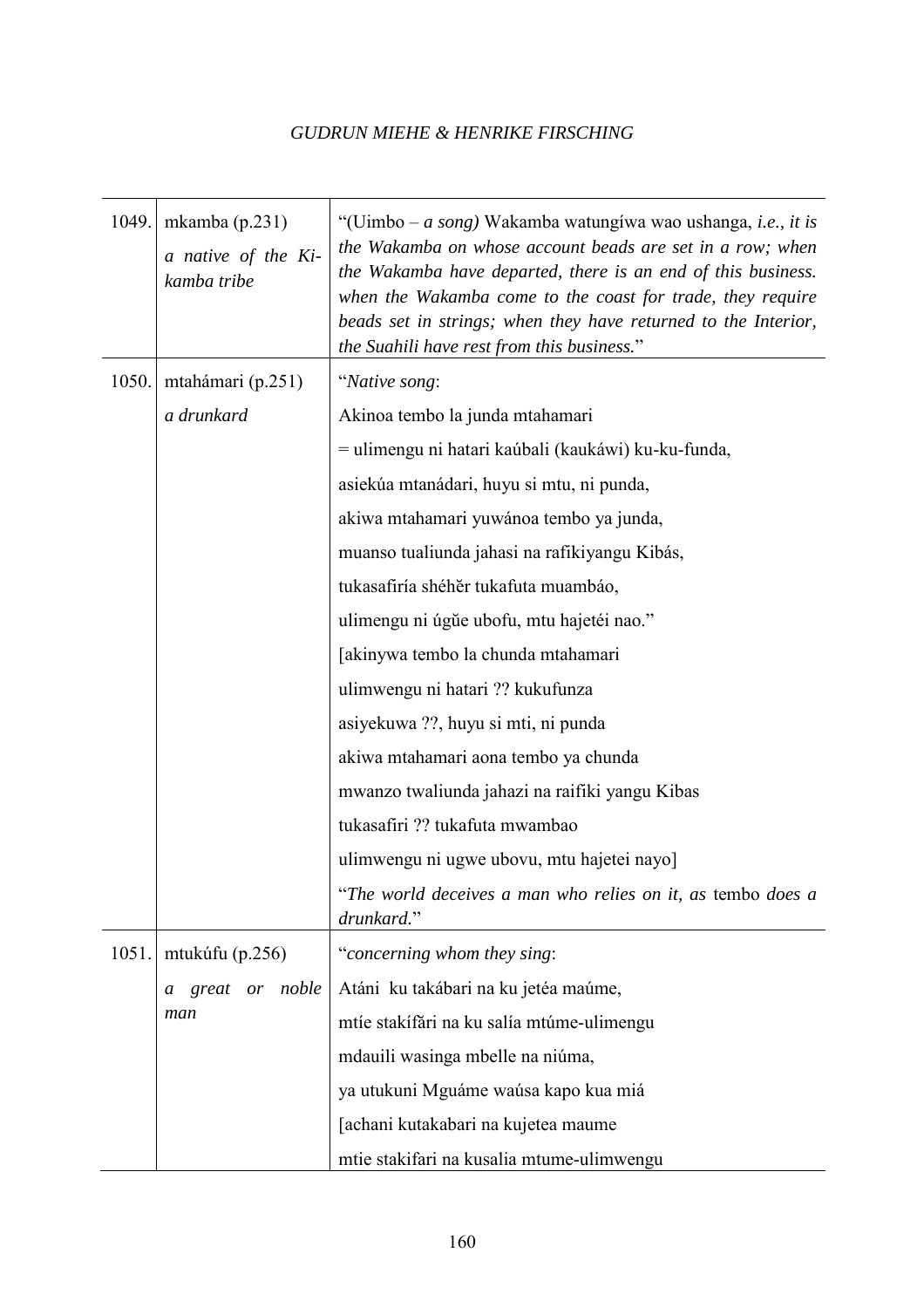| mduara wazinga mbele na nyuma,                                                                                                                                                            |
|-------------------------------------------------------------------------------------------------------------------------------------------------------------------------------------------|
| ya sokoni M. wauza kapu kwa miwa]                                                                                                                                                         |
| <i>i.e., leave off being proud and trusting in man's strength,</i>                                                                                                                        |
| take it to heart (ku tia mawázo) to say "istakfar alla, ku piga<br>toba or shaháda (ku-m-gniegniekéa Mungu) (as every Muham-<br>medan is ordered to say in going to and rising from bed); |
| the world is round, it turns in front and behind (is perishable<br>from all sides);                                                                                                       |
| see there, that Mguáme (who was before a very proud man) in<br>the market (utukuni in Kigunia), he sells baskets of muā, be-<br>cause he has nothing else to live upon.                   |
| Then the people adress Mguáme:                                                                                                                                                            |
| Mguame kale ulikúa na jaha (= witu wingi)                                                                                                                                                 |
| na Nasibu ika endéme (= ina-ku-andáma),                                                                                                                                                   |
| ulipo ukituma raha kua makámo ya mfálume,                                                                                                                                                 |
| sasa unabéha mujinimuetu, kuhéme (= kuhámi)                                                                                                                                               |
| $[M.$ kale ulikuwa na jaha $(=$ vitu vingi                                                                                                                                                |
| na nasibu imekuandama                                                                                                                                                                     |
| ulipokuwa ukituma raha kwa makamu ya mfalme                                                                                                                                               |
| sasa ume? mjini mwetu, kuhami]                                                                                                                                                            |
| Thou Mguame wast formerly a man of fortune,                                                                                                                                               |
| and good luck followed thee;                                                                                                                                                              |
| thou didst send out thy people at pleasure in the likeness of a<br>king (like a king),                                                                                                    |
| but now thou hast become poor and art of no use in our town<br>because thou hast fallen away from God.                                                                                    |
| Then the penitent Mguame says:                                                                                                                                                            |
| stákfar Alla, toba, ya Rabbi, ufutíe maófu nliofánia [maovu<br>niliyofanya]                                                                                                               |
| Pardon O God, I will correct myself; O Lord, take away the<br>wickedness I have done."                                                                                                    |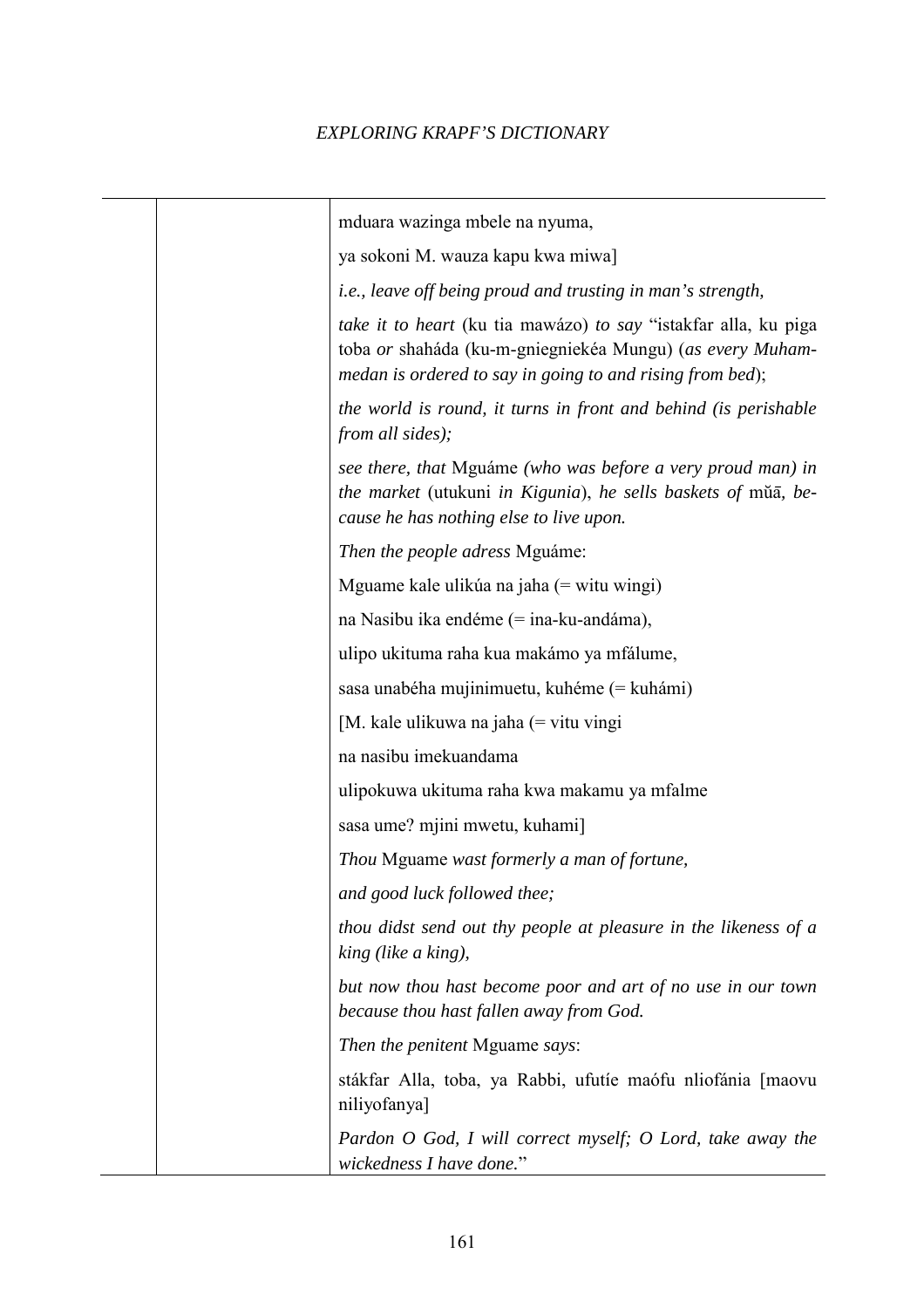| 1052.                       | muári (p.261)                                         | Songs of circumcision                                                                                                                                                                                                                                                                                           |
|-----------------------------|-------------------------------------------------------|-----------------------------------------------------------------------------------------------------------------------------------------------------------------------------------------------------------------------------------------------------------------------------------------------------------------|
| one who is circum-<br>cised |                                                       | "The circumcisor sings:                                                                                                                                                                                                                                                                                         |
|                             | Poáni ku jiwe, ju [juu] ku mti si miba, shina li ngóe |                                                                                                                                                                                                                                                                                                                 |
|                             | Mja ku timba ndie muniewe.                            |                                                                                                                                                                                                                                                                                                                 |
|                             |                                                       | [mja kuchimba ndiye mwenyewe]                                                                                                                                                                                                                                                                                   |
|                             |                                                       | Or:                                                                                                                                                                                                                                                                                                             |
|                             |                                                       | Poáni kuna jiwe, ju kuna mti, tansu [tanzu] sina miba,                                                                                                                                                                                                                                                          |
|                             |                                                       | Shina li ngóe, mja ku timba ndie muniewe.                                                                                                                                                                                                                                                                       |
|                             |                                                       | The circumcised responds:                                                                                                                                                                                                                                                                                       |
|                             |                                                       | Nlikuenda jiwe la m'bu,                                                                                                                                                                                                                                                                                         |
|                             |                                                       | kaóna niama jelea,                                                                                                                                                                                                                                                                                              |
|                             |                                                       | kiuno ki majíni,                                                                                                                                                                                                                                                                                                |
|                             |                                                       | shingo yála mpéa,                                                                                                                                                                                                                                                                                               |
|                             |                                                       | bada ya ku pata sesse                                                                                                                                                                                                                                                                                           |
|                             | rokho ina-n-jeléa;                                    |                                                                                                                                                                                                                                                                                                                 |
|                             | [nilipokwenda jiwe la mbu                             |                                                                                                                                                                                                                                                                                                                 |
|                             |                                                       | nikaona nyama achelea,                                                                                                                                                                                                                                                                                          |
|                             |                                                       | baada, sese, cheche,                                                                                                                                                                                                                                                                                            |
|                             |                                                       | roho imenichelea]                                                                                                                                                                                                                                                                                               |
|                             |                                                       | <i>i.e.</i> , when I went to the stone of the mosquitoes, I saw an animal<br>floating in the water, the loin in the water, the neck did eat<br>mpéa (the fruit of a tree on shore), after $I$ had received the<br>sesse (kitoa ja mbō, the removal of the foreskin) my spirit be-<br>came quiet (fear left me). |
|                             |                                                       | Kuma la mama kana jano [kama chano]                                                                                                                                                                                                                                                                             |
|                             |                                                       | mbó wa baba kana mfúmo,                                                                                                                                                                                                                                                                                         |
|                             |                                                       | mamai muári anapika matáboa [amepika matabwatabwa] táboa                                                                                                                                                                                                                                                        |
|                             |                                                       | pale akikápo [akikaapo] kundu lameka meka motto [moto]                                                                                                                                                                                                                                                          |
|                             |                                                       | Simdekerera mkungue msorajangu,                                                                                                                                                                                                                                                                                 |
|                             |                                                       | simdekeréra ajapokúa fóko dári,                                                                                                                                                                                                                                                                                 |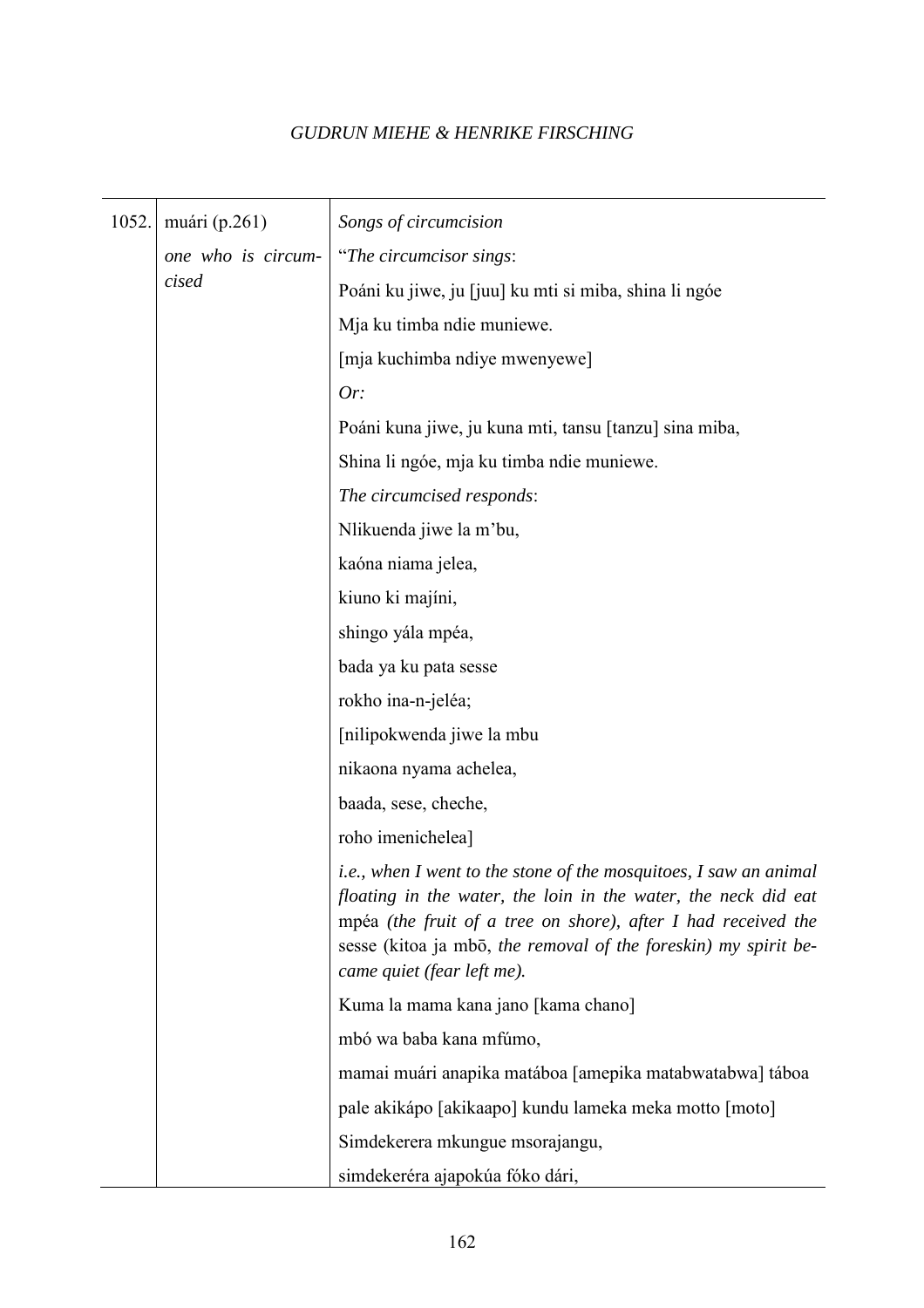|       |                                                       | nesamkeréra hatta pindi za ku shuka,                                                                                                                                                                                 |
|-------|-------------------------------------------------------|----------------------------------------------------------------------------------------------------------------------------------------------------------------------------------------------------------------------|
|       |                                                       | nesamshoma muiwa kamlekéa kirada na usungúe papo.                                                                                                                                                                    |
|       |                                                       | [simtekelea? mkongwe? mshoga? yangu,                                                                                                                                                                                 |
|       |                                                       | nimeshamkerera? hata hata pindi za kushuka,                                                                                                                                                                          |
|       |                                                       | nimeshamchoma? mwiba kamlelea? ? na ? papo]                                                                                                                                                                          |
|       |                                                       | N.B. We will not translate these latter obscene songs, which<br>must thouroughly poison the minds of the young natives."                                                                                             |
| 1053. | munda (p.267)                                         | "(Obscene) Native Song:                                                                                                                                                                                              |
|       | large<br>harpoon<br>a                                 | Papa ku-ni-piga pesi [pezi] pasi (pasipo) koto                                                                                                                                                                       |
|       | used in whale fish-                                   | Na munda, aka-m-fania njelesi [Kr: uérévu?], aka-mu-weka                                                                                                                                                             |
|       | ing                                                   | Aka-m-futa, upande akafania mtuzi [?], upande                                                                                                                                                                        |
|       |                                                       | gnonda [akapasua ng'onda] miti iote<br>Akapassua<br>[yote]<br>yakueléka                                                                                                                                              |
|       |                                                       | Ela mje mje [?] una miba.                                                                                                                                                                                            |
|       |                                                       | The meaning is: all trees may be ascended except the mje mje<br>tree which has thorns; thus all women may be touched except<br>the wife of a husband; if anybody does touch her, he will be<br>severely punished.    |
|       |                                                       | With such filthy songs the native sailors entertain themselves<br>when rowing."                                                                                                                                      |
| 1054. | sháiri (p.328)                                        | "labi labi hudi liansinsi, muana mbéra mzúri mtána [?],                                                                                                                                                              |
|       | a sententious song, a<br>line of poetry               | this song describes a beatuiful and cleanly woman, who combs<br>her hair and washes her dress and body"                                                                                                              |
| 1055. | shíndoa (p.332)<br>a kind of play<br>[shindwa, S: DN] | "performed the night before the new year sets in. The natives<br>kindle a fire and dance around it, beating the ground with<br>bamboos and saying:<br>tújile (tunakúja) ku tía motto [tumekuja kutia moto ] Teita na |
|       |                                                       | múme tulimpeta Hamade"                                                                                                                                                                                               |
| 1056. | uáhadi (p.390)                                        | "Native song:                                                                                                                                                                                                        |
|       | covenant, agreement                                   | Uáhadi wa mana sai (= muunguána, free man) haáti [haachi]                                                                                                                                                            |
|       |                                                       | yakwe kálima (= neno),                                                                                                                                                                                               |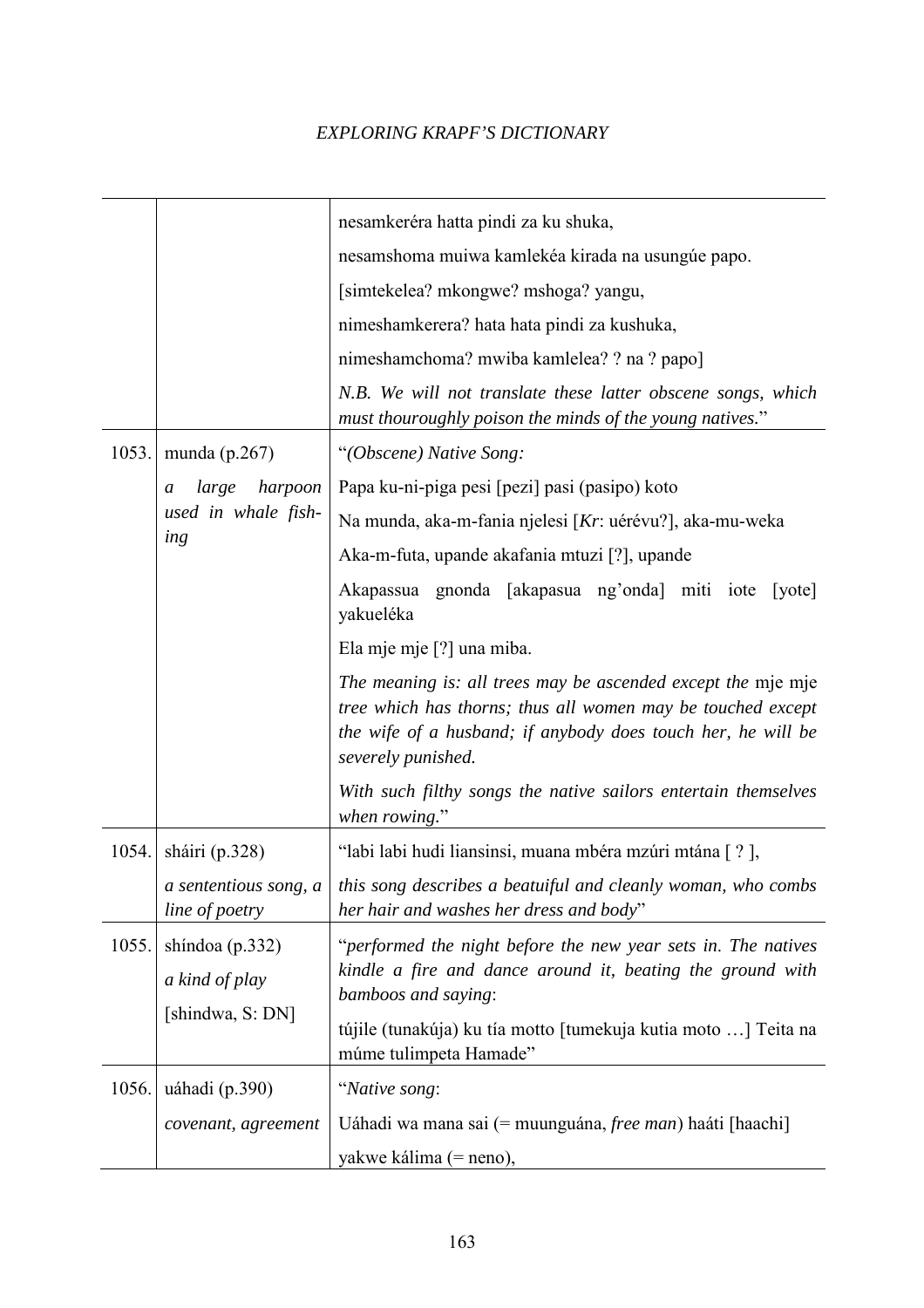|       |                                                                                                                                                                                   | jawábu linga-m-songa, afumilía héshima                                                                                                                                                                  |
|-------|-----------------------------------------------------------------------------------------------------------------------------------------------------------------------------------|---------------------------------------------------------------------------------------------------------------------------------------------------------------------------------------------------------|
|       |                                                                                                                                                                                   | kaenda muendo ngisi ngisi akienda akirúdi niuma                                                                                                                                                         |
|       |                                                                                                                                                                                   | matikiti na matango ndio maponéa nda (ku pona nda)                                                                                                                                                      |
|       |                                                                                                                                                                                   | akiangenda [?] tesi [tezi] na omo ata rudía ngamani.                                                                                                                                                    |
|       |                                                                                                                                                                                   | I.e., a free man does not forsake his word;                                                                                                                                                             |
|       |                                                                                                                                                                                   | though his circumstances may become complicated, yet he<br>sticks to honour;                                                                                                                            |
|       |                                                                                                                                                                                   | he does not walk like the fish ngisi, which goes and comes back<br>(or goes sideways);                                                                                                                  |
|       |                                                                                                                                                                                   | he eats poor things and pumpkins, to allay his hunger (i.e., at<br>the time of famine he uses poor food, yielding to the circum-<br>$stances -$                                                         |
|       |                                                                                                                                                                                   | though he has sailed to a far country, yet he returns to his own<br>land in spite of famine, because a free man does not flee)."                                                                        |
| 1057. | wāwe $(p.425)$<br>$(2)$ a kind of song<br>(uimbo<br>wăwe)<br>za<br>which the<br>Suahili<br>use when burning a<br>forest, which is to<br>become a plantation<br>$(vid. \t{tange})$ | "Wawe koke mana malíme, malimía kúmue [kumwe] makáli<br>kua [kwa] kumoya wāwe mbáyo ( <i>hatchet</i> ) ni mana matinde =<br>kitoka kitindajo miti, ndío wáwe. This is an example of the<br>wawe songs." |
|       | [S: Mv; not in B]                                                                                                                                                                 |                                                                                                                                                                                                         |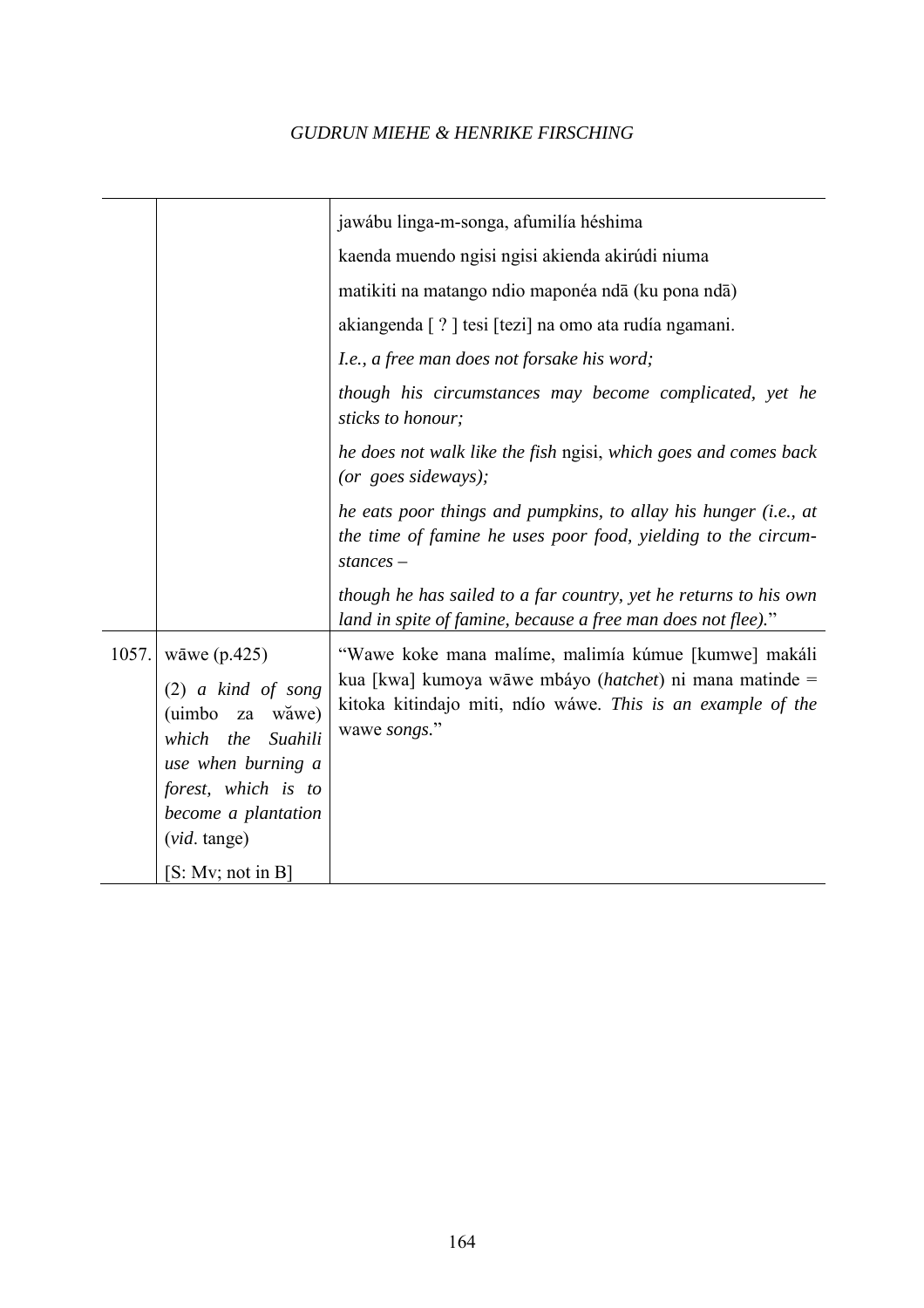#### **4. Indices**

The numbers given in brackets refer to the numbering of the entries presented in the article.

#### **4.1 Index Swahili – English**

a'dabu: *good behaviour (1011)*  -a'di: *to accompany (946)*  adía, athía: *gift (190)*  adinasi (adinassi): *free man (1)*  -adúa: *expr. referring to ceremonies a native doctor performs (363)*  a'fa: *something fearful, hostile (278)*   $-a'$ fía:  $\rightarrow$  *-a'pa* -aga:  $\rightarrow$  -a'di -aga (-ăgā): *to perish, be lost (279)* ágili:  $\rightarrow a'$ *iili* a'jali: *death, fate (2)*  a'jili, ágili: *cause, reason (191)*  akhéra: *future world (192)*  akina: *you (3)*  a'mali: *conduct; kind of amulet (213)*  -amba: *to cord native bedstead (736)*  a'mbari: *ambergris (735)*  amerikano: *American sheeting (737)*  -amkía: *to pay one's respects (4)*  A'mu: *Lamoo (287)*  -andaa (-ănda): *to prepare a dish (947)* -angáza: *to keep eyes open (280)*  -a'pa, -a'fía: *to make one swear (214)*  a'rba, arba'a: *four (193)* 

a'sali: *honey (411)*  a'si: *to rebel (5)*  -atamiza (-atámisa): *to cause to brood (412)*  athía:  *adía*  ati: *particle expletive (194)*  -aulia: *to trace out for sb.; to purify a woman after child-bed (215)*   $-axis$ ira:  $\rightarrow$  *-zira* babáe/babáye watoto, babe wána, babe watóto: *kind of bird (584)*  babáye watoto:  *babáe watoto*  babe wána/watóto:  *babáe watoto*  bafe: *kind of serpent (585)*  báhili: *miser (169, 1012)*  Balios:  *balozi*  balozi (balos, balosi, Balios): *consul, po litical agent (170)*  Banyani (Bániani): *heathen Indians (288)*  bara, barra, berría: *land; wild country; coast (289)*  barábara: *prostitute (6)*  batéla: *large boat (738, 948)*  béberu, beru: *kind of clothes (739)*  beddeni, bédeni: *Arab vessel (740)*  béndera: *flag (741)*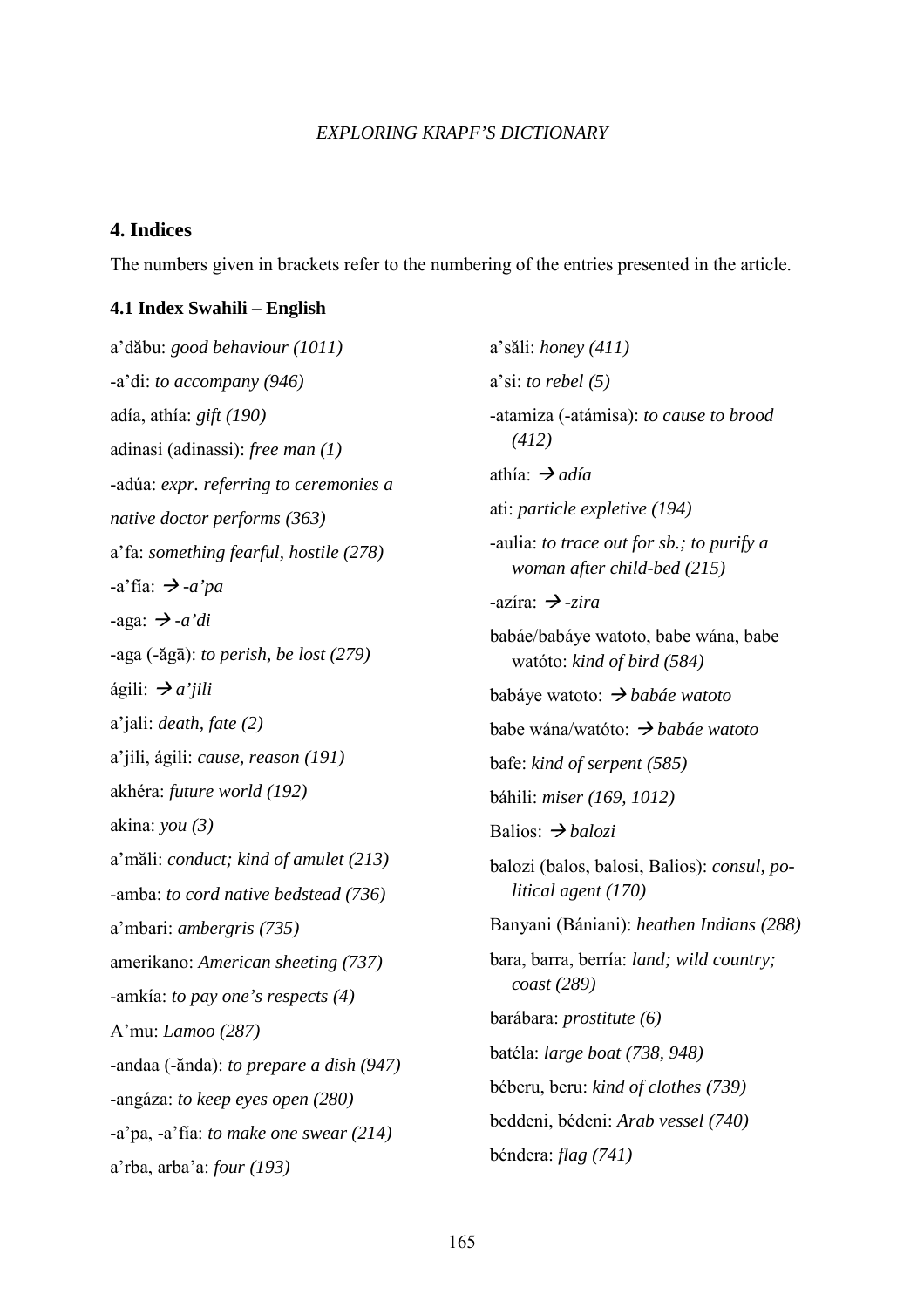berría:  *bara*  beru:  *béberu*  béti ya rusási: *leather-bag for gunpowder (742)*  -bíkiri: *to deflower a virgin (996)*  bílisi: *evil spirit (216)*  bindo: *knot in the cloth (743)*  bírika: *pitcher (744)*  -bisha: *to knock (7)*  -bofya (-bófia): *to touch (949)*  boji (bógi, boji): *kind of liquor (413)*  bóma: *palisade (950)*  bongo: *skull (335)*  bóri: *bowl of native pipe (745)*  bóriti: *thick poles (746)*  borohóa: *favourate native dish of pulse (414)*  bóza: *strong narcotic (415)*  buba, mbúba: *measles, swelling (364)*  búeta: *small box (747)*  buhunzi:  $\rightarrow$  *bunzi* Buki, Bukíni: *Madagascar (290)*  -búni: *to begin (171)*  bunzi, buhunzi: *large stinging fly (586)*  bushúti:  *shamía*  -busu: *to kiss (8)*  buyu: *fruit of the mbúyu tree (416)*  -chachaga, -jajága: *to wash clothes (951)*  chakapu (jakápu): *animal which eats poul try (599)* 

chakunwa (chakúnŏa): *drinking (417)* chale: *kind of fish (587)*  -chamba: *to break wind (952)*  chamba (jámba) cha jito:  $\rightarrow \mu \nu \sigma g \sigma$ chamba cha jito: *white film over the eye (336)*  chanda, jánda: *finger (338)*  chandála, jandála: *remnant of food (9)*  chánga: *clear weather (687)*  changa (jánga) cha máto: *dimness (371)*  chango (jango), ujángo: *small intestines (344)*  chapa (chappa, jappa): *stamp (750)*  chapa, chapára, jápa, japára: *drunk (10)*  chapéo: *hat (749)*  cháro, járo: *company of travellors (11)*  chavanyo (kiawánio): *measure (935)*  chēngo, jengo: *building (751)* chete: *market day (752)*  chenénza, chenéza, jenénza: *bier used at funerals (753)*  chengeléle, jengeléle, ujengeléle: *intestines (339)*  chengeu (jengéu): *shade of a lamp (789)*  chéo, jéo: *measure, position (12)*  chera (jéra): *aim, mark (790)*  chérife, jérife: *kind of rope (755)*  chéti: *small seal; pass; mark (756)*  chimbo (timbo): *mine (679)*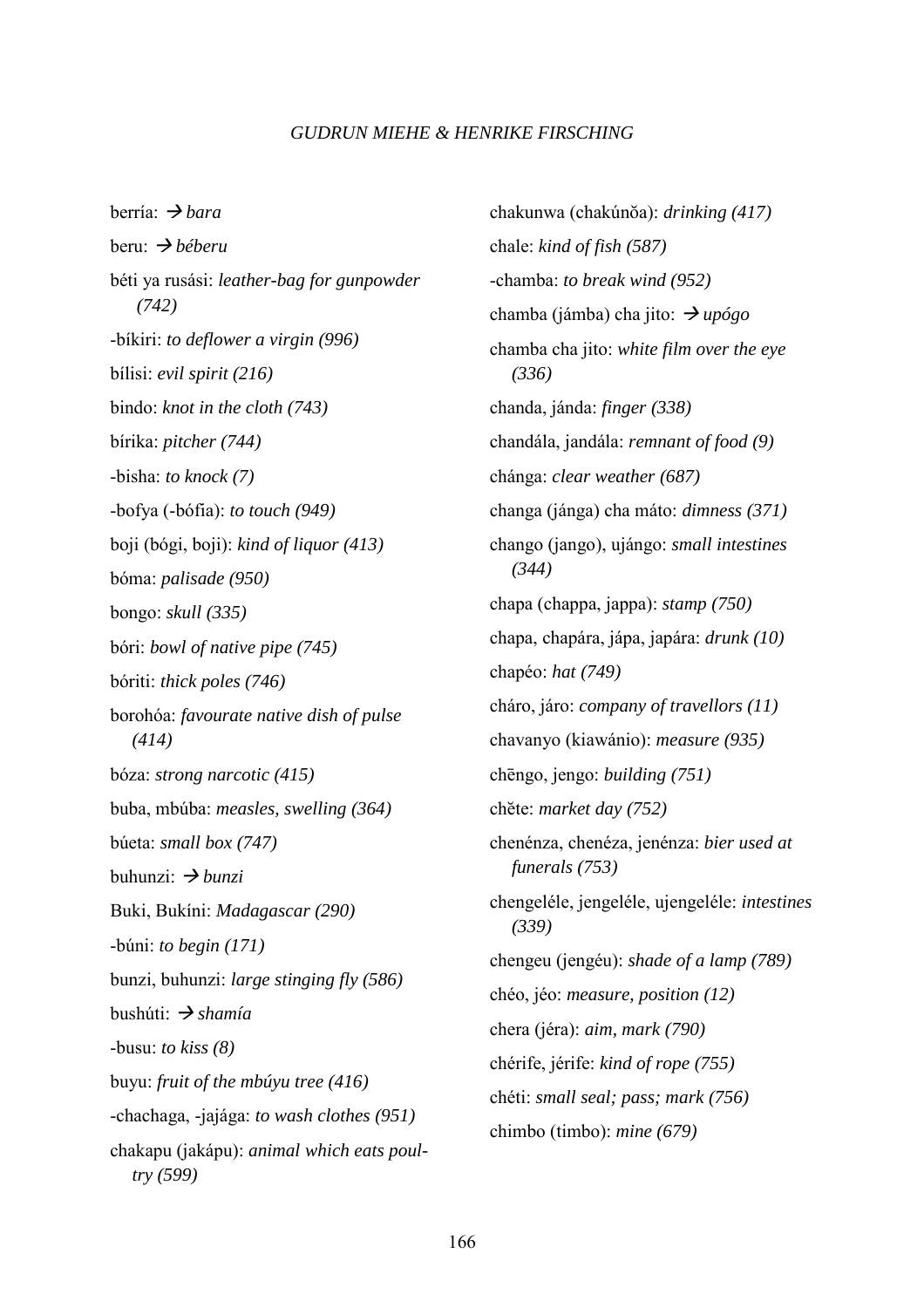chimbo (timbo) la ndovu (ndófu): *pit for catching elephants (679)*  -chinda (-tínda) mimba: *to cut the womb (146)*  chipukízi: *shoot, young plant (1013)*  chóa: *red spot on the body (365)*  chogówe: *long wooden pole (418)*  chokáa:  *to-ka* chozi (jósi): *kind of bird (601)*  Chub:  *Juba*  chuba, juba (chubba, jubba): *chisel (757)*  Chuchu, Júju: *pigmy (292)*  Chunda: *place in the island of Mombasa (293)*  chungwa (chúngua, júngua): *orange (420)*  chúo, tjúo cha ku fulía názi: *stick to take of cocoa-nut fibre (759)*  chura (chúa): *frog (589)*  dádo: *die (pl. dice) (760)*  dadu: *play with money (761)*  dáfu: *cocoa-nut (421)*  dáku: *midnight feast during Ramadan (220)*  damáni, demáni: *last months of south monsoon (688)*  -dámini, -thámini: *to bail (221)*  dege/tége, mizáni ya ~: *unjust measure (929)*  -déleka: *to put a pot on fire (762)*  demáni:  *damáni*  dengo, dengu: *kind of bean, peas (423)* 

-dețea (-detéa): *to limp* (953) -dhahi (dahi): *to sacrifice (219)*  dhambi (thambi):  *hatía*  dhiaka (diáka): *quiver for arrows (764)*  -dhika (dika): *to be spoiled (763)* divai (devai): *claret, light wine (424)*  Diub:  $\rightarrow$  *Juba* dúndu: *chafer (591)*  dúndu: *calabash; chafer; kind of basket (765)*  dunge: *green rind of fruits (425)*  dungu: *shed, roof (766)*  dungumaro: *kind of drum; kind of evil spirit (767)*  -durumána: *to increase (294)*  eftári: *dish of rice (13)*  -eléa ya wimbi: *rising/falling of a wave (969)*  e'nzi: *dominion, majesty (222)*  e'nzi, kiti cha ézi: *chair of state of a chief or king (14)*  estarange: *board for playing (768)*  fadhili (fáthili): *favour, kindness (1014)*  fálakí, félakí: *science of heavenly matters (223)*  Fáladi: *old name of Mombas (295)*  faradhi (farrathi): *necessity, obligation (15)*  félăkí: *→ fálăkí* feleféle: *inferior kind of millet (426)*  feli: *(bad) omen (224)*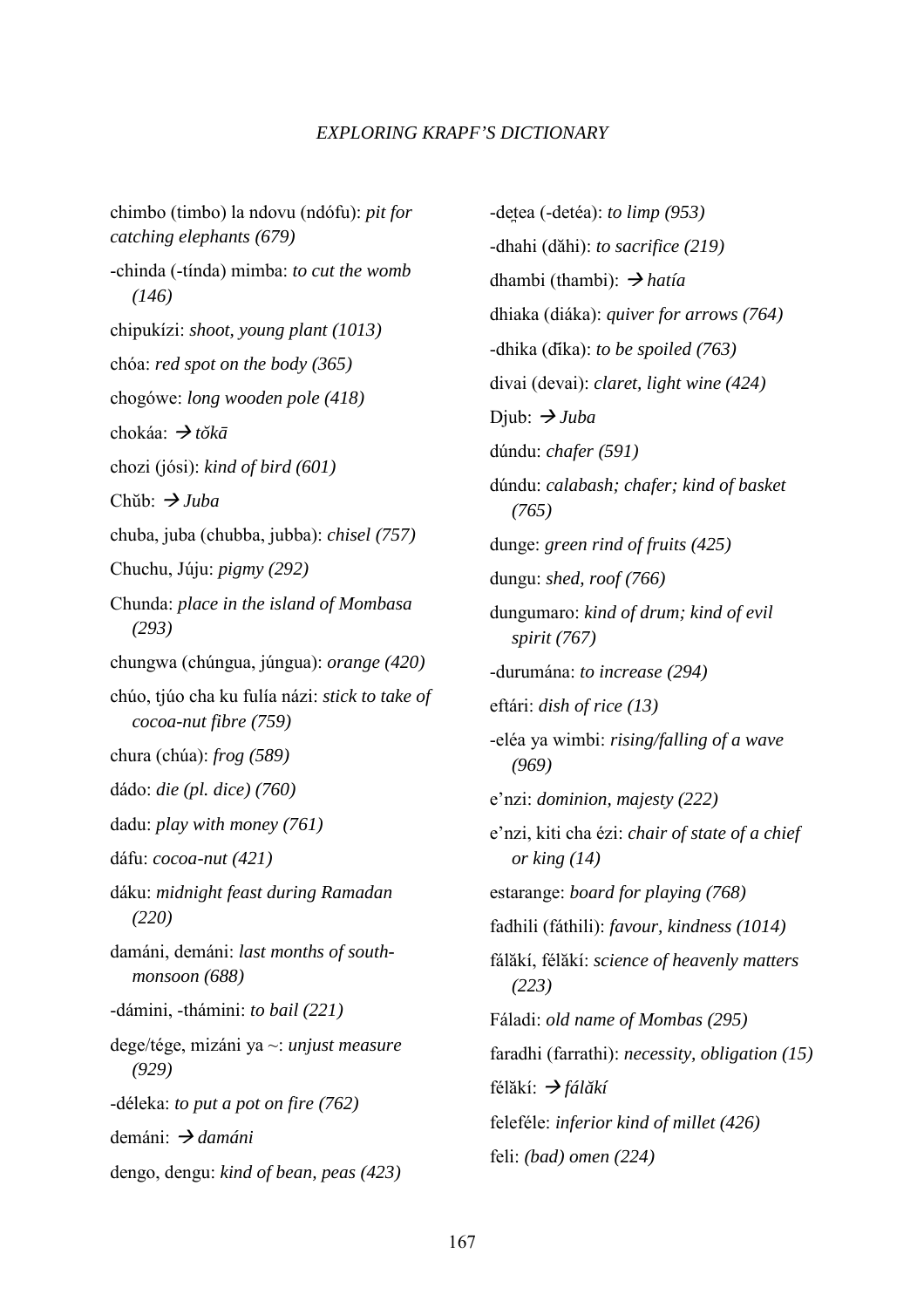fidía: *blood money, ransom (16)*  figo: *kidney (341)*  -finánga, -finyanga: *to form, mould (769)*   $-\text{finyanga}: \rightarrow -\text{fin\,diag}$ fira: *kind of snake (592)*  fisi, fissi: *hyena (593)*  fitiri: *alms, presents (225)*  fíto: *long slender sticks (770)*  -fúa:  *-chachaga*  -fúga: *to breed (954)*  fuka (fukka): *gruel, porridge (427)*  -fúkiza: *to perfume (772)*  -fulia: *? (17)*  -fulía: *to forge (773)*  fumba: *kind of mat (774)*  -fumbika: *to put in hot sand (circumcised body parts) (368)*  fumbo: *lump; parable (195)*  -fumbúa niassi zilizo limwa (límua): *to lay open the decayed grass (428)*  funda: *large mouthful (930)*  fundajungu: *kind of insect (594)*  fundi wa kazi:  *mkufúnzi*  funga la nywele (nuelle): *long thick hair (18)*  fungáte: *period of seven days (19)*  furúngu: *little bag; large citron; ornament tal ring (775)*  fyonda (-fiónda): *to suck out (367)* gabári:  *gúbari* 

gábi: *pulley (776)*  gaddi: *piece of clay (777)*  -gága: *to make a charm (226)*  galmi (gálme): *mizzen-mast of dhow (778)*  gánzi, jánsi: *cramp (369)*  gári: *cart (955)*  -géma: *to get palm-wine (429)*  génge: *coral stone (779)*  gesi: *yard-measure (931)*  ghamma, hamna: *kind of cloth (780)*  ghófiri: *→ -gófiri* gisikáfiri, mgisikafiri: *kind of lizard (595)*  -gnónda: *to split (1046)*  góa: *ornament of silver (20)*  góa la ng'ombe (gnombe): *dewlap (20)*  goba: *cassada dried (430)*  -gófiri, -ghófiri: *to forgive (227)*  góle: *craw, gorge (342)*  gora: *piece/package of cloth (932)*  goromwe (gorómoe): *kind of lizard (1016)*  goti, -piga ~: *to kneel down (21)*  gúbari: *thick black cloud (690, 956)*  guduwia (guduíya, gudulia): *pitcher (781)*  gúnia: *kind of bag (432, 782)*  gúrtumu la mzínga:  *gári*   $-$ gusa ( $-$ gussa):  $\rightarrow$   $-$ *bofya* -gúya:  *-kamáta*  hawá (hawara, hawai): *concubine (25)*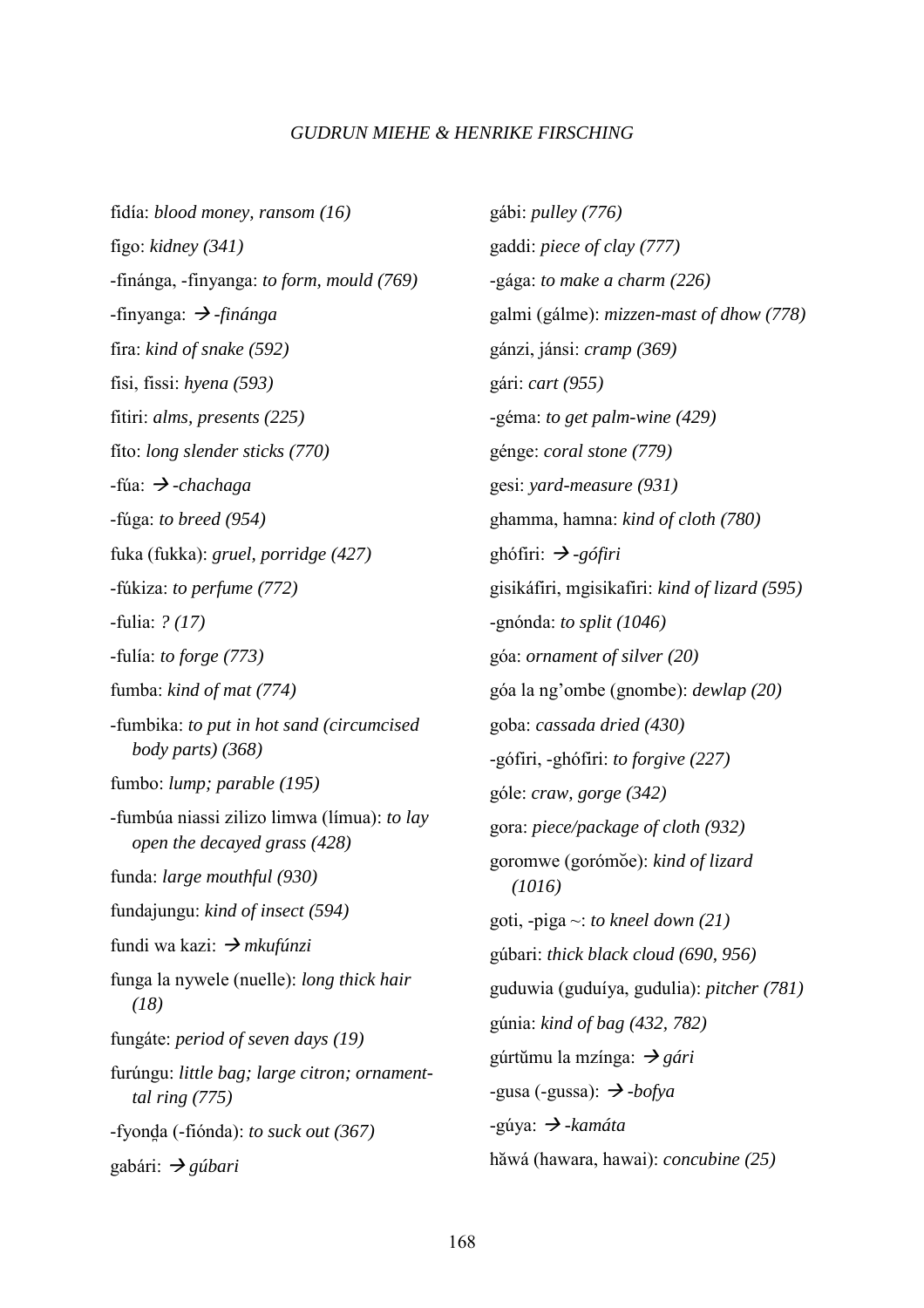hába: *a small thing, a few (1017)*  haba (habba): *gum, lime (433)*  habeshi, mhabeshi (Habushia, Muhabusha, muhabeshía): *Abyssinian (296)*  haji: *man/woman who has been to Mecca (228)*  hamna:  *ghamma*  hangóe: *hook; crookedness (22)*  hanzúa: *a kind of game (23)*  hariaa (harióe): *shout (172)*  hassi, hassai:  $\rightarrow$  *muhasi* hatía: *crime, transgression (24, 957)*  héshima: *honour, present (26)*  -hítimu, -hitima: *to finish one's book learning (27)*  -hizi: *to counfound, disgrace (28)*  -hongéra: *to wash circumcised part (370)*  horohóro: *kind of bird (598)*  huri:  *batéla*  ibáda: *service (229)*  -i'dili, -idilisha: *to learn good behaviour, to teach one reason (29)*  -i'ga: *to use words of another language (196)*  -ináma: *to stoop, bend down (197)*  -ipa: *to desire (30)*  i'pi, -piga ~: *to strike with knuckles of the fist (343, 958)*  -isa: *to love, please, swallop up (31)*  jadi (jaddi): *hunger, starvation (32)* 

jáfu: *kind of basket (783)*  jága: *frame-work for putting corn (784)*  jaha (chāhă): *power (217)* jaha (chāhă), kilingo cha ~: *gate of para dise (217, 997)*  jamanda (chamánda): *kind of basket (748)*  jamvi: *large mat (785)*  janaba (chanába): *uncleanness after co habitation (337)*  janja: *impostor (33)*  jaro: *thoroughfare (34)*  jasi, jassi: *kind of ornament (786)*  javi (jafi): *insect (434)*  jawa (jawi): *kind of cloth (787)*  jeléza: *buoy (788)*  jembe:  *kie-mbe*   $-i$ enga:  $\rightarrow$  *-waka* jengo:  *chengo*  jerari (cherári): *kind of rope (754)*  jérife:  *chérife*  jíja: *squeezed substance of cocoa-nut (435)*  jiji ya nazi:  $\rightarrow$  *taki* -ji-lisha: *to eat for one's-self, to enjoy (281)*  jina: *name (35)*  jinamizi (jinamísi): *kind of fish (600)*  jinni (jinni): *evil spirit (230)*  jípu: *boil (372)*  -jitenga: *to go out of the way* (36) jíwe: *stone, rock (173)*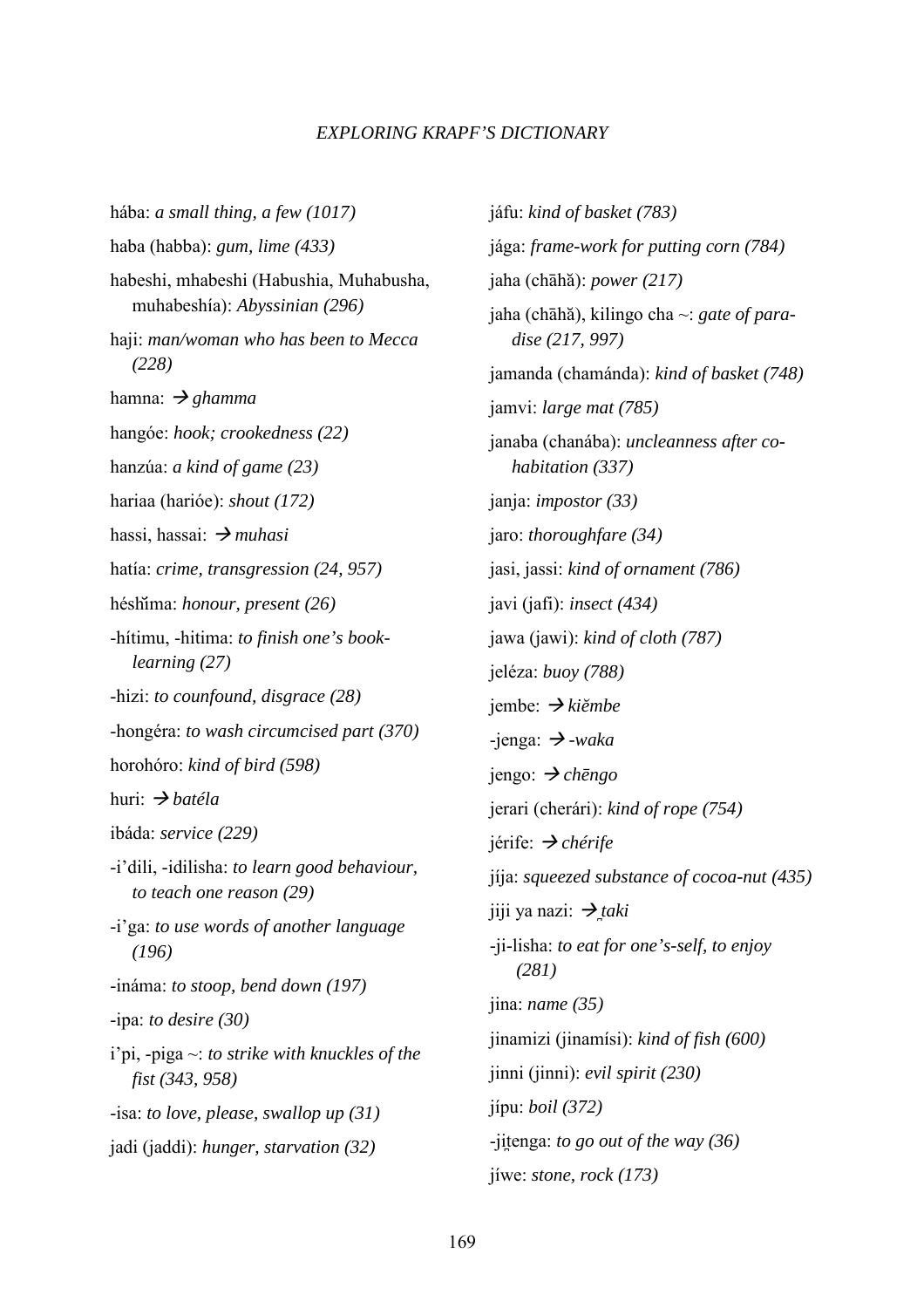johari (chohári): *jewel; kind of bird (588)*  jóko:  $\rightarrow t$ *óko* ionswe (chónsŏe): *cripple* (37, 366) juba:  *chuba*  Juba (Chub, Djub, Jub): *river (291)*  Júju:  *Chuchu*  juni (junni): *water-bird (602)*  juya (chuía, chuya): *kind of rope (758)*  juzuu (chuzúu): *section of book (218)*  kāta: *→ upáwa* kaamóshi, kamoshi: *soot caused by smoke (791)*  -kábithi:  *-kamáta*  kafára: *superstitious charm (231)*  káfila: *caravan (198)*  kaftáni: *upper-coat of Arabs (792)*  kahati (káhadi): *epidemic (373)*  kálamu: *reed pen (793)*  kalasha: *piece of ivory (794)*  kálima: *word (38)*  -kalía: *to sit up, wait for one (39)*  kalipa (káliba): *to be sharp (795)*  -kamáta: *to catch, arrest (959)*  kámba: *rope (960)*  kando: *deserted dwelling-place (691)*  Kangawéa:  *Kongowéa*  kanja: *twisted cocoa-leaves (796)*  kanju: *cashew-apple (437)*  kanu: *weasel (603)* 

kanya (kánia): *medicine (374)*  kanzi: *dish prepared of various ingredients (438)*  kanzu: *coat (797)*  kar: *a million (933)*  káramu: *feast (40)*  karafuu (grafu): *clove (431)*  kária: *town (41)*  kasa (kassa): *turtle (604)*  kasimile (kassiméle): *pure milk of nazi (439)*  kásiri, lasiri ~: *from 4 to 5 o'clock p.m. (961)*  kaskázi, kasikasi: *wind from north-west (692)*  katu (kătŭ, kattu): *kind of gum (436)* katháni: *part of Mombas (297)*  káya: *chief place of the Wanika (298)*  kayámba: *stalks of mtama (440)*  kebába: *measure (934)*  kengée ya jua: *disk of the sun (693)*  kengée ya mléli: *feathers of ostrich (798)*  kéwa ya udóngo: *pots of clay (799)*  khatari: *danger, bold (174)*  kirú: *leathern mask (800)*  kía: *kind of latch (962)*  kiálio: *corn requisite; supper; cross pieces put in cooking-pot (441)*  kiáma: *overflowing (232)*  -kiamámba: *to become too dry (442)*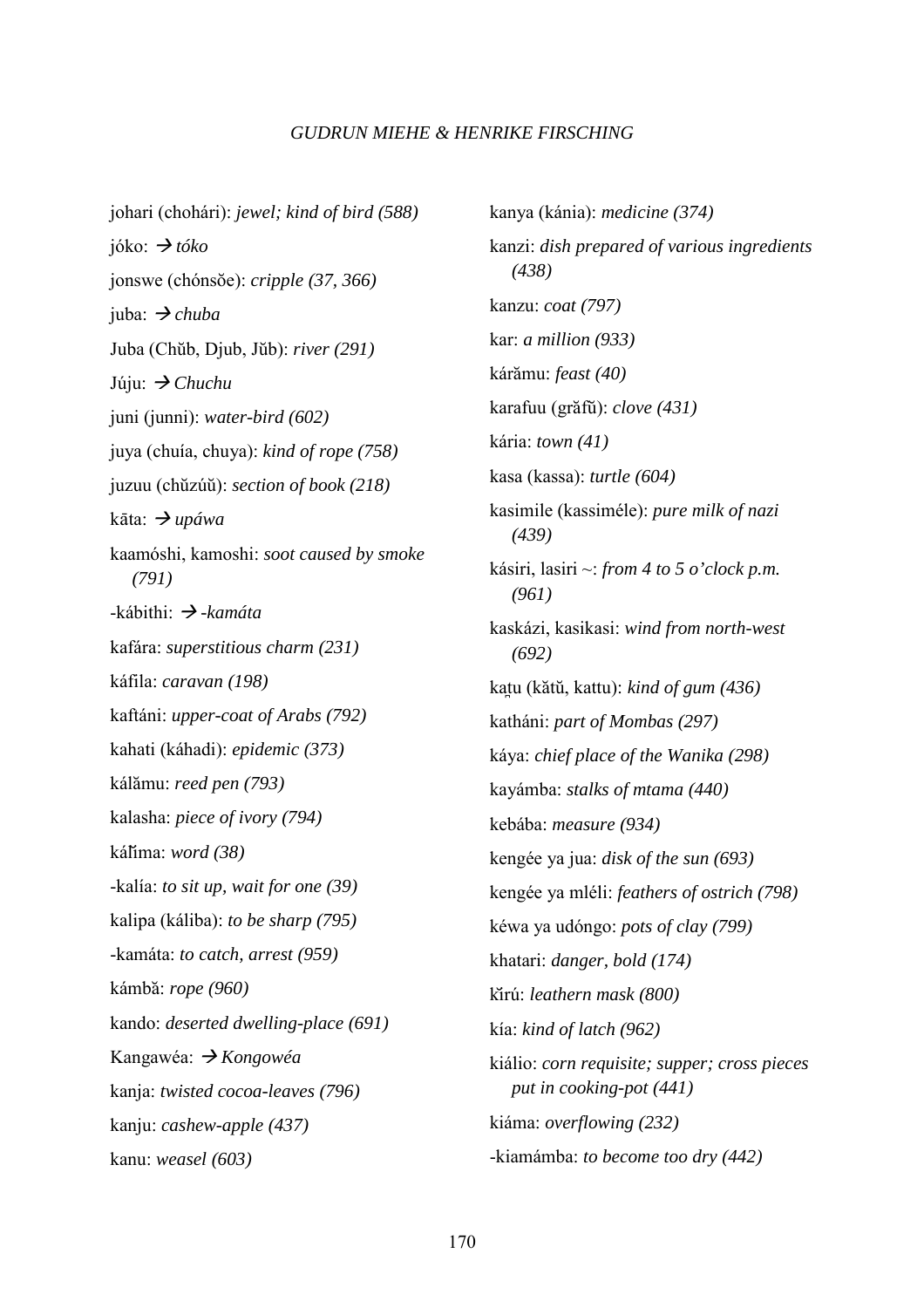kiambaza:  *kiwambáza*  kiámo, kilámo: *beestings (605)*  kianga:  *chánga*  kiate (kiate): *orphan? (42)* kiati: *squib, cracker (801)*  kiátu: *shoe, sandal (802)*  kibágo: *footstool (803)*  kibáku: *spot, stain (804)*  kibakuli: *kind of mtama (443)*  kibánda cha usso: *forehead (345)*  kibara (kibarra): *little wilderness (694)*  kibarabara: *long fish (44)*  kibarángo: *small heavy stick (805)*  kibatu: *vessels of tin (806)*  kibauro: *miserable talk (199)*  kibéte: *small foot*  kibilibili, nywele (gnuelle) za ~: *woollen hair (347, 963)*  kibobwe (kibóbue): *piece of cloth (964)*  kibodóo: *little piece of wood (807)*  kibondwe (kibóndue): *rice ground with water (444)*  kibúmba cha tómbako: *small case or box (445)*  kibunju (kibúnchu): *large tress-work (809)*  kibuyu (kibúgu): *? (808)*  kidáka: *cocoa-nut in its first stage of growth (446)*  kidánga: *young juiceless lemon (447)* 

kidémbe, kilími: *speaking with tongue al ways on teeth (200)*  kidéme: *large intestines (349)*  kidiku: *precious stone; sth. broken (810)*  kidóko: *smacking with tongue (201)*  kidonda (kiónda): *wound (381)*  kidongóa: *small clod of clay (695)*  kidúdu: *confusion (45)*  kidudúmi: *? (811)*  kidunári, mpungwa wa ~: *sort of rice (448, 965)*  kidúndu: *calabash (812)*  kidúndu cha usso: *forehead (812)*  kidzoi: *Wanika (299)*  kiembe, jembe: *triangular point (813)*  kienzi: *rude kind of bier of litter (449)*  kifamfáni, papási, pási: *kind of insect (606)*  kifisifisi, mfisifisi: *one who does not wish to have to do anything with another (47)*  kifumánzi cha Kihindi: *little bell (814)*  kifúmba:  *fumba*  kifúmbu cha ku tujía názi: *kind of bag/basket (815)*  kifungo cha (ja) dini: *intercessor (175)*  kifunifuni, -lala ~: *to sleep on the belly (350)*  kifuvu (kifúfu) cha nazi: *hard/empty shell of cocoa-nut (450)*  kigae (kigai, kigáya, kijáya): *piece of bro ken pottery (816)*  kigego (kijego): *cheek-tooth (234)*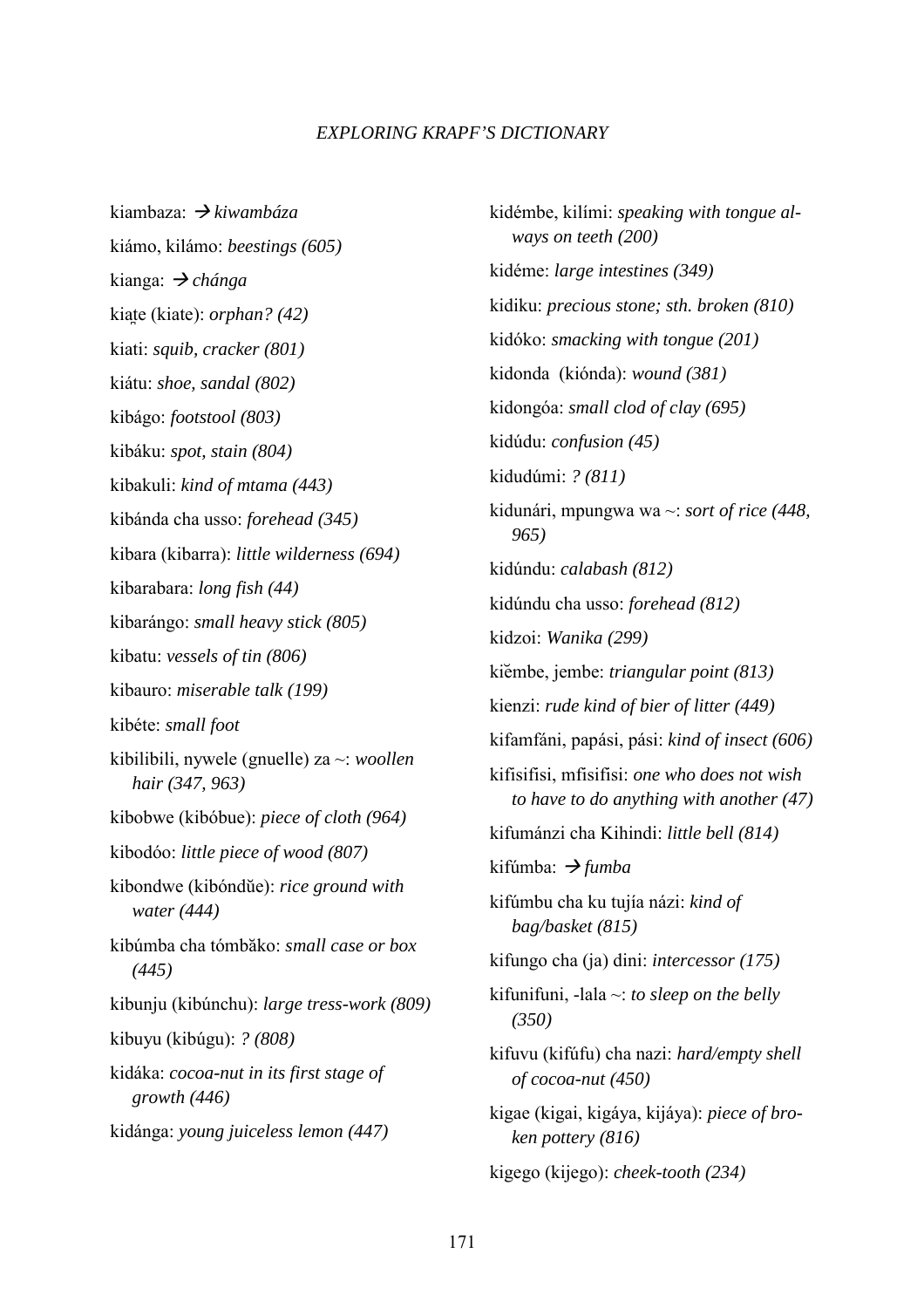kignógno: *twang (202)*  kigúgu: *close together (818, 966)*  kigúmba: *iron barb of an arrow (1018)*  kigunamáwe: *kind of fish (607)*  kiguni (kigunni) cha tende: *kind of bag (819)*  kigunzi: *day before siku ya muaka (696)*  kigúta: *grove (233)*  kigwe (kígue, júgue): *cord, string (817)*  kihéma: *little shed (820)*  kiinimacho (kiinimato): *blind (351)*  kija kazi:  *mja- kázi*  kijalúba: *kind of box (821)*  kijamánda:  *jamanda*  kijána: *boy, girl (50)*  kijapi: *sign on foreheads (300)*  kijenjele (cha achari): *acid sauce (451)*  kijingajinga: *language of fools (282)*  kijíwe: *eruption on the face (375)*  kijóli: *band of slaves (51)*  kijómba: *referring to Suahili (301)*  kijóngo: *back (376)*  kijoróro: *wild animal (608)*  kikáka cha limáu: *lemon rind (452)*  kikéti: *kind of blue bead (822)*  -kikisa (-kikissa): *to speak in broken words (203)*  kiko: *pipe (823)*  kiko cha Wagalla: *Galla market place (52)*  kikóa: *banquet (1019)* 

kikoákui/kikuakui, pepo ya ~: *whirlwind (697)*  kikolólo cha mtúzi: *sauce made by roast ing peas (453)*  kikúa: *root of the mlilana tree (454)*  kikuakui, pepo ya ~:  *kikoákui*  kikumba nguwe (kikúmba unguúe): *small knob of Turkish corn (456)*  kikúnda: *measure (936)*  kikúndi: *small company of men (53)*  kikuyu cha mukóno: *elbow (352)*  kikwapa (kikuápa): *small leaf growing on stalk of tobacco-plant, bad smell of the mouth, perspiration from the arm-pit (455)*  kilálo, kilalio: *sleeping place (824)*  kilámo:  *kiámo*  kiléfi:  *kilevi*  kileléta: *top of tree (457)*  kiléo: *any intoxicating matter (378)*  kiléta: *child which cuts its upper teeth first (353)*  kilevi (kiléfi): *small canoe (825)*  kilimato (kilimato): *sorcerer (235)* kilími:  *kidémbe*  kilínge: *complicated question (204)*  kilínge cha uganga: *process of healing rheumatic pains by mganga (379)*  kilingo: *notch; shed (827)*  kilingo, -piga ~: *to plane a tree (826)*  kima: *kind of monkey (609)*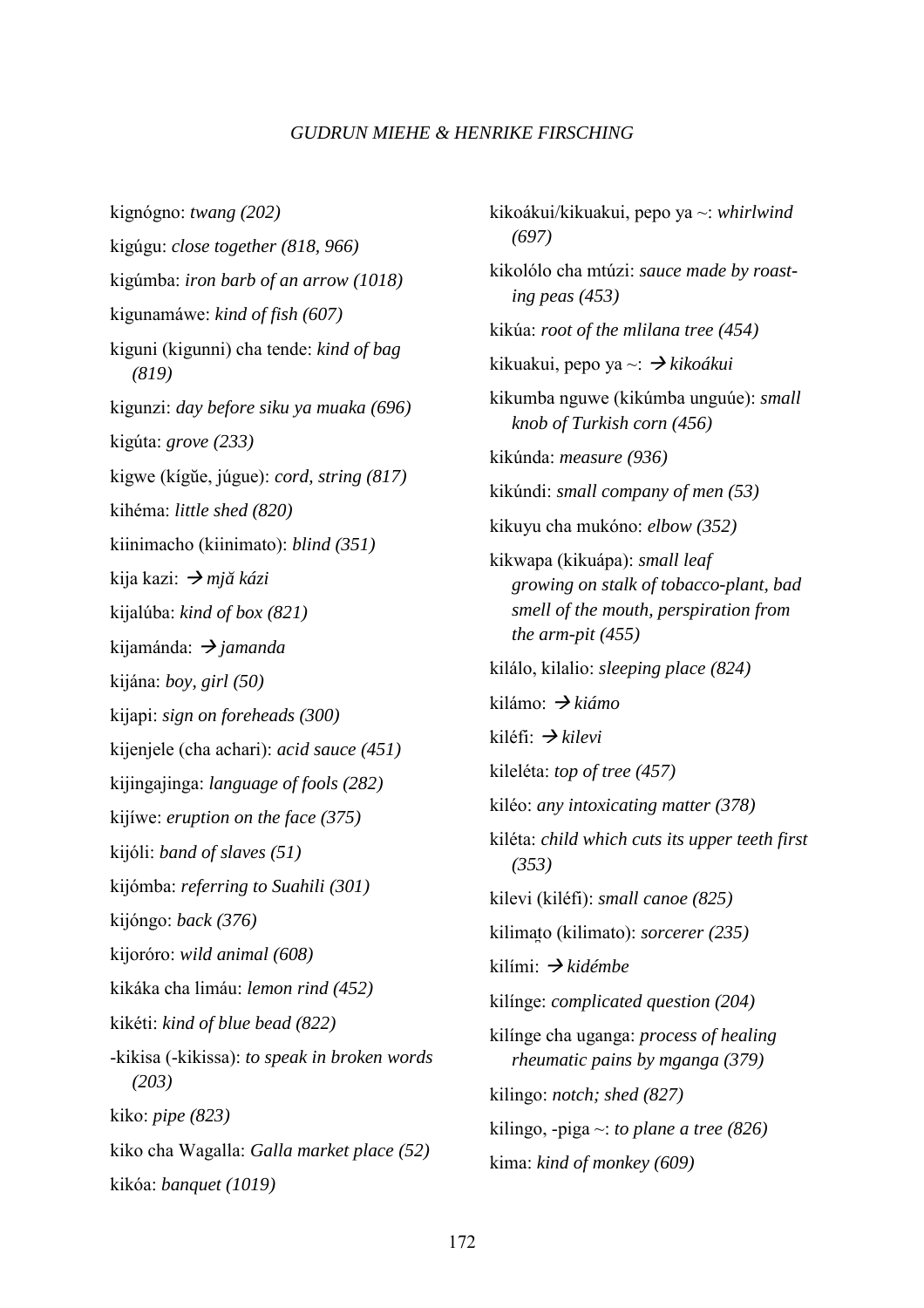kimánga: *fine grain; Arabian, Arabic (458)*  kimángo: *small stone; nickname (54)*  kimbosánge: *kind of red beads (828)*  kimbugwe (kimbúgue) cha hindi: *small Turkish corn (459)*  kimburu: *vulture (610)*  kimbuya (kimbúyu): *standstill (698)*  kimérti, kimeríti: *pistol (829)*  kiméte méte: *glow-worm (611)*  kimugnúie: *kind of cucumber (830)*  kimúngu: *corn-bird (612)*  kingózi: *old dialect of Malindi (205)*  kingúne: *small crippled; nick-name (380)*  kinika, mpunga wa ~:  *kidunári*  kinoéo: *? (1020)*  kínu: *mortar (831)*  kinungu: *small company of men (56, 967)*  kinyago (kiníago): *rhyme (55)*  kinyegere (kiniegére, kiniechére): *fero cious animal (613)*  kionda/kionja (chonda) mchuzi (mtúzi): *under-lip (340)*  kióto: *hen's nest (614)*  kipáku: *black spot of hair (176)*  kipámba: *fat piece of meat (382)*  kipámbo: *adornment (832)*  kipanawázi: *kind of hare (615)*  kiparya (kipária): *small calabash (833)*  kipawále: *kind of bean (461)*  kipénu: *a lean-to; side cabines (834)* 

kipepéo: *kind of fish; tail; kind of instru ment; butterfly (616)*  kipíndi: *measure of time (236)*  kipingíti: *small ring forming knot of the stalk of sugar-cane (462)*  kipuépue: *cutaneous disease (383)*  kipúli cha shikío: *ear-ornament (835)*  kirihíka moyonimuakwe: *to be irritated or provoked (57)*  kirúmbi: *magic wand (237)*  kisa (kissa):  *ukóngo-a*  kisási: *retaliation of bodily harms (58)*  kisegére: *Indian corn (463)*  kisélema: *? (1021)*  kishándo: *children's game (59)*  kishénzi: *referring to matters of Washenzi (283)*  kishógo: *hollow of the neck (1022)*  kisíbo: *nickname (60), msimbo*  kisimwi, kizimwi (kisímui): *empty cocoa nut (464)*  kisingía: *whirlpool; fish-hook; stone (837)*  kisitiri (kistiri): *cover, shelter (838)* kisóloti: *a piece (937)*  kisóngo, kisópo: *piece of wood (206)*  kisópo:  *kisóngo*  kisudúo: *food after work has been done (466)*  kisúse: *kind of scorpion (617)*  kisútu, kisuto: *kind of cloth (839)*  kitema (kitema) kuni: *kind of insect* (619)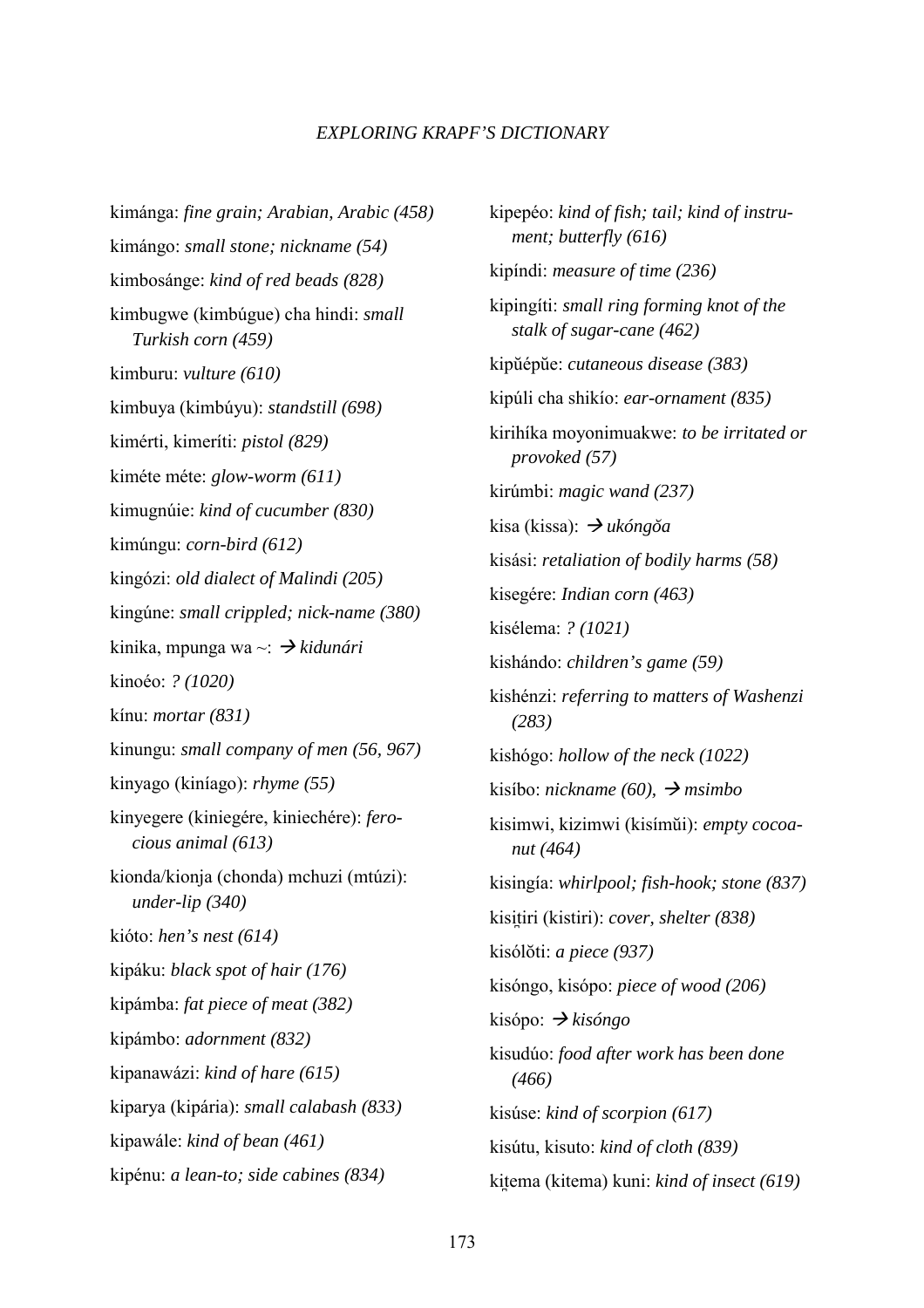kitembe (kitémbe): *heavy tongue, lisping (207)*  kit-eo (kitéo): *sieve; provision (62)*  kitete (kitéte): *animal like squirrel (620)* kitindio (kitindio): *place for resting (843)* kititi, kitinitini cha usíwa: *bottom of the sea; little thing, rabbit (238)*  kitoja (kitója): *end of coarse species of grass (469)*  kitoronge (kitorónge): *boil (384)* kitukizi (kitukízi): *busybody (63)* kitungule (kitungúle): *hare (622)* kitunusi (kitunúzi): *large fish (623)* kitako (kidáko): *haemorrhoidal piles (348)*  kitámba: *little cow (618)*  kitámbi: *piece of cloth (938)*  kitánda: *native bedstead (840)*  kitángo pepéta: *kind of small pumpkins, (467)*  kitángo pepéta vya (via) godora: *little pieces of cloth (467)*  kitanza (kitansa), mbao za ~: *planks (841)*  kitára: *curve (842)*  kitendo: *deed, action (61)*  kitinitini cha usíwa:  *kititi*  kitóma: *calabash (812, 844)*  kitótŏe: *kind of fish* (621) kú:  *mjukuu*  kitúmbi:  *tumbi*  kitumbúa: *kind of pancake (845)* 

kiumánzi: *kind of insect (624)*  kiumbízi: *beating of the drum (1047)*  kiúnga: *kind of fish (625)*  kiunguána: *noble, free (177)*  kiungulía: *rising of stomach (385)*  kiúnza: *board, plank (846)*  kiunzi (kiúnze): *turning or contortion of words (208)*  kivumvu (kifumfu): *grief (48)*  kivúnga cha nywele (nuelle): *long hair (64)*  kiwambáza, kiambaza, kiwimbaza: *mud wall (847)*  kiwángoa: *kind of snail (626)*  kiwanyo (kiwánio): *slip of wood (848)*  kíwe cha uso (usso): *pimple on the face (386)*  kiwi: *shy bad (387)*  kiwi cha mato: *dimness (387)*  kiwúngu cha nywele (nuelle):  *kivúnga*  kiyoga (kióga): *mushroom (460)*  kizaliwa (kifialía, kivialía): *person born in the country where he at present resides (46)*  kizinga (kisinga): *small cannon; beehive (836)*  kizio (kisío): *cocoa-nut shell with flesh (465)*  kizúka: *evil spirit (240)*  kit-wamgomba (kitoamgomba): *tumbling (239)*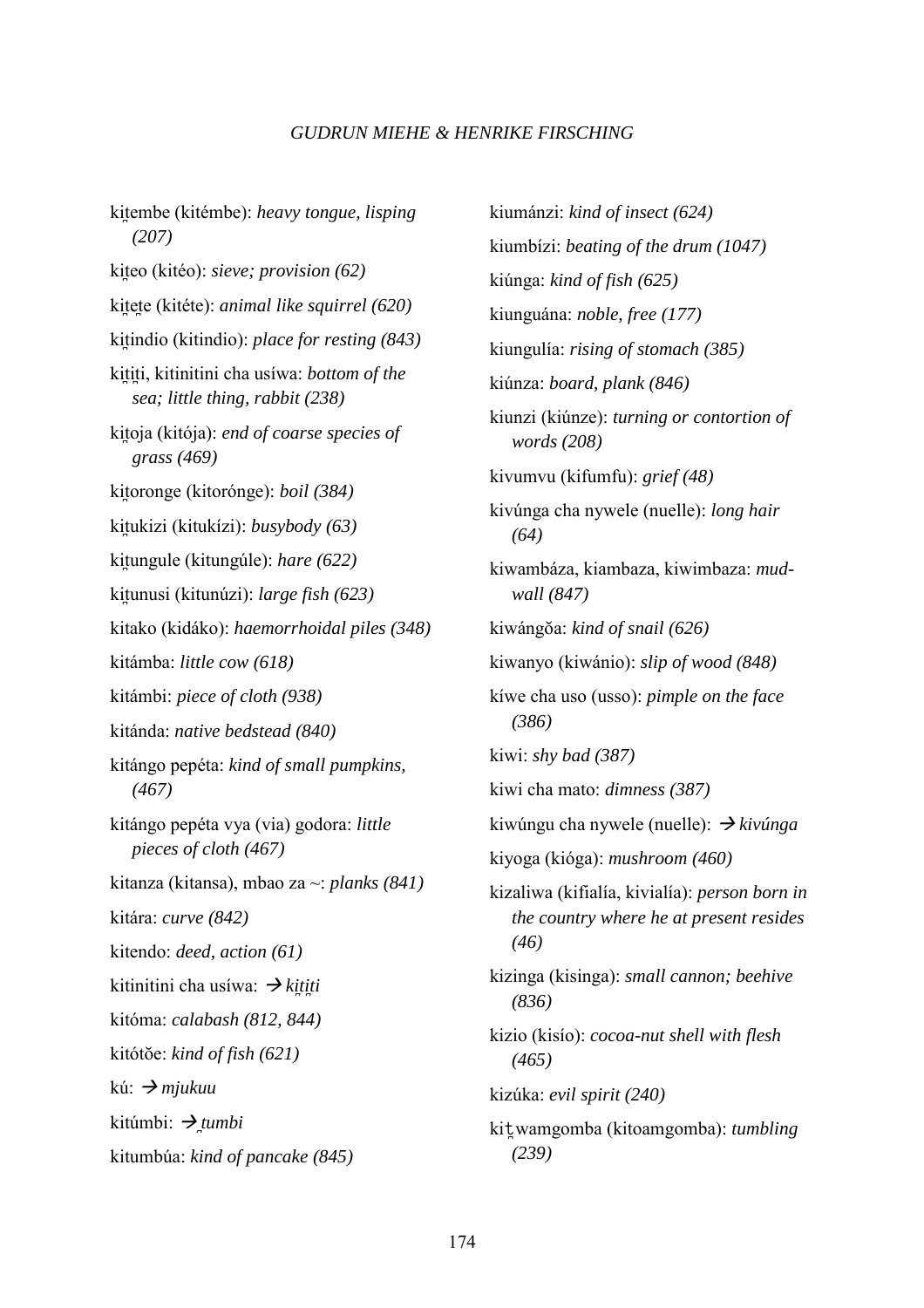kjiat-unu (kiatúnu, jiatúnu): *dessert of sweet pastry (43)*  kōa: *snail (627)* kóbe: *land-tortoise (628)*  kódo: *part of plantation (65)*  kodwe (kódue): *kind of game (66)*  koe, koi:  *kówe*  kohózi: *expectorations, phlegm (388)*  kojózi: *urine (470)*  kóke ya moto (motto): *large fire on clear ing ground for new plantation (471)*  -kokoréka: *to cackle (968)*  -koléa: *to apprehend sb. for debt (67, 178)*  -koléa: *to put proper proportions of ghee etc. into food (472)*  koma: *man who died and is believed to exist (241)*  -komba, -m~ mtu: *to draw away all the money or property of a person by beg ging (68)*  kómbo: *defect, crookedness (998)*  kómbora: *bomb, shell (179)*  kómda, kumda: *coffee-pot (849)*  koméo:  *kía*  komío: *canel-bone (354)*  komwe (kómoe): *patch (850)*  kóndo ya nyuma (niúma): *afterbirth (1023)*  konge: *bark of fibrous plant (851)*  kongo, mnazi ~: *old high cocoa-nut tree; old forest (473)* 

kongo, muezi ~: *first quarter of moon (699)*  Kongowéa, Kangawéa: *old name of Mom bas (302)*  kongwe (kóngue): *lead in singing (1045)*  -kopa: *to take goods on credit, to cheat (69)*  korija (korja): *score, bale (939)*  kórosho: *cashew-nut (474)*  korobésa: *male of gnombe etc. (629)*  kotáma: *long knife (852)*  kówe, koe, koi: *small red crab (631)*  kozi (kosi) pingu: *vulture (630)*  kuási: *kind of animal (633)*  kuágna: *kind of bird (632)*  kuba (kubba): *vault-like building (853)*  kuháni:  *mkoháni*  kúku: *hen (634)*  kulungu (kūngu, kuungu): *kind of antelope (637)*  kuma muámba: *mussel in the sea (635)*  kumba: *fresh-water fish (636)*  kumda:  *kómda*  kungúni: *bug (999)*  kúo: *tract of land (70)*  kupaa (kupā): *lock made of wood (854)* kuráku: *preparation of tobacco, sugar, honey (475)*  kúrusi wa gnombe: *bullock (638)*  kusi (kussi): *south (-east) wind (700, 1025)*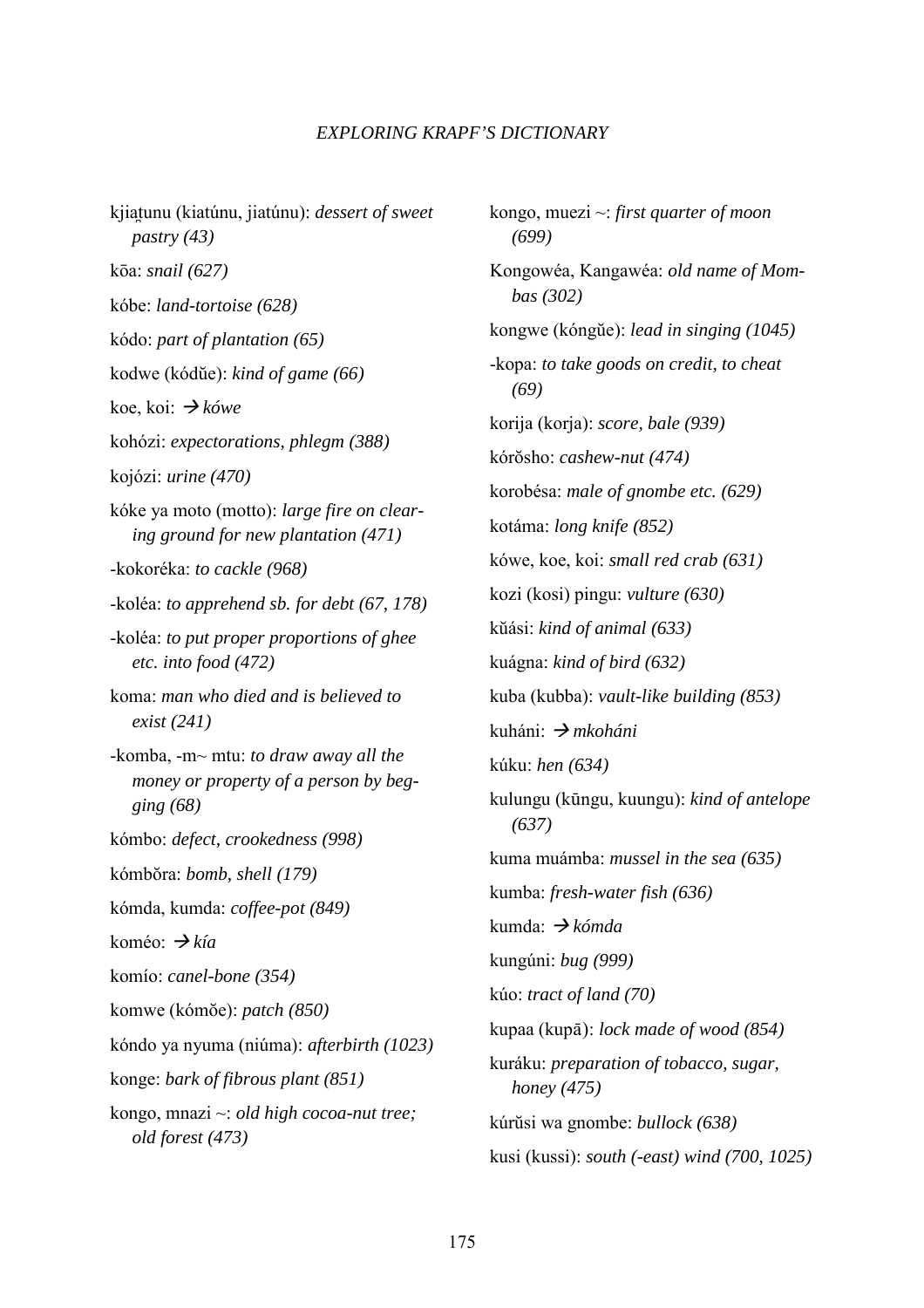-kuta:  *-kamáta*  kutu ya muezi: *rust of the moon (701)*  kuvu (kufu): *green and dirty colour (1024)*   $-$ léa:  $\rightarrow$ *-fúga* léu: *provision for journey (476)*  -líma: *to hoe, cultivate (477)*  limáu: *lemon, citron (478)*  lindi: *pit, depth (303)*  líwa: *odoriferous wood of tree growing in Madagascar (479)*  -lumba: *to make a speech (209)*  maandázi: *pastry work (482)*  madóro: *miserable talk (210)*  maénga énga: *that which is neither in the sky above, nor on the earth below (180)*  mafumbi: *hollows of a hill (484)*  mafungulía ng'ombe (gnombe): *time to lead cattle to the pasture-ground (485)*  mafúta: *oil, fat (486)*  magombea mumo (magombe ya mumo): *ebb-tide (705)*  máhari: *sum of money given to parents of bride (71)*  maji: *water (1026)*  maji ya kunde: *water of kunde (487)*  majúni: *confection which is intoxicating (390)*  makengeza (makengésa):  *upógo*  makúpa: *shallow passage (706)*  maleléji: *time when monsoons begin to change (707)* 

máma: *mother, name of honour (72)*  manafunzi:  *mkufúnzi*  manda, chakula cha (jakula ja) ~: *food (488)*  mánga, pilipili za ~: *pepper of Arabia (489)*  mango mfiringo: *kind of stone (856)*  manióta: *clitoris (1048)*  manukáto: *scent, perfume (490)*  maradhi (márathi) ya mti: *disease of the tree (391)*  masaa, masazi, masalio (massa): *residue of tembo (492)*  mashendéa ya mtáma:  *mashindéa*  mashindéa, mashendéa ya mtáma: *thinly boiled soup (491)*  máshŭa: *→ batéla* masia (massía), enda ~: *to take a walk (1000)*  masíka: *burying (708)*  maskini wa Mungu (meskíni ya mungu): *free but poor person (82)*  masómbo: *belt girdle (970)*  mastúkhu: *sister by the same father and mother (76)*  máta:  $\rightarrow u'$ ta matana (máhăna): *dreadful disease* (389) matanzu (matánsu): *branches, boughs (410)*  matawále: *banks of a river (709)*  matélaba, matílaba, matálaba: *law of na ture (77)*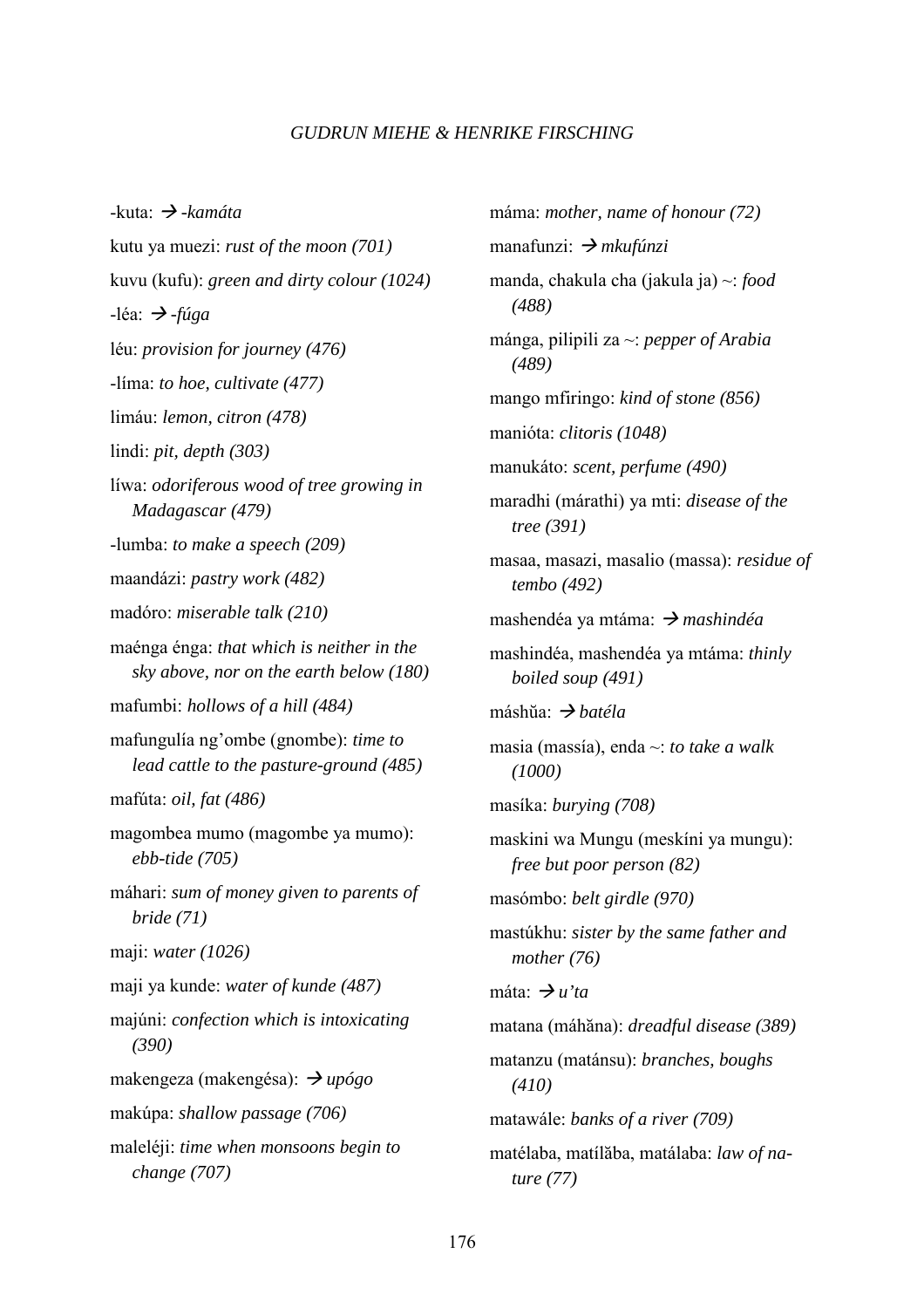maténde ya maguu (magú): *swelling of feet (392)*  matíko: *hardening (857)*  matúmbui túmbui: *swelling of some parts of the cheeks (393)*  matumbwi (mtúmbui):  *batéla*  mavuli (mafuli): *umbrella (483)*  mawaa (mawa, mava): *colours of feather of fowl (639)*  mazikwa (masíkoa): *all requisites for bury ing (75)*  mataza (matása): *thick native soup (493)*  mbalánga: *tetter of the hands or feet (394)*  mbámbo: *peg for scratching skin (858)*  mbánde: *low water (710)*  Mbilikímo: *one who is of two measures or yards (304)*  mbiu: *buffalo's horn (78)*  mbóni: *eye-ball; sth. of great value; south (711)*  mbúba:  *buba*  mbúku: *of ill fame (79)*  mburuga (mbúrŭga): *tree and fruit (242)* mburukénge: *kind of lizard (640)*  mbúyu: *calabash, baobab tree (494)*  mchana (mtána): *day-time; noon (717)*  mcháro:  *mjáro*  mchege (mjége) wa muhógo: *spoiled cas sava (501)*  mcheukia (mjeukía): *parasitical plant (502)* 

mchoo (mjō, mjóo): *second seed-time (714)*  Mdahálo: *tribe (305)*  mdána: *good or bad omen (243)*  mdenéngoa: *debtor (80)*  m'dha wa niáma: *portion of meat (81)*  mdízi: *tree of the forest (495)*  m'du: *tree (480)*  mdúdu: *insect (641)*  mdúdu wa ugónjoa: *worm of sickness (641)*  mdungumáro: *name of evil spirit (244)*  meida: *enemy (284)*  melézi: *floating (859)*  -menya (-ménia): *to take food from dish with the hands; to shell (496)*  Meríma, Mríma: *hilly land of East Africa (306)*  mféni: *tree used for mats (497)*  mfífu: *lazy or idle person (971)*  mfúmbi, -piga ~: *to push off water with feet (712)*  mfúmo, mvúmo: *Borassus palm (499)*  mfúne: *tree straight and tall (500)*  mfungúo: *first month of Muhammedan year (245)*  mfuría:  *shamía*  mgánga: *witch-doctor (246, 1001)*  mganga-ungo:  *muengelle*  mgonjwa (mgónjoa):  *mwele*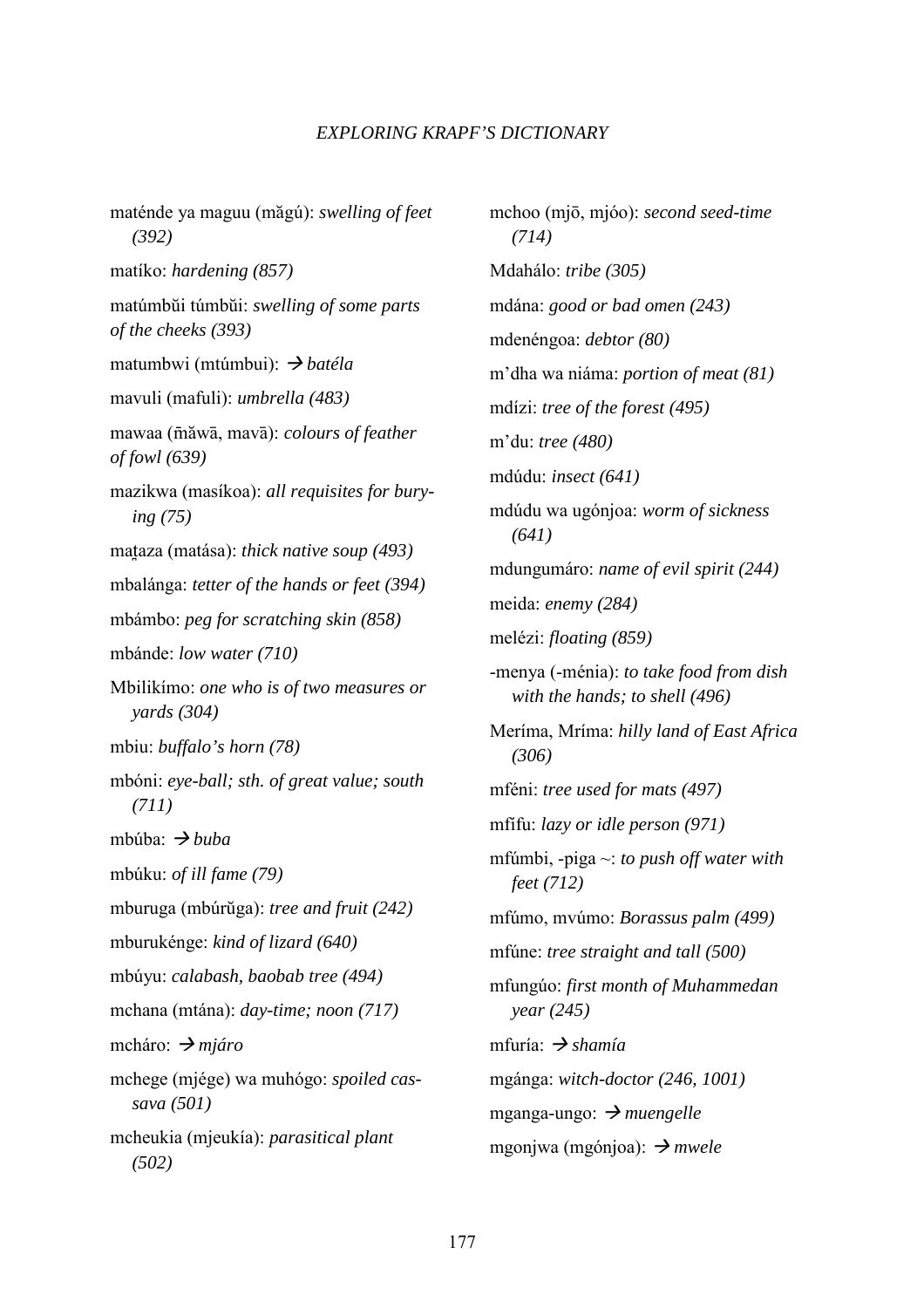Mgúnia, Wagúnia: *Suahili people occupy ing the land between Lamu Patta (Siwi) and Jub River (307)*  milihoi (milhoi): *baboon (642)*  minyoo (minió): *→ m'niŏ* mio:  $\rightarrow$  *umío* mja kázi: *female slave (972)*  mjango: *→ m'niŏ* mjáro: *traveller (84)*  mjepe: *dress (860)*  mjinga: *fool (1027)*  mjombakáka: *kind of lizard (643)*  mjukuu (mtukú, kitukú): *great grand-child (104)*  mjuu (mjū): *land-breeze* (715) mkatáa, bei ya ~: *fixed agreement (85)*  mkada: *? (1028)*  mkája wa mfiázi: *piece of cloth for women (861)*  mkája wa mzazi (mfiási):  $\rightarrow$  *singa* mkamba: *native of Kikamba tribe (1049)*  mkandaa (mkăndā): *kind of tree (503)* mkáta: *poor man (1029)*  mkatále: *stocks (862)*  mkate (mukáte, mkáte): *slice, bread (532)*  mkéka: *kind of fine mat (863)*  mkimbízi: *fugitive, robber (86)*  mkoháni: *priest (247, 973)*  mkóndo: *quarrelsome man (88)*  mkoo (mkó): *dirty fellow (87)* 

mkúa: *kind of tree (505)*  Mkuafi: *nation in East Africa (308)*  mkufúnzi: *the great teacher (974)*  mkulivu (mkúlifu):  *mfífu*  mkúnga: *mid-wife (89)*  mkúnga: *sea-otter (644)*  mkurugenzi (mkurugénsi): *guide (90, 1003)*  mlaji: *eater, glutton (1030)*  mlimbíko: *waiting for one's turn (91)*  mlimbolimbo: *bramble-bush; thorn-tree (506)*  mméa: *second stage of growth (507)*  mnamavu (mniamáfu): *one who is silent (1031)*  mnavu (mnáfu): *name of vegetable (508)*  mnázi: *cocoa; cocoa-nut tree (509)*  mniénse: *kind of tree (510)*  Mníka, Nika, uníka: *belonging to the Ki nika tribes (309)*  m'nio: *worm in the intestines (645, 975)*  mnóda: *little animal (646)*  mófa: *furnace (864)*  Mombas: *Arabic name of island of Mom bas, Mombasa (310, 1032)*  móngu: *mite, weevil (647)*  mónso: *wild-cat (648)*  mora (móra): *bag for rice (512, 865)*  mpáka: *border (92)*  mpánda: *country of ascending (311)*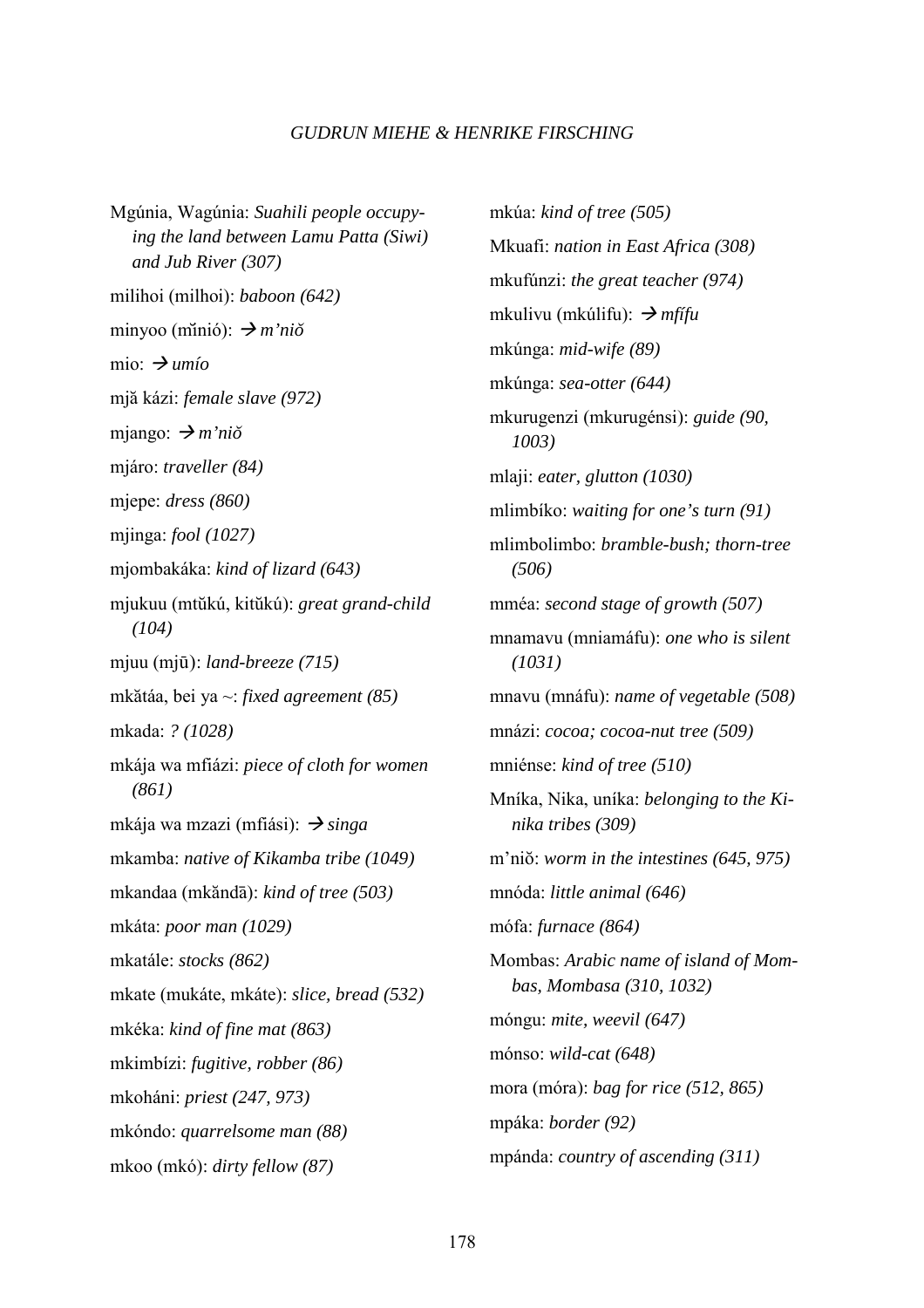mpía: *kind of tree? (513)*  mpíra wa mtória: *caoutchouc (514)*  m'po: *kind of tree (481)*  m'poa: *distant land (312, 702, 976)*  m'poa wa báhari: *sea-coast (312, 976)*  mpósi: *physician (94)*  mpúnga: *rice still in the husk (515, 977)*  mpungúfu wa unguána: *one who is not born free (95)*  mpwa  $\rightarrow m'p\breve{o}a$ mráo wa bunduki: *match of a gun (866)*  mráshi: *kind of glass (867)*  Mríma:  *Meríma*  Mrimangáo: *tribe of East Africans (313)*  msamesame: *tree (516)*  msandarúsi: *copal-tree (517)*  msanye (Msánie): *people near the coast of Malindi (314)*  Msegéju: *person of the Kisegéju tribe (315)*  msekenéko: *veneral disease (395)*  mshenzi:  *mshínzi*  mshíndi: *kind of tree (518)*  mshínzi, mshenzi: *native of the Washinzi tribe (98)*  mshípa: *bloodvessel, nerve (355)*  mshúko wa dóhori: *toward el ásiri (716)*  mshúmbi: *a heap (940)*  msimbo (msíbo, kisíbo): *nickname (99)* 

msímisi, msisímisi: *one who is drowned; swindler (100)*  m'simu: *monsoon (703)*  msindano, mpunga wa ~:  *kidunári*  msiro: *anything which a person does not eat for medical reasons (396)*  msisi (msissi): *used to blacken mshipi of fishermen (519)*  msisímisi:  *msími-si*  m'so: *measure (941)*  msó wa kuku: *hen which will lay eggs for the first time (649)*  msóbe msóbe: *turned to one side (868)*  msómbo: *kind of porridge (978)*  msonobári: *kind of tree (520)*  msoroba: *tract of land (521)*  msudu, msútu: *large bed-curtain (869)*  msukani:  *nahodha*  mtahámari: *drunkard (1033, 1050)*  mtakombe: *name of tree (522)*  mtáma: *millet (523)*  mtámle: *white cocoa-tree (524)*  mtawanda (mtawánda): *wooden shoe (870)* mt-awi (mtáwi): *magician, sorcerer (1004)*  mtelle:  *mpúnga*  mténgo: *kind of bier (525)*  mteuzi (mteúsi): *selecter (1034)*  m'to: *river (704)*  mtondō, mitondó: *kind of tree* (526)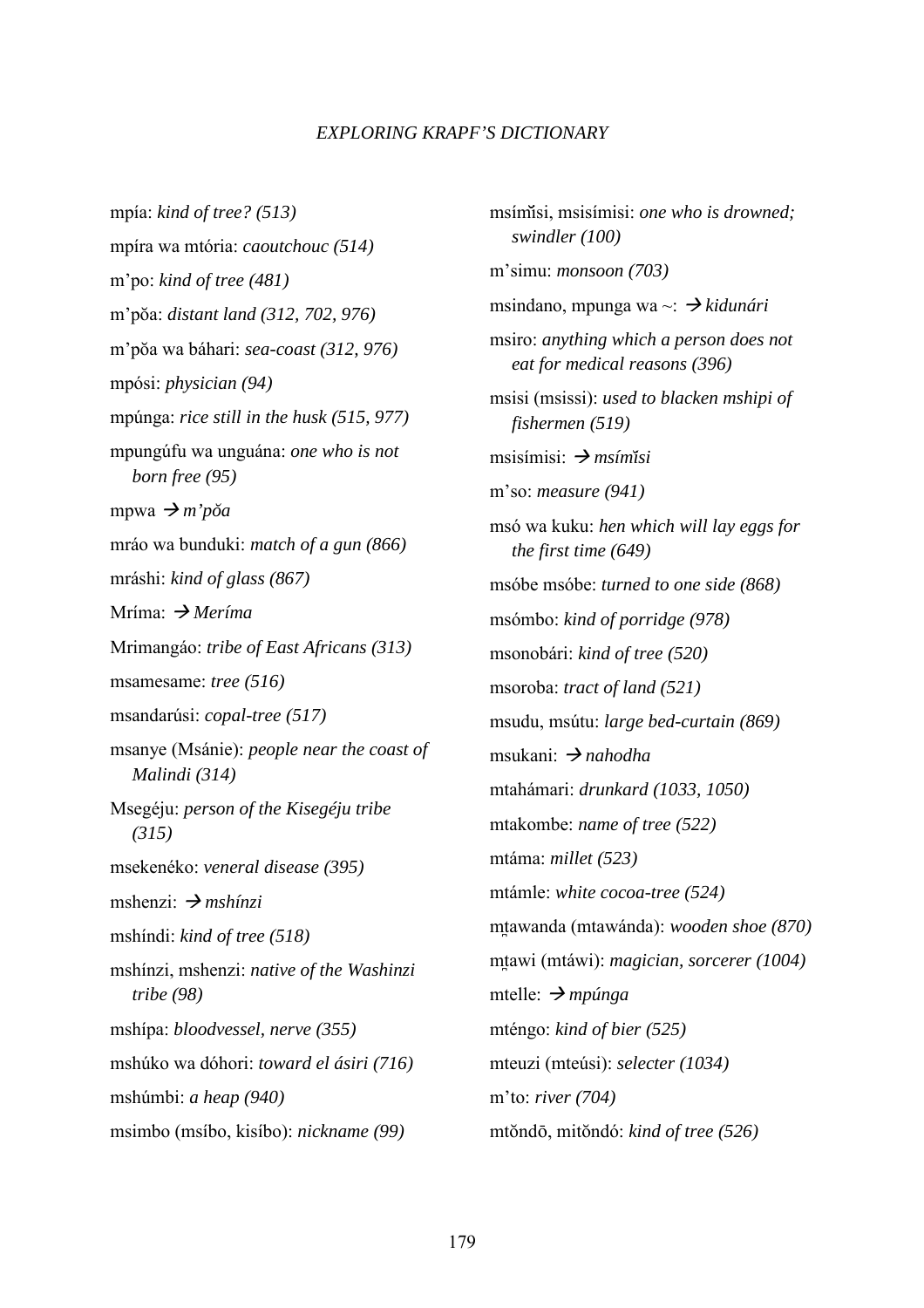mtófu: *one who has been deprived of a thing (102)*  mtondo goa (tondo góa): *day before the day before yesterday (728)*  mtúfu: *lean, poor (103)*  mtuku (mtŭku): *wretched, poor (105)* mtukúfu: *great or noble man (1051)*  mtumíshi: *servant (1035)*  mtundo goo (góa): *the fourth day (20)*  mtunge:  $\rightarrow$  *nsío* mtuzi (mtúzi): *sauce (527)* mtwa (m'tŏa): *termite (650)* mtweko (mtueko) wa kanja: *? (871)*  muádiko: *name of a fish (651)*  muáli: *flame of fire (872)*  mualimu:  *mkufúnzi*  muána: *young mistress (109)*  muandáni: *friend; concubine (1037)*  muánga: *sorcerer (248, 1005)*  muánika: *fabulous serpent (249)*  muánsa, muanza: *kind of music instrument (873)*  muári: *one who is circumcised (110, 1052)*  muengelle: *kind of sorrel (530)*  Muhabusha:  *Habushia*  muhádimu: *servant (316)*  muhasi (muhassi, muhassai, hassi, hassai)*: eunuch (111)*  muhiána: *one who opposes another from pride to offend him (112)* 

Muhindi: *native of India (317)*  muhógo: *shrub of cassava (531)*  múhua: *maternal uncle (113)*  muhunzi (muhúnsi): *mason, blacksmith, workman in silver (114)*  mukari wanakirri: *name of angel (251)*  mulungu, mungu, muungu: *heaven and God (252)*  mumémke: *hermaphrodite (115)*  munda: *large harpoon (1053)*  mungu:  $\rightarrow$  *mulungu* Mungúmba: *mixed tribe of Wadigo and Wasegúa (318)*  muniandége: *parasitical plant (533)*  Múnio: *Wapokómo (319)*  mutzi muiru: *black town on Mount Reale (320)*  muúmbi: *kind of rope (874)*  muzimu: *place where sacrifices are offered (253)*  mvi (m'fi): *arrow (855)*  Mvita (Mwita): *native of Mombas (182, 321)*  mvule (mfúle): *kind of tree (498)*  mvúmo:  *mfúmo*  mwadhini (muádini): *muezzin (106)*  mwaka (muaka): *year (718, 1036)*  mwaladi (muáladi): *young of a sheep/goat (652)*  mwali (muári): *one who is circumcised (110)*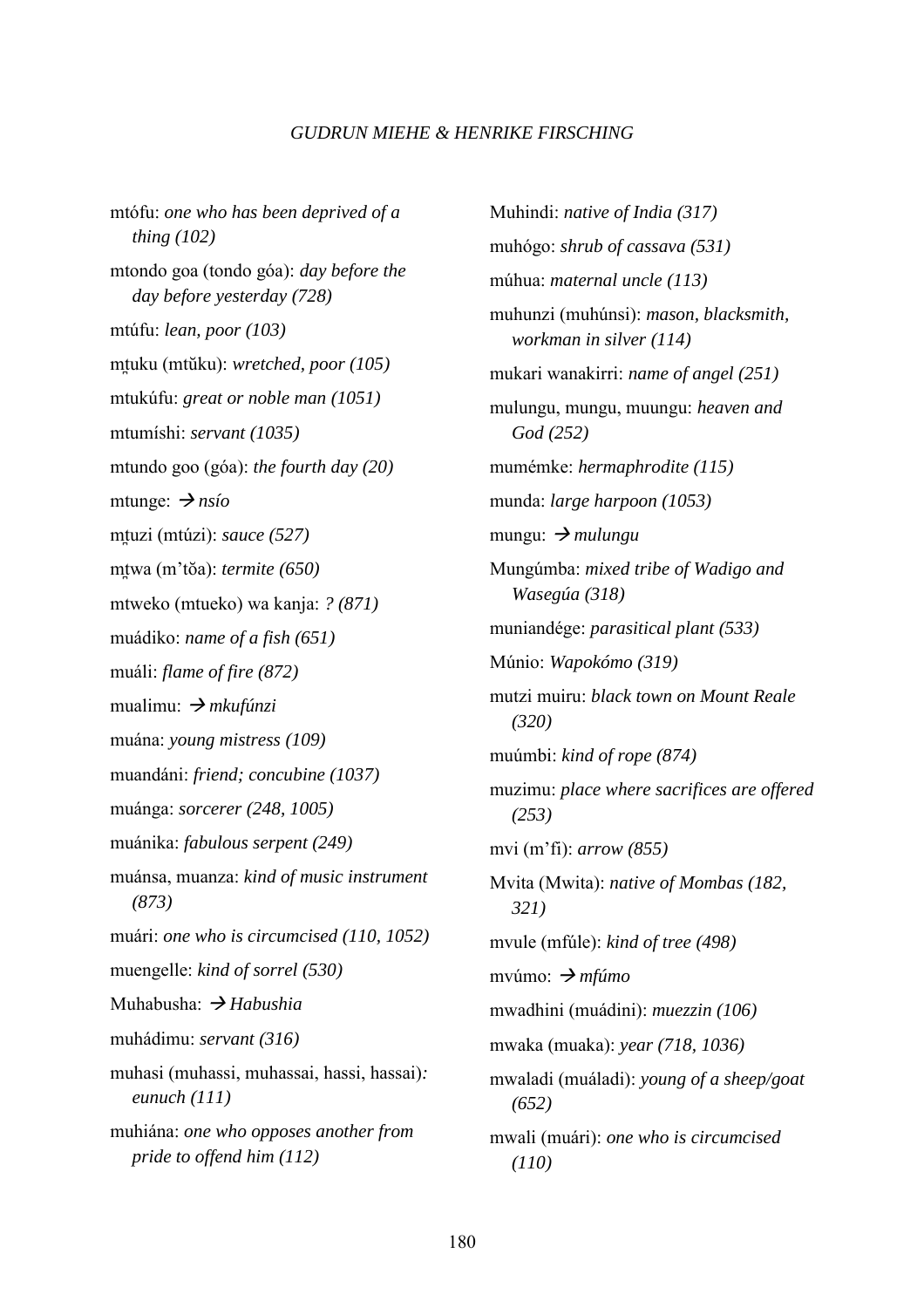mwambi (muámbi): *backbiter (107)*  mwamimba (muamímba): *hindrance to pregnancy (397)*  mwamvi (muamfi): *liberal man (108)*  mwana wa njia (mana wa ndia): *a way-son (73)*  mwanachuoni (manajuóni): *child of the book (74)*  mwangele (muangelle): *kind of tree (528)*  mwata (muáta, muatawáda): *Euphorbia Kolquall (529)*  mwele (muelle): *sick person (979)*  mwenyezi mungu (muignizímgu): *God (250)*  mwezi (muézi, m'esi): *moon, month (719)*  mwingereza (mgrésa): *Englishman (285)*  mwisho (muisho): *end, conclusion (181)*  Mwita:  *Mvita*  mwosha (muósha, muóshi): *man/ woman whose business is to wash corpses (116)*  mwungwana (muunguána): *free man (117)*  mzé:  *mzee*  mzee (msé, mzé): *senior (97)*  mzigo:  $\rightarrow$  *peto* mzúngu, misúngu, mizúngu: *understand ing, cleverness (1002)*  mzuzu (msūsu): *idiot (101)* nēma, néema: *grace, bounty (1006)* nadhiri (nádiri): *vow (118)*  náfaka: *corn (535)* 

nahodha (nakhóda, nakhóza, nakhúda, na húda): *captain of vessels ( 980)*  nahodha (nakhótha, nakóza el-máli): *com missary of the stores (119)*  nakóza el-máli: *→ nahodha* nánga: *anchor (875)*  -násii: *to despite (120)*  nasi, nazi: *ripe cocoa-nut (536)*  -nawa: *to wash oneself (121)*  nazi:  $\rightarrow$  *nasi* -ndaulía: *? (1038)*  ndavu (ndáfu): *rottenness (537)*  ndéfu, ndévu: *beard (356)*  ndéo: *laxness (122)*  ndére, unga wa ~: *magic poison (254)*  ndévu:  *ndéfu*  ndífu: *web which grows on cocoa-tree (538)*  ndíga: *root of a shrub (539)*  ndíwa: *dove (653)*  ndizi: *banana (540)*  ndófu, ndóvu: *elephant (654)*  ndómo ya kikúku: *point of a ferule (876)*  ndongóa: *? (655)*  ndóto: *dream (255)*  ndóvu:  *ndófu*  ndui: *small-pox (398)*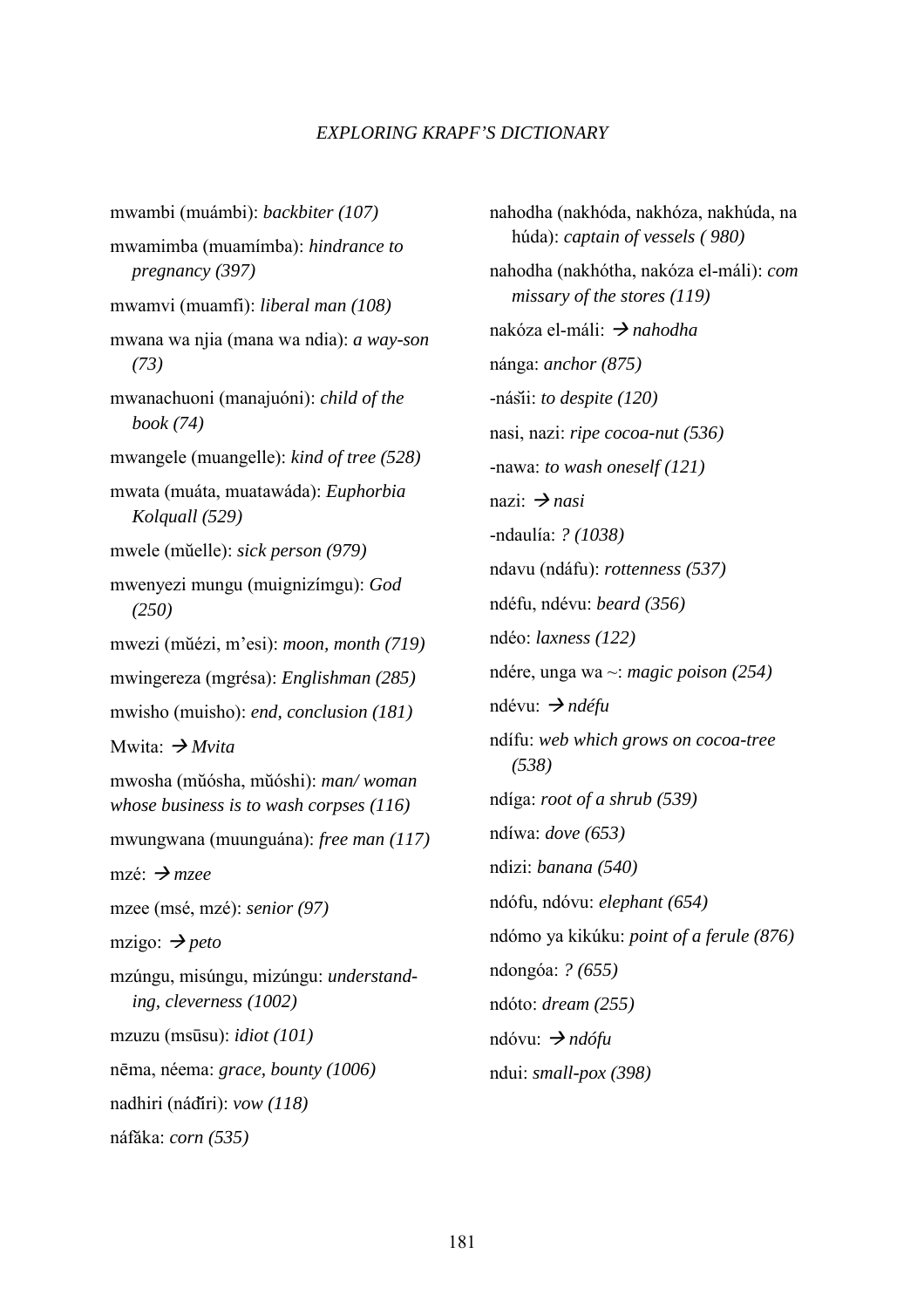nduma kuwili (nduma kuíli): *kind of ser pent (656)*  ndúme za mpúnga: *rice still in the husk (541)*  némsi: *good reputation (183)*  ng'amba (gnámba): *kind of sea turtle (596)*  nganiáwa:  *kinungu*  ngáwa: *civet cat (657)*  n'ge: *scorpion (658)*  ng'gwe (n'gue): *portion of land (534)*  ngóma: *drum (877)*  ng'ombe (gnombe): *? (1015)*  ngúmi, -piga ~:  $\rightarrow i'pi$ ngurumo (mgúrumo): *thunder (713)*  ngurúnga: *large rock (720)*  nguu (ngú): *shark (659)*  ngúva: *kind of fish (660)*  níama, maradhi (marathi) ya ~: *kind of disease (399, 981)*  niána: *iron head of an arrow (878)*  nika:  *Mníka*  nika, marathi ya ~: *wilderness (309)*  nikaha (mikáha): *marriage (83)*  niota:  *manióta*  nisi (nissi): *part of the loom (879)*  njúga: *kind of bell (880)*  nóndo, nóundo: *monster; insect (256)*  nóundo:  *nóndo*  nsáo: *bullock (664)*  nsío: *kind of water-jar (881, 982)* 

-núiza: *to cause to receive instruction (257)*  numbi: *draught of fish (1039)*  núngu: *porcupine (665)*  núngu: *piece, portion (942)*  nyama (níama), maradhi (marathi) ya ~: *kind of disease (981)*  nyani (gniánni): *kind of monkey (597)*  nyoka (nioka): *serpent (661)*  nyuki (niúki): *bee (662)*  nyungunyungu (niúngu niúngu): *sores in the leg (400)*  nyungunyungu (yungayunga): *worm (686)*  nyuni (niúni): *bird (663)*  -paga: *to strike hard (666)*  pagáro: *charm (259)*  -pagáza: *to cause to seize or carry (258)*  pagwa (págŏa): *barb of an arrow (882)* pamámba: *where there is a rock (322)*  -pambanya (-pambánia): *to out-talk, belie (123)*   $pambo: \rightarrow upambo$ panda ya ndía, ndíá panda: *road of dividing (260)*  pápa: *shark (667)*  -papasa (-papassa):  *-bofya*  papási, pási:  *kifamfáni*  papási, pási: *ticks (606, 668)*  papáyu: *papaw (542)*  -para:  $\rightarrow$  -paria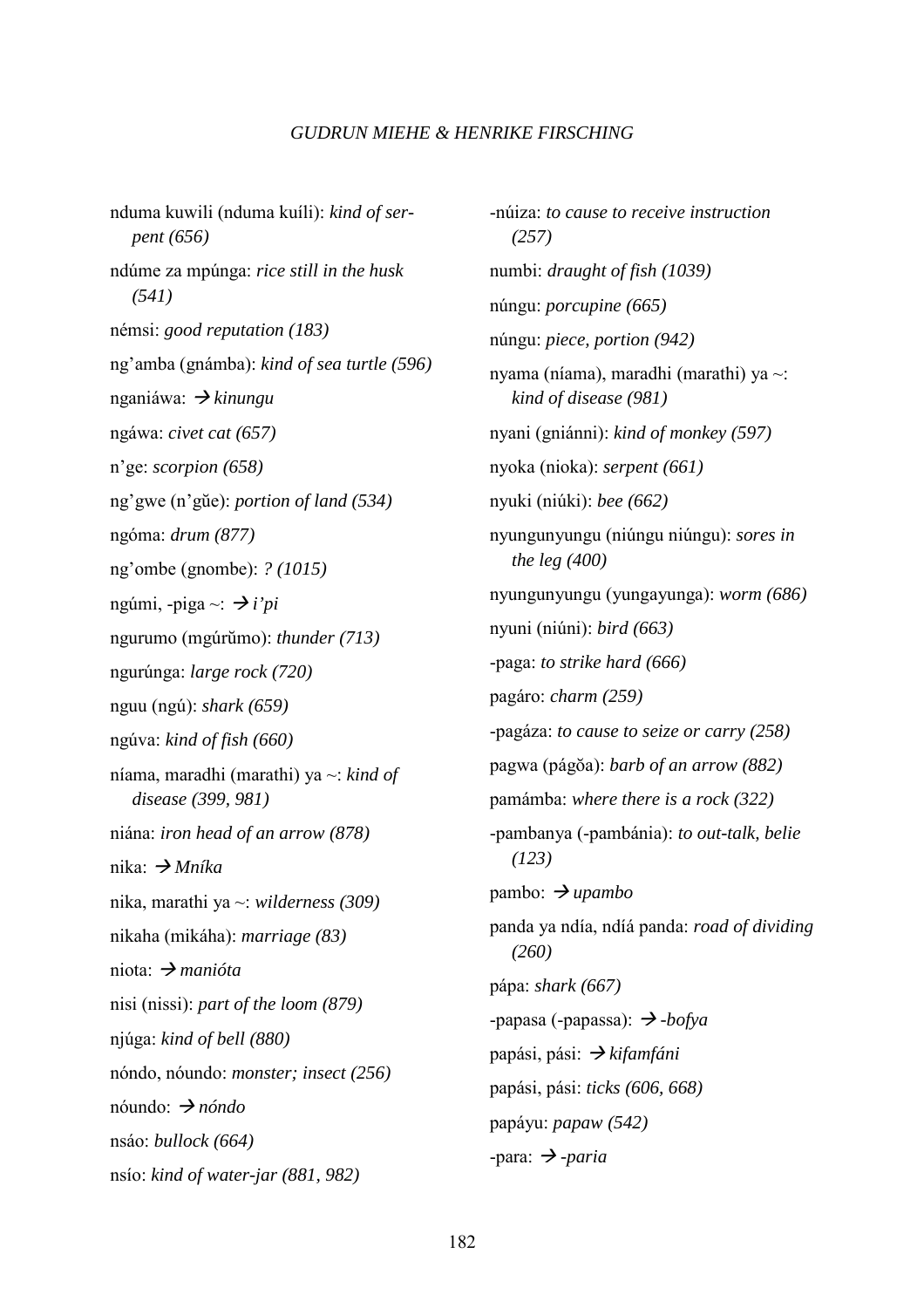parara: *kind of bird (669)*  -paria, -para: *to gain property by gambling (286)*  pási:  *papási*  patapata (padapada): *→ kigúgu* páu:  *upáu*  paura, nánga ya ~: *large anchor (883)*  péle: *cutaneous disease (401)*  -péleka: *to send, convey (983)*  pémbe ya nyoka (nioka): *serpent's horn (670)*  pénu: *aperture of the urethra (357)*  pépo: *winds (721)*  pesa: *small copper coin (184)*  peto: *bag of corn (984)*   $-i$ pika:  $\rightarrow$ *-andaa* pílipili: *pepper (543)*  pingu ya hirizi: *charm (261)*  pishi: *measure (943)*  poáni ya bahari:  $\rightarrow$ *m'pŏa wa báhari* pójo:  $\rightarrow t$ óko pongózi: *kind of sea-mussel (671)*  -ponya (-pónia): *to make well (185)*  posho: *ration (124)*  potóe: *crookedness (125)*  -pukusa (-pukussa) mahindi: *to rub Indian corn (544)*  pumba:  *tónge*  -púnga pepo: *to cite and expel spirit (262)*  púnje la dafu: *young cocoa-nut (545, 985)* 

-pura:  $\rightarrow$  -táya pure: *mixture of mbázi and mahindi (546)*  pwa (poa): *dry land, coast (722)*  rangáite: *kind of dance (126)*  ratili (rotteli, rotli): *a weight (944)*  reale (reáli, rea): *German crown (884)*  rifa (riffa) la jungu: *kind of cover of clay (885)*  riháni: *name of planet; perfume (723)*  roho, rokho: *soul, spirit, breath (263)*  rokho:  *roho*  ruzuna (rusuna): *remedy made of eggs, sugar, ghee (547)*  sătu: → *sadu* sabuni:  $\rightarrow$  *jawa* sádaka: *sacrificial offering (264, 1007)*  sadu: *monstrous snake (672)*  -sagía, jiwe la ~ unga: *mill-stone (886)*  sáhari: *country in Arabia; kind of cloth (887)*  saka: *good which must be given to God (265)*  sálafu, siafu: *kind of ant (673)*  sámaki: *fish (674)*  sámadi: *dung, manure (549)*  samba (sămbā): *fruits of msămbā tree (548)*  sambamba: *side by side, close together (888, 987)*  sámmaha: *kind of gum (550)*  Sanguáya: *tract of land (323)*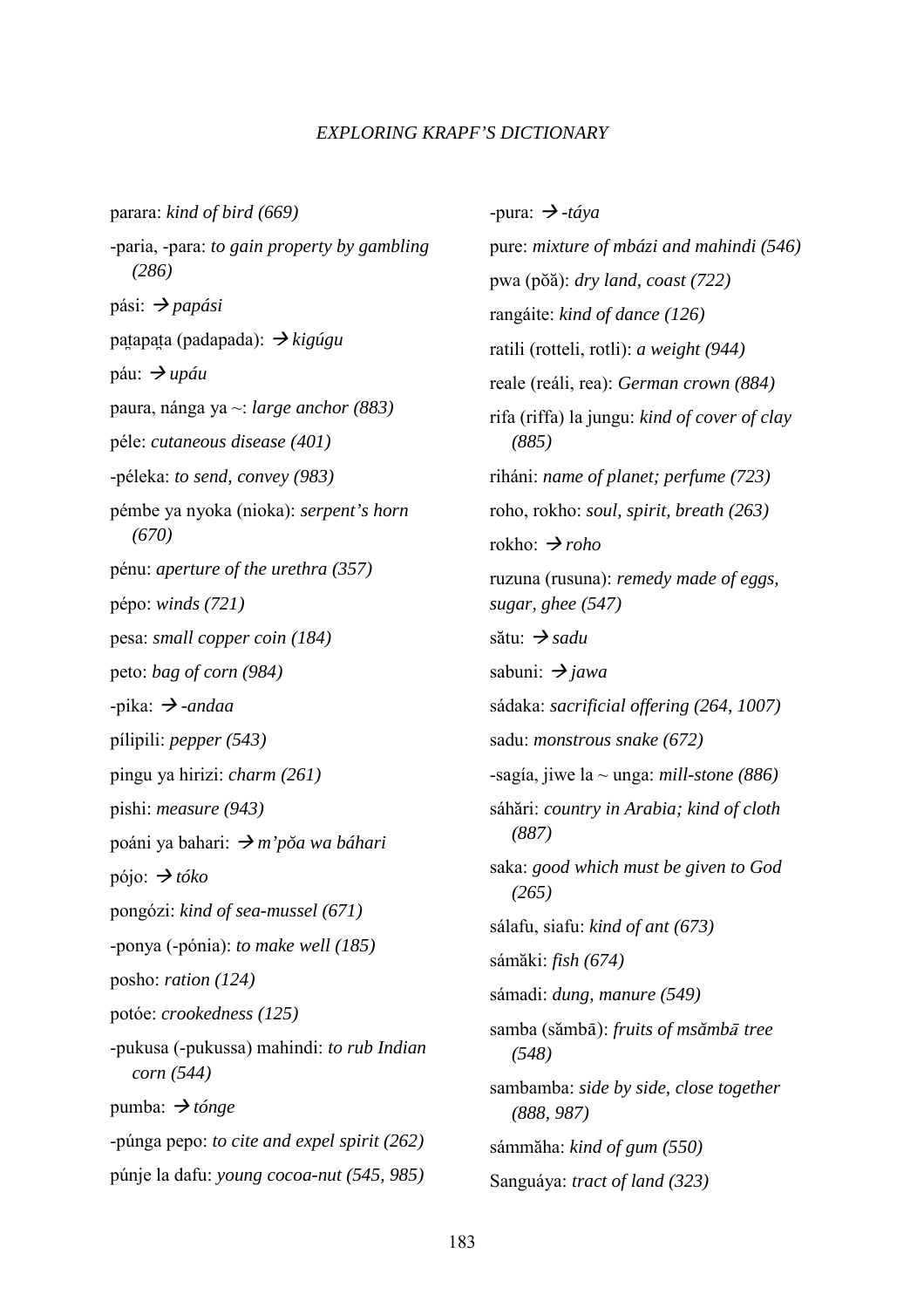sánjar:  *sambamba*  -sega: *to tie cloth round the loins (1008)*  sehéwa: *salt fish (675)*  senekári, senkári: *government (889)*  serikali:  *senekári*  shadoro (shódoro): *name of a cloth (892)*  sháiri: *sententious song (1054)*  shamía: *kind of cloth (890, 988)*  shána: *kind of fish (676)*  shánga: *v.: to split; ruined town near Ma lindi (324)*  shánga: *south (324, 725)*  shángo: *vomiting caused by worms (402)*  -sharika:  *-shírika*  -shika:  *-kamáta*  -shinda: *to stay, pass, exceed (186)*  shindwa (shíndoa): *kind of play (1055)*  -shírika, -sharika: *? (266)*  shizi (shísi): *soot on cooking pots (551)*  shóbŏka: *said of a brush* (891) shugálo, búnduki ya ~: *kind of musket (893)*  shúli la niumba: *front-side of a house (894)*  shúnda: *kind of basket (895)*  shúpi: *kind of basket (896)*  -shuta:  *-chamba*  siafu:  *sálafu*  siáfu: *kind of ant (677)*  sifule: *meddler (128)*  siku ya muaka: *day of the year (129)* 

simbáti: *kind of wood (553)*  simo: *memorable saying, name (211)*  síndigal: *Indian soldiers (130)*  singa, nywele (gnuelle) za ~:  *kibilibili*  -singámiza: *to upbraid, rally (131)*  -sinzilia (-sinsilía): *? (1040)*  siráta: *way, road (269)*  -sisa: *to be on low diet (133)*  sisi, zizi: *enclosure (1009)*  Siu:  $\rightarrow$  Siyu Siyu, Siu: *town on the island of Pata (325)*  sombo: *kind of belt (897)*  -songóa: *to wrest (134)*  Sosobráni: *settlement of Dahálo (326)*  súfii, usúfii: *hermit, Sufi (135)*  suráta: *road to Paradise (269)*  surusúngi: *> nahodha* -t-abiri (tábiri): *to soothsay (270)*  tagga (tagá): *thick part of large branches (555)*  -t-ahiri (táhiri, tahiríwa): *to be circumcised (139)*  Takaúngu: *large village near Kilefi bay (327)*  taki (taki, jiji) ya nazi: *ground nazi (557, 989)*  tako (ya) wajakazi: *buttocks of female slaves (1010)*  tambázi: *kind of disease (403)*  tambázi: *→ nyama (níama), maradhi (marathi) ya ~*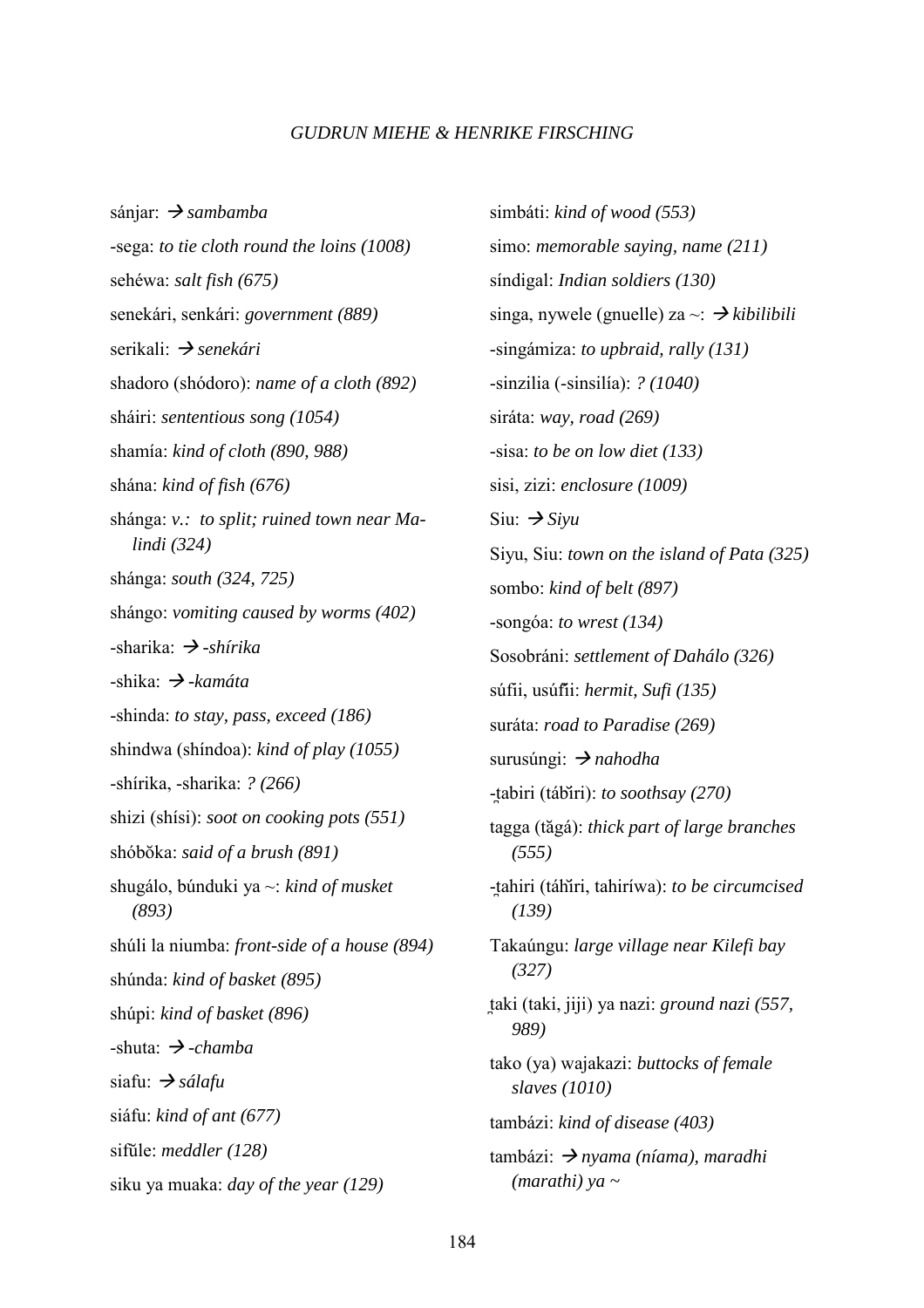támbi: *kind of play with a drum (140)*  tambo: *kind of string; play with buttons (898)*  tambú, tambúu: *leaf of betel-tree (556)*  tandaa (tăndā): *plain (726)* tánde: *small tortoise (678)*  tando: *carving, tattooing (141)*  tando: *spider's web (1042)*  tando (tándu): *white membrane on the eye (358)*  tanga mbíli: *time when natives can sail from south to north; funeral rites (142)*  tangalisi:  *msómbo*  tange (tange): *new plantation* (558) tanu (tánu): *splinter (559)* tápo: *division (188)*  tatai: *clever, cunning (189)*  tatu (tatu): *acidity, ferment (560)* t-aumu (táumu): *shore (899)*  -táya, -pura: *to wash; impute (900)*  tazia (tasía, taazia): *mourning (137)* tego (tego): *charm, spell (271)* telahéki: *small powder-horn (901)*  -teléa: *to descend (143)*  teléle: *finer part of flour (561)*  tembo: *palm-wine (562)*  tenga (tenga): *coarse flour* (563) tepekuzi, tepukuzi (kitapukúzi): *little sprig of a tree (468)*  -téta, -t'et'éa:  *detea* 

téte, maradhi (marathi) ya ~: *small pox (404)*  -t'et'ea:  *-kokoréka*  téu ya udóngo: *hill of clay (727)*  thámini: *→ -dámini* -tíkisa: *to wait for a man (144)*  timvi (tímfi): *child who is supposed to be precursor of calamity (272)*  -tina: *to circumcise (145)*  tíne: *gland of penis (359)*  tine (tinne): *red ant (680)*  tŏkā, chokáa: *lime (902)* tóko, jóko, pójo: *kind of grain of a plant (565)*  -tokosa (-tokóssa) manéno: *to understand a language thoroughly (212)*  tómbaku, tumbako: *tobacco (566)*  tómo, tómùe la chuma (juma): *iron dross (903)*  tómùe:  *tómo*  tonga la dafu:  *púnje la dafu*  tónge: *handful of boiled rice (990)*  tongo (tongo): *→ upógo* -tongo (tóngo) za jito: *white matter running from the closed eye (147)*  tóno: *kind of fish (681)*  tósa, tóza: *pipe for smoking (904)*  totovu (dodófu, totófu): *kind of fish (590, 682)*  -towelea (-toeléa) wali kwa (kua) mtuzi: *? (564)*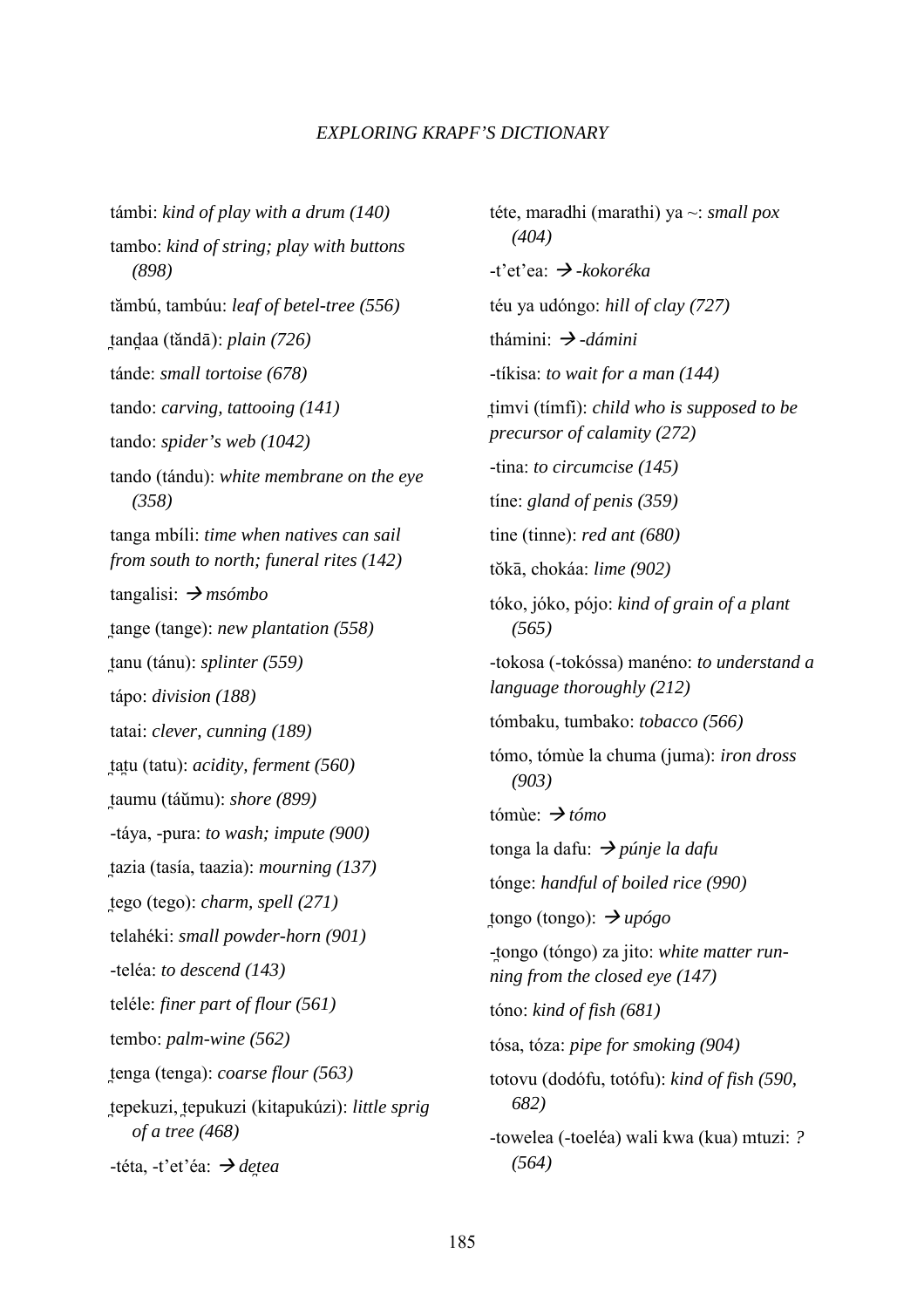-tuatua (-tuatúa) kichwa kiumacho (kítoa kiumájo): *to rub an aching head with the hand (360)*  tufáni, tufánu: *storm (729)*  tuguu (tugú): *kind of fish (683)*  -tuka (tŭkă): *to become meagre; to be mis erable (406)*  túle: *kind of insect (684)*  -tuma:  *-péleka*  tumbako:  *tómbaku*  tumbáwe: *coral-rocks used as mill-stones (905)*  tumbi, tumbi: *kind of basket (906)* tume (túme): *fear, danger (138)* tutu:  *msómbo*  -twanga (-tuánga): *to clean corn from husk (567)*  -t-wesha (tuésha): *to pay an evening visit (148)*  uáhadi: *covenant, agreement (1056)*  ubabwa (ubáboa) wa mtoto: *soft food for children (571)*  ubátu wa sifuri: *brass plate (908)*  ubeleko: *cloth worn by women (149)*  uchúkui: *kind of rice (572)*  u'di: *odoriferous tree (568)*  udóngo: *clay (909)*  ufu: *death (573)*  ufu wa nazi:  *taki (taki) ya nazi*  ufu wa názi: *rasped názi (573)*  ugánga: *white magic, medicine (246)* 

ugúndi: *young cocoa-nut (574)*  ujengeléle:  *chengeléle*  u'ji: *gruel (569)*  ujúfi, ujúvi: *knowledge (991)*  ujusi, jussi: *offensive smell (274)*  ukaango (ukángo): *earthen pot (910)*  ukambā: *→ kámbă* ukili (ukiri): *stripe of fine matting (911)*  -ukiri: *to deny (150)*  ukóngoa: *stone, kernel (992)*  ukoo (ukó): *uncleanliness (151)*  ukópue: *channel, gutter (912)*  ukumbuu (ukumbú):  *masómbo*  ukur1asa: *page (913)*  ukúta:  *bóma*  ukware (ukuáre): *lascivious love (152)*  ulánifu: *cursing (153)*  ulímbo límbo:  *mlimbolimbo*  ulími: *tongue (1043)*  ulimwengu (uliméngu): *whole sphere of luminous matter (154)*  ulíndi: *piece of wood (914)*  ulíngo: *watch on plantation (915)*  uliwa: *? (1044)*  u'mbu wa maji: *open sea (730)*  -umbúka: *getting sores (408)*  umío, mio: *alimentary canal, throat (361)*  unga: *flour, powder (275)*  Ungama: *Formosa bay near Malindi (328)*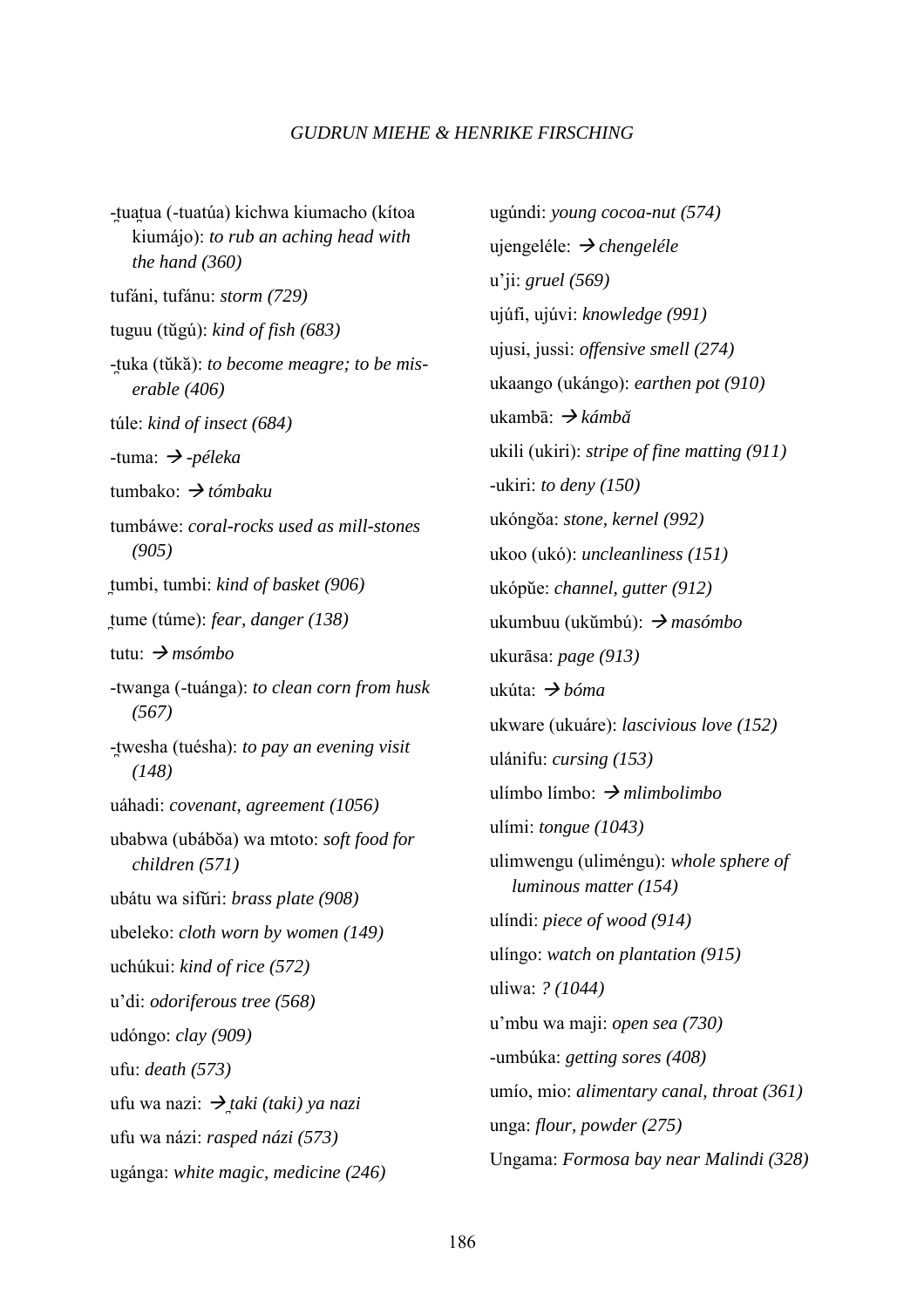u'ngo: *joint, member, hymen (155)*  u'ngu, -fania ~: *to make place clear (570)*  u'ngue ya kámba:  *ng'gwe*  U'nguja: *Zanzibar (329)*  ungúu: *heap of corn (575)*  uníka: *country of Wanika (309), Mníka*  unju (unio): *morning wind (731)*  unyamezi (Uniamézi): *large tract of inland country in East Africa (330)*  upambo: *piece of wood (916)*  upánga: *sword; cock's comb; piece of wood (917)*  upáu: *rafters, spars (918)*  upáwa: *flat ladle (993)*  upénu: *part of the roof (919)*  upépo:  $\rightarrow$  *pépo* upógo: *distortion of the eye (994)*  upóle: *casting down of the eyes, meekness (156)*  uposo (uposso): *sum paid to woman by future husband (157)*  uráibu: *mixture for chewing (576)*  uramberambe (urambi rambi) wa dafu: *young cocoa-nut (577)*  urári: *evenness (158)*  urémbo: *adornment (920)*  urúri, urúru: *folly, ignorance (159)*  ushánga: *beads (921)*  ushíngo, ushungu: *vegetable poison (578)*  ushungu:  $\rightarrow$  *ushingo* 

usíku: *night (732)*  usío, uzío: *net to catch fish (922)*  usúfii:  $\rightarrow$  *súfii* u'ta: *bow and arrows (907)*  uwánga: *tuberous plant (580)*  uwézo wa niumba: *adorning of a wall (923)*  uzia (usía) wa meno: *bluntness of teeth (579)*  uziwa (usíwa): *open sea (733)*  vanda: *exhausted sugar-cane (581)*  viabío: *jubilation (161)*  -vukuta (-fugúta) mifua: *to blow the bel lows (771)*  vuli (fuli): *beginning of north-wind (689)*  Vumbo: *river Jub (331)*  wāwe: *grandmother; kind of song (166)* wăsu: *very great noise* (165) Wabúndi, Waboondi: *a people occupying the low land between Usambara Moun tains and the sea (332)*  -waga: *to kill (162)*  Wagúnia:  *Mgúnia*  wájibu: *necessity, duty (276)*  -waka (-wakka): *to build, construct (72)*  -waka (-wakka): *to build, construct (924, 995)*  wakámo: *middle-aged person (163)*  Wakatwa (Wakátŏa): *tribe of people in the vicinity of Barawa (333)*  wakía: *small weight (945)*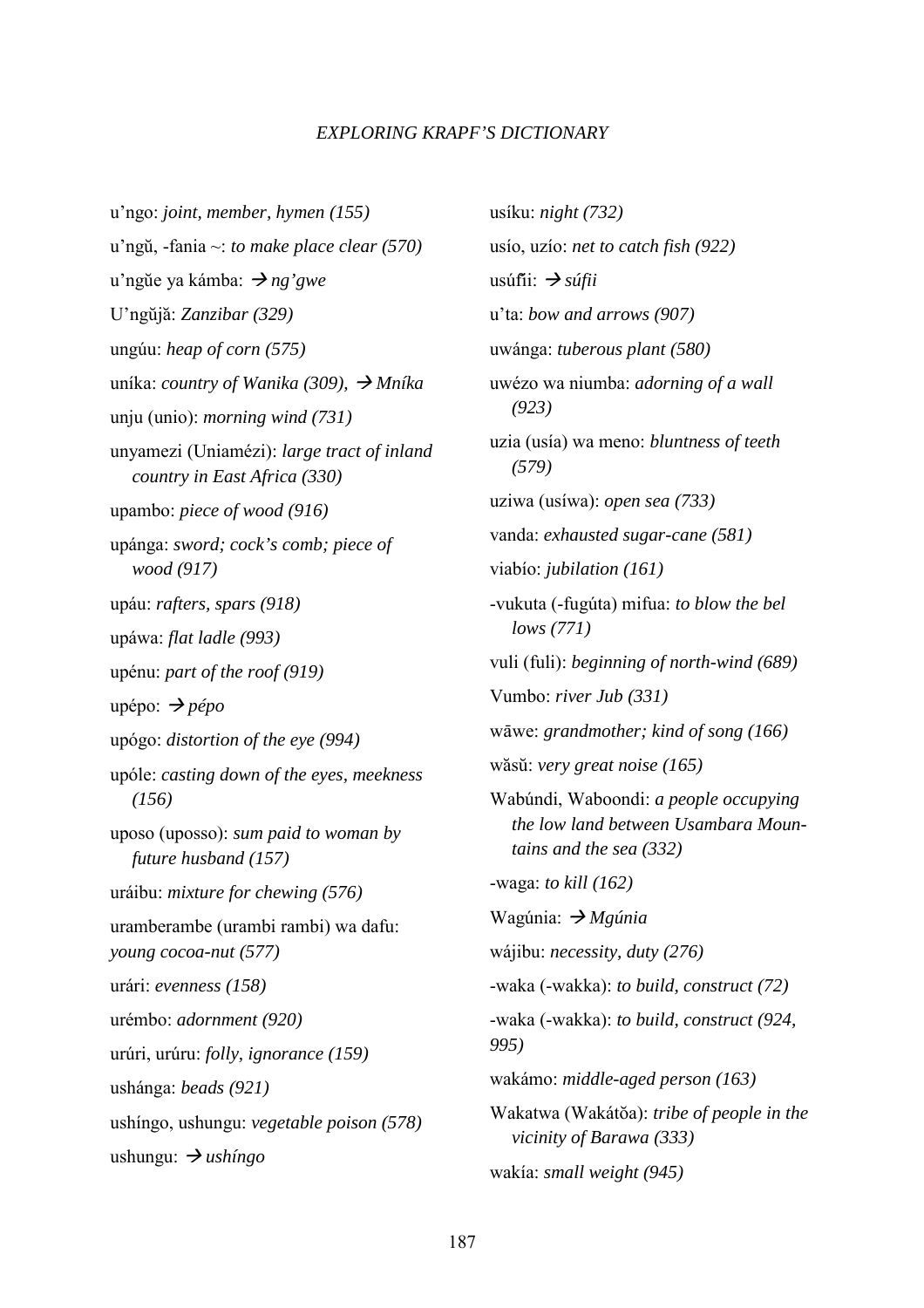wáli: *cooked rice (582)*  wáli:  *mpúnga*  wáme: *sea-monster (277)*  wánda: *antimony; finger's breath; yard (164)*  wángo, -piga ~: *to chop out a tree (925)*  wangwa (wángŏa, wangŭa): *level tract of sand (734)*  wáno: *shaft of arrow (926)*  watwa (Wátoa): *Galla people (334)*  wáya: *potsherd; earthenware dish (927)*  wēngu: *kidney (362)* wembezi (uembési): *disease in the chest (407)*  wimbi la ku úmka: *→ -eléa ya wimbi* wimbi la mkóba:  $\rightarrow$ -eléa ya wimbi winda-winda (wínda): *kind of ant (685)*  wino wa -andika: *writing ink (928)*   $-wisa: \rightarrow -isa$ yache: *aunt, cousin (167)*  -yongóa: *to be carried (168)*  yungi: *water-lily (583)*  zalzala (selsel) ya nti: *earthquake (724)*  -zama (-sáma): *to sink (986)*  zawadi (sawádi): *present (127)*  -zia (-sía): *to sow; drive away; leave be hind; trust one with; give sentence (552)*  zimda (simda): *kind of spice (554)*  -zimu (símu, zímu): *to become invisible (267)* 

zimwi (símui, zímui): *ghoul, ogre (268)*  -zira (-sira, -azíra): *to abstain, despise (132)*  -zua (-sūa): *to search* (1041) -zuía:  *-kamáta*   $-zuka$  ( $-suka$ ):  $\rightarrow$   $-zama$ -zungumza (-sungúmza, -zumgumza): *to chat, talk (136)*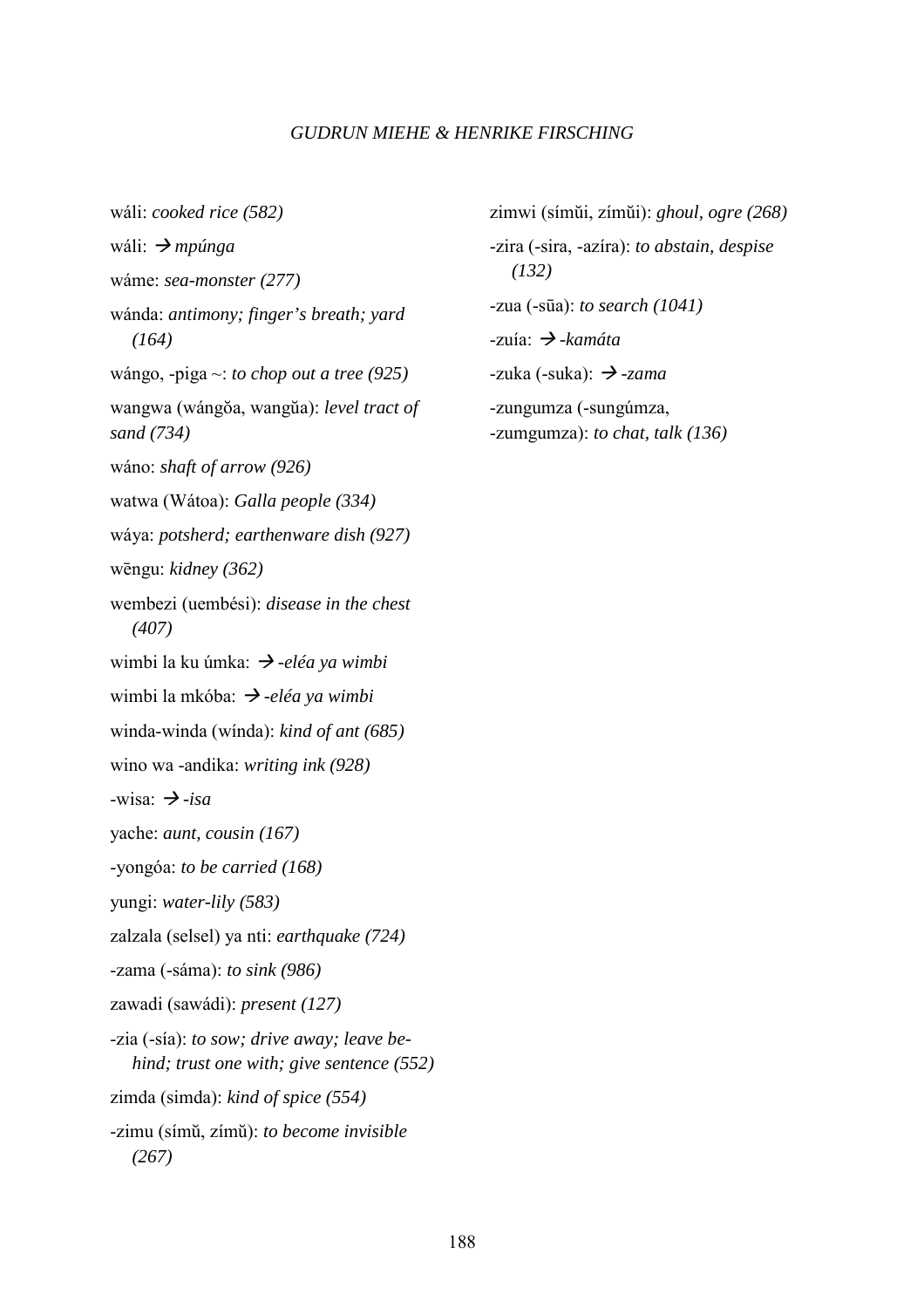#### **4.2 Index English – Swahili**

*abstain, to:* sira, azíra (132) *abuse, to:* násii (120) *Abyssinian:* Habushia, Muhabusha, muha beshía (296) *acidity:* tatu (560) *action:* kitendo (61) *adorning (of a wall):* uwézo (923) *adornment:* kipámbo (832), urémbo (920) *adressing young or inferior persons:* akina (3) *agreement (fixed):* bei ya mkatáa (85) *aim, target:* jéra (790) *alms:* fítiri (225) *ambergris:* a'mbari (735) *american sheeting:* amerikano (737) *amulet (kind of ~):* a'mali (213) *anchor:* nánga (875) *anchor (kind of ~):* nánga ya paura (883) *angel (name of ~):* mukari wanakirri (251) *ant:* siáfu (677) *antimony:* wánda (164) *apprehend, to:* koléa (67, 178) *arrow:* m'fi (855) *arrow (barb of ~):* págŏa (882) *arrow (iron head of ~):* niána (878) *aunt:* yache (167) *backbiter:* muámbi (107) *bag:* furúngu (775) *bag (kind of ~):* gúnia (432, 782), kifúmbu (815), kigunni cha tende (819), móra (512, 865) *bail, to:* dámini, thámini (221)

*banana:* ndizi (540) *band, company of travellers:* cháro, járo (11) *baobab:* mbúyu (494) *basket:* chamánda (748) *basket (kind of ~):* dúndu (765), jáfu (783), shúnda, kishúnda (895), shúpi (896), tumbi, kitúmbi (906) *beads:* ushánga (921) *bean (kind of ~):* kipawále (461), dengo, dengu (423) *beard:* ndéfu, ndévu (356) *bedstead:* kitánda (840) *bee:* niúki (662) *beestings:* kiámo, kilámo (605) *beg, to:* komba (68) *begin, to:* búni (171) *bell (kind of ~):* kifumánzi cha Kihindi (814) *bell (little):* njúga (880) *bellows (parts of ~):* kéwa (799) *belly, on the ~:* kifunifuni (350) *belt:* sombo (897, 970) *bend down, to:* ináma (197) *bier:* kienzi (449), mténgo (525), chenénza, chenéza, jenénza (753) *bird-lime:* mlimbolimbo (506) *blacksmith:* muhúnsi wa juma (114) *blind:* kiinimato (351) *blood money:* fidía (16) *bloodvessel:* mshípa (355) *blow bellows, to:* fugúta (771) *blue bead:* kikéti (822)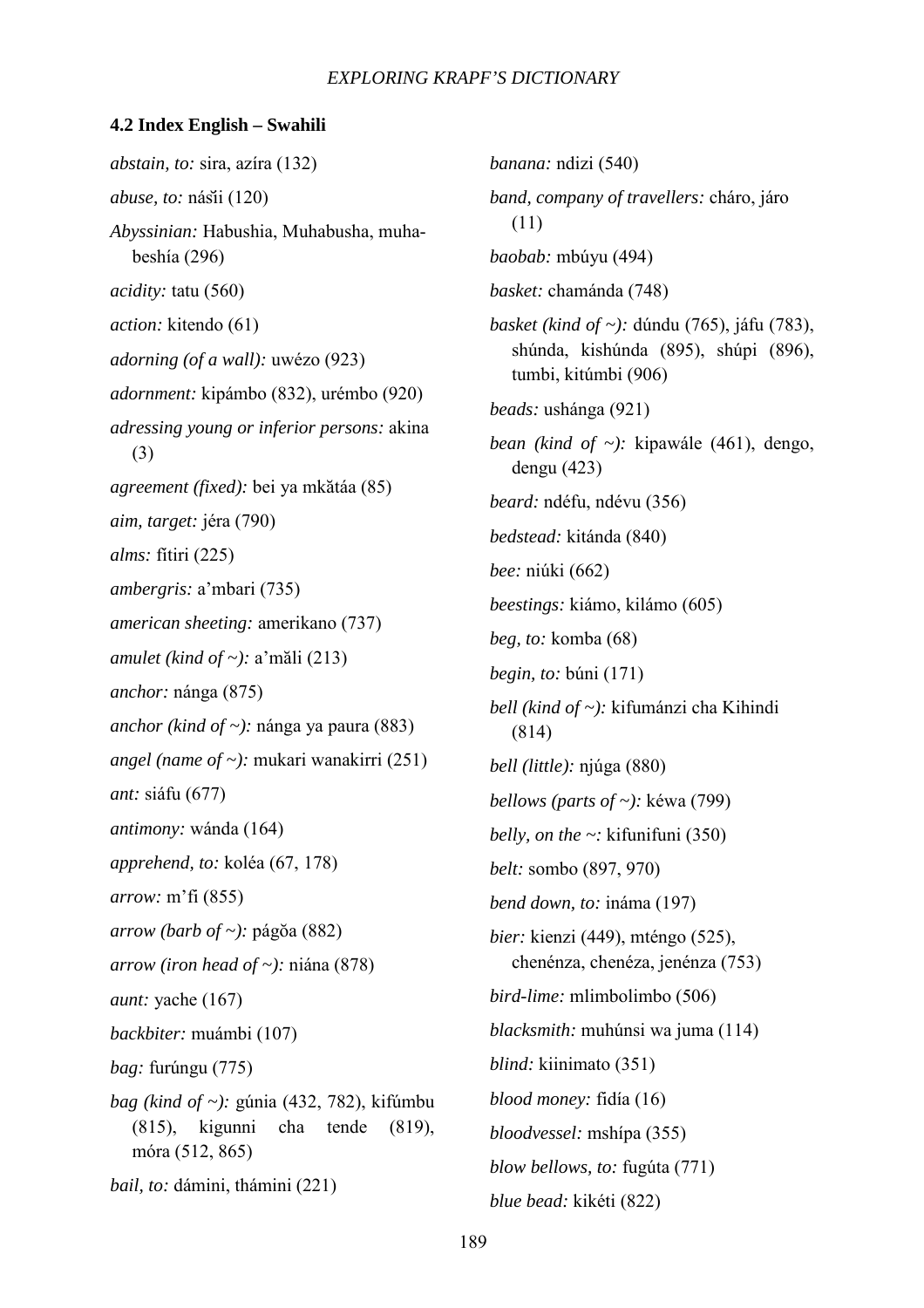*board (with lines for playing pebbles):*  estarange (768) *boat (large):* batéla (738, 948) *boil:* jípu (372), kitorónge (384) *bomb:* kómbora (179) *border:* mpáka (92) *bottle (kind of ~):* mráshi (867) *bottom of the sea:* kitíti, kitinitini cha usíwa (238) *bow and arrows:* u'ta, máta (907) *box:* kibúmba (445), búeta (747), kijalúba (821) *box (small): boy:* kijána (50) *branch:* (ma)tánsu (410) *branch (thick part of ~)*: *t*ăgá (555) *bread:* mukáte, mkáte (532) *breeze:* upépo (721) *brood, (cause to ~ ):* atámisa (412) *build, to:* wakka (924, 995) *building:* chēngo, jengo (751) *building (vault-like):* kubba (853) *bullock:* kúrŭsi wa gnombe (638), nsáo (664) *buoy:* jeléza (788) *burying:* masíka (708) *busy person:* kitukízi (63) *calabash:* mbúyu (494), dúndu (765), kidúndu (812), kipária (833), kitóma (844) *canel-bone:* komío (354) *cannon:* kisinga (836) *canoe:* kiléfi (825) *caoutchouc:* mpíra (514) *caravan:* káfila (198) *carried, to be:* yongóa (168) *carving:* tando (141) *case, box:* kibúmba (445) *cashew-apple:* kanju (437) *cashew-nut:* kórŏsho (474) *cassava (dried):* goba (430) *cassava (shrub of ~):* muhógo (531) *cassava (spoiled):* mjége (501) *castrated:* muhassi, muhassai, hassi, hassai (111) *cause, reason:* a'jili, ágili (191) *chafer:* dúndu (591, 765) *channel, gutter:* ukópue (912) *chapter:* chuzúu (218) *charm:* kafára (231), pagáro (259), pingu (261), tego (271) *charm, to make a ~: gága (226) chat, to:* sungúmza, zumgumza (136) *cheek-tooth:* kijego (234) *child (of ill omen):* tímfi (272) *chisel:* chubba, jubba (757) *chop out, to (a tree):* ku piga wángo, mawango (925) *circumcise, to:* táhiri (139), tina (145) *citron (large):* furúngu (775) *civet cat:* ngáwa (657)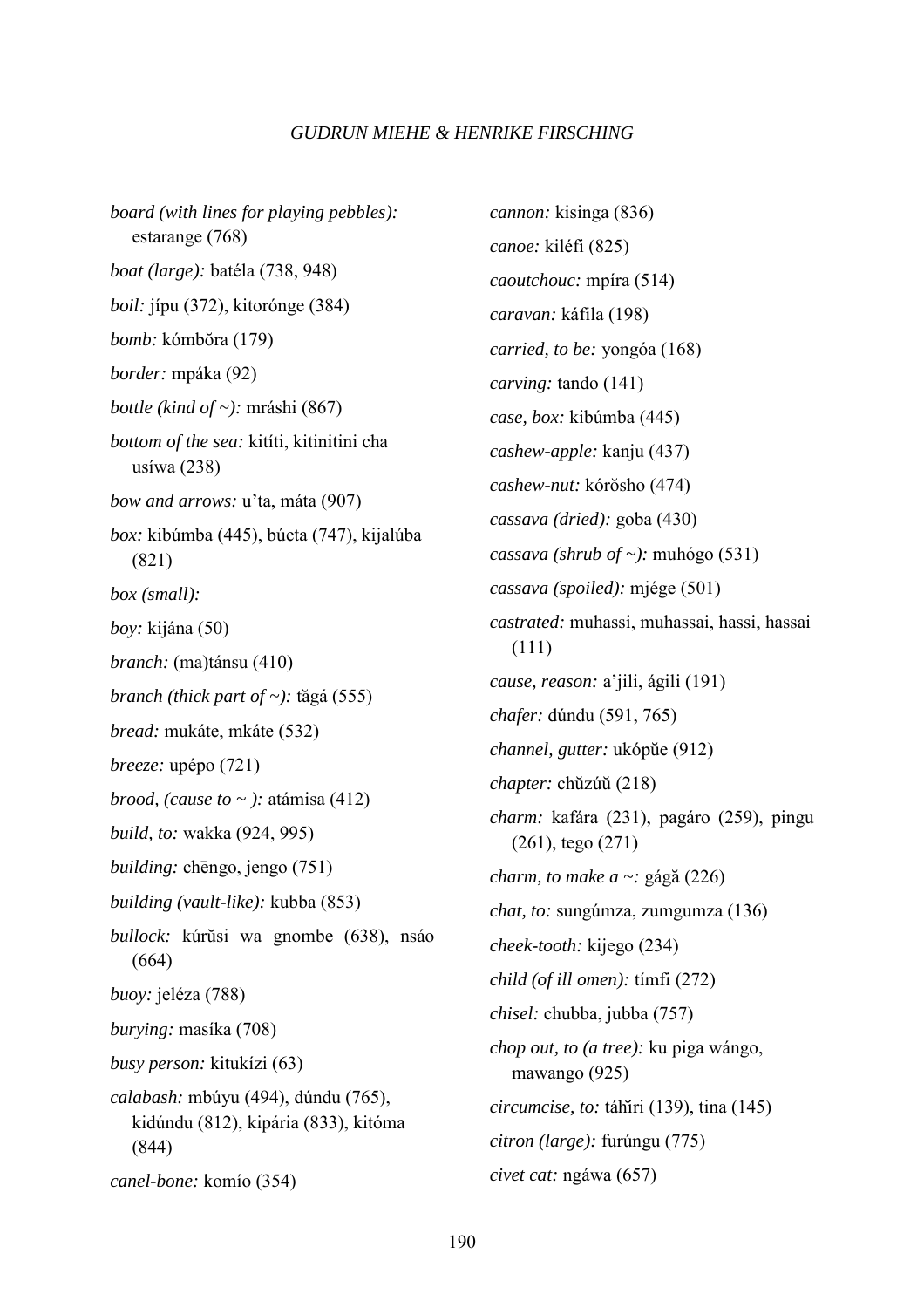*clay:* udóngo (909) *clay (cover of ~):* riffa (885) *clay (hill of ~):* téu (727) *clay (piece of ~):* gaddi (777), kidongóa (695) *clay (pots of ~):* kéwa ya udóngo (799) *cloth (belt of ~):* sombo (897), masombo (970) *cloth (kind of ~):* jawi, sabuni (787), kisútu, kisuto (839), mkája wa mfiázi (861), sáhari (887), shamía (890, 988), shódoro (892), kitámbi (938), kibóbue (964) *cloth (pieces of ~):* kitángo pepéta vya godoro (467), gora (932) *cloth (to tie a ~ round the loins):* -sega (1008) *cloth (worn by women):* ubeleko (149) *clothes (kind of ~):* béberu, beru (739) *cloud (thick, black):* gúbari (690, 956) *clove:* grafu (431) *coast:* m'poa wa báhari (312, 976), poa (722) *coat:* kaftáni (792), kanzu (797) *cocoa-leaves (twisted), used for thatching cottages:* kanja, makánja (796) *cocoa-nut:* dáfu (421), kidáka (446), kisímui, kisimwi (464), nasi, nazi (536), púnje (545, 985), ugúndi (574), urambi rambi (577) *cocoanut-milk:* kassiméle (439) *cocoa-nut (rasped):* ufu (573)

*cocoa-nut (shell of ~):* kifúfu cha nazi (450), kisío (465) *cocoa-nut (substance of ~):* jíja (435) *cocoa-nut tree:* kóngo (473), mnázi (509) *coffee-pot:* kómda, kumda (849) *coin:* pesa (184) *concubine:* hawá, hawara, hawai (25), muandáni (1037) *confusion:* kidúdu (45) *consul:* balos, balosi (170) *coral stone:* génge (779) *coral-rocks:* tumbáwe, matumbáwe (905) *cord:* kígue, júgue (817) *corn:* kialío (441), kimbúgue, kimbugwe (459), kisegére (463), náfaka (535) *corn (bag of ~):* peto (984) *corn (grains of ~):* mkéwa (504) *corn (heap of ~):* ungúu (575) *corn-bird:* kimúngu (612) *counfound, to:* hizi (28) *cover:* kistiri (838) *cow (little):* kitámba (618) *cramp:* gánzi, jánsi (369) *craw, gorge:* góle (342) *crime:* hatía (24, 957) *cripple: jónsoe*, *chónsoe* (37, 366) *cripple (small):* kingúne (380) *crookedness:* hangóe (22), potóe (125), kómbo (998)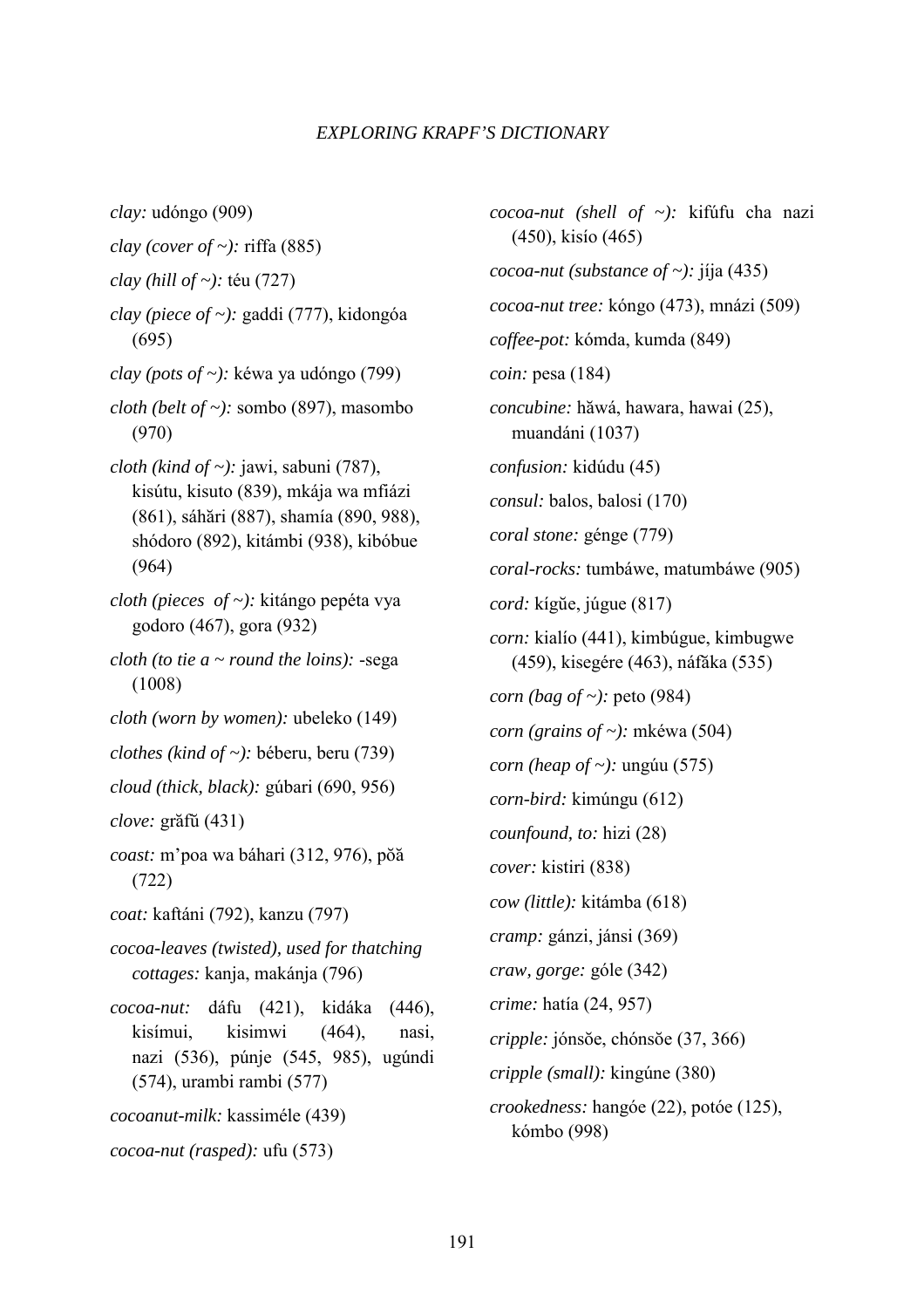*cross-way:* panda ya ndía, ndíá panda (260) *cultivate, to:* -lima (477) *cultivated land:* msoroba (521) *cup, to:* umíka (409) *currency:* reáli, rea (884) *current of the sea:* mkóndo (88) *curse:* ulánifu (153) *curtain (kind of ~):* msudu, msútu (869) *custom:* matélaba, matílaba, matálaba (77) *cut, to:* tínda (146) *dance (kind of ~):* rangáite (126) *danger:* túme (138), khatari (174) *dark language:* kilínge (204) *day of the year:* síku ya muaka (129) *day (the fourth ~):* mtúndo góa (20) *day-time:* mtána (717) *death:* a'jali (2), ufu (573) *debtor:* mdenéngoa (80) *deny, to:* ukiri (150) *descend, to:* teléa (143) *dessert of sweet pastry:* kiatúnu, jiatúnu (43) *die (pl. dice):* dádo (760) *dimness:* jánga cha máto (371), kiwi cha mato (387) *division:* tápo (188) *dominion:* e'nzi (222) *dove:* ndíwa (653) *dowry:* máhari (71)

*dream:* ndóto (255) *dress:* mjepe (860) *drum:* dungumaro (767), ngóma (877) *drum (beating of ~):* kiumbízi (1047) *drunk, to be:* chápa, chapára, jápa, japára (10) *drunkard:* mtahámari (1033, 1050) *dung:* sámadi (549) *ear (part of ~):* muádini wa shikio (106) *ear-ornament:* jasi, jassi (786), kipúli (835) *earthquake:* selsel (724) *eat for one's-self, to:* ji-lisha (281) *eater:* mlaji (1030) *ebb-tide:* magombe ya mumo (705) *eel:* mkúnga (644) *elbow:* kikuyu cha mukóno (352) *elephant:* ndófu, ndóvu (654) *end:* muisho (181) *Englishman:* mgrésa, mgrése, mgrési (285) *evenness:* urári (158) *evil spirit:* bílisi (216), jinni (230), kizúka (240), mdungumáro (244), wasímu, wazímu (267), símu, zímu (268), dumgumaro (767) *expectorations:* kohózi (388) *expectorations (of the whale):* góle la mgúmi (342) *eye (disease of ~):* tóngo za jito (147), chamba cha jito (336), upógo (994) *eye (part of ~):* tándu (358) *eye-ball:* mbóni (711)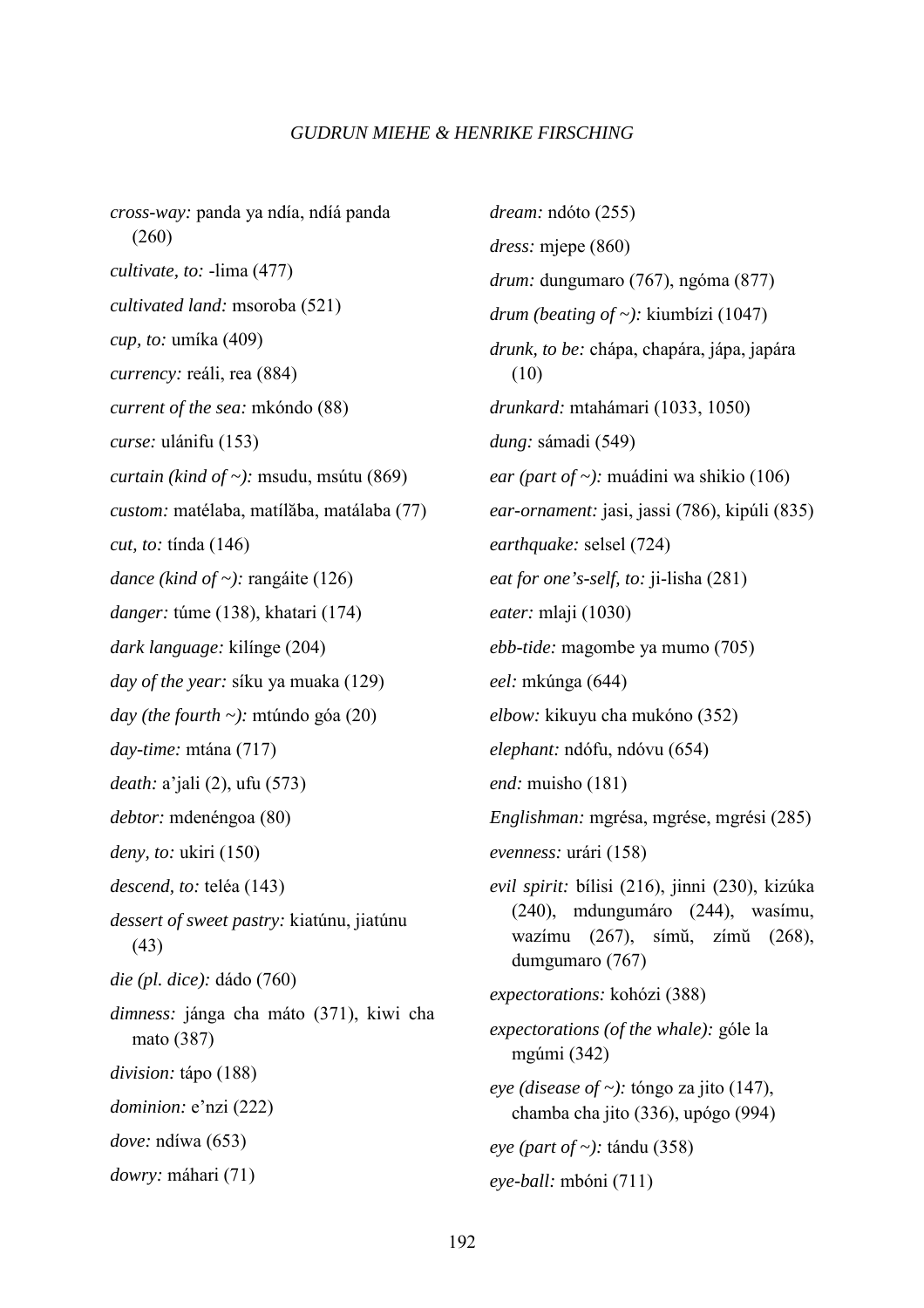*fame (of ill ~):* mbúku (79) *fear:* túme (138) *fearful:* a'fa (278) *feast:* káramu (40), dáku (220), sádaka (264) feather of a fowl (colour of ~): măwā, mavā (639) *feathers of the ostrich:* kengée (798) *ferule (kind of ~):* ndómo ya kikúku (876) *finger:* chanda, jánda (338) *finger (breadth of ~):* wánda (164) *finish, to:* hítimu, hitima (27) *first month:* mfungúo (245) *fish:* sámaki (674) *fish (draught of ~):* numbi (1039) *fish (kind of ~):* kibarabara (44), chale (587), dodófu (590), jinamísi (600), kigunamáwe (607), kipepéo (616), kitó toe (621), kitunúzi (623), kiúnga (625), kumba (636), milhoi (642), muádiko (651), ngú (659), ngúva (660), sehéwa (675), shána (676), tóno (681), totófu (682), tuguu (683) *fish-hook:* kisingía (837) *flag:* béndera (741) *flame of fire:* muáli (872) *flour:* unga (275) *flour (coarse ~):* tenga (563) *flour (finer part of ~):* teléle (561) *food:* chandála, jandála (9), posho (124), kanzi (438), kisudúo (466), chakula cha manda (488), ubábŏa wa mtoto (571)

*food (to take ~ with hands):* -ménia (496) *foot (small):* kibéte (346) *footstool:* kibágo (803) *forehead:* kibánda (345), kidúndu cha usso (812) *forge, to:* fulía (773) *forgive, to:* gófiri, ghófiri (227) *four:* a'rba, arba'a (193) *fourth day:* mtúndo góa (20) *fourth part of a pishi:* kebába (934) *free (adj.):* kiunguána (177) *free (not born ~):* mpungúfu wa unguána (95) *free person:* adinassi (1), meskíni ya mungu (82), muunguána (117) *frog:* chúa (589) *fruit:* mburuga (242), tunda (273) *fruit (kind of ~):* buyu (416), papáyu (542), sambaa (548) *fruit (rind of ~):* dunge (425) *fugitive:* mkimbízi (86) *furnace:* mófa (864) *future world:* akhéra (192) *gambling:* paria, para (286) *game (kind of ~):* hanzúa (23), kishándo (59), kódue (66) *gift:* adía, athía (190) *girl:* kijána (50) *girl (slave ~):* kija kazi (972) *go out of the way, to:* jitenga (36)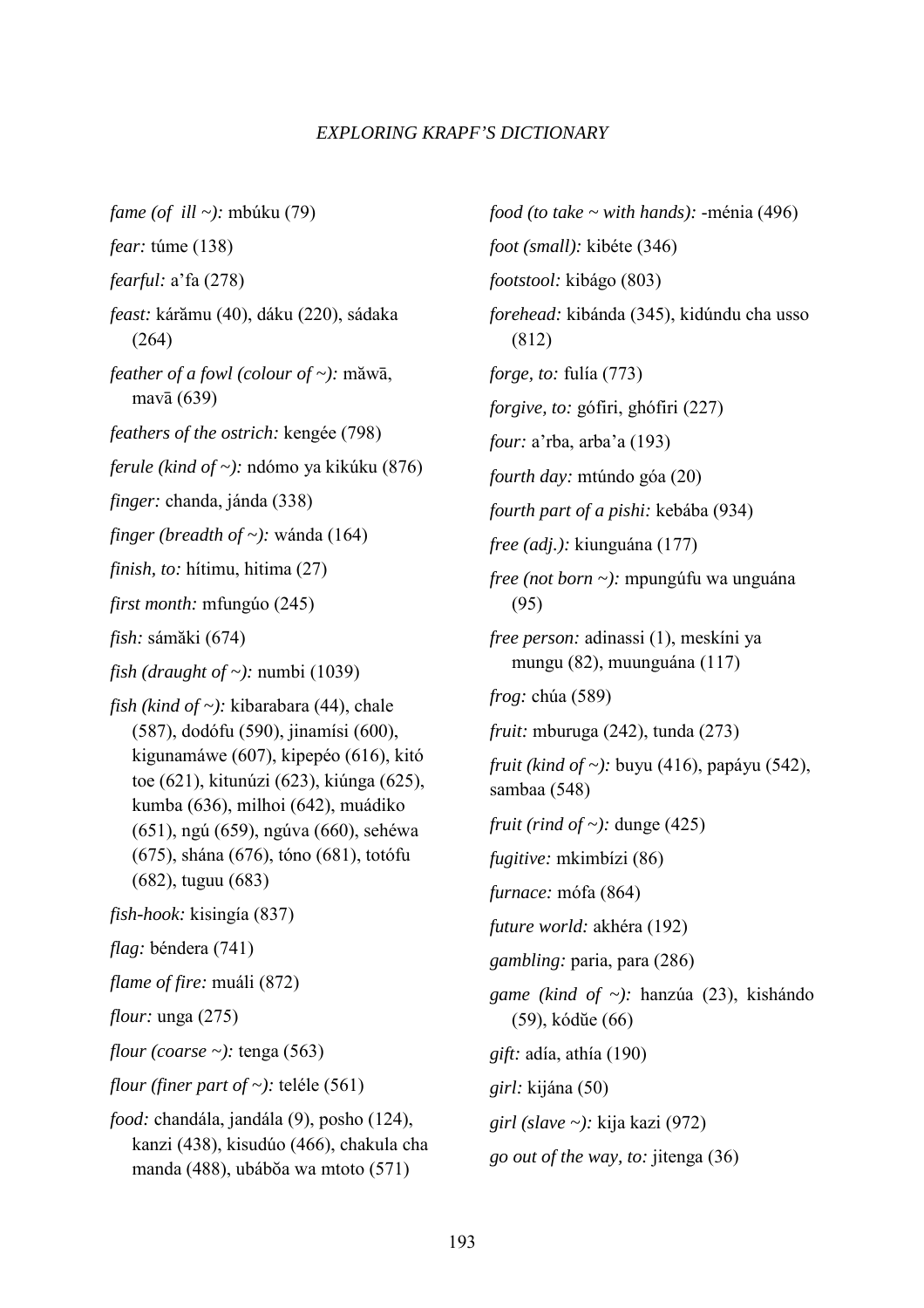*God:* muignizímgu (250), mulungu, mungu (252) *gourd:* kimugnúnie (830) *government:* senekári, senkári (889) *grains of corn:* mkéwa (504) *grandmother:* wāwe (166) *great grand-child:* mtukú, kitukú (104) *grief:* kifumfu (48) *group of men:* kikúndi (53), kinungu (56, 967) *grove:* kigúta (233) *gruel:* fukka (427), u'ji (569) *guide:* mkurugénsi (90, 1003) *gum:* habba (433) *gum (kind of ~):* katu, kattu (436), sámmaha (550) *hair (long ~):* funga la nuelle (18), kivúnga/kiwúngu cha nuelle (64) *hair (~ of plats):* mniére (511) *hair (spot of ~):* kipáku (176) *hair (woollen ~):* nywele za kibilibili (347, 963) *hardening:* matíko (857) *hare:* kitíti, kitinitini (238), kipanawázi (615), kitungúle (622) *hat:* chapéo, chepéu (749) *heal, to:* pónia (185) *healing (process of ~):* kilínge cha uganga (379) *heaped-up measure:* mshúmbi (940)

*hen:* kúku (634) *hen (lays eggs for the first time):* msó (649) *hen (nest of ~):* kióto (614) *hen (sound of ~):* -kokoréka (968) *hermaphrodite:* mumémke (115) *hill of clay:* téu (727) *haemorrhoidal piles:* kidáko (348) *honey:* a'sali (411) *honey (preparation of ~):* kuráku (475) *honour:* héshima, heshimu (26) *hook:* hangóe (22) *hook (fish ~):* kisingía (837) *horn* (kungu): kidudúmi (811) *horn (~ of buffalo):* mbiu (78) *horn (~ of serpent):* pémbe ya nioka (670) *horn (powder ~):* telahéki (901) *house (adornment of ~):* kipámbo cha niumba (832), uwézo wa niumba (923) *house (part of ~):* shúli (894) *house (ruined ~):* kando (691) *hunger:* jaddi (32) *hyena:* fisi, fissi (593) *idiot:* msūsu (101) *ignorance:* upóle (156), urúri, urúru (159) *imitate, to:* i'ga (196) *impostor:* janja (33) *increase, to:* durumána (294) *Indian soldiers:* síndigal (130) *ink:* wino wa ku andika (928)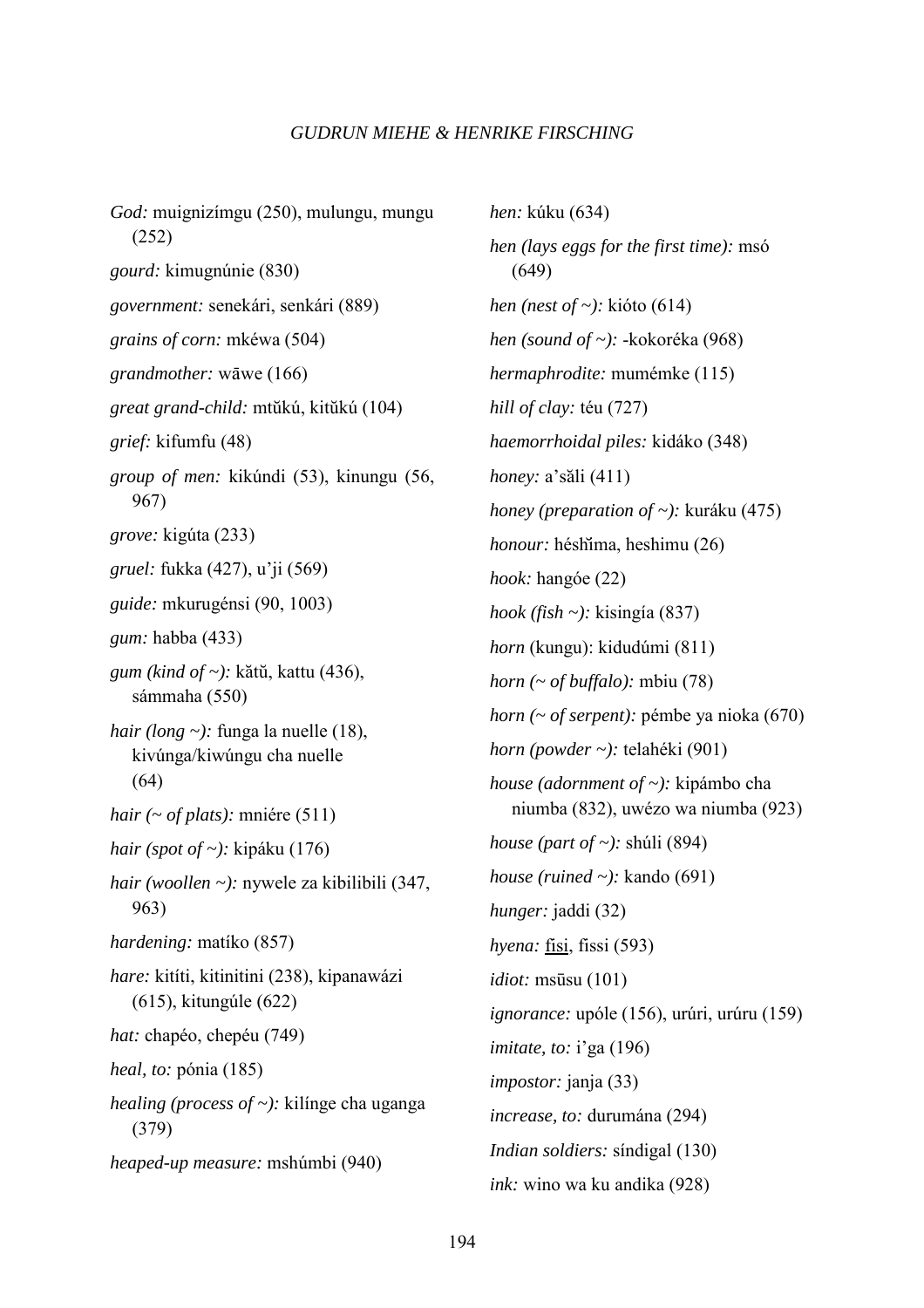*insect:* mdúdu (641)

- *insect (kind of ~):* nóndo (256), jafi (434), fundajungu (594), kifamfáni (606), kitema kuni (619), kiumánzi (624), papási, pási (668), túle (684)
- *instruct, to:* núiza (257)
- *intercessor:* kifungo ja dini (175)
- *intestines:* chengeléle, jengeléle, ujengeléle (339), kidéme (339), ujango (344), ki déme (349)
- *intoxicating matter:* kiléo (378), majúni (390)
- *iron dross:* tómo la juma (903)
- *irritated, to be:* kirihíka moyonimuakwe (57)
- *ivory (piece of ~):* kalasha (794)
- *joint:* u'ngo (155)
- *Juba river:* Chub, Djub (291)
- *jubilation:* viabío (161)
- *keep eyes open, to:* angáza (280)
- *kidney:* figo (341), wēngu (362)
- *kill, to:* waga (162)
- *kiss, to:* busu (8)
- *kneel, to:* ku piga góti (21)
- *knife (kind of ~):* kotáma (852)
- *knock, to:* bisha (7)
- *knot (in the cloth):* bindo (743)
- *land:* bara, barra, berría (289)
- *land (cultivated ~):* msoroba (521)
- *land (distant ~):* m'pŏa (312, 702, 976)
- *land (dry ~):* pwa (722)

*land (part of plantation):* kúo (70), n'gue (534) *land-wind:* mjū (715), unio, unju (731) *language (broken ~):* kitémbe (207) *language (decent ~):* kiteoni (62) *language of fools:* kijingajinga (282) *language (unintelligible ~):* kilínge (204) *laxness:* ndéo (122) *lean (adj.):* mtúfu (103) *lean (to become ~):* tuka (406) *learn good behaviour, to:* i'dili, idilisha (29) *leather-bag:* béti ya rusási (742) *lemon:* kidánga (447), limáu (478) *lemon rind:* kikaka (452) *lime:* haba, habba (433) tŏkā (902) *lime (bird ~):* ulímbo límbo (506) *liquor (kind of ~):* bógi, boji (413), shísi (551) *lock (made of wood):* kupā (854) *long, to:* ipa (30) *love (lascivious):* ukuáre (152) *love, to:* isa, wisa (31) *love (not to ~):* sira (132) *lover's song:*  $\rightarrow$  kongwe *low diet (to be on ~):* sisa (133) *low water:* makúpa (706), mbánde (710) *Madagascar:* Buki, Bukíni (290) *magic poison:* ndére (254, 275) *magic wand:* kirúmbi (237)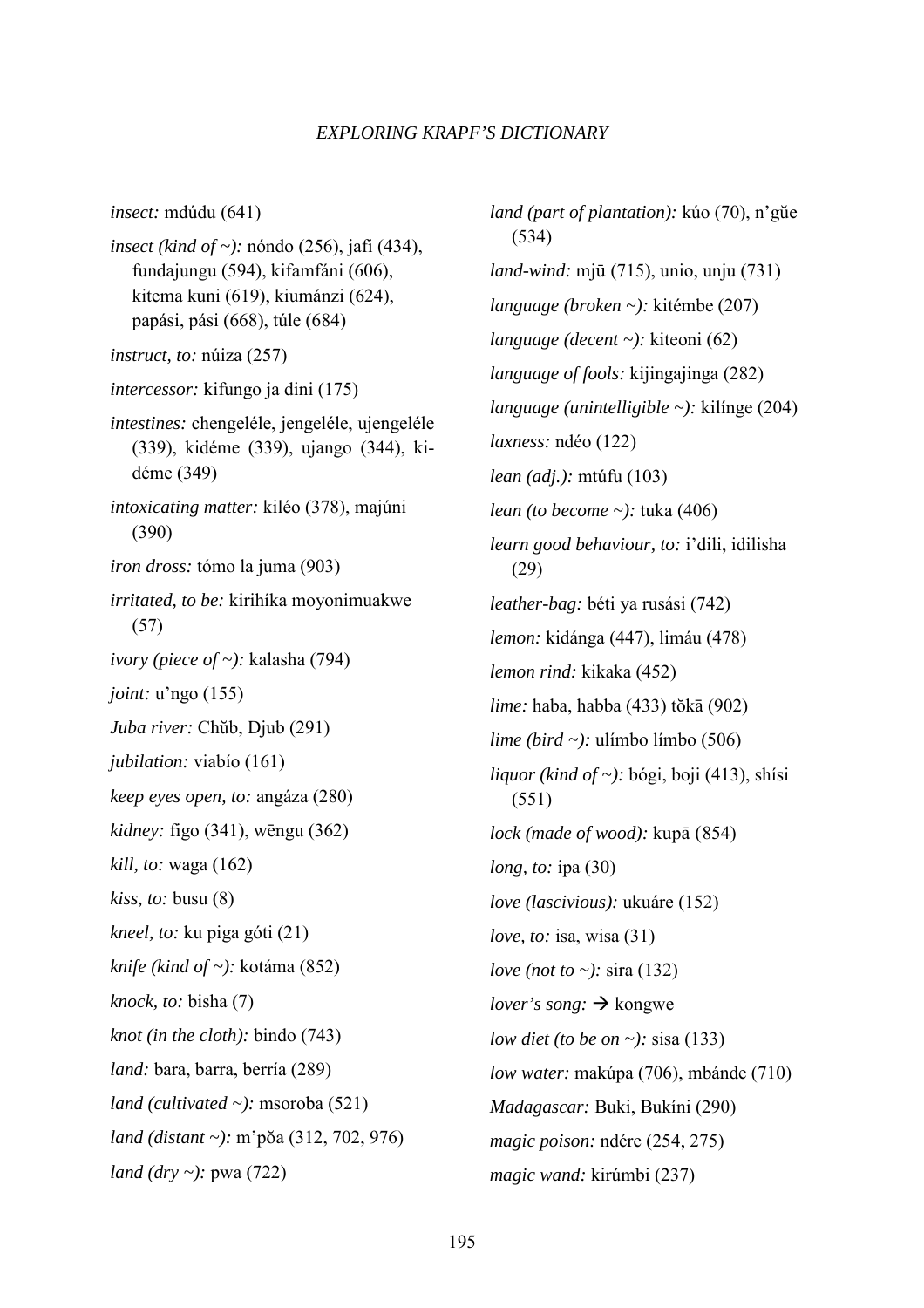*male (mammals):* korobésa (629) *man (castrated ~):* muhassi (111) *man (dead ~):* koma (244) *man (deprived ~): mtófu* (102) *man (English~):* mgrésa (285) *man (free~):* adinassi (1), muunguána (117) *man (great ~):* mtukúfu (1051) *man (liberal ~):* muamfi (108) *man (poor ~):* mkáta (1029) *man (quarrelsome ~):* mkóndo (88) *man washing corpses:* mwosha (116) *market day: chete (752) market place (Galla):* kiko (52) *marriage:* mikáha (83) *marriage customs:*  $\rightarrow$  fungate *mask (kind of ~):* kirú (800) *mason:* muhúnsi wa mawe (114) *mat (kind of ~):* fumba, kifúmba (774), jamvi (785), mkéka (863) *matting (stripe of ~):* ukiri (911) *matting-bag:* kigunni cha tende (819) *match (of a matchlock-gun):* mráo (866) *measles:* buba, mbúba (364) *measure (kind of ~):* kipíndi (236), dege, tége (929), gesi (931), kebába (934), kiawánio (935), mshúmbi (940), m'so (941), pishi (943) *measure, position:* chéo, jéo (12) *meat (fat piece of ~):* kipámba (382)

*meat (portion of ~):* m'dha wa niáma (81) *meddler:* sifule (128) *meekness, gentleness:* upóle (156) *mid-wife:* mkúnga (89) *millet:* mtáma (523) *millet (kind of ~):* feleféle (426), kibakuli (443) *million:* kar (933) *mill-stone:* sagía (886) *mill-stone (coral rocks used as ~):* tumbáwe (906) *miser:* báhili (169, 1012) *mistress:* muána (109) *mite:* móngu (647) *mizzen-mast:* gálme (778) *Mombasa (old name):* Fáladi (295), Kongowéa, Kangawéa (302) *Mombasa (part of ~):* katháni (297) *Mombassian:* Mvita, Mwita (182, 321) *monsoon:* m'simu (703) *monsoon (last months of ~):* damáni, demáni (688) *monsoon (time of changing):* maleléji (707) *monster:* nóndo, nóundo (256), wáme (277) *month:* mũ*ézi*, m'esi (719) *month (first ~):* mfungúo (245) *month of the south-monsoon:* damáni, demáni (688) *moon:* mwezi (719)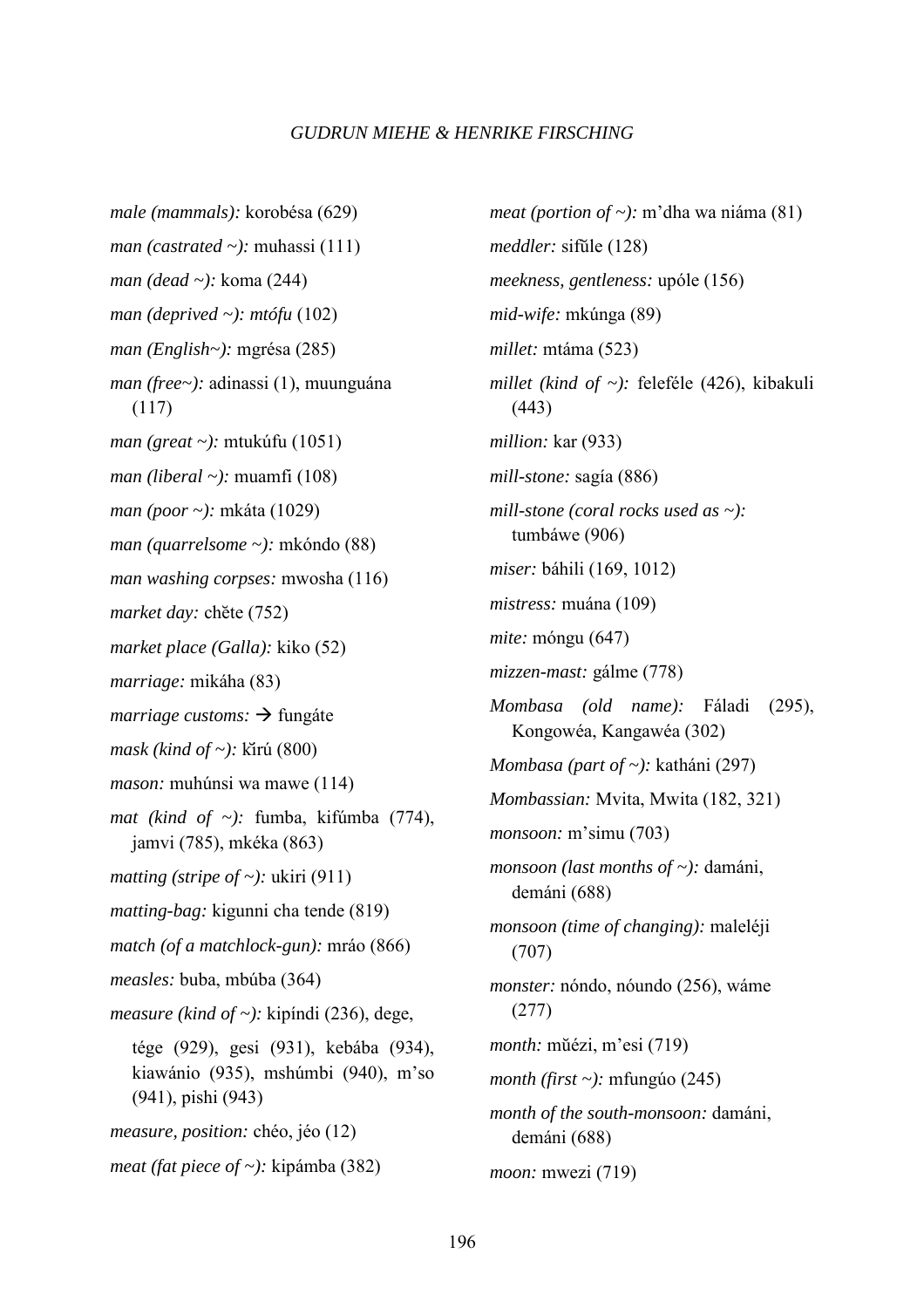*moon (first quarter of ~):* kongo (699) *moon (rust of ~):* kutu (701) *mortar:* kínu (831) *mother:* mama (72) *mould, to:* finánga, finyanga (769) *mourning:* tasía, taazia (137), matanga (142) *mouthful of liquid:* funda (930) *mud-wall:* kiwambáza, kiambaza, kiwimbaza (847) *Muezzin:* muádini (106) *mushroom:* kióga (460) *music instrument:* muánsa, muanza (873) *musket:* bunduki ya shugálo (893) *name:* jina (35) *narcotic:* bóza (415) *necessity:* farrathi (15), wájibu (276) *net (kind of ~):* usío, uzío (922) *nickname (examples of nicknames):*  kimángo (54), kisíbo (60), msíbo (99), simo (211) *night:* usíku (732) *noise:* wasu (165) *north-wind (beginning of ~):* fuli (689) *notch:* kilingo (827) *œsophagus:* komío (354), umío (361) *ogre:* símui, zímui (268) *oil, fat:* mafúta (486) *oil-mill:* kínu (831) *omen:* mdána (243)

*omen (bad):* feli (224) *opposer:* muhiána (112) *orange:* chúngua, júngua (420) *ornament (kind of ~):* góa (20), jasi, jassi (786), kipúli (835) *ornamental ring:* furúngu (775) *orphan:* kiate (42) *out-talk, to:* pambánia (123) *overcome, to:* shinda (186) *page:* ukurāsa (913) *palm-wine:* tembo (562) *palm-wine (kind of ~):* shísi (551) *palm-wine, to get ~:* géma (429) *pancake (kind of ~):* kitumbúa (845) *papaw:* papáyu (542) *parable:* fumbo (195) *patch (applied to the bottom of a mortar):*  kómŏe (850) *path:* mkóndo wa nyasi (88) *pay one's respects, to:* amkía (4) *pen:* kálamu (793) *penis (part of ~):* tine (359) *pepper:* mánga (489), pílpili (543) *perfume:* manukáto (490), riháni (723) *perfume, to:* fúkiza (772) *period of seven days:* fungáte (19) *perish, to:* aga (279) *person (circumcised):* muári (110) *person (cunning):* tatai (189) *person (dirty):* mkó (87)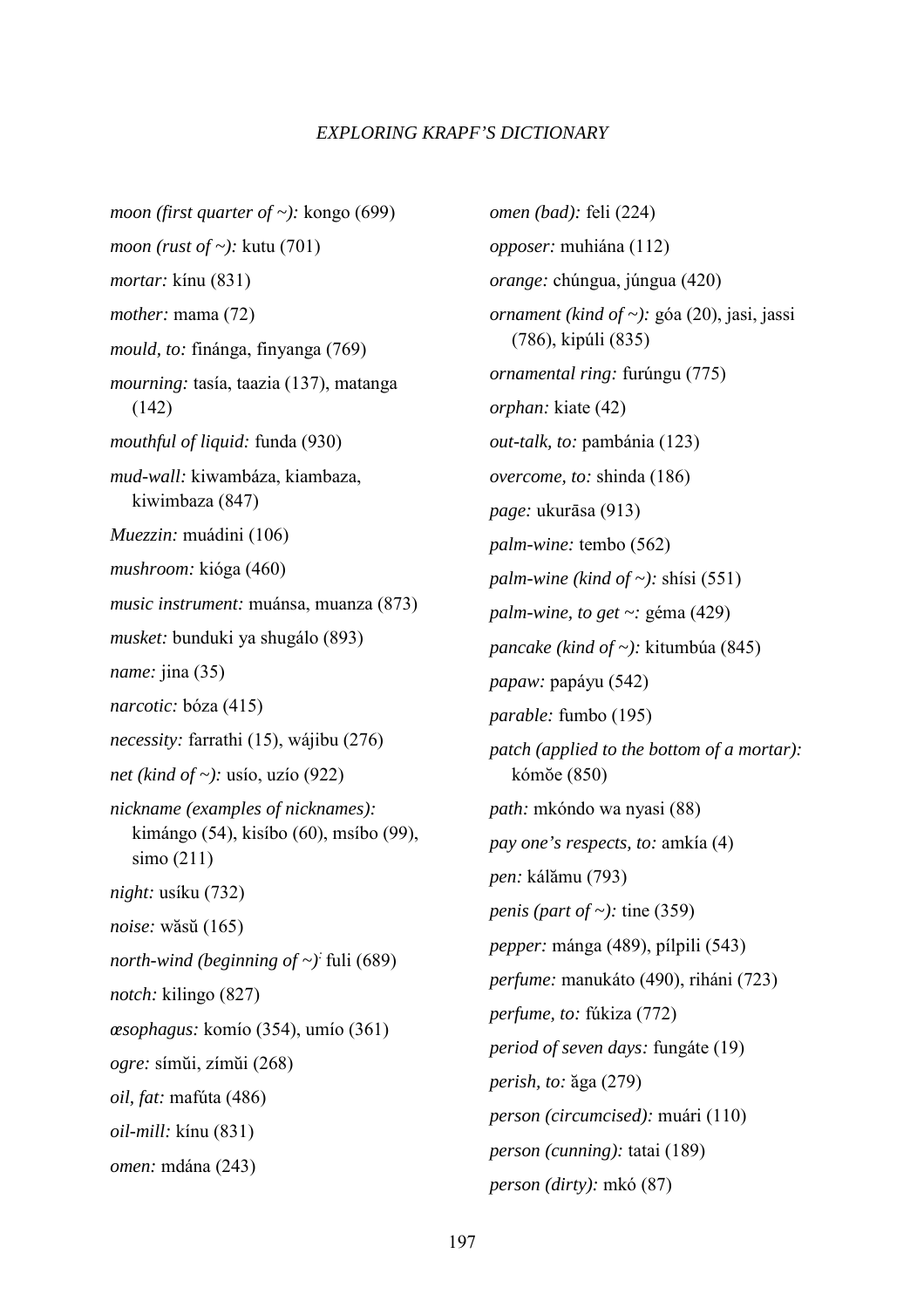*person (free but poor):* meskíni ya mungu (82) *person (free):* muunguána (117) *person (middle-aged):* wakámo (163) *person (old):* msé, mzé (97) *person (quarrelsome):* mkóndo (88) *person (who gives things away):* muamfi (108) *person (who is not born free):* mpungúfu wa unguána (95) *person (whose business is to wash corpses):* muósha, muóshi (116) *physician:* mpósi (94) *physician (native ~):* mgánga (1001) *piece, portion:* mukáte, mkáte (532), núngu (942) *piece (kind of ~):* kisólŏti (937) *piece of clay:* gaddi (777) *piece of cloth:* kitángo pepeta (467), mkája (861), gora (932),kitámbi (938), kibobwe (964) *piece of glass:* kigai, kigáya (816) *piece of ivory:* kalasha (794) *piece of wood:* ulíndi (914) *pigmy:* Chuchu (292) *pigmy (kind of ~):* Mbilikímo (304) *pimple:* kíwe cha usso (386) *pipe:* kiko (823) *pipe (bowl of ~):* bóri (745) *pipe for smoking:* tósa, tóza (904) *pistol:* kimérti, kimeríti (829)

*pit:* lindi (303) *pit for catching elephants:* timbo (679) *pit (of the neck):* kishógo (1022) *pitcher:* guduíya, gudulia (781) *pitcher of copper:* bírika (744) *place (for sacrifice):* muzimu (253) *place (open ~):* wánda (164) *place (resting-~):* kitindio (843) *place (sleeping-~):* kilálo, kilalio (824) *plane, to (a tree):* kupiga kilingo (826) *plank:* kitansa (841), kiúnza (846) *plantation (new):* tange (558) *plantation (part of ~):* kódo (65), kúo (70) *plantation (song about ~):* wawe (166, 1057) *plantation (watch on ~):* ulíngo  $(915)$ *plate (kind of ~):* kibatu (806), ubátu (908) *play (kind of ~):* kiníago cha ku-m-teséa muári (55), támbi za ku téza ngóma (140), dadu (761), tambo (898), shíndoa (1055) *play (bag used in ~):* furúngu (775) *play (board used in ~):* estarange (768) *plot of land:* kúo (70) *poison (kind of ~):* ndére (254), unga wa ndére (275), ushíngo (578) *poles:* bóriti (746) *poor (adj.):* mtúfu (103), mtuku (105) *porcupine:* núngu (665) *porridge (kind of ~):* fukka (427), msómbo (978)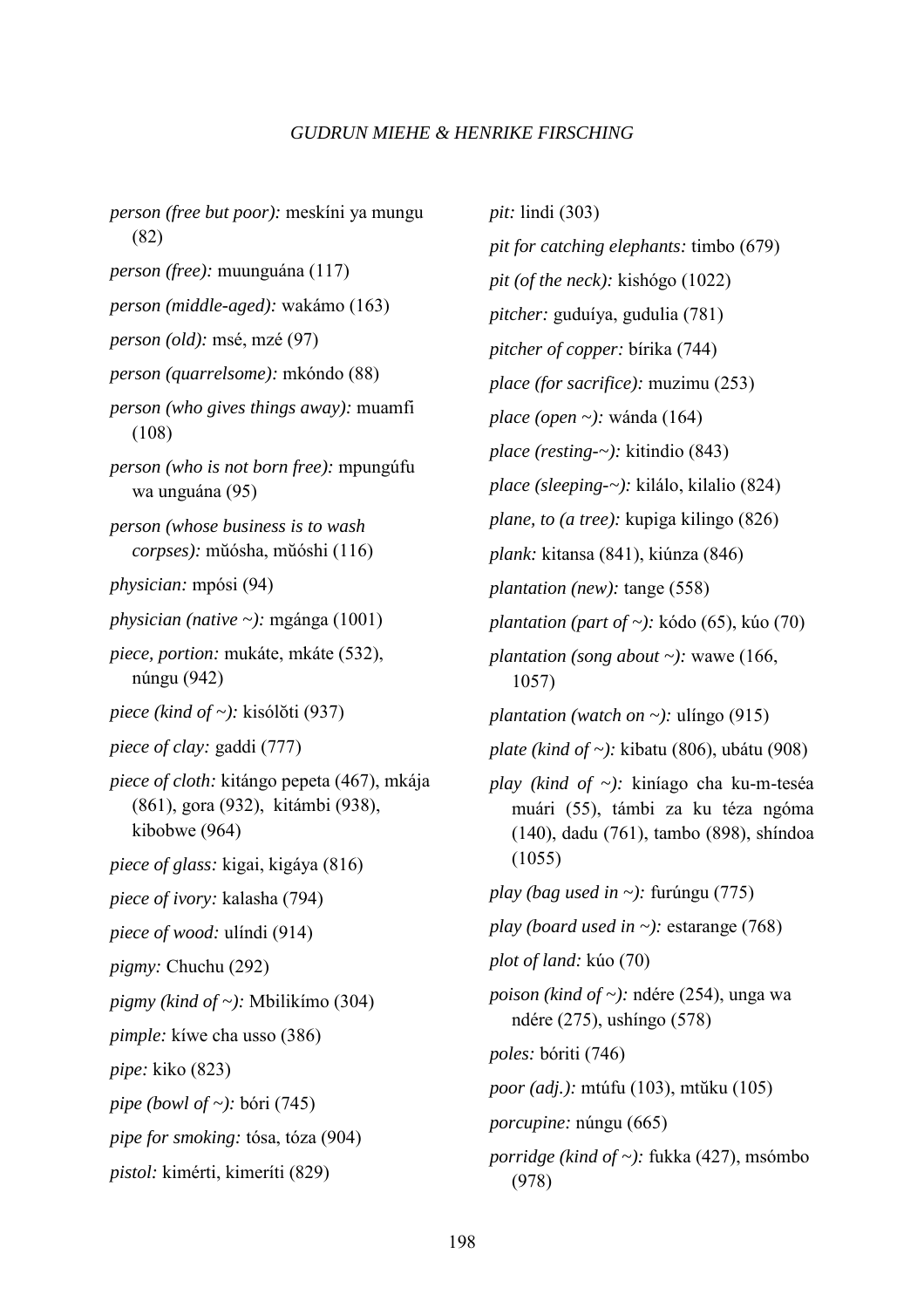*pot (kind of ~):* kéwa (799), kómda (849), ukángo (910) *pot (to put ~ on fire):* -déleka, -téleka (762) *potsherd:* wáya (927) *pottery (broken pieces of ~):* kigai, kigáya, kijáya (816) *powder-horn:* telahéki (901) power: chāhă (217) *power (possessor of ~):* e'nzi (222) *present:* sawádi (127) *present (kind of ~):* héshima (26), kifungúa (49), ubeleko (149), fítiri (225) *priest:* mkoháni (247, 973) *prostitute:* barábara (6) *provision for a journey:* kitéo (62), léu (476) *pulley:* gábi (776) *pulse (dish of ~):* borohóa (414) *pumpkin (kind of ~):* kitángo pepéta (467) *purify a woman, to:* aulia (215) *put a pot on fire, to:* -déleka, -téleka (762) *quiver:* diáka (764) *rafter:* upáu, páu (918) *ration:* posho (124) *rebel, to:* a'si (5) *red beads:* kimbosánge (828) *reputation:* némsi (183) *requisites for burying:* masíkoa (75) *resting-place:* kitindio (843) *retaliation of bodily harms:* kisási (58)

*rhyme:* kiníago (55) *rice (dish of ~):* eftári (13), matása (493), u'ji (569) *rice (handful of ~):* tónge (990) *rice (kind of ~):* kibondwe (444), mpunga wa kidunári (448, 965), mpúnga (515, 977), ndúme za mpúnga (541), uchúkui (572), wali (582) *rind:* kikáka (452) *rind (of fruits):* dunge (425) *ring (kind of ~):* kipingíti (462), furúngu (775), njúga (880) *river:* m'to (704) *riverbank:* matawále (709) *rock:* jíwe (173), ngurúnga (60) *roof (kind of ~):* dungu (766) *roof (part of ~):* upáu, páu (918), upénu (919) *rope (kind of ~):* u'ngue (534), cherári (754), chérife, jérife (755), chuía, chuya (758), muúmbi (874), kamba (960) *rottenness:* ndáfu (537) *sacrifice, to:* dahi (219) sacrifice (kind of ~): mkáfara (231), sádaka (265, 1007) *sail:* tanga mbíli (707) *sale or trade of returning:* bei ya mregáa (96) *sandal:* kiátu (802), mtawánda (870) *sauce:* mtúzi (527) *sauce (kind of ~):* kijenjele (451), kikolólo cha mtúzi (453)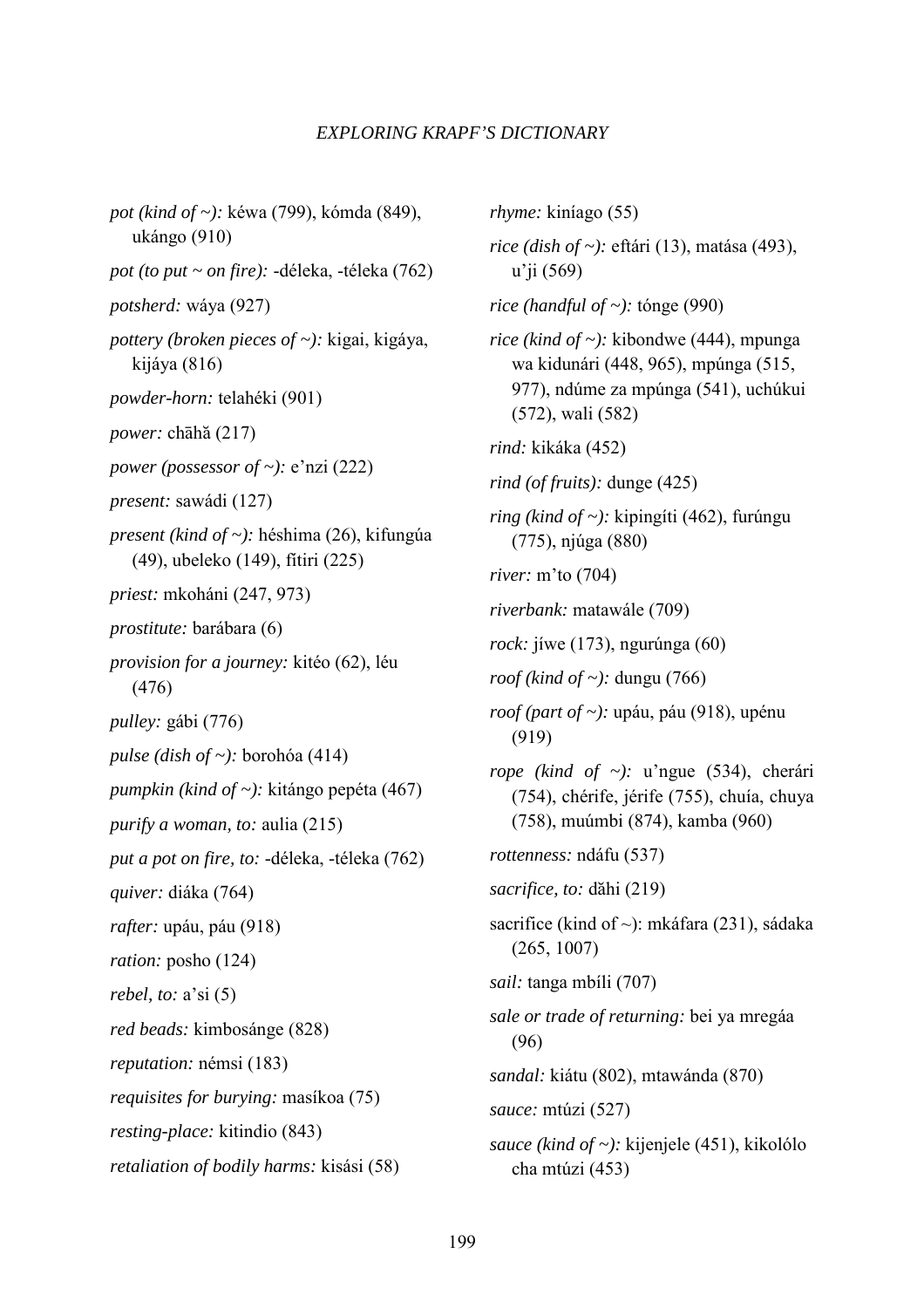*scholar ("child or son of the book"):*  manajuóni (74) *score:* korja (939) *scorpion:* n'ge (658) *scorpion (kind of ~):* kisúse (617) *sea (bottom of ~):* kitíti cha usiwa (238) *sea-coast:* mpánda (311), m'poa (312, 976), poa (722) *sea-monster:* wáme (277) *sea-mussel:* pongózi (671) *sea (open ~):* u'mbu wa maji (730), usíwa (733) *sea-otter:* mkúnga (644) *sea-turtle:* gnámba (596) seed-time (second): mjō, mjóo (714) *seize, to cause to ~:* pagáza (258),  $\rightarrow$  kamáta (959) *serpent:* nioka (661) *serpent (fabulous):* muánika (249), nóndo (256) *serpent (horn of ~) :* pémbe ya nioka (670) *serpent (kind of ~) :* bafe (585), nduma kuíli (656), sadu (672) *servant:* muhádimu (316), mtumíshi (1035) *shade of a lamp:* jengéu (789) *shaft of an arrow:* wáno (926) *shark:* ngú (659), pápa (667) *sharp:* káliba (795) *shed:* dungu (766) *shed (kind of ~):* kihéma (820), kilingo (827)

*shoe:* kiátu (802), mtawánda (870) *shore:* poa (722), táumu (899) *shout:* viabío (161), harióe (172) *shrub (kind of ~):* muhógo (531), uwánga (580) *shrub (root of ~):* ndíga (539) *sieve; provision:* kitéo (62) *silversmith:* muhúnsi wa fetha (114) *sister:* mastúkhu (76) *sit, to:* kalía (39) *skull:* bongo (335) *slave:* kifialía, kivialía (46) *slave (female ~):* mjakazi (972) *slaves (group of ~):* kijóli (51) *slave (plantation of ~):* kódo (65), kuo (70), n'gue (534) *sleeping-place:* kilálo, kilalio (824) *smacking (with the tongue):* kidóko (201) *small pox:* marathi ya téte (404), ndui (398) *smell:* ujusi, ujussi (278) *smell (good ~):* manukáto (490), riháni (723) *smell (of the mouth):* kikuápa cha kánoa (455) *snail: k*ōa (627) *snail (kind of ~):* kiwángoa (626) *song (kind of ~):* nimbo za ulánifu (153), wāwe  $(166)$ *soot:* shísi (551), kaamóshi, kamoshi (791) *soothsay, to:* tábiri (270)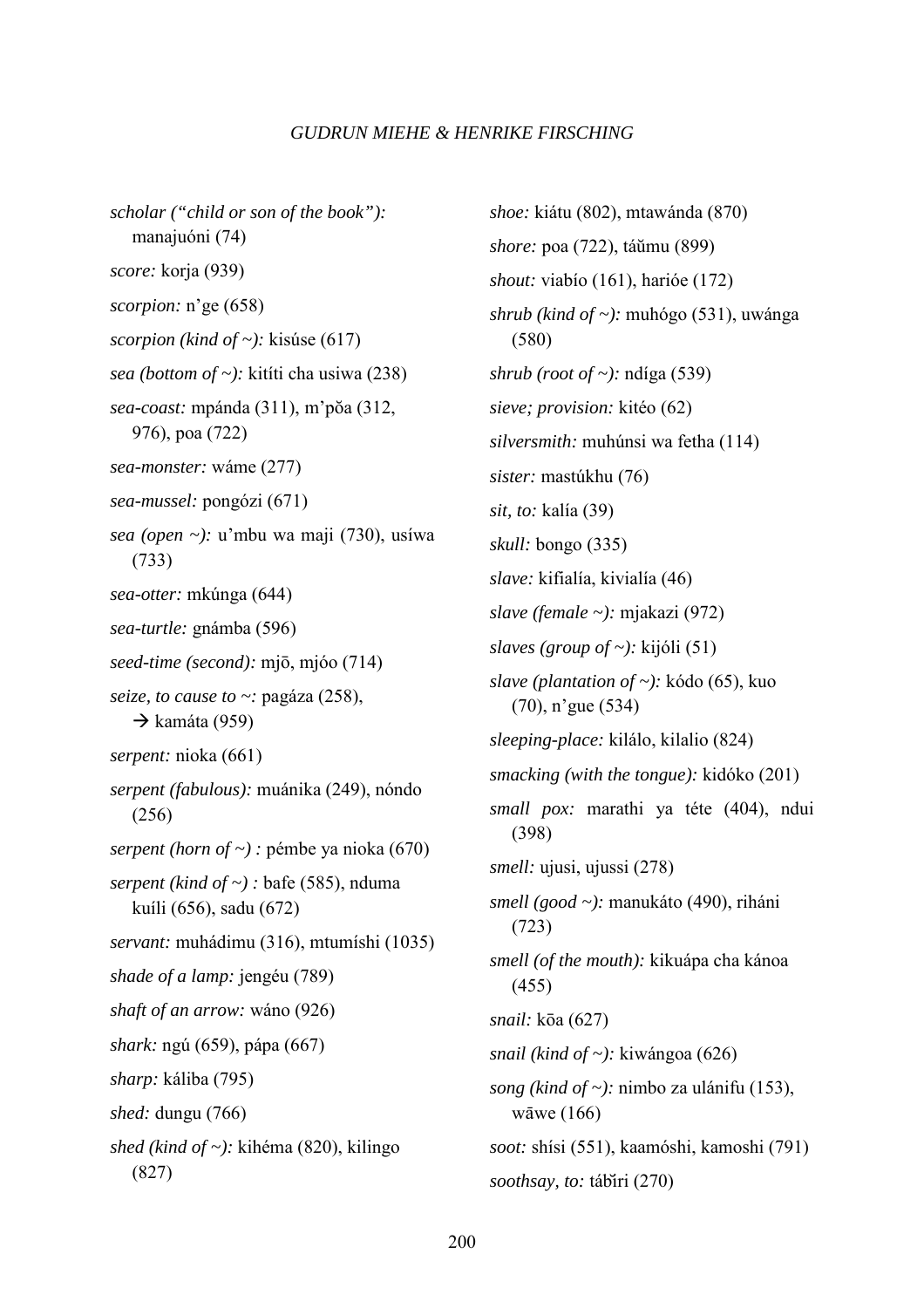*sorcerer:* kilimato (235), muánga (248, 1005), mtáwi (1004) *sores (in the leg):* niúngu niúngu (400) *sores (to get ~):* umbúka (408) *soul:* roho, rokho (263) *soup (kind of ~):* mashindéa (or mashendéa) ya mtáma (491); matása (493), u'ji (569) *south:* shánga (324, 725), mbóni (711) *south wind:* kussi (700, 1025) *sow, to:* sía (552) *speak, to (in broken words):* kikissa (203) *speak, to (with tongue on teeth):* kidémbe, kilími (200) *speech, to give a ~:* lumba (209) *spirit:* roho, rokho (263) *spirit (evil):* bílisi (216), jinni (230), kizuka (240), mdungumaro (244), símui, zímu (267), dungumaro (767) *spirit (to cite, expel):* púnga pepo (262) *splinter:* tánu (559) spoiled, to be: díka (763) *spoiled (~ cassava):* mjége wa muhógo (501) *spot:* kibáku (804) *spot (of hair):* kipáku (176) *spot (on the body):* chóa (365) *sprig of a tree:* kitapukúzi (468) *squib, cracker (of firework):* kiati (801) *stammering: -*kitémbe (207) *stamp, mark:* chappa, jappa (750)

*steward:* nakhótha, nakóza el-máli (119) *stick (kind of ~):* chúo, tjuo (759), fito (770),kibarángo (805) *stomach:* jango (344) *stomach (rising of ~):* kiungulía (385) *stone:* jíwe (173) *stone (kind of ~):* kimángo (54), génge (779), kidiku (810), kisingía (837), mango (856), tómue (903), tumbáwe, matumbawe (905), ukóngoa (992),  $\rightarrow$  -sagía (886) *storm:* tufáni, tufánu (729) *string:* kígue, júgue (817) *string (kind of ~):* tambo (898), kamba (960) *stripe of fine matting:* ukiri (911) *suck, to:* fiónda (367) *sufi:* súfii, usúfiI (135) *sugar-cane (spit out):* vanda (581) *sun (disk of ~):* kengée (693) *supper:* kialío (441) *swallow up, to:* isa, wisa (31) *swear, to make one ~:* a'pa, a'fia (214) *swindler:* msímisi, msisímisi (100) *sword:* kitára (842) *sword (kind of ~):* upánga (917) *take goods on credit, to:* kopa (69) *talk (miserable):* kibauro (199), madóro (210) *talk, to:* -sungúmza, -zumgumza (136) *talk, to (out-~):* -pambánia (123)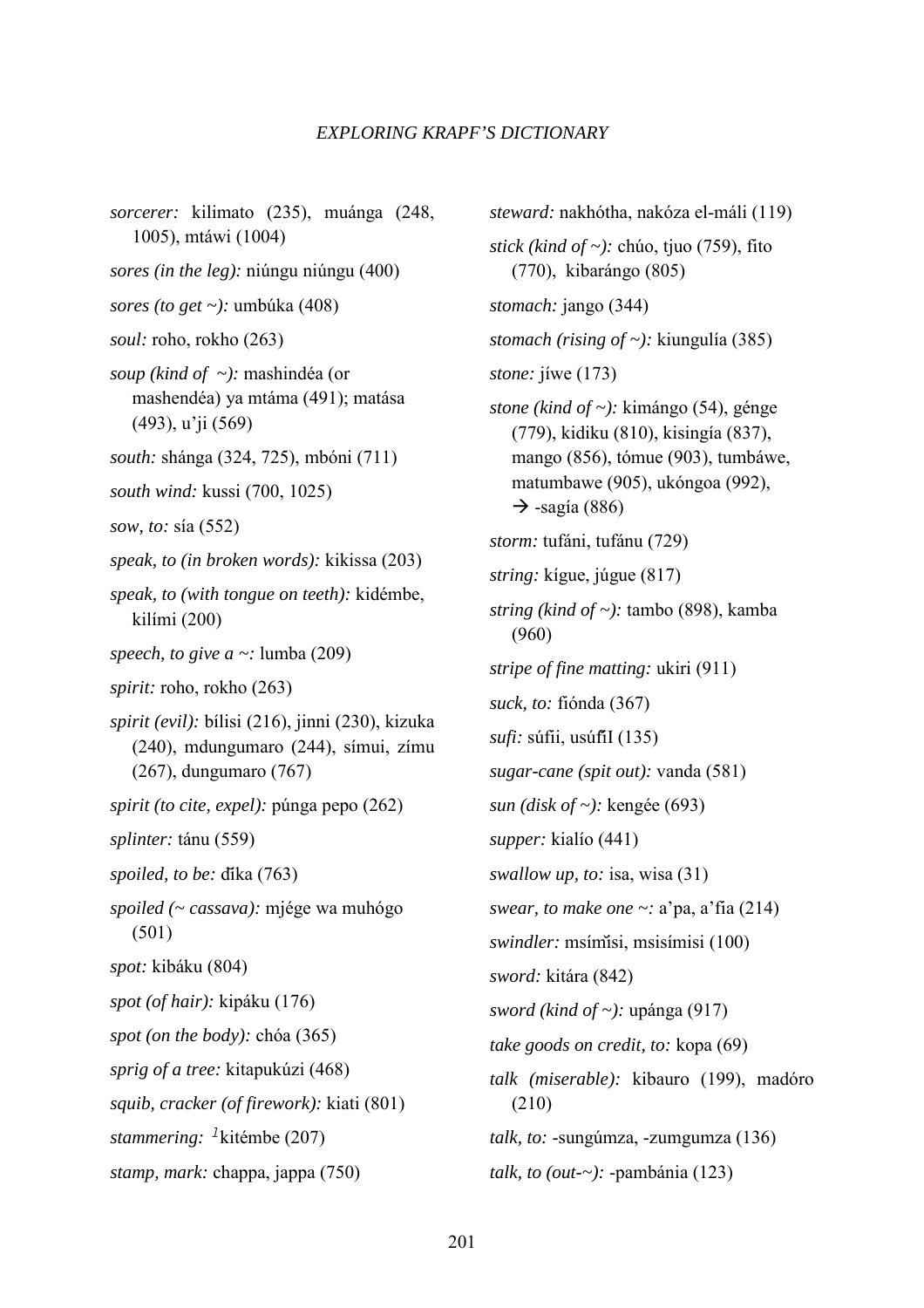*termite:* m'toa (650) *tetter (of hands of feet):* mbalánga (394) *thoroughfare:* jaro (34) *throne:*  $\rightarrow$  e'nzi (14) *thunder:* mgúrumo (713) *tinder-box:* ulíndi (914) *tobacco:* tómbaku, tumbako (566) *tobacco (preparation of ~):* kuráku (475) *top of tree:* kileléta (457) *town:* kária (41) *traveller:* mjáro, mcháro (84) *travellers (band of ~):* cháro (11) *tumbling:* kupiga kitoamgomba (239) *turtle:* kassa (604) *turtle (kind of ~):* gnámba (596) *turtoise:* kóbe (628) *twang:* kignógno (202) *uncle (maternel):* múhua (113) *uncleanliness:* ukó (151), chanába (33) *under-lip:* chonda (*or* kionda) mtúzi (340) *understand, to:* tokóssa (212) *understanding:* mzúngu, misúngu (1002) *upbraid, to:* singámiza (131) *urethra:* pénu (357) *urine:* kojózi (470) *vessel (blood~):* mshípa (355) *vessel (kind of ~):* bírika (744), kibatu (806) *vessel (with sharp stern):* beddeni, bédeni (740)

*visit, to:* tuésha (148) *vow:* nádiri (118) *wait, to:* -kalía (39), tíkisa (144), -a'di (946) *waiting for sth.:* mlimbíko (91) *wash, to:* náwa (121), -hongéra (370), -táya, -pura (900), -chachága, -jajága (951) *watch on plantation:* ulíngo (915) *water-jar:* nsío (881, 982) *water-lily:* yungi (583) *water-trench:* mfúmbi (712) *weather (clear):* chánga (687) *weight (kind of ~):* rotteli, rotli (944), wakía (945) *whirlpool:* kisingía (837) *whirlwind:* kikoákui, kikuakui (697) *wilderness:* Nika (309), kibarra (694) *wind:* pépo (721), tufáni, tufánu (729) *wind (beginning of north-~):* fuli (689) *wind (morning-~):* unio, unju (731) *wind (north-west-~):* kaskázi, kasi kasi (692) *wind (south/south-east):* kussi (700, 1025) *wind (whirl~):* pepo ya kikoákui (697) *wine:* devai (424) *wine (palm~):* tembo (562) *witch-doctor:* mgánga (246, 1001) *wood (kind of ~):* líwa (479), simbáti (553), ulíndi (914)